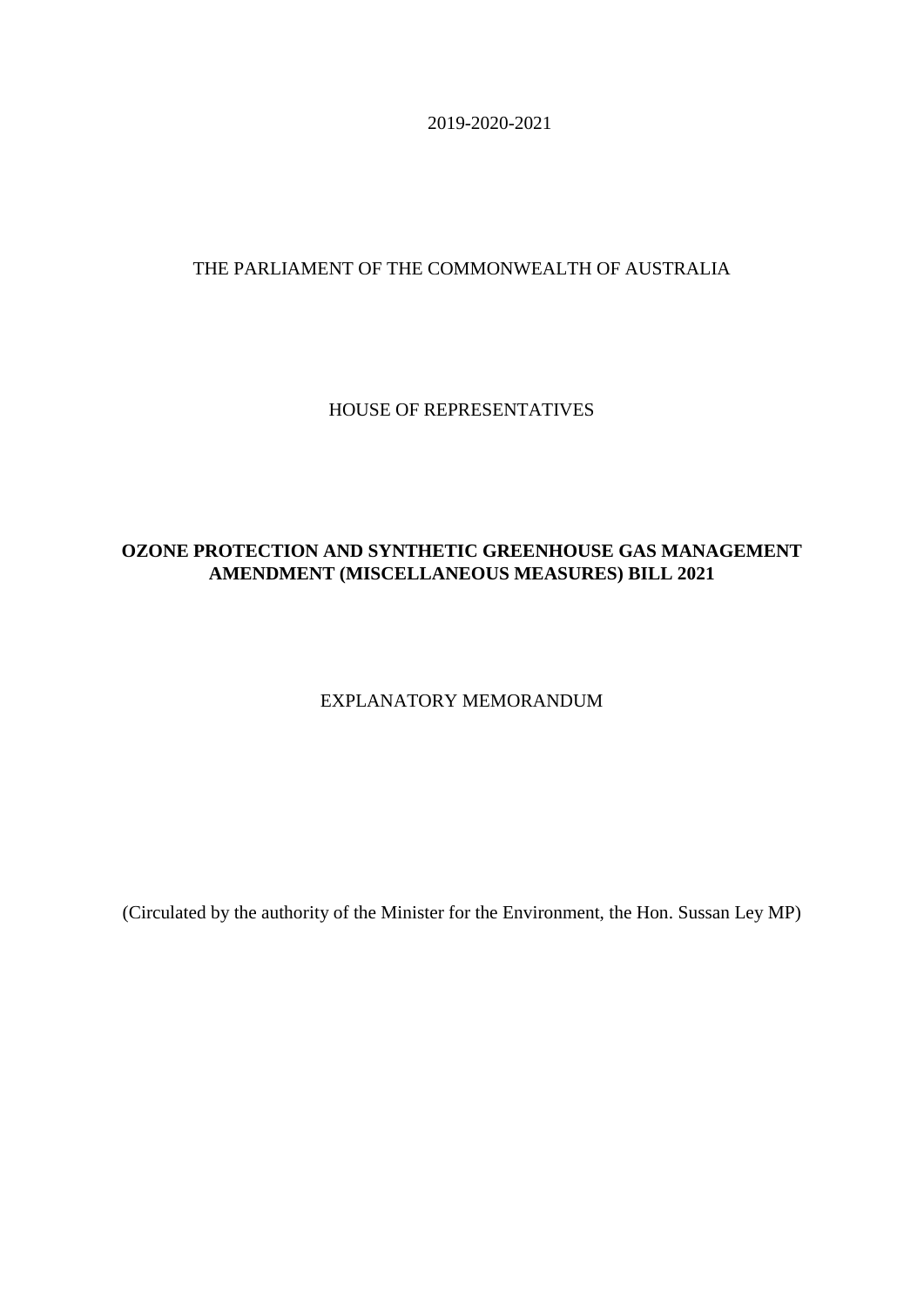# **OZONE PROTECTION AND SYNTHETIC GREENHOUSE GAS MANAGEMENT AMENDMENT (MISCELLANEOUS MEASURES) BILL 2021**

#### **GENERAL OUTLINE**

The Ozone Protection and Synthetic Greenhouse Gas Management (Miscellaneous Measures) Amendment Bill 2021 (the Bill) would amend the *Ozone Protection and Synthetic Greenhouse Gas Management Act 1989* (the Act).

The Act implements Australia's international obligations under the Montreal Protocol on Substances that Deplete the Ozone Layer (the Montreal Protocol), the Vienna Convention for the Protection of the Ozone Layer, the United Nations Framework Convention on Climate Change and the Kyoto Protocol. The Act controls the import, export and manufacture of specified substances, known as scheduled substances, and the import and manufacture of products containing scheduled substances or that use scheduled substances in their operation.

The purpose of this Bill is to improve the effectiveness and efficiency of the Ozone Protection and Synthetic Greenhouse Gas Program (the Program) in order to reduce the burden on business, streamline and reduce the complexity of the Act, and ensure the Program can continue to achieve important environmental outcomes.

The Bill would make amendments to the Act to:

- bring into the legislation controls that are currently imposed through licence conditions, such as the ban on import of bulk gas in non-refillable containers. These changes provide clarity for business and improve protection of the environment;
- clarify licence and exemption requirements, including changes to make the legislation easier to understand and reduce unintentional non-compliance;
- increase the time allowed for submitting reports and paying levies, which reduces the burden on business and maximises compliance with program requirements by increasing flexibility for business to manage their workload and cash flow without compromising on environmental standards;
- reform the compliance and enforcement approach provisions of the Act to provide for consistent Commonwealth regulatory powers and increase legal certainty for industry and individuals who are subject to the Act, including:
	- o adopting the standard provisions of the *Regulatory Powers (Standard Provisions) Act 2014* (Regulatory Powers Act), including minor modifications appropriate to the Program;
	- o modernising the offence and penalty structure in the Act to provide flexibility in enforcement while also providing deterrence against non-compliance;
	- o introducing information gathering powers to ensure compliance with the Act including the ability to issue a notice to produce;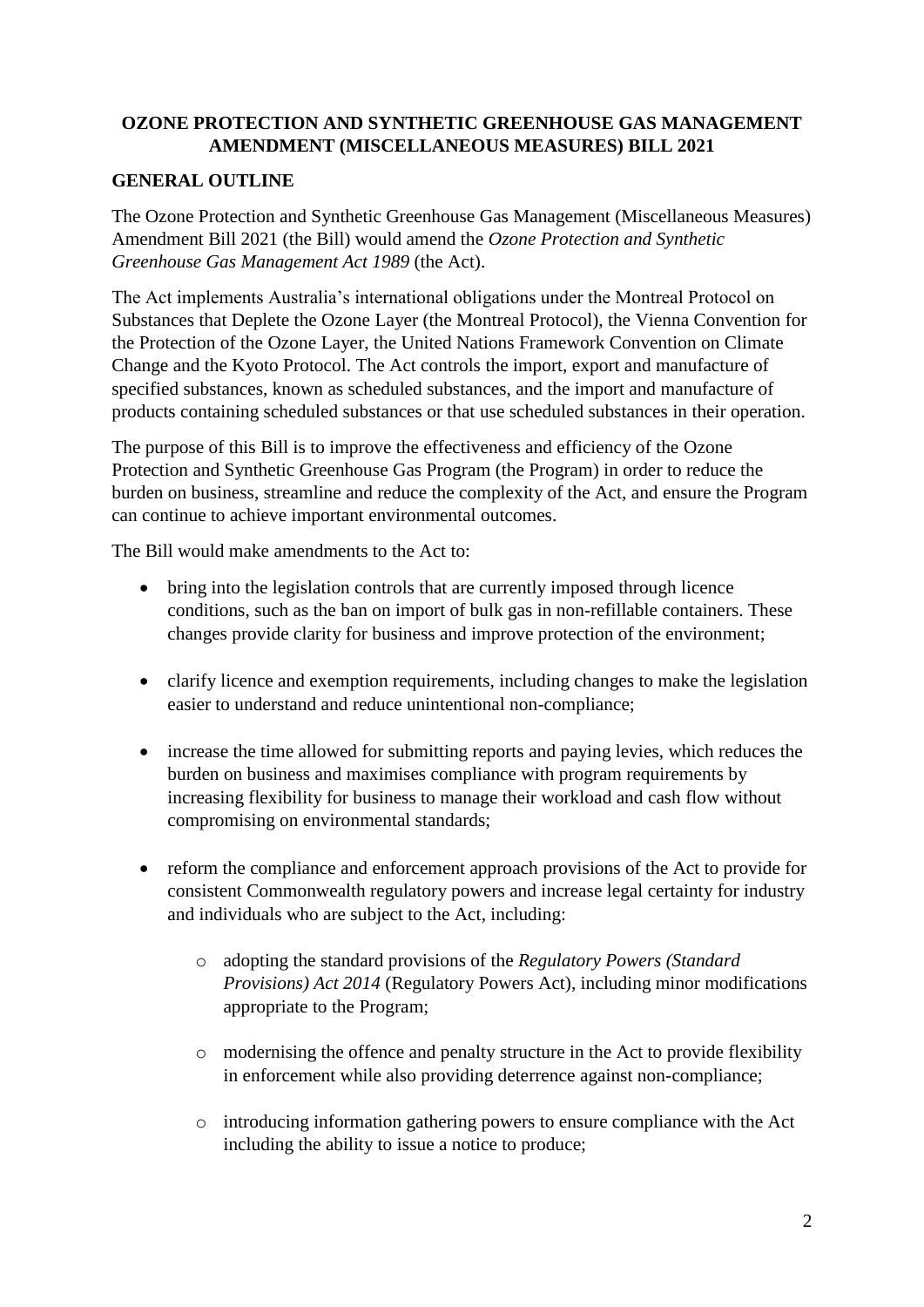- o adding the option of licence suspension as an alternative to immediate cancellation or financial penalties;
- o introducing an internal review mechanism for reviewable decisions;
- o allowing the use or disclosure of information collected under the Act to facilitate compliance with state and territory and other Australian Government legislation, while maintaining appropriate protections for certain sensitive information.

## **FINANCIAL IMPACT STATEMENT**

The Bill would have no financial impact on the Australian Government Budget.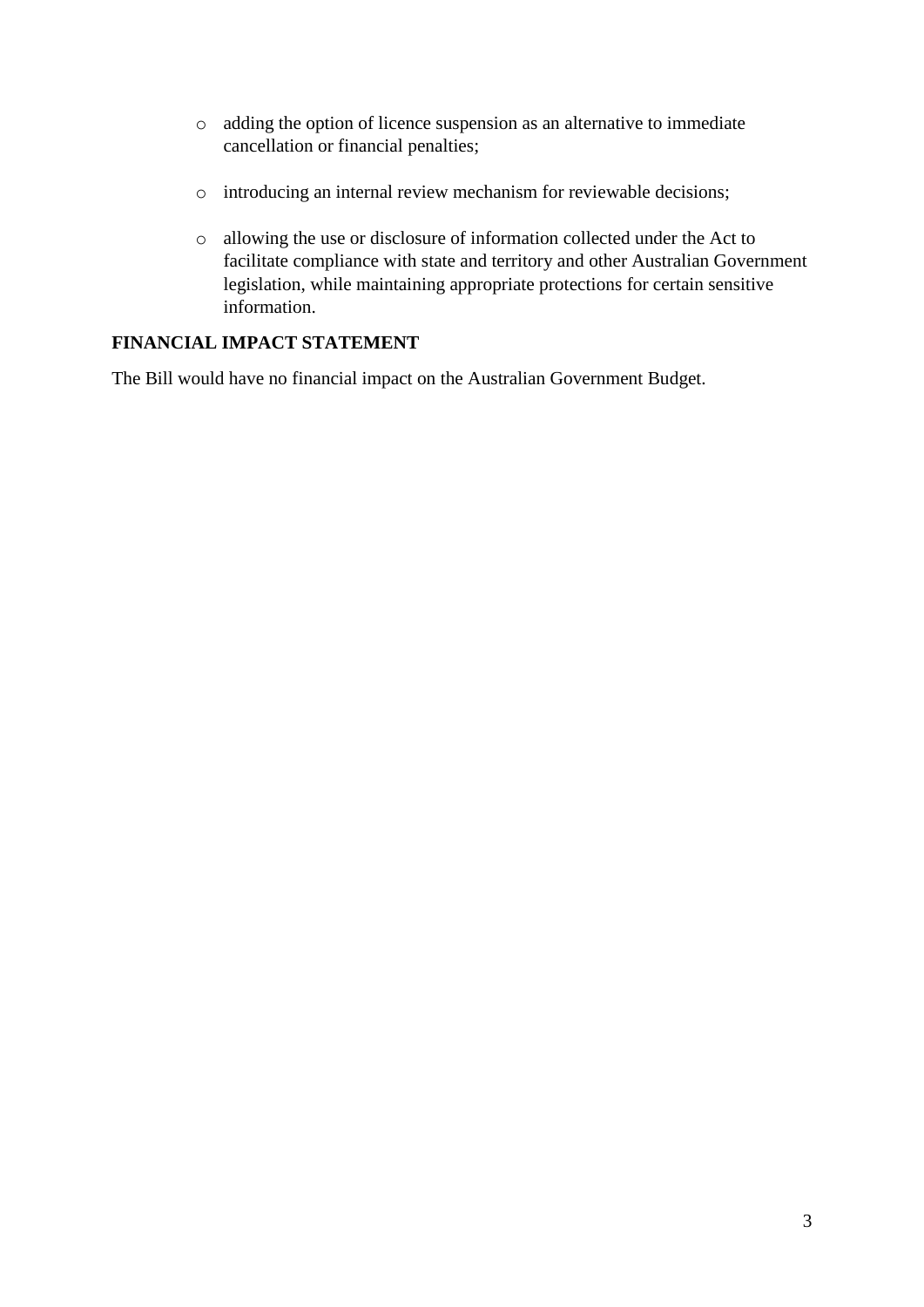# **STATEMENT OF COMPATIBILITY WITH HUMAN RIGHTS**

The Bill is compatible with the human rights and freedoms recognised or declared in the international instruments listed in section 3 of the *Human Rights (Parliamentary Scrutiny) Act 2011*.

The full statement of compatibility with human rights is attached to this explanatory memorandum (**Attachment A**).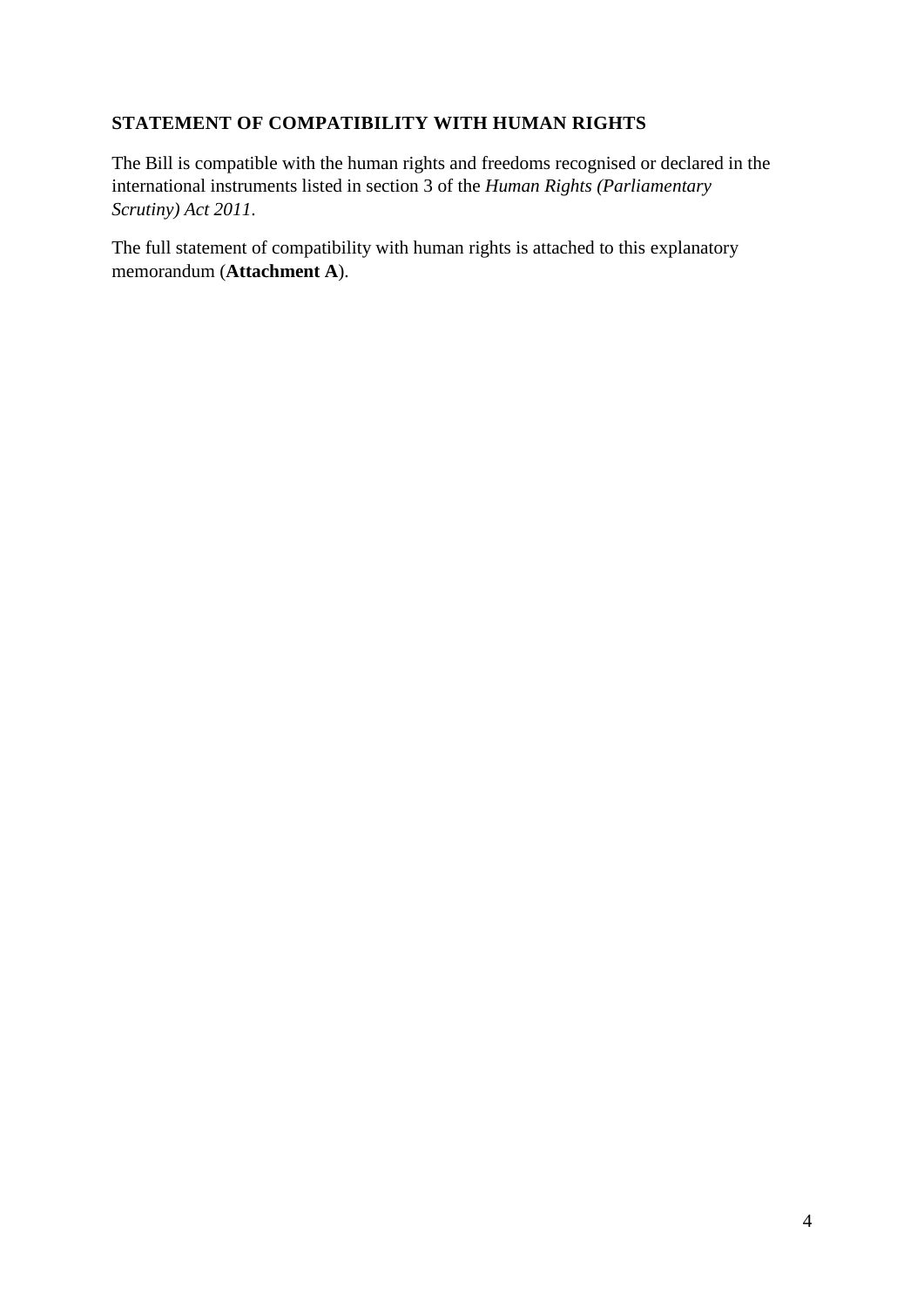## **OZONE PROTECTION AND SYNTHETIC GREENHOUSE GAS MANAGEMENT AMENDMENT (MISCELLANEOUS MEASURES) BILL 2021**

## **NOTES ON CLAUSES**

## **Clause 1 – Short title**

1. Clause 1 would provide that the Bill may be cited as the *Ozone Protection and Synthetic Greenhouse Gas Management (Miscellaneous Measures) Amendment Act 2021.*

## **Clause 2 – Commencement**

- 2. Clause 2 would provide that sections 1 to 3 of the Bill commence the day after the Bill receives the Royal Assent.
- 3. Clause 2 would also have the effect that Schedule 1 to the Bill would commence on the earlier of a single day set by Proclamation or six months after the Bill receives the Royal Assent. These provisions would contain the substantive amendments to the *Ozone Protection and Synthetic Greenhouse Gas Management Act 1989* (the Act).

## **Clause 3 – Schedules**

- 4. Clause 3 would provide that the legislation that is specified to be amended or repealed as set out in a Schedule to the Bill has effect according to the terms of the relevant Schedule.
- 5. Schedule 1 to the Bill would amend the Act in the manner specified in Schedule 1.

# **SCHEDULE 1 – AMENDMENTS**

## **PART 1 - AMENDMENTS**

- 6. Section 3 of the Act sets out the objectives of the Act. Under existing paragraph 3(d), these objectives include to provide controls on the manufacture, import, export and use of synthetic greenhouse gas, for the purposes of giving effect to Australia's obligations under the Framework Convention on Climate Change and the Kyoto Protocol.
- 7. Item 1 would amend paragraph 3(d) of the Act to insert a reference to Australia's obligations under the Paris Agreement. The effect would be that the objectives of the Act would include to provide controls on the manufacture, import, export and use of synthetic greenhouse gas, for the purposes of giving effect to Australia's obligations under the Paris Agreement, as well as under the Framework Convention on Climate Change and the Kyoto Protocol.
- 8. The Paris Agreement would be defined in section 7 (see item 33).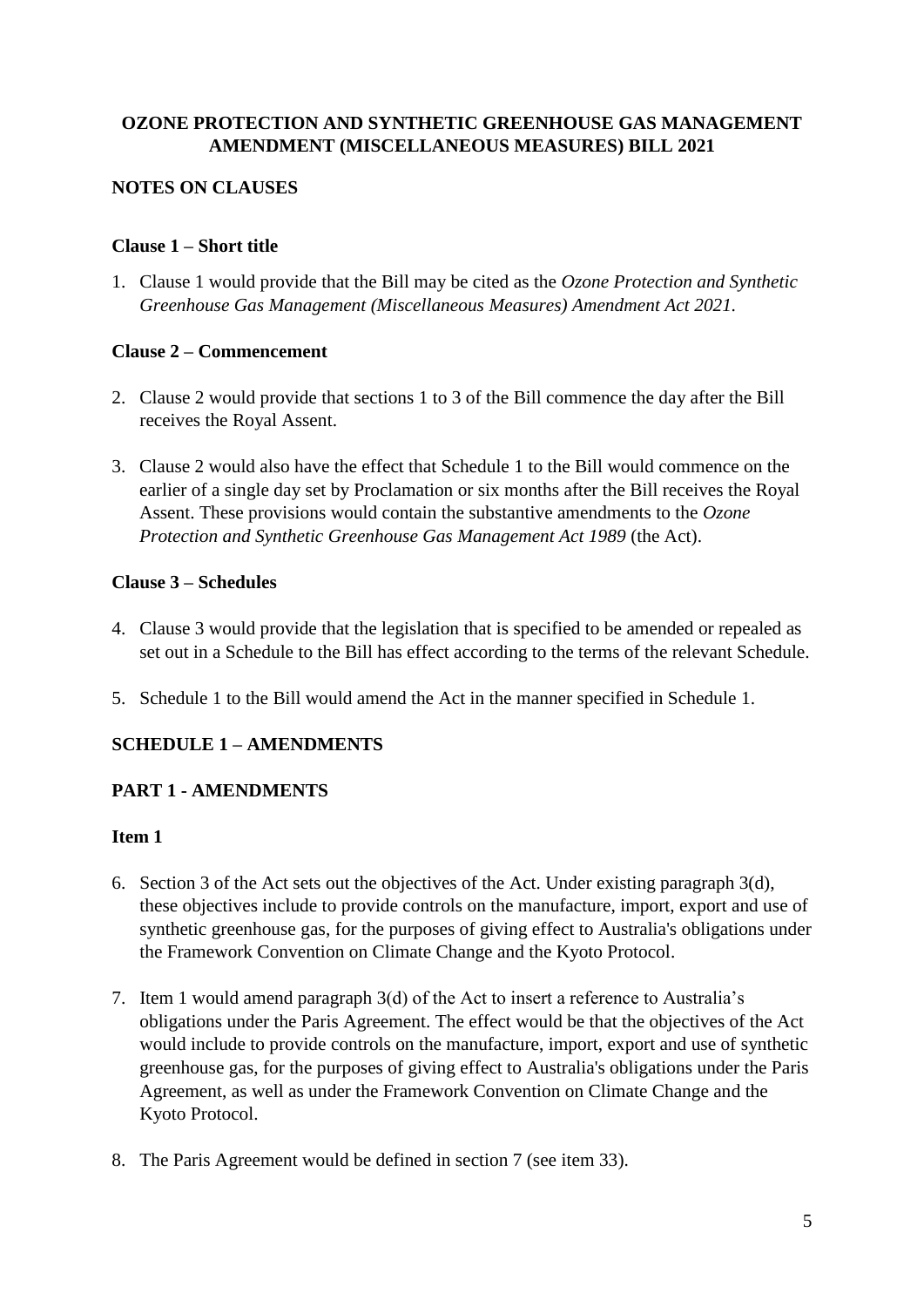9. Item 2 would insert new section 3A into the Act. New section 3A would provide a simplified outline to the Act. The outline is not intended to be comprehensive and has been included to assist readers to understand the substantive provisions of the Act. It is intended that readers will rely on the substantive provisions of the Act.

## **Item 3**

10. Item 3 would amend section 6A to omit '(other than Part 2.5)'. This would ensure that the entire Chapter 2 of the Schedule 1 to the *Criminal Code Act 1995* (Criminal Code) applies to all offences against the Act or the regulations. This amendment is consequential to the repeal of existing section 65 of the Act by item 138.

## **Item 4**

- 11. Item 4 would insert a new section 6B at the end of Part I of the Act.
- 12. New section 6B would clarify that where a provision in the Act provides that a person contravening another provision of the Act (the conduct provision) commits an offence or civil penalty provision, a reference to a contravention of an offence provision or a civil penalty provision includes a reference to a contravention of the conduct provision. This is because the conduct provision will set out the relevant physical elements of the offence or civil penalty provision that is being referenced.
- 13. The purpose of new section 6B is to make clear what constitutes the physical elements of offences under the Act and the *Regulatory Powers (Standard Provisions) Act 2014* (Regulatory Powers Act) (as it applies to the Act).
- 14. The note after new section 6B would explain that Chapter 2 of the Criminal Code sets out general principles of criminal responsibility.

## **Item 5**

15. Item 5 would insert new section 7AA into the Act. New section 7AA would provide a simplified outline to the Part II of the Act (Explanation of terms used in the Act). The outline is not intended to be comprehensive and has been included to assist readers to understand the substantive provisions of the Part. It is intended that readers will rely on the substantive provisions of the Part.

## **Item 6**

16. Item 6 would amend the definition of *100-year global warming potential* in section 7 of the Act to omit "a table in Schedule 1" and to substitute "the clause in Schedule 1 that covers that substance". This definition is a signpost definition to refer readers to where in the Act the term would be substantively defined.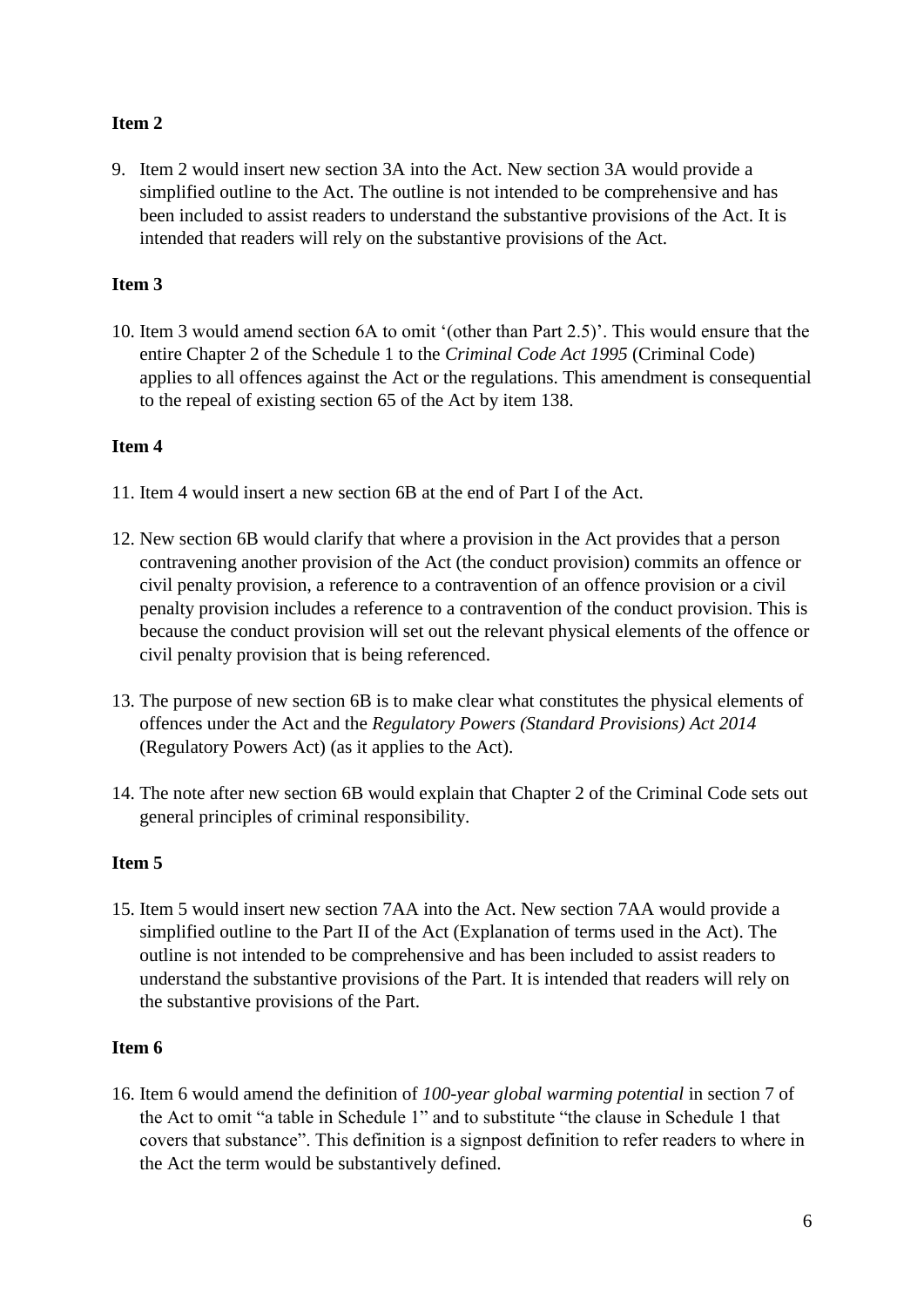17. This item would be consequential to amendments being made by items 157 to 162 which streamlines and simplifies Schedule 1 to the Act. This amendment would simply update the reference to where the substantive definition, in relation to a scheduled substance, would be found in Schedule 1 to the Act.

## **Item 7**

- 18. Item 7 would amend section 7 of the Act to repeal the existing definitions of *bromochloromethane* and *carbon tetrachloride*.
- 19. The amendments made by this item would be consequential to the amendments made by item 103, which would repeal existing Part VI of the Act. As the terms bromochloromethane and carbon tetrachloride are only used in Part VI of the Act, the definitions would be redundant if Part VI is repealed.

## **Item 8**

- 20. Item 8 would amend the definition of *CFC* in section 7 of the Act to omit "means a substance referred to in Part I" and to substitute "(short for chloroflurocarbon) means a substance covered by clause 1". This definition is a signpost definition to refer readers to where in the Act the term would be substantively defined.
- 21. This item would be consequential to amendments being made by items 157 to 162 which streamline and simplify Schedule 1 to the Act. This amendment would simply update the reference to where the substantive definition would be found in Schedule 1 to the Act

## **Item 9**

22. Item 9 would amend the definition of *civil penalty order* in section 7 of the Act to align with the Regulatory Powers Act. This amendment is consequential to the amendments made by item 138 to trigger Part 4 of the Regulatory Powers Act (dealing with civil penalty provisions).

#### **Item 10**

23. Item 10 would amend the definition of *civil penalty provision* in section 7 of the Act to align with the Regulatory Powers Act. This amendment is consequential to the amendments made by item 138 to trigger Part 4 of the Regulatory Powers Act (dealing with civil penalty provisions).

## **Item 11**

24. Item 11 would amend section 7 of the Act to insert signpost definitions for *Commonwealth entity* and *critical uses* (of methyl bromide).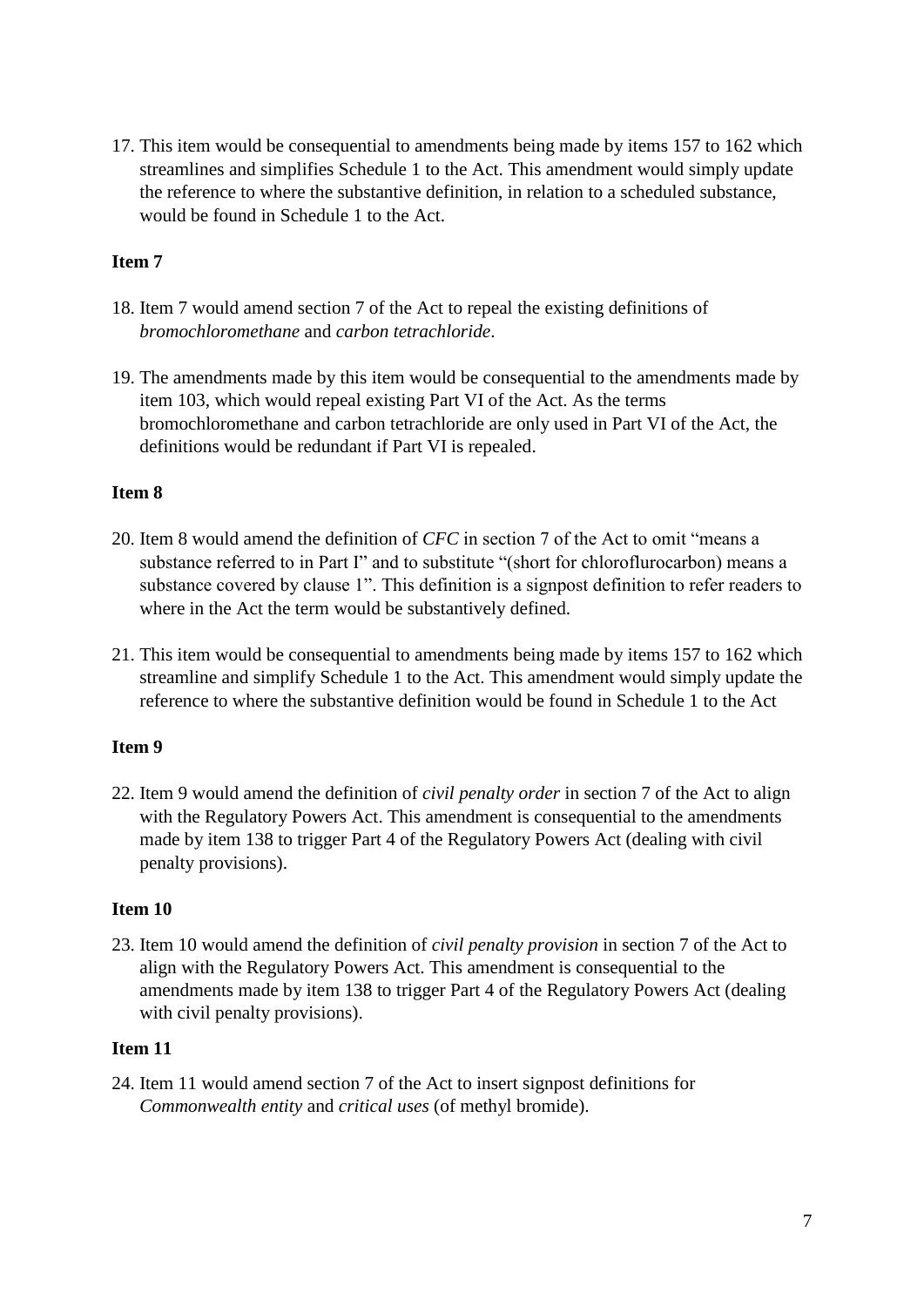- 25. The term *Commonwealth entity* would have the same meaning as in the *Public Governance, Performance and Accountability Act 2013*. This term would be relevant to new Part VIIIB (concerning information sharing) proposed by item 145.
- 26. The term *critical uses* (in relation to methyl bromide), would have the meaning in new subsection 18(10) (proposed by item 70). This term would be relevant to the mandatory licence conditions in the table in subsection 18(1) of the Act, which would require a person holding a controlled substances licence allowing the import, manufacture or export of the methyl bromide to only do so for one or more of the following purposes (as set out in the licence): critical uses (including laboratory and analytical uses), an emergency use, or a QPS use (or, for export, use as a feedstock) (see item 64).
- 27. Item 11 would also insert a definition of *contravene*, in relation to an offence or civil penalty provision which would provide that the term has a meaning affected by section 6B. The note after the definition explains that the meaning of contravention is correspondingly affected, due to section 18A of the *Acts Interpretation Act 1901*.

28. Item 12 would amend the definition of *designated court* in section 7 of the Act to clarify that the reference to the Federal Court in paragraph (a) of that definition is a reference to the Federal Court of Australia.

#### **Item 13**

- 29. Item 13 would amend section 7 of the Act to insert a signpost definition for *emergency use* (of methyl bromide).
- 30. The term *emergency use* (in relation to methyl bromide), would have the meaning in new subsection 18(10) (proposed by item 70). This term would be relevant to the mandatory licence conditions in the table in subsection 18(1) of the Act, which would require a person holding a controlled substances licence allowing the import, manufacture or export of the methyl bromide to only do so for one or more of the following purposes (as set out in the licence): critical uses (including laboratory and analytical uses), an emergency use, or a QPS use (or, for export, use as a feedstock) (see item 64).

- 31. Item 14 would repeal the definitions of *enforcement powers* and *enforcement warrant* in section 7 of the Act. These amendments are consequential to the amendments made by item 128 which would repeal existing Division 2 of Part VIII of the Act and replace it with new Divisions 2 and 2A. New Divisions 2 and 2A would trigger the monitoring and investigation powers in Parts 2 and 3 of the Regulatory Powers Act.
- 32. These terms are not used in new Divisions 2 and 2A and therefore are no longer required as definitions.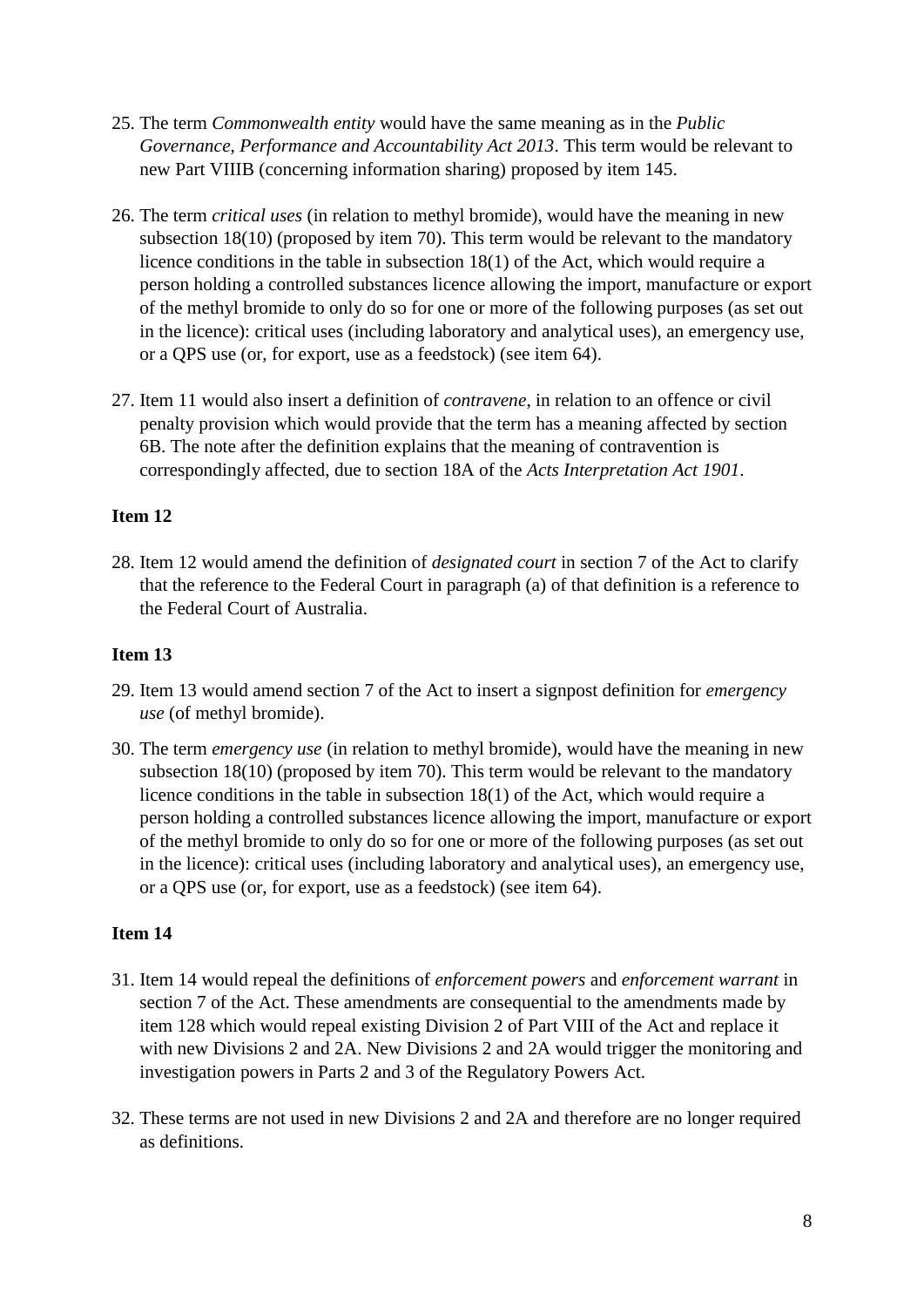- 33. Item 15 would insert a definition for *engage in conduct* into section 7 of the Act. This term would have the same meaning as in the Criminal Code. This would not be a new definition, but would be moved to section 7 from subsection 45B(4) as it is appropriate that the definition apply to the whole Act, rather than just section 45B. Existing subsection 45B(4) would be repealed by item 111 of this Schedule.
- 34. Item 15 would also amend section 7 of the Act to insert a definition for *entrusted person*. An *entrusted person* would mean the Minister, the Secretary, an APS employee in the Department or any other person employed in, or engaged by, the Department. This term would be relevant to new Part VIIIB (concerning information sharing) proposed by item 145.

#### **Item 16**

35. Item 16 would amend the existing definition of *equipment licence* in section 7 of the Act to change the cross-reference in that definition from subsection 13A(5) to subsection 13A(6). This amendment is consequential to the amendments made by item 53.

#### **Item 17**

- 36. Item 17 would amend section 7 of the Act to repeal the existing definition of *essential use* and replace it with a signpost to the new definition of *essential use* in new subsection 13A(3B).
- 37. This amendment is consequential to item 53 of this Schedule, which would insert new subsection 13A(3B).

## **Item 18**

38. Item 18 would amend section 7 of the Act to repeal a number of terms that would no longer be necessary to define as a result of other amendments made by this Schedule. Definitions of *evidential burden* and *evidential material* would no longer be required in section 7 due to the repeal of Subdivisions B, C, D, E, F and G of Division 1 of Part VIII of the Act by item 127 of this Schedule. A definition of *Federal Court* would no longer be required in section 7 due to the operation of item 12 of this Schedule.

#### **Item 19**

39. Item 19 would insert a new definition for *feedstock licence* in section 7 of the Act to mean a licence referred to in subsection 13A(5), as amended by item 53 of the Bill. This would be a signpost definition to refer readers to where in the Act the term would be substantively defined.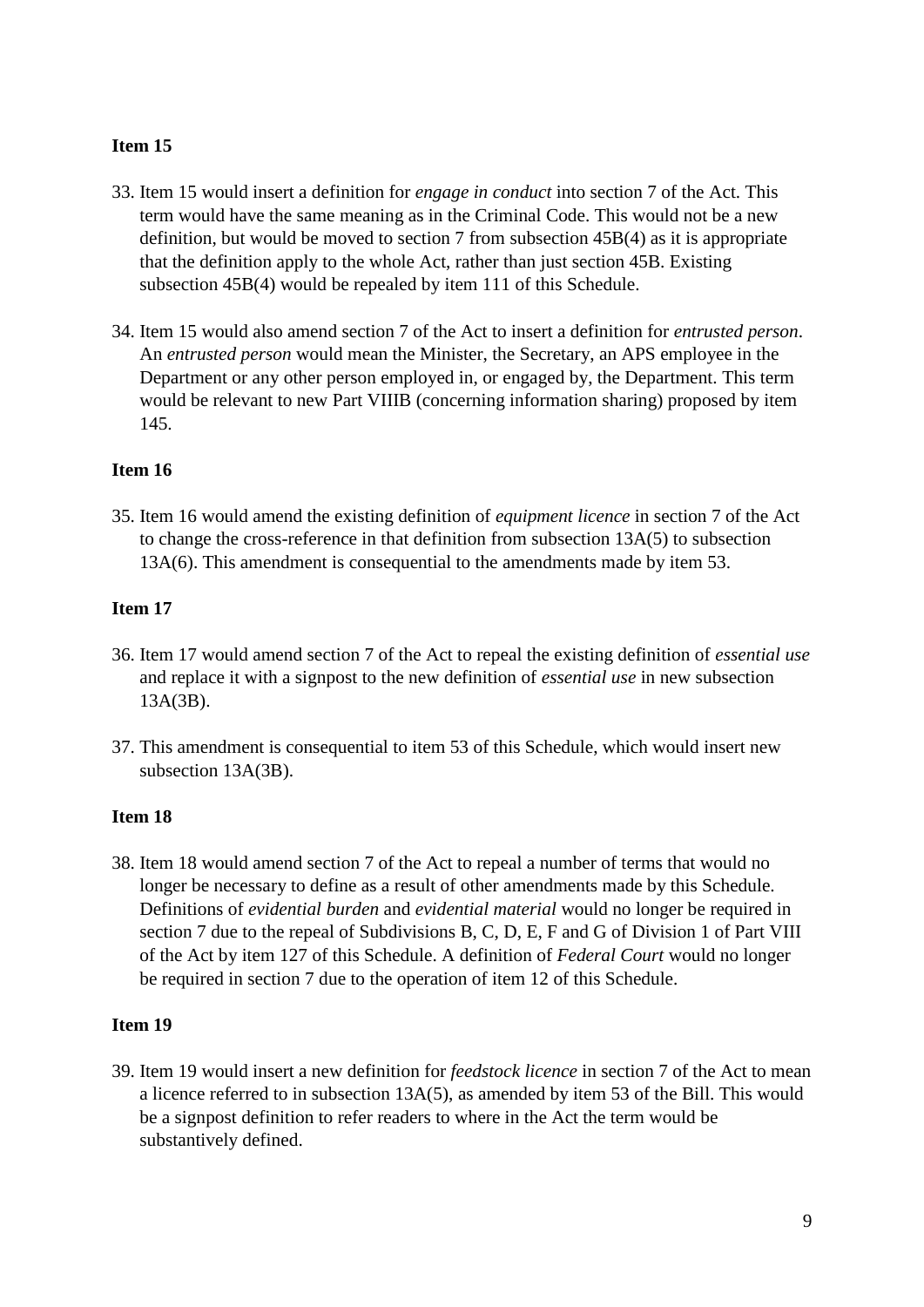- 40. Item 20 would amend the definition of *halon* in section 7 of the Act to omit "referred to in Part II" and to substitute "covered by clause 2". This definition is a signpost definition to refer readers to where in the Act the term would be substantively defined.
- 41. This item would be consequential to amendments being made by items 157 to 162 which streamline and simplify Schedule 1 to the Act. This amendment would simply update the reference to where the substantive definition would be found in Schedule 1 to the Act.

## **Item 21**

- 42. Item 21 would amend the definition of *HBFC* in section 7 of the Act to omit "means a hydrobromofluorocarbon referred to in Part VI" and to substitute "(short for hydrobromofluorocarbon) means a substance covered by clause 6". This definition is a signpost definition to refer readers to where in the Act the term would be substantively defined.
- 43. This item would be consequential to amendments being made by items 157 to 162 which streamline and simplify Schedule 1 to the Act. This amendment would simply update the reference to where the substantive definition would be found in Schedule 1 to the Act.

## **Item 22**

- 44. Item 22 would amend the definition of *HCFC* in section 7 of the Act to omit "means a hydrochlorofluorocarbon referred to in Part V" and to substitute "(short for hydrochlorofluorocarbon) means a substance covered by clause 5". This definition is a signpost definition to refer readers to where in the Act the term would be substantively defined.
- 45. This item would be consequential to amendments being made by items 157 to 162 which streamline and simplify Schedule 1 to the Act. This amendment would simply update the reference to where the substantive definition would be found in Schedule 1 to the Act.

- 46. Item 23 would amend the definition of *HFC* in section 7 of the Act to omit "means a hydrofluorocarbon referred to in Part IX" and to substitute "(short for hydrofluorocarbon) means a substance covered by clause 9". This definition is a signpost definition to refer readers to where in the Act the term would be substantively defined.
- 47. This item would be consequential to amendments being made by items 157 to 162 which streamline and simplify Schedule 1 to the Act. This amendment would simply update the reference to where the substantive definition would be found in Schedule 1 to the Act.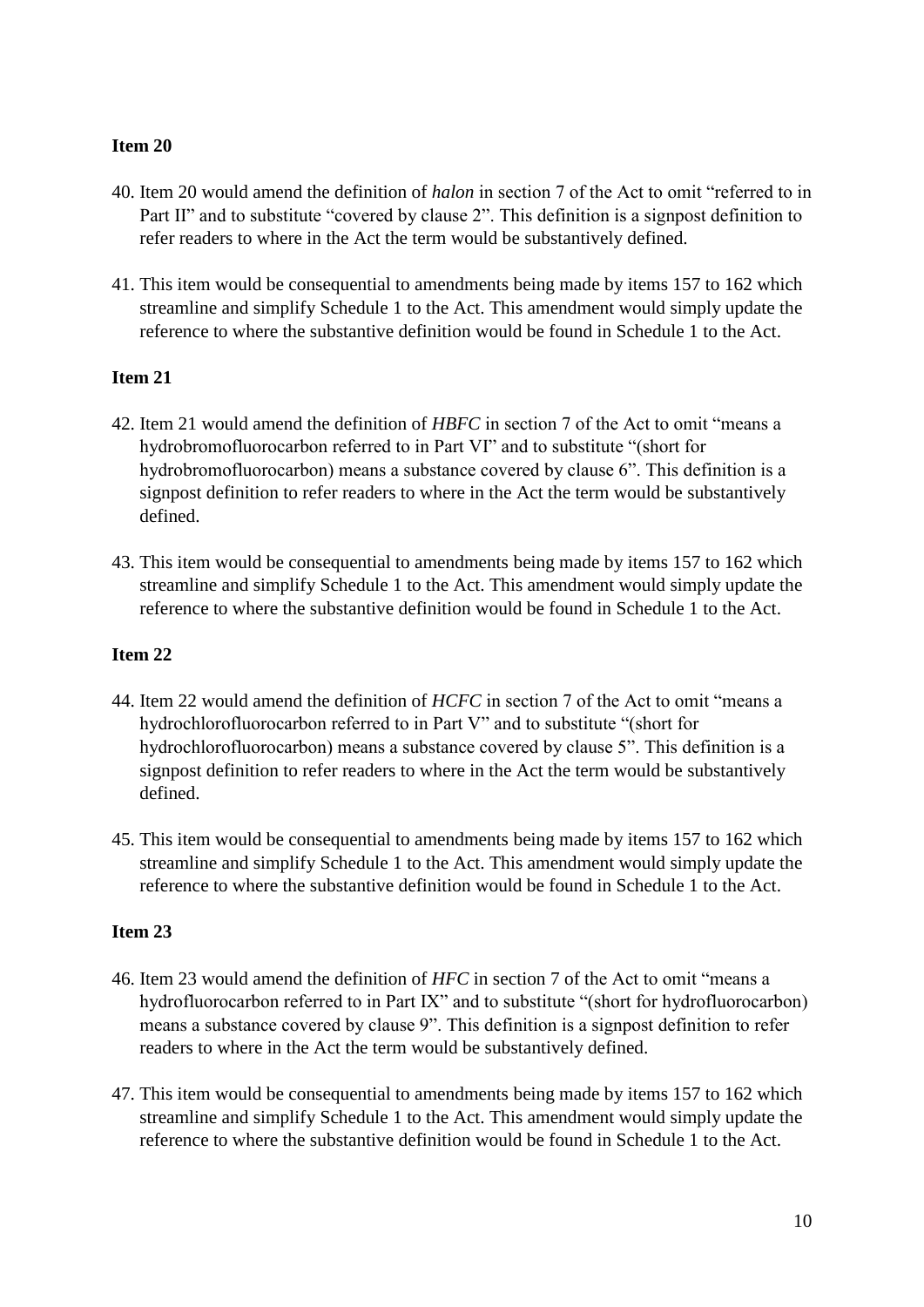- 48. Item 24 would amend section 7 of the Act to insert new definitions for *inspector* and *laboratory and analytical uses* (of methyl bromide).
- 49. An *inspector* would mean:
	- a member or special member of the Australian Federal Police; or
	- an officer of Customs; or
	- a person appointed by the Secretary as an inspector under section 49 of the Act.
- 50. The inclusion of a member or special member of the Australian Federal Police or an officer of Customs as an inspector under the Act is appropriate because inspectors exercising powers and functions under the Act, or the Regulatory Powers Act as it applies to the Act, may be involved in monitoring and controlling imports and exports at the Australian border.
- 51. The term *laboratory and analytical uses* (in relation to methyl bromide) would have the meaning in new subsection 18(10) (as proposed by item 70). This term is relevant to the mandatory licence conditions in the table in subsection 18(1) of the Act, which would require a person holding a controlled substances licence allowing the import, manufacture or export of the methyl bromide to only do so for one or more of the following purposes (as set out in the licence): critical uses, an emergency use, laboratory and analytical uses or a QPS use (or, for export, use as a feedstock) (see item 64).

#### **Item 25**

- 52. Item 25 would amend the definition of *licence* in section 7 of the Act to omit "or an equipment licence" and to substitute ", an equipment licence or a feedstock licence".
- 53. This item would be consequential to amendments being made by item 53 which introduces a feedstock licence as a new type of licence. This amendment would ensure that a feedstock licence is also included as a type of licence.

- 54. Item 26 would amend the definition of *methyl bromide* in section 7 of the Act to omit "referred to in Part VII" and to substitute "covered by clause 7". This definition is a signpost definition to refer readers to where in the Act the term would be substantively defined.
- 55. This item would be consequential to amendments being made by items 157 to 162 which streamlines and simplifies Schedule 1 to the Act. This amendment would simply update the reference to where the substantive definition would be found in Schedule 1 to the Act.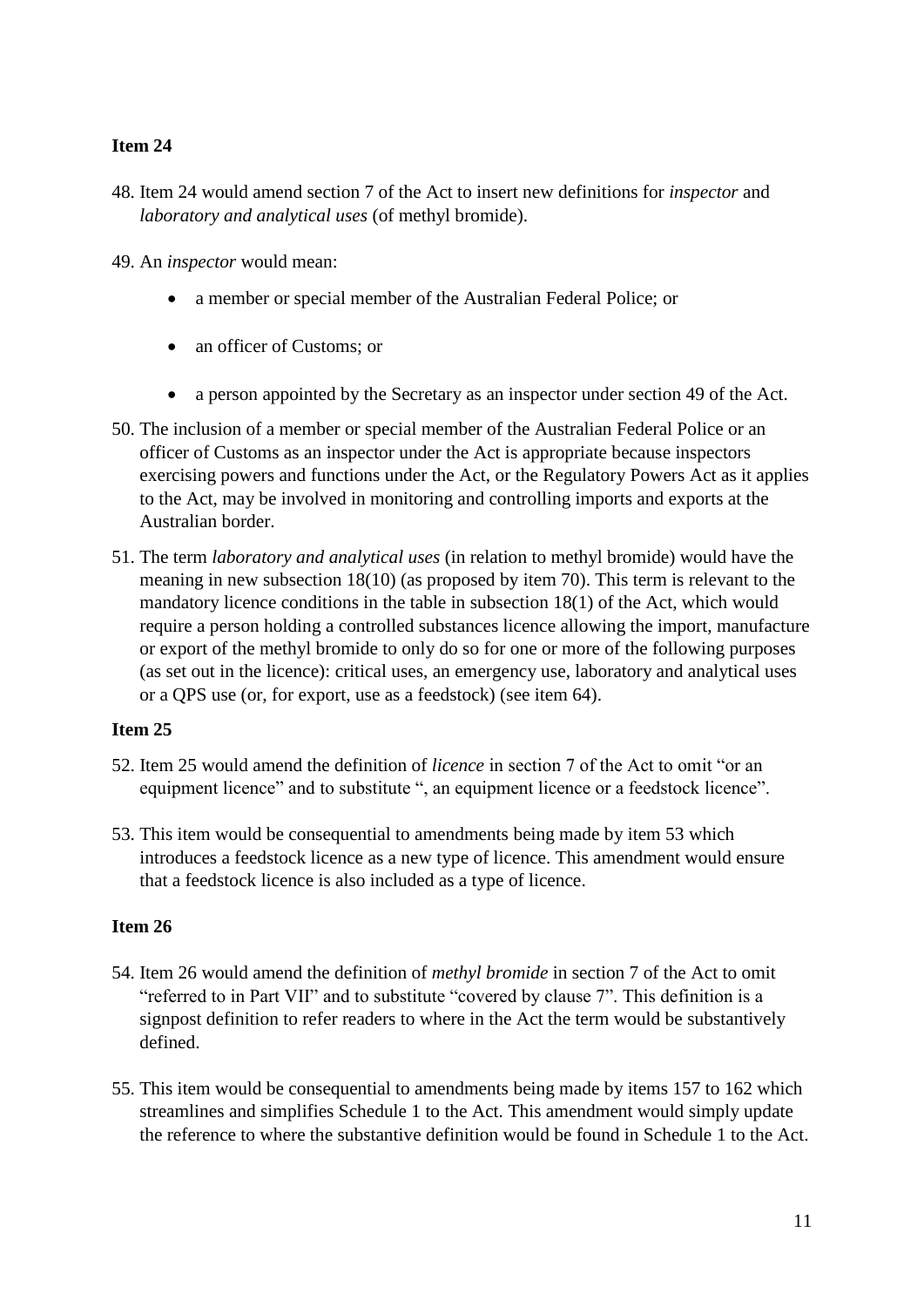- 56. Item 27 would amend section 7 of the Act to repeal the existing definitions of *methyl chloroform* and *monitoring powers*.
- 57. Repealing the definition of *methyl chloroform* would be consequential to the amendments made by item 103, which would repeal existing Part VI of the Act. As the term methyl chloroform is only used in Part VI of the Act, the definition would be redundant if Part VI is repealed.
- 58. The definition of *monitoring powers* would no longer be required in section 7 due to the repeal of Subdivisions B, C, D, E, F and G of Division 1 of Part VIII of the Act by item 127 of this Schedule.

## **Item 28**

- 59. Item 28 would amend the definition of *nitrogen trifluoride* in section 7 of the Act to omit "referred to in Part XII" and to substitute "covered by clause 12". This definition is a signpost definition to refer readers to where in the Act the term would be substantively defined.
- 60. This item would be consequential to amendments being made by item 157 to 162 which streamline and simplify Schedule 1 to the Act. This amendment would simply update the reference to where the substantive definition would be found in Schedule 1 to the Act.

- 61. Item 29 would amend section 7 of the Act to repeal the existing signpost definition of *ODS equipment* and replace it with a new substantive definition of *ODS equipment*.
- 62. Under the new definition, equipment containing any scheduled substance other than a synthetic greenhouse gas, or that uses a scheduled substance other than a synthetic greenhouse gas in its operation, would be *ODS equipment*.
- 63. This would have the effect of expanding the existing definition of ODS equipment, which only covers refrigeration and air-conditioning equipment containing a HCFC. This is considered appropriate due to the harmful properties of ozone depleting substances and the fact that these substances are being phased out under the Montreal Protocol.
- 64. Where equipment contains both ozone depleting substances and synthetic greenhouse gas, it would be considered ODS equipment, not SGG equipment (regardless of the amount of or ratios of ozone depleting substance to synthetic greenhouse gas in the equipment). This is explained in the note following the definition. Equipment containing any ozone depleting substance should be subject to the more stringent requirements applying to the import, manufacture or export of ODS equipment. This is appropriate given the level of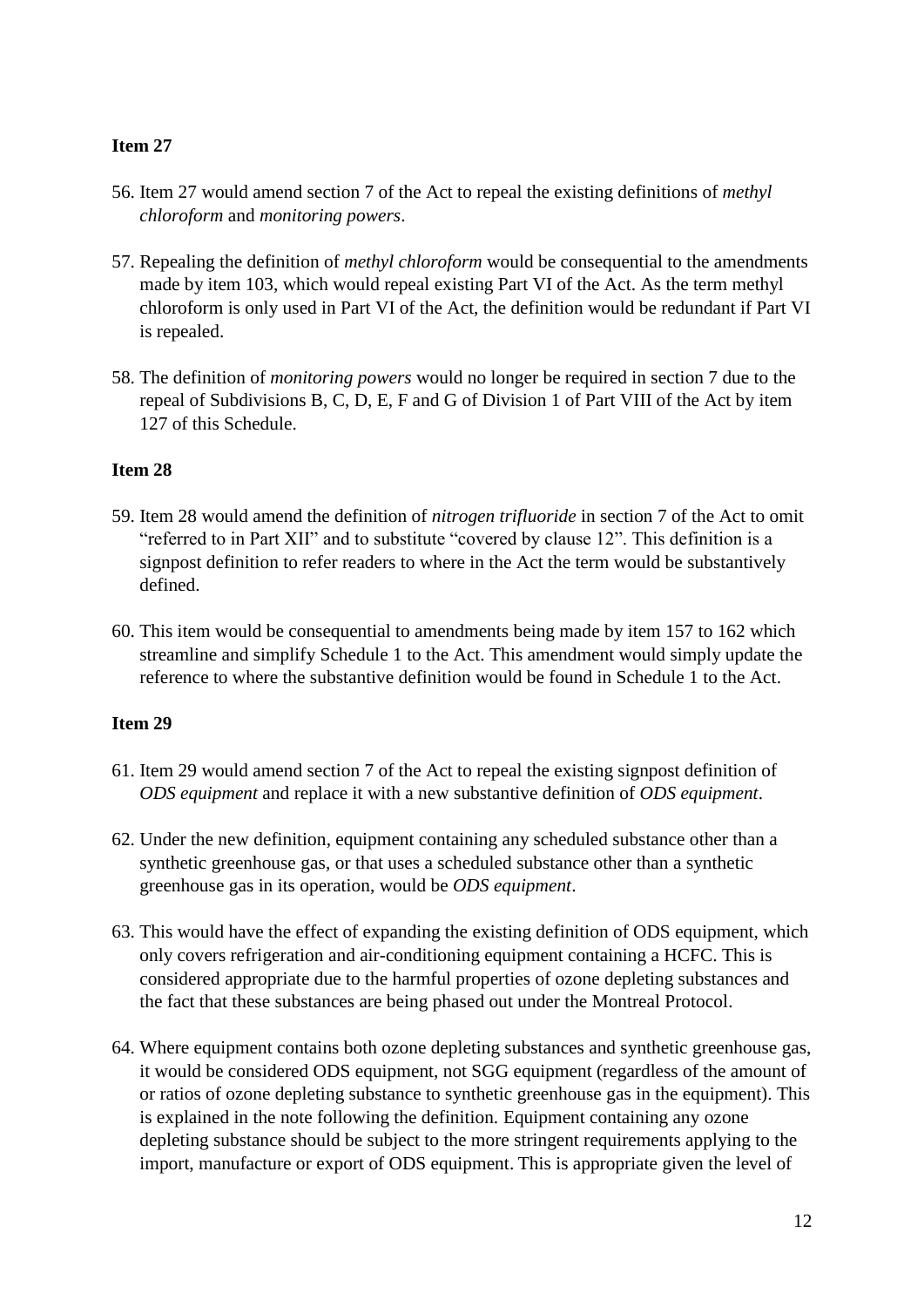harm to the environment posed by ozone depleting substances and the fact that these substances are being phased out under the Montreal Protocol.

## **Item 30**

65. Item 30 would amend the definition of *offence against this Act or the regulations* in section 7 of the Act to clarify that the term also includes an offence against the *Crimes Act 1914* or the *Criminal Code*, as that offence relates to the Act or the regulations.

## **Item 31**

- 66. Item 31 would amend section 7 of the Act to insert a definition for *official*.
- 67. The term *official* would have the same meaning as in the *Public Governance, Performance and Accountability Act 2013*. This term would be relevant to new Part VIIIB (concerning information sharing) proposed by item 145.

## **Item 32**

- 68. Item 32 would amend the definition of *ozone depleting potential* in section 7 of the Act to omit "table in Schedule 1" and to substitute "the clause in Schedule 1 that covers that substance". This definition is a signpost definition to refer readers to where in the Act the term would be substantively defined.
- 69. This item would be consequential to amendments being made by items 157 to 162 which streamline and simplify Schedule 1 to the Act. This amendment would simply update the reference to where the substantive definition, in relation to a scheduled substance, would be found in Schedule 1 to the Act.

## **Item 33**

70. Item 33 would insert a new definition for *Paris Agreement* to mean the Paris Agreement, done at Paris on 12 December 2015, as amended and in force for Australia from time to time. The note following this definition would provide the Australian Treaty Series reference for the Paris Agreement and refer readers to where it can be viewed online.

- 71. Item 34 would amend the definition of *PFC* in section 7 of the Act to omit "means a perfluorocarbon referred to in Part X" and to substitute "(short for perfluorocarbon) means a substance covered by clause 10". This definition is a signpost definition to refer readers to where in the Act the term would be substantively defined.
- 72. This item would be consequential to amendments being made by item 157 to 162 which streamline and simplify Schedule 1 to the Act. This amendment would simply update the reference to where the substantive definition would be found in Schedule 1 to the Act.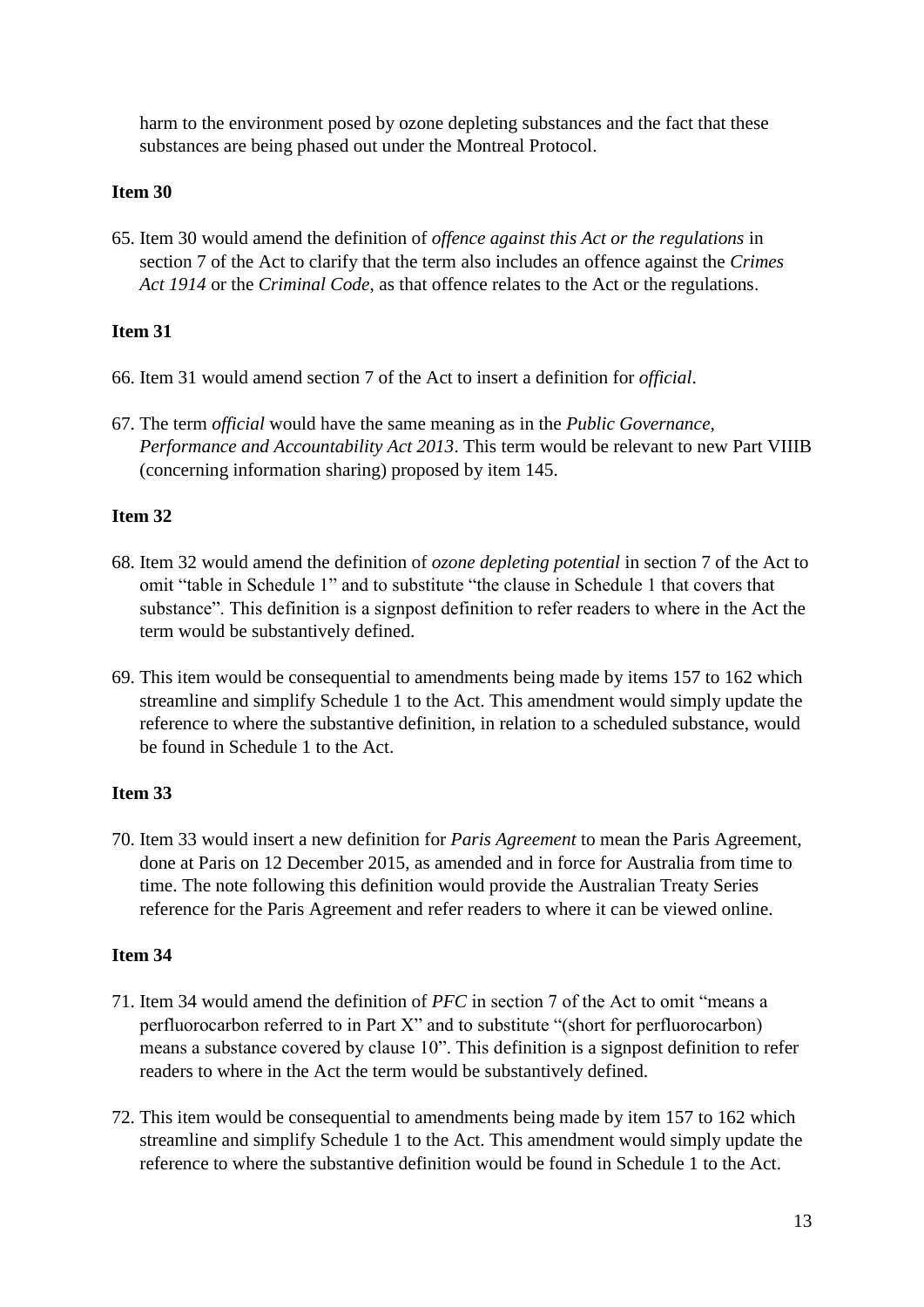- 73. Item 35 would amend section 7 of the Act to repeal the definition of *premises*.
- 74. The definition of *premises* would no longer be required in section 7 due to the repeal of Subdivisions B, C, D, E, F and G of Division 1 of Part VIII of the Act by item 127 of this Schedule.

## **Item 36**

- 75. Item 36 would amend section 7 of the Act to insert a definition for *protected information*, as well as signpost definitions for *QPS use* (of methyl bromide) and *reconsideration decision*.
- 76. The term *protected information* would cover information that is likely to cause certain serious harms if disclosed without authorisation. This term would be relevant to new Part VIIIB (concerning information sharing) proposed by item 145.
- 77. The term *QPS use* (in relation to methyl bromide), would have the meaning in new subsection 18(11) (proposed by item 70). This term would be relevant to the mandatory licence conditions in the table in subsection 18(1) of the Act, which would require a person holding a controlled substances licence allowing the import, manufacture or export of the methyl bromide to only do so for one or more of the following purposes (as set out in the licence): critical uses (including laboratory and analytical uses), an emergency use, or a QPS use (or, for export, use as a feedstock) (see item 64).
- 78. The term *reconsideration decision* would have the meaning in new subsection 65ZB(2) (proposed by item 145). This term is relevant to the new process for internal reviews of certain decisions made under the Act.

- 79. Item 37 would amend section 7 of the Act to repeal the existing definitions for *recycled or used HCFCs*, *recycled or used methyl bromide*, *recycled or used SGGs* and *recycled or used stage-1 or stage-2 scheduled substances*.
- 80. These terms would no longer be used in the Act, as the substances covered by them would instead fall under the new definition of used substance (see item 47). There would be no change in how these substances are regulated. For example, a person who wanted to import or manufacture a used synthetic greenhouse gas would still require a used substances licence to do so.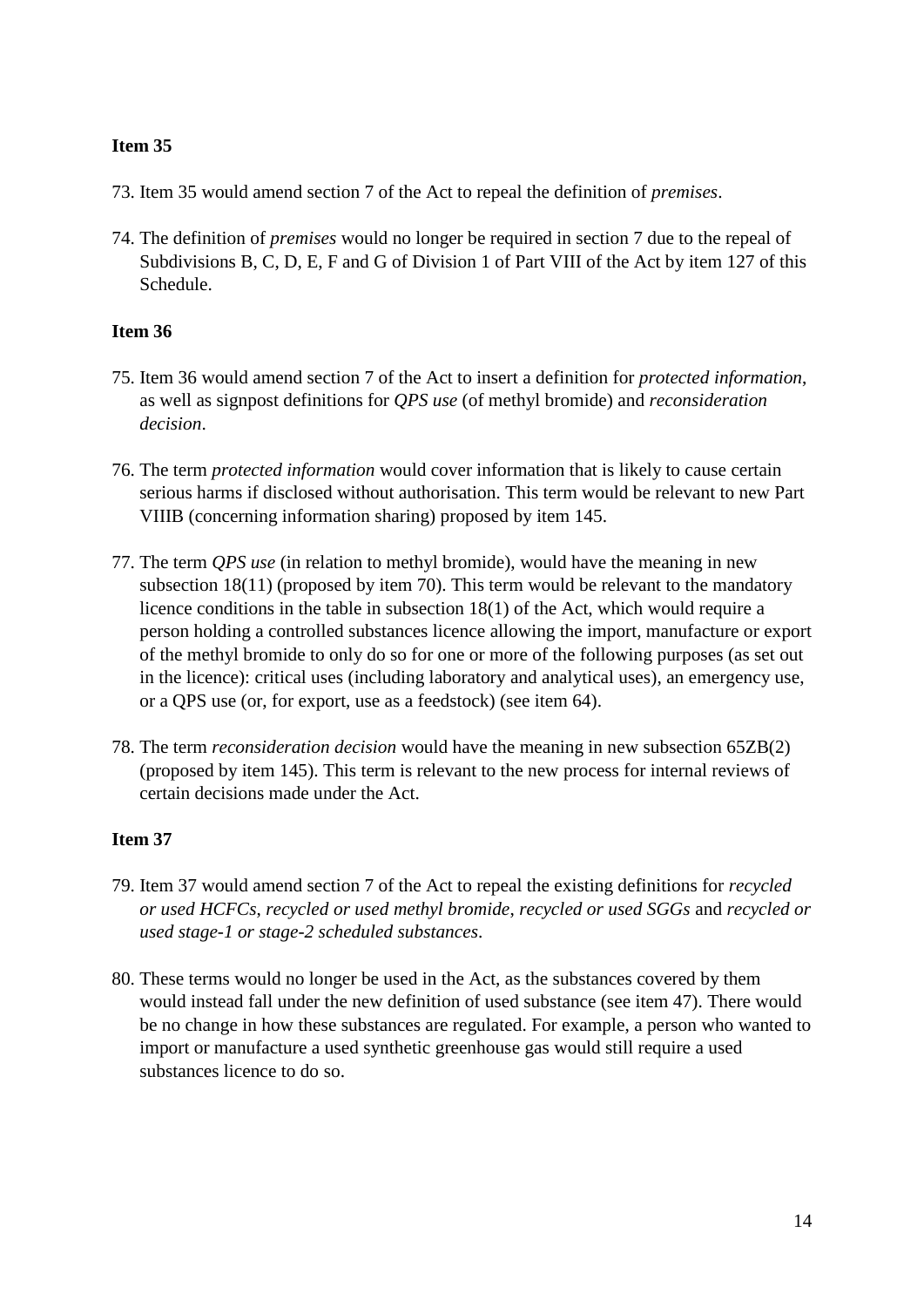- 81. Item 38 would amend section 7 of the Act to insert new definitions for *Regulatory Powers Act* and *relevant information*, as well as new signpost definitions for *refrigeration and air conditioning equipment* and *reviewable decision*.
- 82. The term *refrigeration and air conditioning equipment* would have the meaning in new subsection 12B(2). This term is relevant to the concept of ship stores, the import or export of which do not require a licence (see section 12B of the Act).
- 83. The *Regulatory Powers Act* would mean the *Regulatory Powers (Standard Provisions) Act 2014*.
- 84. The term *relevant information* would mean information obtained by an entrusted person under, or in accordance with, the Act or the Regulatory Powers Act as it applies in relation to the Act. This term would be relevant to new Part VIIIB (concerning information sharing) proposed by item 145.
- 85. The term *reviewable decision* would have the meaning in new section 65X (as proposed by item 145). This term would be relevant to the new process for internal reviews of certain decisions made under the Act.

## **Item 39**

- 86. Item 39 would amend section 7 of the Act to repeal the existing definition of *Schedule 4 activity*.
- 87. This term would no longer be used in the Act as Schedule 4 would be repealed by item 163.

## **Item 40**

88. Item 40 would amend the definition of *scheduled substance* in section 7 of the Act to omit "referred to" and to substitute "covered by a clause". This item would be consequential to amendments being made by items 157 to 162 which streamline and simplify Schedule 1 to the Act.

## **Item 41**

89. Item 41 would repeal the definition of *section 69G activity*. This definition would no longer be necessary as existing section 69G would be repealed by item 155.

## **Item 42**

90. Item 42 would amend section 7 of the Act to repeal the existing signpost definition of *SGG equipment* and replace it with a new substantive definition of *SGG equipment*.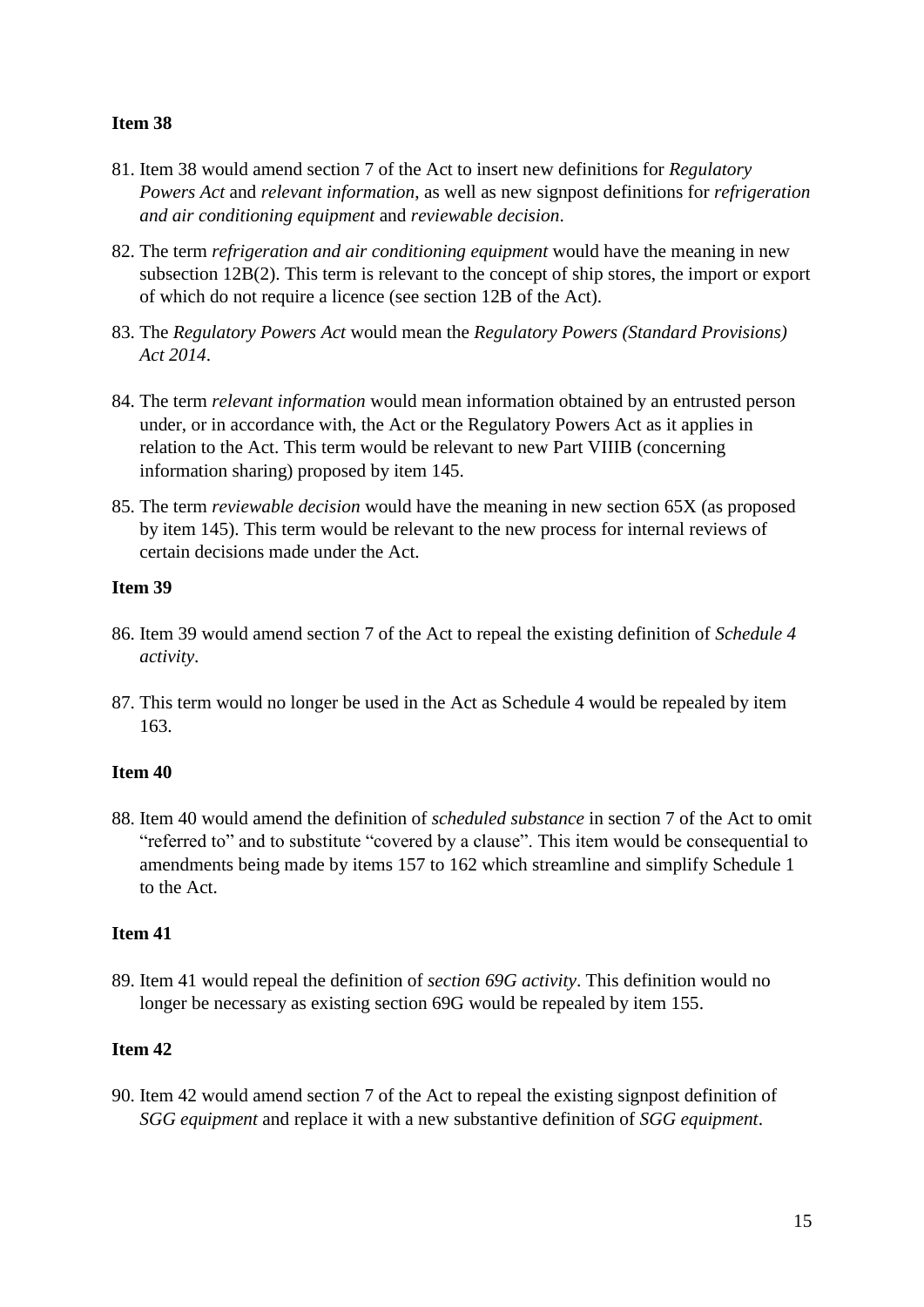- 91. Under the new definition, *SGG equipment* would means equipment that contains an SGG or uses an SGG in its operation, and that does not contain, or use in its operation, a scheduled substance that is not an SGG. Section 7 of the Act defines an *SGG* (or *synthetic greenhouse gas*) as an HFC, a PFC, nitrogen trifluoride or sulfur hexafluoride.
- 92. The new definition of *SGG equipment* in section 7 would no longer contain a power to specify (in regulations or a legislative instrument) equipment that is not SGG equipment. The power in existing paragraph 8D(1)(d) that allows such a legislative instrument to specify such equipment has never been used and is no longer considered necessary or appropriate. In addition, as the regulations would be able to exclude kinds of SGG equipment from the relevant prohibitions in new sections 13, 13AA and 13AB (see item 52), it is no longer considered necessary or appropriate to carve out specific equipment from the definition of SGG equipment by regulations.
- 93. The note after the definition of SGG equipment would explain that if equipment contains both ozone depleting substances and synthetic greenhouse gas, it is not SGG equipment. Consistent with the definition of *ODS equipment* proposed to be inserted by item 29 of this Schedule, equipment that contains both ozone depleting substances and synthetic greenhouse gas would be classified as ODS equipment and would be subject to the more stringent requirements applying to such equipment. This is appropriate given the level of harm to the environment posed by ozone depleting substances and the fact that these substances are being phased out under the Montreal Protocol.

- 94. Item 43 would amend section 7 of the Act to repeal the existing definitions of *stage-1 CFC*, *stage-2 CFC*, *stage-1 scheduled substance* and *stage-2 scheduled substance*.
- 95. These terms would no longer be used in the Act. The existing references in the Act to these terms would be repealed by item103.
- 96. These existing definitions refer to a subset of the listed scheduled substances in Schedule 1 to the Act. Specifically, *stage-1 scheduled substances* are currently defined as a stage-1 CFC or a halon, while *stage-2 scheduled substances* are currently defined as a stage-2 CFC, carbon tetrachloride, methyl chloroform or bromochloromethane. Both stage-1 and stage-2 scheduled substances have now been phased out (and thus can only be imported with a licence in exceptional circumstances). Stage-1 scheduled substances were phased out first. Stage-2 scheduled substances were phased out later, the last of these in 2002. The remaining ozone depleting substances, being methyl bromide and HCFCs, are not included in the existing definitions of stage-1 scheduled substance or stage-2 scheduled substance, as they were phased out later or are yet to be completely phased out.
- 97. As all stage-1 and stage-2 scheduled substances have now been phased out, it is no longer necessary to refer to, and delineate between, the two groups in the Act. There is also no requirement under the Montreal Protocol to continue using this terminology.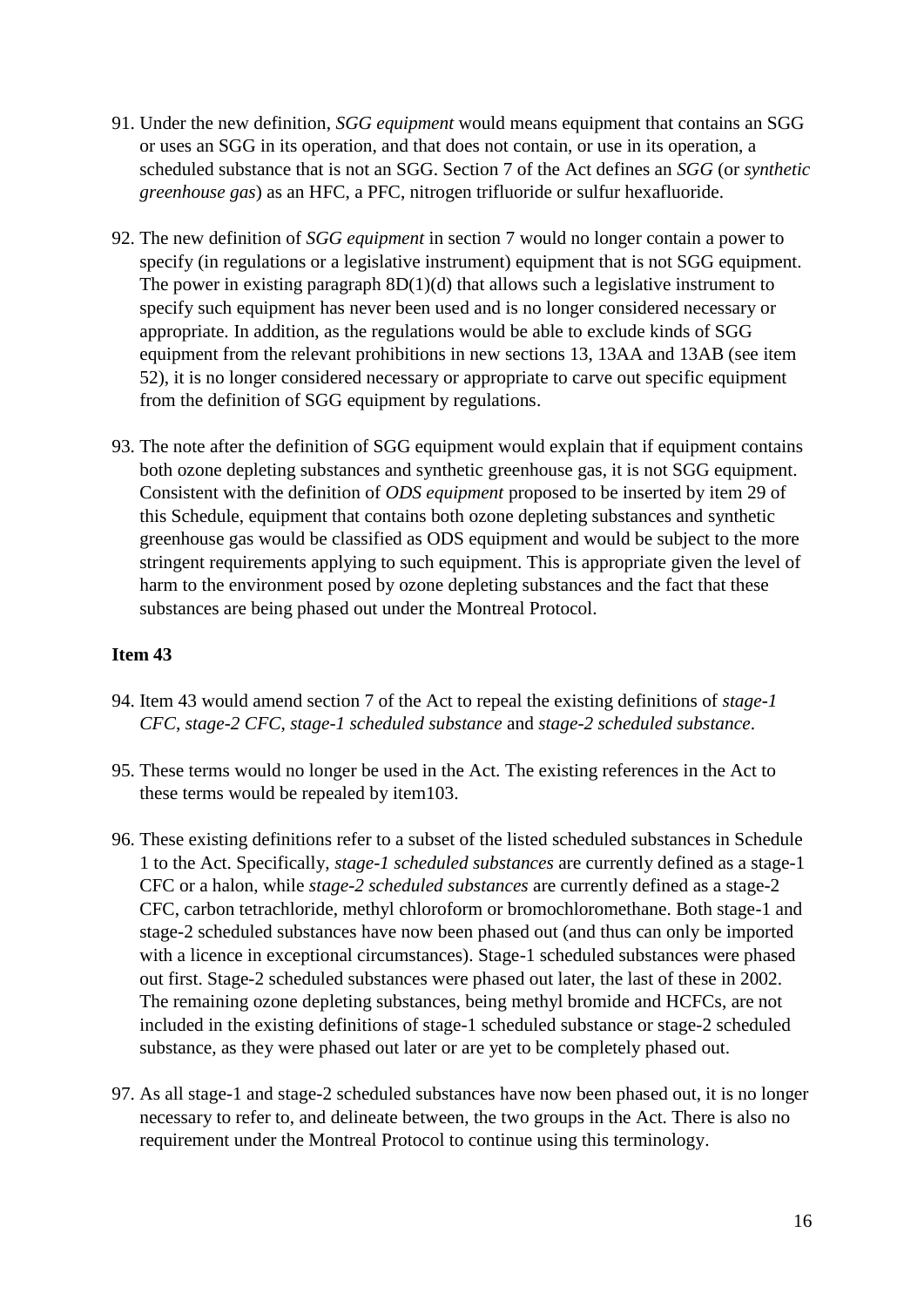98. Item 44 would amend section 7 of the Act to insert new definitions for the term *State or Territory government body*, which would mean a Department of State, agency or authority of a State or Territory. This term would be relevant to new Part VIIIB (concerning information sharing) proposed by item 145.

## **Item 45**

- 99. Item 45 would amend the definition of *sulfur hexafluoride* in section 7 of the Act to omit "referred to in Part XI" and to substitute "covered by class 11". This definition is a signpost definition to refer readers to where in the Act the term would be substantively defined.
- 100. This item would be consequential to amendments being made by items 157 to 162 which streamlines and simplifies Schedule 1 to the Act. This amendment would simply update the reference to where the substantive definition would be found in Schedule 1 to the Act.

## **Item 46**

- 101. Item 46 would amend section 7 of the Act to insert new signpost definitions for the terms *suspended* and *used substance*.
- 102. The term *suspended* would relate to when a licence is suspended. A licence would be suspended if it is suspended under new subsection 19D(1) (inserted by item 84 of this Schedule).
- 103. The term *used substance* would have the meaning given by new section 9AA (see item 47).

## **Item 47**

- 104. Item 47 would amend the Act to repeal existing sections 8C, 8D and 9, and substitute new sections 9 and 9AA.
- 105. Section 8C and 8D contained definitions for, respectively, the terms *ODS equipment* and *SGG equipment*. The definitions for these terms would be moved to section 7 of the Act by items 29 and 42, meaning sections 8C and 8D are now redundant and can be repealed.

## Section 9 – References to scheduled substances and equipment

106. Item 47 would repeal existing section 9 of the Act and replace it with a new section 9. The purpose of this amendment would be to improve clarity, reduce complexity and adopt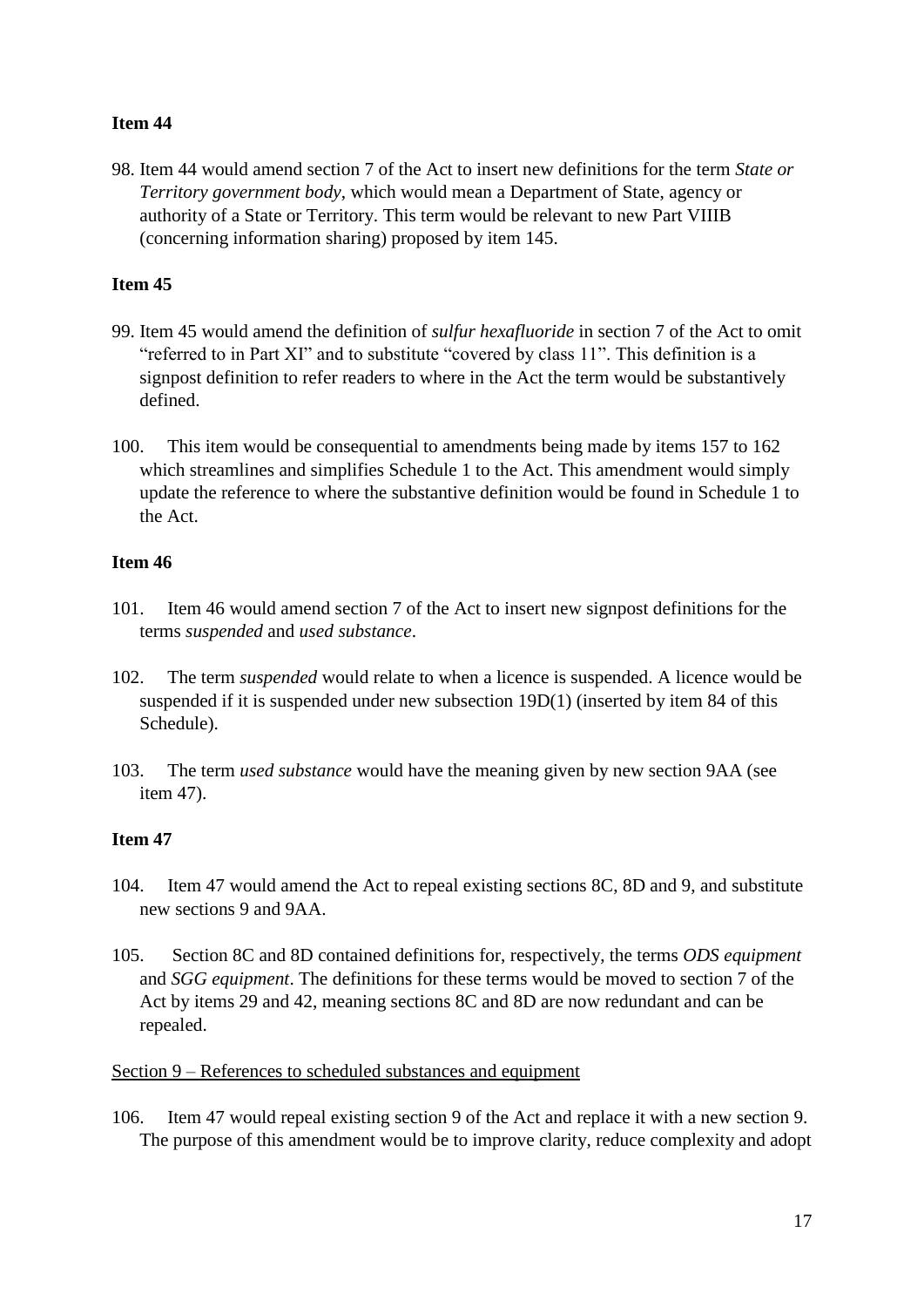modern drafting practices to improve readability of this section. The operation of section 9 would not be changed.

- 107. New section 9 is an interpretation provision. It would clarify how references in the Act to scheduled substances and equipment should be interpreted, including when a scheduled substance is contained in equipment and when it is not. The distinction between bulk scheduled substances and equipment is a key concept in the Act, as the regulatory controls (both prohibitions and licences) differ depending on whether a scheduled substance is being imported, exported or manufactured itself (i.e., in bulk), or whether it is contained in equipment.
- 108. In particular, the primary purpose of new section 9 is to clarify when the relevant prohibitions and licences pertaining to bulk scheduled substances (a controlled substances licence, an essential uses licence, a used substances licence or a feedstock licence) are relevant, and when the prohibitions and licences pertaining to equipment (an equipment licence) is relevant.
- 109. New subsection 9(1) would provide that a reference in the Act to a scheduled substance (or type of scheduled substance) is a reference to bulk scheduled substance (or a bulk scheduled substance of that type), except if the reference is in relation to equipment that contains a scheduled substance (or type of scheduled substance) or uses a scheduled substance (or type of scheduled substance) in its operation.
- 110. New subsection 9(2) would then define the concept of *bulk scheduled substance*. A scheduled substance is a *bulk scheduled substance* unless the substance is contained in equipment or used in the operation of equipment.
- 111. These two provisions have the combined effect that:
	- wherever the term 'scheduled substance' appears in the Act, except where the term is used in the context of 'equipment containing a scheduled substance', or 'equipment that uses a scheduled substance in its operation', the relevant prohibitions, licences and other requirements are those that relate to bulk scheduled substances (such as a controlled substances licence);
	- wherever the term 'scheduled substance' appears in the Act in the context of 'equipment containing a scheduled substance' or 'equipment that uses a scheduled substance in its operation', the relevant prohibitions, licences and other requirements are those that relate to equipment (such as an equipment licence).
- 112. The example given following this subsection would illustrate that a scheduled substance that is used as a propellent in an aerosol spray or fire extinguisher is not a bulk scheduled substance, because it is contained in equipment. The import of such equipment would therefore require an equipment licence, not a controlled substances licence.
- 113. The first note following subsection 9(2) would clarify that subsection 9(3) would affect whether a scheduled substance is contained in, or used in the operation of,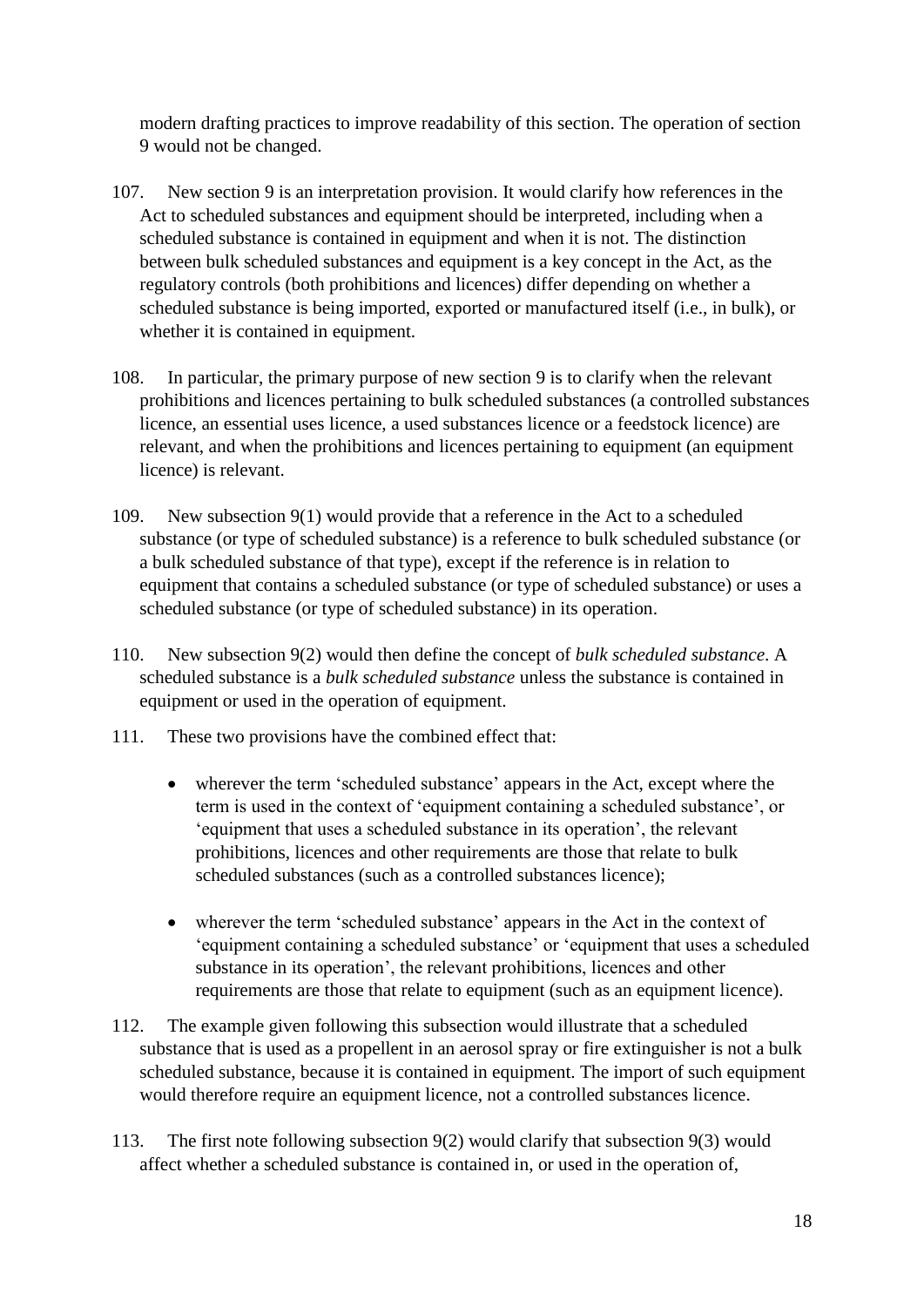equipment for the purposes of subsection 9(2). The second note would clarify that subsection 9(4) and regulations made for the purposes of paragraph  $9(5)(a)$  may also affect whether a substance is a bulk scheduled substance.

- 114. New subsection 9(3) would clarify that a reference to equipment containing a scheduled substance (or a type of scheduled substance), or equipment using a scheduled substance (or a type of scheduled substance) in it operation, does not cover equipment that contains a scheduled substance, or is being used, for the sole purpose of storing or transporting the substance. The note following this subsection would clarify that subsection 9(4) and regulations made for the purposes of paragraphs 9(5)(b) or (c) may also affect whether a substance is contained in, or used in the operation of, equipment.
- 115. This would ensure that scheduled substances that are contained in equipment for the sole purpose of storing or transporting the scheduled substance are included in the definition of bulk scheduled substances, and are subject to the prohibitions, licences and other requirements in the Act that apply to bulk scheduled substances – rather than the prohibitions, licences and other requirements in the Act that apply to equipment – and reflects the fact that scheduled substances are generally either in liquid or gaseous form, so must be contained in something to be stored or moved.
- 116. New subsection 9(4) would clarify that a scheduled substance that is contained in equipment only because the substance was used in the process of manufacturing the equipment is neither a bulk scheduled substance, nor contained in, or used in the operation of, the equipment. The example given following this subsection would illustrate that a scheduled substance that remains in minute quantities in open cell foam after being used in the production of the foam would be covered by this subsection.
- 117. This would have the effect that such equipment would fall outside the scope of the Act entirely. It would not be necessary to obtain any licence, or comply with any other obligations, in respect of a scheduled substance that is contained in equipment only because the substance was used in the process of manufacturing the equipment. This is appropriate because the amount of scheduled substance left in such equipment is so small that it would not pose a real risk to environmental and human health. For this reason, regulating scheduled substances in these circumstances would be neither practical nor result in environmental benefits.
- 118. New subsection 9(5) would provide that the regulations may provide that, in prescribed circumstances, a scheduled substance is taken to be, or not to be:
	- a bulk scheduled substance; or
	- contained in equipment; or
	- used in the operation of equipment; or
	- contained in equipment for the sole purpose of storing or transporting the substance; or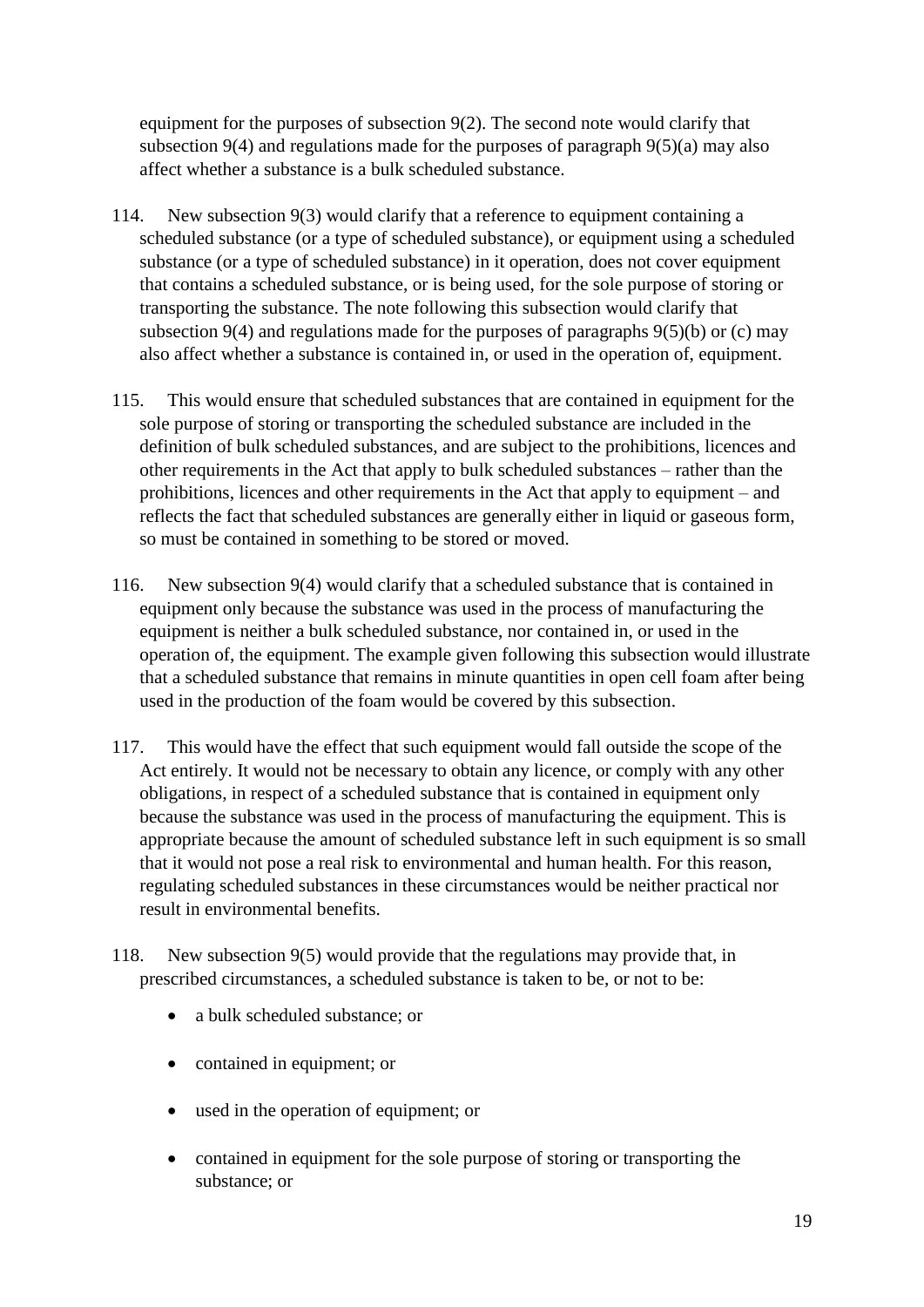- contained in equipment only because the substance was used in the process of manufacturing the equipment.
- 119. New subsection 9(6) would clarify that regulations made for the purposes of subsection 9(5) have effect despite the operation of subsections 9(2) to 9(4).
- 120. The ability to prescribe such matters in regulations made under the Act is consistent with good regulatory practice and would ensure certainty for industry, as the regulations would be able to clarify those kinds of equipment or circumstances that are factually borderline between the categories (for instance, types of foam). This would, in turn, assist in ensuring Australia's continued compliance with its international obligations under the Montreal Protocol and other relevant international treaties.

#### Section 9AA – Used substances

- 121. Item 47 would also insert new section 9AA, which would substantively define the term *used substance*. The prohibitions in new sections 13, 13AA and 13AB of the Act would apply to scheduled substances that are used substances; however such substances are able to be imported, manufactured or exported with a used substances licence under section 13A that allows the relevant activity.
- 122. New subsection 9AA(1) would have the effect that a scheduled substance would be a *used substance* for the purposes of the Act if it is collected from a container or other equipment during servicing, or in connection with the disposal, of the container or other equipment, or if it is collected after an emissive use of the substance. An emissive use is a use that by its nature involves the emission of the substance to atmosphere, for instance, the fumigation of soil.
- 123. Both bulk scheduled substances and substances that were previously contained in equipment can be used substances for the purposes of the Act.
- 124. New subsection 9AA(2) would make it clear that the regulations can also prescribe additional circumstances where a scheduled substance is taken to be a used substance, or is taken not to be a used substance. This would allow the regulations to be used to provide clarity on the position of substances that are borderline, or where it is appropriate to treat a particular substance as a used substance (or not as a used substance), despite the general definition in subsection 9AA(1).

- 125. Subsection 9A(1) of the Act provides that a reference in this Act to *CO2e megatonnes*, in relation to an HCFC or HFC, is a reference to the quantity of the HCFC or HFC that results from multiplying its mass in megatonnes by its 100-year global warming potential.
- 126. Item 48 would amend subsection  $9A(1)$  of the Act to remove the references to HCFCs, as the concept of CO2e megatonnes is no longer used in relation to HCFCs.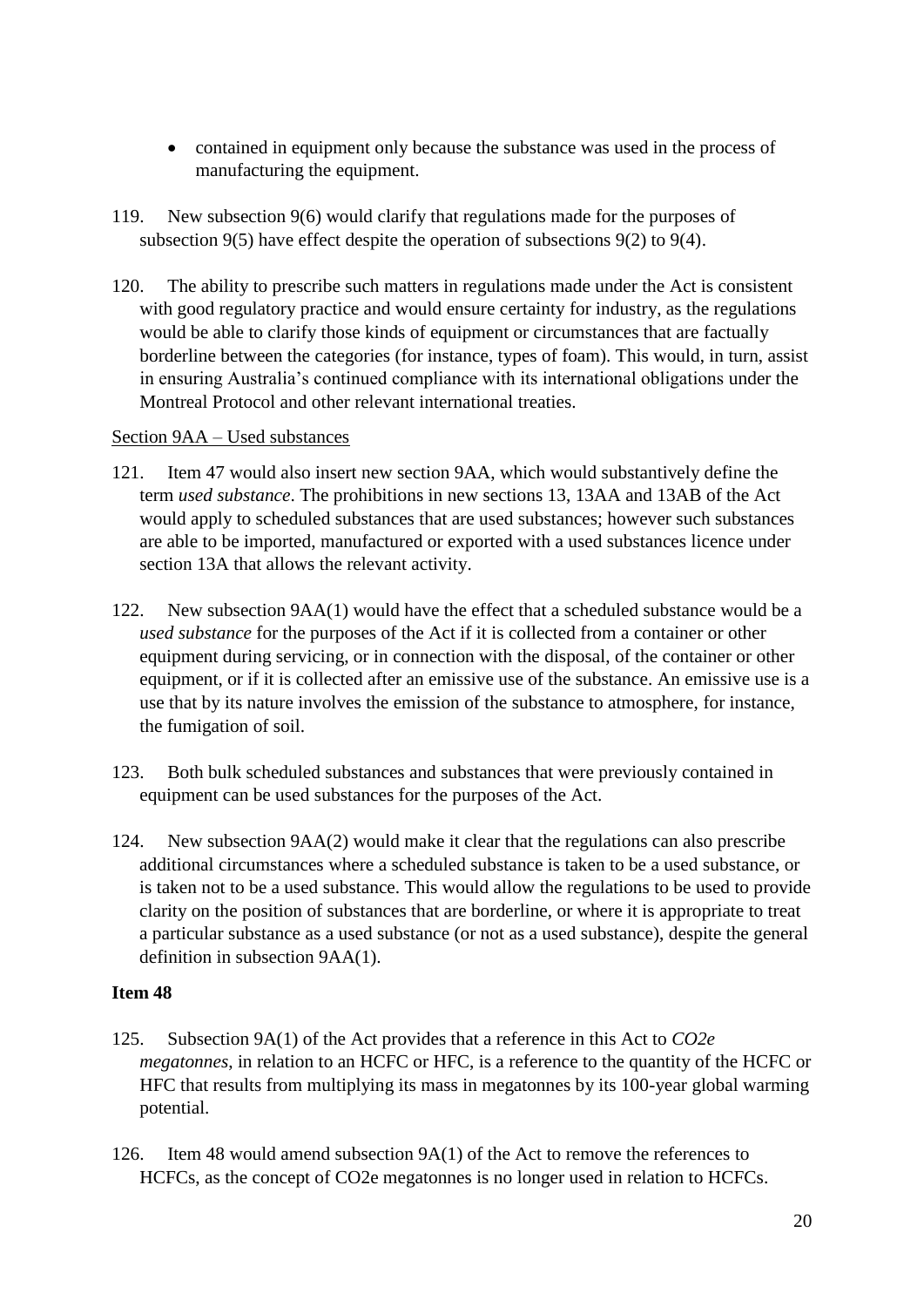- 127. Subsection 9A(2) of the Act provides that if a substance is or contains a mixture of 2 or more HCFCs or HFCs, the quantity of the substance, expressed in *CO2e megatonnes*, is the quantity that results from adding together the quantities of each of those HCFCs or HFCs, expressed in *CO2e megatonnes*.
- 128. Item 49 would amend subsection  $9A(2)$  of the Act to remove the references to HCFCs, as the concept of CO2e megatonnes is no longer used in relation to HCFCs.

## **Item 50**

- 129. Item 50 would repeal existing section 12A of the Act.
- 130. Existing section 12A of the Act has the effect that the import or manufacture of a scheduled substance used exclusively for feedstock is not regulated by the Act (other than for reporting and record-keeping purposes) and therefore does not require a licence (and, where relevant, quota), or the payment of a levy, for the import or manufacture.
- 131. *Feedstock* is defined in section 7 of the Act as an intermediate substance which is used to manufacture other chemicals. A feedstock is generally entirely consumed or transformed in the manufacturing of the new substance, and therefore is not emitted to the atmosphere.
- 132. However, given that:
	- there is sometimes a factual issue as to whether the intended use of the scheduled substance is indeed feedstock use (i.e. whether the scheduled substance is completely transformed in the manufacturing process of the new chemical); and
	- there is a need for assurance that the new chemical being manufactured is not itself a scheduled substance; and
	- Article 7 of the Montreal Protocol imposes detailed reporting obligations on Australia in relation to the import and manufacture of feedstock; and
	- there is a need for assurance that scheduled substances that are being imported into, or manufactured in, Australia only by persons who meet the fit and proper person test set out in the Act,

it is now considered appropriate that this exemption be removed, so that the import and manufacture of scheduled substances for use as a feedstock is subject to the ordinary licensing requirements of the Act.

133. Import and manufacture of scheduled substances for use as a feedstock would now require a feedstock licence but would continue to not require quota (for HFCs or HCFCs)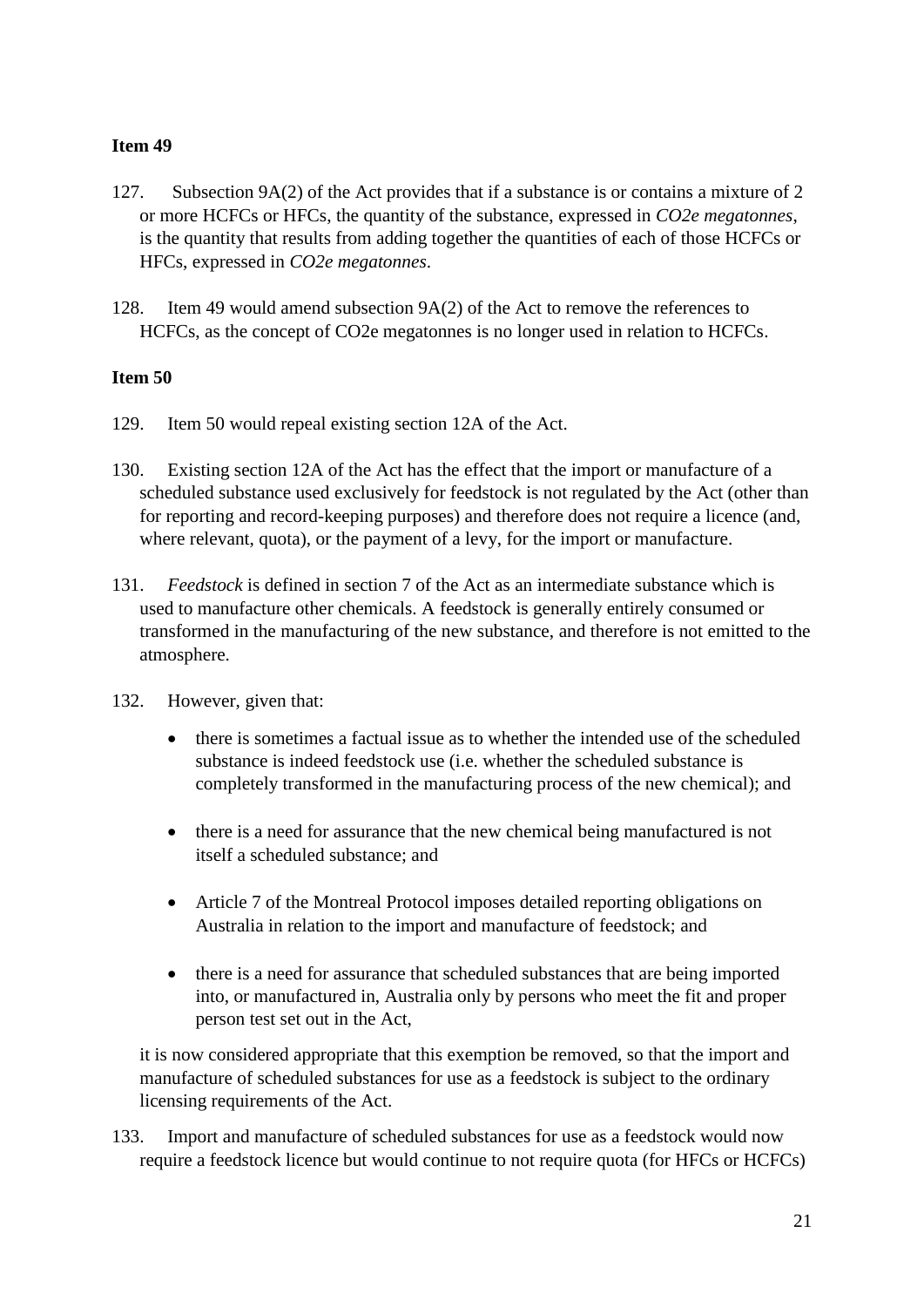or payment of a levy. It is not anticipated that application for a feedstock licence would require payment of an application fee.

134. It is considered that removing the exemption for feedstock (by repealing section 12A) would assist Australia to accurately meet the reporting requirements in Article 7 of the Montreal Protocol, and in responsibly managing scheduled substances so as to minimise emissions and impact on the atmosphere. Broader benefits of licensing the import of feedstock would include better identification and control at the border of both genuine feedstock imports and unlawful imports.

## **Item 51**

135. Item 51 would repeal the existing Division 1 (which consists of existing section 12B) and substitute a new heading 'Division 1 – Preliminary' and new sections 12A and 12B.

#### Section 12A – Simplified outline of this Part

136. New section 12A would provide a simplified outline to the Part III of the Act (Licences). The outline is not intended to be comprehensive and has been included to assist readers to understand the substantive provisions of the Part. It is intended that readers will rely on the substantive provisions of the Part.

## Section 12B - Import or export of CFCs, halons, HCFCs, HFCs and PFCs for use on board ships or aircraft

- 137. Existing section 12B deals with ship stores. It excludes the import or export of scheduled substances that are CFCs, HCFCs or SGG that are on board a ship or aircraft, and that are intended for use exclusively in meeting the reasonable servicing requirements of refrigeration and air conditioning equipment on that ship or aircraft, from the requirements of Part III (licensing), Part VI (HCFC quotas) and Part VIA (HFC quotas). The exemption applies to journeys between Australia and another place, or between 2 places outside Australia.
- 138. New section 12B would have the same effect as existing section 12B but would update the relevant scheduled substances that can be included as ship stores to cover CFCs, HCFCs, HFCs, PFCs and halon. This would more accurately reflect the substances that are used in refrigeration and air conditioning equipment on ships and aircraft.
- 139. New section 12B would also insert a new definition of *refrigeration and air conditioning equipment* that would clarify that the term covers any equipment, used for the heating or cooling of anything, that uses any or all of CFC, HCFC, HFC, PFC and halon. This new definition would be consistent with how the term is defined in the regulations.

## **Item 52**

140. Item 52 would repeal existing section 13 of the Act and substitute it with the following new sections: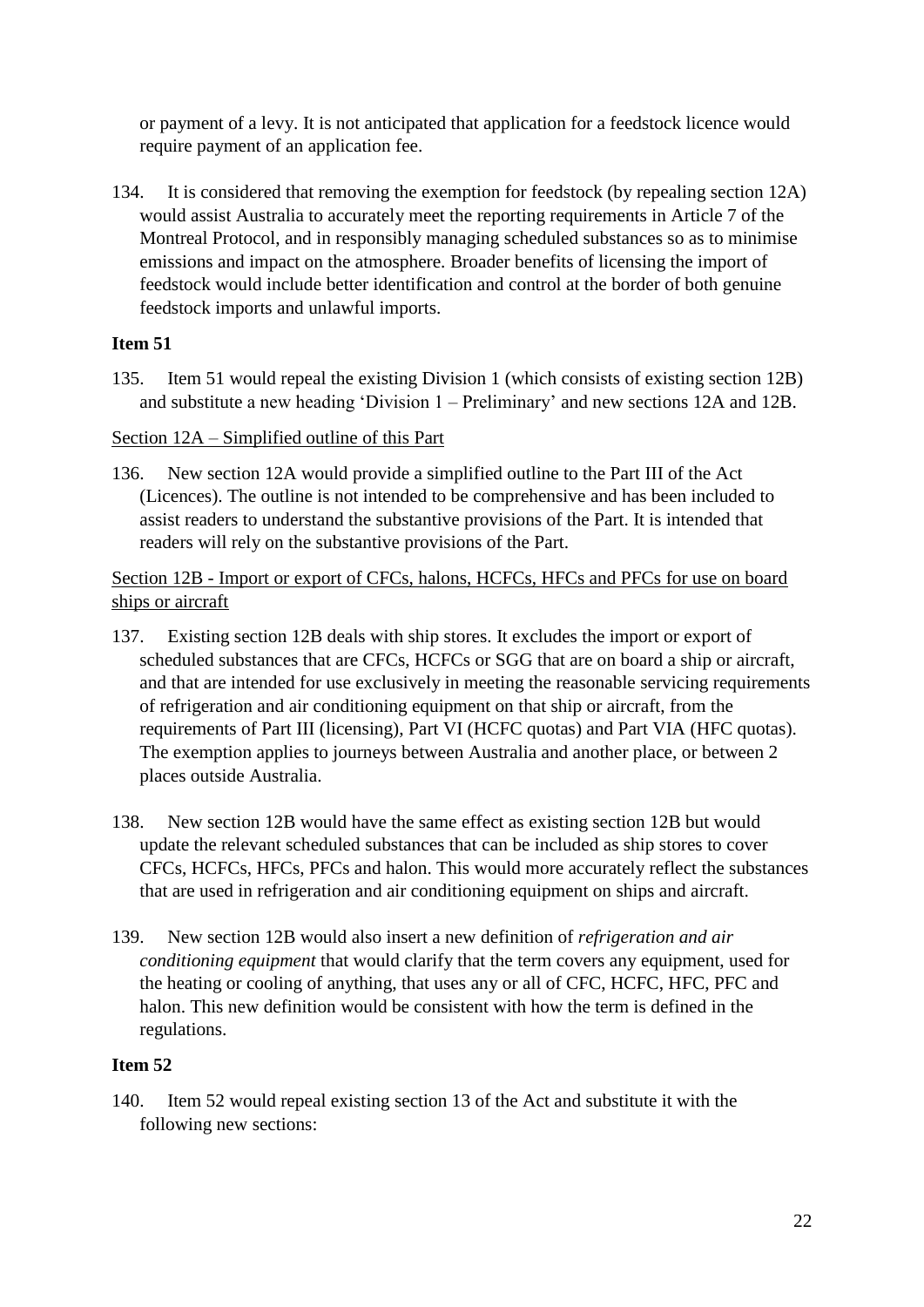- section 13 (prohibition unlicensed manufacture of scheduled substances or equipment);
- section 13AA (prohibition unlicensed import of scheduled substances or equipment);
- section 13AB (prohibition unlicensed export of scheduled substances or equipment);
- section 13AC (penalties for unlicensed manufacture, import or export of scheduled substances or equipment).
- 141. These new provisions would replace the prohibitions in existing section 13, existing section 69G and existing Schedule 4 to:
	- consolidate all prohibitions on unlicensed import, manufacture or export of scheduled substances or equipment in the same Part of the Act to streamline and reduce the complexity of the Act;
	- maintain the existing prohibitions on the manufacture, import or export of scheduled substances without a licence;
	- maintain the existing prohibition on the import of equipment containing a synthetic greenhouse gas without a licence;
	- include a prohibition on the manufacture of equipment containing a synthetic greenhouse gas without a licence if the equipment or substance is prescribed in the regulations;
	- extend the existing prohibitions on the import or manufacture of certain ODS equipment to cover the import or manufacture of all equipment containing an ozone depleting substance;
	- maintain the existing powers to make regulations to prohibit the export of equipment containing a scheduled substance, or the import, export or manufacture of equipment that uses a scheduled substance in its operation, without a licence;
	- streamline and simplify the exemptions to the above-mentioned prohibitions, and include additional exemptions for the temporary import of equipment or returned Australian equipment;
	- update the drafting of the offence and civil penalty provisions to improve clarity, reduce complexity and adopt modern drafting practices to improve readability;
	- add fault-based offences for relevant contraventions, in addition to strict liability offence and civil penalties to provide an escalating range of sanctions;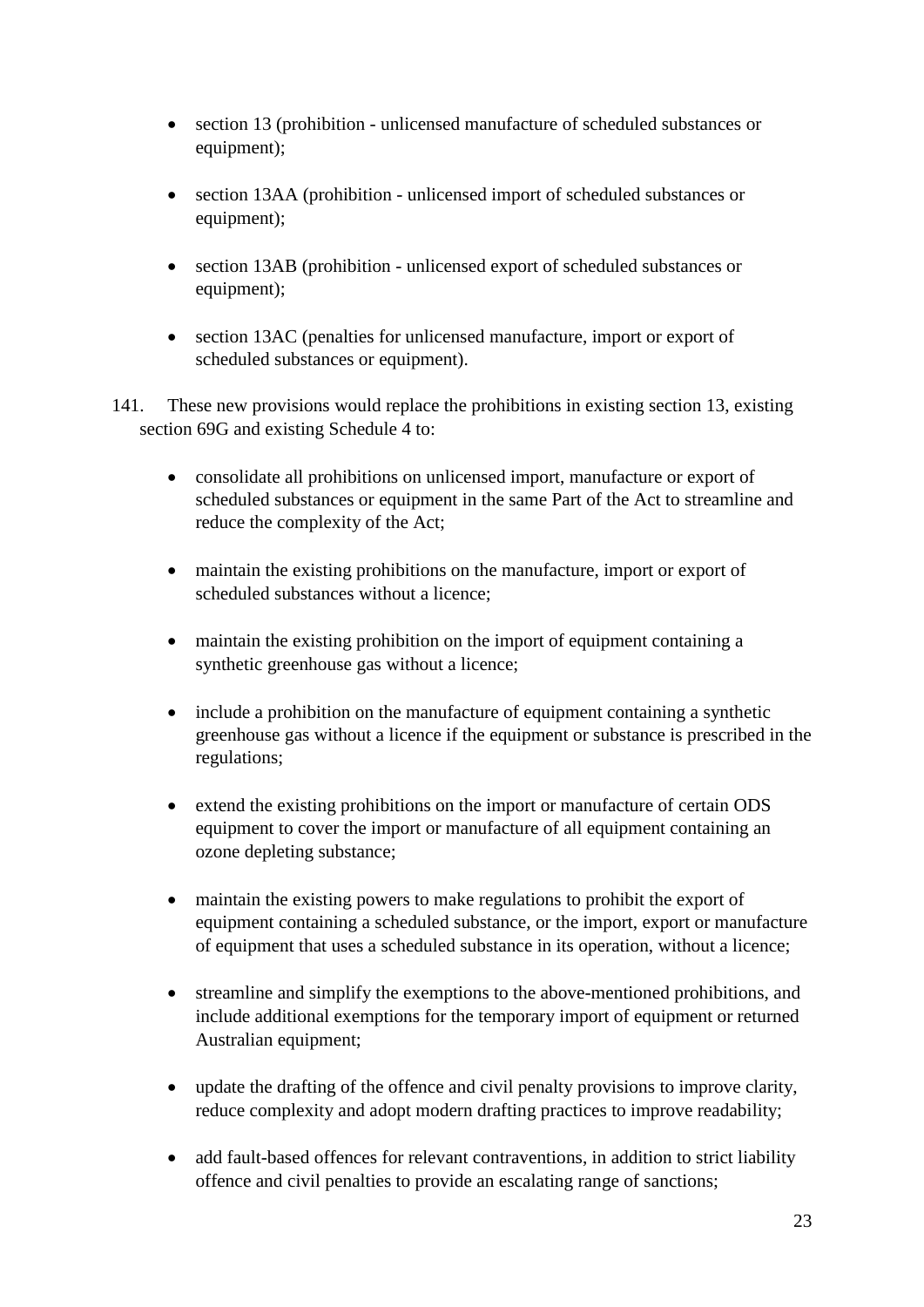• adjust the penalties to appropriate amounts that are aligned to the *Guide to Framing Commonwealth Offences, Infringement Notices and Enforcement Powers 2011* (Commonwealth Guide to Framing Offences) to deter persons from contravening the Act.

Section 13 - Prohibition - unlicensed manufacture of scheduled substance or equipment

- 142. New section 13 of the Act would create prohibitions on:
	- the unlicensed manufacture of a scheduled substance (subsection  $13(1)$ );
	- the unlicensed manufacture of equipment containing a scheduled substance in certain circumstances (subsection 13(3)); and
	- the unlicensed manufacture of equipment that uses a scheduled substance in its operation in certain circumstances (subsection 13(5)).

## *Unlicensed manufacture of scheduled substances*

143. New subsection 13(1) would prohibit a person from manufacturing a scheduled substance if:

- the substance is a scheduled substance: and
- the person does not hold a licence that allows the manufacture.
- 144. This would be the basic contravention for persons who manufacture scheduled substances without a licence under the Act.
- 145. Note 1 following subsection 13(1) would refer the reader to existing section 13A of the Act for the activities allowed by each type of licence. Note 2 following subsection 13(1) would refer the reader to new subsection 19D(4) (see item 84) and would explain that while suspended, a licence does not allow the licensee to carry out any activity that the licence would otherwise allow.
- 146. New subsection 13(2) would have the effect that the prohibition in subsection 13(1) would not apply to a person manufacturing an SGG in circumstances, or for a purpose, prescribed by the regulations made for the purposes of this subsection. Any such regulations must be consistent with Australia's international obligations.
- 147. The exemption in new subsection 13(2) reflects the exemption in existing subsection 13(3). The ability to prescribe such matters in regulations made under the Act is consistent with good regulatory practice and ensures continued compliance with Australia's international obligations under the Montreal Protocol and other relevant international treaties. In the past, the Montreal Protocol has adopted decisions to exempt certain circumstances or purposes from the scope of the treaty. Over time, exemptions may be adopted or amended, and domestic requirements will need to be able to be quickly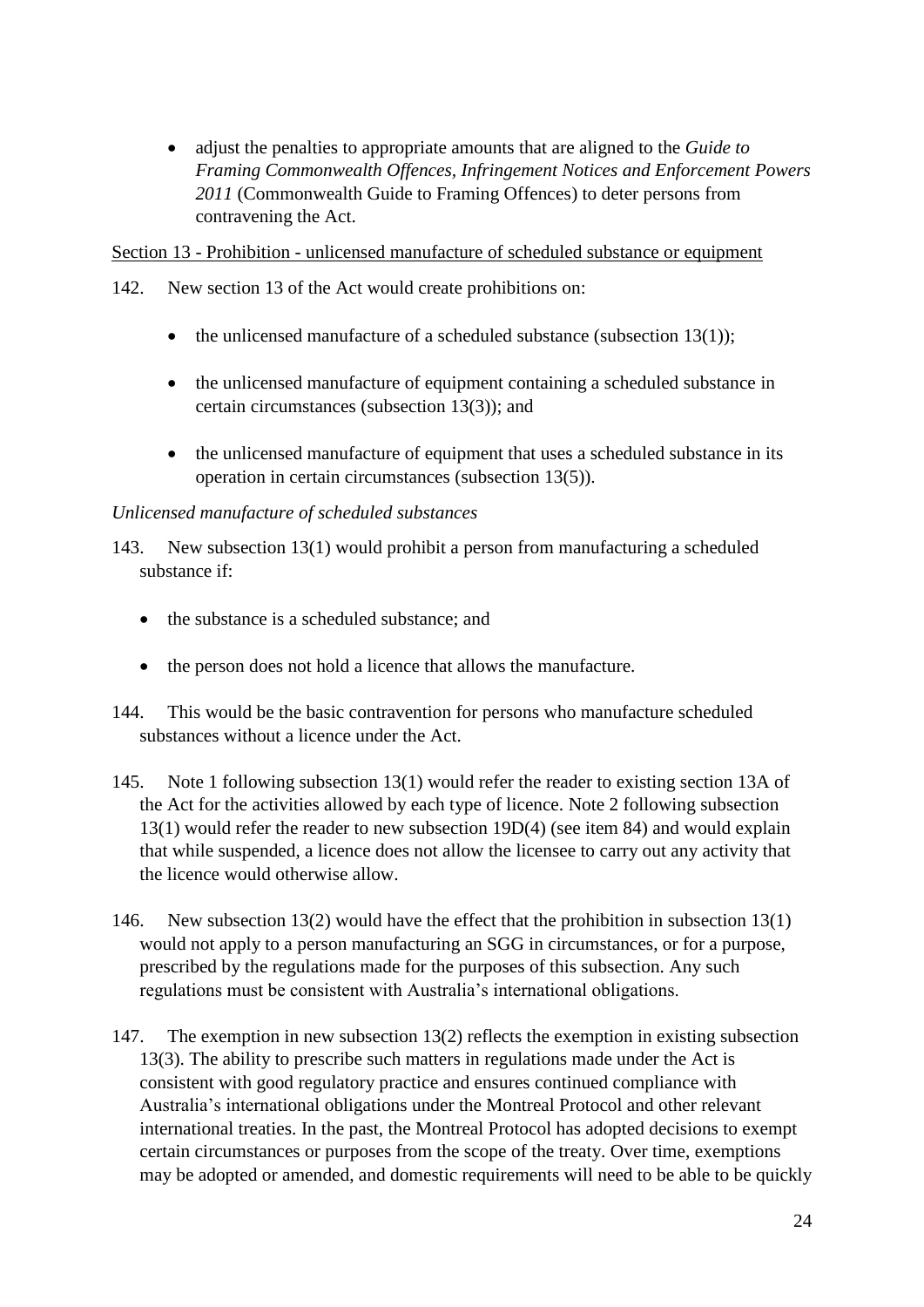updated to reflect these changes, in order to support decision-makers and ensure both compliance with international obligations and minimal disruptions to licence applicants and holders. Continuing to allow the regulations to prescribe such matters provides the necessary flexibility to quickly respond to changes in the international regulatory regime.

148. The note following subsection 13(2) would clarify that a person who wishes to rely on the exemption in that subsection bears an evidential burden in relation to the matter in this subsection, and would refer the reader to subsection 13.3(3) of the Criminal Code and section 96 of the Regulatory Powers Act. The reversal of the burden of proof is appropriate as the matter to be proved is a matter than would be peculiarly in the knowledge of the defendant. For instance, the defendant would be best placed to know the circumstance in which, or purpose for which, they manufactured a scheduled substance. Further, there may be a number of circumstances or purposes prescribed in the regulations for which a licence would not be required to manufacture a scheduled substance. In the event of a prosecution, it would be significantly more difficult and costly for the prosecution to disprove all possible circumstances than it would be for a defendant to establish the existence of one potential circumstance or purpose.

## *Unlicensed manufacture of equipment containing a scheduled substance*

- 149. New subsection 13(3) would prohibit a person from manufacturing equipment if:
	- the equipment contains a substance; and
	- the substance is a scheduled substance; and
	- if the equipment is SGG equipment the substance or the equipment (or both) are prescribed in the regulations.
	- the person does not hold a licence that allows the manufacture.
- 150. This would be the basic contravention for a person who manufactures equipment containing scheduled substances without a licence under the Act. It would have the effect that:
	- manufacturing equipment that contains an ozone depleting substance will always be prohibited without a licence; and
	- a licence will only be required to manufacture SGG equipment if the equipment or substance is prescribed in the regulations.
- 151. This is consistent with the current approach in the Act, which prohibits the unlicensed manufacture of ODS equipment in existing Schedule 4, and allows the regulations made for the purpose of existing section 69G to prohibit the manufacture of SGG equipment.
- 152. It further reflects the significant harm that ozone depleting substances can cause to the environment, while allowing the regulations to prohibit the manufacture of particular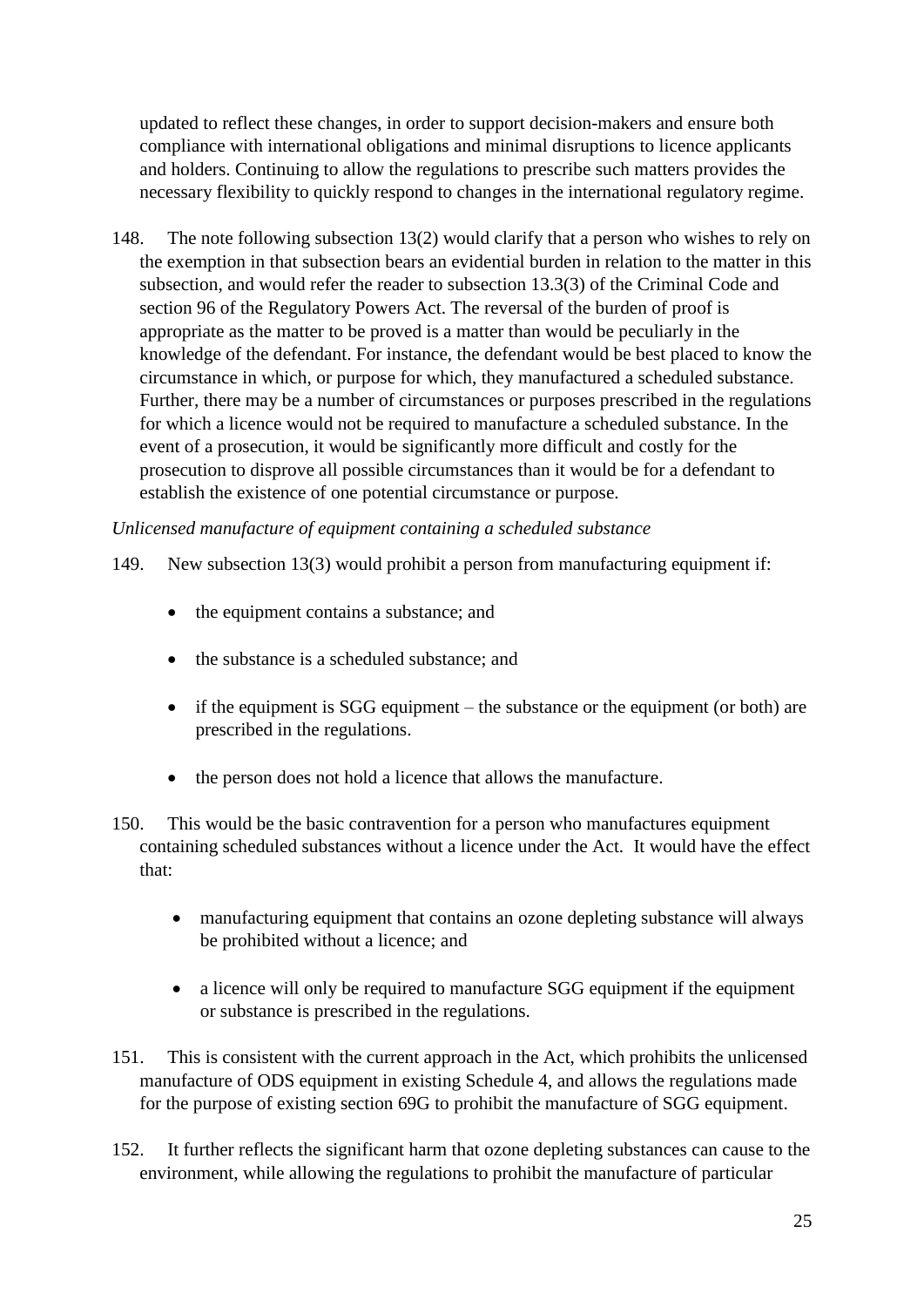SGG equipment that is considered harmful to the environment. The approach would also allow the regulations to prohibit the manufacture of SGG equipment if Australia's international obligations require it in the future.

- 153. New section 9 of the Act (see item 47) would make it clear that equipment that contains a scheduled substance only because the scheduled substance was used in the manufacture of the equipment is not considered 'equipment that contains a scheduled substance' for the purposes of the Act – and therefore would not require a licence to manufacture.
- 154. Note 1 following subsection 13(3) would refer the reader to existing section 13A of the Act for the activities allowed by each type of licence. Note 2 following subsection 13(3) would refer the reader to new subsection 19D(4) (see item 84) and would explain that while suspended, a licence does not allow the licensee to carry out any activity that the licence would otherwise allow.
- 155. New subsection 13(4) would provide that subsection 13(3) would not apply to a person manufacturing equipment of a kind prescribed by the regulations or in circumstances, or for a purpose, prescribed by the regulations.
- 156. The ability to prescribe such matters in regulations made under the Act is consistent with good regulatory practice and ensures continued compliance with Australia's international obligations under the Montreal Protocol and other relevant international treaties. Over time, international obligations may change, and domestic requirements will need to be able to be quickly updated to reflect these changes, in order to support decision-makers and ensure both compliance with international obligations and minimal disruptions to licence applicants and holders. In addition, technological advances are likely to necessitate changes to the equipment that can be safely manufactured in Australia. Allowing the regulations to prescribe such matters provides the necessary flexibility to quickly respond to changes in the international and domestic regulatory regimes.
- 157. The note following subsection 13(4) would clarify that a person who wishes to rely on the exemption in that subsection bears an evidential burden in relation to the matter in this subsection and would refer the reader to subsection 13.3(3) of the Criminal Code and section 96 of the Regulatory Powers Act. The reversal of the burden of proof is appropriate as the matter to be proved is a matter than would be peculiarly in the knowledge of the defendant. For instance, the defendant would be best placed to know the circumstance in which, or purpose for which, they manufactured equipment containing a scheduled substance. Further, there may be a number of circumstances or purposes prescribed in the regulations for which a licence would not be required to manufacture equipment. In the event of a prosecution, it would be significantly more difficult and costly for the prosecution to disprove all possible circumstances than it would be for a defendant to establish the existence of one potential circumstance.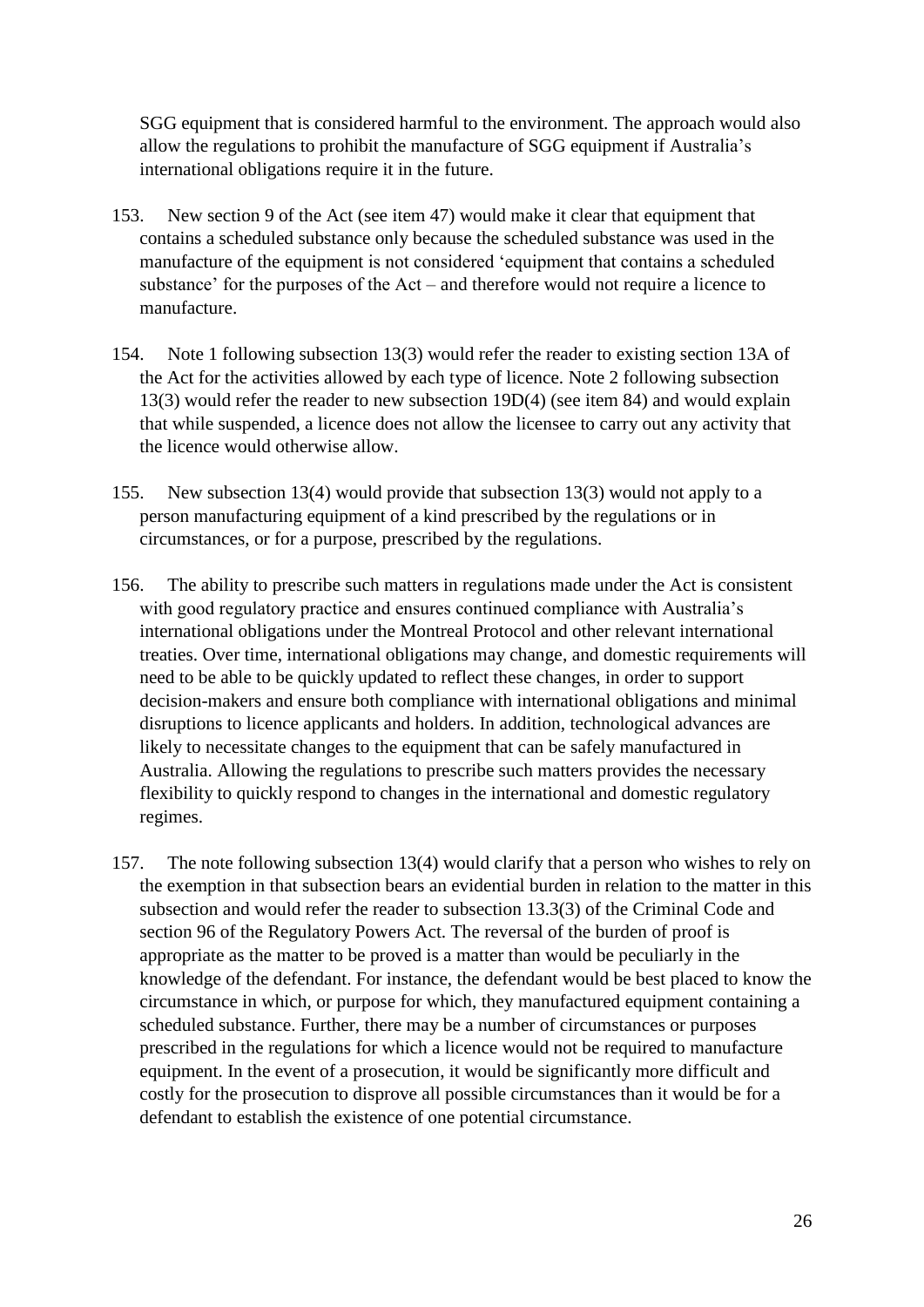*Unlicensed manufacture of equipment that uses scheduled substances in its operation*

- 158. New subsection 13(5) would prohibit a person manufacturing equipment if:
	- the equipment uses a substance in its operation; and
	- the substance is a scheduled substance; and
	- the equipment or the substance (or both) is prescribed by the regulations; and
	- the person does not hold a licence that allows the manufacture.
- 159. This would be the basic contravention for person who manufactures equipment that uses scheduled substances in its operation without a licence under the Act. However, consistent with existing section 69G, it would only apply if the regulations prescribe either the substance or the equipment (or both). While there are no regulations made for the purposes of subsection 13(5), there would be no prohibition on the manufacturing of equipment that uses scheduled substances in its operation.
- 160. Note 1 following subsection 13(5) would refer the reader to existing section 13A of the Act for the activities allowed by each type of licence. Note 2 following subsection 13(5) would refer the reader to new subsection 19D(4) (see item 84) and would explain that while suspended, a licence does not allow the licensee to carry out any activity that the licence would otherwise allow.
- 161. New subsection 13(6) would provide that subsection 13(5) would not apply to a person manufacturing equipment of a kind prescribed by the regulations or in circumstances, or for a purpose, prescribed by the regulations.
- 162. It is appropriate for the regulations to be able to prescribe:
	- equipment or substances for the purposes of subsection  $13(5)$  (with the effect that the manufacturing of that equipment or equipment that uses that scheduled substance in its operation would be prohibited without a licence); and
	- equipment, or circumstances or purposes, for the purposes of subsection  $13(6)$ (with the effect that certain equipment is carved out of a prohibition in subsection 13(5),

as it is consistent with good regulatory practice and ensures continued compliance with Australia's international obligations under the Montreal Protocol and other relevant international treaties. Over time, international obligations and technology may change, and domestic requirements will need to be able to be quickly updated to reflect these changes, in order to support decision-makers and ensure both compliance with international obligations and minimal disruptions to licence applicants and holders. Allowing the regulations to prescribe matters for the purposes of subsections 13(5) and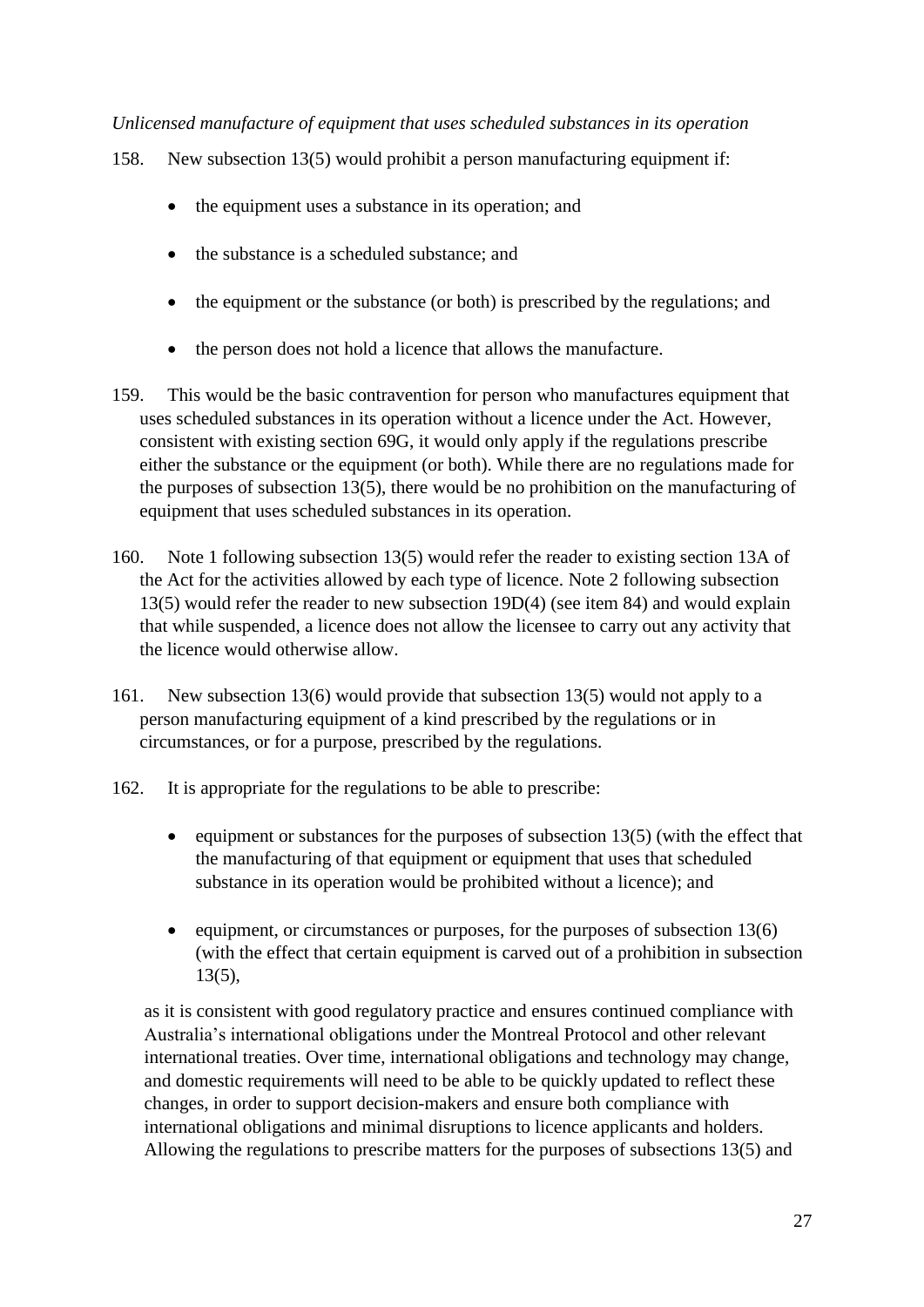13(6) provides the necessary flexibility to quickly respond to changes in the international and domestic regulatory regimes.

163. The note following subsection 13(6) would clarify that a person who wishes to rely on the exemption in that subsection bears an evidential burden in relation to the matter in this subsection and would refer the reader to subsection 13.3(3) of the Criminal Code and section 96 of the Regulatory Powers Act. The reversal of the burden of proof is appropriate as the matter to be proved is a matter than would be peculiarly in the knowledge of the defendant. For instance, the defendant would be best placed to know the circumstance in which, or purpose for which, they manufactured equipment. Further, there may be a number of circumstances or purposes prescribed in the regulations for which a licence would not be required to manufacture equipment. In the event of a prosecution, it would be significantly more difficult and costly for the prosecution to disprove all possible circumstances than it would be for a defendant to establish the existence of one potential circumstance or purpose.

## Section 13AA - Prohibition - unlicensed import of scheduled substance or equipment

- 164. New section 13AA of the Act would create prohibitions on:
	- the unlicensed import of a scheduled substance (subsection  $13AA(1)$ );
	- the unlicensed import of equipment containing a scheduled substance (subsection 13AA(3)); and
	- the unlicensed import of equipment that uses a scheduled substance in its operation in certain circumstances (subsection 13AA(5)).

# *Unlicensed import of scheduled substances*

- 165. New subsection 13AA(1) would prohibit a person from importing a scheduled substance if:
	- the substance is a scheduled substance; and
	- the person does not hold a licence that allows the importation.
- 166. This would be the basic contravention for a person who imports scheduled substances without a licence under the Act.
- 167. Note 1 following subsection 13AA(1) would refer the reader to existing section 13A of the Act for the activities allowed by each type of licence. Note 2 following subsection 13AA(1) would refer the reader to new subsection 19D(4) (see item 84) and would explain that while suspended, a licence does not allow the licensee to carry out any activity that the licence would otherwise allow.
- 168. New subsection 13AA(2) would provide that subsection 13AA(1) would not apply to a person importing an SGG (other than an SGG that is a used substance) in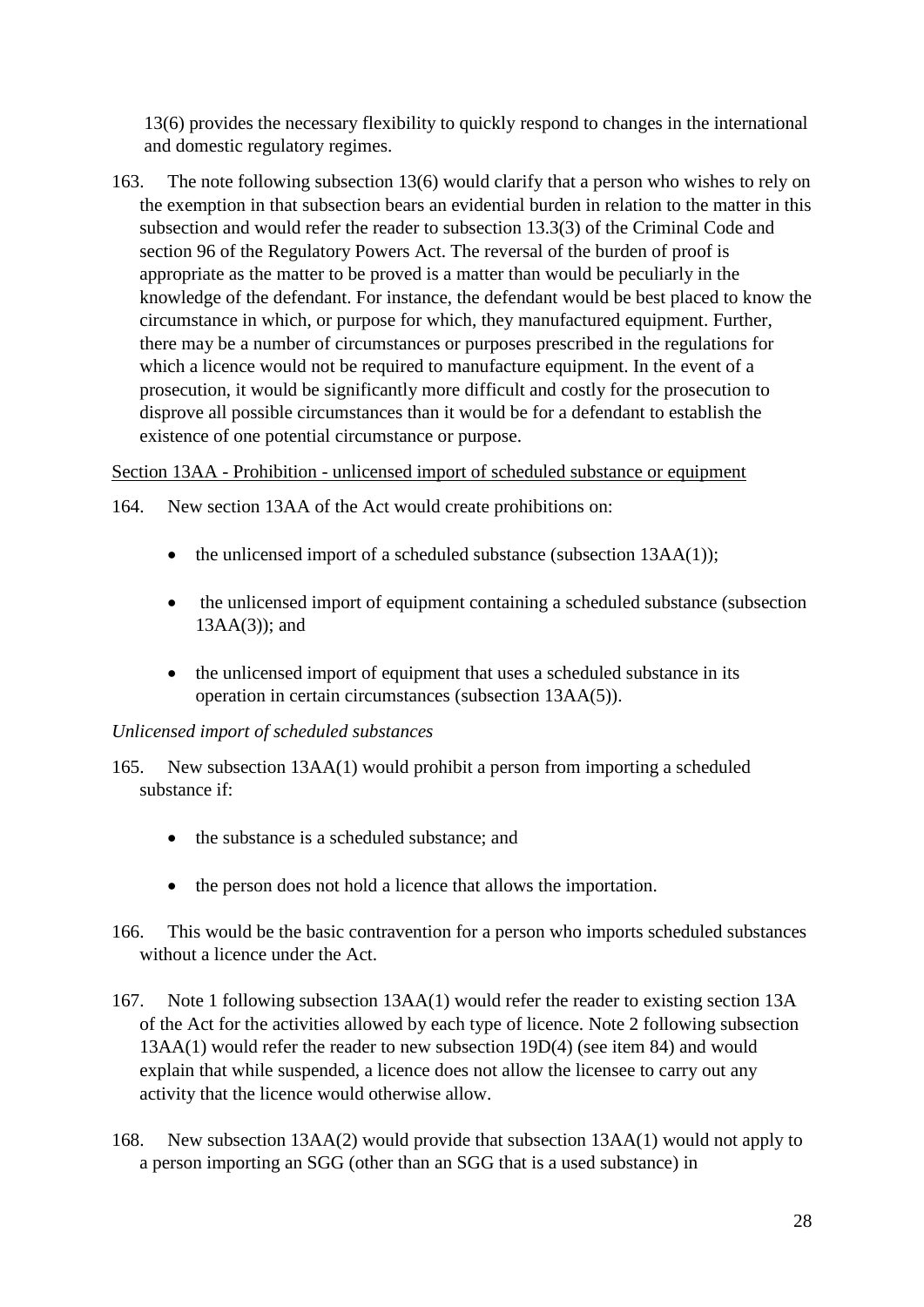circumstances, or for a purpose, prescribed by the regulations for the purposes of this subsection. Any such regulations must be consistent with Australia's international obligations.

- 169. The exemption in new subsection 13AA(2) reflects the exemption in existing subsection 13(3). The ability to prescribe such matters in regulations made under the Act is appropriate as it is consistent with good regulatory practice and ensures continued compliance with Australia's international obligations under the Montreal Protocol and other relevant international treaties. In the past, the Montreal Protocol has adopted decisions to exempt certain circumstances or purposes from the scope of the treaty. Over time, exemptions may be adopted or amended, and domestic requirements will need to be able to be quickly updated to reflect these changes, in order to support decision-makers and ensure both compliance with international obligations and minimal disruptions to licence applicants and holders. Continuing to allow the regulations to prescribe such matters provides the necessary flexibility to quickly respond to changes in the international regulatory regime.
- 170. The note following subsection 13AA(2) would clarify that a person who wishes to rely on the exemption in that subsection bears an evidential burden in relation to the matter in this subsection and would refer the reader to subsection 13.3(3) of the Criminal Code and section 96 of the Regulatory Powers Act. The reversal of the burden of proof is appropriate as the matter to be proved is a matter than would be peculiarly in the knowledge of the defendant. For instance, the defendant would be best placed to know the circumstance in which, or purpose for which, they imported a scheduled substance. Further, there may be a number of circumstances or purposes prescribed in the regulations for which a licence would not be required to import a scheduled substance. In the event of a prosecution, it would be significantly more difficult and costly for the prosecution to disprove all possible circumstances than it would be for a defendant to establish the existence of one potential circumstance or purpose.

*Unlicensed import of equipment containing a scheduled substance* 

- 171. New subsection 13AA(3) would prohibit a person from importing equipment if:
	- the equipment contains a substance; and
	- the substance is a scheduled substance; and
	- the person does not hold a licence that allows the importations; and
	- if the equipment contains an SGG the person's importation of the equipment is not covered by the low volume imports exemption set out in subsection 13AA(4).
- 172. This would be the basic contravention for a person who imports equipment containing scheduled substances without a licence under the Act.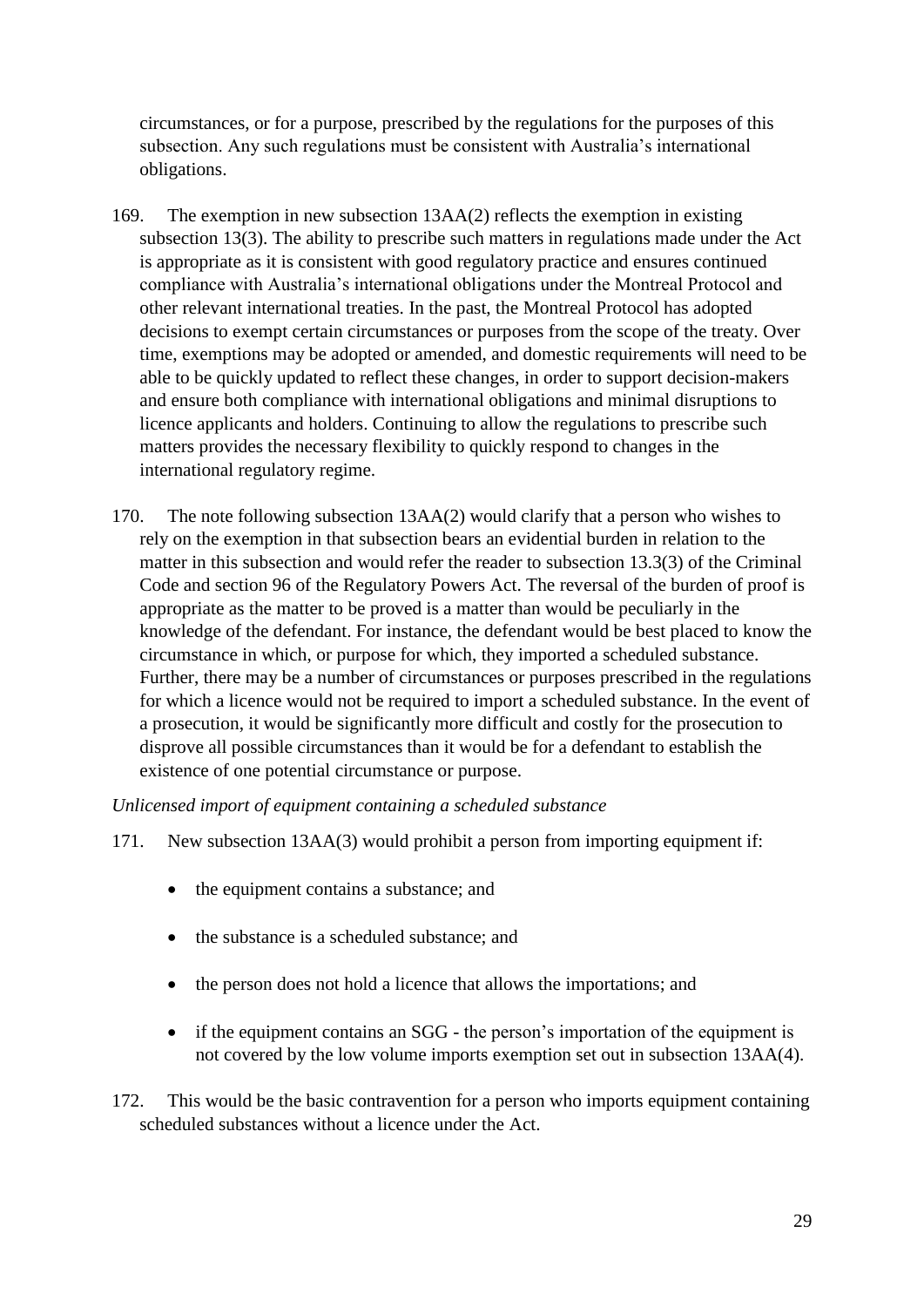- 173. New section 9 of the Act (see item 47) would make it clear that equipment that contains a scheduled substance only because the scheduled substance was used in the manufacture of the equipment is not considered 'equipment that contains a scheduled substance' for the purposes of the Act – and therefore would not require a licence to import.
- 174. Note 1 following subsection 13AA(3) would refer the reader to existing section 13A of the Act for the activities allowed by each type of licence. Note 2 following subsection 13AA(3) would refer the reader to new subsection 19D(4) (see item 84) and would explain that while suspended, a licence does not allow the licensee to carry out any activity that the licence would otherwise allow.
- 175. Note 3 would refer readers to the exceptions to the prohibition on importing equipment that contains a scheduled substance, which are set out in new subsections 13AA(6) to (9).
- 176. New subsection 13AA(4) would set out the low volume import exemption. A person's importation of equipment would be covered by this exemption (and therefore would not require a licence) if:
	- the total amount of SGGs contained in the equipment is not greater than an amount prescribed by the regulations made for the purposes of paragraph  $13AA(4)(a)$ ; and
	- any other conditions prescribed by the regulations in relation to the person, the equipment or the importation are satisfied.
- 177. It is appropriate for regulations to prescribe the amount of SGGs and any other conditions for the purposes of the low volume import exemption under subsection 13AA(4). Over time, changes in Australia's international obligations, changes in technology and import trends may occur, and the requirements in the Act will need to reflect this to support decision-making, including the setting of different amounts and conditions for different SGGs based on such factors. This approach would also ensure minimal disruptions to licence applicants and holders. Allowing the regulations to prescribe such matters provides the necessary flexibility to quickly respond to changes in the international and domestic regulatory regime.

## *Unlicensed import of equipment that uses a scheduled substance in its operation*

- 178. New subsection 13AA(5) would prohibit a person importing equipment if:
	- the equipment uses a substance in its operation; and
	- the substance is a scheduled substance; and
	- the equipment or the substance (or both) is prescribed by the regulations; and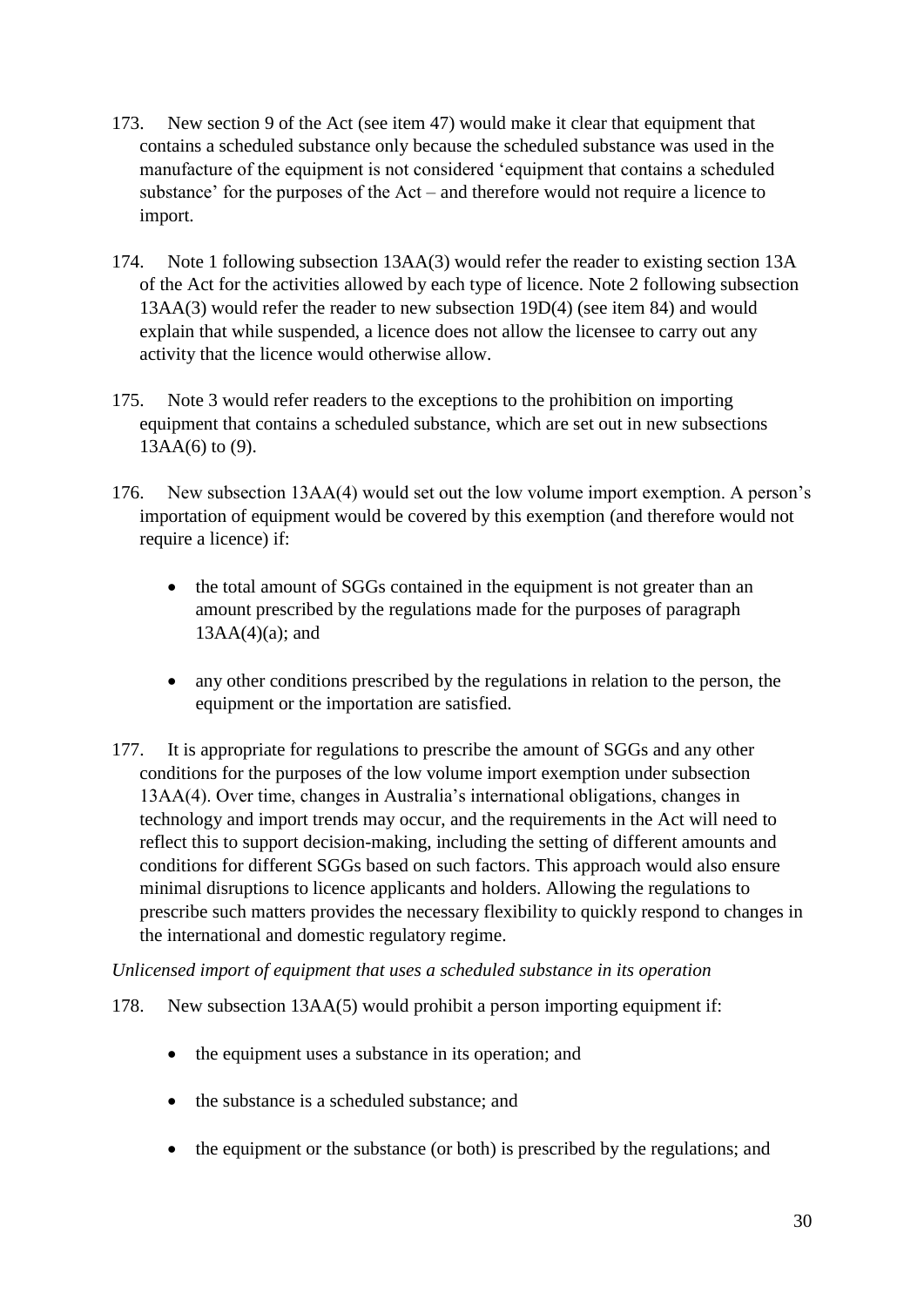- the person does not hold a licence that allows the importation.
- 179. This would be the basic contravention for person who imports equipment that uses scheduled substances in its operation without a licence under the Act. However, consistent with existing section 69G, it would only apply if the regulations prescribe either the substance or the equipment (or both). While there are no regulations made for the purposes of subsection 13AA(5), there would be no prohibition on the import of equipment that uses scheduled substances in its operation.
- 180. Note 1 following subsection 13AA(5) would refer the reader to existing section 13A of the Act for the activities allowed by each type of licence. Note 2 following subsection 13AA(5) would refer the reader to new subsection 19D(4) (see item 84) and would explain that while suspended, a licence does not allow the licensee to carry out any activity that the licence would otherwise allow.
- 181. Note 3 would refer readers to the exceptions to the prohibition on importing equipment that uses scheduled substances in its operation, which are set out in new subsections 13AA(6) to (9).
- 182. It is appropriate for the regulations to be able to prescribe equipment or substances for the purposes of subsection 13AA(5) (with the effect that importing that equipment or equipment that uses that scheduled substance in its operation would be prohibited without a licence), as it is consistent with good regulatory practice and ensures continued compliance with Australia's international obligations under the Montreal Protocol and other relevant international treaties. Over time, international obligations may change, and domestic requirements will need to be able to be quickly updated to reflect these changes, in order to support decision-makers and ensure both compliance with international obligations and minimal disruptions to licence applicants and holders. In addition, technological advances are likely to necessitate changes to the equipment that can be safely imported into Australia. Allowing the regulations to prescribe matters for the purposes of subsections 13AA(5) provides the necessary flexibility to quickly respond to changes in the international and domestic regulatory regimes.

*Exceptions from equipment import prohibitions*

- 183. New subsections 13AA(6) to (9) would provide four exceptions to the general prohibitions on the import of equipment containing scheduled substances (in subsection 13AA(3)), and the import of equipment that uses scheduled substances in its operation (in subsection  $13AA(5)$  – if that prohibition is activated by regulations made for the purposes of that subsection).
- 184. New subsection 13AA(6) would provide that the prohibitions in subsection 13AA(3) or 13AA(5) would not apply to a person importing equipment of a kind prescribed by the regulations or in circumstances, or for a purpose, prescribed by the regulations. The regulations would be able to prescribe the exempt equipment, the exempt circumstances, the exempt purposes, or any combination of the three. A licence would not be required to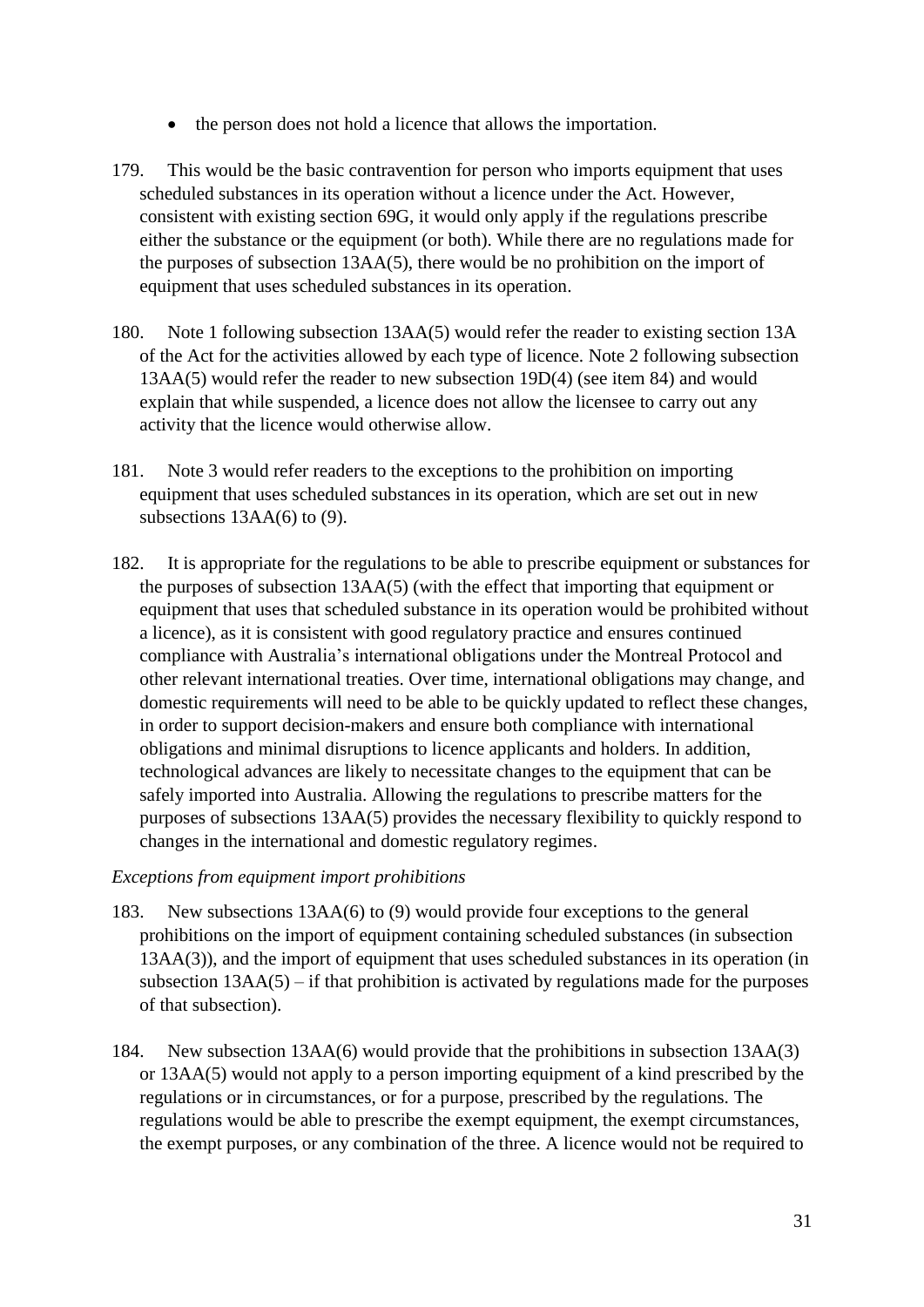import equipment that is covered by regulations made for the purposes of subsection 13AA(6).

- 185. New subsection 13AA(7) would provide an exception from the prohibitions in subsections 13AA(3) or 13AA(5) for certain equipment being imported for private or domestic use. This exception reflects existing section 13(5) of the Act. The effect would be that a licence would not be required to import relevant equipment if:
	- the equipment is kept by the person, or by a member of the person's household, wholly or principally for private or domestic use; and
	- the equipment is prescribed by the regulations for the purposes of this paragraph; and
	- any other conditions prescribed by the regulations are satisfied.
- 186. New subsection 13AA(8) would provide an exception from the prohibition in subsection 13AA(3) or 13AA(5) for certain equipment that is being imported temporarily. The effect would be that a licence would not be required to import relevant equipment:
	- for a purpose, or in circumstances, (if any) prescribed by the regulations; and
	- with the intention of later exporting the equipment within a period not exceeding 12 months, or a longer period prescribed by the regulations; and
	- any other conditions prescribed by the regulations in relation to the person, the equipment or the importation are satisfied.
- 187. New subsection 13AA(9) would provide an exception from the prohibitions in subsection 13AA(3) or 13AA(5) for certain returning Australian equipment. The effect would be that a licence would not be required to import relevant equipment if:
	- the equipment is of a kind prescribed by the regulations; and
	- the person had previously exported the equipment for a purpose, or in circumstances, (if any) prescribed by regulations; and
	- while the equipment was outside Australia, no change was made to the type and quantity of scheduled substances contained in or used in the operation of the equipment, except in circumstances, or for the purposes, (if any) prescribed by regulations; and
	- title to the equipment remains unchanged between the time of export and time of import of the equipment.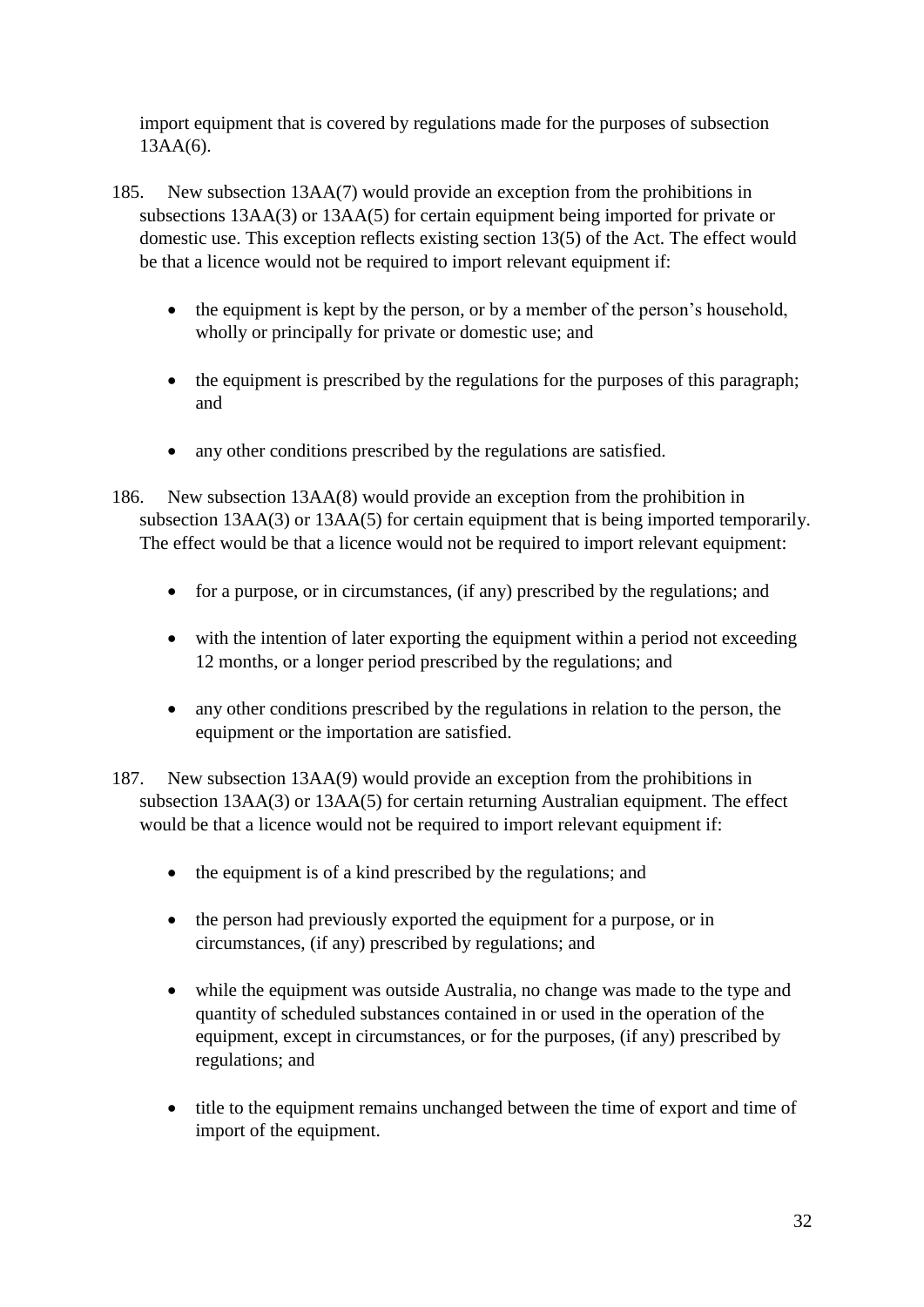- 188. It is appropriate for regulations to the relevant matters set out in the exceptions in subsections 13AA(6) to (9), as it is consistent with good regulatory practice and ensures continued compliance with Australia's international obligations under the Montreal Protocol and other relevant international treaties. Over time, international obligations may change, and domestic requirements will need to be able to be quickly updated to reflect these changes, in order to support decision-makers and ensure both compliance with international obligations and minimal disruptions to licence applicants and holders. In addition, technological advances are likely to necessitate changes to the equipment that can be safely imported into Australia. Allowing the regulations to prescribe matters for the purposes of subsections 13AA(6) to (9) provides the necessary flexibility to quickly respond to changes in the international and domestic regulatory regimes, without unduly affecting industry.
- 189. The note following subsection 13AA(9) would clarify that a person who wishes to rely on the exceptions in subsections 13AA(6), 13AA(7), 13AA(8) or 13AA(9) bears an evidential burden in relation to the matter in this subsection and would refer the reader to subsection 13.3(3) of the Criminal Code and section 96 of the Regulatory Powers Act. The reversal of the burden of proof is appropriate as the matter to be proved is a matter than would be peculiarly in the knowledge of the defendant. For instance, the defendant would be best placed to know the circumstances in which, or the purpose for which, they imported equipment, or matters relating to the title of the equipment or how long the equipment is intended to be in Australia. Further, there may a number of relevant circumstances or purposes prescribed in the regulations. In the event of a prosecution, it would be significantly more difficult and costly for the prosecution to disprove all possible circumstances than it would be for a defendant to establish the existence of one potential circumstance or purpose.

Section 13AB - Prohibition - unlicensed export of scheduled substance or equipment

- 190. New section 13AB of the Act would create prohibitions on:
	- the unlicensed export of a scheduled substance (subsection 13AB(1));
	- the unlicensed export of equipment containing a scheduled substance in certain circumstances (subsection 13AB(3)); and
	- the unlicensed export of equipment that uses a scheduled substance in its operation in certain circumstances (subsection 13AB(5)).

## *Unlicensed export of a scheduled substance*

- 191. New subsection 13AB(1) would prohibit a person from exporting a scheduled substance if:
	- the substance is a scheduled substance; and
	- the person does not hold a licence that allows the export.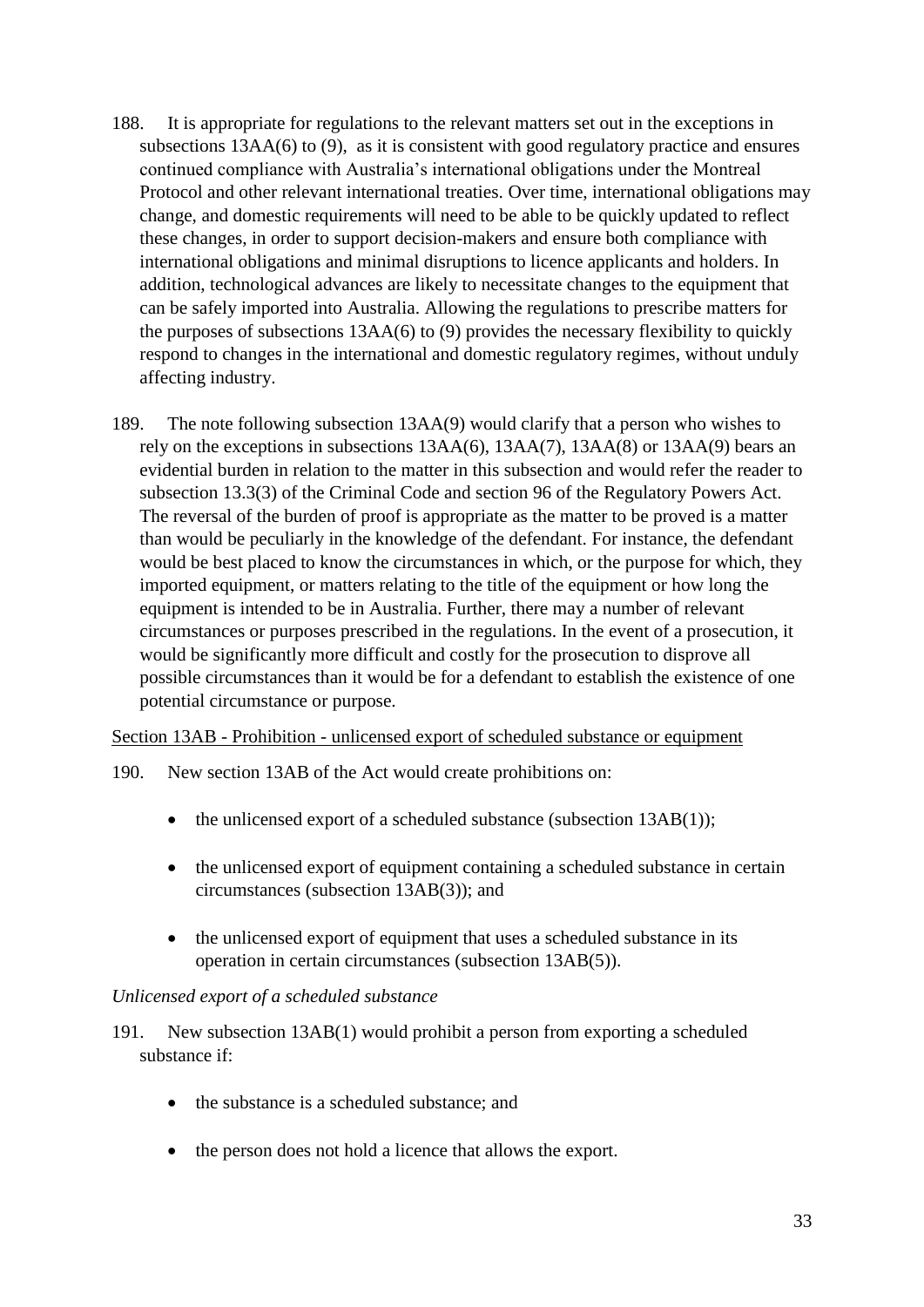- 192. This would be the basic contravention for a person who exports scheduled substances without a licence under the Act.
- 193. Note 1 following subsection 13AB(1) would refer the reader to existing section 13A of the Act for the activities allowed by each type of licence. Note 2 following subsection 13AB(1) would refer the reader to new subsection 19D(4) (see item 84) and would explain that while suspended, a licence does not allow the licensee to carry out any activity that the licence would otherwise allow.
- 194. New subsection 13AB(2) would provide that subsection 13AB(1) would not apply to a person exporting a substance if:
	- the substance is an HCFC and the substance is exported in accordance with a direction given to the person by the Minister under section 35A of the Act; or
	- the substance is an HFC and the substance is exported in accordance with a direction given to the person by the Minister under section 36H of the Act; or
	- the substance is an SGG (other than an SGG that is a used substance) and the substance is exported in circumstances, or for a purpose, prescribed by the regulations. Any regulations made for the purpose of this subsection must be consistent with Australia's international obligations.
- 195. The exception for exports in accordance with directions given by the Minister under section 35A or 36H reflects the circumstances where HCFCs or HFCs have been imported into Australia without sufficient quota and need to be exported back, and would be consistent with Australia's international obligations under the Montreal Protocol concerning the phase out and phase down (respectively) of these substances.
- 196. The ability to prescribe in the regulations circumstances and purpose for which SGGs are able to be exported without a licence reflects the exemption in existing subsection 13(3) of the Act. This is appropriate as it is consistent with good regulatory practice and ensures continued compliance with Australia's international obligations under the Montreal Protocol and other relevant international treaties. In the past, the Montreal Protocol has adopted decisions to exempt certain circumstances or purposes from the scope of the treaty. Over time, exemptions may be adopted or amended, and domestic requirements will need to be able to be quickly updated to reflect these changes, in order to support decision-makers and ensure both compliance with international obligations and minimal disruptions to licence applicants and holders. Continuing to allow the regulations to prescribe such matters provides the necessary flexibility to quickly respond to changes in the international regulatory regime.
- 197. The note following subsection 13AB(2) would clarify that a person who wishes to rely on an exemption in this subsection bears an evidential burden in relation to the matter in this subsection and would refer the reader to subsection 13.3(3) of the Criminal Code and section 96 of the Regulatory Powers Act. The reversal of the burden of proof is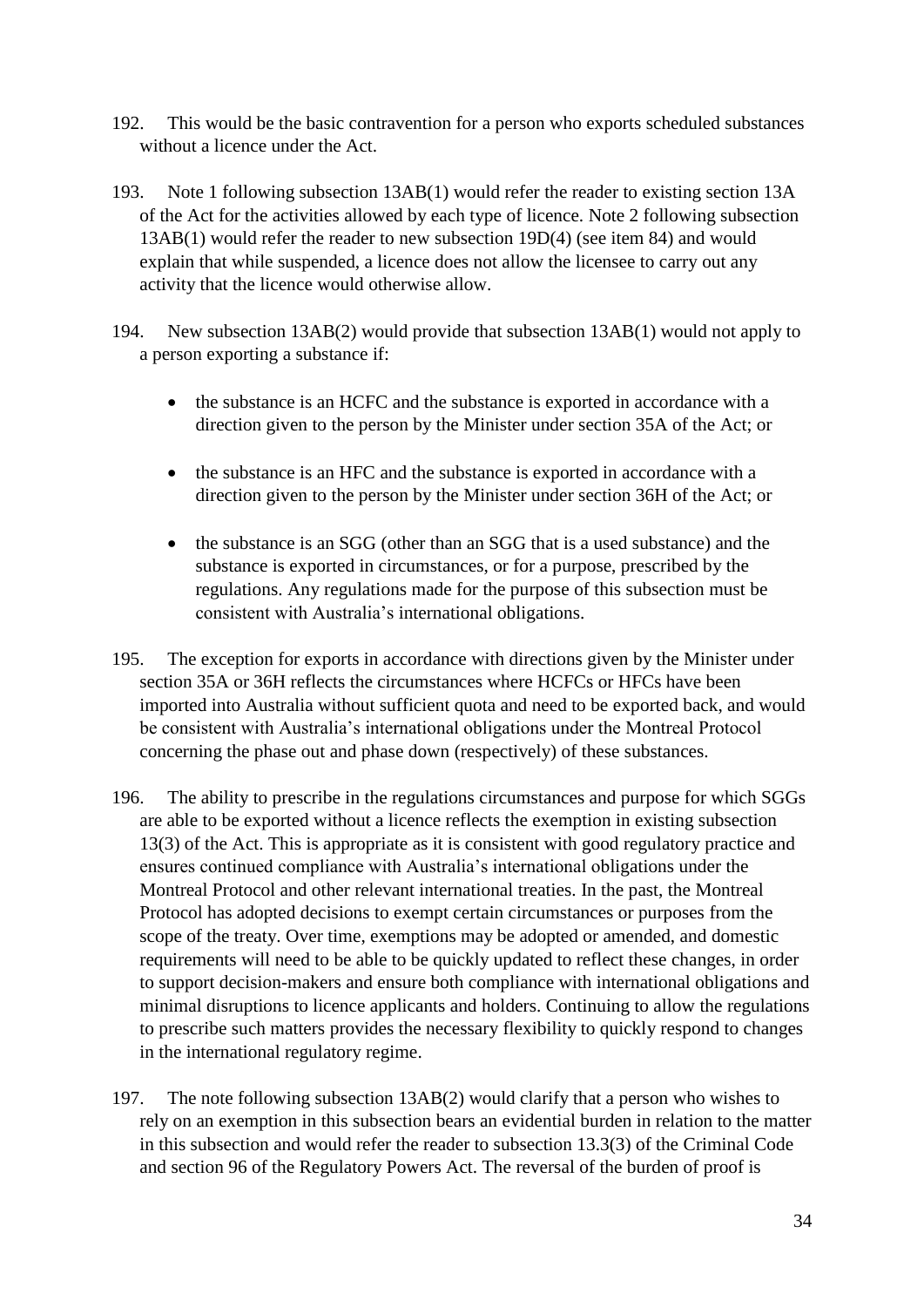appropriate as the matter to be proved is a matter than would be peculiarly in the knowledge of the defendant. For instance, the defendant would be best placed to know the circumstances in which, or the purpose for which, they exported a scheduled substance. Further, there may be a number of purposes or circumstances prescribed in the regulations. In the event of a prosecution, it would be significantly more difficult and costly for the prosecution to disprove all possible circumstances than it would be for a defendant to establish the existence of one potential circumstance or purpose.

*Unlicensed export of equipment containing a scheduled substance*

198. New subsection 13AB(3) would prohibit a person from exporting equipment if:

- the equipment contains a substance; and
- the substance is a scheduled substance; and
- the equipment or the substance (or both) is prescribed by the regulations; and
- the person does not hold a licence that allows the export.
- 199. This would be the basic contravention for a person who exports equipment containing scheduled substances without a licence under the Act. However, unlike the import and manufacture of equipment containing scheduled substances, and consistent with existing section 69G, the prohibition on the export of equipment containing scheduled substances would only apply if the regulations prescribe either the substance or the equipment (or both). While there are no regulations made for the purposes of subsection 13AB(3), there would be no prohibition on the export of equipment that contains scheduled substances.
- 200. New section 9 of the Act (see item 47) would make it clear that equipment that contains a scheduled substance only because the scheduled substance was used in the manufacture of the equipment is not considered 'equipment that contains a scheduled substance' for the purposes of the Act – and therefore would not require a licence to export.
- 201. Note 1 following subsection 13AB(3) would refer the reader to existing section 13A of the Act for the activities allowed by each type of licence. Note 2 following subsection 13AB(3) would refer the reader to new subsection 19D(4) (see item 84) and would explain that while suspended, a licence does not allow the licensee to carry out any activity that the licence would otherwise allow.
- 202. New subsection 13AB(4) would provide that the prohibition in subsection 13AB(3) on exporting equipment containing a scheduled substance would not apply to a person exporting equipment of a kind prescribed by the regulations or in circumstances, or for a purpose, prescribed by the regulations. The effect would be that a licence would not be required to export equipment covered by regulations made for the purposes of subsection 13AB(4).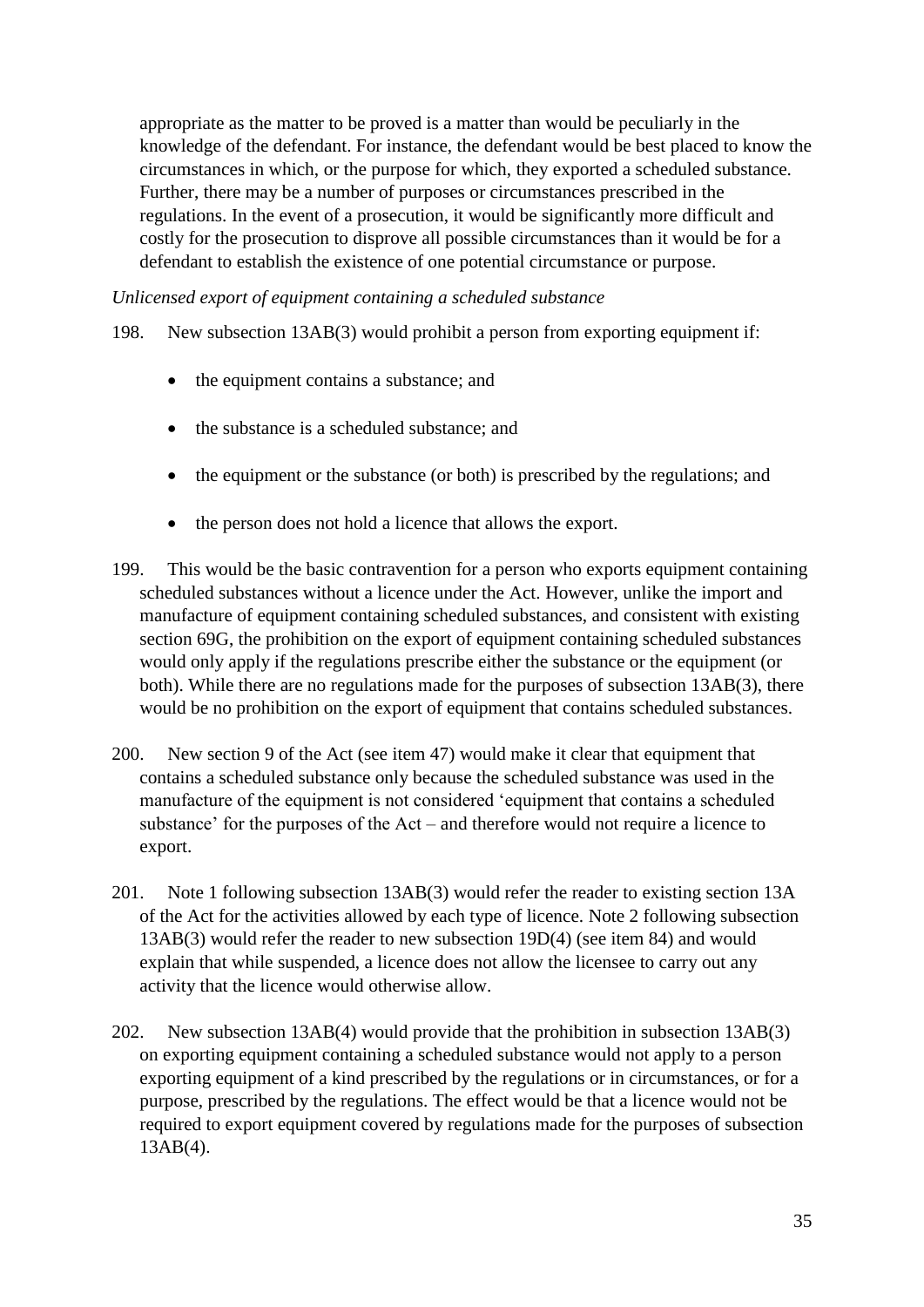- 203. It is appropriate for the regulations to be able to prescribe:
	- equipment or substances for the purposes of subsection 13AB(3) (with the effect that the export of that equipment or equipment that contains that scheduled substance, would be prohibited without a licence); and
	- equipment, or circumstances or purposes, for the purposes of subsection 13AB(4) (with the effect that certain equipment is carved out of a prohibition in subsection 13AB(3),

as it is consistent with good regulatory practice and ensures continued compliance with Australia's international obligations under the Montreal Protocol and other relevant international treaties. Over time, international obligations may change, and domestic requirements will need to be able to be quickly updated to reflect these changes, in order to support decision-makers and ensure both compliance with international obligations and minimal disruptions to licence applicants and holders. In addition, technological advances are likely to necessitate changes to the equipment that can be safely exported from Australia. Allowing the regulations to prescribe matters for the purposes of subsections 13(5) and 13(6) provides the necessary flexibility to quickly respond to changes in the international and domestic regulatory regimes.

#### *Unlicensed export of equipment that uses scheduled substances in its operation*

204. New subsection 13AB(5) would prohibit a person exporting equipment if:

- the equipment uses a substance in its operation; and
- the substance is a scheduled substance; and
- the equipment or the substance (or both) is prescribed by the regulations; and
- the person does not hold a licence that allows the importation.
- 205. This would be the basic contravention for a person who exports equipment that uses scheduled substances in its operation without a licence under the Act. However, consistent with existing section 69G, the prohibition on the export of equipment that uses scheduled substances in its operation would only apply if the regulations prescribe either the substance or the equipment (or both). While there are no regulations made for the purposes of subsection 13AB(5), there would be no prohibition on the export of equipment that uses scheduled substances in its operation.
- 206. Note 1 following subsection 13AB(5) would refer the reader to existing section 13A of the Act for the activities allowed by each type of licence. Note 2 following subsection 13AB(5) would refer the reader to new subsection 19D(4) (see item 84) and would explain that while suspended, a licence does not allow the licensee to carry out any activity that the licence would otherwise allow.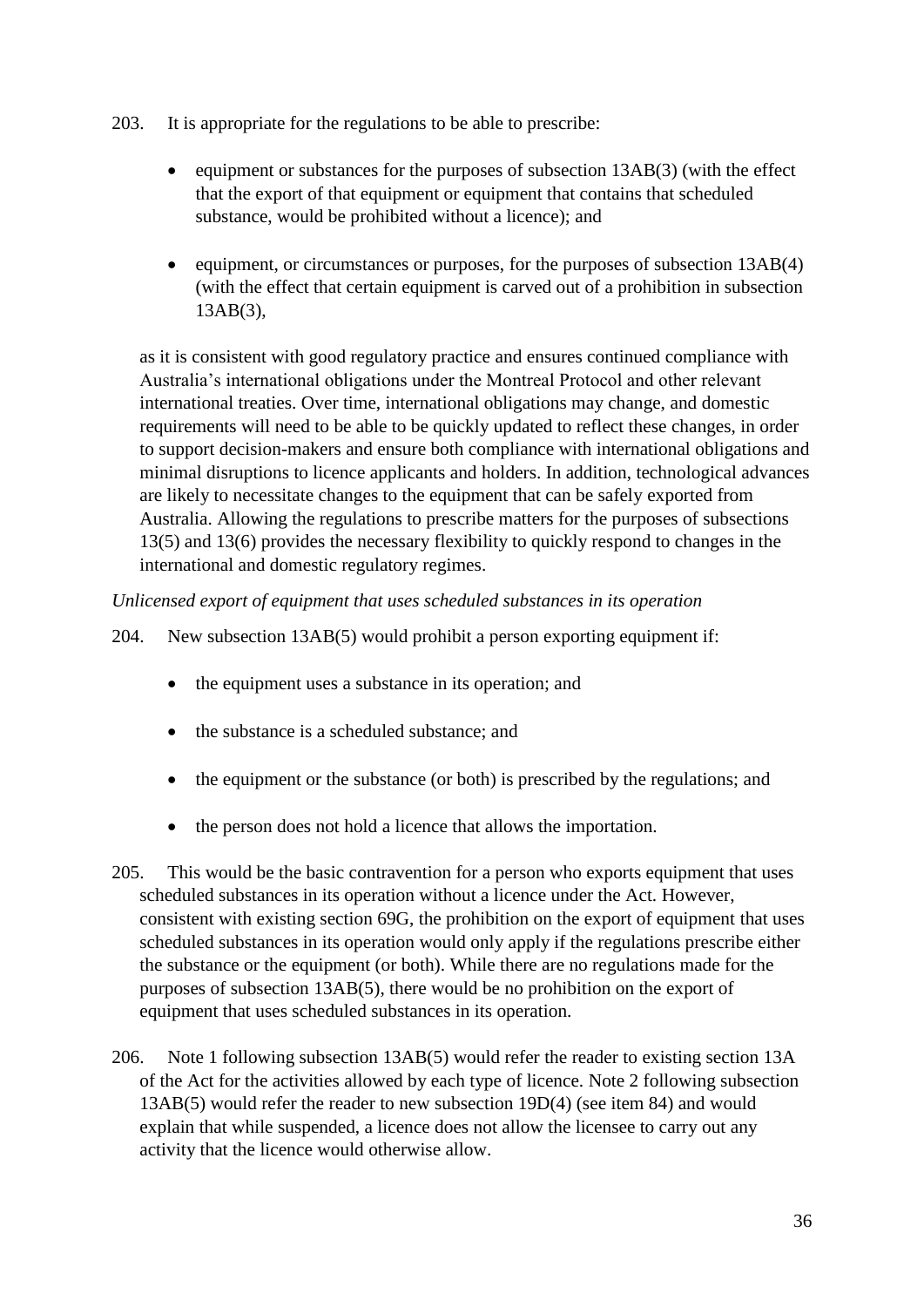- 207. New subsection 13AB(6) would provide that the prohibition in subsection 13AB(5) would not apply to a person exporting equipment of a kind prescribed by the regulations or in circumstances, or for a purpose, prescribed by the regulations. The effect would be that a licence would not be required to export equipment covered by regulations made for the purposes of 13AB(6).
- 208. It is appropriate for the regulations to be able to prescribe:
	- equipment or substances for the purposes of subsection 13AB(5) (with the effect that the export of that equipment, or equipment that uses that scheduled substance in its operation, would be prohibited without a licence); and
	- equipment, or circumstances or purposes, for the purposes of subsection 13AB(6) (with the effect that certain equipment is carved out of a prohibition in subsection 13AB(5),

as it is consistent with good regulatory practice and ensures continued compliance with Australia's international obligations under the Montreal Protocol and other relevant international treaties. Over time, international obligations may change, and domestic requirements will need to be able to be quickly updated to reflect these changes, in order to support decision-makers and ensure both compliance with international obligations and minimal disruptions to licence applicants and holders. In addition, technological advances are likely to necessitate changes to the equipment that can be safely exported from Australia. Allowing the regulations to prescribe matters for the purposes of subsections 13(5) and 13(6) provides the necessary flexibility to quickly respond to changes in the international and domestic regulatory regimes.

209. The note following subsection 13AB(6) would clarify that a person who wishes to rely on the exemption in this subsection bears an evidential burden in relation to the matter in this subsection and would refer the reader to subsection 13.3(3) of the Criminal Code and section 96 of the Regulatory Powers Act. The reversal of the burden of proof is appropriate as the matter to be proved is a matter than would be peculiarly in the knowledge of the defendant. For instance, the defendant would be best placed to know the circumstances in which, or the purposes for which, they exported equipment. Further, there may be a number of equipment or substances prescribed in the regulations for which a licence would not be required to export equipment. In the event of a prosecution, it would be significantly more difficult and costly for the prosecution to disprove all possible circumstances than it would be for a defendant to establish the existence of one potential circumstance or purpose.

Section 13AC - Penalties for unlicensed manufacture, import or export of scheduled substances or equipment

210. New section 13AC would set out the penalties for the prohibitions outlined in new sections 13, 13AA and 13AB which relate to unlicensed manufacture, import and export of scheduled substances or equipment.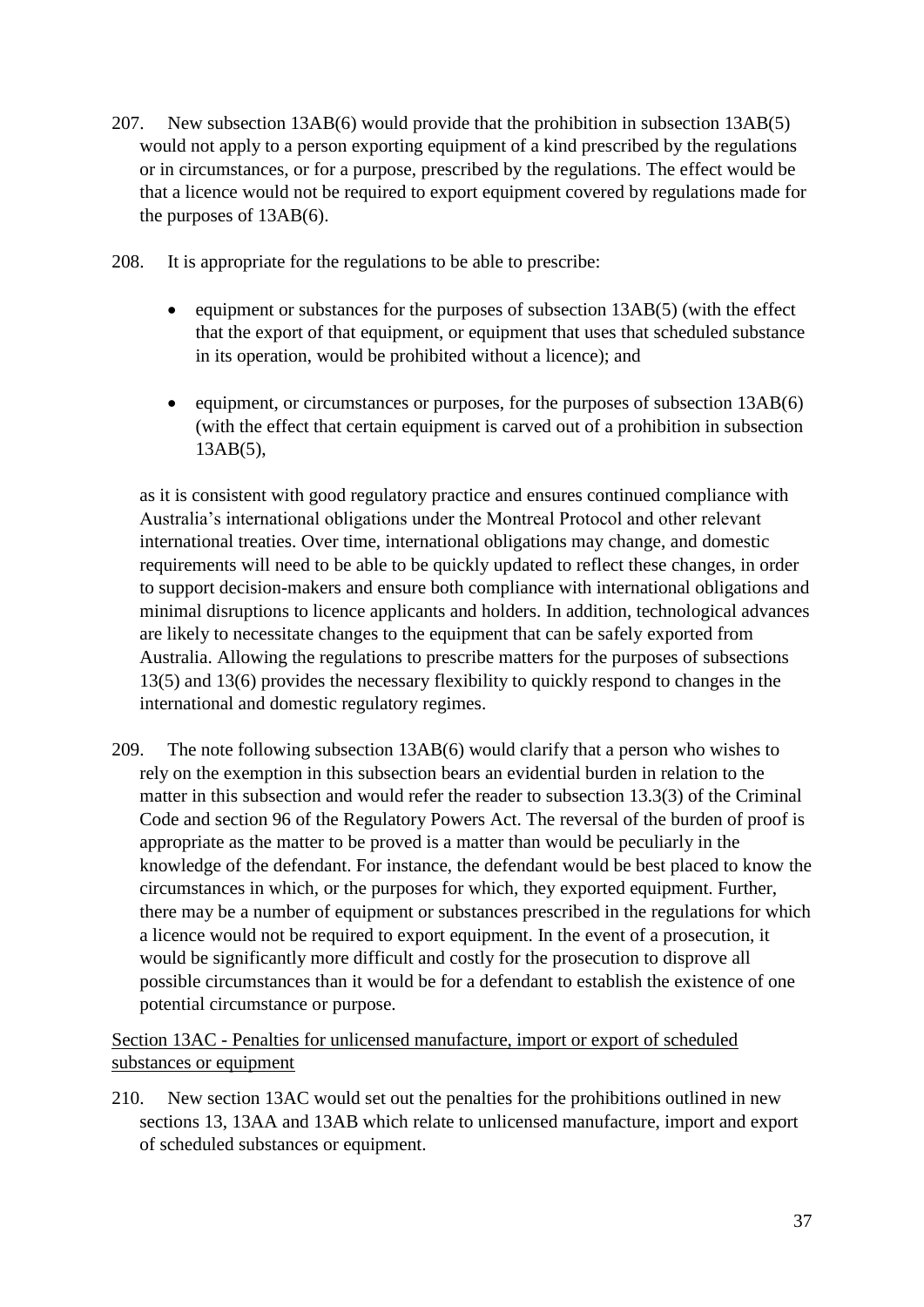- 211. New subsection 13AC(1) would have the effect that a person who contravenes a prohibition in subsections 13(1), 13(3), 13(5), 13AA(1), 13AA(3), 13AA(5), 13AB(1), 13AB(3) or 13AB(5) would be committing a fault-based offence. The maximum penalty for the offence would be 500 penalty units.
- 212. The note following subsection 13AC(1) would explain that the physical elements of the offence are found in the relevant subsection that is being contravened.
- 213. New subsection 13AC(2) would have the effect that a person who contravenes a prohibition in subsections 13(1), 13(3), 13(5), 13AA(1), 13AA(3), 13AA(5), 13AB(1), 13AB(3) or 13AB(5) would also be committing an offence of strict liability. The maximum penalty for the strict liability offence would be 60 penalty units.
- 214. Strict liability is proposed for these offences having regard to the Commonwealth Guide to Framing Offences and the *Senate Scrutiny of Bills Committee Sixth Report of 2002: Application of Absolute and Strict Liability Offences in Commonwealth Legislation*  (Scrutiny of Bills Committee 6th Report). Consistent with these documents, strict liability is appropriate because:
	- the offence is not punishable by imprisonment;
	- the offence is subject to a maximum penalty of 60 penalty units for an individual;
	- the actions which trigger the offence are simple, readily understood and easily defended. The offence is triggered if a person manufactures, imports or exports scheduled substances or equipment without a licence in contravention of one of the above mentioned prohibitions;
	- offences relating to unlicensed manufacture, import and export of scheduled substances or equipment need to be dealt with efficiently to ensure industry and community confidence in the regulatory regime;
	- the offence would be subject to an infringement notice (see new section 63);
	- the absence of strict liability may adversely affect the capacity to prosecute offenders. Whether or not a defendant intentionally, recklessly or negligently manufactured, imported or exported scheduled substances or equipment without a licence is generally a matter that is peculiarly within the knowledge of the defendant alone. Proving the contrary beyond reasonable doubt may require significant and difficult to obtain indirect and circumstantial evidence;
	- the requirement to obtain a licence under the Act to manufacture, import or export scheduled substances is a necessary part of ensuring that the Act remains an effective and efficient mechanism to both implement Australia's obligations under the Montreal Protocol and other relevant international treaties, and to realise its intended environmental benefits. The unlicensed manufacture, import and export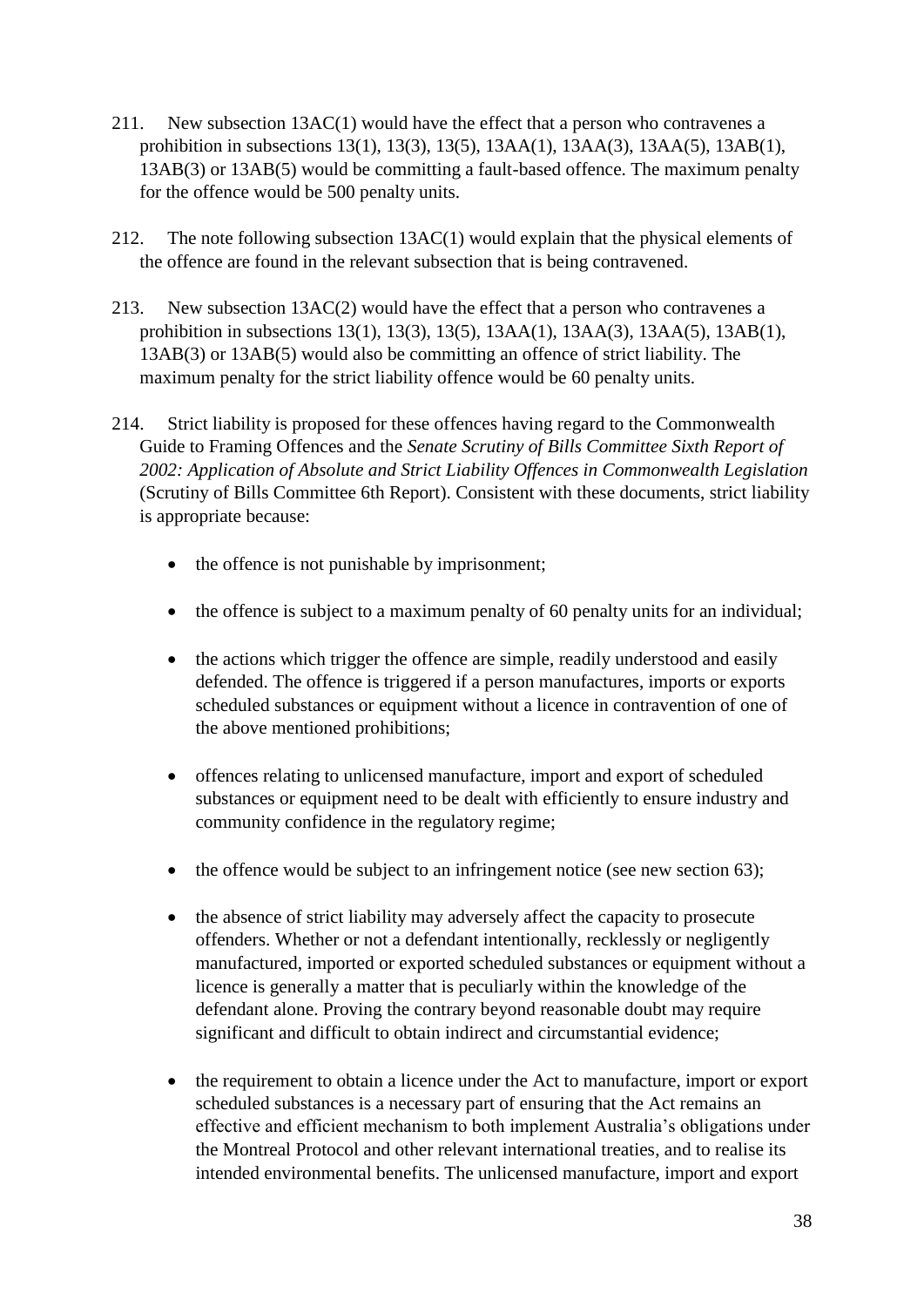of scheduled substances or equipment may result in significant environmental harm and could damage Australia's international relations;

- the person affected would be placed on notice to guard against the possibility of contravention, which is likely to significantly enhance the effectiveness of the enforcement regime in deterring the conduct in question.
- 215. The defence of honest and reasonable mistake of fact is available for strict liability offences (see sections 6.1 and 9.2 of Schedule 1 to the Criminal Code) and the existence of strict liability does not make any other defence unavailable (see subsection 6.1(3) of Schedule 1 to the Criminal Code).
- 216. New subsection 13AC(3) would have the effect of establishing a mirror civil penalty provision which is contrived where a person contravenes any of the prohibitions set out in subsections 13(1), 13(3) or 13(5), 13AA(1), 13AA(3) or 13AA(5) or 13AB(1), 13AB(3) or 13AB(5). The maximum penalty would be 600 penalty units. A body corporate would be liable for five times this amount as a maximum penalty (see subsection 82(5) of the Regulatory Powers Act).
- 217. The combination of fault-based offence, strict liability offence and civil penalty provision would provide an adequate deterrent from person manufacturing, importing or exporting scheduled substances or equipment without a license, which has the potential to cause significant harm. It is also appropriate to include both civil and criminal penalties in order to provide flexibility for the Commonwealth to enforce the prohibition appropriately without always needing to pursue criminal penalties (noting that conviction for a criminal offence carries with it a range of consequences beyond the immediate penalty). It is expected criminal proceedings would be brought for conduct that is at the more serious end of the spectrum or that involves a higher degree of malfeasance.
- 218. The size of the maximum penalty for both the fault-based offence and the civil penalty provision is appropriate as a deterrent. It reflects the seriousness of manufacturing, importing or exporting scheduled substances or equipment without a license, which could in turn result in harm to human and environmental health. Such conduct may undermine the integrity of the regulatory framework provided for by the Act. This conduct may also result in the breach of Australia's obligations under the Montreal Protocol and other relevant international treaties which could damage Australia's international relations.
- 219. The maximum civil penalty of 600 penalty units is higher than the maximum penalty available for the criminal offence. This is intended to ensure that it will act as a deterrent, particularly for body corporates, and also recognises that being found liable to pay a civil penalty does not attract imprisonment or a criminal conviction.

# **Item 53**

220. Section 13A deals with the different categories of licences and what they allow.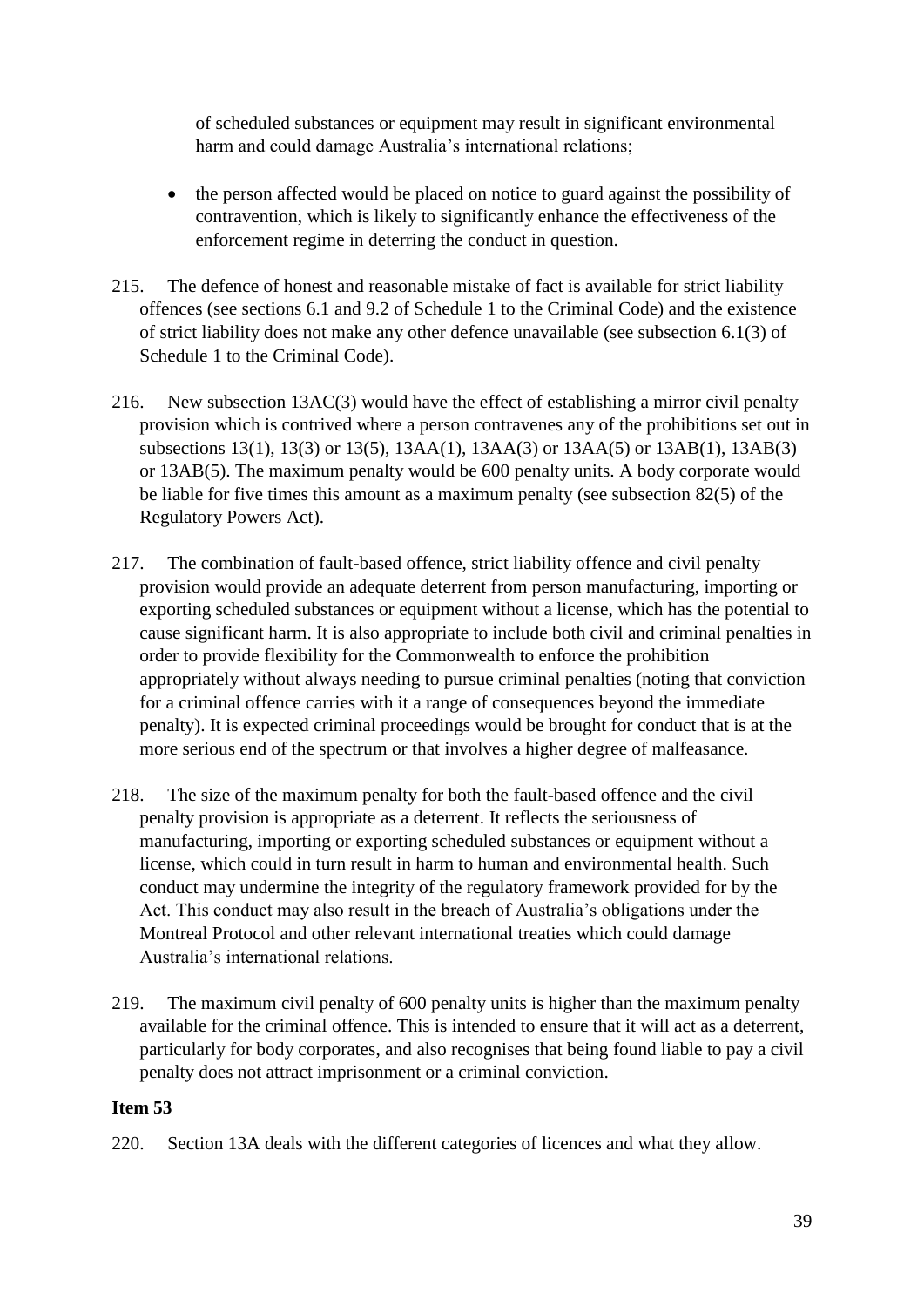221. Item 53 would amend existing section 13A of the Act to repeal existing subsections 13A(2A), 13A (3), 13A (3A), 13A (4), 13A (5) and 13A (6) and substitute new subsections 13(2A), 13(3), 13 (3A), 13 (3B), 13 (4), 13 (4A), 13 (5) and 13(6).

# *Controlled substances licences*

- 222. Subsection 13A(2) sets out the activities that are covered by a controlled substances licence. These activities relate to importing, exporting and manufacturing HCFCs, methyl bromide or SGGs, as specified in the licence. Subsection 13(2A) clarifies that certain activities are not covered by a controlled substances licence.
- 223. Item 53 would amend section 13A of the Act to repeal existing subsection 13(2A) (and the note following it) and replace it with a new subsection 13(2A). New subsection 13(2A) would clarify that a controlled substances licence does not apply to scheduled substances that are used substances, or to the import or manufacture of scheduled substances for use exclusively as a feedstock.
- 224. This amendment is consequential to the amendments in item 37 of this Schedule which would change the terminology in relation to used substances licences by removing the phrase 'recycled or used'. There would be no change to the substantive effect of subsection 13(2A).

# *Essential uses licences*

- 225. Subsections 13A(3) and (3A) of the Act deals with essential uses licences.
- 226. Existing subsection 13A(3) has the effect that an essential uses licence allows the licensee to manufacture, import or export stage-1 or stage-2 scheduled substances, or import HBFCs for essential uses, as specified in the licence. Existing subsection 13A(3A) clarifies that an essential uses licence does not apply to recycled or used scheduled substances.
- 227. Item 53 would amend section 13A of the Act to repeal existing subsections 13A(3) and 13A (3A) and to substitute new subsections 13A(3), 13A(3A) and 13A (3B).
- 228. New subsections 13A(3) and 13A (3A) would have the combined effect that an essential uses licence would allow the licensee to, as specified in the licence, manufacture, import or export scheduled substances that are:
	- ozone depleting substances (other than methyl bromide); or
	- HFCs

for essential uses.

229. However, an essential use licence would not cover the import, export or manufacture of used substances for essential uses, or scheduled substances that are used exclusively as a feedstock.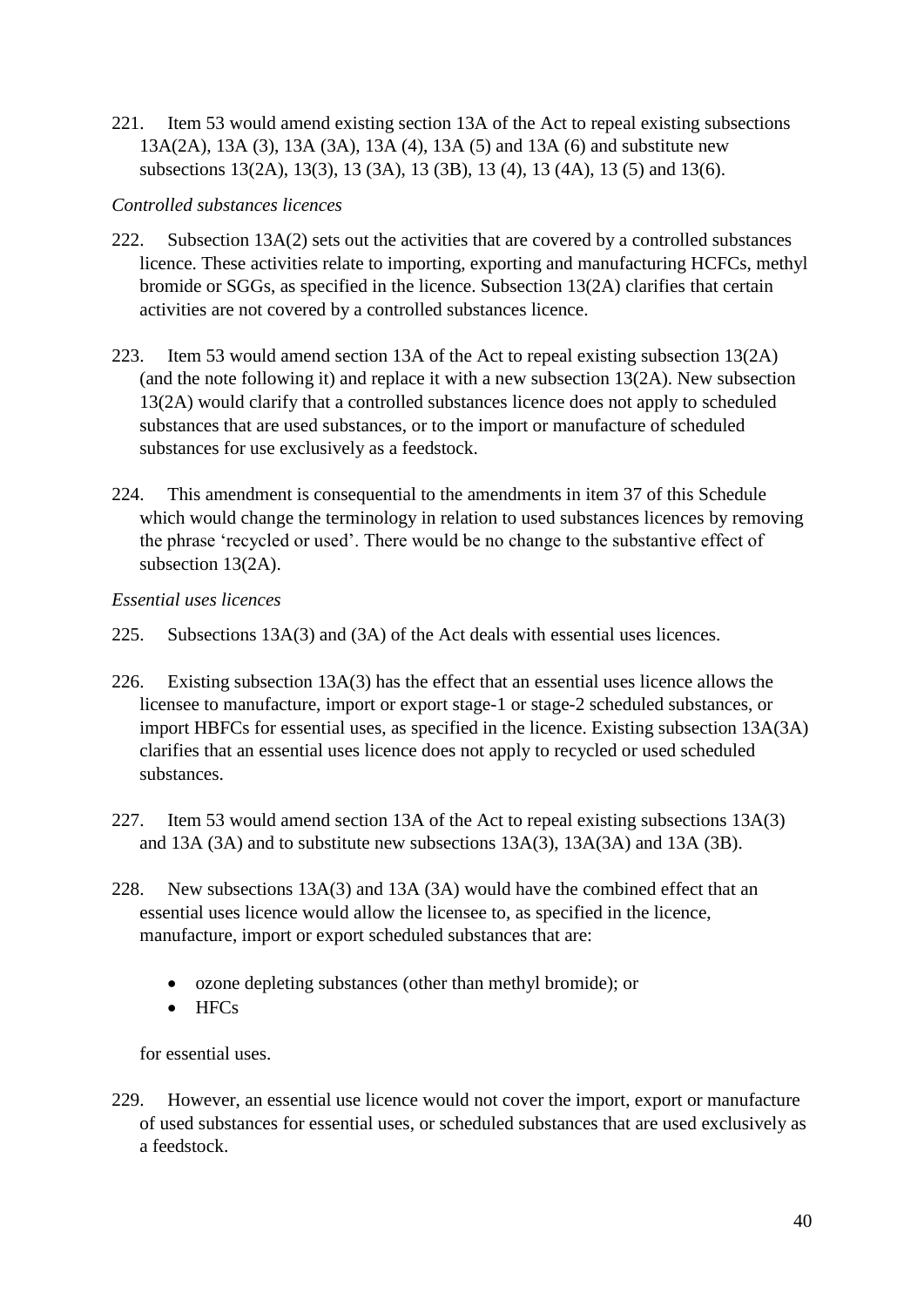- 230. The note after new subsection 13A(3A) would refer the reader to new subsections 13A(4) and 13A(5) concerning, respectively, used substances licences and feedstock licences.
- 231. New subsection 13A(3B) would define *essential uses*, for a scheduled substance, as an essential use identified in relation to the substance by a decision made by the Parties to the Montreal Protocol that applies to Australia.
- 232. The purpose of these amendments is to open up the essential uses licences to HCFCs and HFCs, to reflect the fact that the Parties to the Montreal Protocol are considering activating essential use provisions for HCFCs, and have also agreed to allow essential use exemptions for HFCs (although the mechanisms are yet to be activated). Essential uses licences would only be available for those substances if, and to the extent, that the Parties to the Montreal Protocol adopt a decision identifying particular uses as essential uses for that substance.
- 233. This means, in practice, that these substances would only be able to be imported to, manufactured in, and exported from, Australia under an essential uses licence for the essential uses approved by Montreal Protocol Parties.
- 234. This is important because the essential uses licence mechanism sits outside the controlled substances licence and import quota arrangements for HFCs and HCFCs, and would apply during and after the respective phase-downs (for HFCs) and phase-outs (for HCFCs) of the gases. No quota would be required to import HCFCs or HFCs for essential uses under an essential uses licence.
- 235. This is appropriate as use of HFCs and HCFCs for essential uses will not count towards Australia's consumption of those substances for the purposes of the Montreal Protocol, and therefore import or manufacture for essential uses does not need to be covered by the quota systems.
- 236. For this reason, it is important that there be a licence mechanism, outside of the quota system, for providing for essential uses approved by the Montreal Protocol in relation to HFCs and HCFCs. New subsections 13(3), 13(3A) and 13(3B) would achieve this policy intent, while maintaining strict controls on the import, manufacture or export of HCFCs and HFCs.
- 237. The amendments proposed by this item would also have the effect of extending the essential uses licence to the manufacture and export of HBFCs for essential uses. This would ensure consistency in how all ozone depleting substances (other than methyl bromide) are treated.
- 238. It is not considered appropriate to extend the essential uses licence to methyl bromide, as methyl bromide does not have essential use provisions under the Montreal Protocol. Instead, the import, export and manufacture of methyl bromide would continue to be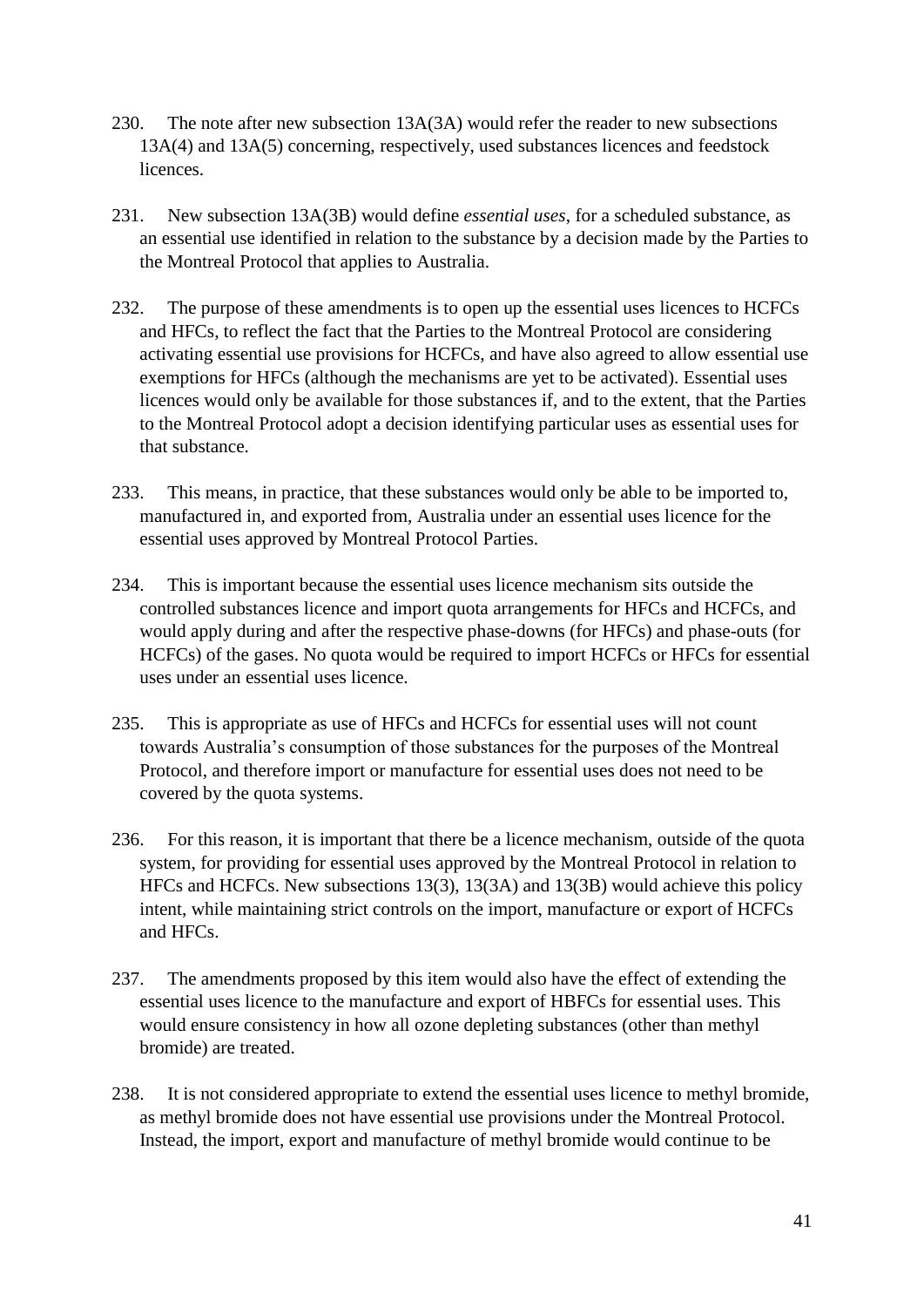covered by the controlled substances licence, but with the additional restrictions imposed by the amendments made by item 64.

239. It is also not considered appropriate to extend the essential uses licence to synthetic greenhouse gas other than HFCs, as these substances are not covered by the Montreal Protocol.

*Used substances licences*

- 240. Subsection 13A(4) of the Act deals with used substances licences.
- 241. Existing subsection 13A(4) has the effect that a used substances licence allows the licensee to, as specified in the licence, import or export recycled or used stage-1 scheduled substances, recycled or used stage-2 scheduled substances, recycled or used HCFCs, recycled or used methyl bromide or recycled or used HFCs.
- 242. Item 53 would repeal existing subsection 13A(4) and replace it with new subsections 13A(4) and 13A(4A).
- 243. New subsection 13A(4) would clarify that a used substance licence would allow the licence to, as specified in the licence, import or export specified scheduled substances that are used substances. *Used substances* would be defined in section 9AA of the Act (see item 47).
- 244. This amendment is necessary as a consequence of the amendments in item 37, which would change the terminology in relation to used substances licences by removing the phrase 'recycled or used'. The only change to the substantive effect of subsection 13A(4) would be to extend the used substances licence to used HBFCs. This is appropriate as it would result in consistent treatment of all used ozone depleting substances.
- 245. New subsection 13A(4A) would make it clear that a used substances licence does not apply to the import of used substances that are used exclusively as a feedstock. The import of used substances for use exclusively as a feedstock would instead require a feedstock licence.
- 246. The note following new subsection 13A(4A) would refer the reader to new subsection 13A(6) (dealing with feedstock licences).

*Feedstock licences – new subsection 13A(6)*

- 247. Item 53 would also insert substitute new subsection 13A(5). New subsection 13A(5) would provide for feedstock licences.
- 248. This would be a new category of licence, which would be consequential to the amendment made by item 51 to repeal existing section 12A and require the import and manufacture of scheduled substances for use as a feedstock to be subject to the licensing scheme in the Act.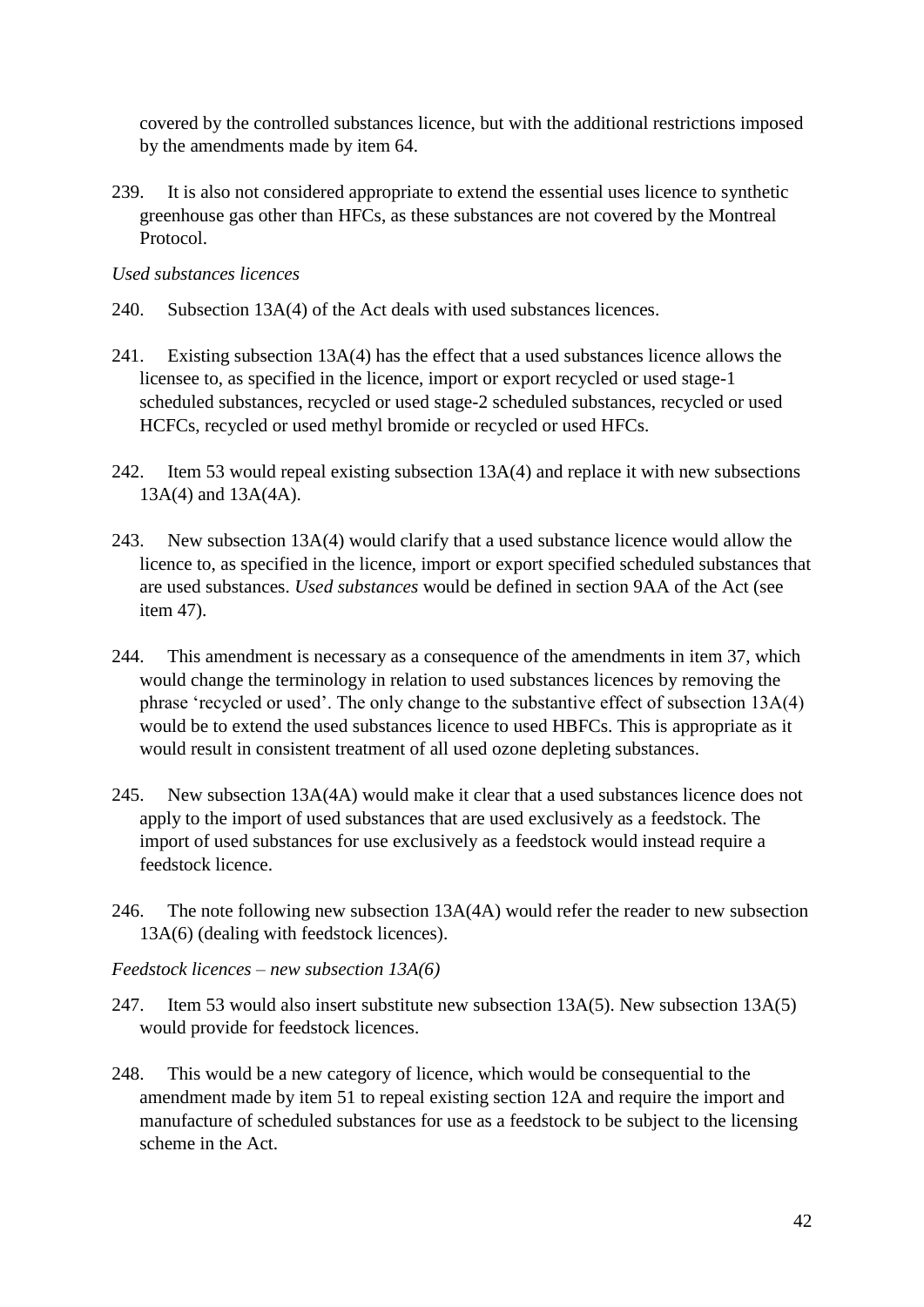- 249. A feedstock licence would allow the licensee to carry out one or more the following activities (as specified in the licence):
	- the import of specified scheduled substances for use exclusively as a feedstock; or
	- the manufacture of specified scheduled substances for use exclusively as a feedstock.

# *Equipment licences*

- 250. Existing subsections 13A(5) and (6) of the Act deal with equipment licences.
- 251. Existing subsection 13A(5) has the effect that an equipment licence allows the licensee to import SGG equipment or to carry out any Schedule 4 activities or section 69G activities specified in the licence. Schedule 4 activities and section 69G activities primarily (but not always) relate to importing, exporting or manufacturing ODS equipment or, in some circumstances equipment that uses a scheduled substance in its operation. Existing subsection 13A(6) clarifies that a Schedule 4 activity or a section 69G activity specified in the licence could conceivably involve the importing of specified SGG equipment.
- 252. Item 53 would repeal existing subsections 13A(5) and (6) and substitute new subsections 13A(6).
- 253. The reason for repealing the existing subsection 13A(5) and 13A(6) is that it is proposed that both existing section 69G and existing Schedule 4 would be repealed (see items 155 and 163) so there would no longer be any such concept as Schedule 4 activities and section 69G activities.
- 254. Instead, all prohibitions on importing, exporting and manufacturing equipment without a licence would be contained in new sections 13, 13AA and 13AB (see item 52) and the regulations made for the purposes of those sections. This would significantly simplify and clarify the drafting of these provisions and make it easier for industry to know when they need a licence to import, export or manufacture equipment, without having to check multiple different parts of the Act.
- 255. New subsection 13A(6) would clarify what an equipment licence covers. It would provide that an equipment licence allows the licensee to carry out one or more the following activities (as specified in the licence):
	- the import, export or manufacture of specified SGG equipment;
	- the import, export or manufacture of specified ODS equipment;
- 256. Consistent with the new definitions of *ODS equipment* and *SGG equipment* in section 7 of the Act (see items 29 and 42), this would cover both equipment that contains scheduled substances and equipment that uses scheduled substances in its operation.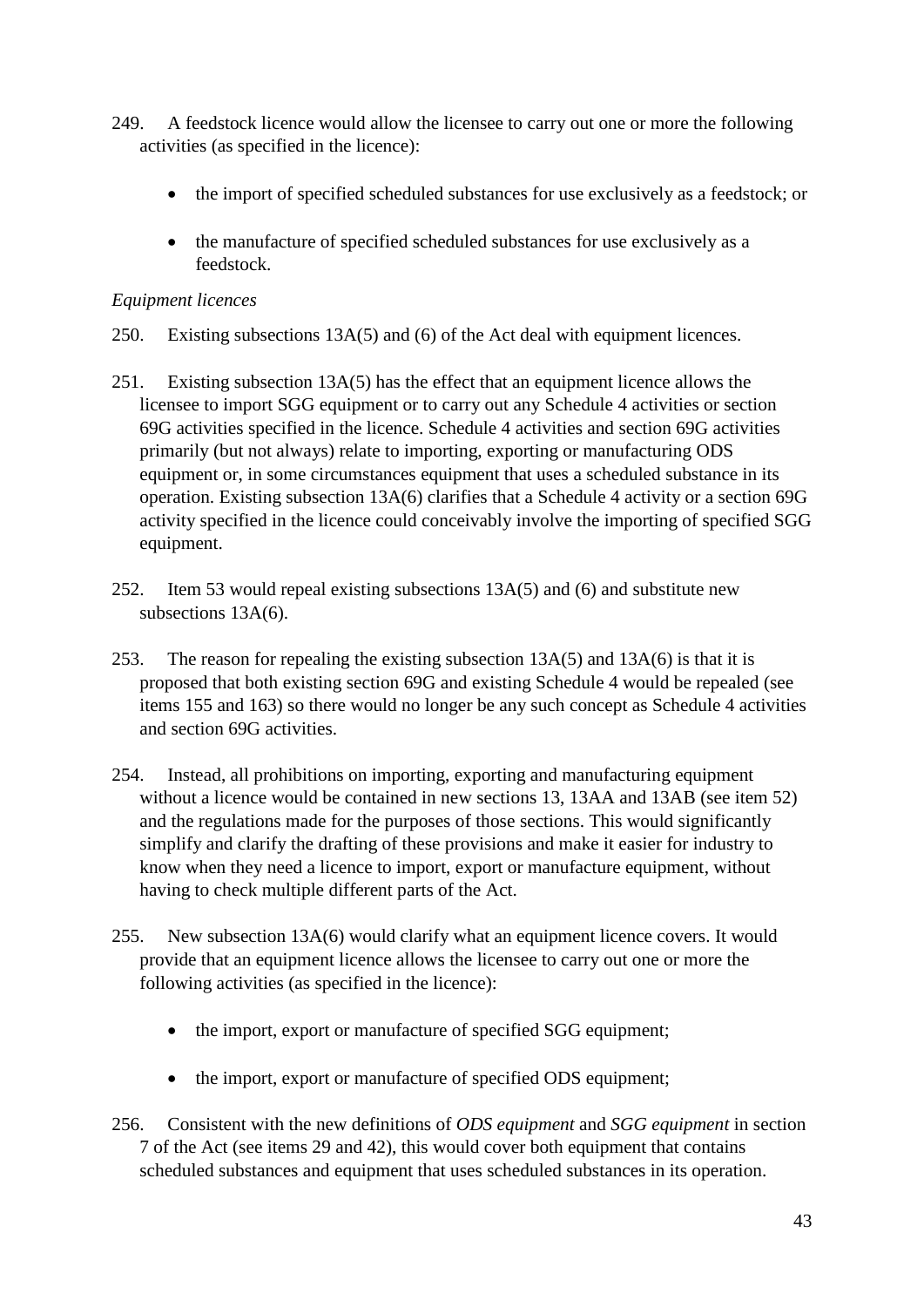- 257. This would be consistent with the prohibitions listed in new section 13, 13AA and 13AB, and the fact that a person can only breach those prohibitions if they do not hold a licence that allows the relevant activity (see item 52).
- 258. An equipment licence would still only be able to be granted to carry out these activities if the Minister is satisfied that the relevant criteria for the licence in section 16 is met.

- 259. Item 54 would insert new section 13B at the end of Division 2 of Part III of the Act.
- 260. New section 13B would set out a number of matters that the Minister must take into account when assessing whether a person is a fit and proper to hold a licence, for the purposes of Part III of the Act.
- 261. The requirements in this section would not prevent the Minister from also considering other matters they consider relevant to the question of whether a person is a fit and proper person to hold a licence.
- 262. The fit and proper person test is relevant to the following decisions in Part III of the Act:
	- the decision whether to grant a licence under section 16 of the Act;
	- the decision whether to renew a licence under section 19AC of the Act;
	- the decision whether to transfer a licence under section 19B of the Act;
	- the decision whether to suspend a licence under new section 19D of the Act;
	- the decision whether to cancel a licence under new section 20 of the Act.
- 263. Under new subsection 13B(1), when determining whether a person is a fit and proper person to hold a licence, for the purposes of deciding whether to grant, renew, transfer, suspend or cancel a licence, the Minister would be required to consider:
	- the person's history in relation to environmental matters;
	- whether the person is bankrupt, has applied to take the benefit of any law for the relief of bankrupt or insolvent debtors, has compounded with creditors or has made an assignment of remuneration for their benefit;
	- whether the person has made a statement in an application or report under the Act or regulations that was false or misleading in a material particular, and whether the person did so knowingly;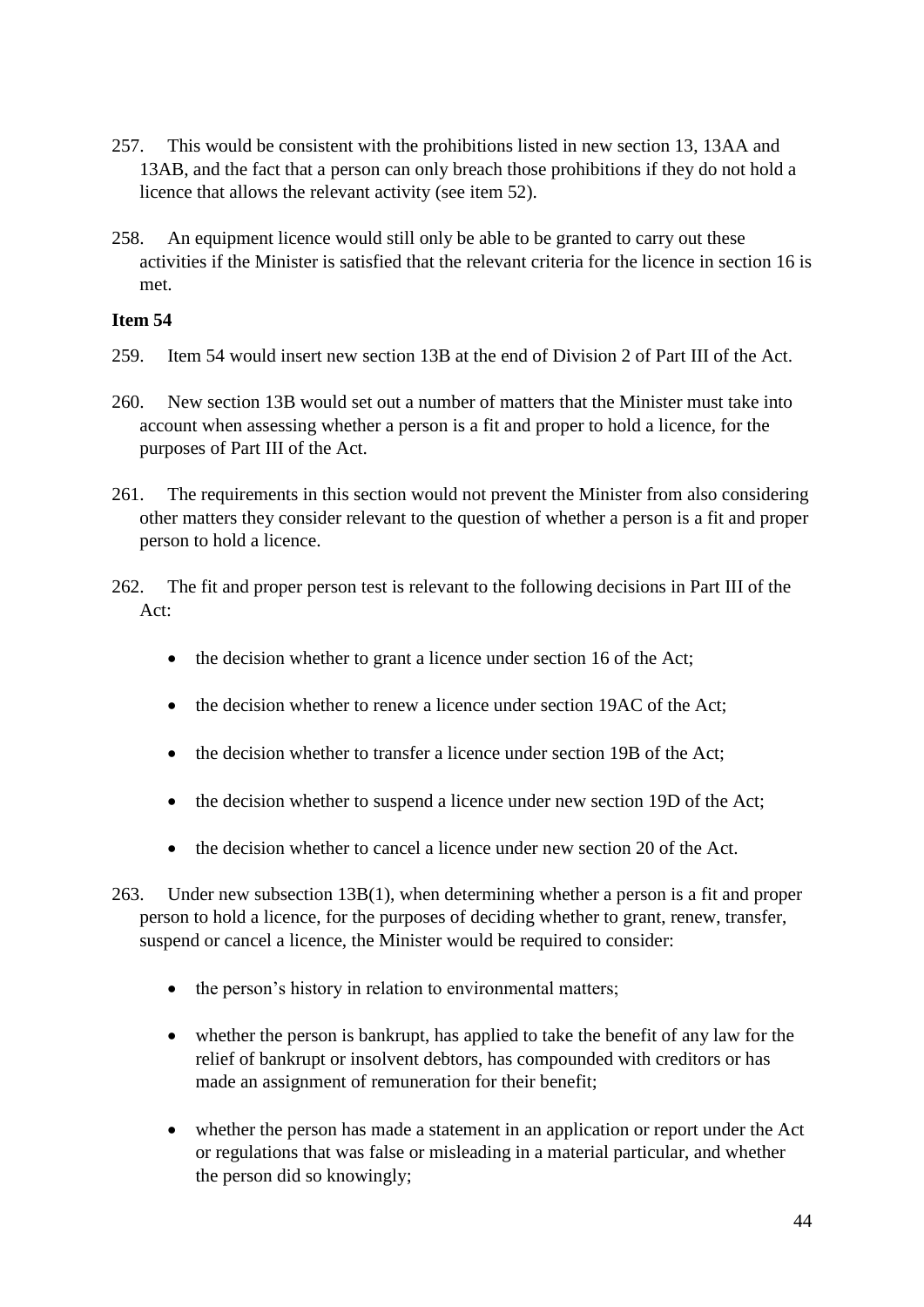- whether the person has complied with their levy obligations in relation to the import or manufacture of scheduled substances or equipment;
- whether the person has complied with a requirement to give a report under the Act or regulations.
- 264. When determining whether a person is a fit and proper person to hold a licence, for the purposes of deciding whether to grant or transfer a licence, the Minister would also be required to consider:
	- whether the person has contravened a condition of the licence;
	- whether a licence held by the person has been suspended or cancelled.
- 265. When determining whether a person is a fit and proper person to hold a licence, for the purposes of deciding whether to cancel a licence, the Minister would also be required to consider whether a licence held by the person has been suspended.
- 266. It is intended that these factors would enable the Minister to gain a broader understanding of the compliance history of the person without being restricted to only considering those matters that resulted in a conviction or pecuniary penalty order. This would enable the Minister to make an informed decision as to whether the person is a fit and proper person.
- 267. Some of the matters listed above, particularly the person's history in relation to environmental matters, may involve the consideration of criminal record information. While criminal record information is sensitive information under the *Privacy Act 1988*, it is considered appropriate that the Minister have regard to relevant convictions of the person when determining whether the person is a fit and proper person to hold a licence. This is because knowledge of a person's history of compliance with relevant Australian environmental laws would assist in the Minister's assessment of whether the person is likely to comply, or be able to comply, with the requirements of the Act or regulations.
- 268. New subsection 13B(2) would set out additional mandatory considerations for the Minister where the person who is required to be a fit and proper person to hold a licence is a body corporate. These additional considerations are each of the matters mentioned in subsection 13B(1) (above) in relation to each person who is an executive officer of the body corporate. This is appropriate, as the executive officers will be controlling the actions of the body corporate under the relevant licence.
- 269. The Minister would also be able to consider whether the body corporate is a Chapter 5 body corporate within the meaning of the *Corporations Act 2001*. This includes consideration of whether the company is being wound up, whether a receiver (or a receiver and manager) has been appointed; whether the company is under administration, whether the company has executed a deed of company arrangement or has entered into a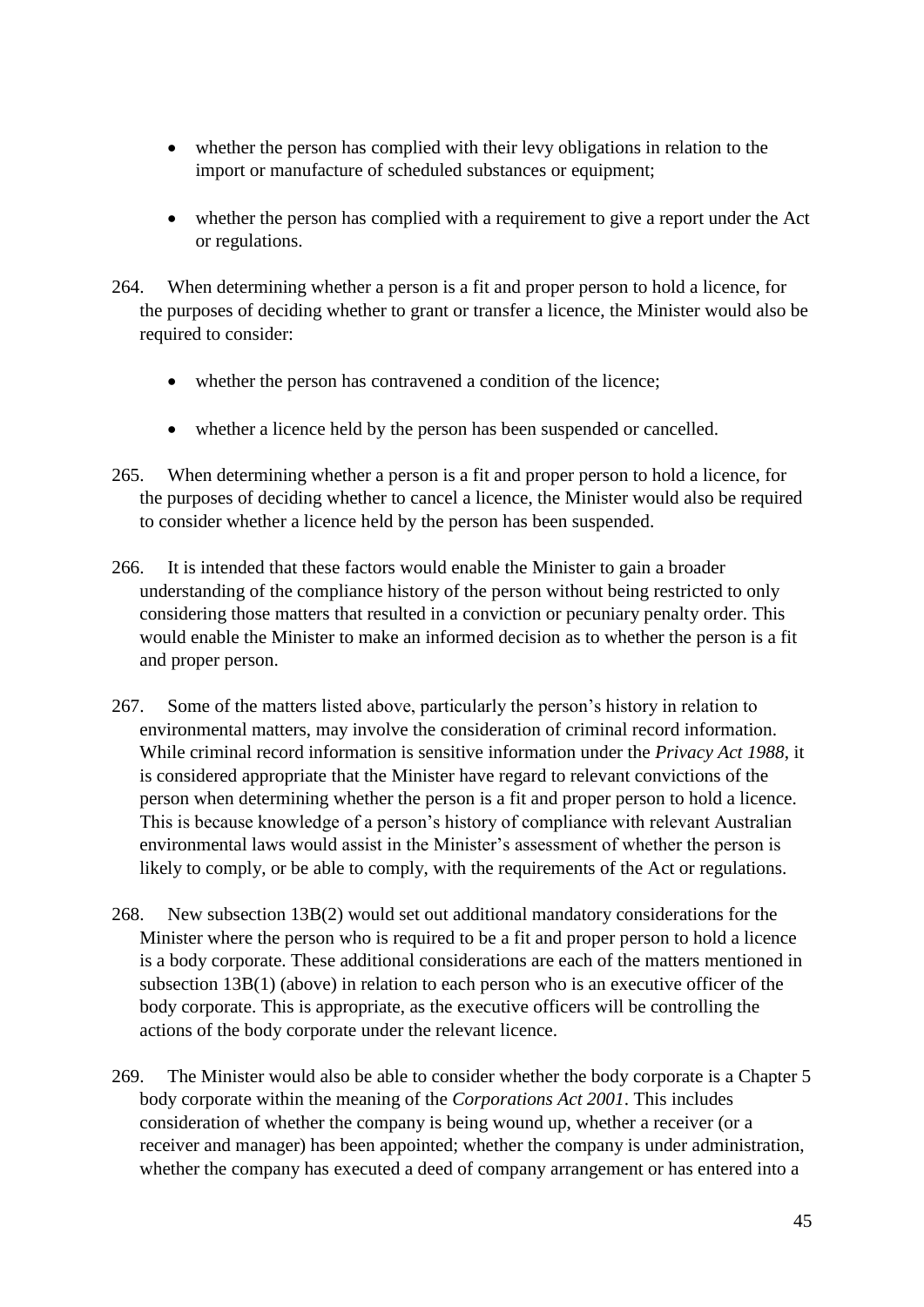compromise or arrangement with another person. However, this would not be a mandatory consideration.

270. New subsection 13B(3) would clarify that the requirements in new section 13B would not affect the operation of Part VIIC of the *Crimes Act 1914* (which includes provisions that, in certain circumstances, relieve persons from the requirement to disclose spent convictions and require persons aware of such convictions to disregard them).

# **Item 55**

- 271. Section 14 of the Act sets out the application process for a licence under the Act. Subsection 14(1) provides that a person may apply to the Minister for all or any of the types of licences listed in that subsection.
- 272. Item 55 would insert new paragraph (e) into subsection 14(1) of the Act. New paragraph 14(1)(e) would list a feedstock licence as a type of licence that a person may apply for.
- 273. This item would be consequential to amendments being made by item 53 which introduces a feedstock licence as a new type of licence. This amendment would ensure that a person may apply for a feedstock licence under the existing licence application process set out in section 14 of the Act.

# **Item 56**

- 274. Item 56 would amend paragraph 14(2)(aa) to omit the words 'prescribed fee' and substitute 'fee prescribed by the regulations (if any)'.
- 275. This amendment would remove any doubt that a licence application can still be considered complete (and able to be assessed) if there is no application fee prescribed for the licence.

# **Item 57**

276. Item 57 would update subsection 16(1) of the Act to refer to subsections 16(3A) to 16(6A) instead of 16(3A) to 16(6B). This item would be consequential to amendments made by item 61 which would repeal subsections 16(5), 16(6), 16(6A) and 16(6B) and replace with new subsections 16(5), 16(6) and 16(6A).

- 277. Subsection 16(3AB) of the Act sets out what need to be included in an equipment licence. Existing paragraph 16(3AB)(a) has the effect that an equipment licence currently must state that it allows the person to import SGG equipment. Existing paragraph 16(3AB)(b) has the effect that an equipment licence currently must specify any Schedule 4 activities and any section 69G activities the licence allows.
- 278. Item 58 would repeal existing subsection 16(3AB) and substitute a new subsection 16(3AB). New subsection 16(3AB) provide that an equipment licence must specify which of the following activities it allows: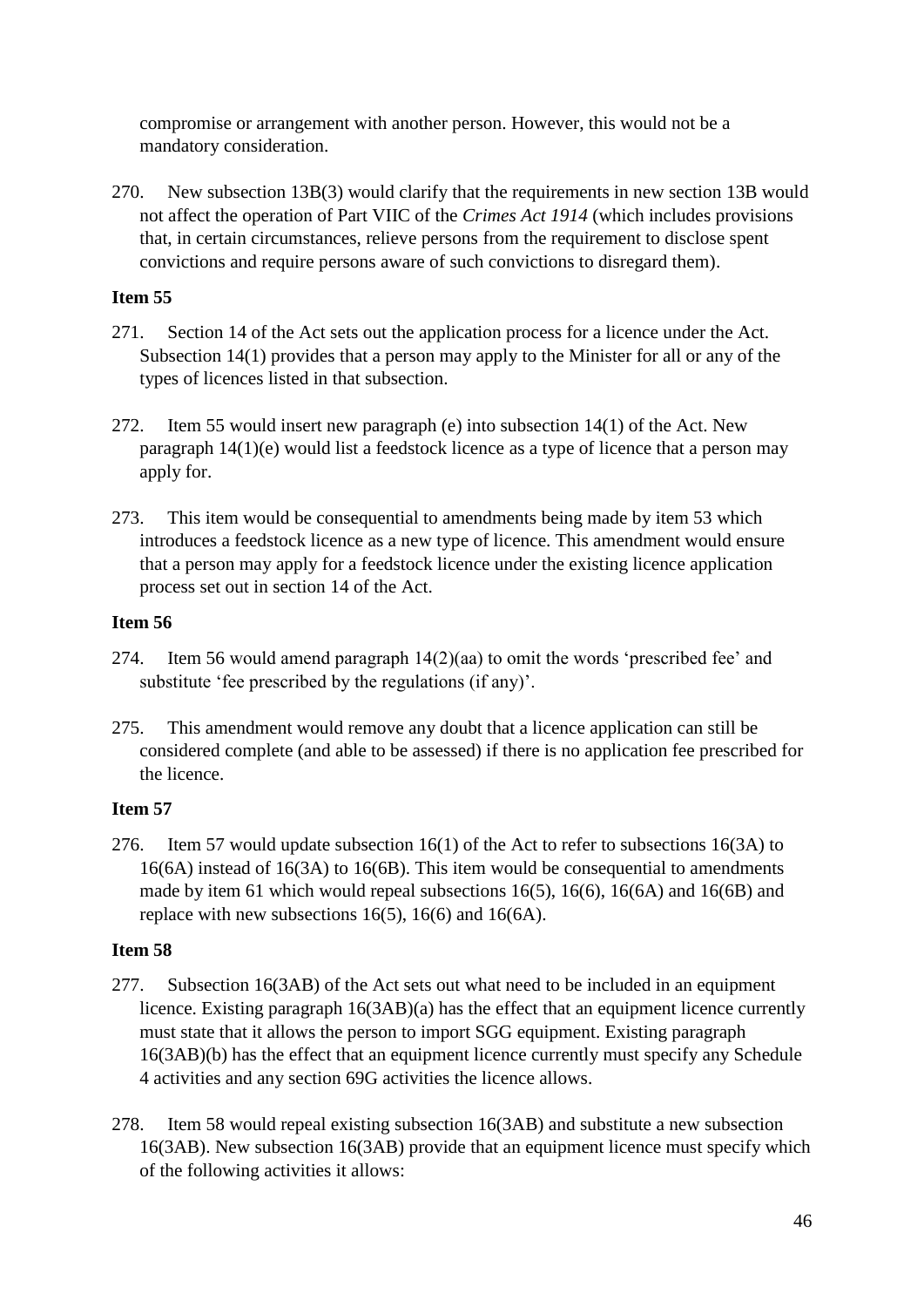- import specified SGG equipment;
- manufacture specified SGG equipment;
- export specified SGG equipment;
- import specified ODS equipment;
- manufacture specified ODS equipment;
- export ODS equipment.
- 279. The licence may specify one or more of the above activities.
- 280. Consistent with the new definitions of *ODS equipment* and *SGG equipment* in section 7 of the Act (see items 29 and 42), these terms would cover both equipment that contains scheduled substances and equipment that uses scheduled substances in its operation
- 281. The amendment made by this item is necessary because the equipment licence is being expanded to cover activities other than importing SGG equipment, in line with the prohibitions in new sections 13-13AC (see item 52). In addition, the concepts of Schedule 4 activities and section 69G activities would no longer exist in the Act and therefore can be removed from section 16.
- 282. An equipment licence would only be relevant to the export of equipment containing scheduled substance, the manufacture of equipment containing an synthetic greenhouse gas, or the manufacture, import or export of equipment that uses scheduled substances in its operation, if regulations are made under new section 13, 13AA or 13AB prohibiting such activities. This is consistent with the current approach under existing section 69G.

- 283. Section 16 of the Act allows the Minister to grant a licence to a person who has applied for it in accordance with section 14, subject to criteria outlined in that section. Existing subsection 16(4) provides that the Minister shall not grant a licence to a person unless the Minister is satisfied that the person is a fit and proper person to be granted a licence, within the meaning in the Act.
- 284. Item 59 would amend subsection 16(4) of the Act to omit "shall not" and to substitute it with "must not". This amendment would update the drafting of the provision to adopt modern drafting conventions and would not change the effect of the provision.

#### **Item 60**

285. Subsection 16(4) of the Act has the effect that the Minister can only grant a licence to a person if the Minister is satisfied that the person is a fit and proper person to hold a licence.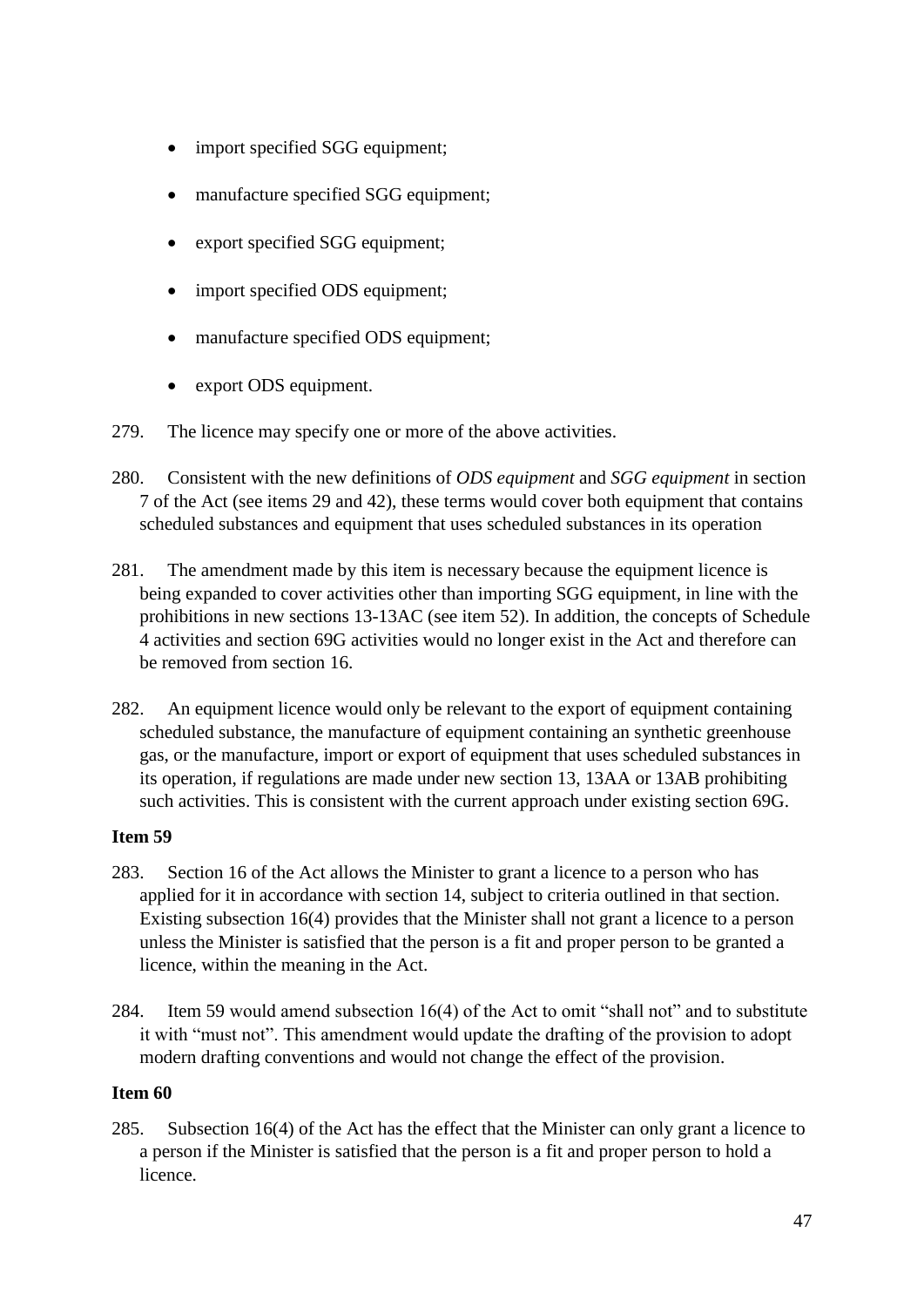286. Item 60 would amend section 16 of the Act to insert a new note following existing subsection 16(4). The new note would refer the reader to the mandatory considerations for the fit and proper person test in new section 13B (see item 54).

- 287. Section 16 of the Act allows the Minister to grant a licence to a person who has applied for it in accordance with section 14 and sets out the criteria which must be satisfied for each category of licence.
- 288. Item 61 would repeal subsections 16(5), 16(6), 16(6A) and 16(6B) and substitute them with new subsections 16(5), 16(6) and 16(6A).
- 289. The purpose of the amendments made by this item is to streamline and simplify some of the criteria for granting a licence under section 16 of the Act and to remove references to concepts and parts of the Act which would be repealed by the Bill (such as Schedule 4 activity and section 69G activity). Further, some of the matters in existing section 16 have now been moved into the fit and proper test outlined in new section 13B, making it no longer necessary for those matters to also be included in section 16.
- 290. The existing criteria in subsections 16(3A) and 16(4) of the Act would continue to apply to all licence categories. Subsection 16(3A) requires the Minister, in deciding whether to grant a licence, to have regard to Australia's international obligations, and the policies of the Commonwealth Government, in relation to the manufacture, importation or consumption of scheduled substances, and allows the Minister to also have regard to any relevant matter. Subsection 16(4) prevents the Minister from granting a licence unless satisfied that the applicant is a fit and proper person to hold a licence.
- 291. New subsections 16(5), 16(6) and 16(6A) would set out additional criteria that would apply to granting equipment licences.
- 292. New subsection 16(5) would apply to an equipment licence that allows the manufacture, import or export of SGG equipment. Consistent with the new definition of *SGG equipment* in section 7 (see item 42), this would cover both equipment that contains a synthetic greenhouse gas and equipment that uses a synthetic greenhouse gas in its operation.
- 293. Such licences must not be granted unless the requirements (if any) prescribed by the regulations in relation to the activity, the equipment and the relevant type of scheduled substance are satisfied. This would allow the regulations to impose additional criteria in the future should Australia's international obligations or environmental concerns require Australia impose a stricter test for granting SGG equipment licences.
- 294. However, if no regulations have been made for the purposes of subsection 16(5), the Minister would continue to be able to grant an SGG equipment licence if satisfied of the matters in existing subsections 16(3A) and 16(4).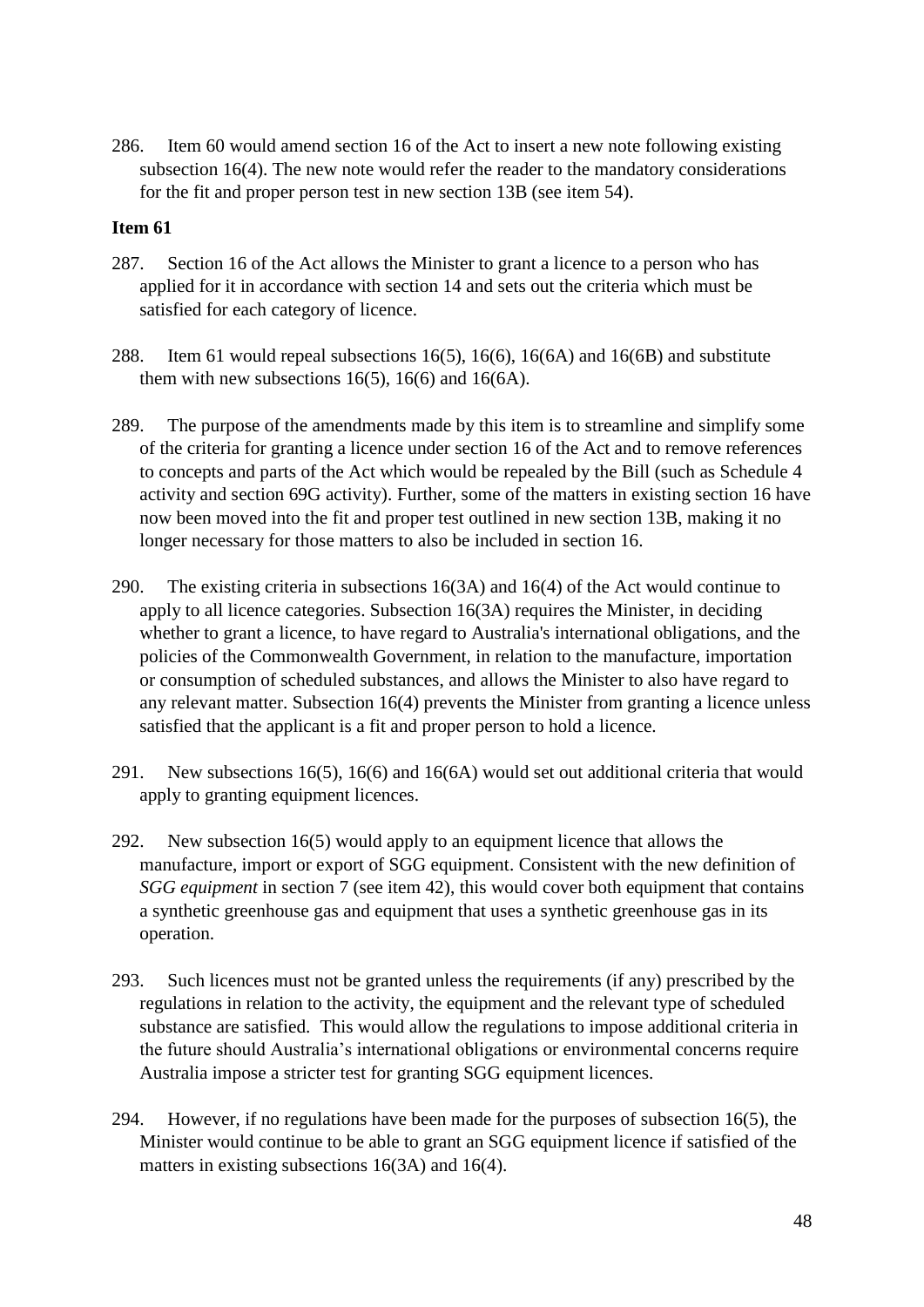- 295. New subsection 16(6) would apply to an equipment licence that allows the manufacture, import or export of ODS equipment.
- 296. Paragraph 16(6)(b) would have the effect that provide that the Minister must not grant an equipment licence that allows the manufacture, import or export of ODS equipment unless the requirements (if any) prescribed by the regulations in relation to the activity, the equipment and the relevant type of scheduled substance are satisfied.
- 297. This would allow the regulations to impose additional criteria in the future should Australia's international obligations or environmental concerns require Australia impose a stricter test for granting ODS equipment licences. The requirement in paragraph 16(6)(b) would apply to both licences that allow the manufacture, import or export of equipment that contains an ozone depleting substance, and licences that allow the manufacture, import or export of equipment that uses a scheduled substance in its operation.
- 298. For equipment that contains an ozone depleting substance, new paragraph 16(6)(a) would impose an additional requirement. This requirement is that, in order for the Minister to grant a licence allowing the import, export or manufacture of such equipment, new subsection 16(6A) must apply in relation to the equipment.
- 299. New subsection 16(6A) would apply to the equipment if the Minister is satisfied of at least one of the following:
	- the equipment is essential for medical, veterinary, defence, industrial safety, public safety, scientific testing or monitoring purposes or laboratory and analytical uses; and no practical alternative exists to the use of scheduled substances in the operation or manufacture (as the case requires) of the equipment if it is to continue to be effective for such a purpose;
	- because of the requirements of a law concerning the manufacture or use of the equipment, there is no practical alternative to the use of scheduled substances in the operation or manufacture (as the case requires) of the equipment;
	- in the case of the import or export of equipment, it would be impracticable to remove or retrofit the equipment because it is incidental to other equipment that is being imported or exported;
	- the equipment is for use in conjunction with the calibration of scientific, measuring or safety equipment;
	- exceptional circumstances justify granting the licence, and granting the licence in those circumstances would not be inconsistent with Australia's international obligations under the Montreal Protocol;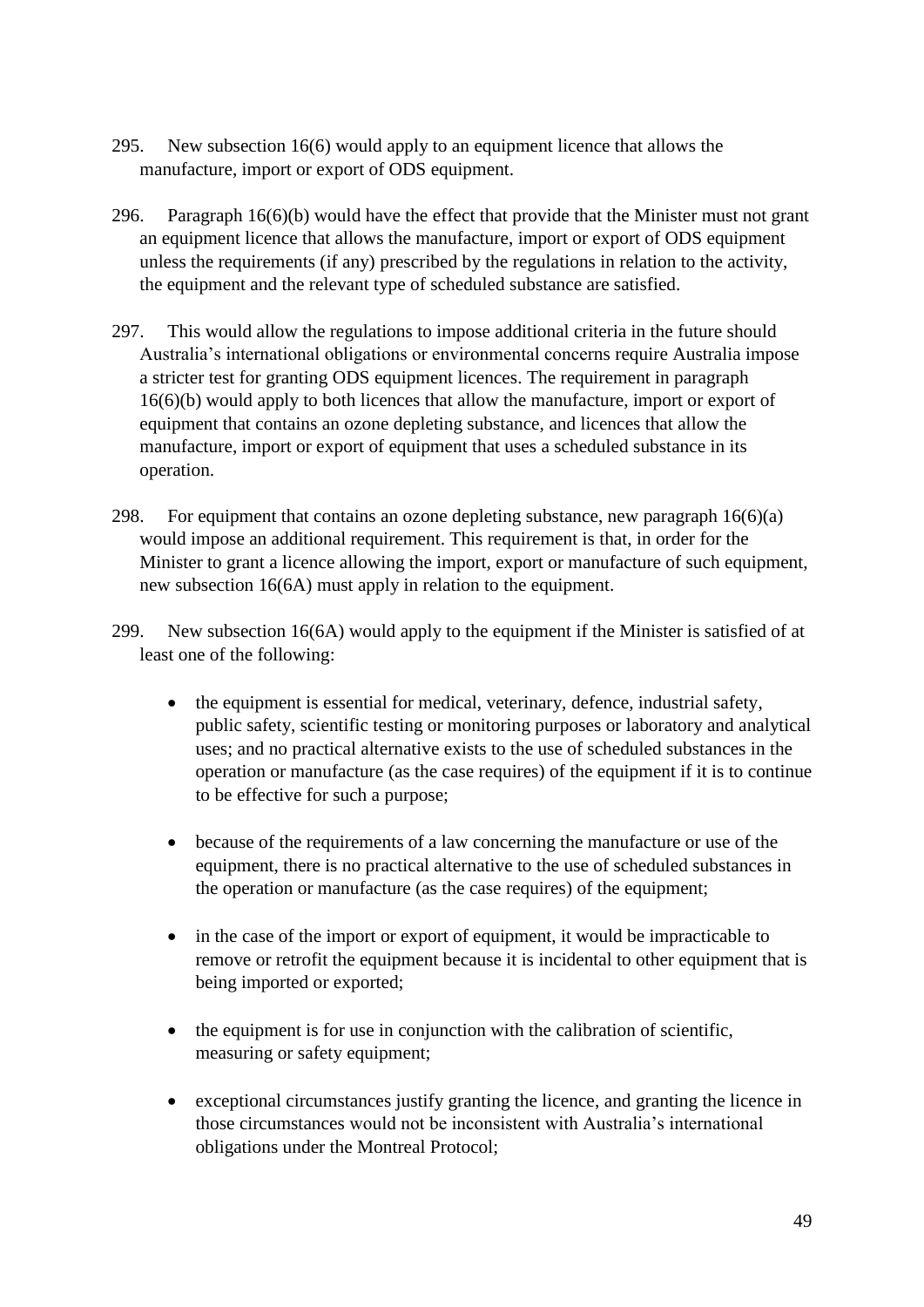- the manufacture, import or export would occur in circumstances prescribed by the regulations.
- 300. New subsection 16(6A) is an updated version of existing subsection 16(6B) and is considered more fit for purpose given technological advancements in recent years, and Australia's international obligations. It would reflect that ozone depleting substances are being, or have already been, phased out globally and therefore should only be used for essential uses, or in exceptional circumstances, where there are no other practical alternatives.
- 301. The limitations in subsection 16(6A) would apply to licences to manufacture, import or export equipment containing ozone depleting substances in addition to any requirements prescribed in regulations made for the purposes of new paragraph 16(6)(b), and the criteria in existing subsections 16(3A) and (4) of the Act.

- 302. Section 17 of the Act deals with the deemed refusal of a licence.
- 303. Under subsection 17(1), if, at the end of 60 days after a licence application is made, the Minister has not made a decision to grant or refuse the licence, and has not requested further information from the applicant under section 15 of the Act, the Minister is taken to have refused the licence.
- 304. Subsection 17(2) has the effect that, where the Minister has requested further information from an applicant under section 15 of the Act, the Minister is taken to have refused the licence if they have not made a decision on the application at the end of 60 days after the further information is provided.
- 305. Under subsection 17(4), the deemed refusals in subsections 17(1) or 17(2) do not apply if the licence application is subject to Subdivision A of Division 4 of Part 11 of the *Environment Protection and Biodiversity Conservation Act 1989* (EPBC Act), where advice on the environmental impacts of the application is required. Instead, under subsection 17(3), such applications are deemed to have been refused if the Minister has not made a decision on the application at the end of 30 days after the required advice under the EPBC Act has been received.
- 306. Item 62 would amend existing subsections 17(1) and (2) of the Act to remove the words 'for the purposes of section 66'. This amendment is a technical amendment that recognises that the deemed refusal is for the purposes of the Act as a whole, not just existing section 66 (concerning internal review). There would be no change to the effect of these provisions.

# **Item 63**

307. Item 63 would amend existing subsection 17(3) of the Act to remove the words 'for the purposes of section 66'. As with the amendments made by item 62, this is a technical amendment that recognises that the deemed refusal is for the purposes of the Act as a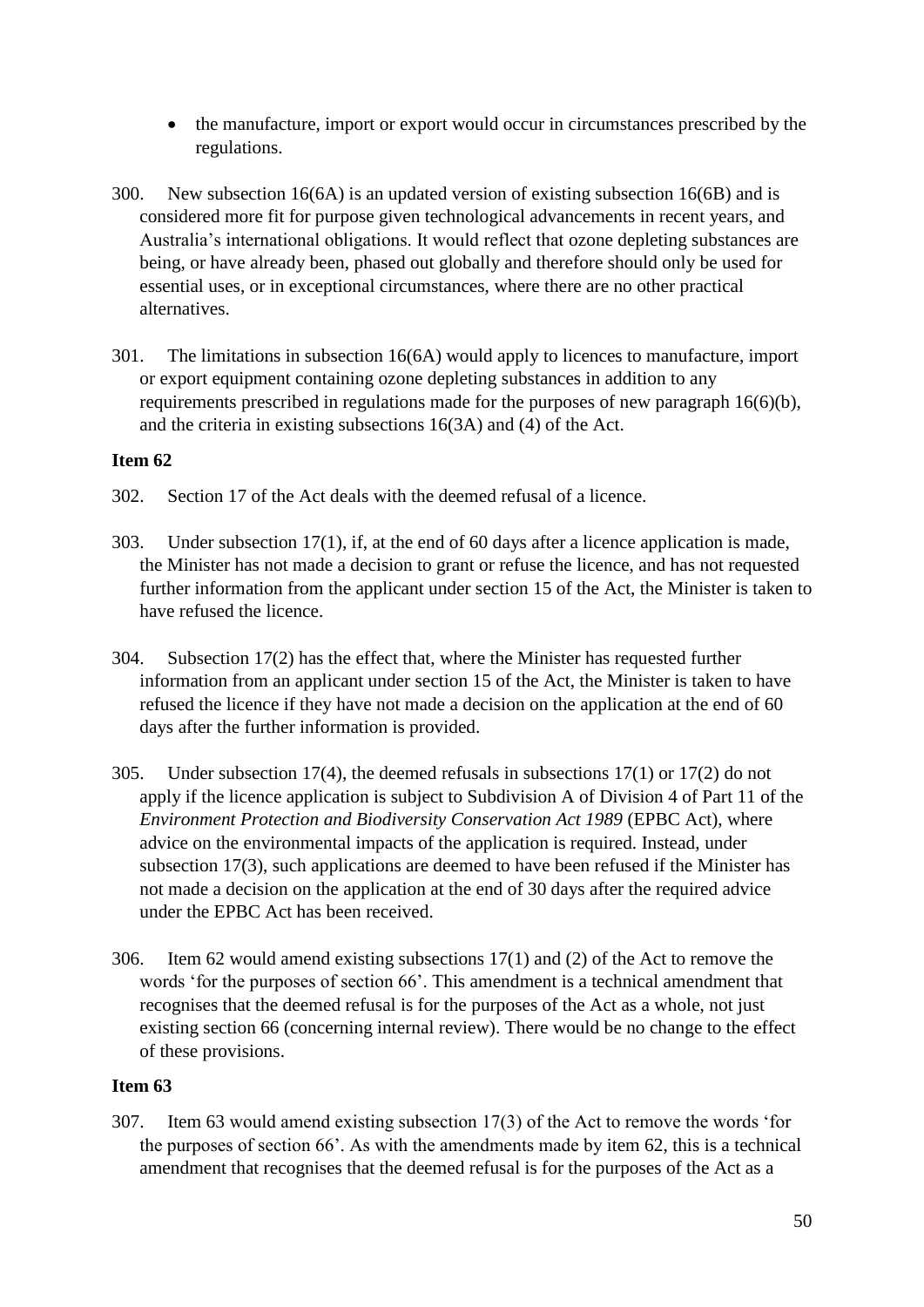whole, not just existing section 66 (concerning internal review). There would be no change to the effect of this provision.

- 308. Section 18 of the Act deals with the conditions imposed on licences granted under section 16 of the Act. The table in subsection 18(1) sets out the mandatory conditions that apply to different types of licences. Subsection 18(4) allows the Minister to also impose additional conditions on licences on a case-by-case basis.
- 309. Item 64 would amend the table in existing subsection 18(1) of the Act to insert new table item 1A. New table item 1A would impose a mandatory licence condition on a controlled substances licence that allows the licensee to manufacture, export or import methyl bromide.
- 310. The new mandatory condition for these licences is that the manufacture, import or export of methyl bromide under the licence can only be for one of the following purposes (as set out in the licence): critical uses (including laboratory and analytical uses), an emergency use, a QPS use, and (for export only) for use as a feedstock.
- 311. The terms *critical uses*, *emergency use* and *laboratory and analytical uses* would be defined in new subsection 18(10), while *QPS use* would be defined in new subsection 18(11) (see item 70). The person's licence would state which of these purposes applies in their particular case and, for critical uses or emergency uses, would state the relevant use that is allowed.
- 312. The purpose of these limitations is to make it clear on the face of the Act that methyl bromide can only be imported, exported or manufactured for the purposes for which it can be used and supplied under the regulations, and to align more closely with the wording in decisions of the Montreal Protocol Meeting of the Parties in relation to the use and supply of methyl bromide. This, in turn, would assist in minimising the environmental harm caused by methyl bromide.
- 313. In addition, aligning the purposes for which methyl bromide to be imported into, or manufactured in, Australia to the purposes for which the methyl bromide can be used or supplied in Australia would reduce the possibility of stockpiles or unauthorised use of methyl bromide in Australia, which is consistent with Australia's international obligations.
- 314. The new mandatory licence condition would formalise the existing policy, which imposes these same limitations on the holders of controlled substances licences for methyl bromide by way of the discretionary condition setting power in subsection 18(4). As such, these changes would not involve a change in policy or administration of the licence scheme for methyl bromide but would increase transparency for licence holders and applicants.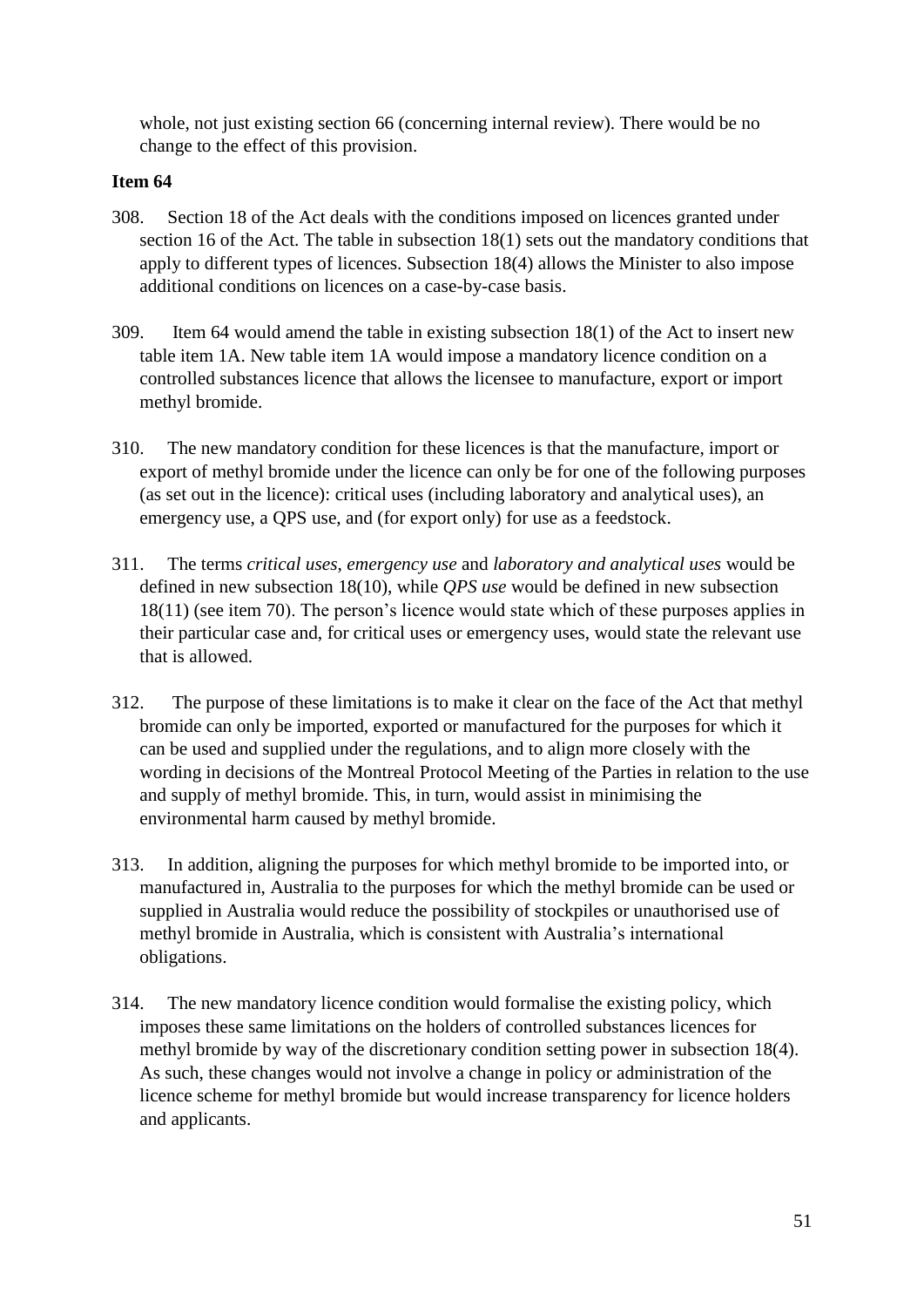- 315. Item 65 would update table items 2 and 3 in the table under subsection 18(1) to omit "Montreal Protocol country for the purposes of Part VI for the substance" and substitute "party to the Montreal Protocol".
- 316. This item is consequential to amendments made by item 103 to repeal Part VI of the Act. Existing Part VI of the Act identifies a 'Montreal Protocol country' for the purposes of that Part and the relevant substances in relation to that country. As the Montreal Protocol has achieved universal ratification, Part VI of the Act is now redundant.

# **Item 66**

- 317. Item 66 would update table items 5 and 6 in the table under subsection 18(1) to omit "Montreal Protocol country for the purposes of Part VI for HFCs" and substitute "party to the Montreal Protocol".
- 318. This item is consequential to amendments made by item 103 to repeal Part VI of the Act. Existing Part VI of the Act identifies a 'Montreal Protocol country' for the purposes of that Part and the relevant substances in relation to that country. As the Montreal Protocol has achieved universal ratification, Part VI of the Act is now redundant.

- 319. Item 67 would amend the table in existing subsection 18(1) of the Act to insert new table items 7 and 8.
- 320. New table item 7 would impose a mandatory licence condition on a licence (other than an equipment licence) that allows the licensee to import a scheduled substance. This condition would apply to controlled substances licences, essential uses licences, used substances licences and feedstock licences.
- 321. The condition is that the licensee must not import the substance in a non-refillable container, unless the import is permitted by regulations made for the purposes of item 7 of the table. The regulations may exempt kinds of non-refillable containers, provide circumstances in which licensee may use a non-refillable container, or provide that particular kinds of non-refillable container are exempt in particular circumstances.
- 322. Non-refillable cylinders containers are specifically manufactured, single use cylinders that are filled with ozone depleting substances or synthetic greenhouse gases and used for servicing or commissioning particular equipment. Being designed to be disposed of after a single use, non-refillable containers are environmentally wasteful and harmful. Most relevantly for the objectives of the Act, around 5% of the gas remains in the container once it reaches equal pressure. When the container is disposed of it is deliberately punctured, in accordance with pressure vessel regulations, and this residual amount of ozone depleting substance or synthetic greenhouse gas is emitted to the atmosphere, which results in further harm to the environment.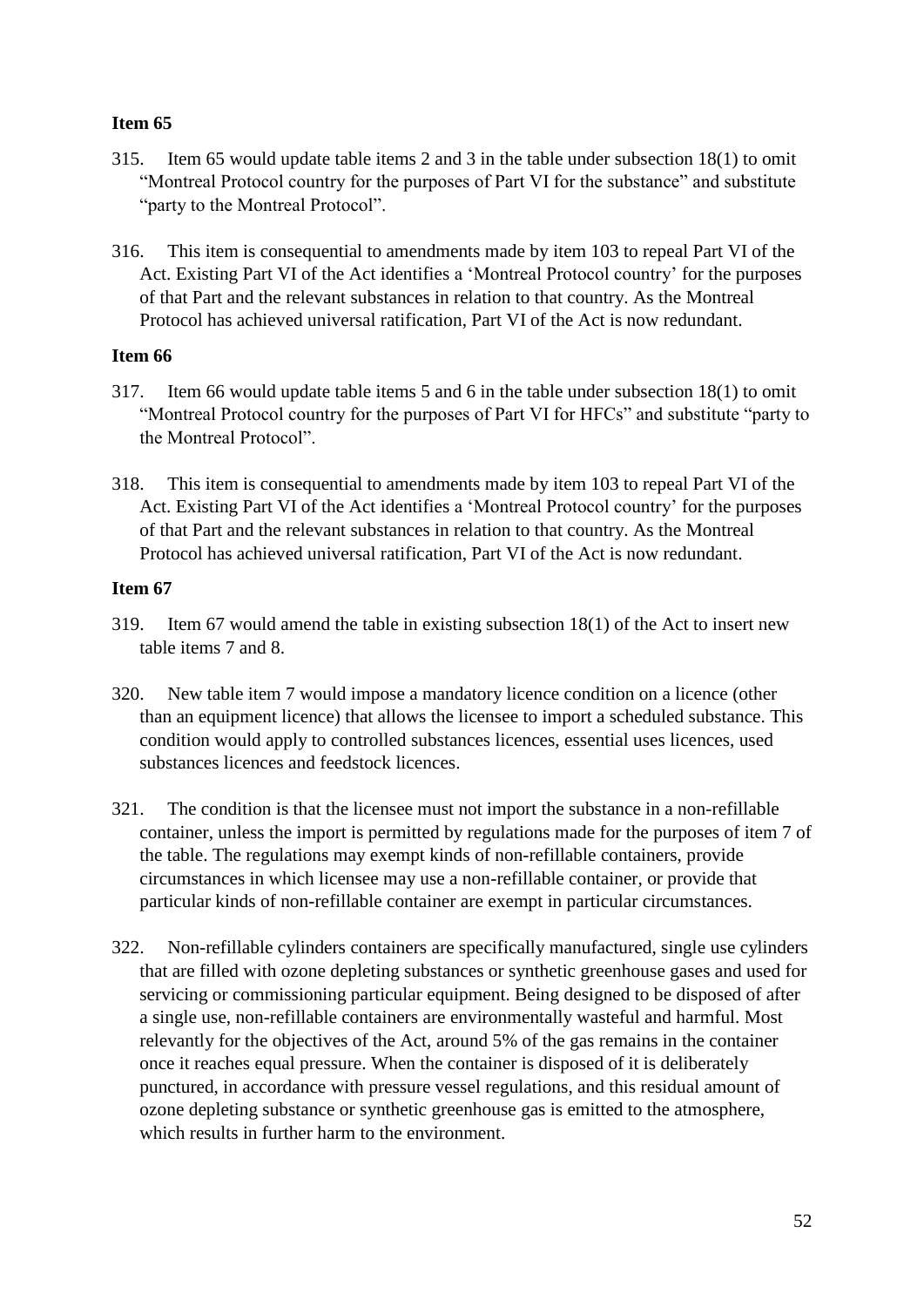- 323. New table item 8 would impose a mandatory licence condition on a suspended licence. The concept of a licence being suspended would be inserted into the Act by item 84. A suspended licence would remain in force (and would therefore still be subject to conditions), but would not allow the licensee to carry out activities (including importing or exporting scheduled substances) during the period of suspension (other than in compliance with a direction of the Minister).
- 324. The new condition would be that the licensee of a suspended licence must comply with any directions the Minister gives to the licensee under section 35A (directions to export HCFCs if quota exceeded) or section 36H (directions to export HFCs if quota exceeded).
- 325. This new condition is necessary to make it clear to holders of suspended licences that they are still obliged to comply with any direction of the Minister under sections 35A or 36H. The equivalent condition in table item 1 in subsection 18(1) only applies to a controlled substances licence that allows the import or manufacture of HCFCs, and a suspended licence would not fit this description.

- 326. Subsection 18(4) of the Act allows the Minister, when granting a licence or at any time afterwards, to impose other conditions on a licence. These conditions apply to the licence in addition to the mandatory conditions in subsection 18(1).
- 327. Subsection 18(6) sets out examples of the kinds of conditions that the Minister may impose under subsection 18(4). These include conditions about the quantity of particular scheduled substances that the licensee may manufacture, import or export under the licence, and conditions about the purpose or purposes for which particular scheduled substances may be manufactured, imported or exported under the licence.
- 328. Item 68 would amend existing subsection 18(6) to insert new paragraph 18(6)(ca). New paragraph 18(6)(ca) would provide an additional example of a condition that the Minister would be able to impose on a licence under subsection 18(4). The example is conditions requiring the licensee to enter into an arrangement for the recovery, recycling or destruction of scheduled substances with a person approved by the Minister under the regulations. New paragraph 45A(1)(b) of the Act (proposed by item 107) would allow the regulations to provide for the Minister to approve persons to conduct recovery, recycling or destruction of scheduled substances.
- 329. The purpose of this amendment is to make it clear that the Minister can require a licensee to enter into a product stewardship scheme with a person approved by the Minister as a condition of their licence.
- 330. Australia's only product stewardship scheme for waste refrigerants voluntarily meets suitable recovery and reporting arrangements, so it is not intended to impose such conditions at this time. However if, in the future, the voluntary nature of the existing arrangement results, or could result, in undesirable environmental outcomes, the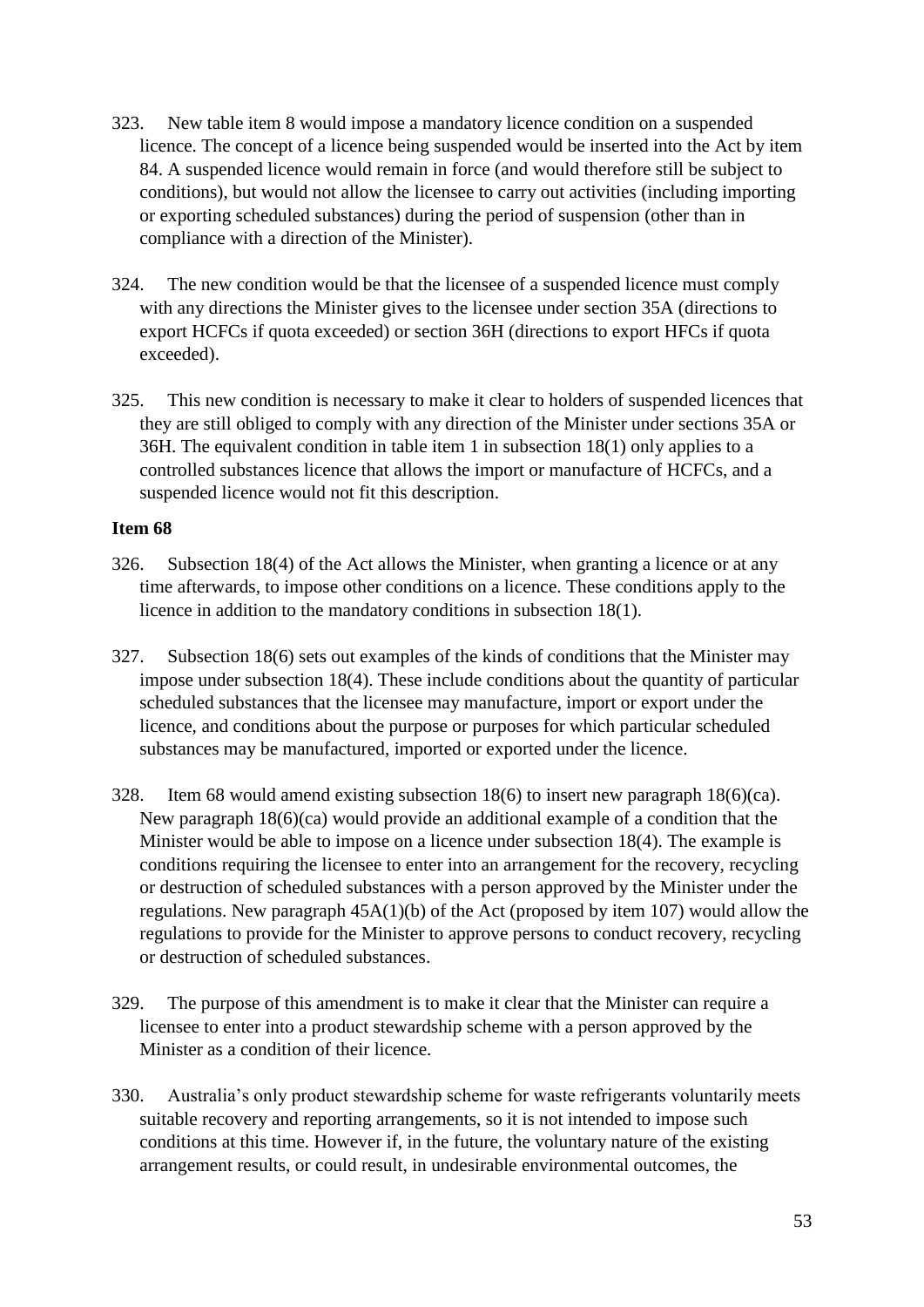regulations would be able to approve appropriate arrangements in order to minimise the harm caused to the environment by scheduled substances.

331. The arrangement would be able to relate to any one of recovery, recycling or destruction; it does not have to be all three.

- 332. Section 18 of the Act deals with conditions to be imposed on licences. The table in subsection 18(1) sets out the mandatory conditions that apply to certain licences to import, export or manufacture scheduled substances. Subsection 18(4) also allows the Minister to impose other conditions on a licence.
- 333. Under existing subsections 18(7) to (7F), failure by a licensee to comply with a condition of their licence is both a strict liability offence and the contravention of a civil penalty provision.
- 334. Item 69 would amend section 18 of the Act to repeal existing subsections 18(7) to 18(7F) and substitute new subsections 18(7), 18(7A) and 18(7B). The purpose of this amendment would be to clarify and update the drafting of the offence and civil penalty provisions so that they are easier to understand and adopt a modern drafting style.
- 335. New subsection 18(7) would have the effect that a person who contravenes a condition of their licence would be committing a fault-based offence. The maximum penalty for the offence would be 500 penalty units. A body corporate would be liable for five times this amount as a maximum penalty (see subsection 4B(3) of the Crimes Act).
- 336. New subsection 18(7A) would have the effect that a person who contravenes a condition of their licence would also be committing an offence of strict liability with a maximum penalty of 60 penalty units.
- 337. Strict liability is proposed for this offence having regard to the Commonwealth Guide to Framing Offences and the Scrutiny of Bills Committee 6th Report. Consistent with these documents, strict liability is appropriate as:
	- the offence is not punishable by imprisonment;
	- the offence is subject to a maximum penalty of 60 penalty units for an individual;
	- the actions which trigger the offence are simple, readily understood and easily defended. The offence is triggered if a person fails to comply with a condition of their licence;
	- offences relating to the non-compliance with licence conditions need to be dealt with efficiently to ensure industry and community confidence in the regulatory regime;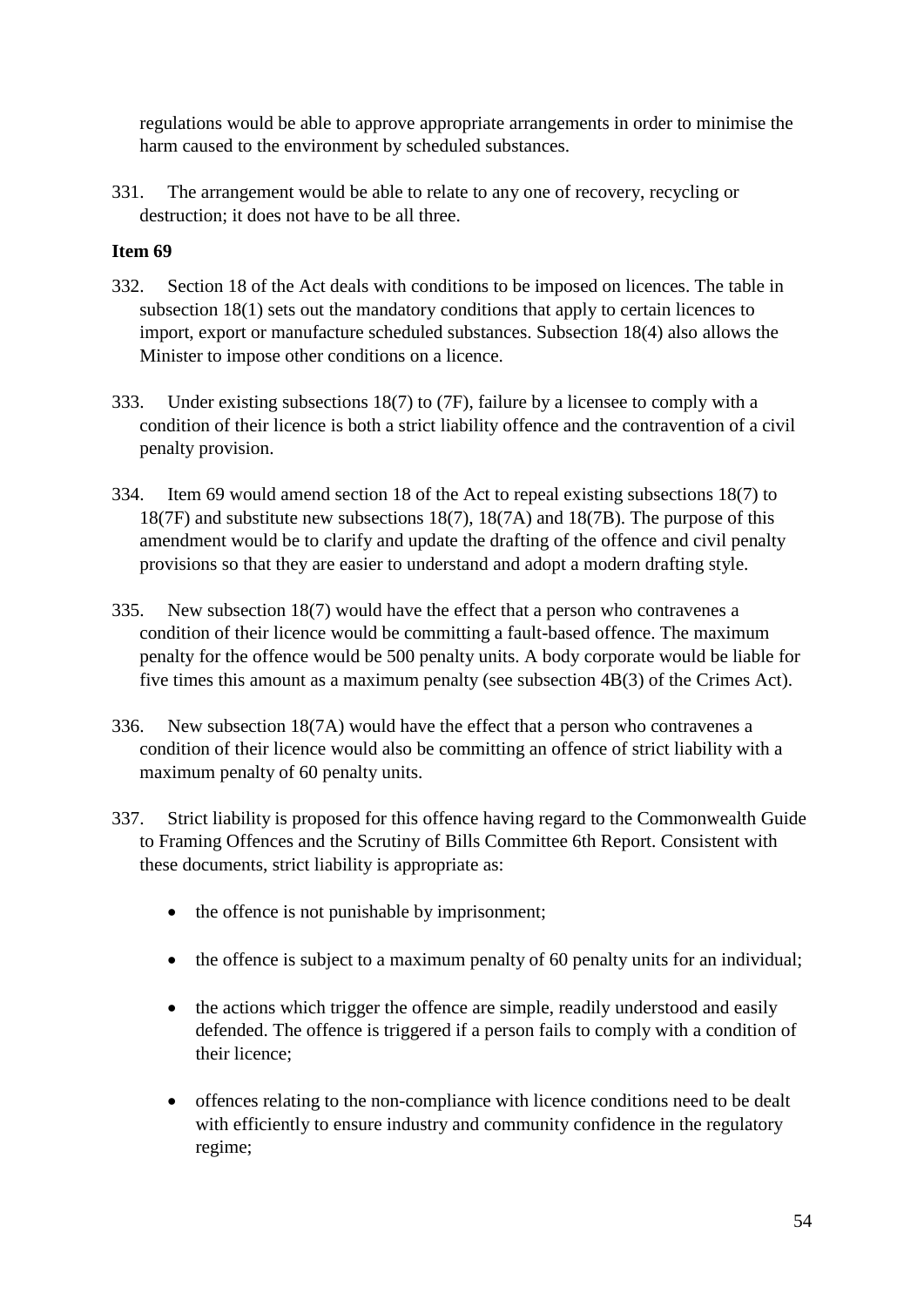- the offence would be subject to an infringement notice (see new section 63, as inserted by item 138);
- the absence of strict liability may adversely affect the capacity to prosecute offenders. Whether or not a defendant intentionally, recklessly or negligently did not comply with their licence conditions is generally a matter that is peculiarly within the knowledge of the defendant alone. Proving the contrary beyond reasonable doubt may require significant and difficult to obtain indirect and circumstantial evidence;
- compliance with licence conditions plays an important role in ensuring compliance with the Act and regulations (particularly concerning the import of scheduled substances), which is a necessary part of ensuring that the Act remains an effective and efficient mechanism to both implement Australia's obligations under the Montreal Protocol and to realise its intended environmental benefits. As such, failure to comply with such requirements may result in significant environmental harm and could damage Australia's international relations;
- the person affected will be placed on notice to guard against the possibility of contravention, which is likely to significantly enhance the effectiveness of the enforcement regime in deterring the conduct in question.
- 338. The defence of honest and reasonable mistake of fact is available for strict liability offences (see sections 6.1 and 9.2 of Schedule 1 to the Criminal Code) and the existence of strict liability does not make any other defence unavailable (see subsection 6.1(3) of Schedule 1 to the Criminal Code).
- 339. New subsection 18(7B) would have the effect of establishing a mirror civil penalty provision which is contravened in circumstances where a person fails to comply with the conditions of their licence. The maximum penalty would be 600 penalty units. A body corporate would be liable for five times this amount as a maximum penalty (see subsection 82(5) of the Regulatory Powers Act).
- 340. The combination of fault-based offence, strict liability offence and civil penalty provision would provide an adequate deterrent from person not complying with their licence conditions, which has the potential to cause significant harm. It is also appropriate to include both civil and criminal penalties in order to provide flexibility for the Commonwealth to enforce the prohibition appropriately without always needing to pursue criminal penalties (noting that conviction for a criminal offence carries with it a range of consequences beyond the immediate penalty). It is expected criminal proceedings would be brought for conduct that contravenes a person's licence conditions and is at the more serious end of the spectrum or that involves a higher degree of malfeasance.
- 341. The size of the maximum penalty for both the fault-based offence and the civil penalty provision is appropriate as a deterrent. It reflects the seriousness of failing to comply with a person's licence conditions, which could in turn result in serious harm to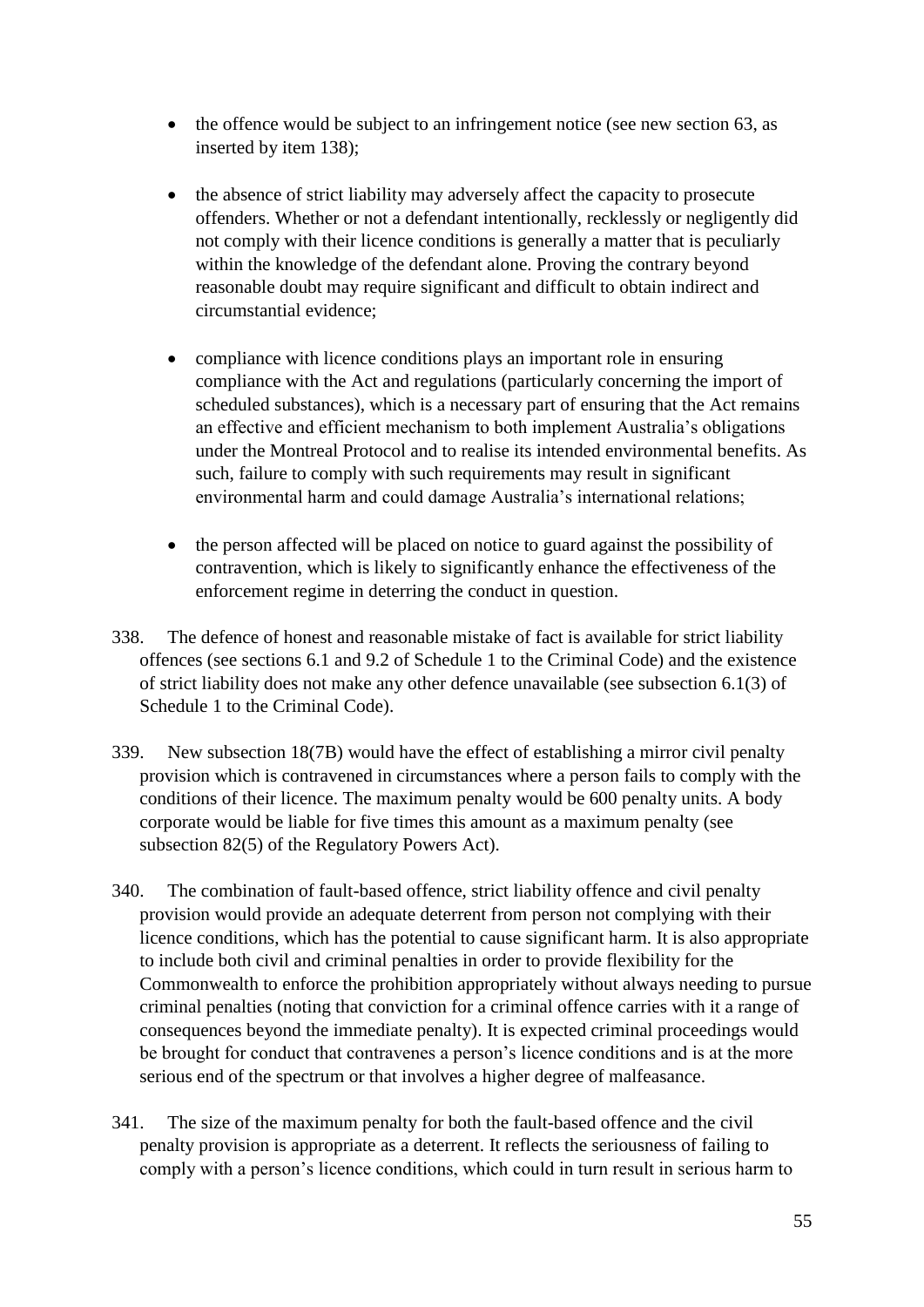human and environmental health. Such conduct may undermine the integrity of the regulatory framework provided for by the Act. This conduct may also result in the breach of Australia's obligations under the Montreal Protocol which could damage Australia's international relations.

342. The maximum civil penalty of 600 penalty units is higher than the maximum penalty available for the criminal offence. This is intended to ensure that it will act as a deterrent, particularly for body corporates, and also recognises that being found liable to pay a civil penalty does not attract imprisonment or a criminal conviction.

- 343. Item 70 would amend existing section 18 of the Act to insert new subsections 18(10) and 18(11). New subsection 18(10) would insert new definitions into the Act for *critical uses*, *emergency use*, *laboratory* and *analytical uses* that apply in relation to methyl bromide. New subsection 18(11) would insert a new definition into the Act for *QPS use* in relation to methyl bromide.
- 344. These terms are relevant to the new mandatory licence condition that would be inserted into subsection 18(1) by item 64. That condition would limit the purposes for which methyl bromide could be imported, exported or manufactured under a controlled substances licence to these purposes (as well as for use as a feedstock, for export of methyl bromide only), as set out in the licence.
- 345. New subsection 18(10) would provide that, for the purposes of the Act, methyl bromide is used for *critical uses*, for an *emergency use* or for *laboratory and analytical uses*, if the use is:
	- exempt from a provision of the Montreal Protocol, under any decision made by the Parties to the Montreal Protocol that applies to Australia, on account of being critical uses, an emergency use or laboratory or analytical uses (as the case requires); and
	- in compliance with the conditions of any such decision.
- 346. Under the Montreal Protocol, non-QPS (non-quarantine and pre-shipment) uses of methyl bromide were phased out from 1 January 2005, except where critical use exemptions are agreed by Parties to the Montreal Protocol or where an emergency use is allowed by the Minister and subsequently reported to the Montreal Protocol.
- 347. As such, under the Montreal Protocol, critical uses of methyl bromide are agreed by the Montreal Protocol parties. Individual party's specific allocation of methyl bromide for specific critical uses are negotiated and decided by parties on a year by year basis. The definition of critical uses would align with the concept of non-QPS uses of methyl bromide under the *Ozone Protection and Synthetic Greenhouse Gas Management Regulations 1995* (the Regulations); a person who wants to use methyl bromide for a non-QPS use must apply under the Regulations for a non-QPS permit for a specified calendar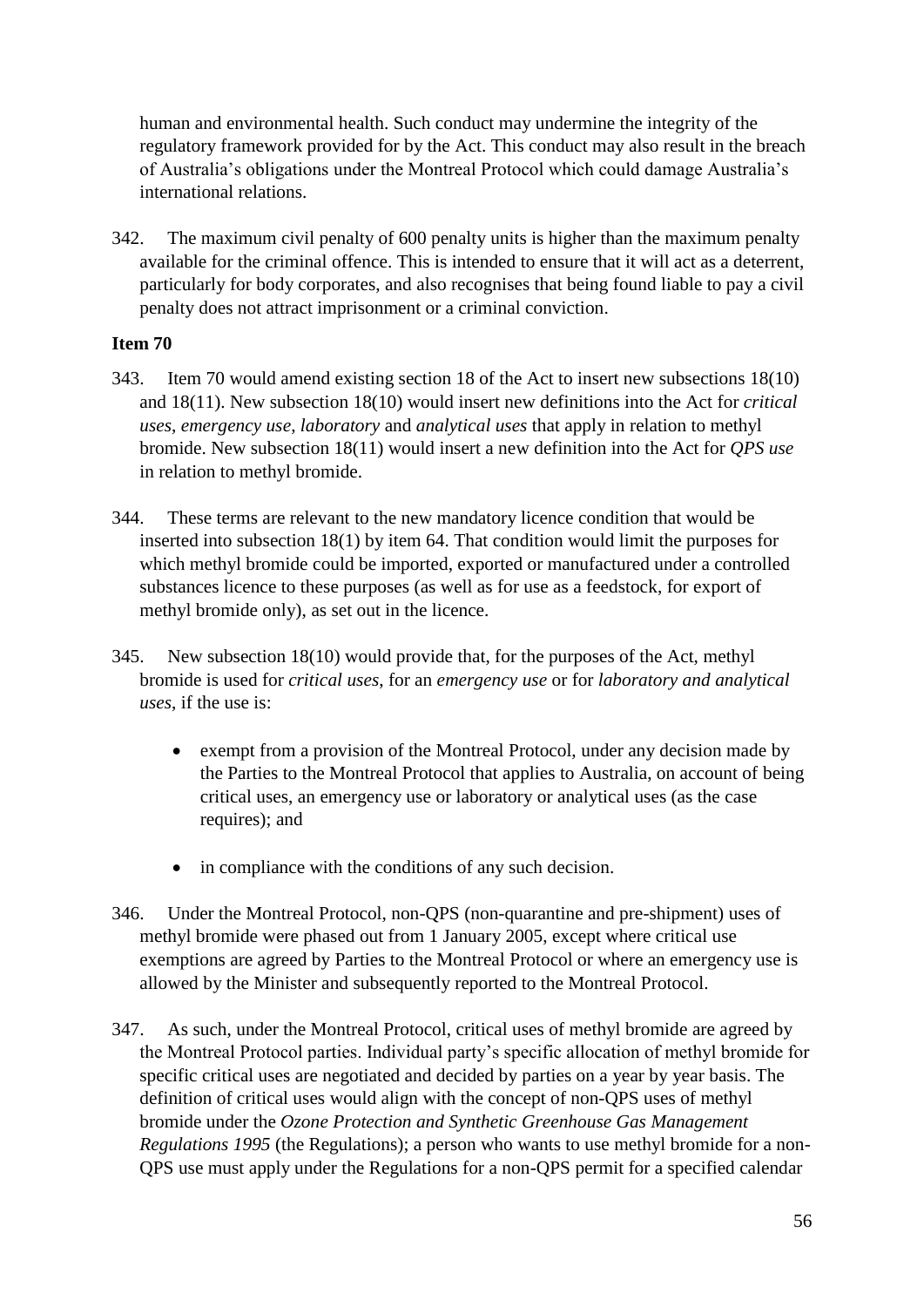year and must nominate their supplier of methyl bromide. This application is generally required to be made at least 18 months before the start of the calendar year for which the person intends to use the methyl bromide. This is because the process of deciding whether to grant the permit involves the Minister consulting with the Montreal Protocol parties and having regard to any advice provided by the parties.

- 348. The note following subsection 18(10) explains that under the Montreal Protocol, critical uses includes laboratory and analytical uses.
- 349. While laboratory and analytical uses are a type of critical use for methyl bromide under the Montreal Protocol, decisions of the Montreal Protocol Parties have resulted in such uses having a standing exemption from provisions of the Protocol. They are not subject to the yearly allocation process for each party that applies to other critical uses.
- 350. Under the Montreal Protocol, an emergency use of methyl bromide covers the situation where it is not practical to seek (and have Montreal Protocol Parties agree) a critical use – for instance, emergency fumigation to combat a pest/disease event not covered by a QPS use. The Montreal Protocol requires Parties to report after the fact any emergency uses the Party has approved; but does not require agreement from the Montreal Protocol Parties before the approval has been given.
- 351. These definitions make it clear that the terms take their meaning from the context of the Montreal Protocol and the decisions made by its parties.
- 352. New subsection 18(11) would provide that methyl bromide is used for a *QPS use* if it is applied by, or with the authorisation of, a Commonwealth, State or Territory authority to prevent the introduction, establishment or spread of a pest or disease in Australia, a State or a Territory, or if it is applied to a commodity, before it is exported, to meet the requirements of the importing country or a law of the Commonwealth. This definition would align with the definition of QPS use in the Regulations; under the Regulations, a person can use or supply methyl bromide for a QPS use without needing a permit.
- 353. The note following the definition of *QPS use* would explain that QPS use is short for quarantine and pre-shipment use.
- 354. The amendments to the Act made by this item and item 64 would thereby formalise the link between the permitted uses of methyl bromide in Australia in the Regulations, and the import into, manufacture of, and export from, Australia of methyl bromide.

- 355. Subsection 19(2) of the Act deals with when certain types of licences stop being in force.
- 356. Item 71 would amend subsection 19(2) to omit "controlled substances licence, an essential uses licence or a used substances licence" and substitute "licence, other than an equipment licence".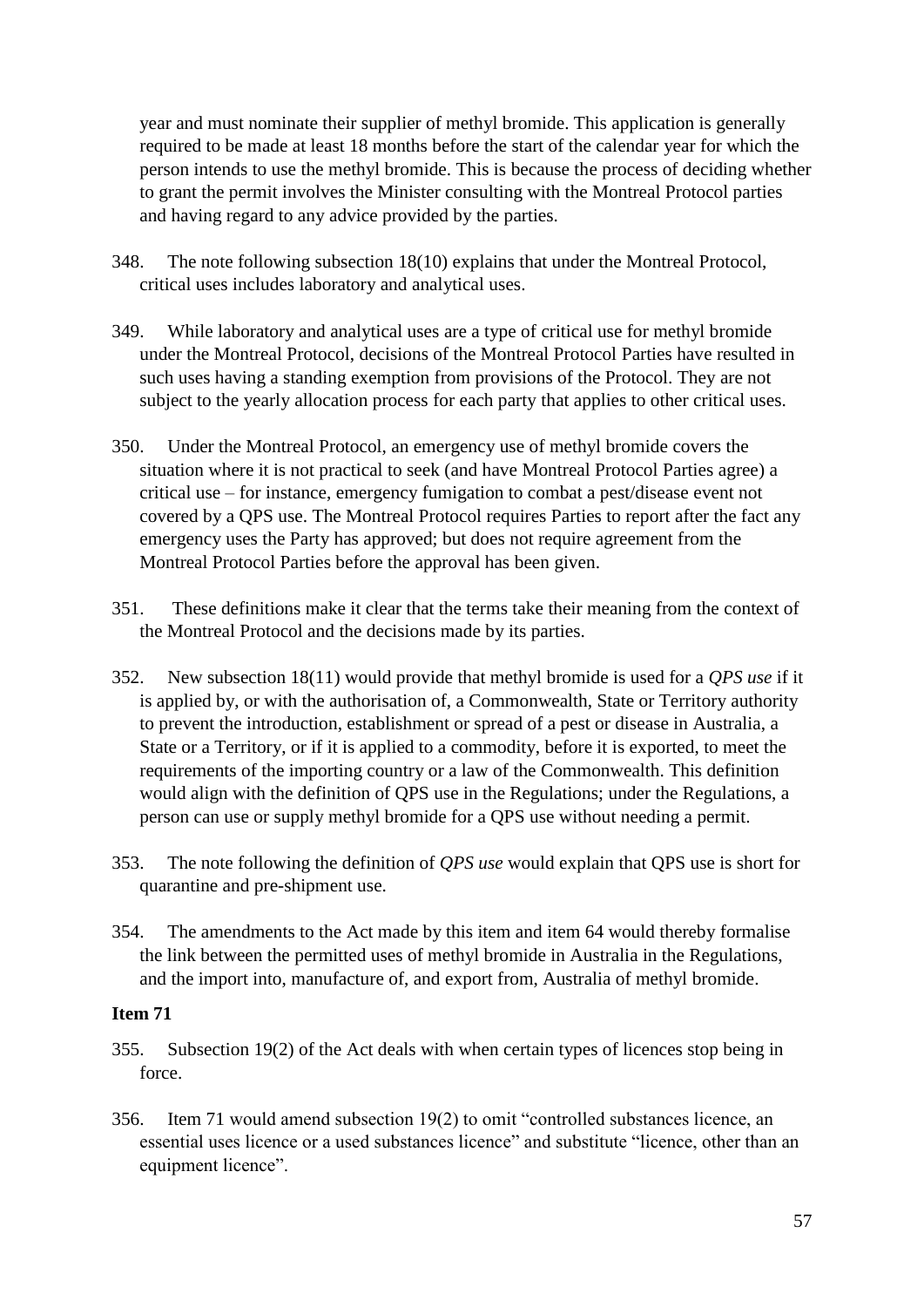357. This would ensure that all types of licence types (including the new types introduced by this Bill) except for equipment licences would be covered by subsection 19(2). Equipment licences would continue to be dealt with by subsection 19(3).

# **Item 72**

358. Item 72 would insert a new note at the end of existing section 19. The new note would explain that a licence does not stop being in force only because it is suspended and reference new subsection 19D(4) (see item 84).

### **Item 73**

- 359. Section 19AA of the Act deals with applications to renew a licence.
- 360. Subsection 19AA(1) allows the holder of a licence to apply to the Minister for a renewal of the licence.
- 361. Item 73 would amend existing subsection 19AA(1) to insert the words 'subject to subsection 4' at the end of the subsection. This would be a consequential amendment to the amendment proposed by item 75.

### **Item 74**

- 362. Item 74 would amend paragraph 19AA(3)(b) to insert 'if any' after 'prescribed by the regulations'.
- 363. This amendment would remove any doubt that a licence renewal application can still be considered complete (and able to be assessed) if there is no application fee prescribed for renewing the licence.

- 364. Item 75 would amend existing subsection 19AA of the Act to insert a new subsection 19AA(4).
- 365. New subsection 19AA(4) would make it clear that the holder of a suspended licence is not able to apply to the Minister to renew the suspended licence or any other licence held by the person under the Act.
- 366. This amendment reflects the fact that it is not considered appropriate for a person whose licence has been suspended (due to non-compliance) to be able to renew that licence or any other licence during the period of the suspension. It is also intended to create a further incentive for the holder of a suspended licence to perform the required actions to have the suspension of their licence revoked.
- 367. Once the holder of the licence is back in compliance with the Act and their suspension has been revoked, they would be able to apply to the Minister under section 19AA to renew the licence (or any other licence). If the period in which a renewal application may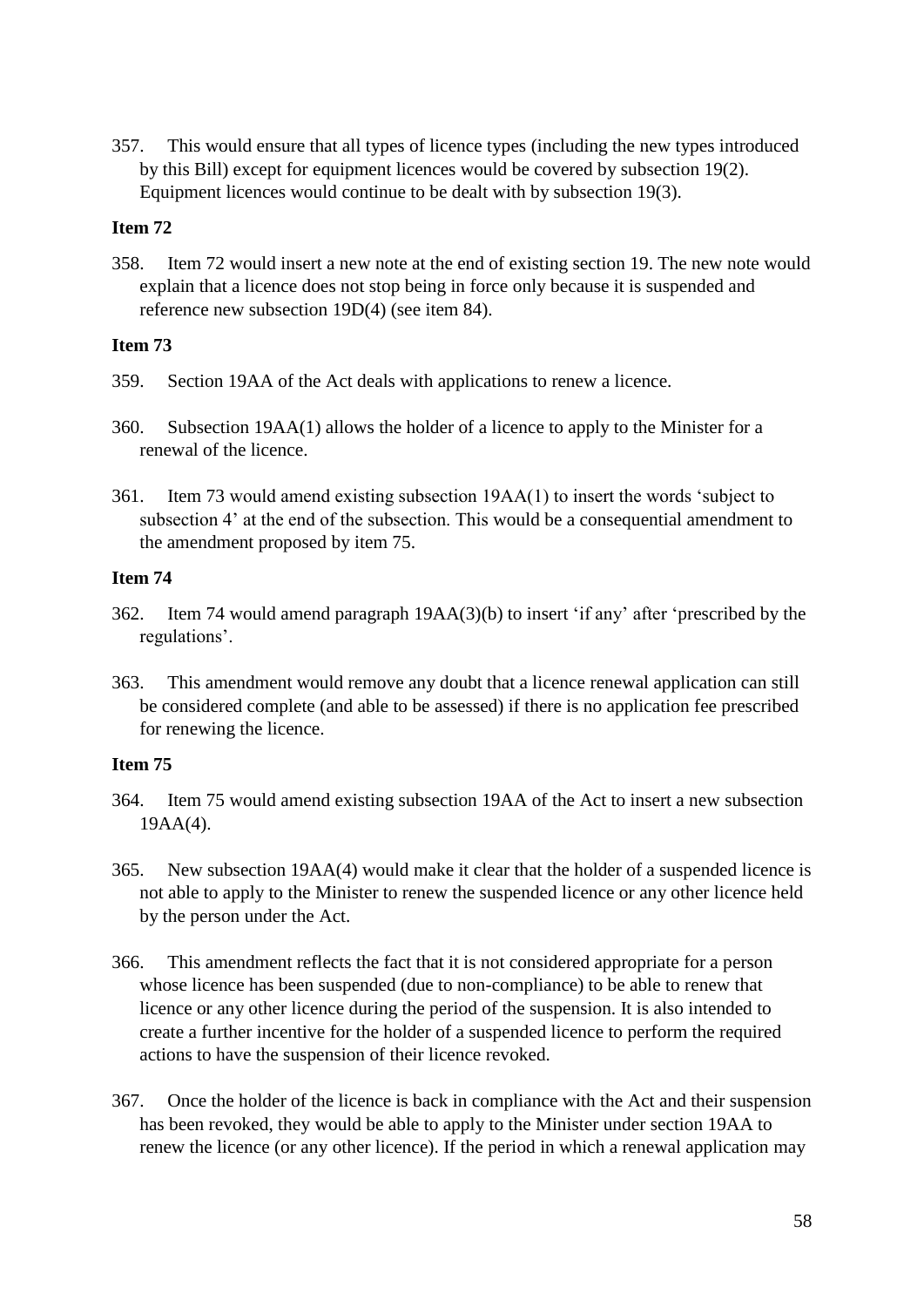be made has passed and their existing licence is due to expire, they would be able to apply for a new licence under section 14.

### **Item 76**

- 368. Item 76 would update subsections 19AC(2) and (3) of the Act to refer to subsections 16(3A) to 16(6A) instead of 16(3A) to 16(6B).
- 369. This item would be consequential to amendments made by item 61 which would repeal subsections 16(5), 16(6), 16(6A) and 16(6B) and replace with new subsections 16(5), 16(6) and 16(6A).

### **Item 77**

- 370. Section 19AD deals with the deemed refusal of an application to renew a licence.
- 371. Under subsection 19AD(1) of the Act, if, at the end of 60 days after an application to renew a licence is made, the Minister has not made a decision whether to renew the licence, and has not requested further information from the applicant under section 19AB of the Act, the Minister is taken to have refused to renew the licence.
- 372. Subsection 19AD(2) has the effect that, where the Minister has requested further information from an applicant under section 19AB of the Act, the Minister is taken to have refused to renew the licence if they have not made a decision on the application at the end of 60 days after the further information is provided.
- 373. Item 77 would amend existing subsections 19AD(1) and (2) to remove the words 'for the purpose of section 19AE and 66, to have refused the application' and substitute 'to have refused the application under section 19AC'. This amendment would be a technical amendment that corrects a typographical error, and also recognises that the deemed refusal is for the purposes of the Act as a whole, not just existing section 66 (concerning internal review). There would be no change to the effect of these provisions.

- 374. Section 19A of the Act deals with the termination of licences.
- 375. Subsection 19A(1) provides that the Minister may, by written notice given to a licensee, terminate all licences of the kind specified in the notice that are held by the licensee. Under subsection 19A(2), the Minister can only exercise this power if satisfied that it is necessary to do so for the purposes of giving effect to an adjustment or amendment of the Montreal Protocol, the Framework Convention on Climate Change, or the Kyoto Protocol.
- 376. Item 78 would amend existing subsection 19A(1) to clarify that the reference to 'all licences' in this subsection includes a suspended licence.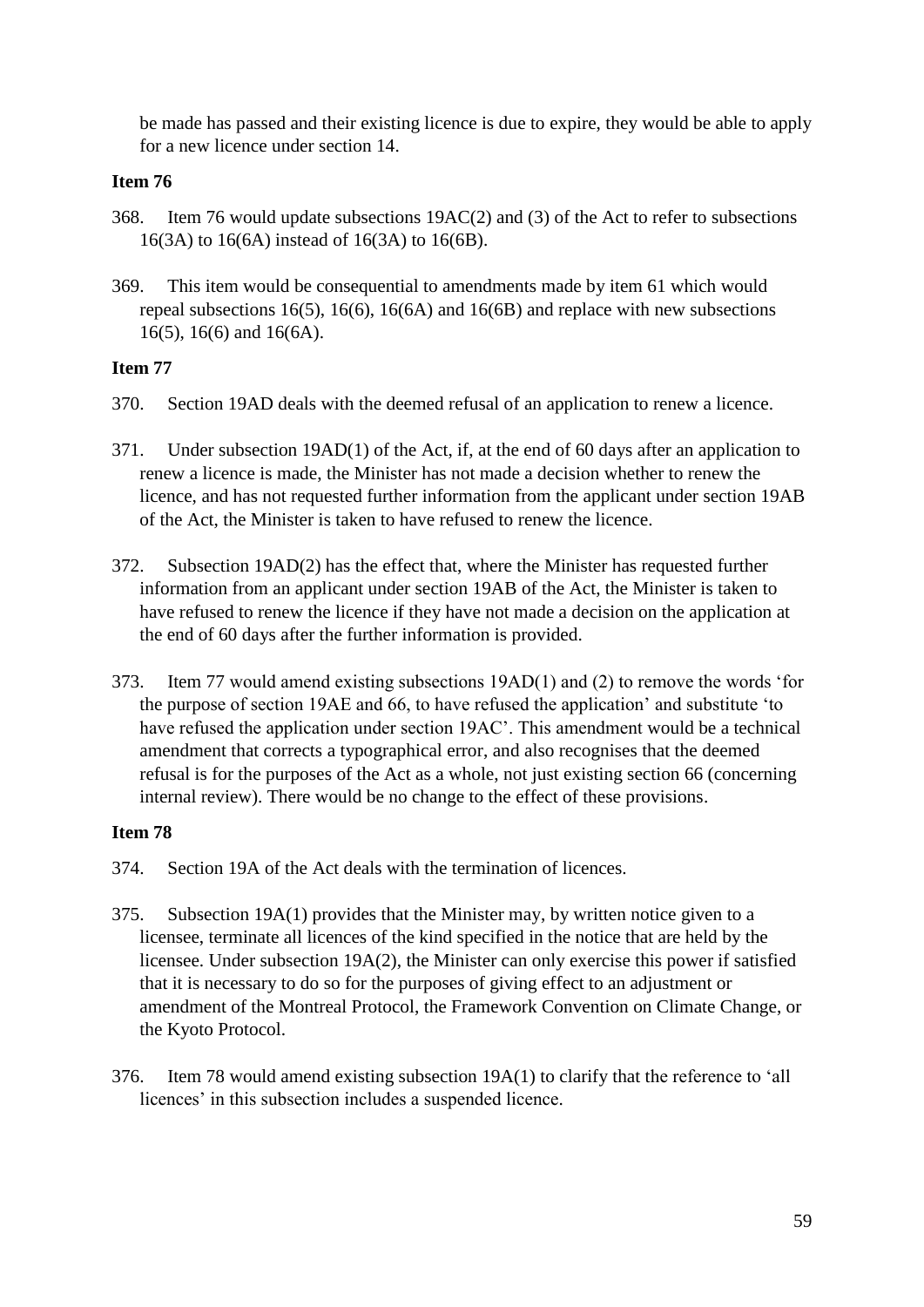- 377. Section 19A of the Act allows the Minister to terminate a licence held by a licensee by written notice. However, the Minister must not terminate a licence unless satisfied that it is necessary to do so for the purpose of giving effect to an adjustment or amendment of the international agreements listed in subsection 19A(2).
- 378. Item 79 would amend subsection 19A(2) by inserting a new paragraph 19A(2)(d) to include the Paris Agreement. This inclusion is appropriate as item 1 would include Australia's international obligations under the Paris Agreement as one of the international agreements that the Act seeks to give effect to.

### **Item 80**

- 379. Section 19B of the Act deals with the transfer of licences.
- 380. Subsection 19B(1) provides that the Minister may transfer a licence from the licensee to another person (the transferee) on a joint application by the licensee and the transferee.
- 381. Item 80 would amend subsection 19B(1) to clarify that the reference to a licence in this subsection does not include a suspended licence. This would mean a licence that is suspended is not able to be transferred to a different person.

### **Item 81**

- 382. Under subsection 19B(4) of the Act, the Minister can only exercise the power to transfer a licence if satisfied that the transferee is a fit and proper person to be granted a licence.
- 383. Item 81 would insert a note following subsection 19B(4) explaining that the mandatory fit and proper person considerations are set out in section 13B.

# **Item 82**

384. Item 82 would repeal existing subsection 19B(5) of the Act. Existing subsection 19B(5) sets out the matters the Minister must consider when deciding whether the transferee is a fit and proper person to hold a licence. This would now be covered by the new fit and proper person test in new section 13B (see amendments made by item 54).

- 385. Section 19C of the Act deals with the amendment of a licence at the request of the licensee.
- 386. Subsection 19C(1) provides that the Minister may amend a licence at the written request of the licensee. Under subsection 19C(2), the amendment cannot be to a condition of the licence.
- 387. Item 83 would amend existing subsection 19C(1) of the Act to clarify that the reference to a licence in this subsection includes a reference to a suspended licence. This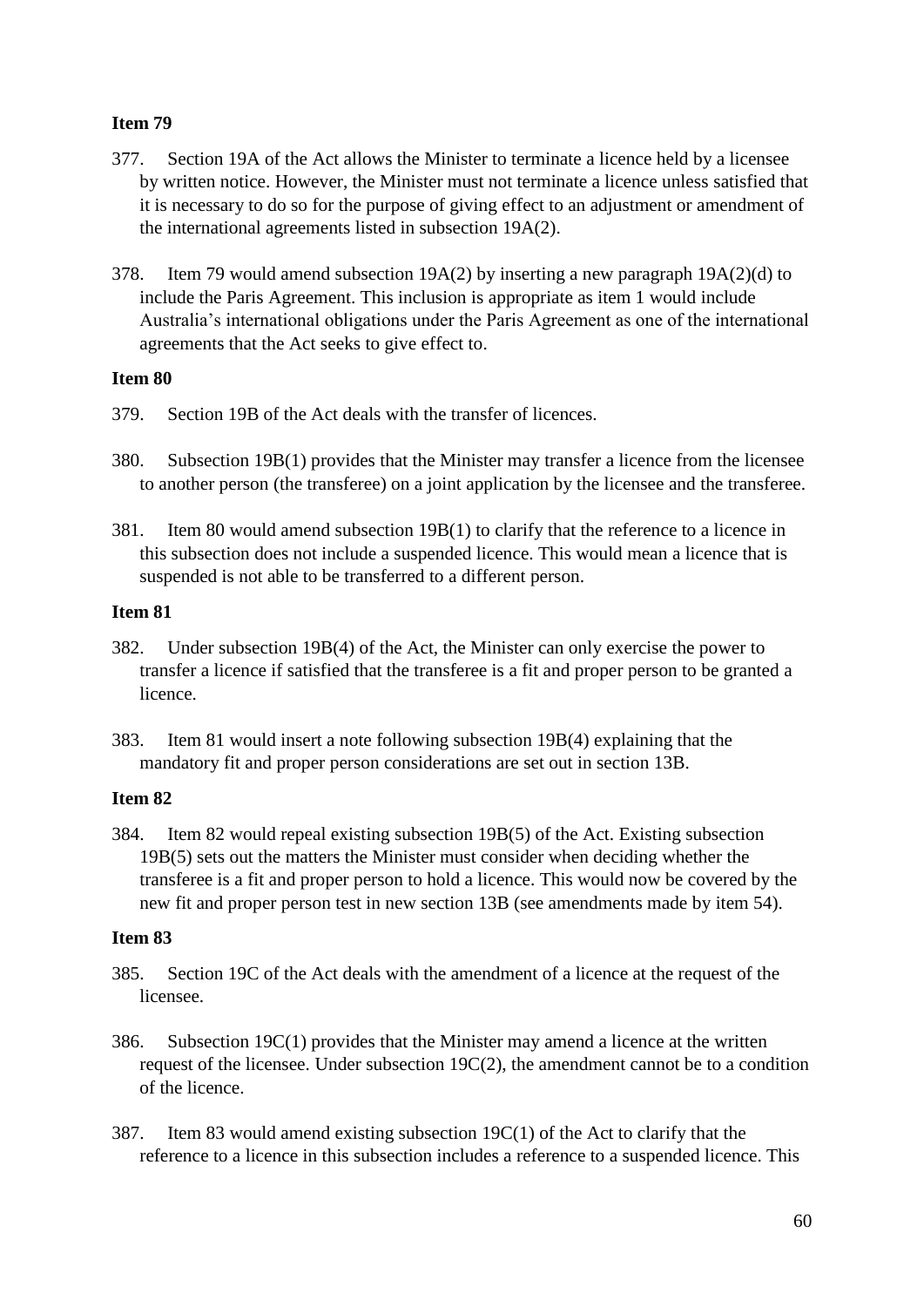means that the Minister would be able to amend a suspended licence (other than in relation to a condition of that licence) at the written request of the licensee.

- 388. Item 84 would insert new section 19D into the Act to allow the Minister to suspend a licence. This amendment would provide the Minister with additional power to take action in the event of minor breaches, or where it is felt that the licensee may be able to return to compliance, rather than the more serious action of cancelling a licence. A suspension may be for a fixed period, or until the licensee takes certain action to bring them back into compliance.
- 389. New subsection 19D(1) would allow the Minister to suspend a licence if satisfied that any of the following grounds exists:
	- the licensee is no longer a fit and proper person to hold a licence;
	- the licensee has contravened a condition of the licence:
	- the licensee is uncontactable.
- 390. The note following subsection 19D(1) would refer readers to new section 13B for the mandatory fit and proper person considerations.
- 391. New subsection 19D(2) would clarify that a licensee is uncontactable if, and only if, the Minister has made 2 or more reasonable attempts to contact the licensee during a period of 6 months ending immediately before the decision to suspend the licence, but has not be able to contact the licensee.
- 392. New subsection 19D(3) would require the Minister to give the licensee written notice of the suspension. The suspension notice must specify the reasons for the suspension, the day the suspension takes effect, and either or both of the actions the licensee must take for the suspension to end or a fixed period for the suspension.
- 393. New subsection 19D(4) would provide that while suspended, a licence does not allow the licensee to carry out any activity that the licence would otherwise allow. However, the licence remains in force despite the suspension. This would have the effect that obligations required under the licence, such as reporting and record keeping requirements and levy payments, would still apply.
- 394. New subsection 19D(5) would provide that if the suspension notice specifies actions the licensee must take for the suspension to end, the Minister must give written notice to the licensee when satisfied that the licensee has taken the specified actions. This is intended to ensure the licensee has certainty concerning the status of their licence and when their suspension ends.
- 395. New subsection 19D(6) would set out when a suspension ends: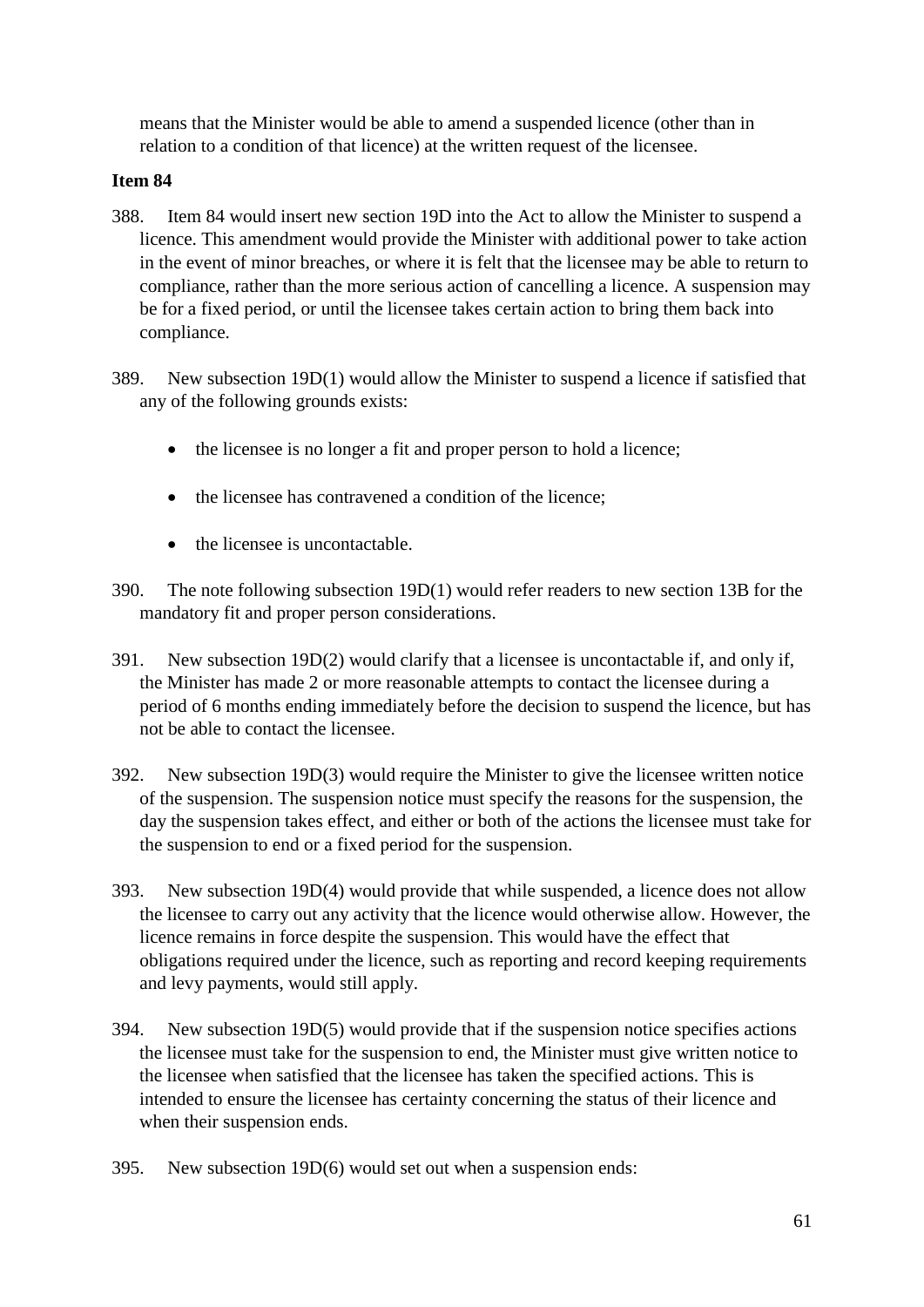- if the Minister's decision is that the licence is suspended until the licensee has taken specified actions – the suspension of the licence ends at the start of the day the Minister gives the licensee the notice under subsection 19D(5) (stating they are satisfied the licensee has taken the specified actions);
- if the Minister's decision is that the licence is suspended for a fixed term the suspension of the licence ends immediately following the end of that fixed term;
- if the Minister's decision is that the licence is suspended both for a fixed period and until the licensee has taken specified actions – the suspension of the licence ends on the later of the end of the fixed term or the start of the day the Minister gives the licensee notice under subsection 19D(5) stating that they are satisfied the licensee has taken the specified actions.
- 396. New subsection 19D(7) would allow the Minister to vary or revoke a suspension notice if the Minister considers it appropriate to do so. The variation or revocation must be made by written notice to the licensee.

- 397. Section 20 of the Act deals with the cancellation of a licence.
- 398. Under subsection 20(1) of the Act, the Minister may cancel a licence if satisfied that the licensee is no longer a fit and proper person to hold a licence, or has contravened a condition of the licence.
- 399. Item 85 would amend existing subsection 20(1) of the Act to clarify that the reference to a licence in this subsection includes a reference to a suspended licence. This would ensure that the fact that a licence is suspended would not prevent it being cancelled if the Minister considers that the criteria in subsection 20(1) is met. Licence cancellation may be necessary where a licence is already suspended if, for example, a licensee does not take the appropriate required actions to fix the issues that caused the suspension, or if new information comes to light that would cause the Minister to be satisfied that cancellation is warranted.

# **Item 86**

400. Item 86 would amend existing section 20 of the Act to insert a new note after subsection 20(1). The note would explain that the mandatory fit and proper person considerations are set out in section 13B.

- 401. Item 87 would repeal subsections 20(2) and 20(3) of the Act.
- 402. Existing subsections 20(2) and 20(3) set out the matters to which the Minister must have regard when deciding whether a licensee is no longer a fit and proper person to hold a licence (in the context of a decision whether to cancel the licence under subsection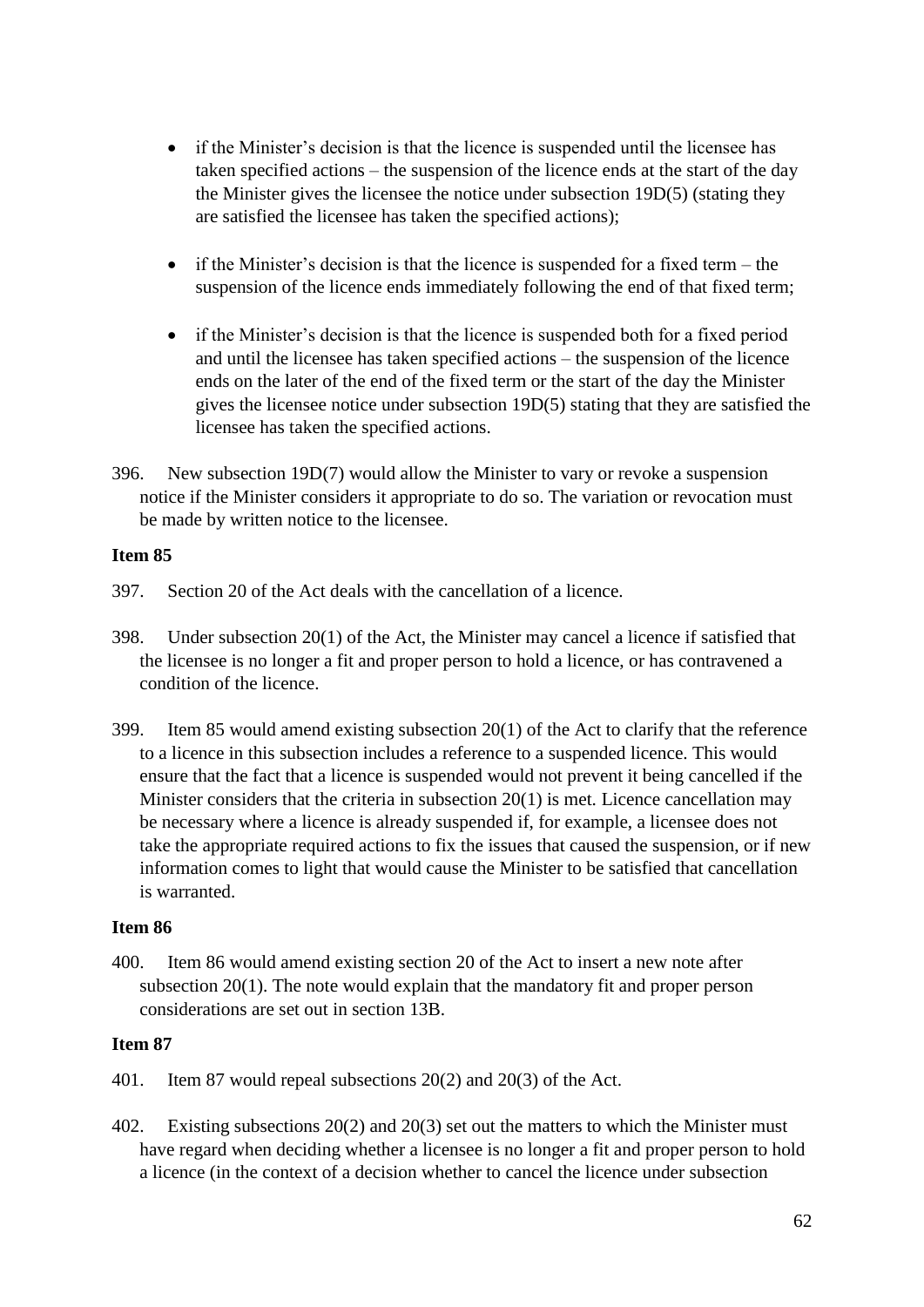20(1). This would now be covered by the new fit and proper person test in new section 13B (see amendments made by item 54). Accordingly, subsections 20(2) and 20(3) of the Act would now be redundant.

### **Item 88**

- 403. Section 21 of the Act deals with the surrender of licences.
- 404. Subsection 21(1) provide that a licensee may, at any time, surrender a licence by giving the Minister written notice that the licence is surrendered.
- 405. Item 88 would amend existing subsection 21(1) of the Act to clarify that the reference to licence in this subsection would include a suspended licence. This means the holder of a suspended licence would be able to surrender that licence to the Minister.
- 406. It would not be necessary for the person to first take the actions required by suspension notice before they can surrender the licence. This is because the purpose of introducing a suspension of the licence is to encourage non-compliant licence holders to fix whatever the problem is so that they can continue to carry out the activities covered by their licence (for example, importing scheduled substances or equipment), rather than going down the more serious route of licence cancellation. A person who wants to surrender their licence obviously does not want to continue to carry out these activities, so it is appropriate that they are able to surrender their licence at the earliest opportunity.
- 407. A person who surrenders a licence to the Minister would still be required to comply with the other obligations they incurred under the Act during the period they held the licence – for example, reporting and levy obligations from the relevant period.

# **Item 89**

408. Item 89 would amend paragraph 22(a) to add the word "and" to the end of that paragraph. This would be an editorial amendment to clarify that regulations may make provision for the periodic publication of details of all of the matters outlined in the paragraphs of that section.

- 409. Section 22 of the Act allows the regulations to make provision for the periodic publication of details of licences granted, applications for licences refused and licences cancelled or surrendered.
- 410. Item 90 would amend existing section 22(c) of the Act to add a reference to licences that are suspended. This would mean the regulations would be able to provide for the publication of details of licences that have been suspended.
- 411. It is intended that publishing these matters would act as a deterrent to contravention and therefore assist with ensuring the integrity of the regulatory regime. While it is acknowledged that the amendment made by this item would authorise the Minister to publish personal information: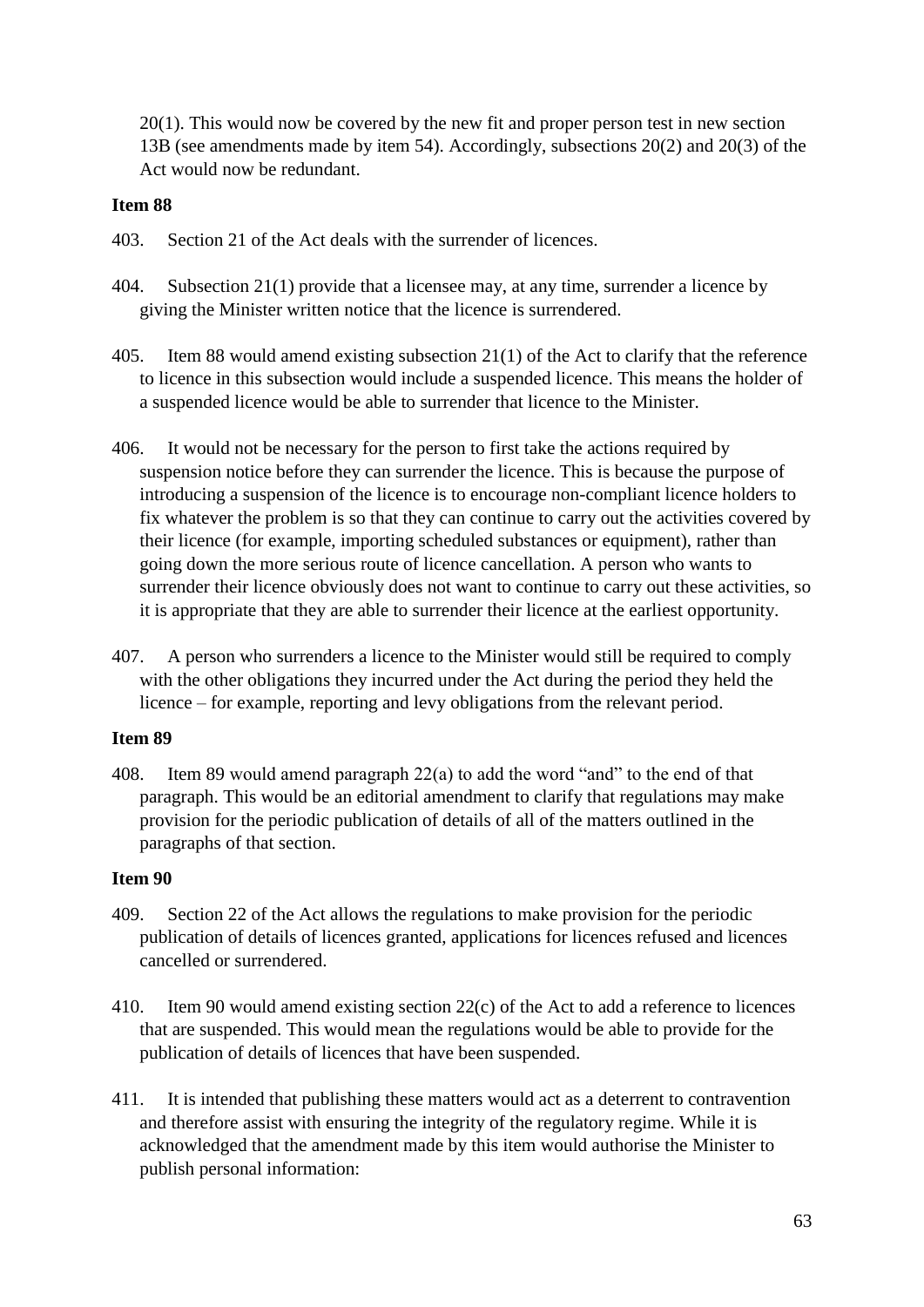- it is expected that most persons whose name would be published will be body corporates, for which the *Privacy Act 1988* (Privacy Act) does not apply;
- to the extent that any information published under this provision constitutes personal information under the Privacy Act, the deterrent effect of publishing the information, and the need to ensure the integrity of the regulatory regime, outweighs the potential adverse consequences to the individuals concerned; and
- the regulations would be able to set further limits on the publication of such information, including not allowing publication if, in the particular circumstances, the potential adverse consequences of publishing the information outweigh the intended deterrence effect.

- 412. Subsection 25A(1) of the Act substantively defines the term *regulated HCFC activity*. This is an important concept in the Act as the amount of HCFCs involved in regulated HCFC activities engaged in by a licensee in a quota period is used to work out the licensee's HCFC quota allocation for the next quota period.
- 413. Item 91 would amend subsection 25A(1) to clarify that *regulated HCFC activity* only includes the manufacture or import of HCFCs under a controlled substances licence. This would have the effect of ensuring that where HCFC that is imported or manufactured for use as a feedstock or under an essential uses licence, or is imported under a used substances licence, it is exempt from the HCFC quota requirements under Part IV of the Act.

# **Item 92**

- 414. Section 34 of the Act deals with when HCFC quotas cease. A quota allocated to a licensee stops being in force when the licensee's licence is cancelled, or stops being in force for any other reason.
- 415. Item 92 would amend existing section 34 of the Act to insert a new note following the section. The new note would explain that under new subsection 19D(4), a licence does not stop being in force just because it is suspended. Rather, a suspended licence would remain in force but would not allow the relevant activities covered by the licence (such as importing HCFCs) to be carried out during the period of suspension. However, since the licence would remain in force during that period, any quota attached to the licence would also remain in force during the period.

- 416. Section 35 of the Act deals with the transfer of HCFC quota.
- 417. Subsection 35(2) allows a licensee to transfer their unused HCFC quota for a quota period to another licensee without transferring the licence itself. Subsection 35(2A) clarifies that the transfer may be of the whole of their unused HCFC quota for the quota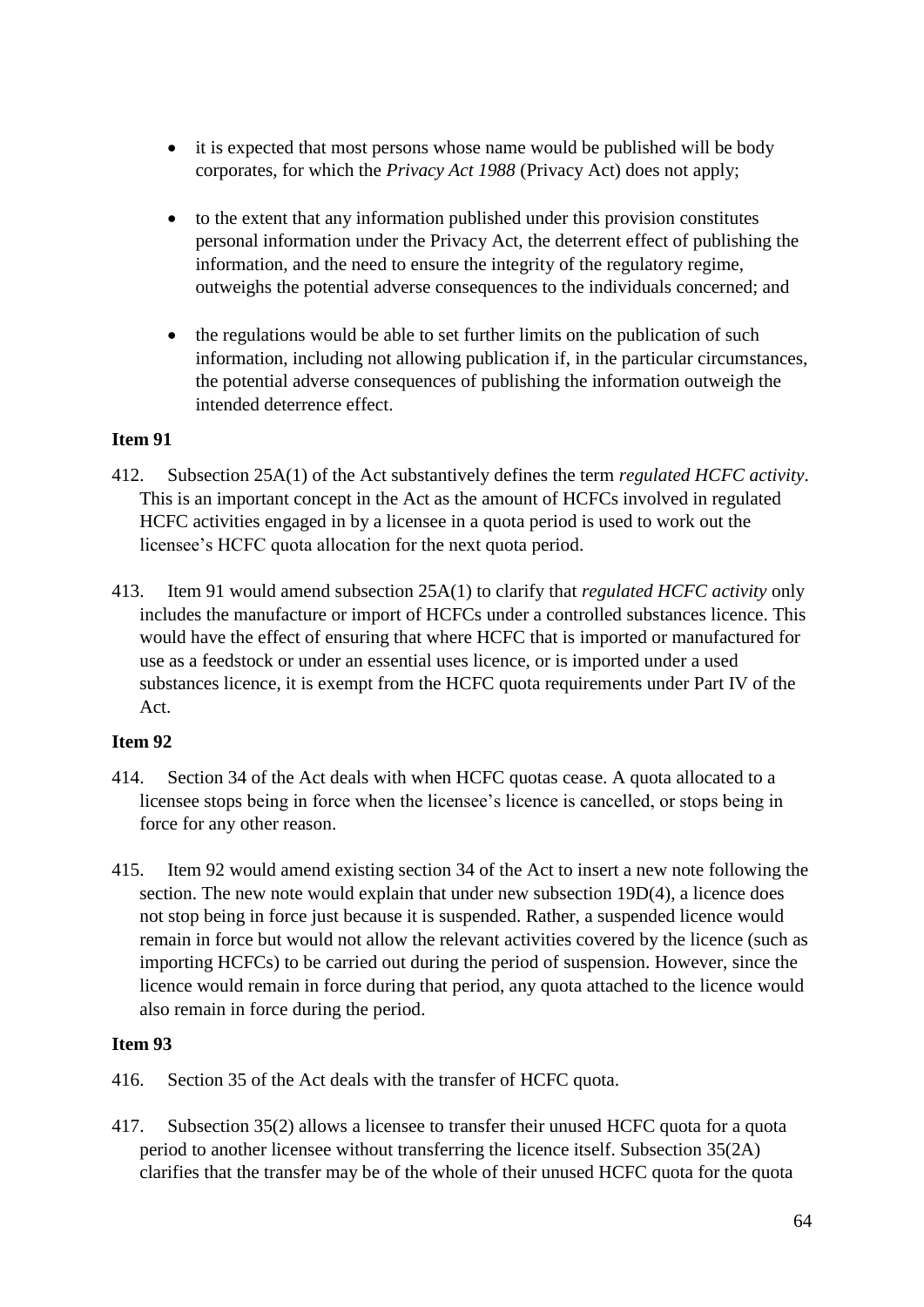period, a particular percentage of their unused quota for the quota period, or the remainder of their unused quota for the quota period after keeping a particular percentage.

418. Item 93 would amend existing subsections 35(2) and 35(2A) to clarify that the reference to a licence in these subsections includes a reference to a suspended licence. This means a person whose licence is suspended may decide to transfer their unused HCFC quota (or a portion of their unused HCFC quota) for that quota period to another licensee.

# **Item 94**

- 419. Section 35A of the Act allows the Minister to, by written notice to a licensee, direct the licensee to export a specified quantity of HCFCs by a specified time if they have imported or manufactured the HCFC without sufficient HCFC quota (or reserve HCFC quota) to cover the amount. Under section 18 of the Act, it is a condition of the person's licence that they comply with any direction given by the Minister under section 35A.
- 420. Item 94 would amend existing subsection 35A(1) to clarify that a reference to a licensee in that subsection includes a reference to a licensee of a suspended licence. This means that the Minister could give a direction to export excess HCFCs to a licensee even if their licence is suspended. The licensee would be required to comply with the direction under their licence conditions, and would not be committing an offence or breach of a civil penalty provision for exporting the HCFC with a suspended licence, provided that they do so in accordance with the direction (see item 67).

# **Item 95**

- 421. Item 95 would amend existing section 35A of the Act to insert new subsection 35A(1A). New subsection 35A(1A) would allow the Minister to, by written notice, extend the timeframe within which the licensee must comply with the direction given under subsection 35A(1) to export a specified quantity of HCFCs.
- 422. The purpose of this amendment is to provide sufficient flexibility to cover situations where the export cannot be completed by the original deadline for reasons out of the licensee's control, or where the decision to give the original direction is being internally or externally reviewed on the merits and the review has not yet been completed.

- 423. Section 36B of the Act sets out what is a *regulated HFC activity*. This is an important concept in the context of the HFC phase-down implemented by the Act and regulations, as a person can only engage in a regulated HFC activity if they both hold a licence that allows the activity, and hold sufficient HFC quota (or reserve HFC quota) for the relevant quota allocation period to cover the activity (see item 4 of the table in subsection 18(1) of the Act).
- 424. Item 96 would repeal existing subsection 36B(1) and substitute a new subsection 36B(1). New subsection 36B(1) would provide that a *regulated HFC activity* is the manufacture or import of HFCs under an SGG licence. An SGG licence is a controlled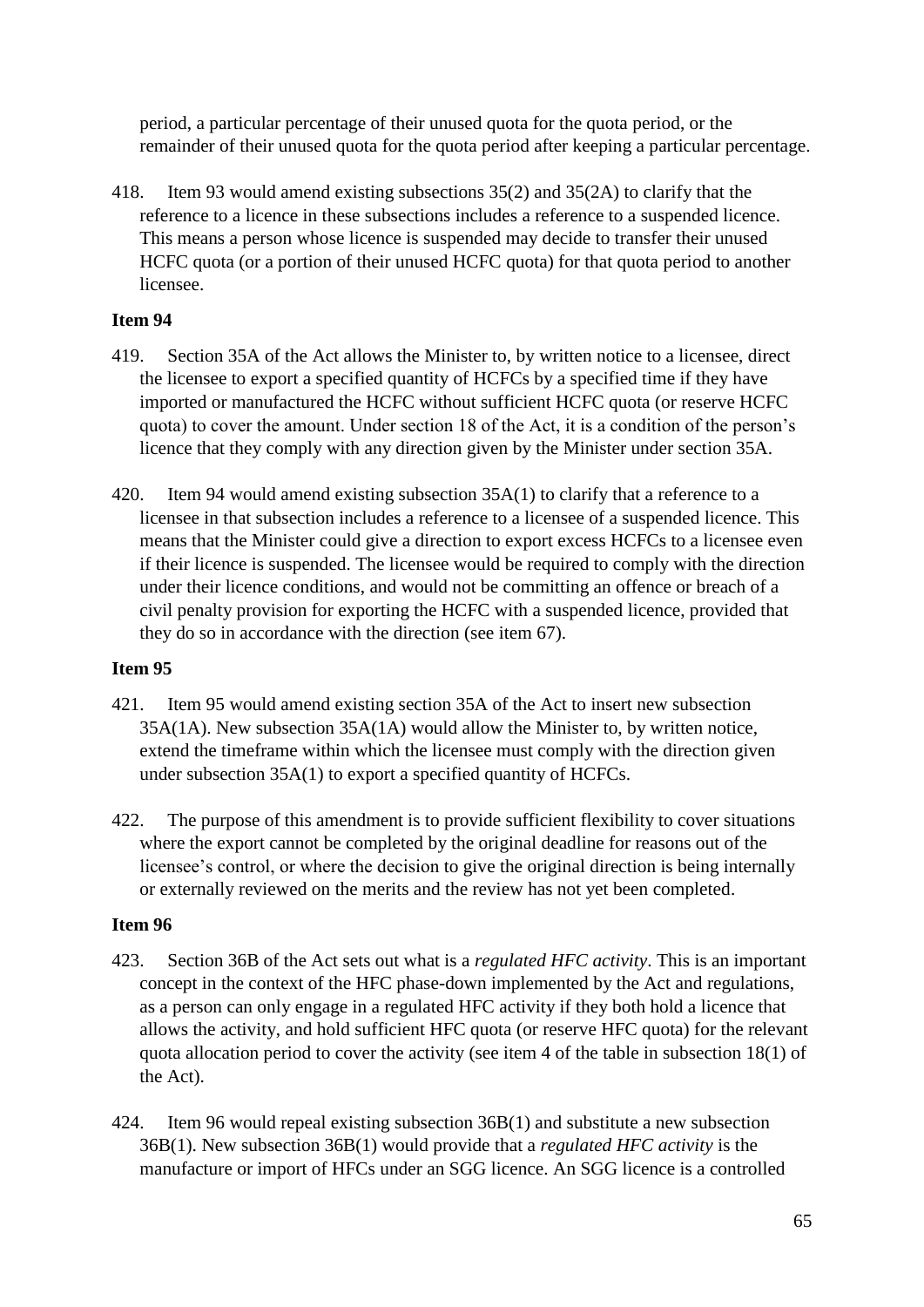substances licence that relates to SGGs (see definition of *SGG licence* in section 7 of the Act).

- 425. The amendment made by this item is necessary to remove the term recycled or used substance (which would no longer be used in the Act) and to clarify and simplify the drafting. There would be no substantive change to the definition of *regulated HFC activity*.
- 426. The first note following new subsection 36B(1) would explain that a licence is not required for the manufacture or import of HFCs and other SGGs in certain circumstances, or for certain purposes, prescribed by the regulations, and would refer the reader to new subsections 13(2) and 13AA(2) of the Act.
- 427. The second note following new subsection 36B(1) would explain that Part VIA of the Act (dealing with HFC quotas) does not apply to the import or export of HFCs for ship stores, in accordance with new section 12B of the Act.

# **Item 97**

- 428. Section 36E of the Act deals with when HFC quotas cease. A HFC quota allocated to a licensee stops being in force when the licensee's licence is cancelled, or stops being in force for any other reason.
- 429. Item 97 would amend existing section 36E of the Act to insert a new note following the section. The new note would explain that under new subsection 19D(4), an SGG licence does not stop being in force just because it is suspended. Rather, a suspended SGG licence remains in force but does not allow the relevant activities covered by the licence (such as importing HFCs) to be carried out during the period of suspension. However, since the licence remains in force during that period, any quota attached to the licence also remains in force during the period.

- 430. Section 36F of the Act deals with the transfer of HFC quota.
- 431. Subsection 36F(2) allows an SGG licensee to transfer their unused HFC quota for a particular calendar year to another SGG licensee without transferring the licence itself. Subsection 36F(3) clarifies that the transfer may be of the whole of their unused HFC quota for the calendar year, a particular percentage of their unused quota for the calendar year, or the remainder of their unused quota for the calendar year after keeping a particular percentage.
- 432. Item 98 would amend existing subsections 36F(2) and 36F(3) of the Act to clarify that the reference to an SGG licence in these subsections includes a reference to a suspended SGG licence. This would mean a person whose SGG licence is suspended may decide to transfer their unused HFC quota (or a portion of their unused HFC quota) for that calendar year to another licensee.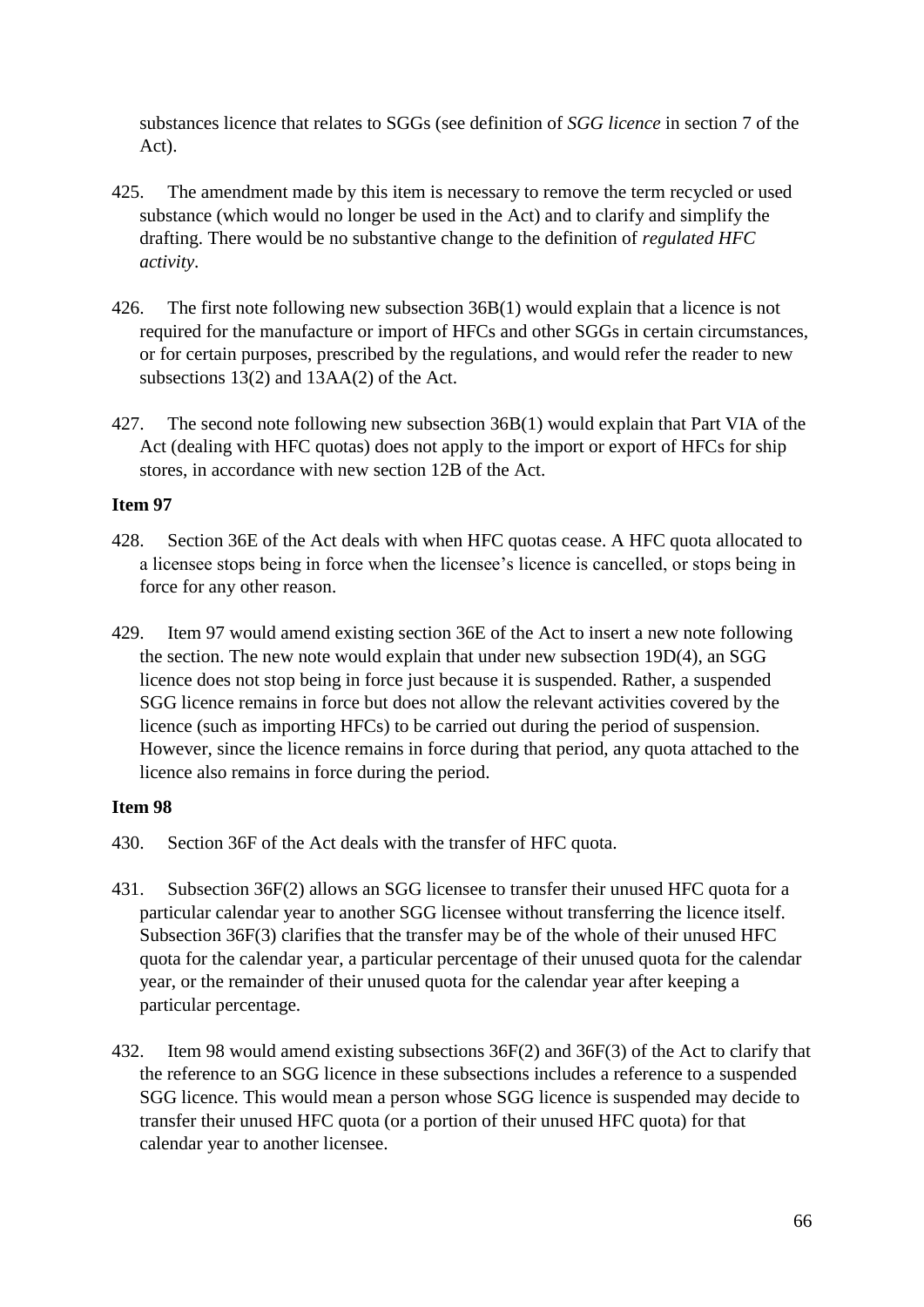- 433. Section 36H of the Act allows the Minister to, by written notice to an SGG licensee, direct the licensee to export a specified quantity of HFCs by a specified time if they have imported or manufactured the HFC without sufficient HFC quota (or reserve HFC quota) to cover the amount. Under section 18 of the Act, it is a condition of the person's SGG licence that they comply with any direction given by the Minister under section 36H.
- 434. Item 99 would amend existing subsection 36H(1) of the Act to clarify that a reference to an SGG licensee in that subsection includes a reference to an SGG licensee of a suspended licence. This would mean the Minister could give a direction to export excess HFCs to an SGG licensee even if their SGG licence is suspended. The SGG licensee would be required to comply with the direction under their licence conditions, and would not be committing an offence or breach of a civil penalty provision for exporting the HFC with a suspended licence, provided that they do so in accordance with the direction (see item 67).

### **Item 100**

435. Item 100 would amend the first note following subsection 36H(1) to remove the number 1, as it would now be the sole note after this provision. There would be no substantive change to the note.

#### **Item 101**

436. Item 101 would repeal note 2 following subsection 36H(1). This note would no longer be necessary due to amendments being made by item 52.

# **Item 102**

- 437. Item 102 would amend existing section 36H of the Act to insert new subsection 36H(1A). New subsection 36H(1A) would allow the Minister to, by written notice, extend the timeframe within which the SGG licensee must comply with the direction given under subsection 36H(1) to export a specified quantity of HFCs.
- 438. The purpose of this amendment is to provide sufficient flexibility to cover situations where the export cannot be completed by the original deadline for reasons out of the licensee's control, or where the decision to give the original direction is being internally or externally reviewed on the merits and the review has not yet been completed.

- 439. Item 103 would repeal existing Part VI of the Act (sections 41, 44 and 45).
- 440. Existing Part VI of the Act deals with the control of importation of equipment containing, or manufactured with, scheduled substances from non-parties.
- 441. Existing section 41 requires the Minister to maintain a publicly available Register of Montreal Protocol Countries, listing each country that is to be treated as a Montreal Protocol country for the purpose of Part VI and, for each such country, the substance or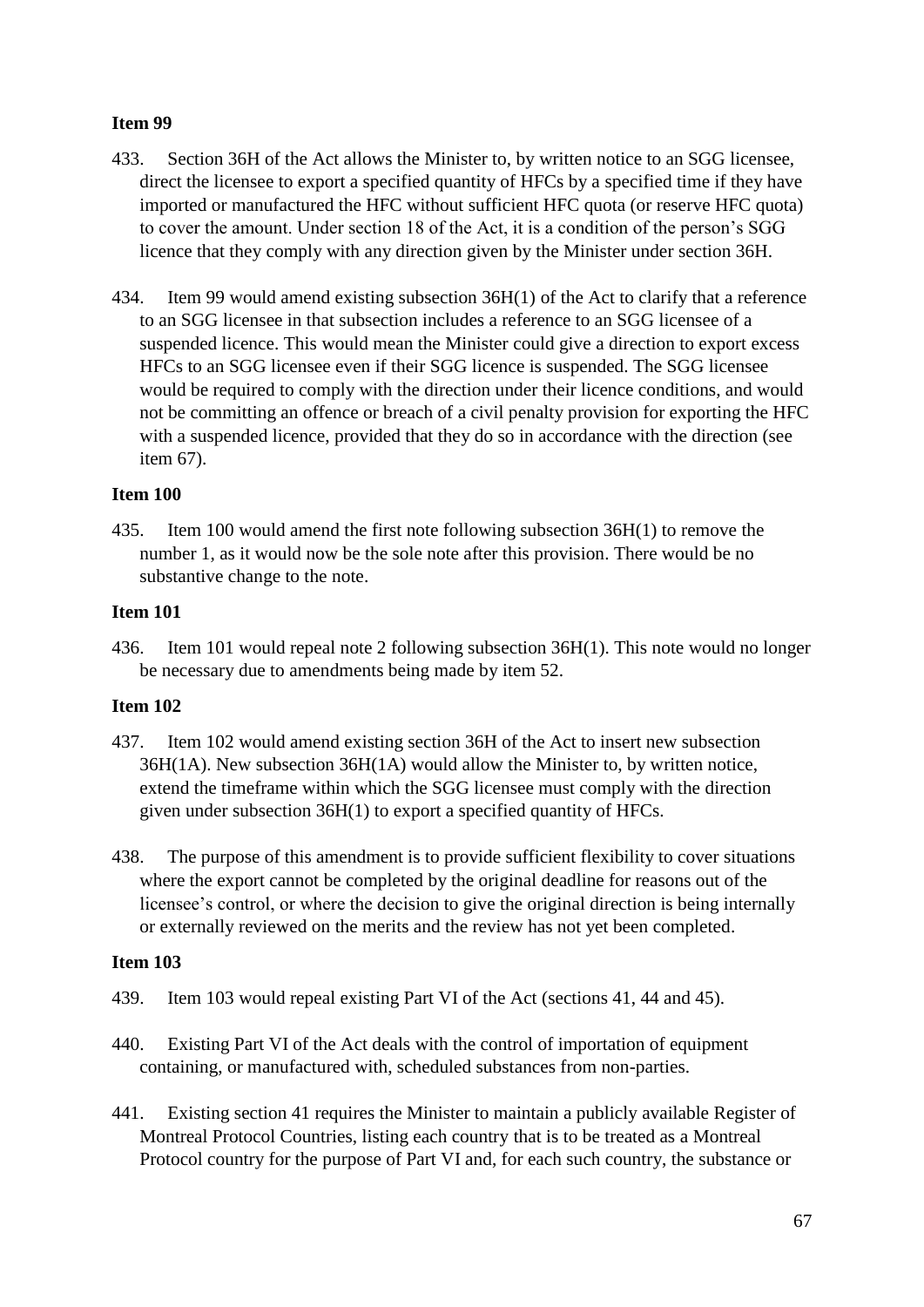substances for which it is to be treated as a Montreal Protocol country for the purposes of Part VI.

- 442. Existing section 44 prohibits a person from importing equipment containing certain a stage-1 substance from a non-Montreal protocol party (see subsections 44(1) and 44(2A)). However, this prohibition only applies to equipment declared, in writing, by the Minister to be equipment to which subsections 44(1) and 44(2A) apply, being equipment listed in the annex referred to in paragraph 3 of Article 4 of the Montreal Protocol (see subsection 44(3)). Section 44 also prohibits a person from importing equipment containing a stage-2 scheduled substance from a non-Montreal protocol party (see subsection 44(5) and 44(5B). This prohibition only applies to equipment declared, in writing, by the Minister to be equipment to which subsections 44(5) and 44(5B) apply, being equipment listed in the annex referred to in paragraph 3 bis of Article 4 of the Montreal Protocol (see subsection (6)).
- 443. Existing section 45 prohibits a person from importing equipment in the manufacture of which a stage-1 scheduled substance was used from a non-Montreal protocol party (see subsections 45(1) and 45(2A)). However, this prohibition only applies to equipment declared, in writing, by the Minister to be equipment to which subsections 45(1) and 45(2A) apply, being equipment listed in the annex referred to in paragraph 4 of Article 4 of the Montreal Protocol (see subsection 45(3)). Section 45 also prohibits a person from importing equipment in the manufacture of which a stage-2 scheduled substance was used from a non-Montreal protocol party (see subsection 45(3A) and 45(3AB). This prohibition only applies to equipment declared, in writing, by the Minister to be equipment to which subsections 45(3A) and 45(3AB) apply, being equipment listed in the annex referred to in paragraph 4 bis of Article 4 of the Montreal Protocol.
- 444. There are no longer any countries that are not party to the Montreal Protocol. In addition:
	- the proposed amendments in item 52 would have the effect of expanding the prohibition on importing equipment without a licence to cover all equipment containing a scheduled substance (other than for certain limited exceptions). The Minister must have regard to Australia's international obligations when deciding whether or not to grant a licence (see section 16(3A)). In addition, under section 18 of the Act conditions may be imposed on a licence. Accordingly, these mechanisms would be available to prevent the import of equipment containing the relevant scheduled substances from a non-Montreal Protocol party, should such a party exist sometime in the future (because there is a new country or an existing country leaves the Protocol); and
	- no Annex referred to in paragraph 4 of Article 4 of the Montreal Protocol has ever been made. Accordingly, Australia does not have any international obligations in respect of the import of equipment that was manufactured using any of the listed scheduled substances from non-Montreal Protocol countries; and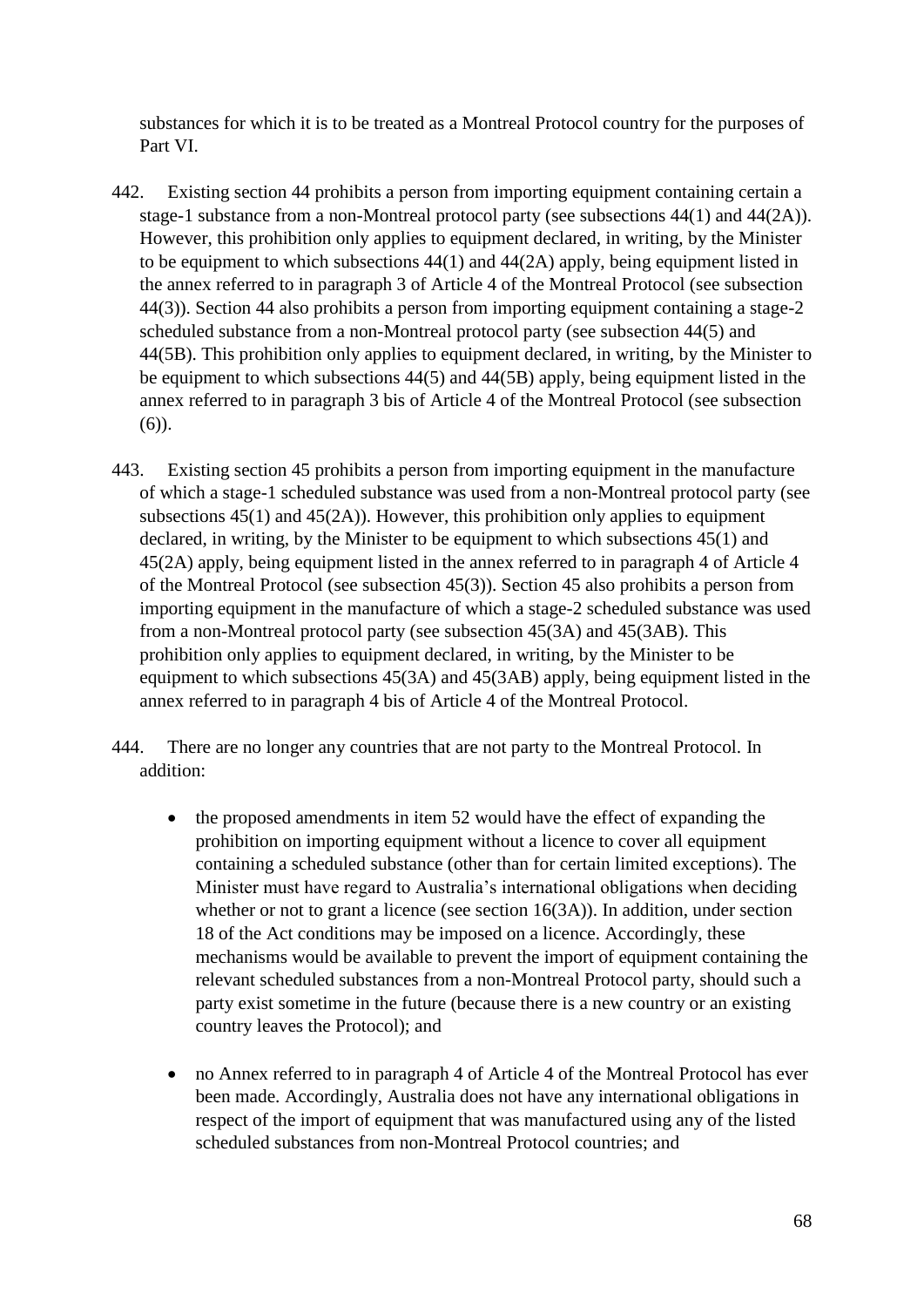- the categorisation of scheduled substances into stage-1 and stage-2 substances is outdated and no longer consistent with Australia's obligations under the Montreal Protocol. This categorisation would be removed by this Schedule to the Bill.
- 445. For these reasons, sections 41, 44 and 45 of the Act are now redundant and can be repealed.

446. Item 104 would insert new section 45AA into the Act. New section 45AA would provide a simplified outline to the Part VIA of the Act (Controls on disposal, use etc of scheduled substances). The outline is not intended to be comprehensive and has been included to assist readers to understand the substantive provisions of the Part. It is intended that readers will rely on the substantive provisions of the Part.

### **Item 105**

- 447. Section 45A of the Act allows the regulations to make provision for matters outlined in subsection 45A(1) concerning the end use of scheduled substances.
- 448. Item 105 would repeal paragraph 45A(1)(a) and substitute it with a new paragraph 45A(1)(a). New paragraph 45(1)(a) would allow the regulations to make provision for prohibiting or regulating the distribution, purchase, acquisition or disposal of scheduled substances.
- 449. The purpose of this amendment is to improve the clarity of the provision and adopt modern drafting practice. It would also clarify that regulations may prohibit absolutely, in addition to regulating, certain matters relating to the end use of scheduled substances.

# **Item 106**

450. Item 106 would amend paragraph 45(1)(b) to insert "prohibiting or" before the word "regulating". This would remove any doubt that the regulations can make provision for prohibiting absolutely, in addition to regulating, the storage, use or handling of scheduled substances (other than a use prohibited by section 45C).

- 451. Item 107 would amend existing subsection 45A(1) to insert a new paragraph 45A(1)(ba).
- 452. New paragraph 45A(1)(ba) would allow the regulations to make provision for prohibiting or regulating the recovery, recycling or destruction of scheduled substances. This would allow the regulations to include, for example, a mechanism for the Minister to approve arrangements for the recovery, recycling or destruction of scheduled substances and ensure scheduled substances are disposed of in an environmentally sound manner when they reach their end-of-life.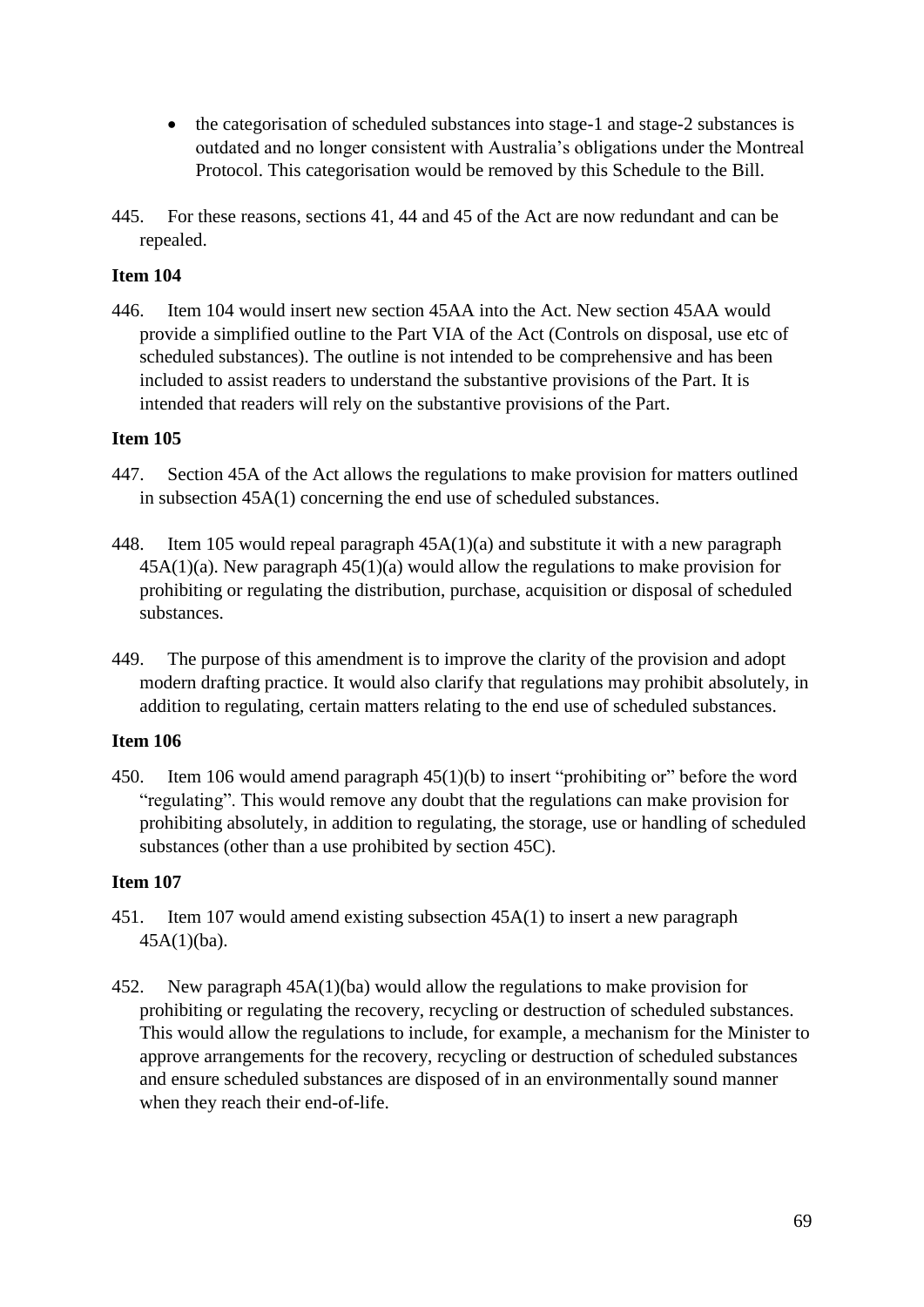453. Item 108 would insert a reference to new paragraph 45A(1)(ba) into existing paragraph 45A(1)(d). This item would be consequential to the amendment made by item 107.

# **Item 109**

454. Item 109 would insert a reference to new paragraph 45A(1)(ba) into existing paragraph 45A(1)(e). This item would be consequential to the amendment made by item 107.

- 455. Section 45A of the Act is a regulation-making power. It allows the regulations to make provision for various matters relating to the end use of scheduled substances. In particular, paragraph 45A(1)(a) allows the regulations to make provision for regulating the sale and purchase, or any other acquisition or disposal of scheduled substances, while paragraph 45A(1)(b) allows the regulations to make provision for regulating the storage, use or handling of scheduled substances (other than a use of HCFCs that is prohibited under section 45C). Subsection 45A(2) provides that, for the avoidance of doubt, the regulations may make provision for regulating something by providing that it must not be done unless specified conditions are met.
- 456. Item 110 would amend existing section 45A of the Act to insert new subsections 45A(3), 45A(4) and 45A(5).
- 457. Regulations made for the purposes of paragraphs 45A(1)(a) and (b) of the Act currently prescribe permitting requirements for the possession, use, handling, storage, supply and disposal of certain scheduled substances.
- 458. New subsection 45A(3) would provide that the regulations may make provision for regulating something by providing for it, or anything relating to it, to be determined by the Minister, including by legislative instrument.
- 459. In order to be eligible for a permit (such as a handling licence) a person must meet specific qualifications. These qualifications are listed in the regulations and reflect the relevant (subject-matter specific) certificates granted by a registered training organisation (within the meaning of the *National Vocational Education and Training Regulator Act 2011*). Once a permit is granted, the relevant permit holder must comply (as a condition of their permit) with the standards that are listed in the regulations. These standards are subject-matter specific and reflect appropriate industry practice in Australia in relation to (for example) the use, handling or storage of the relevant scheduled substance. Most of the listed standards are official Australia and New Zealand standards.
- 460. Both the listed qualifications and standards are updated or replaced to account for developments and changes in technology and best practice. There have been instances where the regulations have not been able to keep up with the changes in qualifications or standards, which has result in end use permit holders or applicants being required to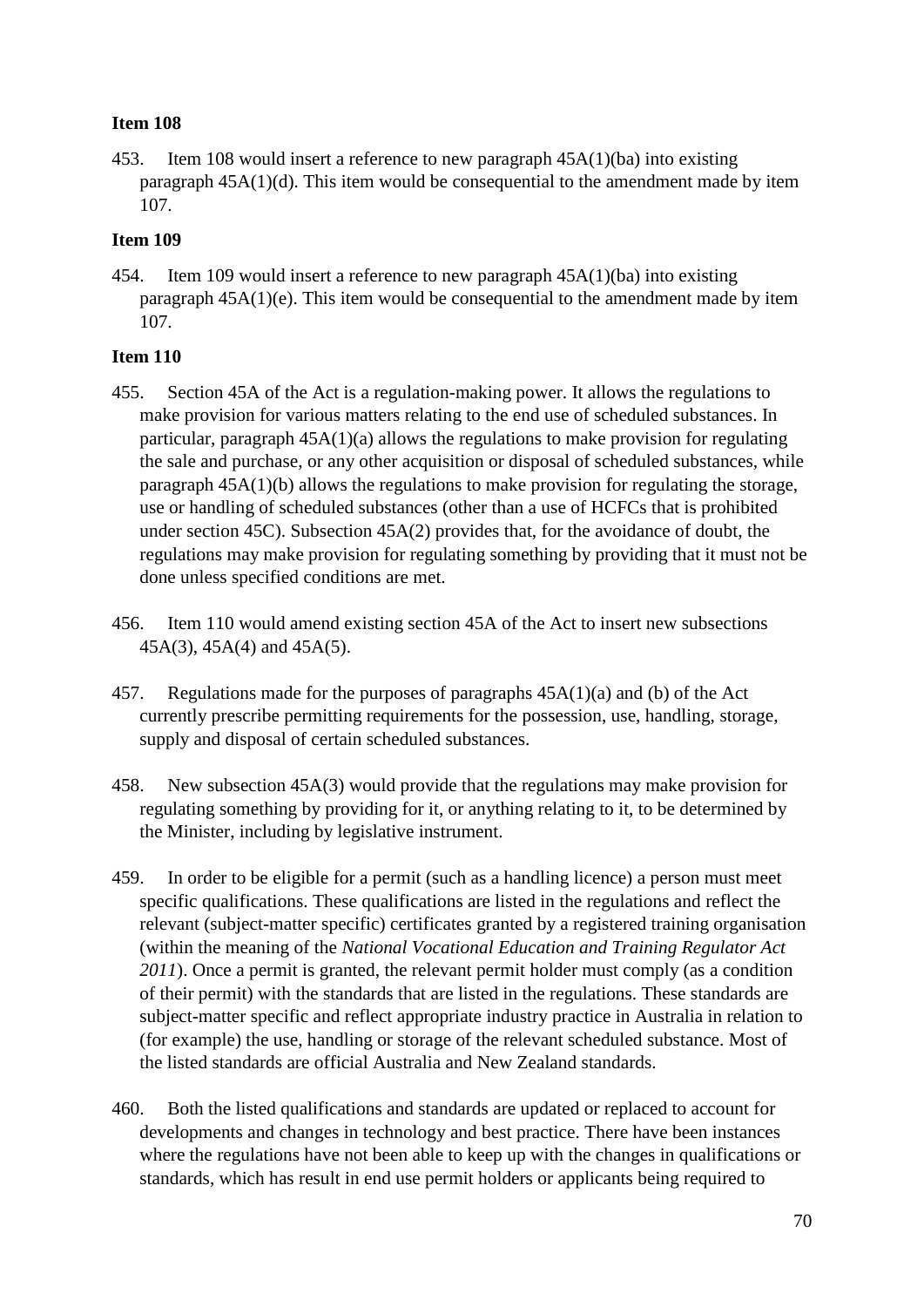comply with qualifications or standards that do not reflect best practice in Australia. This could result in unintentional harm to the environment.

- 461. The purpose of this amendment is to allow the Minister to decide to list relevant qualifications or standards that must be met by permit applicants or holders in a legislative instrument where it is considered appropriate, rather than regulations. This would allow these lists to be more easily updated to add new standards, so as to ensure that end use permit holders and applicants are at all times required to comply with the most up to date and appropriate qualifications and standards for the substance they are using. The legislative instrument would be subject to ordinary Parliamentary scrutiny processes, including disallowance and sunsetting.
- 462. New subsection 45A(4) would override subsection 14(2) of the *Legislation Act 2003* to allow regulations made for the purposes of subsection 45A(1) to make provision in relation to a matter by applying, adopting or incorporating any matter contained in an instrument or other writing as in force or existing from time to time.
- 463. The purpose of this amendment is to allow the regulations concerning the end use of scheduled substances to incorporate documents (such as standards or qualifications) as existing from time to time. This is appropriate as such documents are regularly updated and amended, and it is important that end use permit holders and applicants are at all times required to comply with the most up to date and appropriate qualifications and standards for the substance they are using. It is anticipated that this power would be used where the relevant standards or qualifications remain in regulations and are updated on a regular basis (rather than in a legislative instrument under new subsection 45A(3), which is expected to be used to add new standards or qualifications quickly as needed).
- 464. New subsection 45A(5) would make it clear that regulations made for the purposes of section 45A must be consistent with Australia's international obligations.

# **Item 111**

- 465. Sections 45B and 45C of the Act contain offences relating to, respectively, the discharge of scheduled substances and the use of HCFCS.
- 466. Item 111 would repeal existing sections 45B and 45C and substitute new sections 45B and 45C. The purpose of this amendment would be to update the drafting of the prohibitions in sections 45B and 45C to clarify when they apply, adopt a modern drafting style, and provide for an escalating range of sanctions by including a fault-based offence, a strict liability offence and a civil penalty provision.

Section 45B – Discharge of scheduled substances

467. New subsection 45B(1) would prohibit a person from engaging in conduct that results in the discharge of a scheduled substance in circumstances where it is likely that the scheduled substance will enter the atmosphere, and the discharge is not in accordance with the regulations.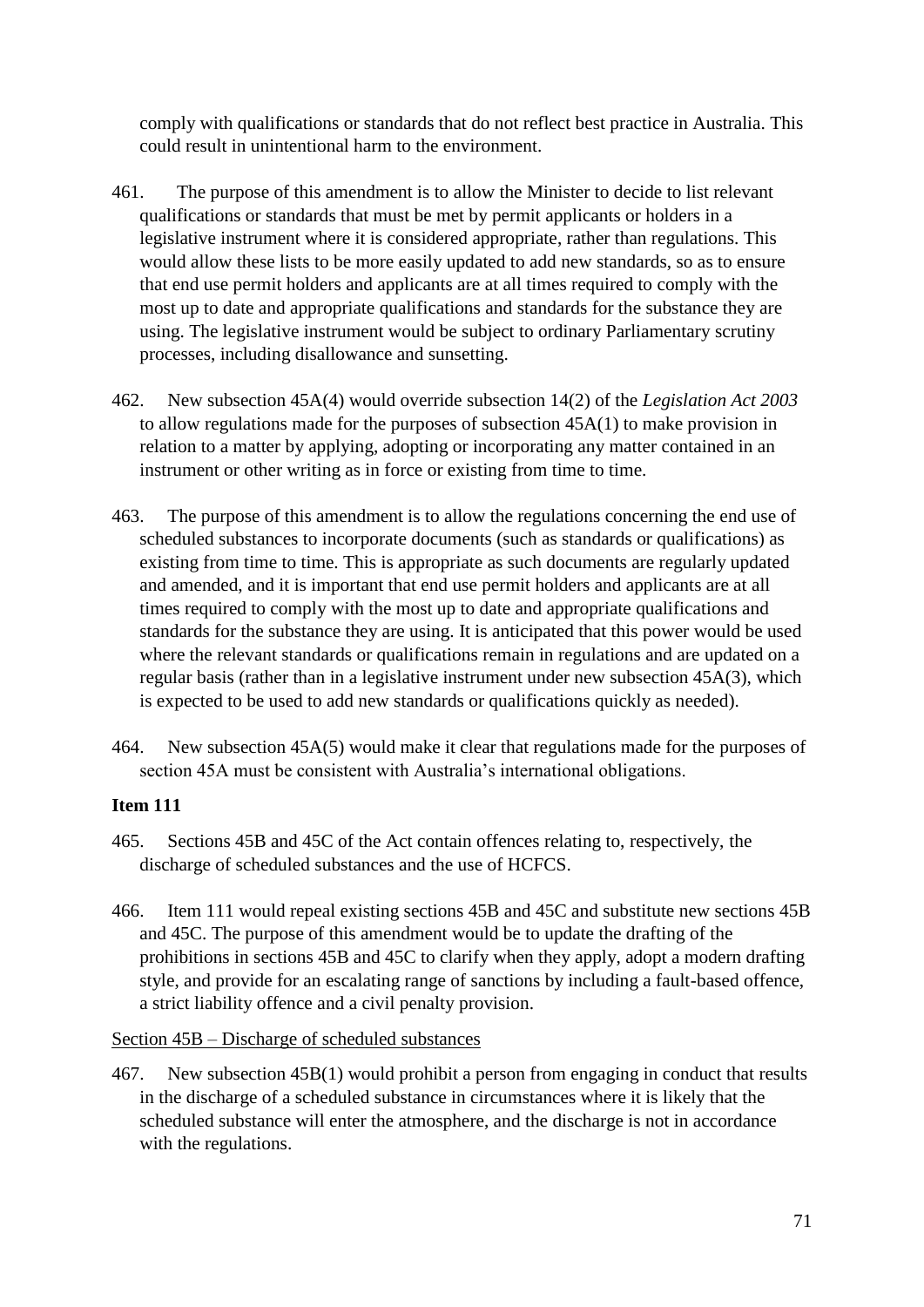- 468. New subsection 45B(2) would provide that the prohibition in subsection 45B(1) would not apply if the discharge occurs as a result of using equipment, that contains a scheduled substance, for the purpose for which the equipment was designed. New subsection 45B(3) would clarify the use of a halon fire extinguisher during, or in connection with, a training exercise is taken not to be a use of the extinguisher for the purpose for which it was designed.
- 469. The note after new subsection 45B(2) would explain that the defendant bears an evidential burden in relation to showing that their discharge occurs as a result of using equipment, that contains a scheduled substance, for the purpose for which the equipment was designed. This is because section 13.3 of Schedule 1 to the Criminal Code and section 96 of the Regulatory Powers Act provide that if a defendant wishes to rely on an exception to, respectively, an offence or a civil penalty provision, the defendant bears an evidential burden of proof in relation to that matter. This is appropriate on the basis that knowledge of that matter would be peculiar to that person. Consistent with this, it is appropriate to reverse the evidential burden of proof in this matter, as the purpose for which a person discharged a scheduled substance is generally a matter that is peculiarly within the knowledge of that person.
- 470. New subsection 45B(4) would have the effect that a person who contravenes the prohibition in subsection 45B(1) would be committing a fault-based offence. The maximum penalty for the offence would be 300 penalty units. A body corporate would be liable for five times this amount as a maximum penalty (see subsection 4B(3) of the Crimes Act).
- 471. The note following new subsection 45B(4) would explain that the physical elements of the offence are set out in subsection 45B(1).
- 472. New subsection 45B(5) would have the effect that a person who contravenes the prohibition in subsection 45B(1) would also be committing an offence of strict liability with a maximum penalty of 60 penalty units.
- 473. Strict liability is proposed for this offence having regard to the Commonwealth Guide to Framing Offences and the Scrutiny of Bills Committee 6th Report. Consistent with these documents, strict liability is appropriate as:
	- the offence is not punishable by imprisonment;
	- the offence is subject to a maximum penalty of 60 penalty units for an individual;
	- the actions which trigger the offence are simple, readily understood and easily defended. The offence is triggered if a person discharges a scheduled substance other than in accordance with the regulations;
	- offences relating to the discharge of scheduled substances need to be dealt with efficiently to ensure industry and community confidence in the regulatory regime;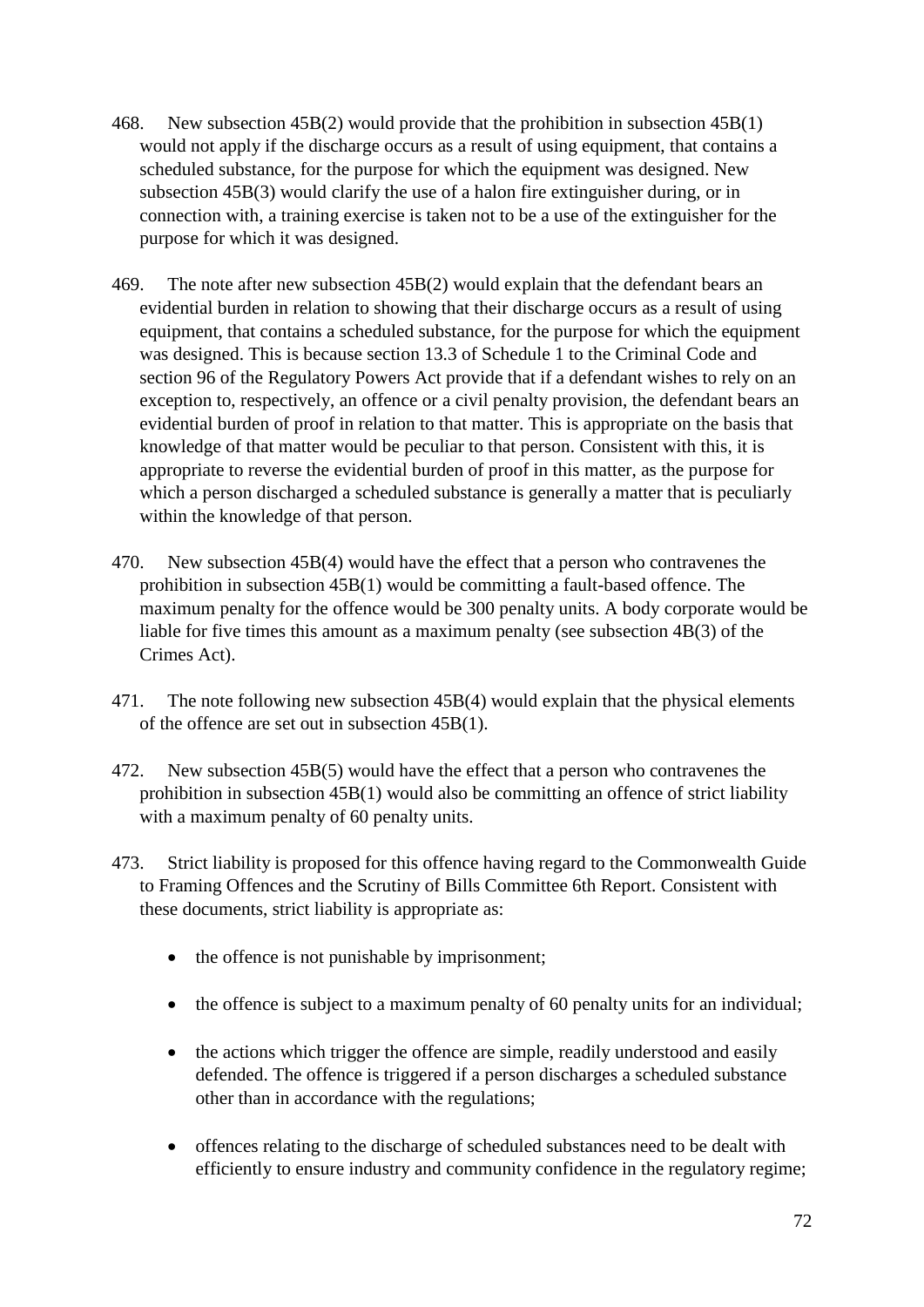- the offence would be subject to an infringement notice (see new section 63, as inserted by item 138);
- the absence of strict liability may adversely affect the capacity to prosecute offenders. Whether or not a defendant intentionally, recklessly or negligently discharged a scheduled substance other than in accordance with the regulations is generally a matter that is peculiarly within the knowledge of the defendant alone. Proving the contrary beyond reasonable doubt may require significant and difficult to obtain indirect and circumstantial evidence;
- controlling the discharge of scheduled substances is a necessary part of ensuring that the Act remains an effective and efficient mechanism to both implement Australia's obligations under the Montreal Protocol and to realise its intended environmental benefits. As such, discharging a scheduled substance in circumstances other than those set out in the regulations may result in significant environmental harm and could damage Australia's international relations;
- the person affected will be placed on notice to guard against the possibility of contravention, which is likely to significantly enhance the effectiveness of the enforcement regime in deterring the conduct in question.
- 474. The defence of honest and reasonable mistake of fact is available for strict liability offences (see sections 6.1 and 9.2 of Schedule 1 to the Criminal Code) and the existence of strict liability does not make any other defence unavailable (see subsection 6.1(3) of Schedule 1 to the Criminal Code).
- 475. New subsection 45B(6) would have the effect of establishing a mirror civil penalty provision which is contravened in circumstances where a person breaches the prohibition in subsection 45B(1). The maximum penalty would be 400 penalty units. A body corporate would be liable for five times this amount as a maximum penalty (see subsection 82(5) of the Regulatory Powers Act).
- 476. The combination of fault-based offence, strict liability offence and civil penalty provision would provide an adequate deterrent from a person engaging in uncontrolled discharge of scheduled substances, which has the potential to cause significant harm. It is also appropriate to include both civil and criminal penalties in order to provide flexibility for the Commonwealth to enforce the prohibition appropriately without always needing to pursue criminal penalties (noting that conviction for a criminal offence carries with it a range of consequences beyond the immediate penalty). It is expected criminal proceedings would be brought for conduct that contravenes subsection 45B(1) and is at the more serious end of the spectrum or that involves a higher degree of malfeasance.
- 477. The size of the maximum penalty for both the fault-based offence and the civil penalty provision is appropriate as a deterrent. It reflects the seriousness of discharging a scheduled substance in circumstances other than those set out in the regulations, which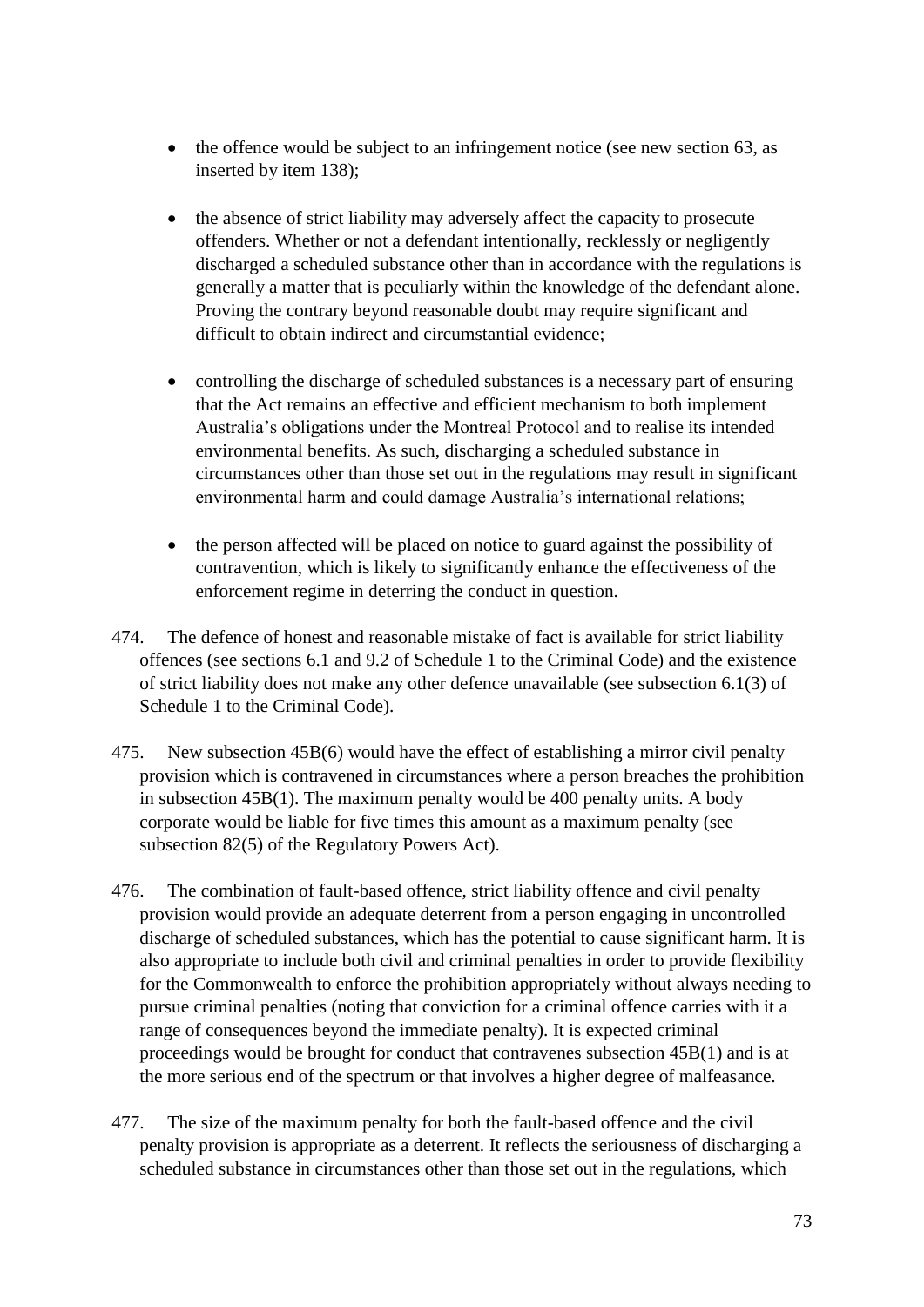could in turn result in serious harm to human and environmental health. Such conduct may undermine the integrity of the regulatory framework provided for by the Act. This conduct may also result in the breach of Australia's obligations under the Montreal Protocol which could damage Australia's international relations.

478. The maximum civil penalty of 400 penalty units is higher than the maximum penalty available for the criminal offence. This is intended to ensure that it will act as a deterrent, particularly for body corporates, and also recognises that being found liable to pay a civil penalty does not attract imprisonment or a criminal conviction.

## Section 45C – Use of HCFC

- 479. New subsection 45C(1) would prohibit a person from using a HCFC that was manufactured or imported on or before 1 January 2020 other than for a use prescribed by the regulations. This is consistent with Australia's obligations under the Montreal Protocol to phase out HCFCs except for particular purposes considered exempt or essential.
- 480. New subsection 45C(2) would have the effect that a person who contravenes the prohibition in subsection 45C(1) would be committing a fault-based offence. The maximum penalty for the offence would be 300 penalty units. A body corporate would be liable for five times this amount as a maximum penalty (see subsection 4B(3) of the Crimes Act).
- 481. The note following new subsection 45C(2) would explain that the physical elements of the offence are set out in subsection 45C(1).
- 482. New subsection 45C(3) would have the effect that a person who contravenes the prohibition in subsection 45C(1) would also be committing an offence of strict liability with a maximum penalty of 60 penalty units.
- 483. Strict liability is proposed for this offence having regard to the Commonwealth Guide to Framing Offences and the Scrutiny of Bills Committee 6th Report. Consistent with these documents, strict liability is appropriate as:
	- the offence is not punishable by imprisonment;
	- the offence is subject to a maximum penalty of 60 penalty units for an individual;
	- the actions which trigger the offence are simple, readily understood and easily defended. The offence is triggered if a person uses a HCFC that was imported or manufactured before 1 January 2020 for a purpose that is not prescribed in the regulations;
	- offences relating to the unauthorised use of HCFCs need to be dealt with efficiently to ensure industry and community confidence in the regulatory regime;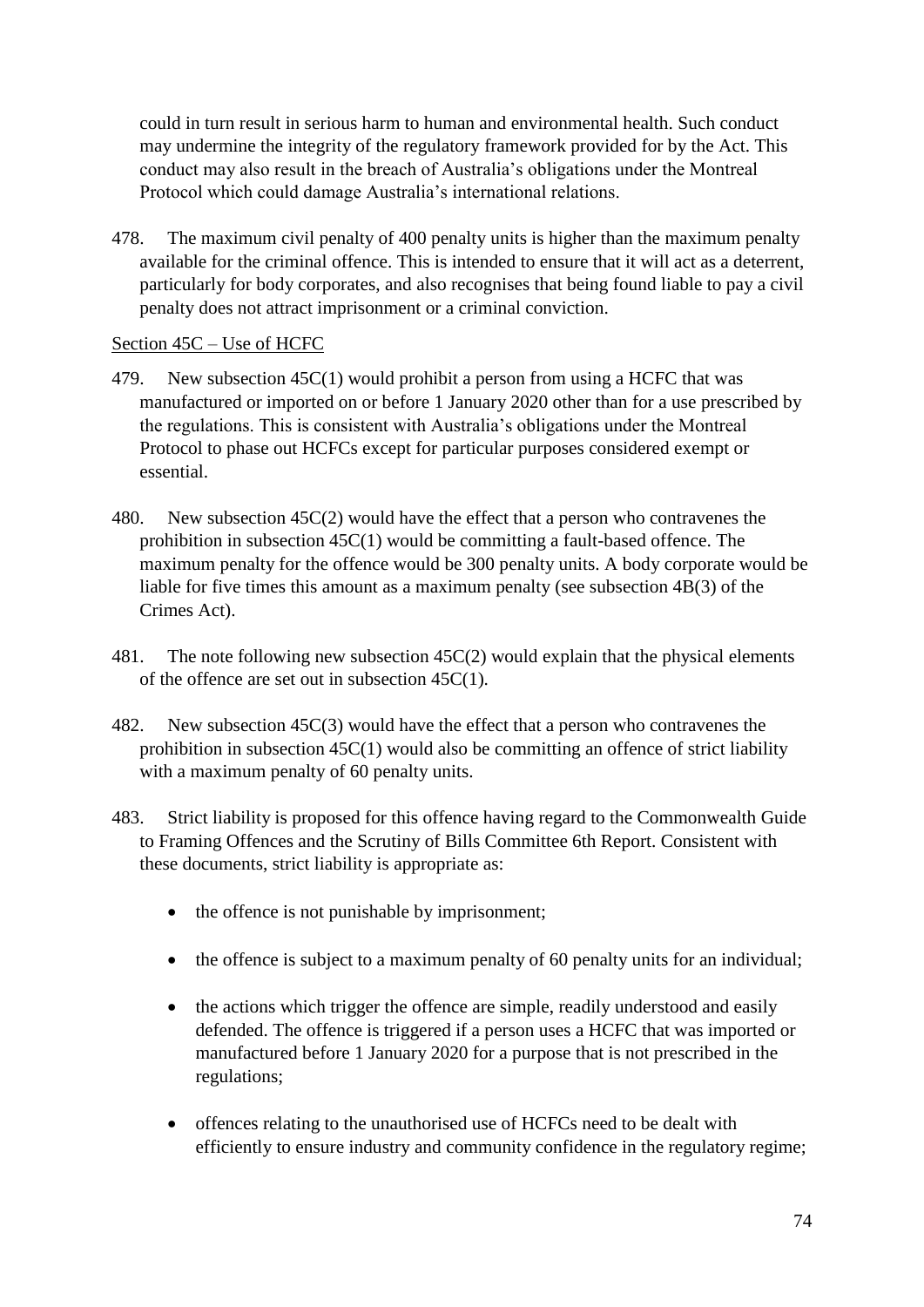- the offence would be subject to an infringement notice (see new section 63, as inserted by item 138);
- the absence of strict liability may adversely affect the capacity to prosecute offenders. Whether or not a defendant intentionally, recklessly or negligently uses a HCFC that was imported or manufactured before 1 January 2020 for a purpose that is not prescribed in the regulations is generally a matter that is peculiarly within the knowledge of the defendant alone. Proving the contrary beyond reasonable doubt may require significant and difficult to obtain indirect and circumstantial evidence;
- limiting uses of HCFCs to essential uses is a necessary part of ensuring that the Act remains an effective and efficient mechanism to both implement Australia's obligations under the Montreal Protocol (including its obligations to phase out HCFCs) and to realise its intended environmental benefits. As such, the unauthorised use of HCFCs may result in significant environmental harm and could damage Australia's international relations;
- the person affected will be placed on notice to guard against the possibility of contravention, which is likely to significantly enhance the effectiveness of the enforcement regime in deterring the conduct in question.
- 484. The defence of honest and reasonable mistake of fact is available for strict liability offences (see sections 6.1 and 9.2 of Schedule 1 to the Criminal Code) and the existence of strict liability does not make any other defence unavailable (see subsection 6.1(3) of Schedule 1 to the Criminal Code).
- 485. New subsection 45C(4) would have the effect of establishing a mirror civil penalty provision which is contravened in circumstances where a person breaches the prohibition in subsection 45B(1). The maximum penalty would be 400 penalty units. A body corporate would be liable for five times this amount as a maximum penalty (see subsection 82(5) of the Regulatory Powers Act).
- 486. The combination of fault-based offence, strict liability offence and civil penalty provision would provide an adequate deterrent from a person engaging in unauthorised uses of HCFCs, which has the potential to cause significant harm. It is also appropriate to include both civil and criminal penalties in order to provide flexibility for the Commonwealth to enforce the prohibition appropriately without always needing to pursue criminal penalties (noting that conviction for a criminal offence carries with it a range of consequences beyond the immediate penalty). It is expected criminal proceedings would be brought for conduct that contravenes subsection 45C(1) and is at the more serious end of the spectrum or that involves a higher degree of malfeasance.
- 487. The size of the maximum penalty for both the fault-based offence and the civil penalty provision is appropriate as a deterrent. It reflects the seriousness of using a HCFC that was imported or manufactured before 1 January 2020 for a purpose that is not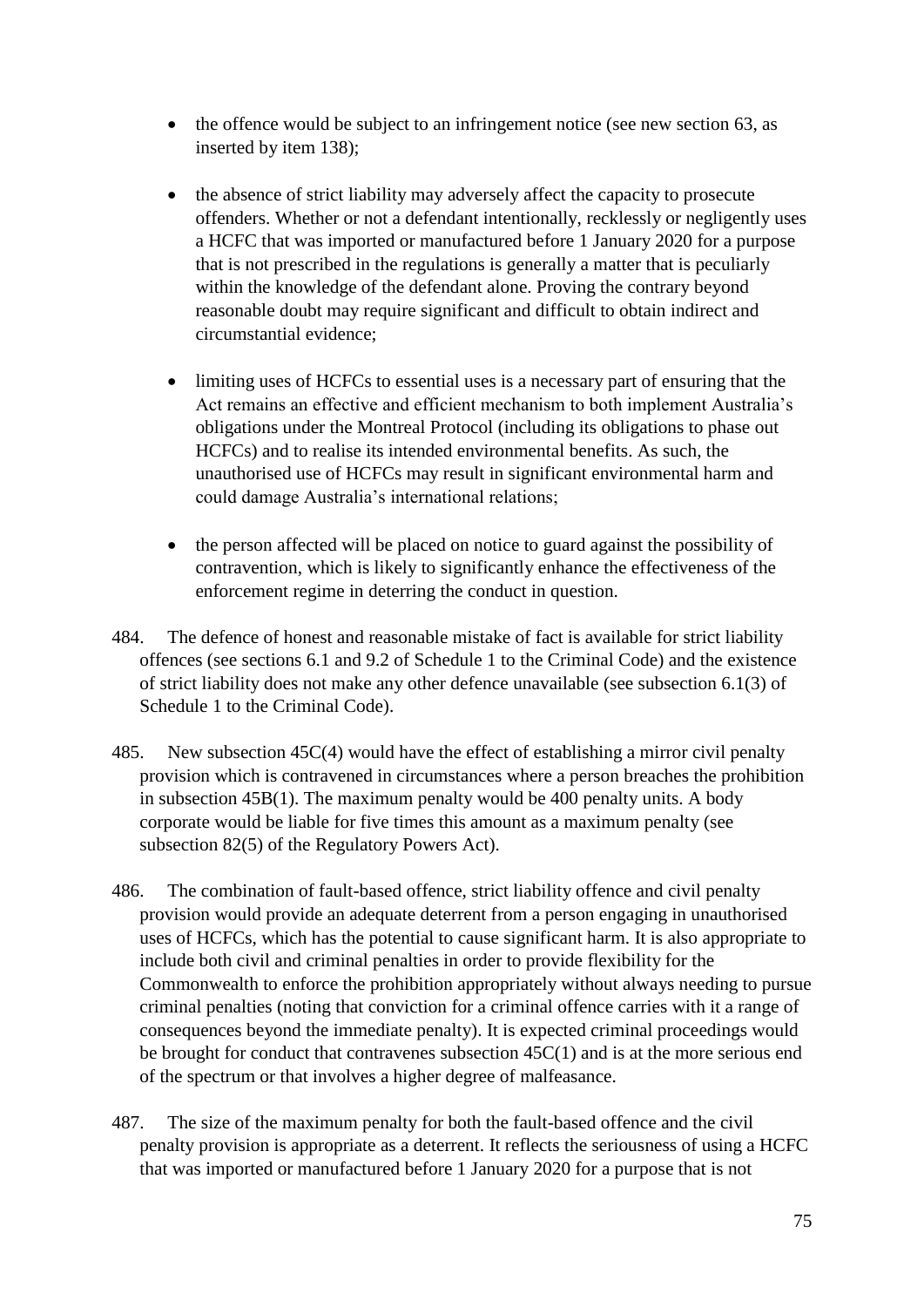prescribed in the regulations, which could in turn result in serious harm to human and environmental health. Such conduct may undermine the integrity of the regulatory framework provided for by the Act. This conduct may also result in the breach of Australia's obligations under the Montreal Protocol which could damage Australia's international relations.

488. The maximum civil penalty of 400 penalty units is higher than the maximum penalty available for the criminal offence. This is intended to ensure that it will act as a deterrent, particularly for body corporates, and also recognises that being found liable to pay a civil penalty does not attract imprisonment or a criminal conviction.

# **Item 112**

489. Item 112 would insert new section 46AA into the Act. New section 46AA would provide a simplified outline to the Part VII of the Act (Reports and records). The outline is not intended to be comprehensive and has been included to assist readers to understand the substantive provisions of the Part. It is intended that readers will rely on the substantive provisions of the Part.

# **Item 113**

490. Item 113 would repeal the existing heading for section 46 of the Act and substitute a new heading that is clearer and more accurately describes the content of the section.

- 491. Section 46 of the Act deals with periodic reports in relation to scheduled substances. Subsection 46(1) sets out the requirement to report for a person depending on the type of activity that person engages in during the reporting period. Failure to comply with reporting obligations is an offence and breach of a civil penalty provision (see new subsections 46(2) and 46(3), inserted by item 116).
- 492. Item 114 would repeal subsection 46(1) and substitute it with a new subsection 46(1). The purpose of this amendment would be to simplify reporting obligations for industry and more closely align with Australia's Montreal Protocol obligations.
- 493. New subsection 46(1) would require a person who carries out any of the following activities during a reporting period to give to the Minister a report in relation to the activity, in accordance with subsection 46(1A) and the regulations:
	- manufacturing, importing or exporting a scheduled substance;
	- manufacturing, importing or exporting equipment under an equipment licence.
- 494. Reporting is required for all import, export and manufacturing of scheduled substances (regardless of whether a licence is required) in order to ensure that Australia meets its reporting obligations under the Montreal Protocol in respect of these substances.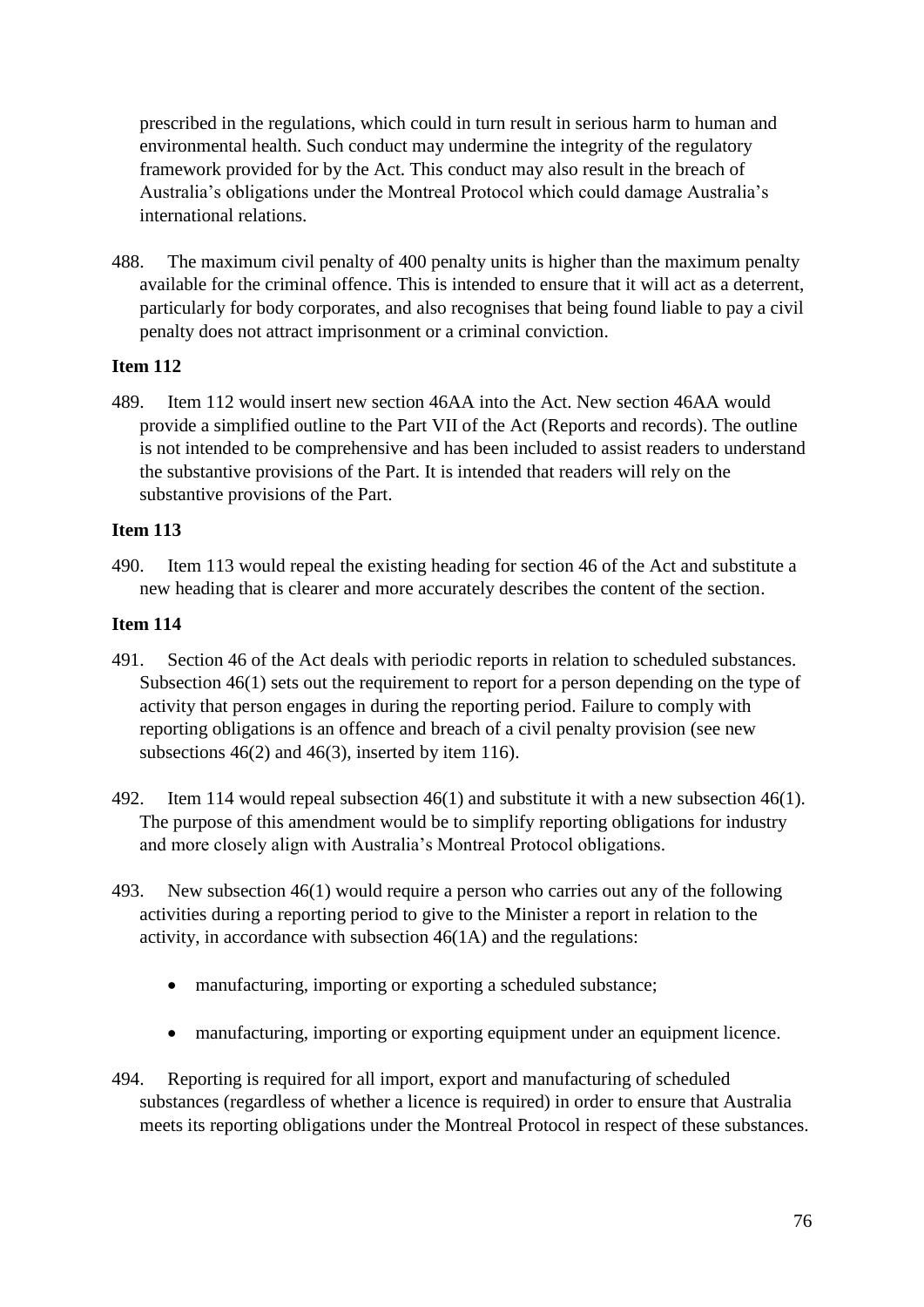495. As the Montreal Protocol does not impose reporting obligations on Australia in respect of the import, export or manufacture of equipment, it is appropriate to only require those persons who require a licence to import, export or manufacture such equipment, for compliance purposes and, for the import of SGG equipment, to allow calculation of the relevant levy.

## **Item 115**

- 496. Section 46 of the Act deals with reporting requirements. Subsection 46(1A) requires the report to be given to the Minister before the 15th day after the end of the reporting period.
- 497. Item 115 would amend subsection 46(1A) of the Act to change the timeframe so that a person must give the report referred to in subsection 46(1) to the Minister before the 31st day after the end of the reporting period. This would provide industry with additional time to ensure that all required reports are submitted accurately, and increase flexibility for businesses to manage their workload and cash flow, without compromising Australia's ability to comply with Montreal Protocol reporting requirements.

- 498. New subsection 46(1) of the Act would require a person who has carried out certain activities during a reporting period to give the Minister a report in relation to that activity, in accordance with the regulations (see item 114). This includes the importing, manufacturing or exporting of scheduled substances (regardless of whether a licence is required) or the importing, manufacturing or exporting of ODS equipment or SGG equipment (where a licence is required). Under new subsection 46(1A), the required reports must be given to the Minister before the 31st day after the end of the reporting period (see item 115).
- 499. Under existing subsections 46(2) to 46(2G), failure to comply with this requirement is both a strict liability offence and the contravention of a civil penalty provision.
- 500. Item 116 would amend section 46 of the Act to repeal existing subsections 46(2) to 46(2G) and substitute new subsections 46(2) and 46(3). The purpose of this amendment would be to clarify and update the drafting of the offence and civil penalty provisions so that they are easier to understand and adopt a modern drafting style.
- 501. New subsection 46(2) would have the effect that a person who contravenes the prohibition in subsection 46(1) would be committing an offence of strict liability with a maximum penalty of 40 penalty units.
- 502. Strict liability is proposed for this offence having regard to the Commonwealth Guide to Framing Offences and the Scrutiny of Bills Committee 6th Report. Consistent with these documents, strict liability is appropriate as:
	- the offence is not punishable by imprisonment;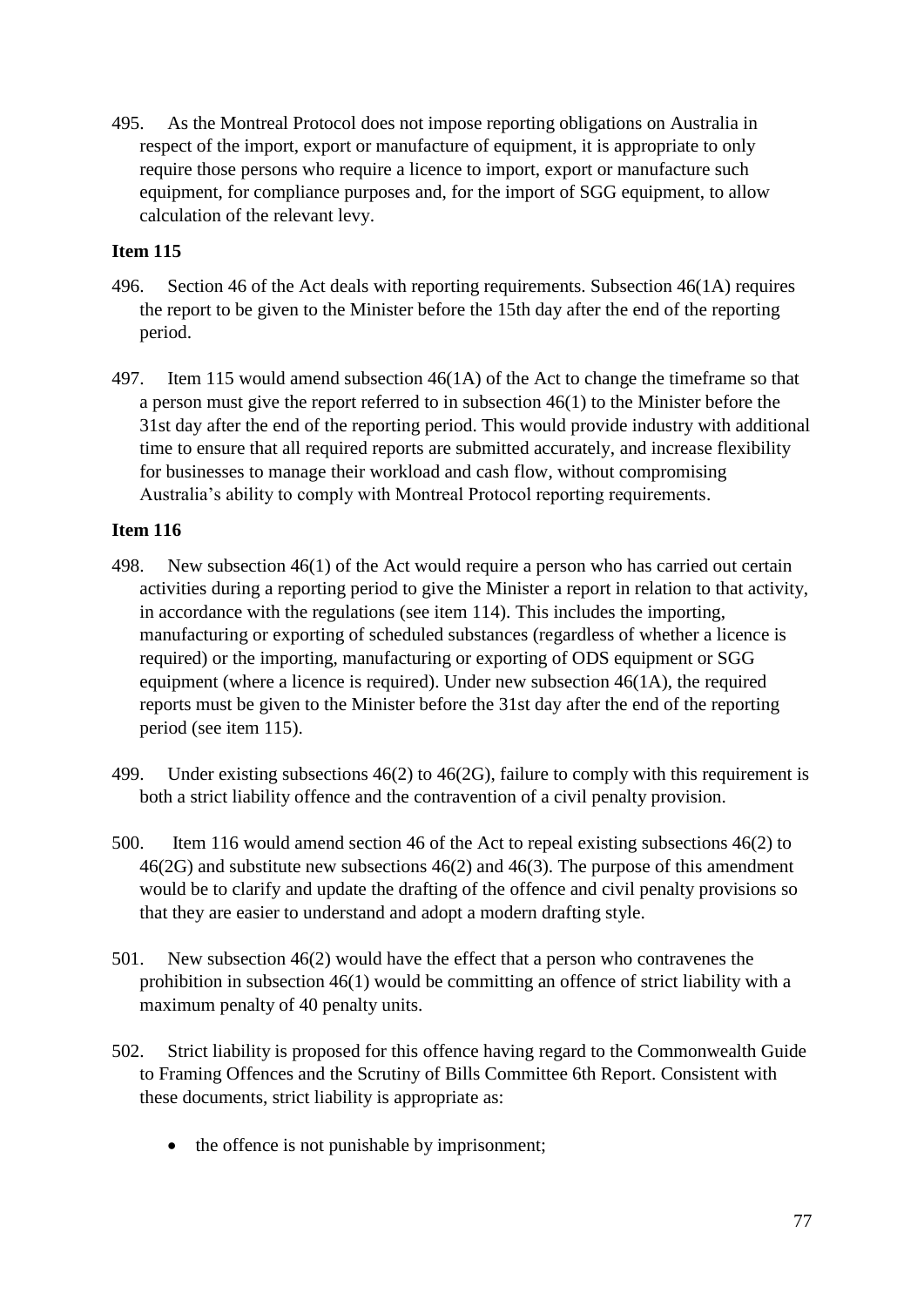- the offence is subject to a maximum penalty of 40 penalty units for an individual;
- the actions which trigger the offence are simple, readily understood and easily defended. The offence is triggered if a person fails to comply with their reporting obligations under subsection 46(1) of the Act;
- offences relating to the non-compliance with reporting requirements need to be dealt with efficiently to ensure industry and community confidence in the regulatory regime;
- the offence would be subject to an infringement notice (see new section 63, as inserted by item 138);
- the absence of strict liability may adversely affect the capacity to prosecute offenders. Whether or not a defendant intentionally, recklessly or negligently did not comply with their reporting obligations is generally a matter that is peculiarly within the knowledge of the defendant alone. Proving the contrary beyond reasonable doubt may require significant and difficult to obtain indirect and circumstantial evidence;
- consistent and accurate reporting of activities such as scheduled substances imported into, or manufactured in, Australia plays an important role in ensuring compliance with the Act and regulations (particularly in relation to importing scheduled substances without a licence, or compliance with conditions of a licence), which is a necessary part of ensuring that the Act remains an effective and efficient mechanism to both implement Australia's obligations under the Montreal Protocol and to realise its intended environmental benefits. Such reporting is also necessary to ensure that Australia can accurately report its activities to relevant international bodies as required under the Montreal Protocol. As such, failure to comply with such requirements may result in significant environmental harm and could damage Australia's international relations;
- the person affected will be placed on notice to guard against the possibility of contravention, which is likely to significantly enhance the effectiveness of the enforcement regime in deterring the conduct in question.
- 503. The defence of honest and reasonable mistake of fact is available for strict liability offences (see sections 6.1 and 9.2 of Schedule 1 to the Criminal Code) and the existence of strict liability does not make any other defence unavailable (see subsection 6.1(3) of Schedule 1 to the Criminal Code).
- 504. New subsection 46(3) would have the effect of establishing a mirror civil penalty provision which is contravened in circumstances where a person fails to comply with the requirement in subsection 46(1). The maximum penalty would be 60 penalty units. A body corporate would be liable for five times this amount as a maximum penalty (see subsection 82(5) of the Regulatory Powers Act.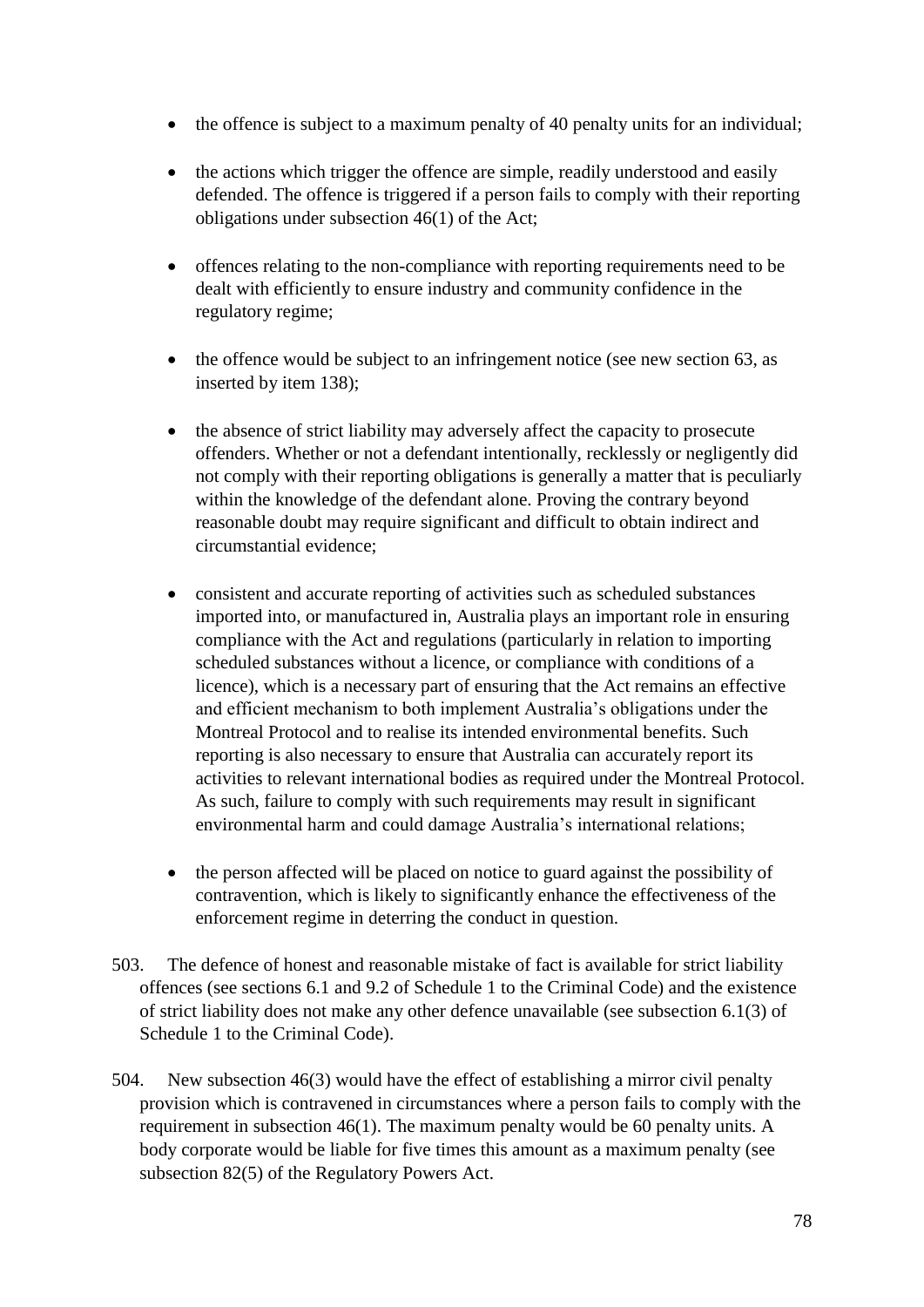- 505. Subsection 48(1) of the Act provides that the regulations may make provision for record-keeping requirements for licensees in relation to the manufacture, import, export, or destruction of scheduled substances by the licensee.
- 506. Item 117 would amend subsection 48(1) of the Act to clarify that the reference to licensee in this subsection includes a licensee for a suspended licence. This would ensure that the record-keeping requirements in the regulations continue to apply to a person whose licence has been suspended.

### **Item 118**

- 507. Section 48 of the Act deals with record-keeping requirements. Subsection 48(1) of the Act provides that the regulations may make provision as to the keeping by a licensee of records relating to the manufacture, import, export or destruction of scheduled substances by the licensee.
- 508. Item 118 would amend existing subsection 48(1) to remove the reference to 'destruction'. The purpose of this amendment is to reduce duplication, as regulations made for the purposes of section 45A can already make provision for the keeping of records in relation to the destruction of a scheduled substance.

#### **Item 119**

509. Item 119 would insert a note after subsection 48(1) that would explain that a licensee may also have obligations in relation to the keeping and production of records, in relation to activities covered by section 45A, under regulations made for the purposes of that section. This includes the storage, handling, disposal, acquisition, destruction, recycling or recovery of a scheduled substance.

#### **Triggering the Regulatory Powers Act**

#### *General outline*

- 510. Items 120 to 138 would amend the compliance and enforcement regime of the Act by adopting the standard suite of provisions under the Regulatory Powers Act, inserting new notice to produce powers and aligning the Act with Commonwealth regulatory best practice. The new compliance and enforcement regime would consist of monitoring and investigation powers, as well as enforcement provisions through the use of civil penalties, infringement notices, enforceable undertakings and injunctions.
- 511. A comprehensive compliance and enforcement framework would enable Australia to more effectively manage the import, export and manufacture and end use of ozonedepleting substances and synthetic greenhouse gases, and equipment containing those substances, to ensure both that human beings and the environment are protected from the harmful effects of such substances and that Australia's international obligations are met.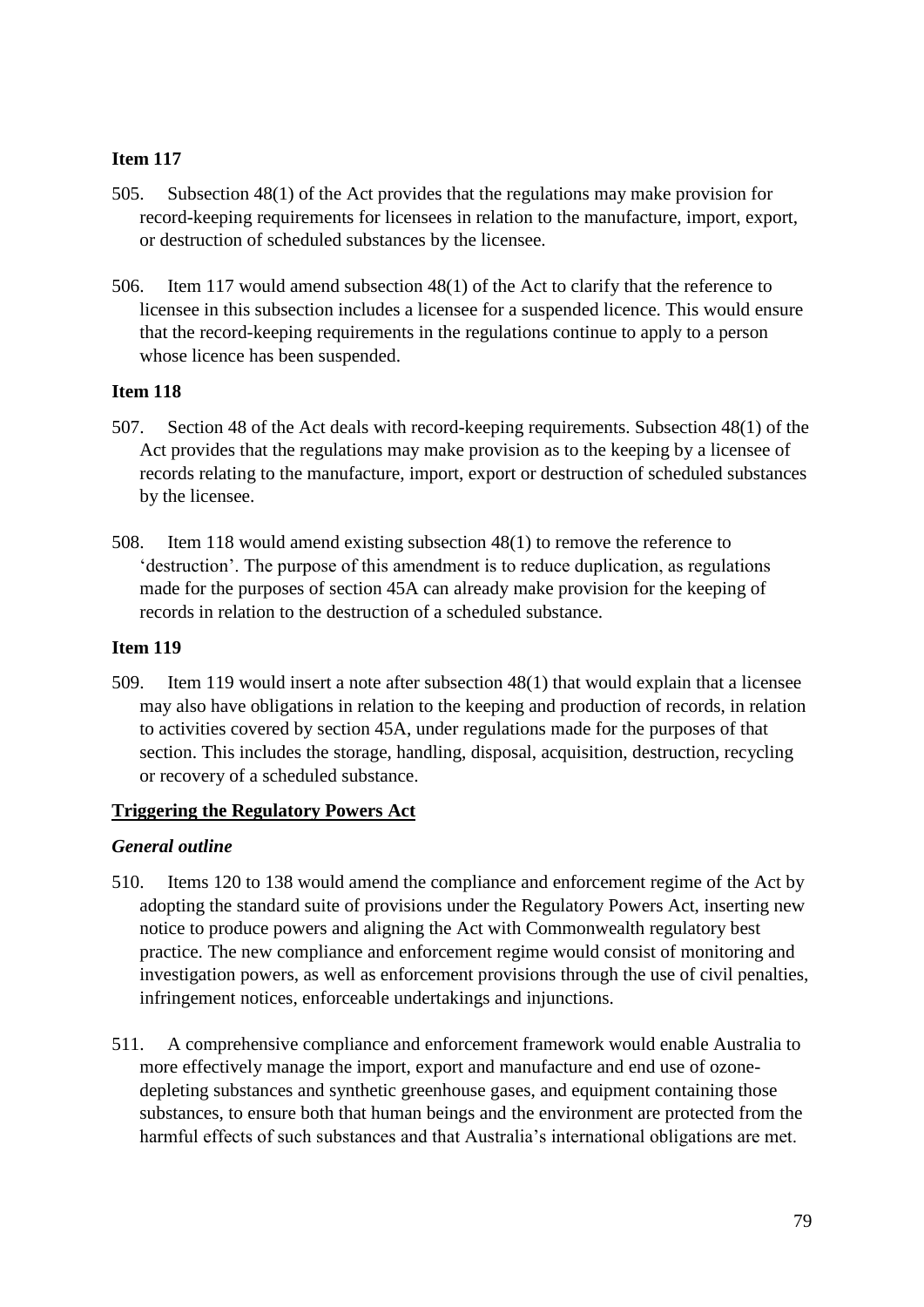- 512. Triggering the standard provisions of the Regulatory Powers Act would also provide a consistent framework, streamline Commonwealth regulatory powers and increase legal certainty for industry and individuals who are subject to the Act.
- 513. These items would also make modifications to the operation of the Regulatory Powers Act in order to retain existing powers in the Act and to provide for a number of additional powers to ensure a robust compliance and enforcement scheme. These modifications would ensure that the regulatory powers in the Act are appropriately adapted to provide effective regulation in the context of non-compliance in relation to the import, export, manufacture and end use of ozone-depleting substances and synthetic greenhouse gases, and equipment containing those substances, consistent with Australia's international obligations.

## *Comparison of provisions*

514. The below table identifies the corresponding provisions of the Regulatory Powers Act for the sections of the Act that would be repealed by items 120 to 138. As set out below, existing powers in the Act would be either retained by, or aligned with, standard provisions in the Regulatory Powers Act or by modifications to standard provisions of the Regulatory Powers Act. New powers are listed as gains.

| <b>Provision</b>                                                                                                                                                | <b>Current</b><br>provision in the<br>Act | <b>Provision as</b><br>amended by this<br><b>Schedule</b>                                      | <b>Applicable provision</b><br>(Regulatory Powers Act) |
|-----------------------------------------------------------------------------------------------------------------------------------------------------------------|-------------------------------------------|------------------------------------------------------------------------------------------------|--------------------------------------------------------|
| <b>Monitoring powers</b>                                                                                                                                        | Part VIII,<br><b>Division 1</b>           |                                                                                                | <b>Part 2-Monitoring</b>                               |
| Identity cards                                                                                                                                                  | 50                                        | Retained through<br>modification to the<br>operation of the<br><b>Regulatory Powers</b><br>Act | 35                                                     |
| Entry and search of premises<br>- monitoring compliance                                                                                                         | 51(1), (2)                                | Aligned                                                                                        | 18                                                     |
| Entry of premises -<br>production of identity card                                                                                                              | 51(3)                                     | Aligned                                                                                        | 25(6)                                                  |
| Power to search the premises<br>and anything on the premises                                                                                                    | 51A(1)(a)                                 | Retained                                                                                       | 19(a)                                                  |
| Power to examine or observe<br>any activity conducted on the<br>premises                                                                                        | N/A                                       | Gained                                                                                         | 19(b)                                                  |
| Power to inspect, examine,<br>take measurements, conduct<br>tests (including by taking<br>samples) concerning any gas<br>or other substances on the<br>premises | 51A(1)(b)                                 | Retained through<br>modification to the<br>operation of the<br><b>Regulatory Powers</b><br>Act | 19(c)                                                  |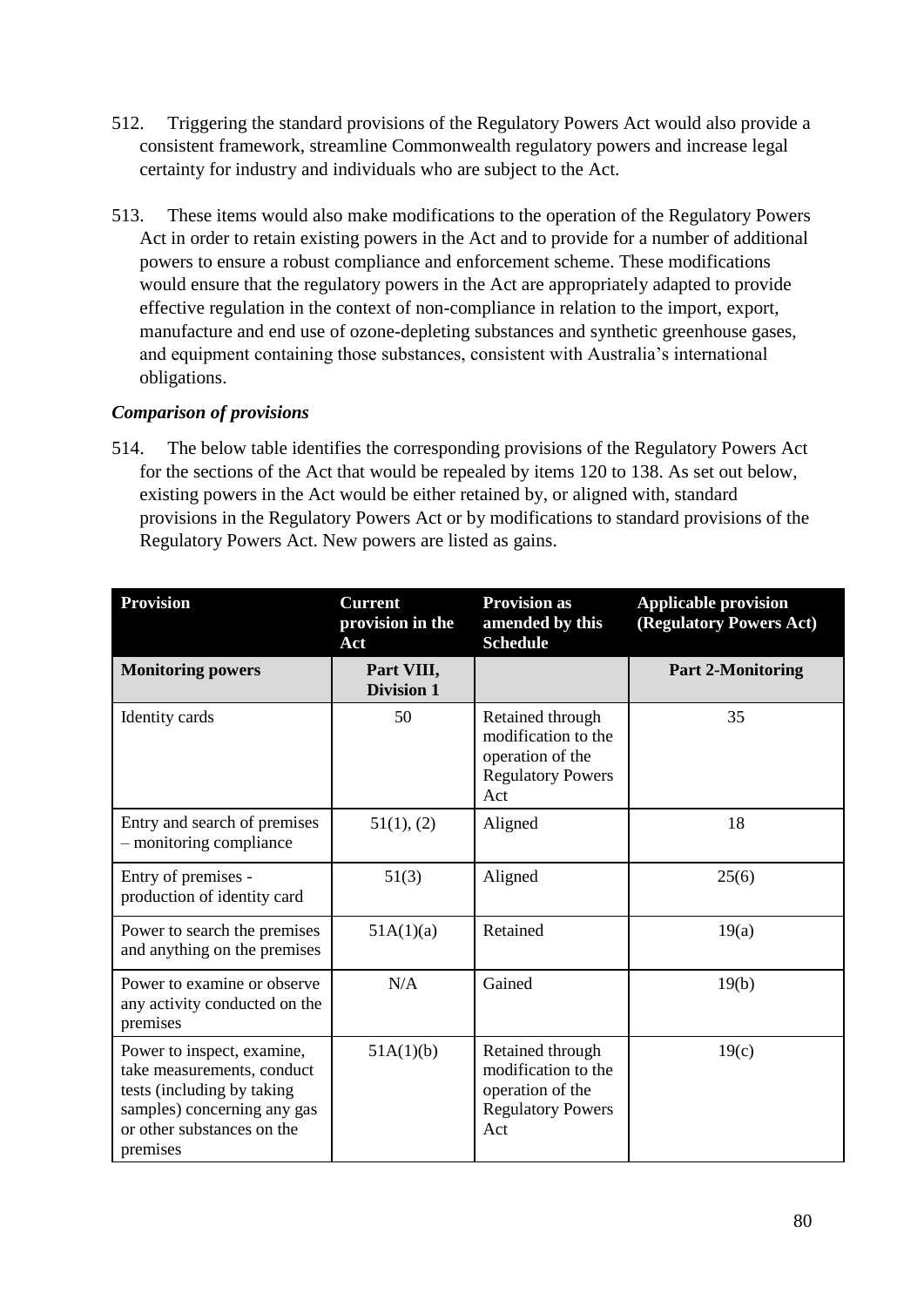| <b>Provision</b>                                                                                                                    | <b>Current</b><br>provision in the<br>Act | <b>Provision as</b><br>amended by this<br><b>Schedule</b> | <b>Applicable provision</b><br>(Regulatory Powers Act) |
|-------------------------------------------------------------------------------------------------------------------------------------|-------------------------------------------|-----------------------------------------------------------|--------------------------------------------------------|
| Power to take photographs,<br>make video or audio<br>recordings or make sketches<br>of the premises or any thing<br>on the premises | 51A(1)(c)                                 | Retained                                                  | 19(d)                                                  |
| Power to inspect any book,<br>record or document on the<br>premises                                                                 | 51A(1)(d)                                 | Aligned                                                   | 19(e)                                                  |
| Power to remove, take<br>extracts from, or make copies<br>of, any book, record or<br>document on the premises                       | 51A(1)(e)                                 | Aligned                                                   | 19(f)                                                  |
| Power to take such<br>equipment and materials onto<br>premises as required for<br>purposes of exercising<br>powers                  | 51A(1)(f)                                 | Retained                                                  | 19(g)                                                  |
| Power to operate electronic<br>equipment                                                                                            | 51A(2)                                    | Aligned                                                   | 20(1), (2), (3)                                        |
| Power to operate electronic<br>equipment - transfer of<br>information                                                               | 51A(3)                                    | Retained                                                  | 20(4)                                                  |
| Power to operate electronic<br>equipment - no damage to<br>equipment                                                                | 51A(4)                                    | Retained                                                  | 20(5)                                                  |
| Power to secure a thing on<br>the premises                                                                                          | $51A(5)$ , (6)                            | Aligned                                                   | 22(1)                                                  |
| Power to secure a thing on<br>the premises - extension of<br>time                                                                   | 51A(7), (8), (9)                          | Aligned                                                   | 22(2), (3), (4), 35                                    |
| Offence - person who moves,<br>alters or interferes with the<br>thing that has been secured                                         | 51A(10)                                   | Repealed as<br>covered by<br>Criminal Code                | N/A                                                    |
| Persons assisting inspectors                                                                                                        | 51B                                       | Aligned                                                   | 23                                                     |
| Entry of premises - consent<br>from the occupier                                                                                    | 53M                                       | Retained                                                  | 25(1), (2)                                             |
| Entry of premises -<br>withdrawal of consent                                                                                        | N/A                                       | Gained                                                    | $25(3)$ , (4)                                          |
| Entry of premises - ceasing<br>of consent                                                                                           | N/A                                       | Gained                                                    | 25(5)                                                  |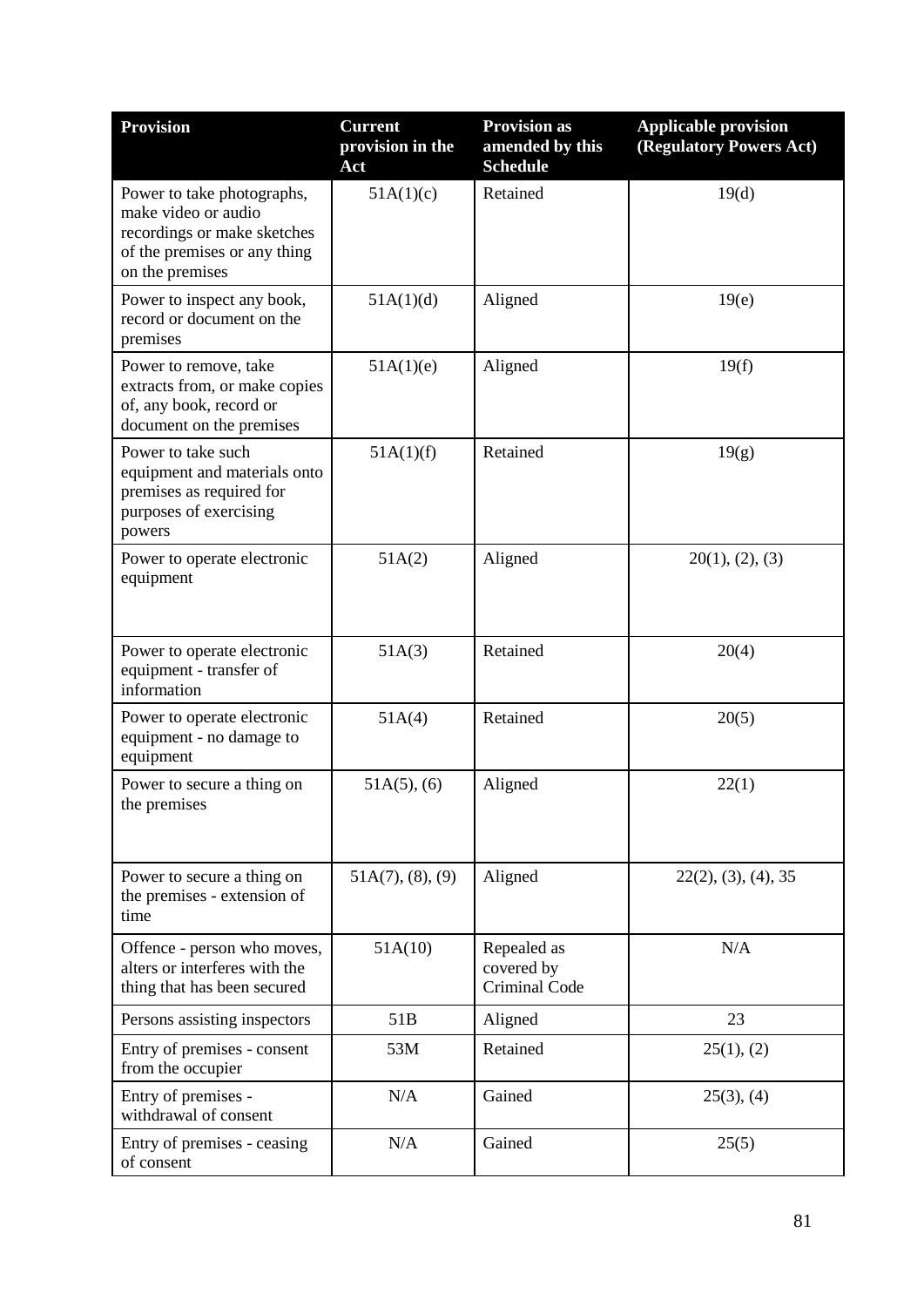| <b>Provision</b>                                                                                                            | <b>Current</b><br>provision in the<br>Act | <b>Provision as</b><br>amended by this<br><b>Schedule</b> | <b>Applicable provision</b><br>(Regulatory Powers Act) |
|-----------------------------------------------------------------------------------------------------------------------------|-------------------------------------------|-----------------------------------------------------------|--------------------------------------------------------|
| Power to require person to<br>answer questions and to<br>produce books, records and<br>documents - entry with<br>consent    | 54, 64                                    | Aligned                                                   | 24(2)                                                  |
| Power to require person to<br>answer questions and to<br>produce books, records and<br>documents - entry under a<br>warrant | N/A                                       | Gained                                                    | $24(3)$ , (4)                                          |
| Offence - failure to answer<br>questions and produce<br>documents under warrant                                             | N/A                                       | Gained                                                    | 24(5)                                                  |
| Inspection by person of<br>books, records of documents<br>removed by, or produced to,<br>inspectors                         | 55                                        | Repealed                                                  | N/A                                                    |
| Securing electronic<br>equipment to obtain expert<br>assistance                                                             | 55C                                       | Aligned                                                   | 21                                                     |
| Compensation for damage to<br>electronic equipment                                                                          | 55D                                       | Retained                                                  | 29                                                     |
| Announcement before entry<br>under warrant                                                                                  | N/A                                       | Gained                                                    | 26                                                     |
| Authorised person to be in<br>possession of warrant                                                                         | N/A                                       | Gained                                                    | 27                                                     |
| Details of warrant to be<br>given to occupier                                                                               | N/A                                       | Gained                                                    | 28                                                     |
| Occupier's right to observe<br>execution of warrant                                                                         | N/A                                       | Gained                                                    | 30                                                     |
| Occupier's responsibility to<br>provide facilities and<br>assistance                                                        | N/A                                       | Gained                                                    | 31                                                     |
| Monitoring warrants                                                                                                         | N/A                                       | Gained                                                    | 32                                                     |
| Extension of periods in<br>which things secured                                                                             | N/A                                       | Gained                                                    | 33                                                     |
| Powers of issuing officers                                                                                                  | 55H                                       | Retained                                                  | 34                                                     |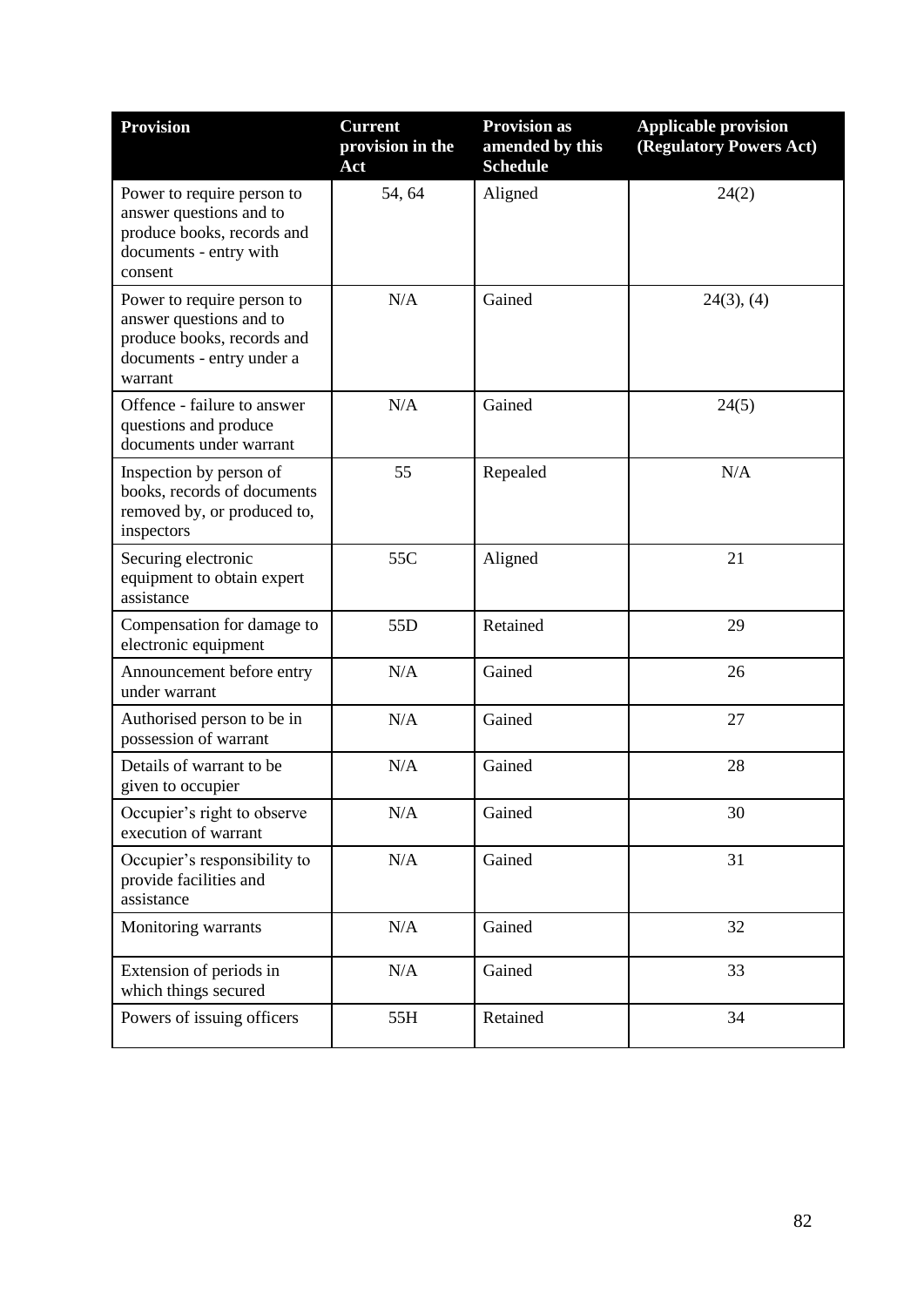| <b>Provision</b>                                                                                                                          | <b>Current</b><br>provision in the<br>Act | <b>Provision as</b><br>amended by this<br><b>Schedule</b>                                      | <b>Applicable provision</b><br>(Regulatory Powers Act) |
|-------------------------------------------------------------------------------------------------------------------------------------------|-------------------------------------------|------------------------------------------------------------------------------------------------|--------------------------------------------------------|
| <b>Investigation powers</b>                                                                                                               | Part VIII,<br><b>Division 1</b>           |                                                                                                | <b>Part 3-Investigation</b>                            |
| Identity cards                                                                                                                            | 50                                        | Retained through<br>modification to the<br>operation of the<br><b>Regulatory Powers</b><br>Act | 76                                                     |
| Entering premises by consent<br>or under warrant only                                                                                     | 52                                        | Retained                                                                                       | 48                                                     |
| Power to search the premises<br>or any thing on the premises                                                                              | 53(1)(a)                                  | Retained                                                                                       | 49(a), 49(b)(i)                                        |
| Power to inspect, examine,<br>take measurement of,<br>conduct tests on, or take<br>samples                                                | 53(1)(b)                                  | Retained through<br>modification to the<br>operation of the<br><b>Regulatory Powers</b><br>Act | 49(c)                                                  |
| Power to take photographs,<br>make video or audio<br>recordings or make sketches                                                          | 53(1)(c)                                  | Retained                                                                                       | 49(d)                                                  |
| Power to take onto premises<br>equipment and materials<br>required to exercise powers                                                     | 53(1)(d)                                  | Retained                                                                                       | 49(e)                                                  |
| Powers to seize evidence                                                                                                                  | 53(2)                                     | Retained                                                                                       | 49(b)(ii)                                              |
| Power to operate electronic<br>equipment at premises                                                                                      | 53(3)                                     | Retained through<br>modification to the<br>operation of the<br><b>Regulatory Powers</b><br>Act | 50(1)                                                  |
| Power to seize equipment,<br>disk, tape or other device                                                                                   | 53(4)(a)                                  | Aligned                                                                                        | 50(2)(a)                                               |
| Power to operate electronic<br>equipment to put information<br>in documents and seize<br>documents produced                               | 53(4)(b)                                  | Retained                                                                                       | 50(2)(b)                                               |
| Power to operate electronic<br>equipment to transfer<br>information to a desk, tape or<br>other device and remove it<br>from the premises | 53(4)(c)                                  | Retained                                                                                       | 50(2)(c)                                               |
| Reasonable grounds that<br>operation of equipment can<br>be carried out without<br>damage                                                 | 53(5)                                     | Retained                                                                                       | 50(3)                                                  |
| Seizing equipment                                                                                                                         | 53(6)                                     | Retained                                                                                       | 50(4)                                                  |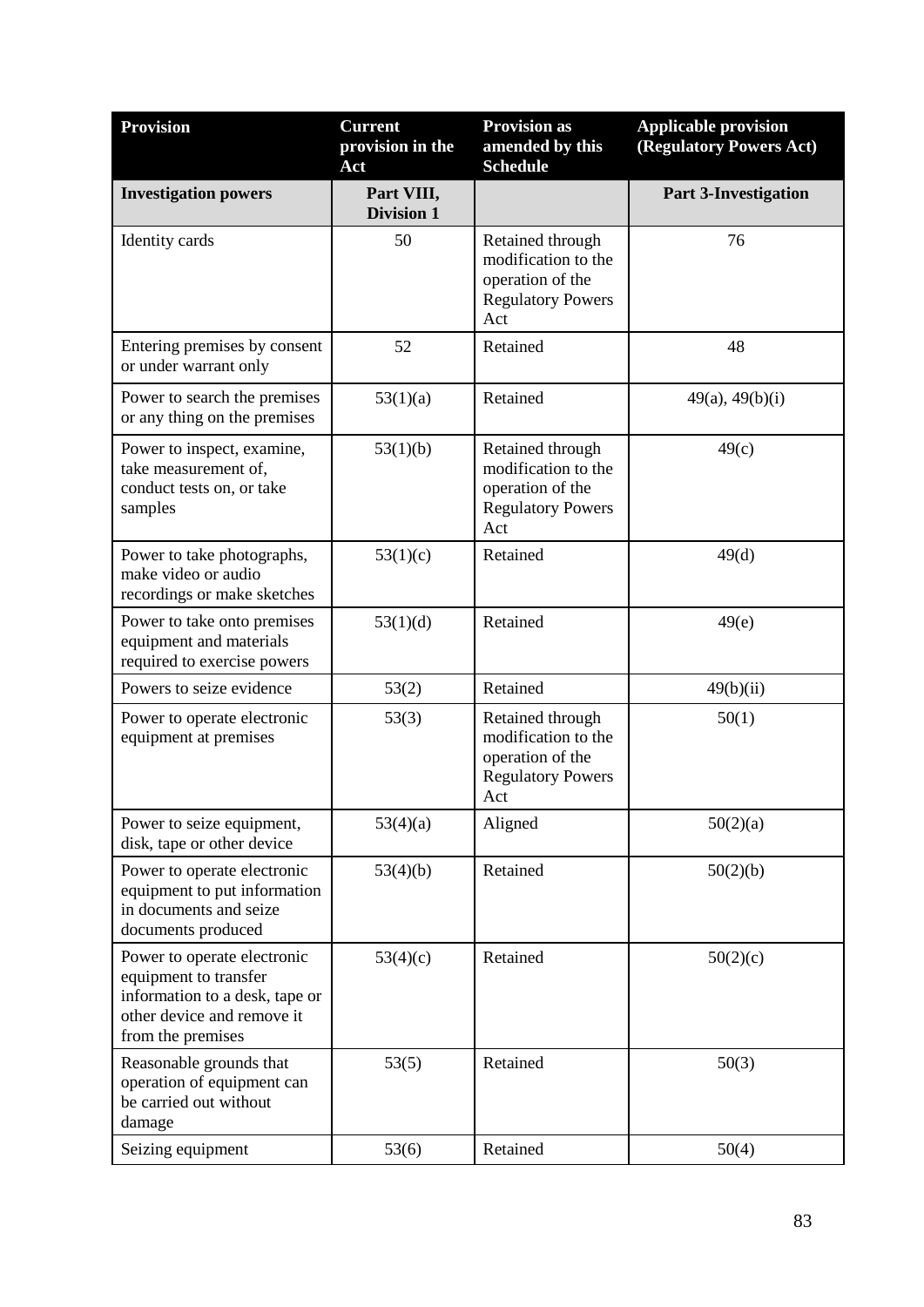| <b>Provision</b>                                                                                                                                                     | <b>Current</b><br>provision in the<br>Act | <b>Provision as</b><br>amended by this<br><b>Schedule</b>                                      | <b>Applicable provision</b><br>(Regulatory Powers Act) |
|----------------------------------------------------------------------------------------------------------------------------------------------------------------------|-------------------------------------------|------------------------------------------------------------------------------------------------|--------------------------------------------------------|
| Seizing other evidential<br>material (including for other<br>offences)                                                                                               | 53(8)                                     | Aligned                                                                                        | 52                                                     |
| Power to seize containers<br>and return seized containers                                                                                                            | $53(9)$ , $(10)$ , $(11)$                 | Retained through<br>modification of the<br>operation of the<br><b>Regulatory Powers</b><br>Act | N/A                                                    |
| Persons assisting inspector                                                                                                                                          | 53A                                       | Aligned                                                                                        | 53                                                     |
| Announcement before entry<br>under warrant unless<br>reasonable grounds to<br>believe immediate entry is<br>required to prevent serious<br>damage to the environment | 53B                                       | Retained through<br>modification of the<br>operation of the<br><b>Regulatory Powers</b><br>Act | 56                                                     |
| Inspector to be in possession<br>of warrant                                                                                                                          | N/A                                       | Gained                                                                                         | 57                                                     |
| Details of warrant to be<br>given to occupier                                                                                                                        | 53C                                       | Aligned                                                                                        | 58                                                     |
| Completing execution of<br>warrant after temporary<br>cessation                                                                                                      | N/A                                       | Gained                                                                                         | 59                                                     |
| Completing execution of<br>warrant stopped by court<br>order                                                                                                         | N/A                                       | Gained                                                                                         | 60                                                     |
| Occupier's right to observe<br>execution of warrant                                                                                                                  | N/A                                       | Gained                                                                                         | 62                                                     |
| Occupier's responsibility to<br>provide facilities and<br>assistance                                                                                                 | N/A                                       | Gained                                                                                         | 63                                                     |
| Receipts for seized things<br>and seizure notice                                                                                                                     | 53D                                       | Aligned                                                                                        | 65                                                     |
| Copy of seized things to be<br>provided                                                                                                                              | 53E                                       | Aligned                                                                                        | 64                                                     |
| Inspection by person of<br>seized books, records or<br>documents                                                                                                     | 53F                                       | Repealed                                                                                       | N/A                                                    |
| Return of seized things                                                                                                                                              | 53G                                       | Retained through<br>modification of the<br>operation of the<br><b>Regulatory Powers</b><br>Act | 66                                                     |
| Retain seized things for<br>further period                                                                                                                           | 53H                                       | Retained                                                                                       | 67                                                     |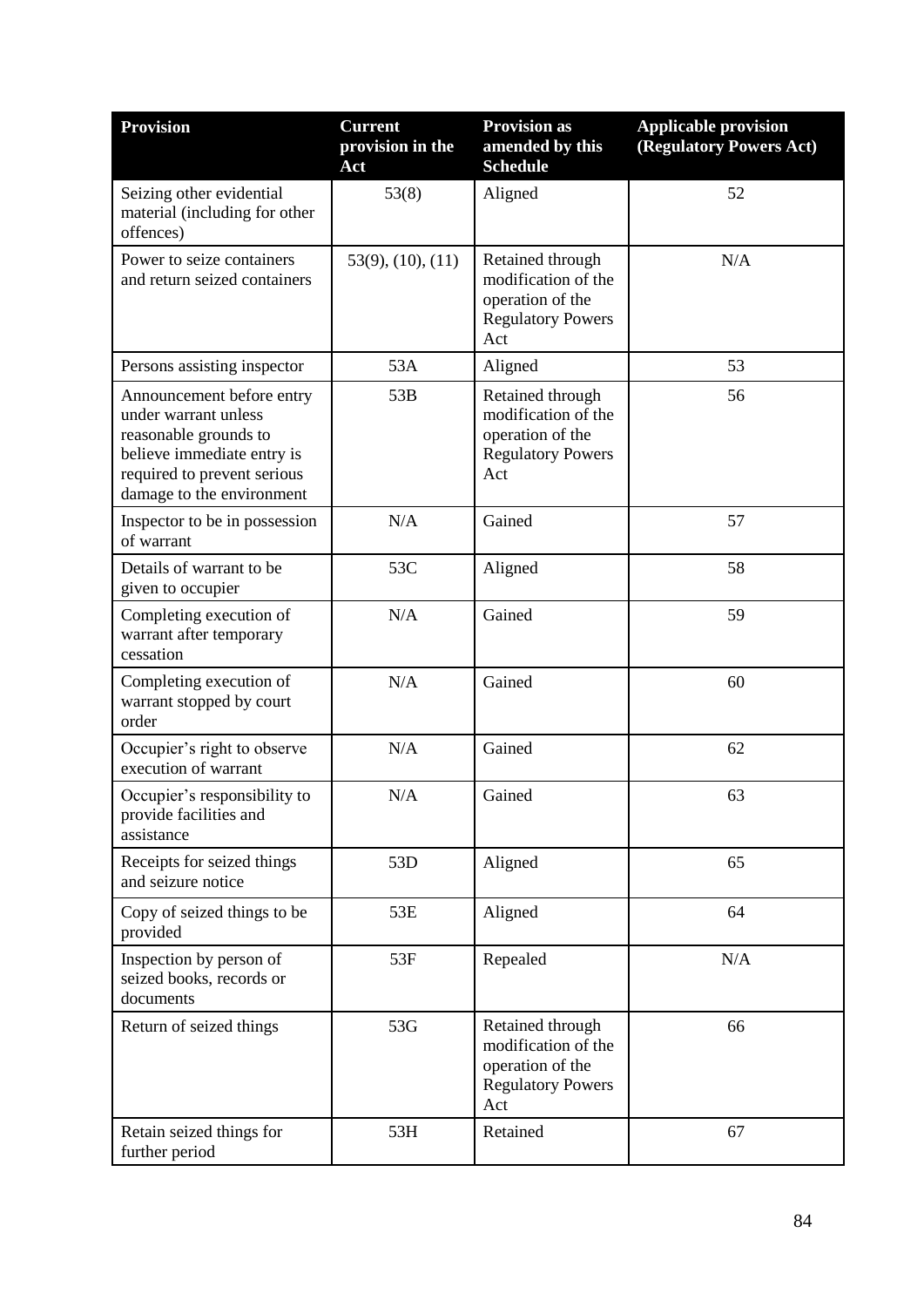| <b>Provision</b>                                                                                    | <b>Current</b><br>provision in the<br>Act | <b>Provision as</b><br>amended by this<br><b>Schedule</b>                                      | <b>Applicable provision</b><br>(Regulatory Powers Act) |
|-----------------------------------------------------------------------------------------------------|-------------------------------------------|------------------------------------------------------------------------------------------------|--------------------------------------------------------|
| Power to take samples and<br>conduct tests of seized things                                         | 53J                                       | Retained through<br>modification of the<br>operation of the<br><b>Regulatory Powers</b><br>Act | N/A                                                    |
| Directions about dealing with<br>pressurised container                                              | 53K                                       | Retained                                                                                       | N/A                                                    |
| Disposal of goods if person<br>cannot be located                                                    | 53L                                       | Aligned                                                                                        | 68                                                     |
| Compensation for acquisition<br>of property                                                         | 69E                                       | Retained                                                                                       | 69                                                     |
| Entry of premises – inform<br>occupier that they may refuse                                         | 53M(1)                                    | Retained                                                                                       | 55(1), (2)                                             |
| Entry of premises -<br>withdrawal of consent                                                        | N/A                                       | Gained                                                                                         | $55(3)$ , (4)                                          |
| Entry of premises - ceasing<br>of consent                                                           | N/A                                       | Gained                                                                                         | 55(5)                                                  |
| Entry of premises -<br>production of identity card                                                  | 54                                        | Aligned                                                                                        | 55(6)                                                  |
| Power to require information                                                                        | 54, 64                                    | Aligned                                                                                        | 54                                                     |
| Inspection by person of<br>books, records or documents<br>removed by, or produced to,<br>inspectors | 55                                        | Repealed                                                                                       | N/A                                                    |
| Return of books, records or<br>documents removed by, or<br>produced to, inspectors                  | 55A                                       | Aligned                                                                                        | 66                                                     |
| Retain books, records or<br>documents for a further<br>period                                       | 55B                                       | Aligned                                                                                        | 67                                                     |
| Securing electronic<br>equipment for use by experts                                                 | 55C(1), (2), (3)                          | Aligned                                                                                        | 51                                                     |
| Securing electronic<br>equipment for use by experts<br>- extension of period secured                | $55C(4)$ , $(5)$ , $(6)$                  | Aligned                                                                                        | 74                                                     |
| Compensation for damage to<br>electronic equipment                                                  | 55D                                       | Retained                                                                                       | 61                                                     |
| Investigation warrants -<br>issue and content of warrant                                            | 55E                                       | Aligned                                                                                        | 70                                                     |
| Warrant by telephone, fax etc<br>- application, issue and<br>obligations                            | 55F(1) to 55F(8)                          | Aligned                                                                                        | 71                                                     |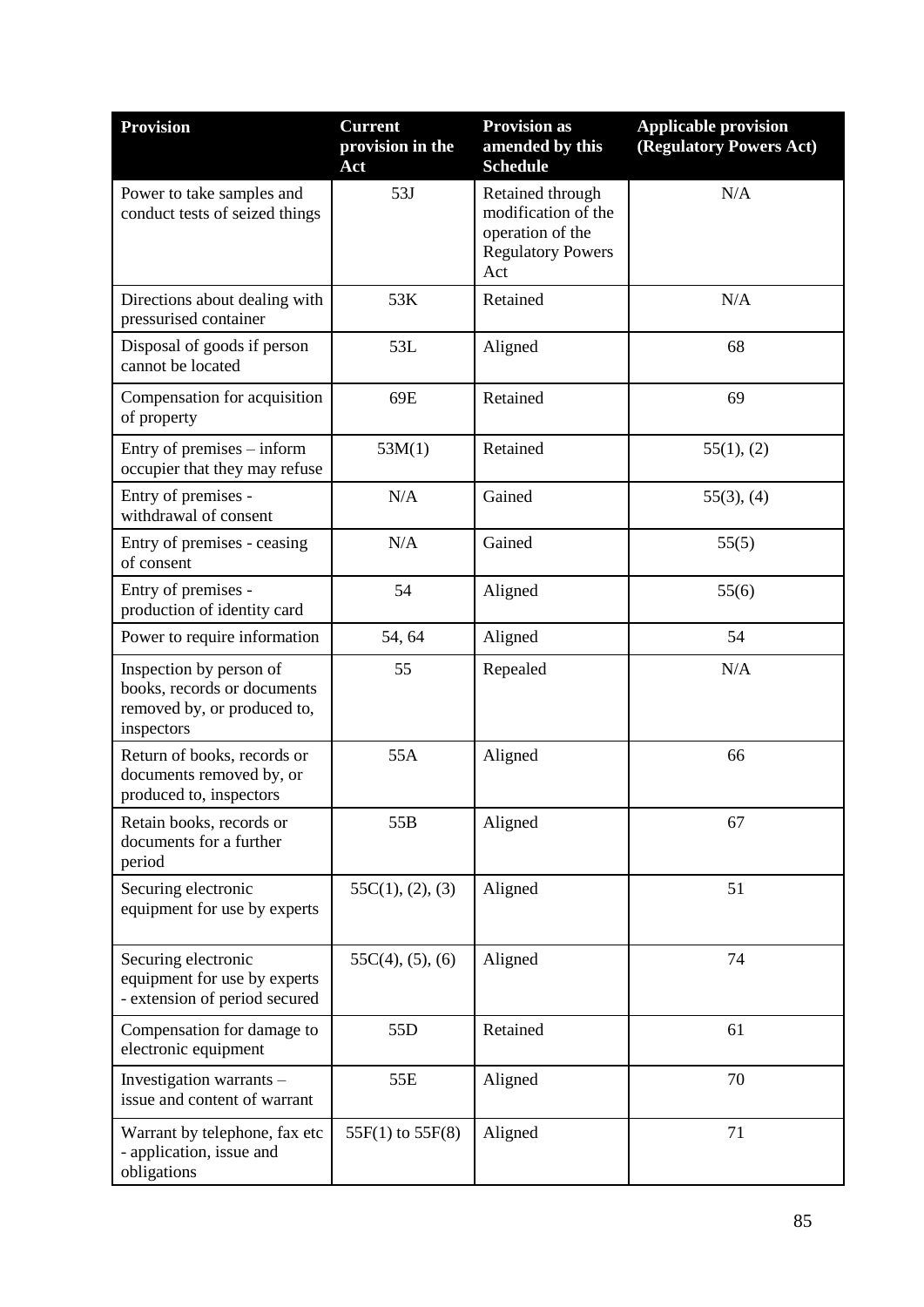| <b>Provision</b>                                                                                        | <b>Current</b><br>provision in the<br>Act | <b>Provision as</b><br>amended by this<br><b>Schedule</b> | <b>Applicable provision</b><br>(Regulatory Powers Act) |
|---------------------------------------------------------------------------------------------------------|-------------------------------------------|-----------------------------------------------------------|--------------------------------------------------------|
| Warrant by telephone, fax etc<br>- authority of warrant                                                 | $55F(9)$ , $(10)$                         | Aligned                                                   | 72                                                     |
| Offence relating to warrants<br>- false and misleading<br>statement by inspector                        | 55G(1), (2)                               | Repealed as<br>covered by<br>Criminal Code                | N/A                                                    |
| Offence relating to warrants<br>by telephone, fax etc                                                   | $55G(3)$ to $(8)$                         | Aligned                                                   | 73                                                     |
| Powers of issuing officers                                                                              | 55H                                       | Retained                                                  | 75                                                     |
| <b>Civil penalty provisions</b>                                                                         | Part VIII,<br>Divisions 6 and 7           |                                                           | <b>Part 4-Civil Penalty</b><br><b>Provisions</b>       |
| Ancillary contravention of<br>civil penalty provision                                                   | 65AB                                      | Retained                                                  | 92                                                     |
| Order to pay pecuniary<br>penalty                                                                       | 65AC(1), (2)                              | Retained                                                  | $82(3)$ , (4)                                          |
| Determining amount of<br>pecuniary penalty                                                              | 65AC(3)                                   | Aligned                                                   | 82(6)                                                  |
| Maximum pecuniary penalty                                                                               | $65AC(4)$ , $(4A)$ ,<br>(5)               | Aligned                                                   | 82(5)                                                  |
| Civil enforcement of penalty                                                                            | 65AC(6)                                   | Retained                                                  | 83                                                     |
| Power to apply for a civil<br>penalty order                                                             | 65AD                                      | Aligned                                                   | 82(1)                                                  |
| Conduct contravening more<br>than one civil penalty<br>provision                                        | N/A                                       | Gained                                                    | 84                                                     |
| Single order for multiple<br>contraventions                                                             | N/A                                       | Gained                                                    | 85                                                     |
| Multiple proceedings may be<br>heard together                                                           | 65AE                                      | Retained                                                  | 86                                                     |
| Time limit for application for<br>an order                                                              | 65AF                                      | Retained                                                  | 82(2)                                                  |
| Civil evidence and procedure<br>rules                                                                   | 65AG                                      | Retained                                                  | 87                                                     |
| Civil proceedings after<br>criminal proceedings                                                         | 65AH                                      | Retained                                                  | 88                                                     |
| Criminal proceedings during<br>civil proceedings                                                        | 65AI                                      | Aligned                                                   | 89                                                     |
| Criminal proceedings after<br>civil proceedings                                                         | 65AJ                                      | Retained                                                  | 90                                                     |
| Evidence given in<br>proceedings for a civil<br>penalty order not admissible<br>in criminal proceedings | 65AK                                      | Retained                                                  | 91                                                     |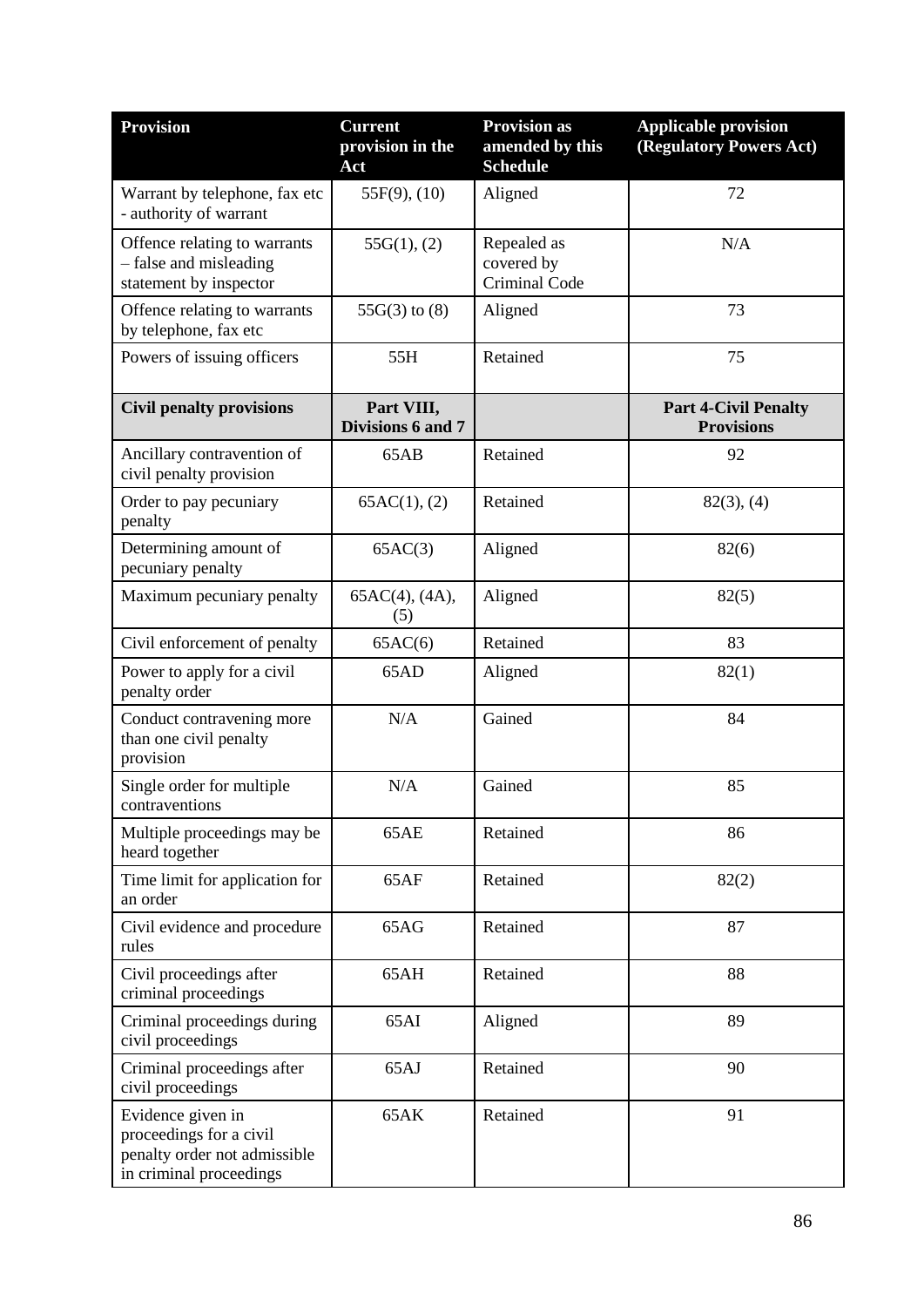| <b>Provision</b>                                                                    | <b>Current</b><br>provision in the<br>Act | <b>Provision as</b><br>amended by this<br><b>Schedule</b> | <b>Applicable provision</b><br>(Regulatory Powers Act) |
|-------------------------------------------------------------------------------------|-------------------------------------------|-----------------------------------------------------------|--------------------------------------------------------|
| Continuing contraventions of<br>civil penalty provisions                            | N/A                                       | Gained                                                    | 93                                                     |
| Mistake of fact                                                                     | 65AL                                      | Retained                                                  | 95                                                     |
| State of mind                                                                       | 65AM                                      | Aligned                                                   | 94                                                     |
| <b>Infringement notices</b>                                                         | Part VIII,<br><b>Division 5</b>           |                                                           | <b>Part 5-Infringement</b><br><b>Notices</b>           |
| Infringement notices                                                                | 65AA and<br>regulations                   | Aligned                                                   | 95 to 108                                              |
| <b>Enforceable undertakings</b>                                                     | N/A                                       | Gained                                                    | <b>Part 6-Enforceable</b><br><b>Undertakings</b>       |
| <b>Injunctions</b>                                                                  | Part VIII,<br><b>Division 2</b>           |                                                           | <b>Part 7-Injunctions</b>                              |
| Grant restraining injunctions                                                       | 56(1)                                     | Retained                                                  | 121(1)                                                 |
| Grant performance<br>injunctions                                                    | 56(2)                                     | Retained                                                  | 121(2)                                                 |
| Grant of interim restraining<br>injunctions                                         | 56(3)                                     | Retained                                                  | 122(1)(a)                                              |
| Grant of interim performance<br>injunctions                                         | N/A                                       | Gained                                                    | 122(1)(b)                                              |
| Discharging or varying<br>injunctions                                               | 56(4)                                     | Retained                                                  | 123                                                    |
| Certain limits on granting<br>injunctions do not apply -<br>restraining injunctions | 56(5)                                     | Retained                                                  | 124(1)                                                 |
| Certain limits on granting<br>injunctions do not apply -<br>performance injunctions | 56(6)                                     | Retained                                                  | 124(2)                                                 |
| No undertakings as to<br>damages                                                    | 56(7)                                     | Retained                                                  | 122(2)                                                 |
| Other powers of a relevant<br>court unaffected                                      | 58(8)                                     | Retained                                                  | 125                                                    |

515. Item 120 would repeal the existing heading at Division 1 of Part VIII and substitute it for 'Division 1 - Preliminary'. This new heading would more accurately describe the provisions in this Part.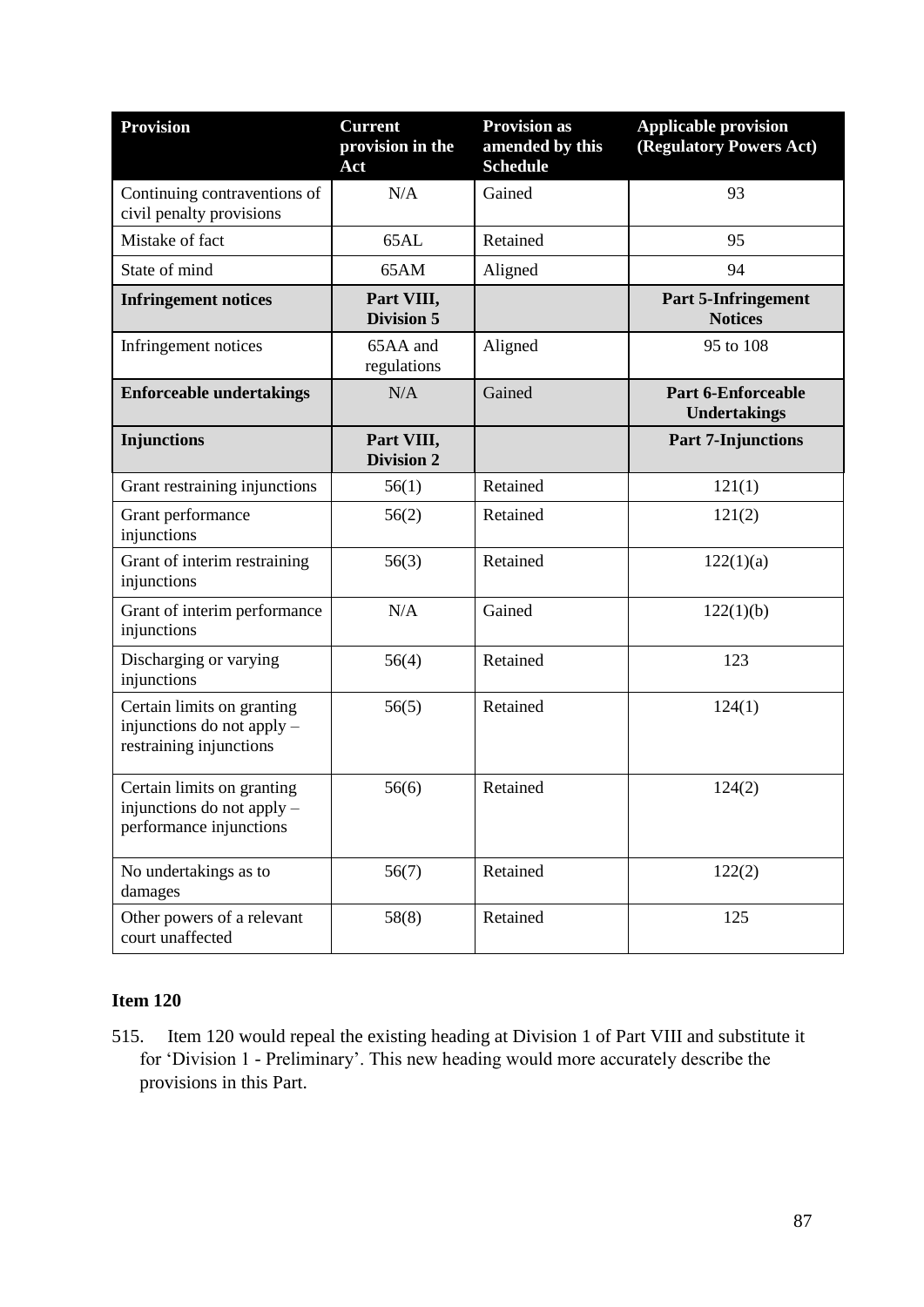516. Item 121 would repeal the existing heading at Subdivision A of Division 1 of Part VIII. This would be consequential to the changes that would be made by item 122 of this Schedule.

## **Item 122**

- 517. Item 122 would repeal existing section 48A, which defines the term *inspector* for the purposes of Part VIII of the Act. This definition is no longer needed as item 24 of this Schedule would insert a new definition for *inspector* into section 7 of the Act. The new definition would apply for the whole Act, not just Part VIII.
- 518. Item 122 would also insert new section 48A into the Act. New section 48A would provide a simplified outline to the Part VIII of the Act (Enforcement). The outline is not intended to be comprehensive and has been included to assist readers to understand the substantive provisions of the Part. It is intended that readers will rely on the substantive provisions of the Part.

## **Item 123**

519. Item 123 would omit the reference to Minister in subsection 49(1) and substitute it with a reference to the Secretary. This would vest the Secretary with the power to appoint inspectors, rather than the Minister. This change is consistent with the approach taken by the Regulatory Powers Act, as it applies to this Act, to vest compliance and enforcement related powers in the Secretary (see items 128 and 138 of this Schedule). Item 151 would allow the Secretary to delegate his or her powers under the Act or under the Regulatory Powers Act (as it applies to this Act) to an SES level employee in the Department.

## **Item 124**

520. Item 124 would omit the reference to the Minister in subsection 49(2) and substitute it with a reference to the Secretary. This amendment would be consequential to the amendment made by item 123.

#### **Item 125**

521. Item 125 would omit the reference to Minister, wherever it occurs, in subsections 49(3) and 49A(1) and substitute it with Secretary. This amendment would be consequential to the amendment made by item 123.

- 522. Item 126 would repeal section 50 of the Act. This existing section provides for identity cards for inspectors. This section would no longer be necessary as item 128 of this Schedule would amend the Act to apply the standard identity card provisions in Parts 2 and 3 of the Regulatory Powers Act, with minor modifications.
- 523. The comparison table provided above identifies that sections 35 and 76 are corresponding provisions of the Regulatory Powers Act for existing section 50 of the Act.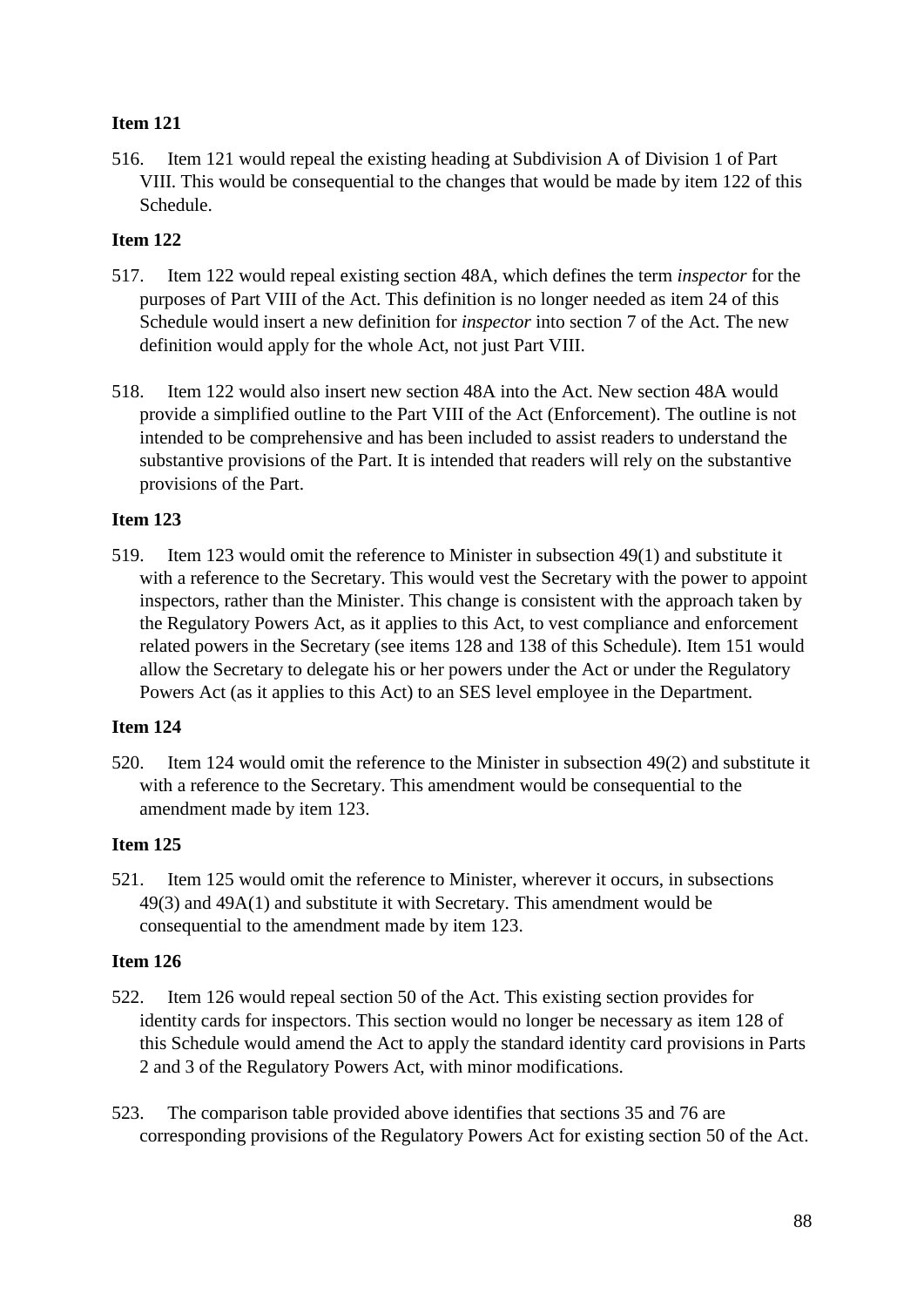- 524. Item 127 would repeal Subdivisions B, C, D, E, F and G of Division 1 of Part VIII.
- 525. These subdivisions deal with existing powers of inspectors. These provisions would no longer be necessary as item 128 of this Schedule would amend the Act to apply the standard monitoring and investigation provisions in Parts 2 and 3 of the Regulatory Powers Act.
- 526. The comparison table provided below identifies the corresponding provisions of the Regulatory Powers Act for the provisions of the Act that would be repealed by this item.

## **Item 128**

- 527. Item 128 would repeal existing Division 2 of Part VIII. This Division deals with injunctions and would no longer be necessary as item 138 of this Schedule would amend the Act to apply the standard injunction provisions in Part 7 of the Regulatory Powers Act.
- 528. The comparison table provided above identifies the corresponding provisions of the Regulatory Powers Act for the provisions of the Act that are repealed by this item.
- 529. Item 128 would also amend the Act to substitute new Divisions 2 and 2A into Part VIII of the Act. New Divisions 2 and 2A (new sections 50 to 54) would outline the powers of inspectors, who would be appointed by the Secretary under section 49 of the Act. This item would trigger Parts 2 and 3 of the Regulatory Powers Act and insert additional monitoring and investigation powers to provide a comprehensive compliance regime for the Act.

## *Division 2 - Monitoring powers*

## Section 50 - Monitoring powers

- 530. New section 50 would trigger the standard monitoring powers in Part 2 of the Regulatory Powers Act. The notes following subsections 50(1) and 50(2) would explain that Part 2 of the Regulatory Powers Act creates a framework for monitoring compliance with the Act. This would include powers of entry and inspection.
- 531. New subsections 50(1) and (2) would have the combined effect that the monitoring powers triggered under Part 2 of the Regulatory Powers Act would be able to be exercised for the purposes of:
	- monitoring compliance with provisions in the Act and the regulations, and offence provisions of the Crimes Act or the Criminal Code; and
	- determining whether information given in compliance, or purported compliance, with those provisions is correct.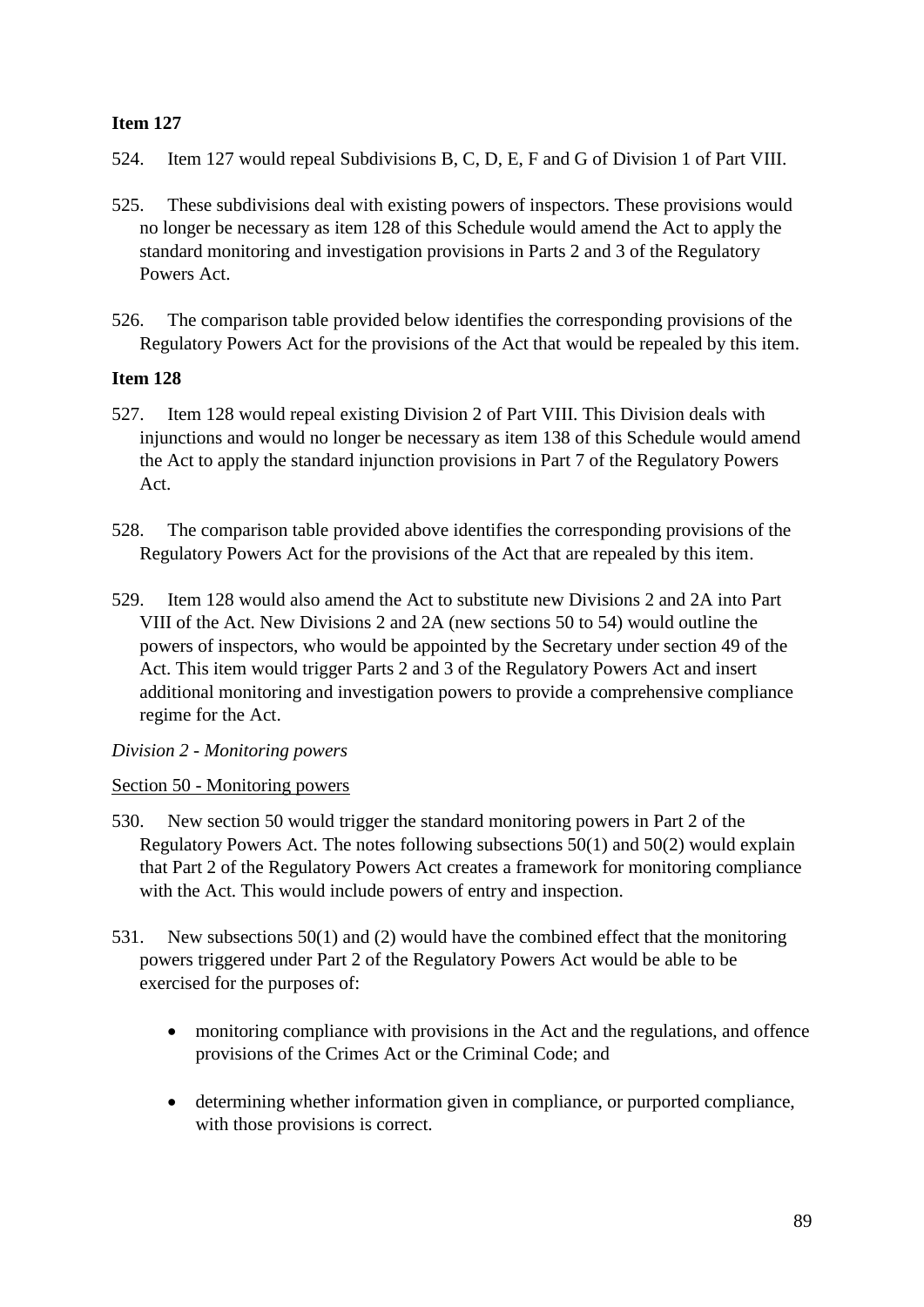- 532. New paragraph 50(3)(a) would provide that, for the purposes of Part 2 of the Regulatory Powers Act, the related provisions and information are subsections 50(4), 50(7), 112(2B) and 112(2BC) of the *Customs Act 1901* (Customs Act), dealing with prohibited imports and exports. This is appropriate as scheduled substances regulated by the Act are also prohibited imports and exports under the Customs Act. The effect of listing these provisions as 'related provisions' is that evidence obtained exercising the powers in Part 2 of the Regulatory Powers Act for the purposes of monitoring compliance with the Act could also be used to investigate or enforce compliance with the prohibited import and export provisions under the Customs Act. This would assist in ensuring more efficient and effective administration of Commonwealth legislation.
- 533. New paragraphs 50(3)(b) and (c) would have the combined effect that, for the purposes of Part 2 of the Regulatory Powers Act, an inspector (appointed under section 49 of the Act) is both an authorised applicant and an authorised person. This means that an inspector would be able to exercise the monitoring powers set out in Part 2 of the Regulatory Powers Act.
- 534. New paragraphs 50(3)(d), (e) and (f) would provide that, for the purposes of Part 2 of the Regulatory Powers Act, an issuing officer is a magistrate, the Secretary is the relevant chief executive, and a designated court (defined in section 7 of the Act) is the relevant court.
- 535. Unlike the exercise of investigation powers, inspectors would not need to suspect on reasonable grounds that there may be material on the premises related to a contravention of an offence or civil penalty provision before exercising relevant monitoring powers. However, an inspector would need to have either the consent of the occupier or a monitoring warrant to enter premises to exercise the monitoring powers under Part 2 of the Regulatory Powers Act (subsection 18(2) of the Regulatory Powers Act).
- 536. The general monitoring powers set out in Part 2 of the Regulatory Powers Act would also permit an inspector to, among other things:
	- search premises, measure or test anything on the premises, photograph things or make copies of documents;
	- take necessary equipment onto the premises;
	- ask persons on the premises questions and request the production of documents;
	- operate electronic equipment;
	- secure electronic evidence for 24 hours in order to obtain expert assistance.
- 537. New subsection 50(4) would have the effect that an inspector may be assisted by other persons in exercising powers or performing functions or duties under Part 2 of the Regulatory Powers Act as it applies to the Act.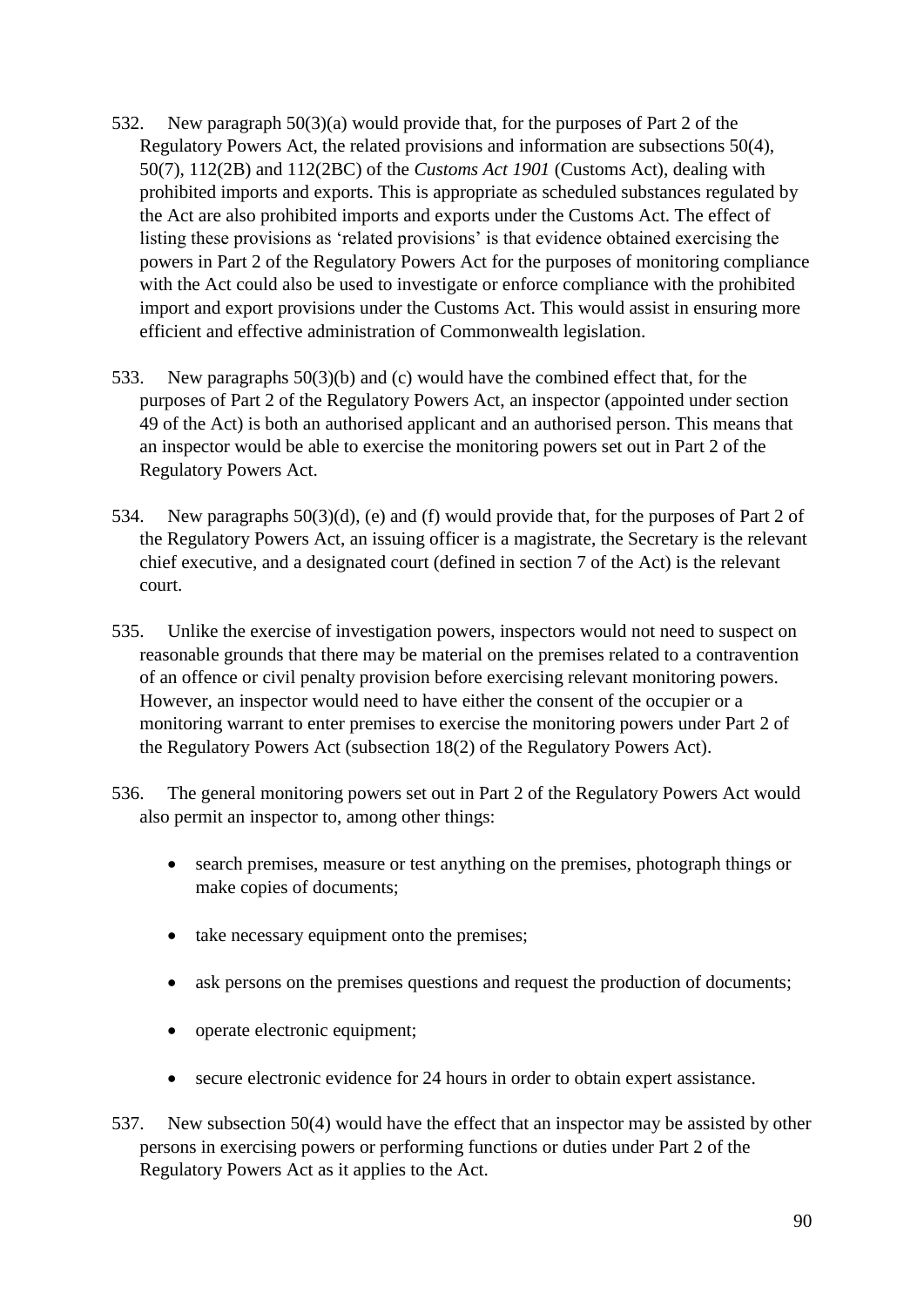- 538. It is necessary to allow other persons to assist inspectors to exercise powers or perform functions under Part 2 of the Regulatory Powers Act (as it applies to the Act) because there may be circumstances where no other inspector is available to assist, or because special skills are required for the assistance needed (for example, locksmiths). Subsection 50(4) would not impose specific training requirements for a person assisting an inspector, as the relevant expertise required would differ depending on the purpose of the assistance. However, under paragraph 23(1)(a) of the Regulatory Powers Act, a person exercising monitoring powers may only be assisted by another person if it is necessary and reasonable to do so. In addition, a person assisting an inspector would be subject to any directions given by the inspector under paragraph 23(2)(d) of the Regulatory Powers Act and a power exercised by a person assisting an inspector would be taken to have been exercised by the inspector in accordance with subsection 23(3) of the Regulatory Powers Act. The inspector would have direct responsibility and oversight of the powers exercised and functions performed under Part 2 of the Regulatory Powers Act (as it applies to this Act).
- 539. New subsection 50(5) would extend the operation of Part 2 of the Regulatory Powers Act to every external Territory as it relates to the Act. This is necessary because the Regulatory Powers Act does not apply to external territories of its own accord. It would also ensure that Part 2 of the Regulatory Powers Act (as it applies to the Act) would operate consistently with the Act, which applies to all external Territories (see section 6).

### Section 51 - Modifications of Parts 2 of the Regulatory Powers Act

- 540. New section 51 would provide for additional monitoring powers beyond those provided for under Part 2 of the Regulatory Powers Act and modify the operation of some of the provisions in Part 2 of the Regulatory Powers Act as it applies to the Act. These additional powers and modifications are necessary to retain existing powers in the Act, and to ensure the effective operation of the Regulatory Powers Act, as it applies to the Act.
- 541. Consistent with new section 50, the additional monitoring powers in new section 51 would be able to be exercised for the purposes of:
	- monitoring compliance with provisions in the Act and offence provisions of the Crimes Act and the Criminal Code; and
	- determining whether information given in compliance, or purported compliance, with those provisions is correct.
- 542. New subsection 51(2) would provide for the following additional monitoring powers:
	- the power to take samples of any thing on premises entered under Part 2 of the Regulatory Powers Act;
	- the power to remove, test and analyse such samples;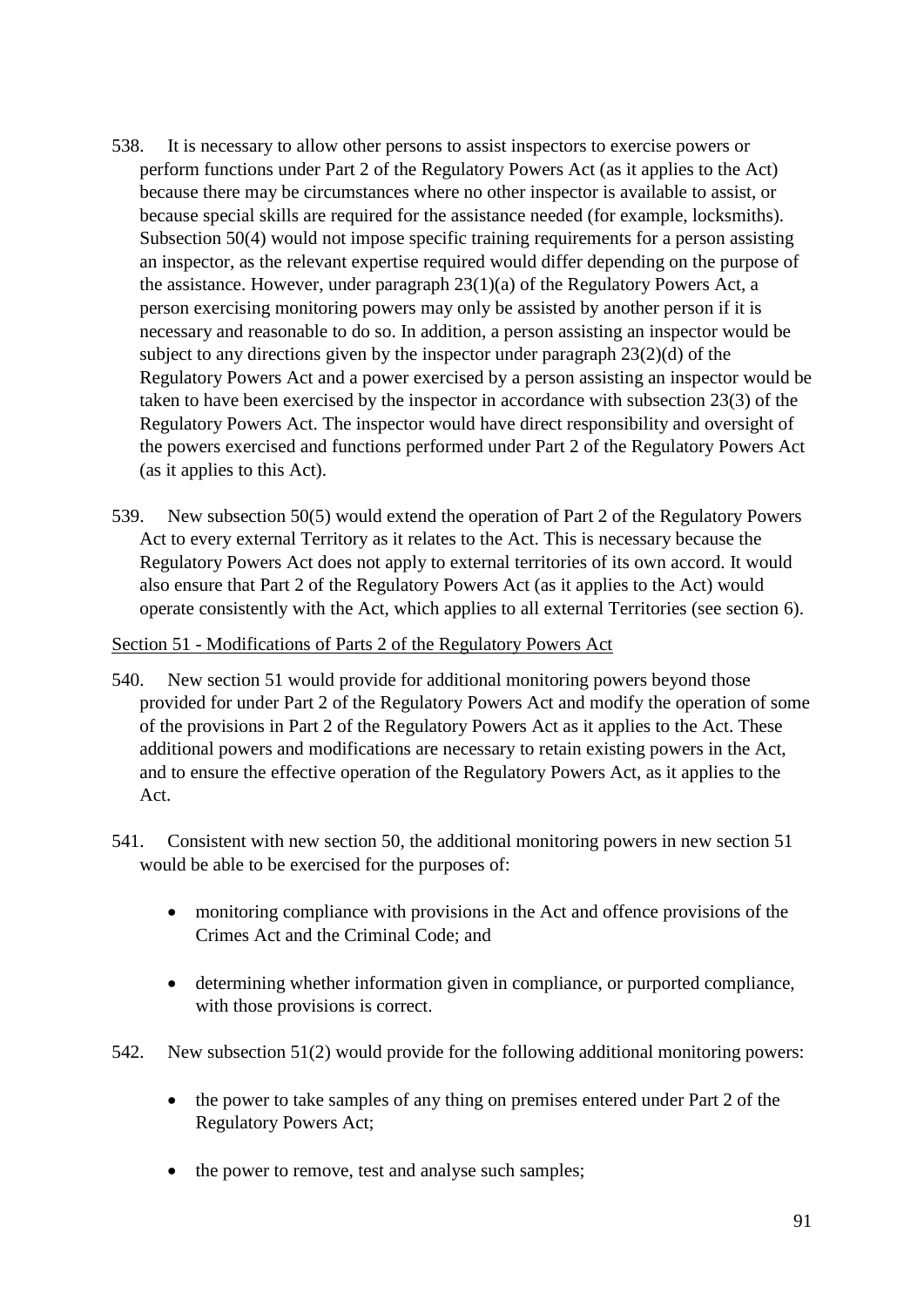- the power to secure a premise entered under Part 2 of the Regulatory Powers Act;
- the power to secure things on a premises entered under Part 2 of the Regulatory Powers Act for the purpose of sampling, testing or analysing those things;
- the power to secure a container on premises entered under Part 2 of the Regulatory Powers Act that contains a thing if the inspector reasonably believes that it is not reasonably practicable to secure the thing without also securing the container (whether or not the container contains any other thing).
- 543. These additional monitoring powers are appropriate because it may be necessary to secure things and premises, and to take and test samples of things, in order to facilitate compliance with the Act.
- 544. For example, if a licence allowed for the import of a certain scheduled substance, testing and analysing a sample of that substance may be necessary to confirm that the imported substance was the type allowed under the permit. Similarly, if an inspector entered premises under Part 2 of the Regulatory Powers Act and needed to secure a thing that was liquid or gas, it may not be reasonably practicable to secure the thing without also securing the container the thing is in.
- 545. New subsection 51(3) would have the effect that an authorised person, or a person assisting an authorised person, when executing a monitoring warrant, may use necessary and reasonable force against things. This would ensure that inspectors can take the necessary measures to monitor compliance with the Act and takes into consideration the special requirements that may be needed for effective monitoring. An example of where use of force may be necessary is opening locked cabinets to access records relating to manufacture, import or export of scheduled substances, or opening locked containers containing ODS equipment or SGG equipment that were imported, in order to ascertain whether a licence is being, or has been, complied with. This subsection does not authorise the use of force against a person in executing a monitoring warrant.
- 546. New subsections 51(4) to 51(6) would modify powers in Part 2 of the Regulatory Powers Act for the purposes of their application to the Act.
- 547. New subsection 51(4) would have the effect that references to an 'identity card' in sections 25 and 26 and subsection 35(6) of the Regulatory Powers Act should be taken to include a reference to written evidence identifying the authorised person as a member or special member of the Australian Federal Police, or an officer of Customs, as the case may be.
- 548. New subsection 51(5) would have the effect that subsection 35(1) of the Regulatory Powers Act does not require the relevant chief executive to issue an identity card to an authorised person who is a member or special member of the Australian Federal Police or an officer of Customs.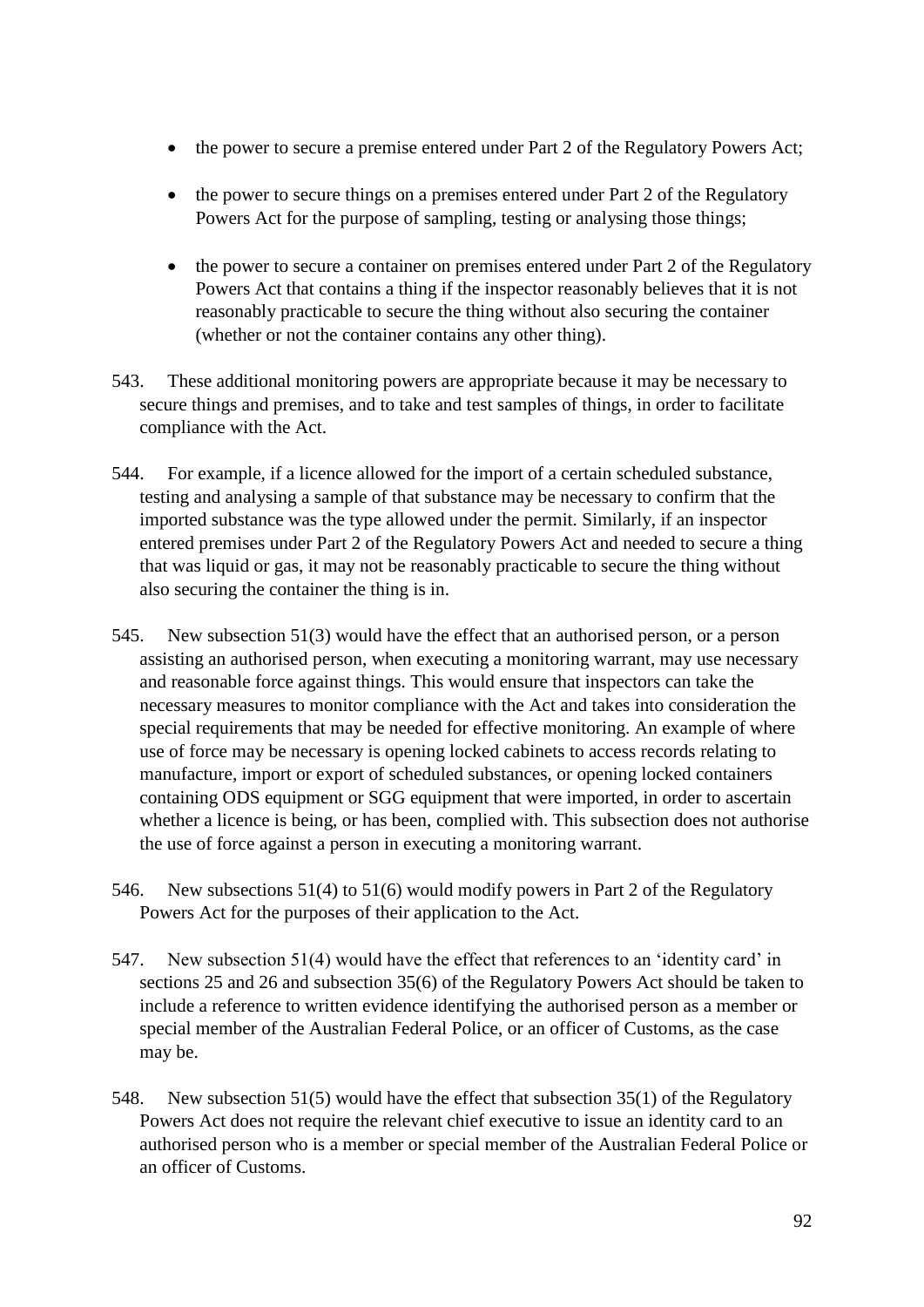- 549. New subsections 51(4) and 51(5) are appropriate because an inspector, who is the authorised person for the purposes of Part 2 of the Regulatory Powers Act as it applies to the Act, would include a member or special member of the Australian Federal Police or an officer of Customs. A member or special member of the Australian Federal Police or an officer of Customs would ordinarily have written evidence identifying them as such. These modifications would remove unnecessary duplication by removing the requirement to issue such persons with additional identity cards.
- 550. New subsection 51(6) would have the effect that the reference to 3 months in paragraph 32(4)(g) of the Regulatory Powers Act should be taken to be a reference to 6 months. This would mean that a warrant issued under section 32 of the Regulatory Powers Act, as it relates to the Act, could potentially be in force for up to 6 months, rather than 3 months. This is appropriate to ensure that scheduled substances that are imported in multiple shipments covered by the same licence can be effectively monitored for compliance with the Act.
- 551. As is the case for the general monitoring powers in Part 2 of the Regulatory Powers Act, the additional monitoring powers in section 51 would only be able to be exercised with the consent of the occupier of the premises or under a monitoring warrant.

#### Section 52 - Investigation powers

- 552. New section 52 would trigger the standard investigation powers in Part 3 of the Regulatory Powers Act. The first note following new subsection 52(1) would explain that Part 3 of the Regulatory Powers creates a framework for investigating compliance with the Act. This would include powers of entry and inspection.
- 553. The investigation powers triggered under Part 3 of the Regulatory Powers Act would be able to be exercised for the purposes of investigating compliance with a provision that creates an offence against the Act or the regulations, or a civil penalty provision of the Act or the regulations (new subsection 52(1)).
- 554. The second note following new subsection 52(1) would refer the reader to the definition of offence against this Act or the regulations in section 7.
- 555. New paragraph 52(2)(a) would provide that, for the purposes of Part 3 of the Regulatory Powers Act, the related provisions are subsections 50(4), 50(7), 112(2B) and 112(2BC) of the Customs Act, dealing with prohibited imports and exports. This is appropriate as scheduled substances regulated by the Act are also prohibited imports and exports under the Customs Act. The effect of listing these provisions as 'related provisions' is that evidence obtained exercising the powers in Part 3 of the Regulatory Powers Act for the purposes of investigating or enforcing compliance with the Act could also be used to investigate or enforce compliance with the prohibited import and export provisions under the Customs Act. This would assist in ensuring more efficient and effective administration of Commonwealth legislation.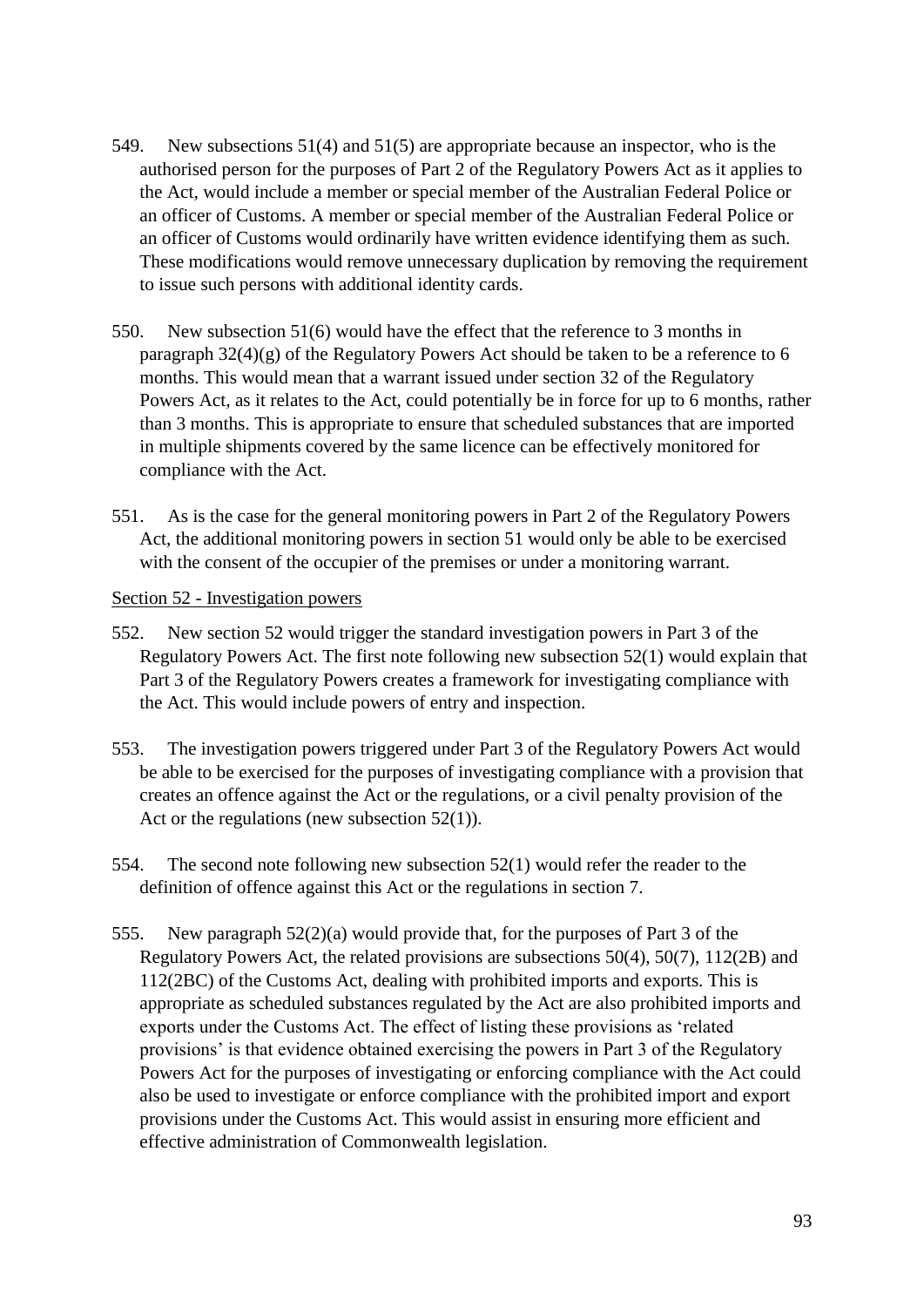- 556. New paragraphs 52(2)(b) and (c) would have the combined effect that, for the purposes of Part 3 of the Regulatory Powers Act, an inspector (appointed under section 49 of the Act) is both an authorised applicant and an authorised person. This means that an inspector would be able to exercise the investigation powers set out in Part 3 of the Regulatory Powers Act.
- 557. New paragraphs 52(2)(d), (e) and (f) would provide that, for the purposes of Part 3 of the Regulatory Powers Act, an issuing officer is a magistrate, the Secretary is the relevant chief executive, and the designated court (defined in section 7 of the Act) is the relevant court.
- 558. The investigation powers triggered under Part 3 of the Regulatory Powers Act would allow an authorised person to enter a premise to exercise investigation powers if they suspect on reasonable grounds that there is evidential material on the premises (subsection 48(1) of the Regulatory Powers Act). However, they can only do so with the consent of the occupier or under an investigation warrant (subsection 48(2) of the Regulatory Powers Act).
- 559. The investigation powers set out in Part 3 of the Regulatory Powers Act would also permit an authorised person to, among other things:
	- search the premises and seize evidential material;
	- inspect, test and copy evidential material;
	- take necessary equipment onto the premises;
	- ask persons on the premises questions and request the production of documents;
	- operate electronic equipment found on the premises and secure electronic evidence for 24 hours in order to obtain expert assistance.
- 560. These investigation powers would allow non-compliance to be more easily detected and ultimately reduced, leading to greater compliance with the Act. This would support better environmental outcomes and assist in ensuring compliance with Australia's obligations under the Montreal Protocol and other relevant international conventions.
- 561. New subsection 52(3) would have the effect that an inspector may be assisted by other persons in exercising powers or performing functions or duties under Part 3 of the Regulatory Powers Act as it applies to the Act.
- 562. It is necessary to allow other persons to assist inspectors to exercise powers or perform functions under Part 3 of the Regulatory Powers Act (as it applies to the Act) because there may be circumstances where no other inspector is available to assist, or because special skills are required for the assistance needed (for example, locksmiths). Subsection 52(3) would not impose specific training requirements for a person assisting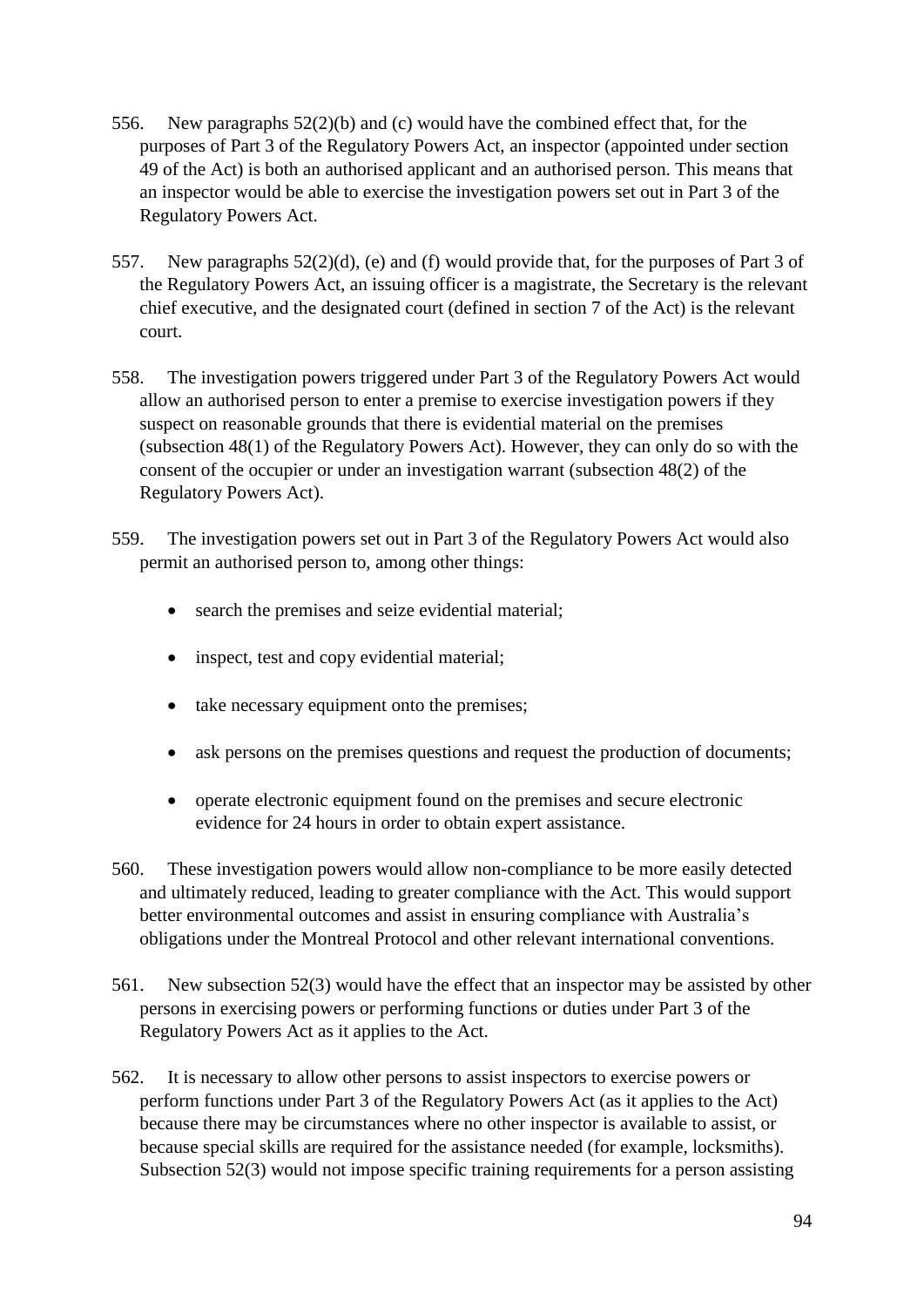an inspector, as the relevant expertise required would differ depending on purpose of the assistance. However, under paragraph 53(1)(a) of the Regulatory Powers Act, a person exercising investigation powers may only be assisted by another person if it is necessary and reasonable to do so. In addition, a person assisting an inspector would be subject to any directions given by the inspector under paragraph 53(2)(d) of the Regulatory Powers Act and a power exercised by a person assisting an inspector would be taken to have been exercised by the inspector in accordance with subsection 53(3) of the Regulatory Powers Act. The inspector would have direct responsibility and oversight of the powers exercised and functions performed under Part 3 of the Regulatory Powers Act (as it applies to this Act).

563. New subsection 52(4) would extend the operation of Part 3 of the Regulatory Powers Act to every external Territory as it relates to the Act. This is necessary because the Regulatory Powers Act does not apply to external territories of its own accord. It would also ensure that Part 3 of the Regulatory Powers Act (as it applies to the Act) would operate consistently with the Act, which applies to all external Territories (see section 6).

#### Section 53 - Modifications of Part 3 of the Regulatory Powers Act

- 564. New section 53 would provide for additional investigation powers beyond those provided for under Part 3 of the Regulatory Powers Act and modify the operation of some of the provisions in Part 3 of the Regulatory Powers Act as it applies to the Act. These additional powers and modifications are necessary to retain existing powers in the Act, and also to ensure the effective operation of the Regulatory Powers Act, as it applies to the Act.
- 565. Consistent with new section 52, the additional investigation powers in new section 53 would be able to be exercised for the purpose of investigating compliance with a provision that creates an offence against the Act or the regulations, or a civil penalty provision of the Act or the regulations (subsection 53(1)).
- 566. New subsection 53(2) would provide for the following additional investigation powers:
	- the power to take samples of any thing on premises entered under Part 3 of the Regulatory Powers Act;
	- the power to remove, test and analyse such samples;
	- the power to secure a premises entered under Part 3 of the Regulatory Powers Act;
	- the power to secure things on premises entered under Part 3 of the Regulatory Powers Act for the purpose of sampling, testing or analysing those things;
	- the power to secure a container on premises entered under Part 3 of the Regulatory Powers Act that contains a thing if the inspector reasonably believes that it is not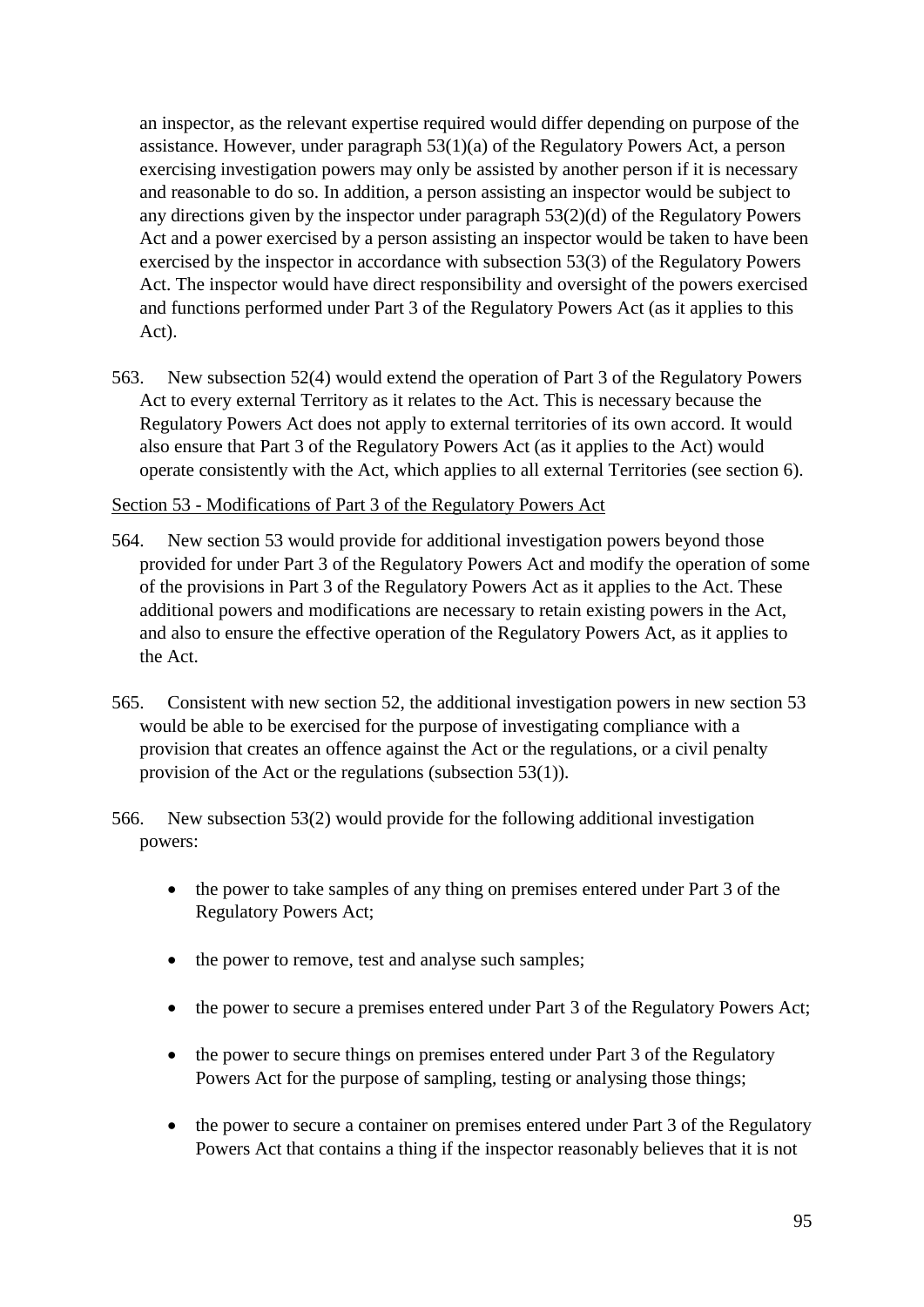reasonably practicable to secure the thing without also securing the container (whether or not the container contains any other thing);

- if the authorised person has the power to seize a thing under Part 3 of the Regulatory Powers Act – the power to seize a container that contains a seizable thing, and any other thing contained in the container, if the inspector reasonably believes that it is not reasonably practicable to seize the seizable thing without also seizing the container.
- 567. These additional investigation powers are appropriate because it may be necessary to secure things and premises, and to take and test samples of things, in order to facilitate compliance with the Act.
- 568. For example, if a licence allowed for the import of a certain scheduled substance, testing and analysing a sample of that substance may be necessary to confirm that the imported substance was the type allowed under the permit. Similarly, if an inspector entered premises under Part 3 of the Regulatory Powers Act and needed to secure a thing that was liquid or gas, it may not be reasonably practicable to secure the thing without also securing the container the thing is in.
- 569. New subsection 53(3) would modify the operation of subsection 66(1) of the Regulatory Powers Act, as it applies to the Act, where an authorised person has seized a container (or other thing) that contains a seizable thing under new paragraph 53(2)(f). The modification is that the requirement for the relevant chief executive to take reasonable steps to return the seized container would only apply from the time that requirement applies in relation to the seizable thing.
- 570. However, if the seizable thing is the subject of a forfeiture notice under section 60A of the Act, then the requirement at subsection 66(1) of the Regulatory Powers Act to take reasonable steps to return the container would apply at the time the seizable thing in the container is returned under subsection 60B(5) of the Act, or at the time the seizable thing in the container is forfeited to the Commonwealth under section 60C of the Act.
- 571. This would ensure the Secretary is not required to return a container containing a seized thing while the seized thing in the container (such as the gas or liquid) is still required as evidential material.
- 572. The note following subsection 53(3) would refer the reader to new subsection 53(4) regarding the application of section 66 of the Regulatory Powers Act where it is the container (or other thing) itself (as opposed to a seizable thing in the container) that is the subject of a forfeiture notice issued under section 60A of the Act.
- 573. New subsection 53(4) would have the effect that sections 66 to 69 of the Regulatory Powers Act do not apply to a thing seized under Part 3 of that Act if the thing is the subject of a forfeiture notice under section 60A of this Act. Sections 66 to 69 of the Regulatory Powers Act deal with returning, retaining and disposing of seized things and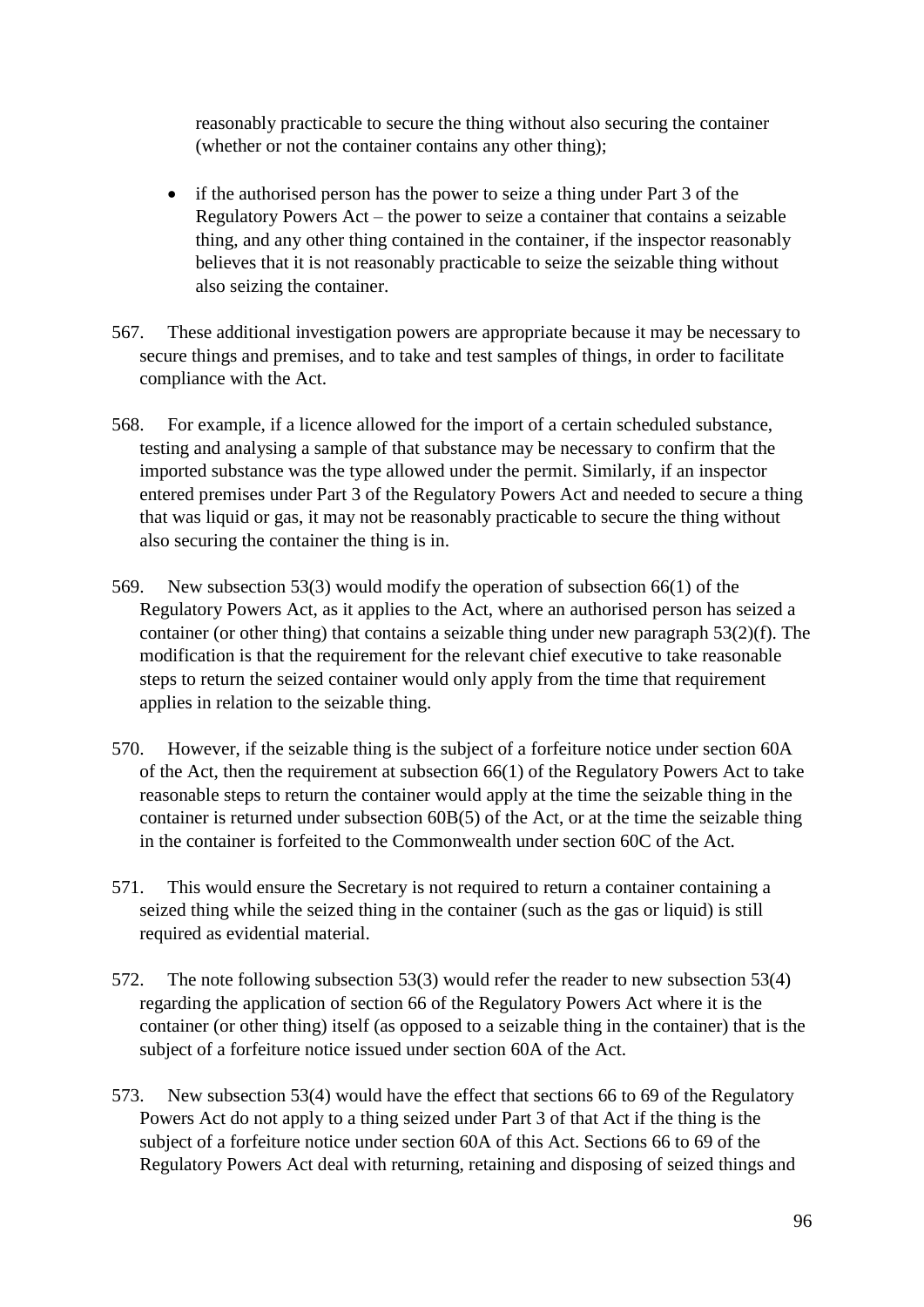compensation for acquisition of property. Subdivision C of Division 3 of Part VIII of the Act would instead deal with these matters in relation to the forfeiture of seized goods.

- 574. This means that where, for example, it is the container itself that is the subject of a forfeiture notice, rather than the gas or liquid in the container, existing sections 60A to 60D of the Act would apply rather than sections 66 to 69 of the Regulatory Powers Act.
- 575. New subsection 53(5) would modify the operation of subsection 50(1) of the Regulatory Powers Act, as it applies to the Act.
- 576. Subsection 50(1) of the Regulatory Powers Act provides that the standard investigation powers include the power to operate electronic equipment on the premises, and the power to use a disk, tape or storage device that is on the premises and can be used with the equipment or associated with it, provided that the authorised person suspects on reasonable grounds that the electronic equipment, disk, tape or other storage device is or contains evidence material. New subsection 53(5) would have the effect of extending this power to also include the power to operate such electronic equipment, disk, tape or storage device to find out whether the equipment, disk, tape or storage device contains such evidential material. This modification is appropriate because it will often not be apparent that some equipment or storage devices contain evidential material until they are operated, due to their nature.
- 577. New subsection 53(6) would modify subsection 56(1) of the Regulatory Powers Act, as it applies to the Act.
- 578. Subsection 56(1) of the Regulatory Powers Act requires an authorised person, before entering premises under an investigation warrant to announce that he or she is authorised to enter the premises, show his or her identity card to the occupier of the premises, and give a person at the premises the opportunity to allow entry onto the premises. New subsection 53(6) would have the effect that an inspector (being an authorised person for the purposes of the Regulatory Powers Act) would not have to comply with the requirements in subsection 56(1) of the Regulatory Powers Act if he or she believes on reasonable grounds that immediate entry to the premises is required to prevent serious damage to the environment.
- 579. This modification of the Regulatory Powers Act would be necessary and appropriate to reduce the risk of serious environmental harm arising from non-compliance with the Act. It involves a matter of public interest with a high bar to satisfy (there must be reasonable grounds and the potential damage must be serious) and is likely to only be applicable in exceptional circumstances. In addition, the modification only removes the requirement to announce entry before entering with an investigation warrant, it does not remove the requirement to first obtain the investigation warrant.
- 580. New subsection 53(7) would have the effect that an authorised person, or a person assisting an authorised person, when executing an investigation warrant, may use necessary and reasonable force against things. This would ensure that inspectors can take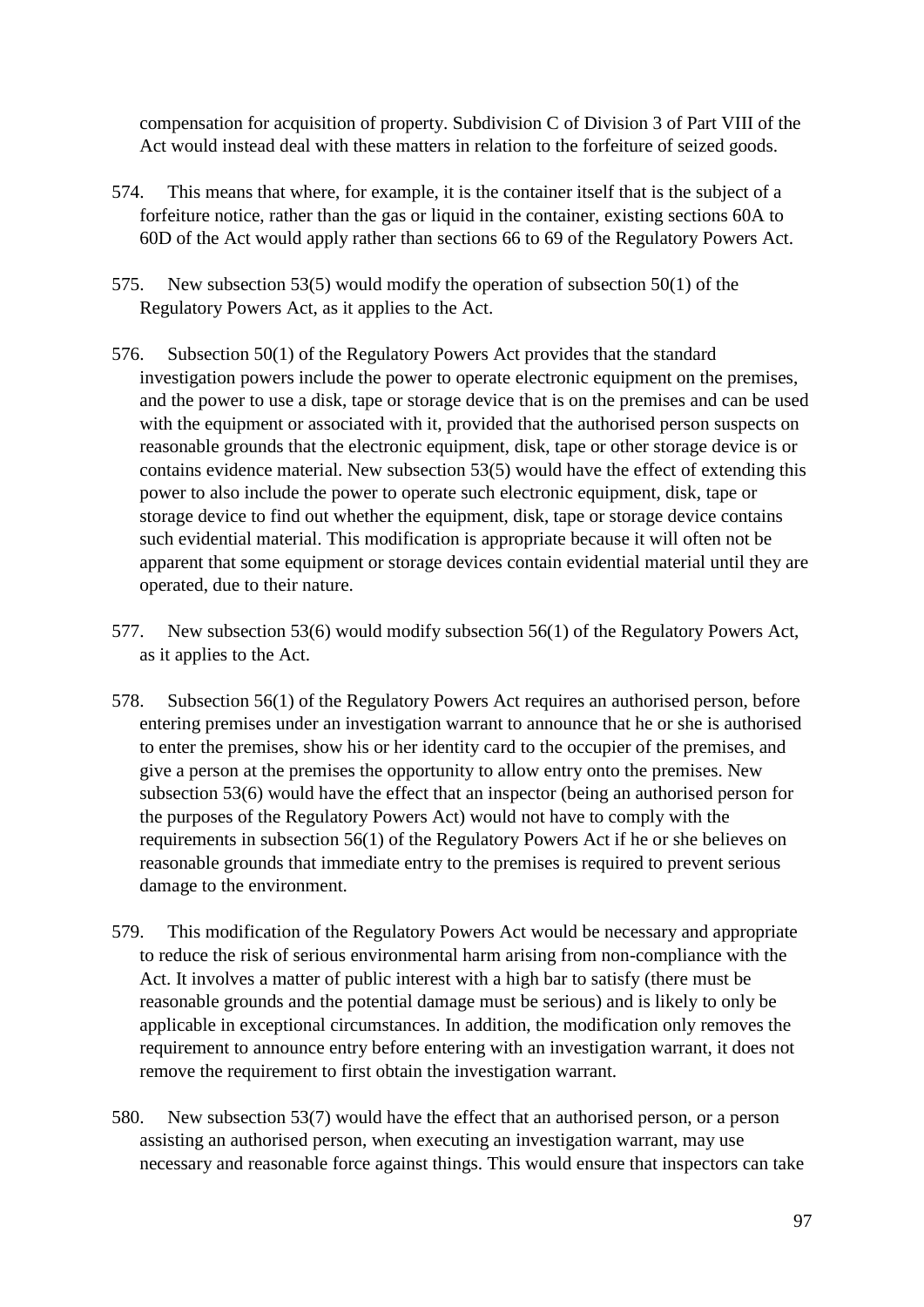the necessary measures to investigate compliance with the Act and takes into consideration the special requirements that may be needed for effective investigation. An example of where use of force may be necessary is opening locked cabinets to access records relating to manufacture, import or export of scheduled substances, or opening locked containers containing ODS equipment or SGG equipment that is proposed to be exported, in order to ascertain whether a licence is being, or has been, complied with. This subsection does not authorise the use of force against a person in executing an investigation warrant.

- 581. New subsection 53(8) would have the effect that references to an 'identity card' in sections 55 and 56 and subsection 76(6) of the Regulatory Powers Act should be taken to include a reference to written evidence identifying the authorised person as a member or special member of the Australian Federal Police or an officer of Customs, as the case may be.
- 582. New subsection 53(9) would have the effect that subsection 76(1) of the Regulatory Powers Act does not require the relevant chief executive to issue an identity card to an authorised person who is a member or special member of the Australian Federal Police or an officer of Customs.
- 583. New subsections 53(8) and 53(9) are appropriate because an inspector, who is the authorised person for the purposes of Part 3 of the Regulatory Powers Act as it applies to the Act, would include a member or special member of the Australian Federal Police or an officer of Customs. A member or special member of the Australian Federal Police or an officer of Customs would ordinarily have written evidence identifying them as such. These modifications would remove unnecessary duplication by removing the requirement to issue such persons with additional identity cards.

Section 54 - Directions about dealing with pressurised containers

- 584. New section 54 would replicate existing section 53K of the Act and would apply where an inspector seizes a pressurised container under Part 3 of the Regulatory Powers Act, as it applies to the Act. Ozone depleting substances and synthetic greenhouse gases are often stored under pressure, including in non-refillable containers. The seizure, movement and storage of a pressurised container that is not in a safe condition presents a serious risk to health and safety and to the environment.
- 585. New subsection 54(1) would allow the Secretary to, in writing, direct an inspector to deal with the pressurised container, and its contents, in a manner specified in the direction. The inspector must comply with the direction.
- 586. The direction may require the pressurised container and its contents to be destroyed (new subsection 54(2)).
- 587. The direction may only be given on application by an inspector and where the Secretary is satisfied that the pressurised container constitutes a danger to public health and safety, or may cause damage to the environment (new subsection 54(3)).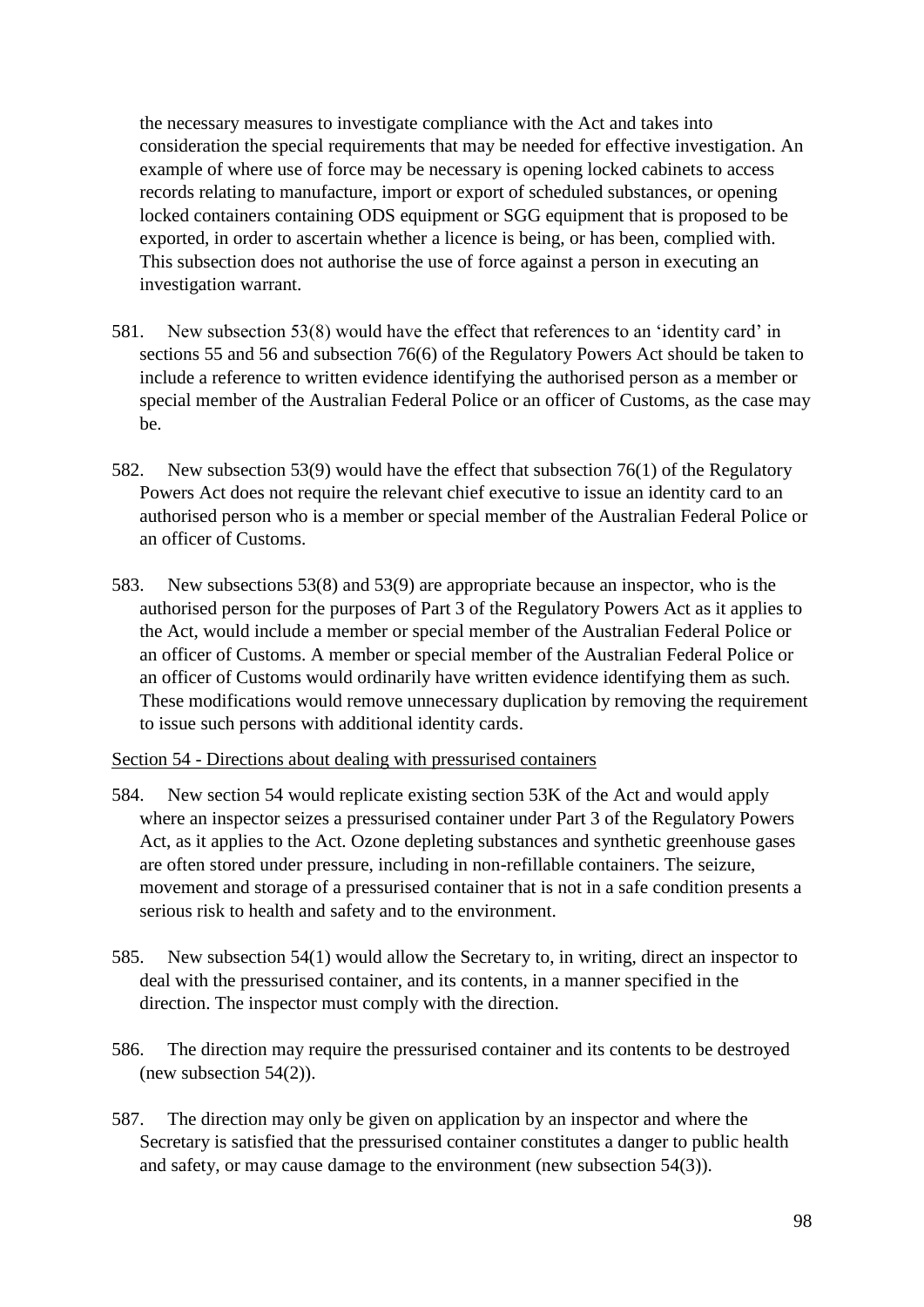- 588. New subsection 54(4) would provide that if the Secretary gives a direction, then sections 66 to 69 of the Regulatory Powers Act would not apply to the container or its contents. These provisions deal with returning, retaining and disposing of seized things and compensation for acquisition of property. It would not be appropriate to apply these standard provisions if there is likely to be danger to public health and safety or the environment by doing so.
- 589. New subsection 54(5) would clarify that a direction issued under subsection 54(1) would not be a legislative instrument for the purposes of the *Legislation Act 2003*. This is declaratory of the law and included to assist readers. It is not an exemption from the operation of that Act.
- 590. New subsections 54(6) to 54(8) would deal with compensation for a pressurised container and its contents that is destroyed in compliance with a direction given under this section. The owner of the container would be allowed to apply to a designated court (as defined in section 7 of the Act) for compensation. On application, the designated court would be required to order the Commonwealth to pay compensation if satisfied that the pressurised container is not, or did not contain, forfeitable goods as defined in section 57. The amount of compensation ordered by the court would be the market value of the pressurised container and its contents at the time it was destroyed.

- 591. Subsection 57(1) outlines the types of goods that are *forfeitable goods* under the Act. Goods that are forfeitable goods can be forfeited to the Commonwealth following conviction or the making of a civil penalty order (see Subdivision B of Division 3 of Part VIII of the Act) or as a result of the forfeiture notification and seizure process in Subdivision C of Division 3 of Part VIII of the Act.
- 592. Item 129 would repeal existing subsection 57(1) and substitute new subsections 57(1) and (1A). The purpose of this amendment would be to update the drafting style so that it reflects modern drafting practices, improve the clarity of the provision to make it easier to read, and to add in non-refillable containers that are imported in contravention of the new mandatory licence condition inserted by item 67.
- 593. New subsection 57(1) would have the effect that the following are *forfeitable goods*:
	- scheduled substances that are manufactured in contravention of new subsection 13(1) (manufacturing scheduled substances without a licence);
	- scheduled substances that are imported in contravention of new subsection 13AA(1) (importing scheduled substances without a licence);
	- scheduled substances that are exported in contravention of new subsection 13AB(1) (exporting scheduled substances without a licence);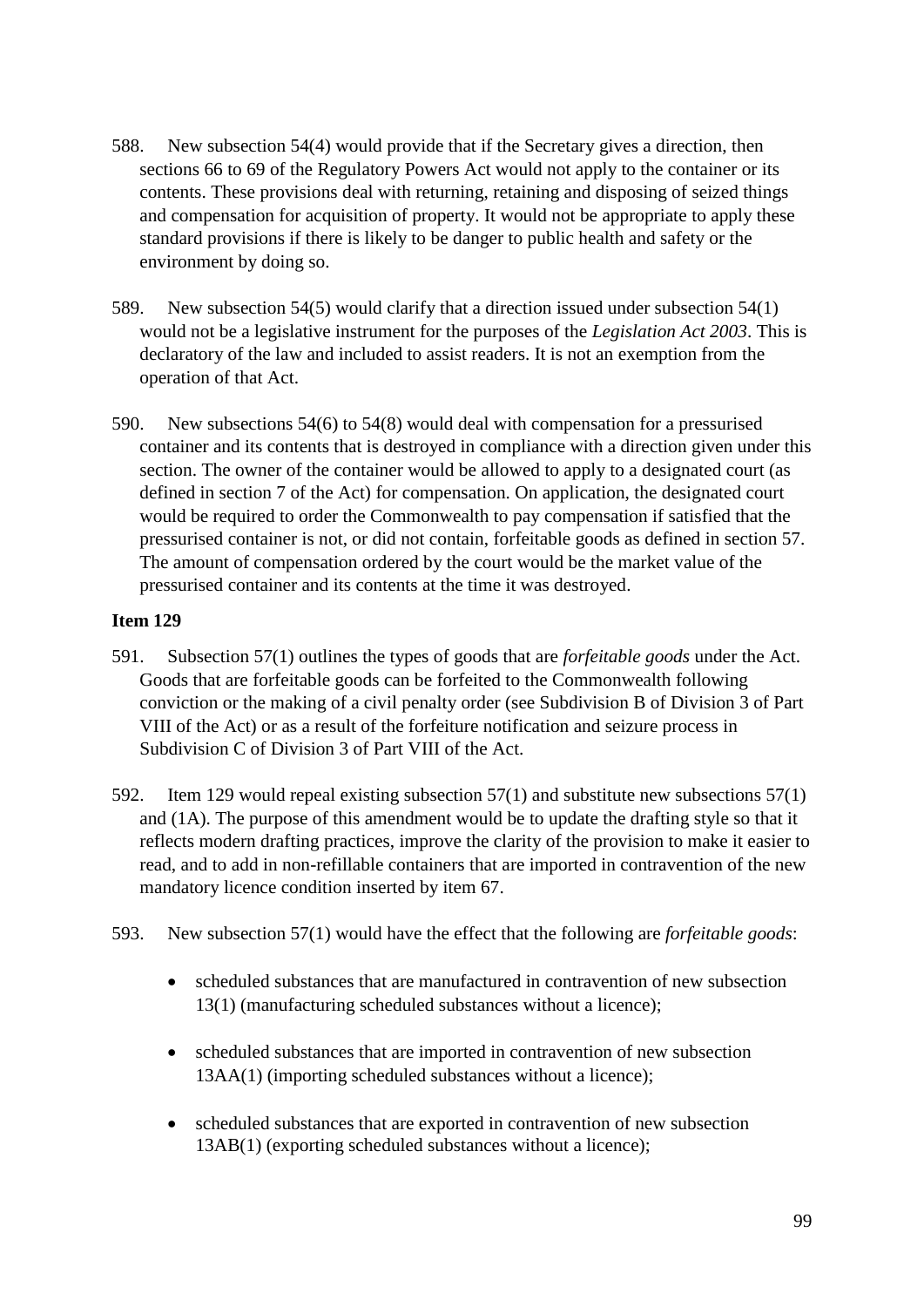- equipment that contains a scheduled substance (and the scheduled substance itself) that has been manufactured, imported or exported in contravention of new subsections 13(3), 13AA(4) or 13AB(3) (manufacturing, importing or exporting equipment that contains a scheduled substance without a licence);
- equipment that uses a scheduled substance in its operation that has been manufactured, imported or exported in contravention of new subsections 13(5), 13AA(5) or 13AB(5) (manufacturing, importing or exporting equipment that uses scheduled substances in its operation without a licence);
- a non-refillable container (and any substance it contains) that has been imported in contravention of the person's licence conditions in new item 7 of subsection 18(1);
- prescribed goods in respect of which a person has contravened a prescribed provision of the regulations.
- 594. New subsection 57(1A) would provide that without limiting subsection 57(1), a person is taken to have contravened if the person is convicted of an offence against the Act or the regulations for a contravention of the provision, or a civil penalty order is made against the person for a contravention of the provision. This would remove the need to factually establish a contravention in proceedings concerning the forfeiture of goods once a conviction or civil penalty order has been made in respect of those goods.

595. Item 130 would update subsection 58(1) to omit "Where a person is convicted of an offence against a provision of this Act or the regulations" and substitute "If a person is convicted of an offence against this Act or the regulations for a contravention of a provision". This amendment would update the drafting of the provision in line with modern drafting conventions and would not change the effect of the provision.

## **Item 131**

596. Item 131 would update subsection 58(2) to omit "has been made against a person for a contravention of a civil penalty provision" and substitute "is made against a person for a contravention of a provision". This amendment would update the drafting of the provision in line with modern drafting conventions and would not change the effect of the provision.

- 597. Item 132 would repeal existing section 60 and replace it with a new section 60.
- 598. Existing section 60 is an offence provision that applies when a person engages in conduct that causes forfeited goods that have been seized under section 59 to be moved, altered or interfered with. The purpose of new section 60 would be to update the drafting of this prohibition to clarify when it applies, as well as provide for an escalating range of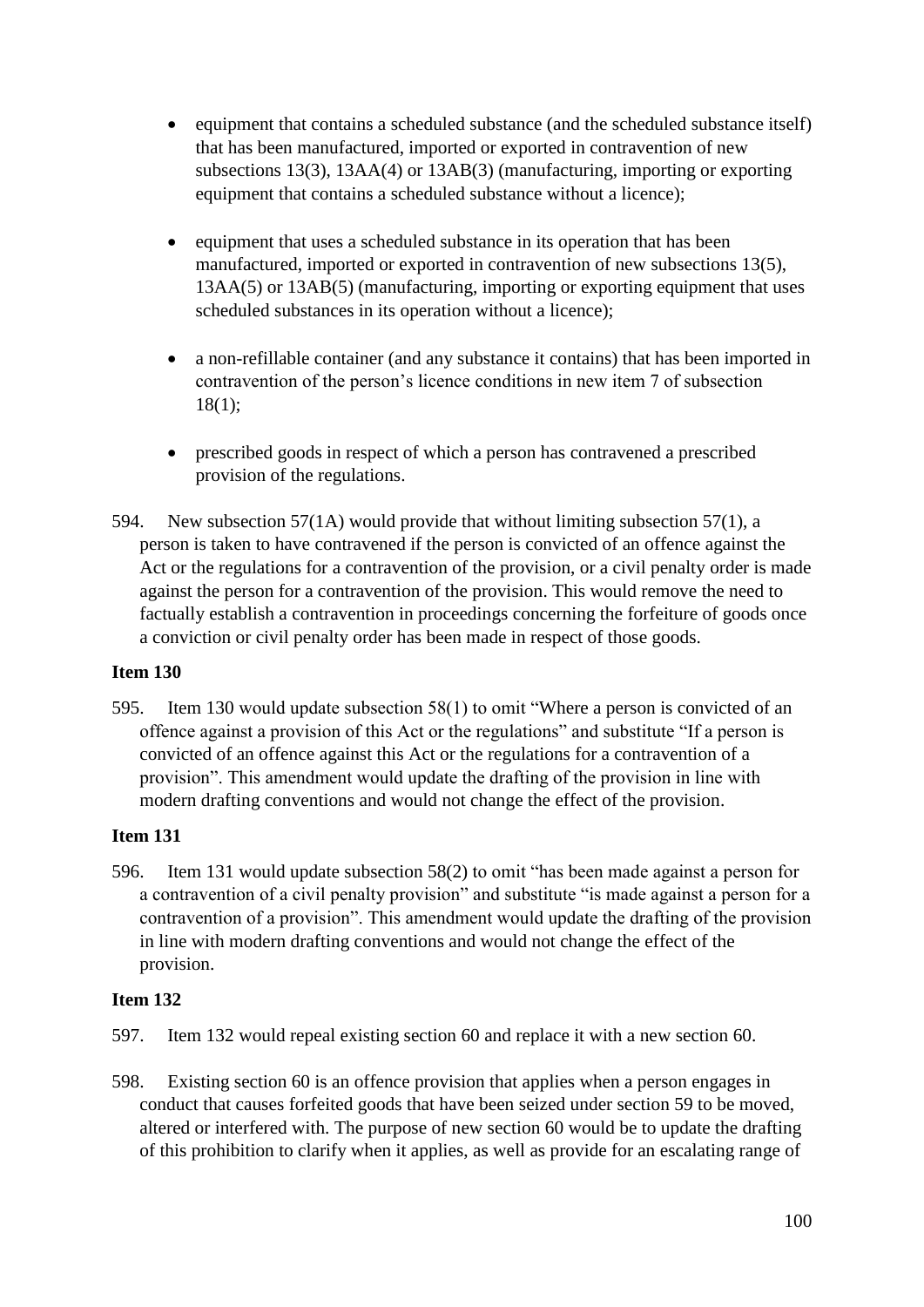sanctions by including a fault-based offence, a strict liability offence and a civil penalty provision.

- 599. New subsection 60(1) would prohibit a person from engaging in conduct that causes goods to be moved, altered or interfered with when the goods are the subject of a notice under subsection 59(2). Subsection 59(2) allows an inspector to seize forfeited goods by attaching a notice to the goods or the container in which the goods are held.
- 600. New subsection 60(2) would provide that the prohibition in subsection 60(1) would not apply if the person engages in the conduct is in accordance with a direction given to the person by the Secretary.
- 601. The note after subsection 60(2) would explain that the defendant bears an evidential burden in relation to showing that their conduct was in accordance with a direction given by the Secretary. This is because section 13.3 of Schedule 1 to the Criminal Code and section 96 of the Regulatory Powers Act provide that if a defendant wishes to rely on an exception to, respectively, an offence or a civil penalty provision, the defendant bears an evidential burden of proof in relation to that matter. This is appropriate on the basis that knowledge of that matter would be peculiar to that person. Consistent with this, it is appropriate to reverse the evidential burden of proof in this matter, as the reason why a person has moved, altered or interfered with forfeited goods that have been seized (including whether moving, altering or interfering with the goods was because they have been given a direction to do so) is a matter that is peculiarly within the knowledge of that person.
- 602. New subsection 60(3) would create a new prohibition. A person would contravene subsection 60(3) if, having been given a copy of a notice made under subsection 59(2) (that forfeited goods are being seized by an inspector), the person fails to take all reasonable precautions, or to exercise all due diligence, to prevent the moving, alteration or interference with the goods to which the notice relates, except in accordance with a direction given by the Secretary. This prohibition is necessary to ensure that the seizure of forfeited goods is not prevented or otherwise interfered with, which would undermine the effectiveness of the Act's compliance and enforcement regime.
- 603. New subsection 60(4) would have the effect that a person who contravenes the prohibition in either subsection 60(1) or 60(3) would be committing a fault-based offence. The maximum penalty for the offence would be 500 penalty units. A body corporate would be liable for five times this amount as a maximum penalty (see subsection 4B(3) of the Crimes Act).
- 604. The note after subsection 60(4) would explain that the physical elements of the offence are found in subsection 60(1) or 60(3) (as relevant).
- 605. New subsection 60(5) would have the effect that a person who contravenes the prohibition in either subsection 60(1) or 60(3) would also be committing an offence of strict liability with a maximum penalty of 60 penalty units.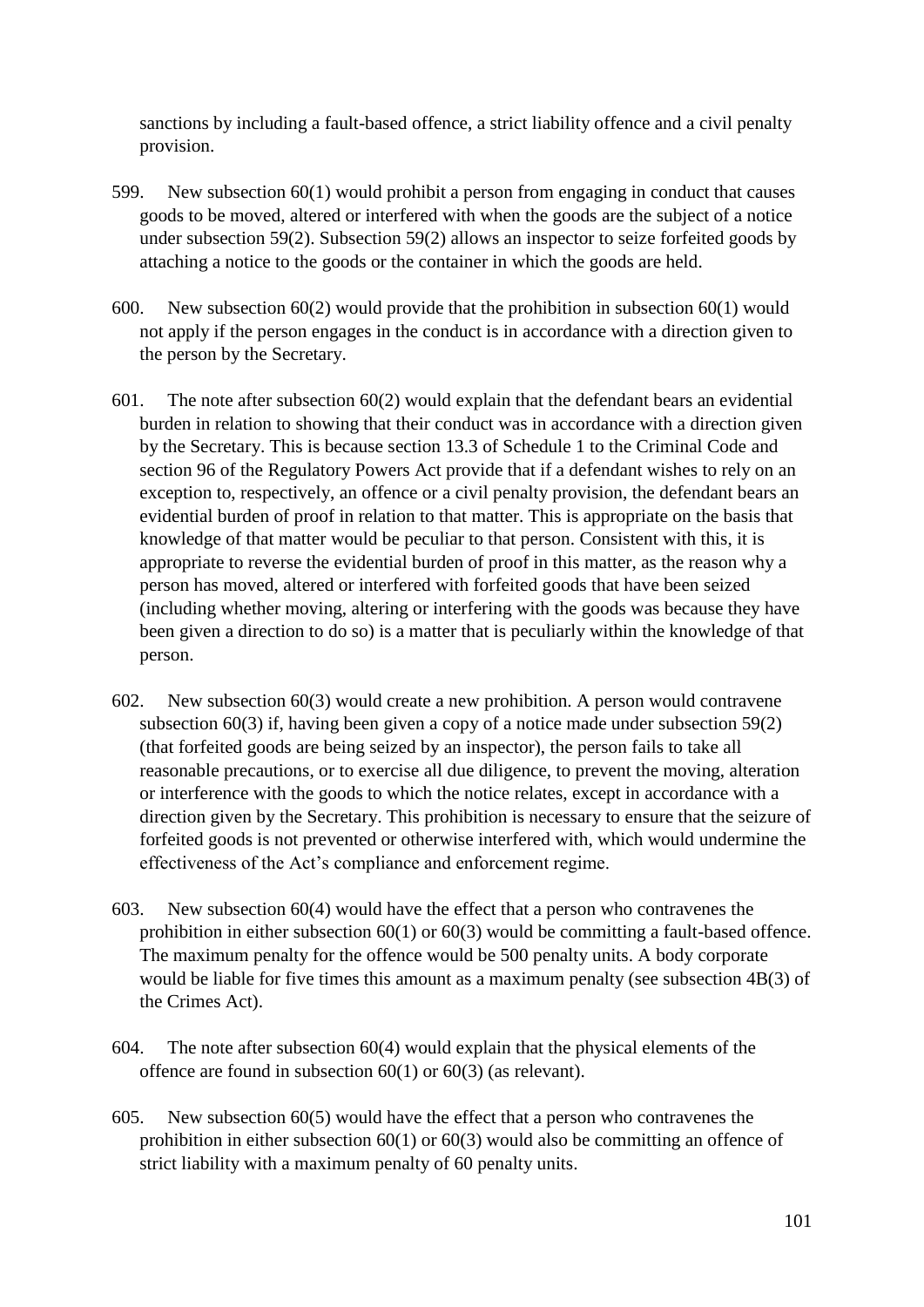- 606. Strict liability is proposed for this offence having regard to the Commonwealth Guide to Framing Offences and the Scrutiny of Bills Committee 6th Report. Consistent with these documents, strict liability is appropriate as:
	- the offence is not punishable by imprisonment;
	- the offence is subject to a maximum penalty of 60 penalty units for an individual;
	- the actions which trigger the offence are simple, readily understood and easily defended. The offence is triggered if a person moves, alters or interferes with forfeited goods that have been seized, or fails to take all reasonable precautions, or to exercise all due diligence, to prevent the moving, alteration or interference with forfeited goods that have been seized (except in accordance with a direction given by the Secretary);
	- the person affected would have previously been put on notice that the goods have been forfeited to the Commonwealth and seized;
	- offences relating to the non-compliance with seizure notices need to be dealt with efficiently to ensure industry and community confidence in the regulatory regime;
	- the offence would be subject to an infringement notice (see new section 63, as inserted by item 138);
	- the absence of strict liability may adversely affect the capacity to prosecute offenders. Whether or not a defendant intentionally, recklessly or negligently moves, alters or interferes with forfeited goods that have been seized, or fails to take all reasonable precautions, or to exercise all due diligence, to prevent the moving, alteration or interference with forfeited goods that have been seized, is generally a matter that is peculiarly within the knowledge of the defendant alone. Proving the contrary beyond reasonable doubt may require significant and difficult to obtain indirect and circumstantial evidence;
	- the forfeiture of goods following either a conviction or a civil penalty order, and the seizure of such goods play an important role in ensuring compliance with the Act and regulations (particularly in relation to importing scheduled substances without a licence), which is a necessary part of ensuring that the Act remains an effective and efficient mechanism to both implement Australia's obligations under the Montreal Protocol and to realise its intended environmental benefits. Given goods can only be forfeited to the Commonwealth once a contravention of the Act has already occurred, interference with the seizure of such goods may result in significant environmental harm and could damage Australia's international relations;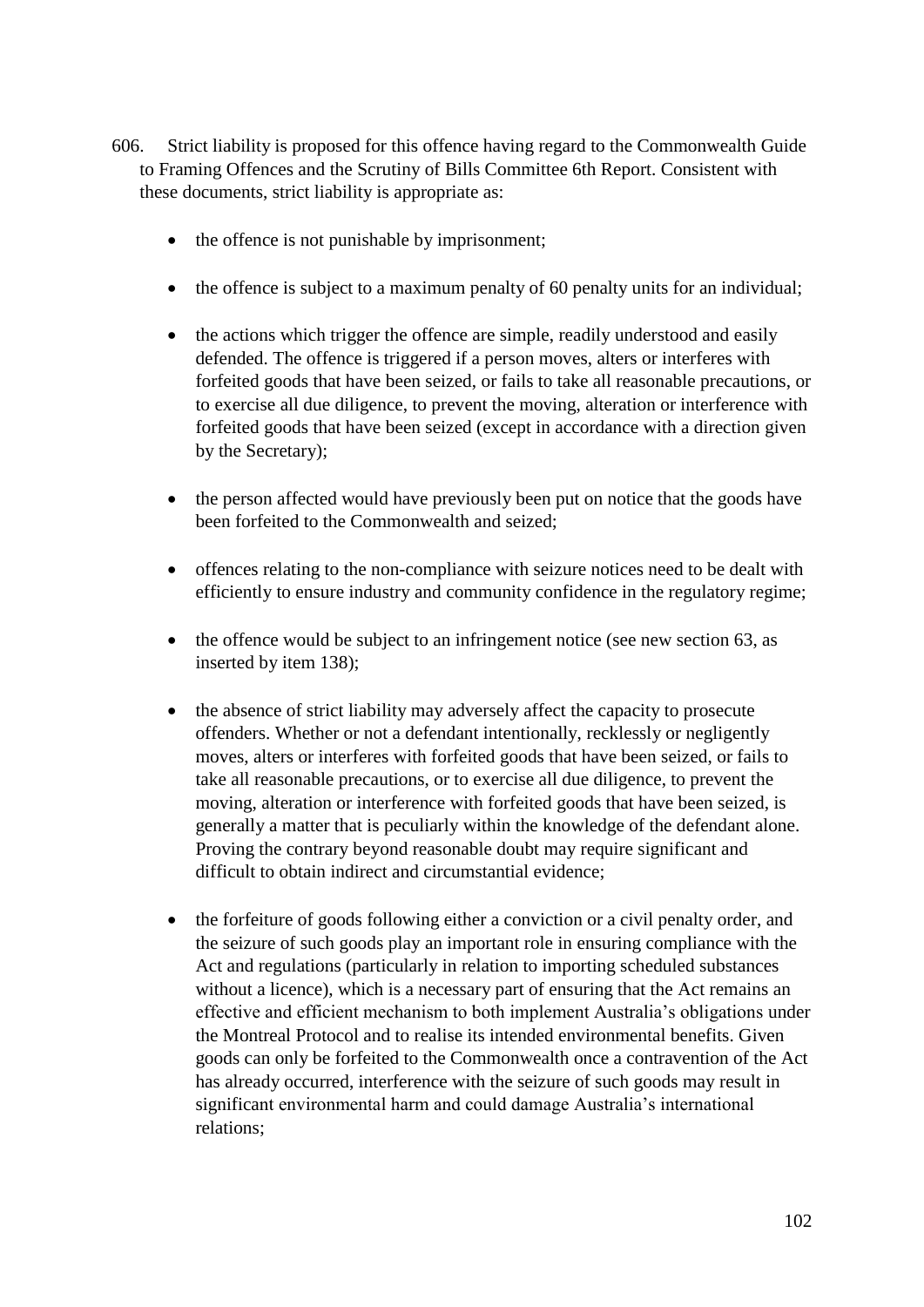- the person affected will be placed on notice to guard against the possibility of contravention, which is likely to significantly enhance the effectiveness of the enforcement regime in deterring the conduct in question.
- 607. The defence of honest and reasonable mistake of fact is available for strict liability offences (see sections 6.1 and 9.2 of Schedule 1 to the Criminal Code) and the existence of strict liability does not make any other defence unavailable (see subsection 6.1(3) of Schedule 1 to the Criminal Code).
- 608. New subsection 60(6) would have the effect of establishing a mirror civil penalty provision which is contravened in circumstances where a person contravenes the prohibition in either subsection 60(1) or 60(3). The maximum penalty would be 600 penalty units. A body corporate would be liable for five times this amount as a maximum penalty (see subsection 82(5) of the Regulatory Powers Act).
- 609. The combination of fault-based offence, strict liability offence and civil penalty provision would provide an adequate deterrent from a person interfering with the seizure of forfeited goods, which has the potential to cause significant harm. It is also appropriate to include both civil and criminal penalties in order to provide flexibility for the Commonwealth to enforce the prohibition appropriately without always needing to pursue criminal penalties (noting that conviction for a criminal offence carries with it a range of consequences beyond the immediate penalty). It is expected criminal proceedings would be brought for conduct that contravenes subsection 60(1) or 60(3) and is at the more serious end of the spectrum or that involves a higher degree of malfeasance.
- 610. The size of the maximum penalty for both the fault-based offence and the civil penalty provision is appropriate as a deterrent. It reflects the seriousness of interfering with the seizure of goods that have been forfeited to the Commonwealth, which could in turn result in serious harm to human and environmental health. Such conduct may undermine the integrity of the regulatory framework provided for by the Act. This conduct may also result in the breach of Australia's obligations under the Montreal Protocol which could damage Australia's international relations.
- 611. The maximum civil penalty of 600 penalty units is higher than the maximum penalty available for the criminal offence. This is intended to ensure that it will act as a deterrent, particularly for body corporates, and also recognises that being found liable to pay a civil penalty does not attract imprisonment or a criminal conviction.

612. Item 133 would amend paragraph 60A(1)(a) of the Act to replace the references to section 53 with references to sections 49 or 52 of the Regulatory Powers Act. This amendment is consequential to the amendments made by item 128 of this Schedule, which triggers the investigation powers in Part 3 of the Regulatory Powers Act.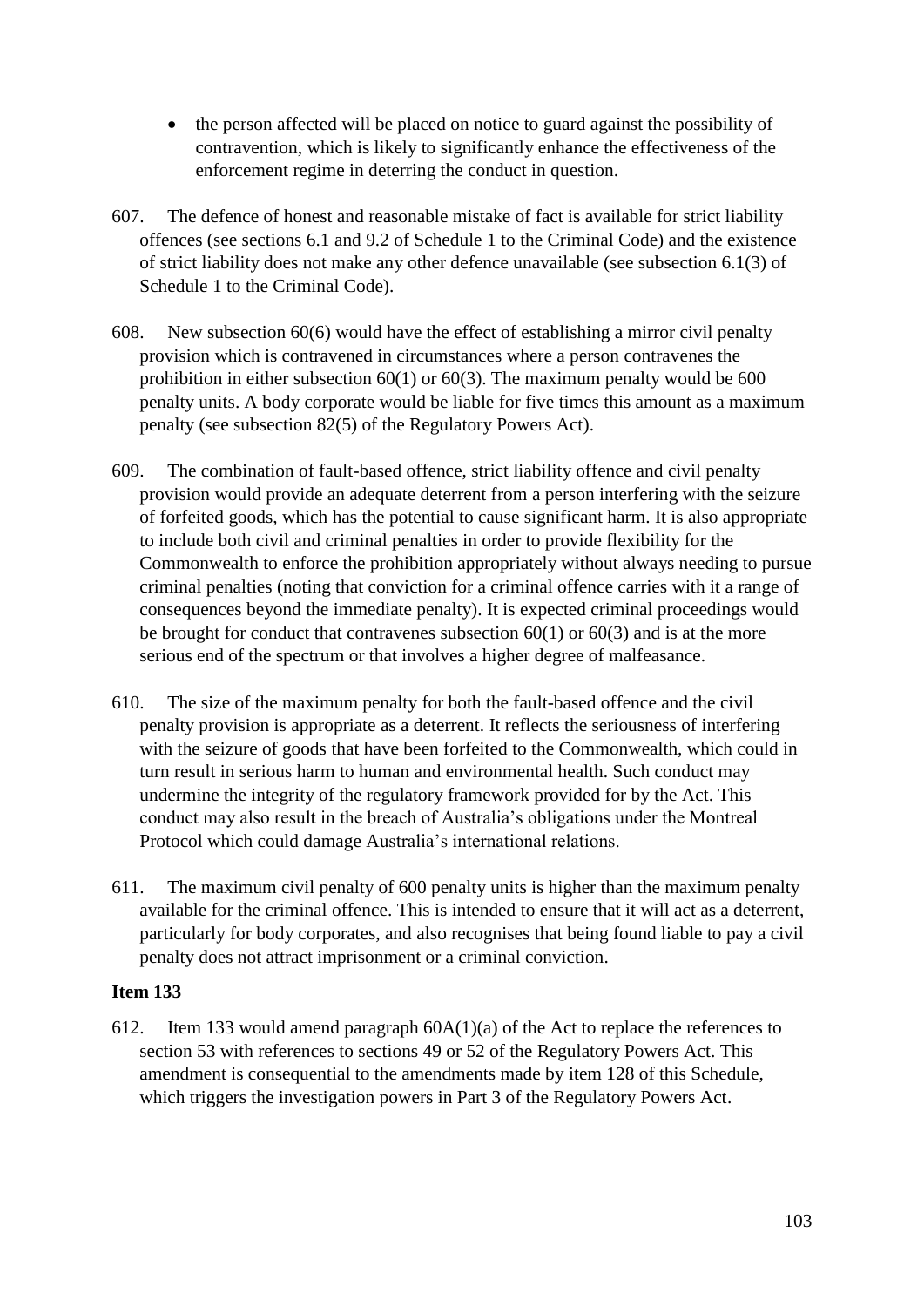613. Item 134 would amend paragraph 60D(1)(a) of the Act to replace references to section 53 with references to sections 49 or 52 of the Regulatory Powers Act. This amendment would be consequential to the amendments made by item 128 of this Schedule, which triggers the investigation powers in Part 3 of the Regulatory Powers Act.

# **Item 135**

614. Item 135 would amend paragraph 60D(1)(b) of the Act to clarify that the reference to section 60C is a reference to section 60C of the Act. This amendment would provide clarification only and would not change the operation of this paragraph.

## **Item 136**

615. Item 136 would amend subparagraph 60D(2)(b)(i) of the Act to replace the reference to Division 1 of Part VIII (relating to the powers of inspectors) with a reference to Part 3 of the Regulatory Powers Act. This amendment would be consequential to the amendments made by item 128 which, relevantly, provides for the investigation powers in Part 3 of the Regulatory Powers Act to apply instead.

### **Item 137**

- 616. Item 137 would add a note at the end of Division 3 of Part VIII of the Act to clarify that sections 66 to 69 of the Regulatory Powers Act do not apply to goods that are subject of a forfeiture notice under section 60A of the Act. Instead, such goods would continue to be regulated by existing Division 3 (sections 57 to 61 of the Act).
- 617. The note would also refer readers to new subsection 53(4) of the Act (as inserted by item 128) which would modify the operation of the Regulatory Powers Act (as it applies to the Act) to this effect.

- 618. Item 138 would repeal Division 4, 5, 6 and 7 of Part VIII, which deal with offences, infringement notices and civil penalty orders. Existing Division 4 (offences) would no longer be required as the offences dealt with in this Division are covered by the Criminal Code. Existing Divisions 5 to 7 (infringement notices and civil penalty orders) would no longer be necessary as the standard civil penalty and infringement notice provisions in Parts 4 and 5 of the Regulatory Powers Act would be applied to the Act (see below).
- 619. The comparison table provided above identifies the corresponding provisions of the Regulatory Powers Act for the provisions of the Act that are repealed by this item.
- 620. Item 138 would also amend the Act to insert new Divisions 4, 5, 6, 7 and 8 into Part VIII of the Act. The effect of these new Divisions would be to trigger Parts 4 (civil penalties), 5 (infringement notices), 6 (enforceable undertakings) and 7 (injunctions) of the Regulatory Powers Act, as well as inserting new notice to produce powers, to provide a comprehensive compliance and enforcement regime for the Act.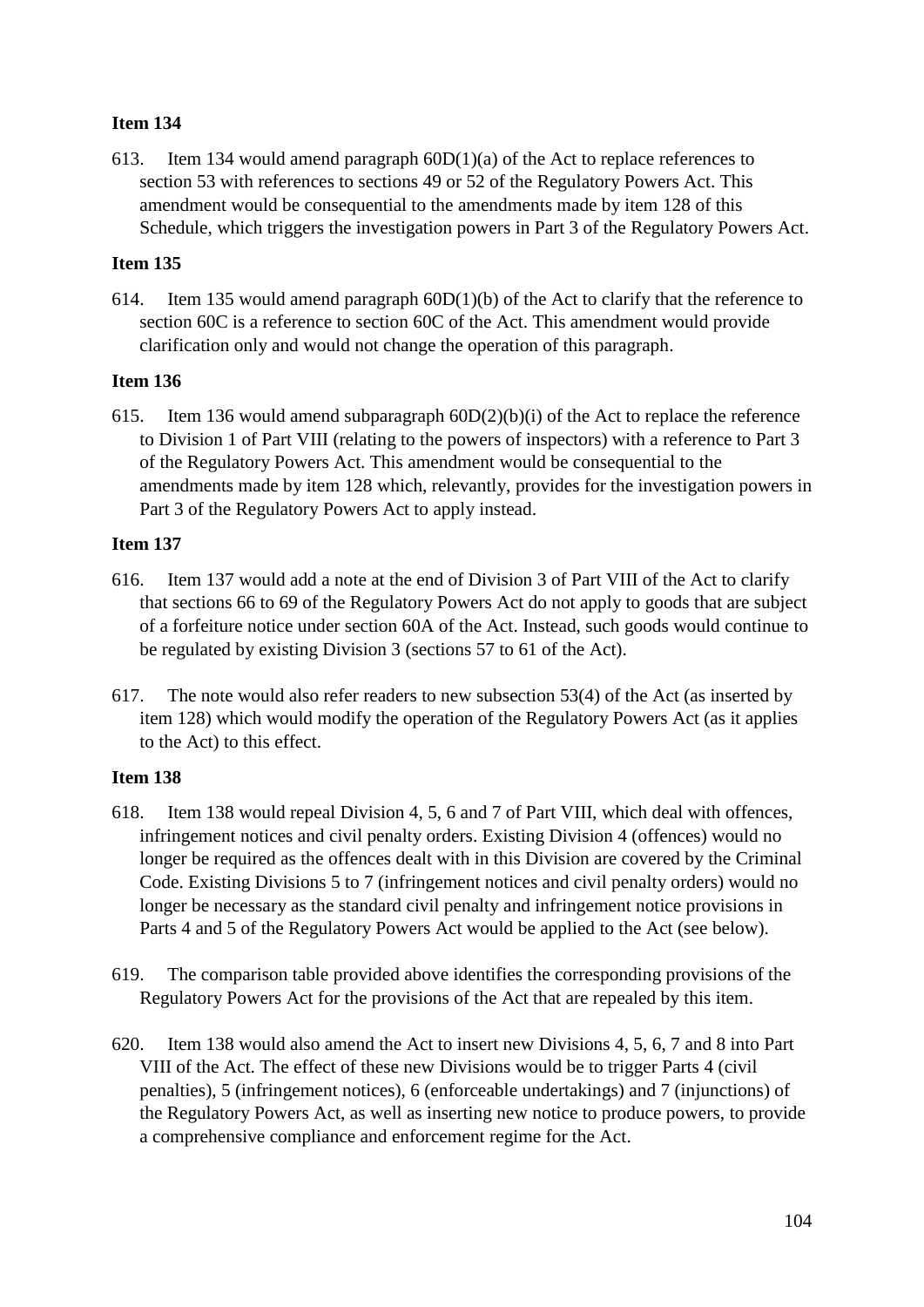### *Division 4 - Civil penalties*

#### Section 62 - Civil penalty provisions

- 621. New section 62 would trigger the standard provisions of Part 4 of the Regulatory Powers Act.
- 622. Part 4 of the Regulatory Powers Act creates a framework for allowing the civil penalty provisions of the Act to be enforced by obtaining an order for a person to pay a pecuniary penalty. This would be explained by the note following new subsection 65AB(1).
- 623. New subsection 62(2) would provide that the Secretary is the authorised applicant for the purposes of Part 4 of the Regulatory Powers Act. This means it is the Secretary who would be able to apply to a court for an order for a person to pay a civil penalty in relation to a contravention of a civil penalty provision in the Act.
- 624. New subsection 62(3) would provide that the designated court (as defined in section 7 of the Act) is a relevant court in relation to the civil penalty provisions of this Act.
- 625. New subsection 62(4) would extend the operation of Part 4 of the Regulatory Powers Act to every external Territory as it relates to the Act. This is necessary because the Regulatory Powers Act does not apply to external territories of its own accord. It would also ensure that Part 4 of the Regulatory Powers Act (as it applies to the Act) would operate consistently with the Act, which applies to all external territories (see section 6).
- 626. New subsection 62(5) would clarify that subsection 5(2) of the Act does not prevent the Crown from being liable to pay a pecuniary penalty under a civil penalty order under Part 4 of the Regulatory Powers Act as it applies in relation to the Act.

#### *Division 5 - Infringement notices*

#### Section 63 - Infringement notices

- 627. New section 63 would trigger the standard provisions of Part 5 of the Regulatory Powers Act.
- 628. Part 5 of the Regulatory Powers Act creates a framework under which infringement notices can be issued for specified contraventions against the Act. This would be explained by the note following new subsection 63(1). Infringement notices are appropriate to provide an alternative means of managing high-volume, low-penalty contraventions. They do not constitute more than an allegation of contravention and provide an administrative means of disposing of a matter.
- 629. New subsection 63(1) would provide that all strict liability offences and all civil penalty provisions in the Act and the regulations would be subject to the infringement notice scheme in Part 5 of the Regulatory Powers Act. Strict liability offences and civil penalty provisions are appropriate to have in an infringement notice scheme attached as they do not contain proof of a fault element or state of mind.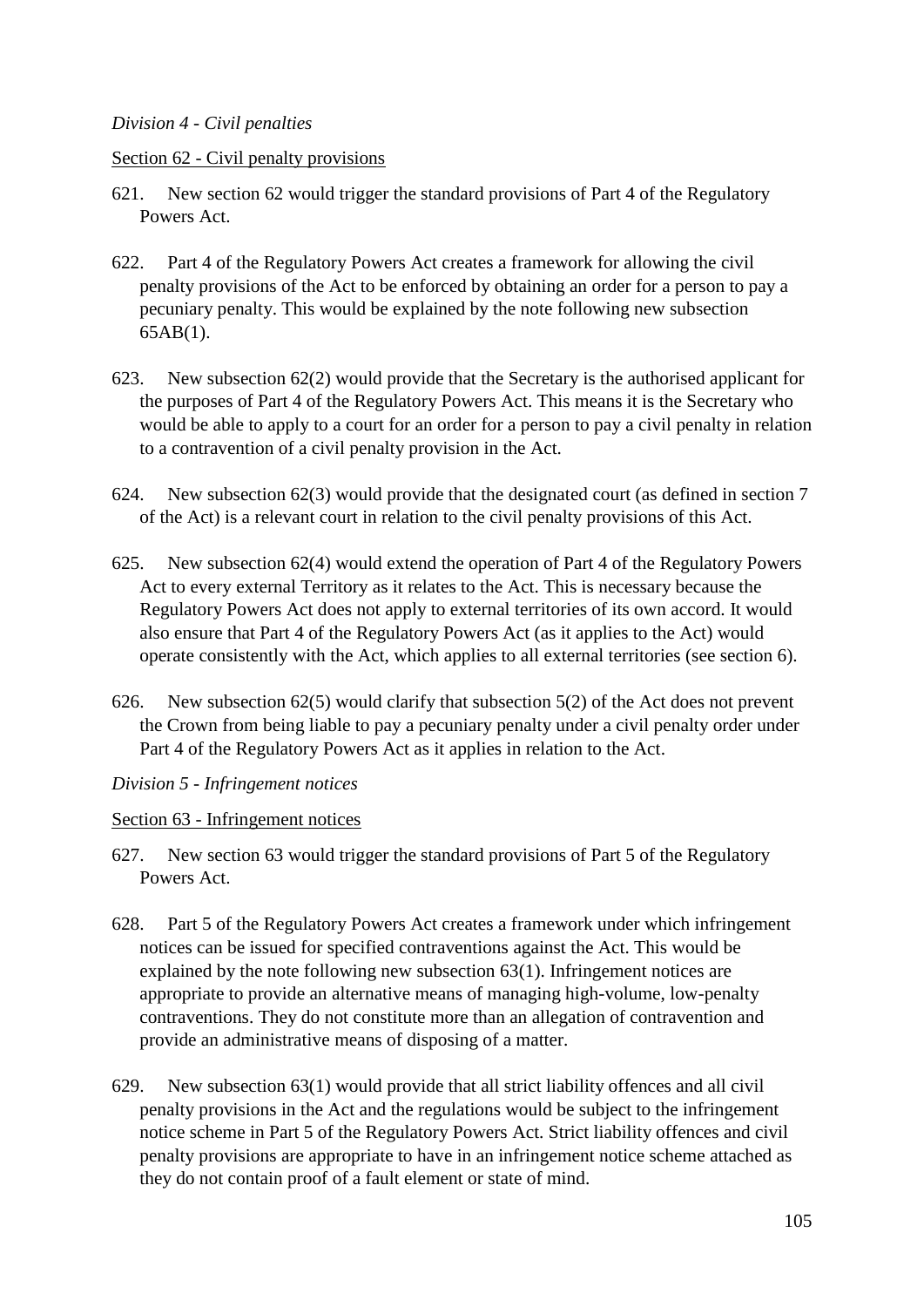- 630. A person who is given an infringement notice may choose to pay an amount as an alternative to having court proceedings brought against them for contravention against the Act. The infringement notice amount is one fifth of the maximum penalty for the contravention.
- 631. New subsection 63(2) would provide that an inspector is the infringement officer for the purposes of Part 5 of the Regulatory Powers Act.
- 632. New subsection 63(3) would provide that the Secretary is the relevant chief executive for the purposes of Part 5 of the Regulatory Powers Act.
- 633. New subsection 63(4) would extend the operation of Part 5 of the Regulatory Powers Act to every external Territory as it relates to the Act. This is necessary because the Regulatory Powers Act does not apply to external territories of its own accord. It would also ensure that Part 5 of the Regulatory Powers Act (as it applies to the Act) would operate consistently with the Act, which applies to all external Territories (see section 6).

## *Division 6 - Enforceable undertakings*

#### Section 64 - Enforceable undertakings

- 634. New section 64 would trigger the standard provisions of Part 6 of the Regulatory Powers Act for all provisions of the Act and the regulations.
- 635. Triggering Part 6 of the Regulatory Powers Act would allow an enforceable undertaking to be sought, agreed to, and enforced in relation to provisions of the Act. This would be explained by the note following new subsection 64(1). An enforceable undertaking is a written undertaking agreed to by a person to, for example, take a specified action, that can be enforced in the relevant court.
- 636. New subsection 64(2) would provide that the Secretary is the authorised person for the purposes of Part 6 of the Regulatory Powers Act. This means it is the Secretary who can seek an enforceable undertaking under Part 6 in relation to a provision of the Act.
- 637. New subsection 64(3) would provide that the relevant court in relation to the provisions of the Act that are subject to Part 6 of the Regulatory Powers Act is the designated court, as defined in section 7 of the Act.
- 638. New subsection 64(4) would allow the Minister to cause an undertaking given under Part 6 of the Regulatory Powers Act in relation to the Act or regulations to be published on the Department's website.
- 639. It is intended that publishing any undertaking given by a person would act as a deterrent to contravention and therefore assist with ensuring the integrity of the regulatory regime. While it is acknowledged that this subsection would authorise the Minister to publish personal information within the meaning of the Privacy Act: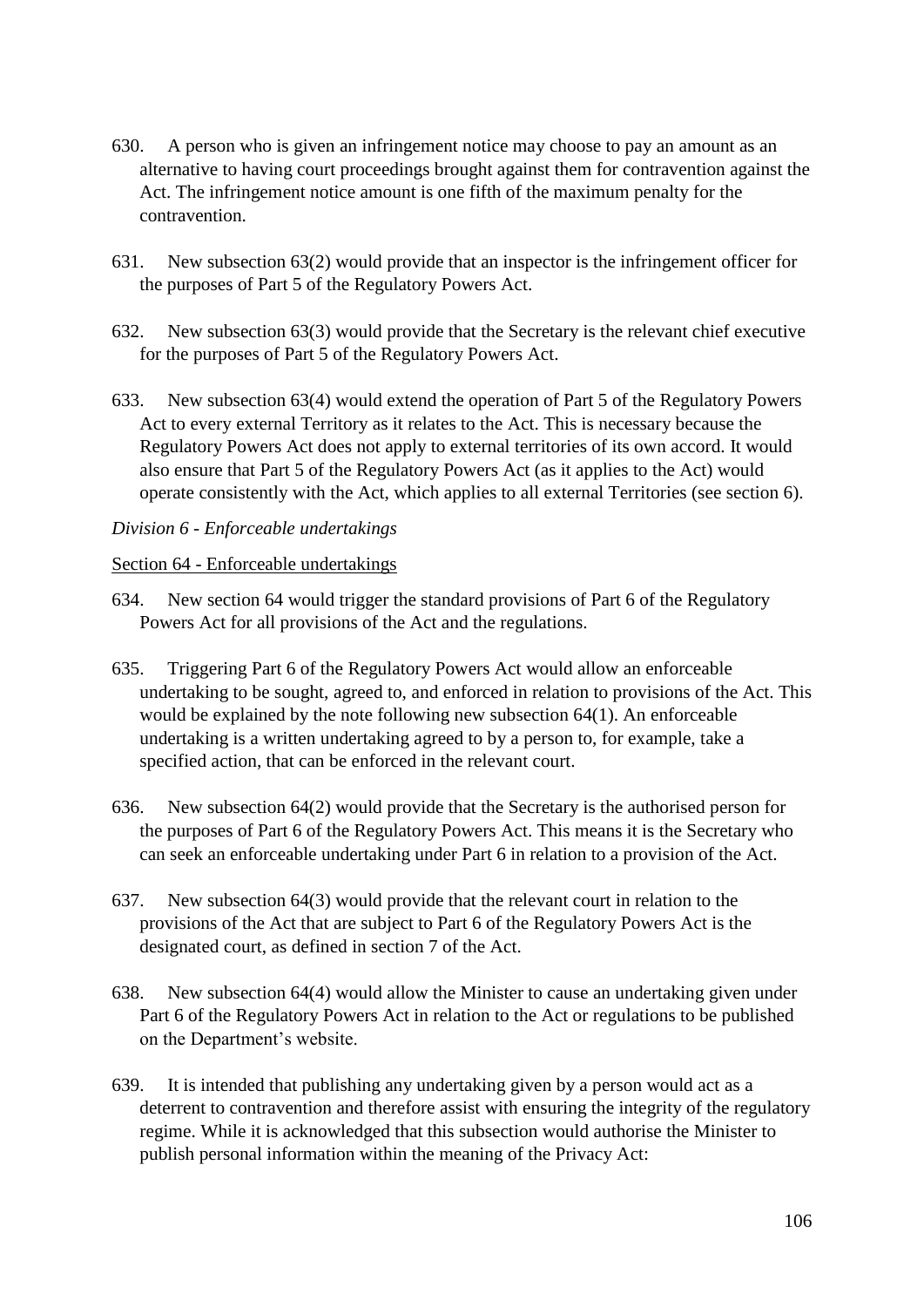- it is expected that most persons, to whom the information would relate, would be a body corporate, for which the Privacy Act does not apply;
- to the extent that any information published constitutes personal information under the Privacy Act, the deterrent effect of publishing the information, and the need to ensure the integrity of the regulatory regime, outweighs the potential adverse consequences to the individuals concerned; and
- the power in this subsection would be discretionary, and as such the Minister would retain the ability to decide not to publish any of the information relating to an undertaking if they consider that, in the particular circumstances, the potential adverse consequences of publishing the information outweigh the intended deterrence effect.
- 640. New subsection 64(5) would extend the operation of Part 6 of the Regulatory Powers Act to every external Territory as it relates to the Act. This is necessary because the Regulatory Powers Act does not apply to external territories of its own accord. It would also ensure that Part 6 of the Regulatory Powers Act (as it applies to the Act) would operate consistently with the Act, which applies to all external Territories (see section 6).

## *Division 7 - Injunctions*

### Section 64A - Injunctions

- 641. New section 64A would trigger the standard provisions of Part 7 of the Regulatory Powers Act for all provisions of the Act and the regulations.
- 642. Triggering Part 7 of the Regulatory Powers Act would allow an injunction to be sought to enforce the provisions of the Act. This would be explained by the note following new subsection 64A(1). An injunction (including an interim injunction) is a court order that may be used to restrain a person from contravening a provision of the Act or regulations, or to compel compliance with a provision of the Act or regulations.
- 643. New subsection 64A(2) would provide that the Secretary is an authorised person for the purposes of Part 7 of the Regulatory Powers Act for all the provisions of the Act and regulations. This means the Secretary can seek an injunction from the Court in relation to any provision of the Act or regulations.
- 644. New subsection 64A(3) would provide that the a designated court (as defined in section 7) is a relevant court in relation to the provisions of the Act that are subject to Part 7 of the Regulatory Powers Act (being all provisions of the Act and regulations).
- 645. New subsection 64A(5) would extend the operation of Part 7 of the Regulatory Powers Act to every external Territory as it relates to the Act. This is necessary because the Regulatory Powers Act does not apply to external territories of its own accord. It would also ensure that Part 7 of the Regulatory Powers Act (as it applies to the Act) would operate consistently with the Act, which applies to all external Territories (see section 6).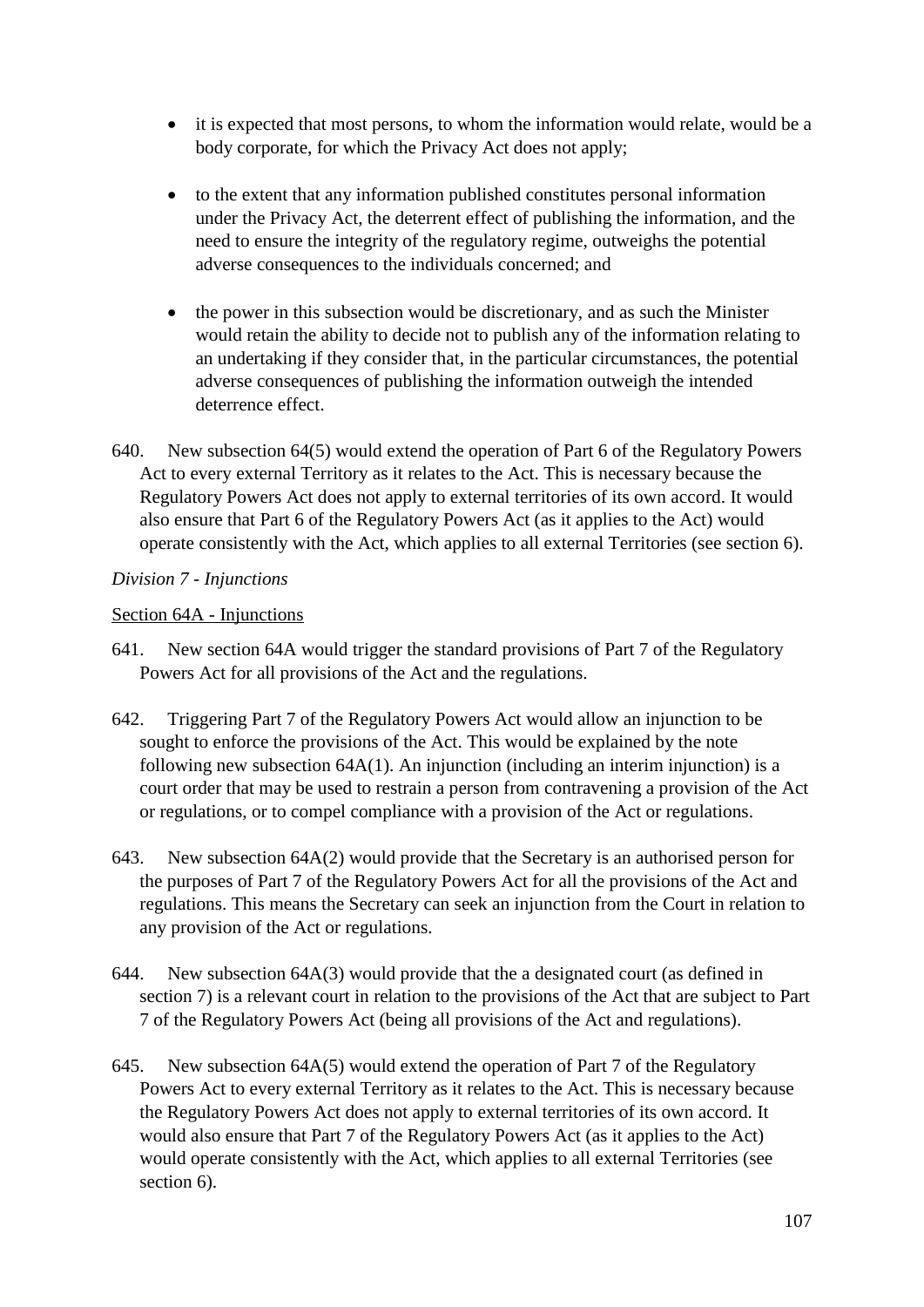#### *Division 8 - Notices to produce*

Section 64B - Secretary may require person to provide information etc

- 646. New section 64B would allow the Secretary, by written notice, to require a person to give information, or produce a document, to an inspector.
- 647. The Secretary would only be able to exercise the power in section 64B to give a notice to a person if the Secretary believes, on reasonable grounds, that a person is capable of giving information or producing a document that is relevant for the purposes of investigating or preventing:
	- an offence against the Act or the regulations; or
	- a contravention of a civil penalty provision of the Act or the regulations.
- 648. The note following new subsection 64B(1) refers the reader to the definition of an offence against the Act or the regulations in section 7 of the Act.
- 649. A notice given under this section must relate to particular information or documents that are specified in the notice and must relate to a specific investigation or prevention of a contravention of the Act or the regulations. It would not be able to be used to determine whether a person possessed incriminating documents or to ensure that the person's operations were in compliance with the Act. In such circumstances, it would be appropriate for the Secretary to instead use the monitoring or investigation powers under the Regulatory Powers Act (as applied to the Act by item 128).
- 650. The documents or information must be given in the manner and within the timeframe specified in the notice. Paragraph 64B(3)(b) would require the period specified in the notice must be no less than 14 days after the notice is given. The notice must also set out the effect of subsection 64B(5) (relating to failure to comply with the notice within the period specified) and sections 137.1 and 137.2 of the Criminal Code (relating to false and misleading information or documents).
- 651. New subsections 64B(4) and (5) would have the combined effect that a person would commit a strict liability offence if the person is given a notice under subsection 64B(2) and the person fails to comply with the notice. The maximum penalty for the offence is 30 penalty units for individuals or 150 penalty units for a body corporate (using the body corporate multiplier rule at subsection 4B(3) of the Crimes Act).
- 652. Strict liability is proposed for this offence having regard to the Commonwealth Guide to Framing Offences and the Scrutiny of Bills Committee 6th Report. Consistent with these documents, strict liability is appropriate as:
	- the offence is not punishable by imprisonment;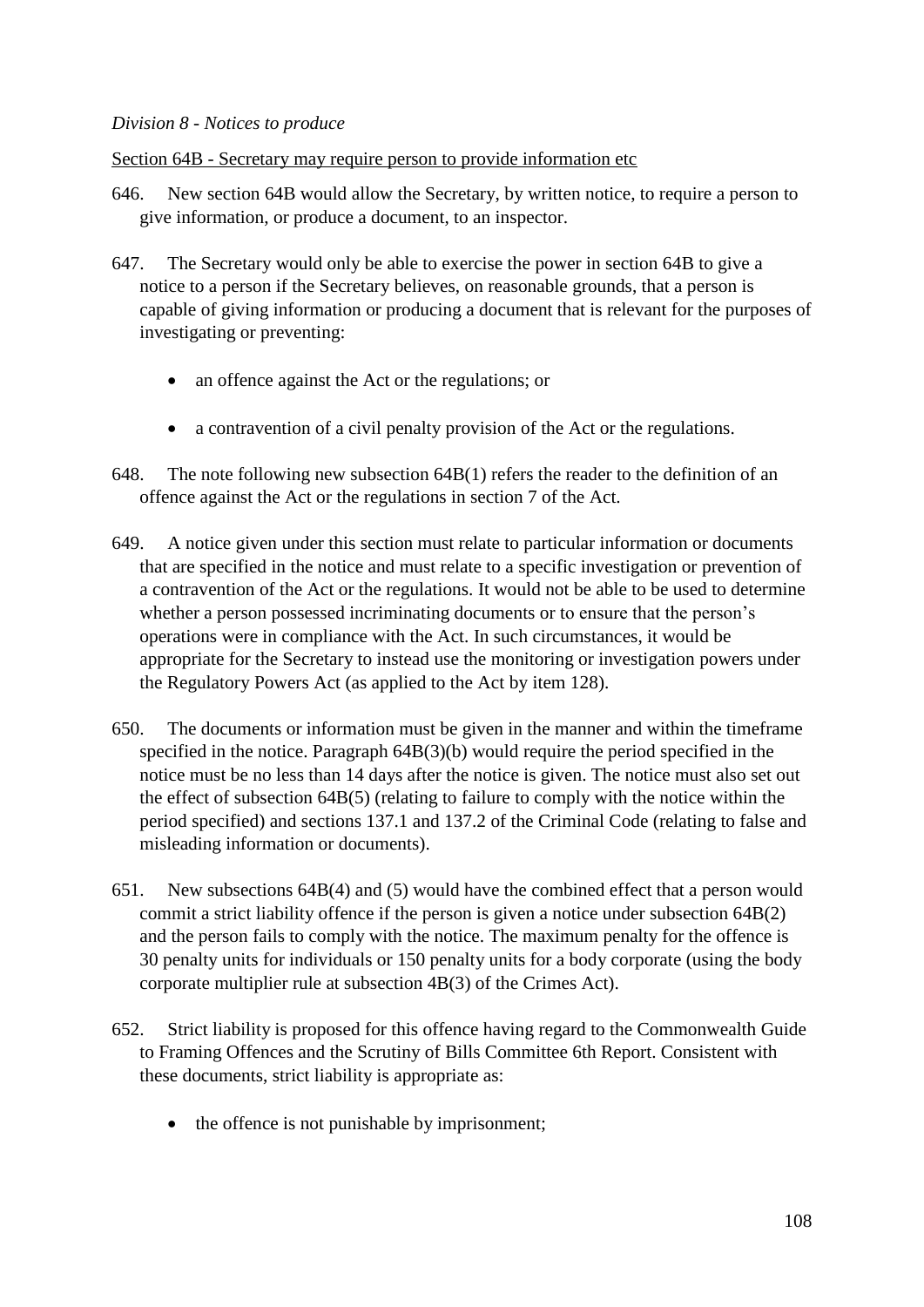- the offence is subject to a maximum penalty unit of 30 penalty units for an individual;
- the actions which trigger the offence are simple, readily understood and easily defended. The offence is triggered if a person who is given a notice to produce information or documents fails to do so;
- it is necessary to ensure the integrity of the regulatory regime;
- the offence would be subject to an infringement notice (see new section 63, as inserted by this item;
- the absence of strict liability may adversely affect the capacity to prosecute offenders. Whether or not a defendant intentionally or negligently did not comply with a notice to produce documents or information is a matter peculiarly within the knowledge of the defendant alone. Proving the contrary beyond reasonable doubt would require significant and difficult to obtain indirect and circumstantial evidence.
- 653. The defence of honest and reasonable mistake of fact is available for strict liability offences (see sections 6.1 and 9.2 of Schedule 1 to the Criminal Code) and the existence of strict liability does not make any other defence unavailable (see subsection 6.1(3) of Schedule 1 to the Criminal Code).
- 654. New subsection 64B(6) would establish a mirror civil penalty provision which would be contravened in circumstances where a person is given a notice under subsection 65AF(2) and does not comply with the notice. The maximum penalty is 30 penalty units.
- 655. The combination of a strict liability offence and civil penalty provision would provide an adequate deterrent from failing to comply with a notice given under section 64B, which could undermine the compliance and enforcement mechanisms in the Act. It is also appropriate to include both civil and criminal penalties in order to provide flexibility for the Commonwealth to enforce the prohibition appropriately without always needing to pursue criminal penalties (noting that conviction for a criminal offence carries with it a range of consequences beyond the immediate penalty).
- 656. New subsections 64B(7) to (9) relate to an individual providing information to the Minister in response to a notice given under new section 64B, where the information may tend to incriminate or expose that person to a criminal offence, or to a penalty.
- 657. New subsection 64B(7) would provide that an individual is not excused from giving information or producing a document under section 64B on the ground that giving the information or producing the document might tend to incriminate the individual in relation to an offence.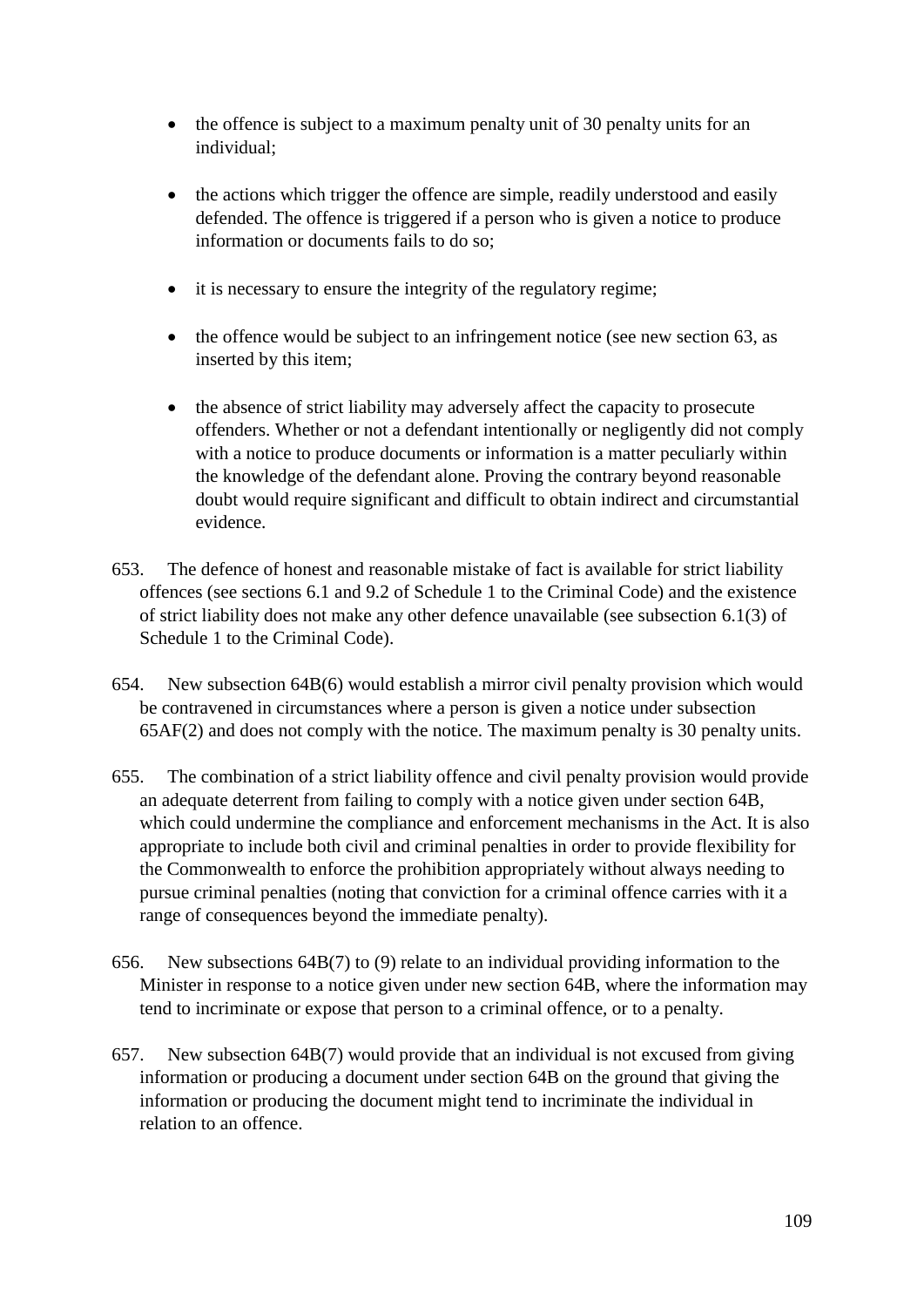- 658. This subsection would therefore have the effect of overriding the common law privilege against self-incrimination. The intention is to support the compliance and enforcement functions in the Act and better equip the Commonwealth with powers to ensure that Australia is able to properly comply with its international obligations. It also gives weight to the public and environmental benefit in limiting potential non-compliance with the Act, given the significant harm to the environment that may result from ozone depleting substances, synthetic greenhouse gases, and equipment containing such substances, not being properly regulated.
- 659. The note to subsection 64B(7) would clarify that a body corporate cannot claim the privilege against self-incrimination.
- 660. The abrogation of the privilege against self-incrimination would operate alongside subsection 64B(8), which would prevent the use of potentially self-incriminating information or documents, or any other information, document or thing obtained as direct or indirect consequence of giving the potentially self-incriminating information or documents, in all criminal proceedings except for those in relating to giving false information in the notice under subsection 64B(2). The inclusion of this immunity provision is consistent with the Commonwealth Guide to Framing Offences, which provides that 'if the privilege against self-incrimination is overridden; the use of incriminating evidence should be constrained'.
- 661. Subsection 64B(9) would have the effect that an individual is not excused from giving information, or producing a document, in response to a notice given under subsection 64B(2), on the basis that at general law, the person would otherwise be able to claim the privilege against self-exposure to a penalty (other than a penalty for an offence). The note to this subsection clarifies that a body corporate cannot claim the privilege against selfexposure to a penalty.
- 662. Penalty privilege is the privilege against self-exposure to a civil or administrative penalty. It is a common law privilege that applies in the context of judicial proceedings and may be claimed by an individual to resist compulsion in the course of such proceedings. Subsection 64B(9) would have the effect of overriding that privilege and ensures that compliance with a notice given under subsection 64B(2) is mandatory. The privilege against self-exposure has been overridden to ensure the Commonwealth may access all relevant information to fully inform an investigation into suspected noncompliance with the Act, given both the significant harm to the environment that could ensue from such a breach, and the fact that such non-compliance may result in Australia being in breach of its international obligations.

663. Item 139 would insert new section 65 into the Act. New section 65 would provide a simplified outline to the Part VIIIA of the Act (Ozone Protection and SGG Special Account). The outline is not intended to be comprehensive and has been included to assist readers to understand the substantive provisions of the Part. It is intended that readers will rely on the substantive provisions of the Part.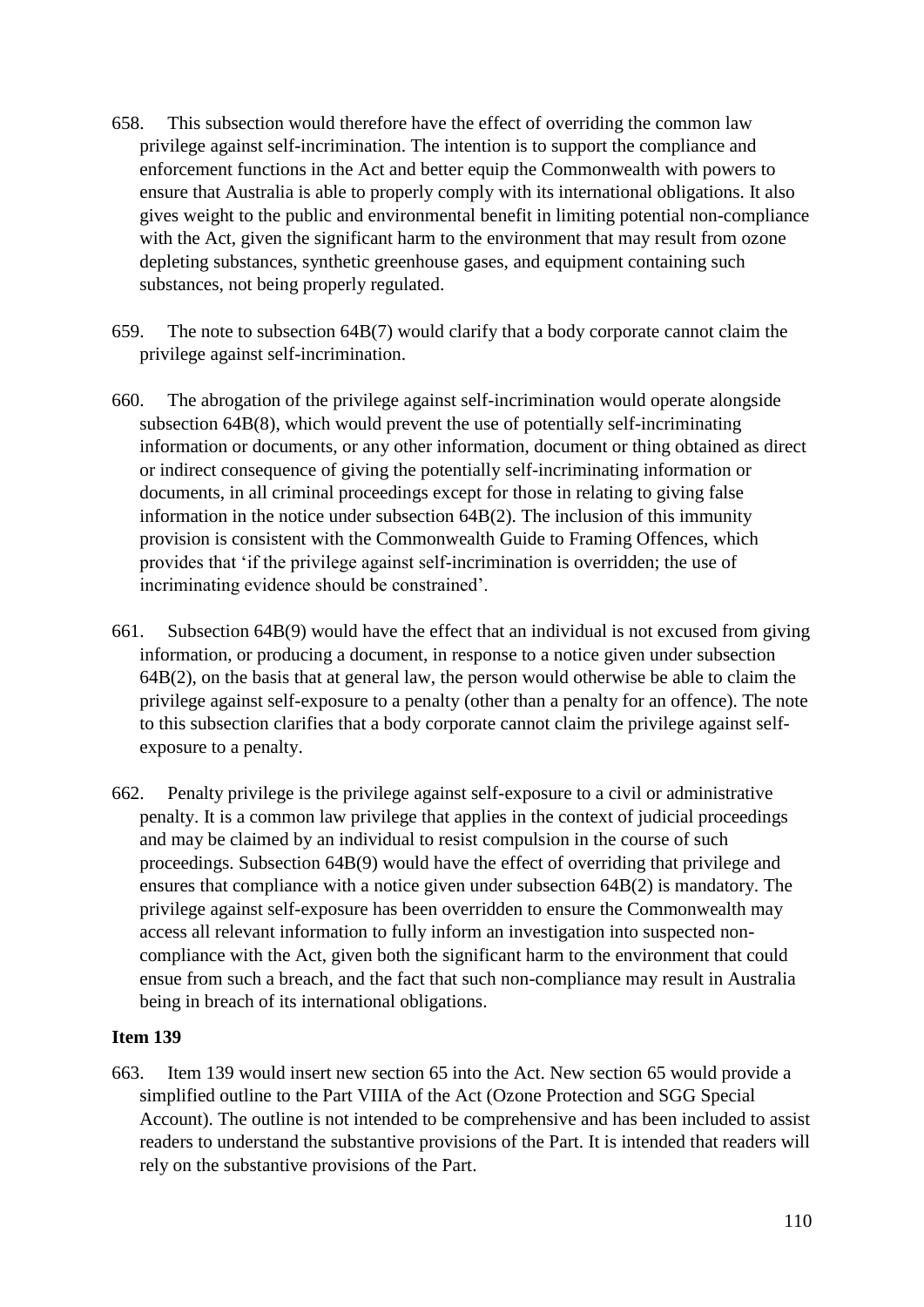- 664. Part VIIIA of the Act (sections 65A to 65D) deals with the Ozone Protection and SGG Account.
- 665. Section 65A of the Act contains a number of definitions that apply to Part VIIIA of the Act. This includes a definition of *ODS*.
- 666. Item 140 would amend section 65A of the Act to repeal the existing definition of ODS. This amendment is consequential to the amendment made by item 142, which would repeal existing subparagraph 65D(b)(i). As subparagraph 65D(b)(i) is the only provision in Part VIIIA that used the term *ODS*, the definition would no longer have any effect once that provision is repealed, and therefore can be repealed.

# **Item 141**

- 667. Section 65C of the Act sets out the amounts that are to be credited to the Ozone Protection and SGG Account. This currently includes:
	- amounts received by the Commonwealth under section 3A of the *Ozone Protection and Synthetic Greenhouse Gas (Import Levy) Act 1995* (Import Levy Act) (paragraph  $65C(1)(aa)$ );
	- amounts received by the Commonwealth under section 4A of the Import Levy Act (paragraph  $65C(1)(ab)$ ); and
	- amounts received by the Commonwealth under section 3A of the *Ozone Protection and Synthetic Greenhouse Gas (Manufacture Levy) Act 1995* (Manufacture Levy Act) (paragraph 65C(1)(ac));
	- amounts received by the Commonwealth under sections 4 or 4B of the Import Levy Act, or under section 4 of the Manufacture Levy Act (paragraph  $65C(1)(a)$ ).
- 668. Item 141 would amend section 65C of the Act to repeal existing paragraphs  $65C(1)(aa)$ ,  $65C(1)(ab)$ ,  $65C(ac)$  and  $65C(a)$ , substitute a new paragraph  $65C(a)$ . New paragraph 65C(a) would have the effect that all amounts received by the Commonwealth under the Import Levy Act and the Manufacture Levy Act are credited to the Ozone Protection and SGG Account. This would consolidate the existing paragraphs and repeal spent provisions. There would be no change to the operation of section 65C.

- 669. Section 65D of the Act sets out the purposes of the Ozone Protection and SGG Account. Monies can only be paid out of the special account consistently with the purposes in section 65D.
- 670. Existing subparagraph 65D(b)(i) has the effect that one of the purposes of the special account is paying or reimbursing the Commonwealth's costs associated with furthering ODS phaseout programs (including providing information about these programs).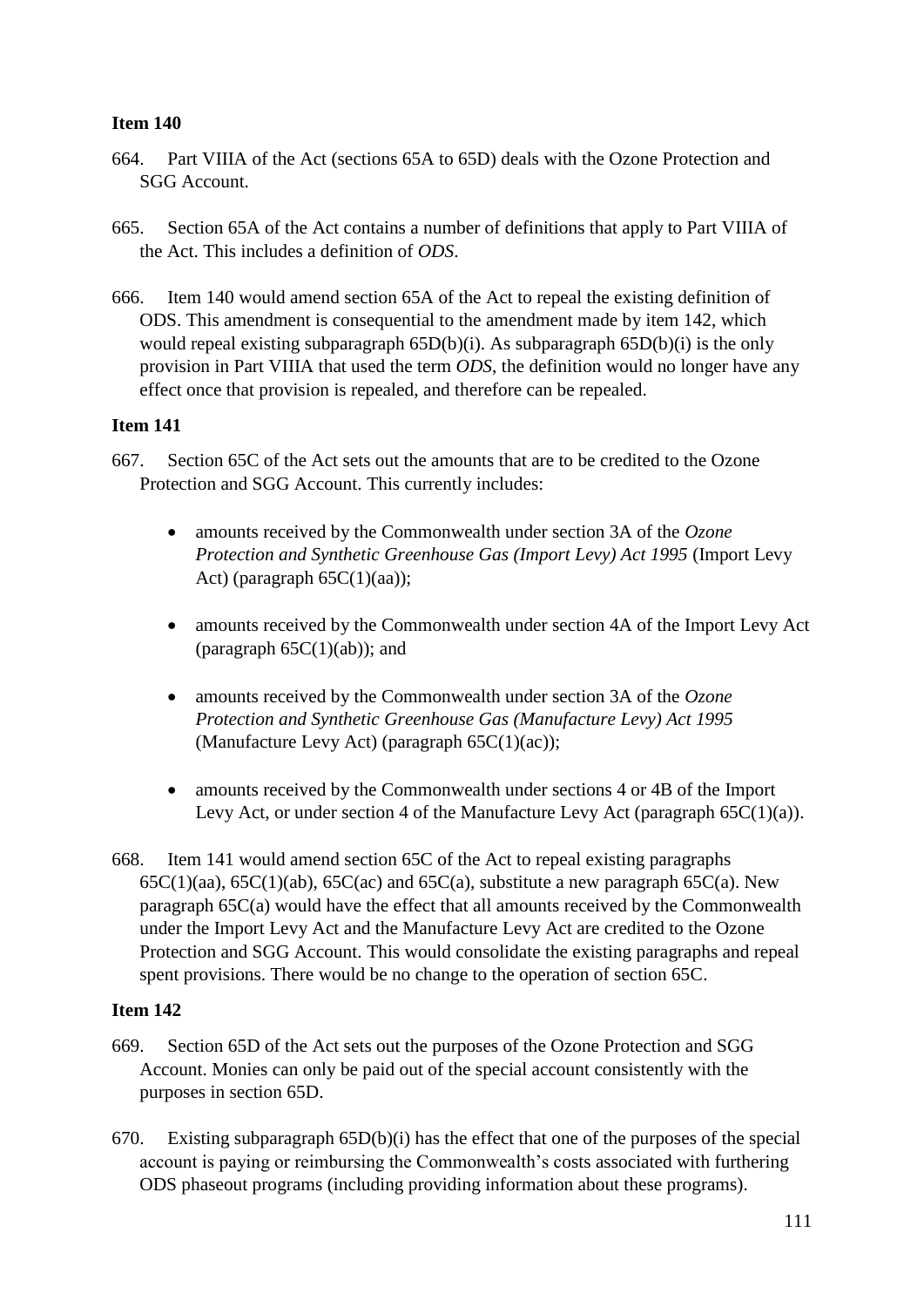- 671. Item 142 would repeal existing subparagraph  $65D(b)(i)$  and substitute a new subparagraph 65D(b)(i). New subparagraph 65D(b)(i) would have the effect that one of the purposes of the special account is paying or reimbursing the Commonwealth's costs associated with furthering programs to phase out or phase down scheduled substances.
- 672. Ensuring this purpose expressly covers all scheduled substances (rather than just ozone depleting substances), and phase downs as well as phase outs, would be consistent with Australia's obligations under the Montreal Protocol and updated Montreal Protocol terminology. It reflects the fact that the Montreal Protocol has adopted phase down programs for some scheduled substances (rather than phase out) – including the phase down of HFCs that is currently underway. As Australia is obliged under international law to phase down HFCs, the amendment made by this item would remove any doubt that monies from that account are able to be used to cover the costs of such programs.

- 673. Existing subparagraph 65D(b)(ii) has the effect that one of the purposes of the special account is paying or reimbursing the Commonwealth's costs associated with furthering emission minimisation programs for ODSs and SGGs (including information about those programs).
- 674. Item 143 would amend existing subparagraph 65D(b)(ii) of the Act to replace the reference to 'ODSs and SGGs' with a reference to 'scheduled substances'. This terminology would more accurately reflect the scope of the regulatory scheme under the Act, and the scope of Australia's obligations under relevant international treaties (including the Montreal Protocol).

# **Item 144**

- 675. Item 144 would amend existing section 65D of the Act to insert new paragraph 65D(e). New paragraph 65D(e) would add a new purpose of the Ozone Protection and SGG Account. The new purpose would allow monies to be paid out of the special account for the purposes refunding or remitting, in accordance with regulations made for the purposes of subsection 70(4), amounts received by the Commonwealth as fees for applications under this Act or the regulations.
- 676. This would allow the refunds of application fees that were paid in error (for example, where the wrong licence was applied for) to be paid out of the special account.

# **Item 145**

677. Item 145 would insert new Parts VIIIB and VIIIC into the Act, after Part VIIIA of the Act.

# *Part VIIIB – Information sharing*

678. New Part VIIIB would deal with information sharing. It would set out a number of statutory authorisations for the use and disclosure of relevant information. These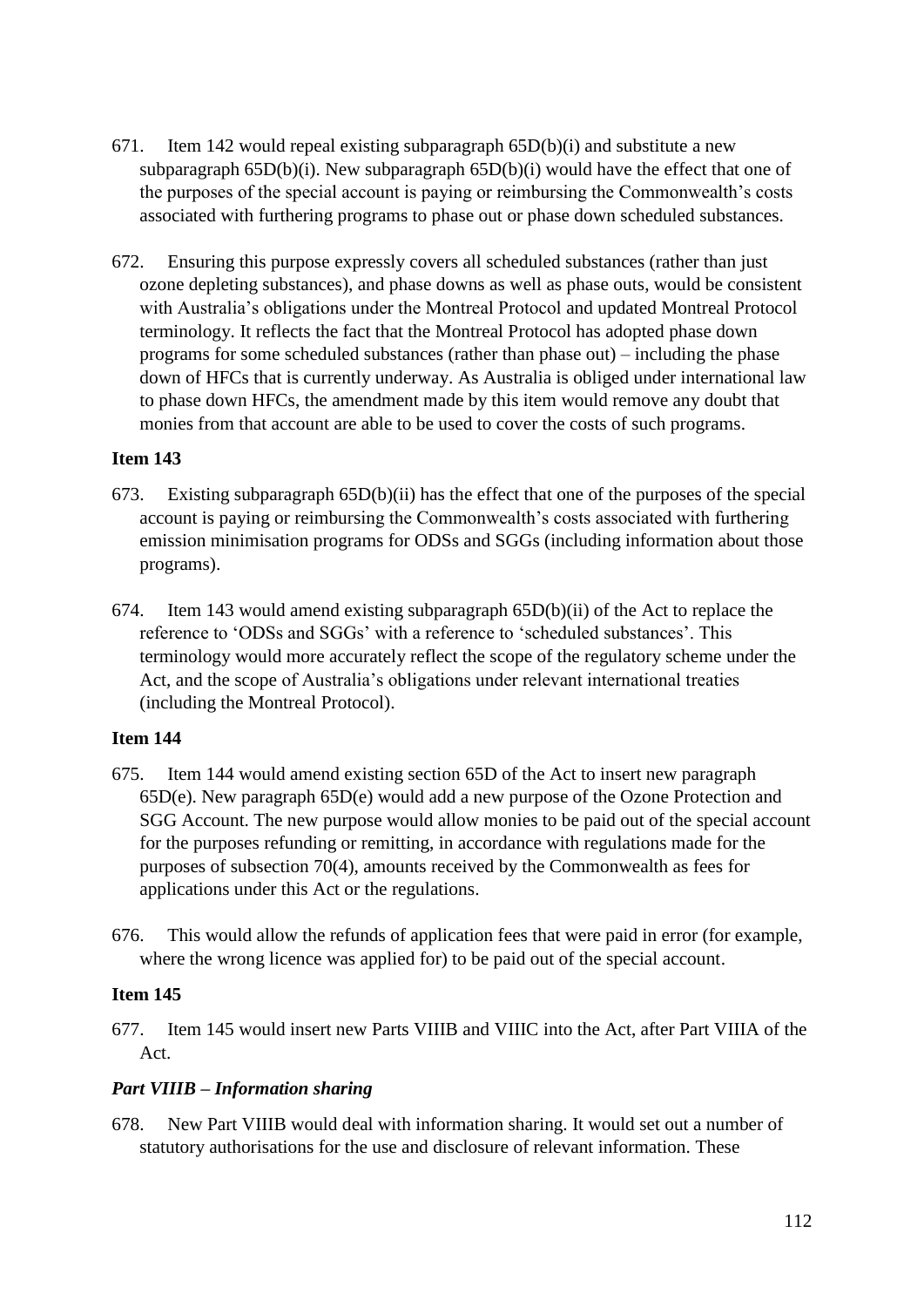authorisations are divided into authorisations that apply to the Minister only (Division 2) and authorisations that apply to all entrusted persons (Division 3).

- 679. The authorisations are reasonable, necessary and proportionate because they are generally directed at the performance of functions and powers under legislation (including the Act), the enforcement of Australian laws, or are matters of public interest with a high threshold that must be met in order to rely on them (such as being necessary to prevent or lessen a serious threat to human health or the environment).
- 680. It is not expected that relevant information would generally include personal information within the meaning of the Privacy Act. However, should that be the case the circumstances set out in new Divisions 2 and 3 are intended to constitute an authorisation for the purposes of Australian Privacy Principle 6.2 (see Schedule 1 to the Privacy Act). The circumstances set out in new Divisions 2 and 3 would also constitute authorisation for the purposes of other relevant laws including common law and equitable protections for confidentiality, because the relevant clauses would authorise the use or disclosure of the information by or under an Australian law.
- 681. Division 4 contains prohibitions applying to the unauthorised use or disclosure of the subset of relevant information that is protected information. An entrusted person would not be able to use or disclose protected information in those circumstances unless the use or disclosure is authorised by the Act, another Commonwealth law or a prescribed State or Territory law.
- 682. Use or disclosure in accordance with the statutory authorisations in Divisions 2 or 3 would therefore be a defence to the prohibitions in Division 4.

# *Division 1 – Outline of this Part*

# Section 65E – Simplified outline of this Part

683. New section 65E would provide a simplified outline to the Part VIIIB of the Act (Information sharing). The outline is not intended to be comprehensive and has been included to assist readers to understand the substantive provisions of the Part. It is intended that readers will rely on the substantive provisions of the Part.

# *Division 2 - Authorised uses and disclosures by Minister*

- 684. Division 2 would list a number of statutory authorisations for the use and disclosure of relevant information where the power to use or disclose the information is vested in the Minister. This would include disclosure to Commonwealth, State and Territory government bodies, disclosure to law enforcement bodies, and use or disclosure to reduce a serious risk to human health or the environment.
- 685. It is appropriate that the power to disclose relevant information in these circumstances be vested in the Minister rather than an entrusted person. This is because these authorisations involve either:
	- disclosure for the purpose of another entity's function or powers; or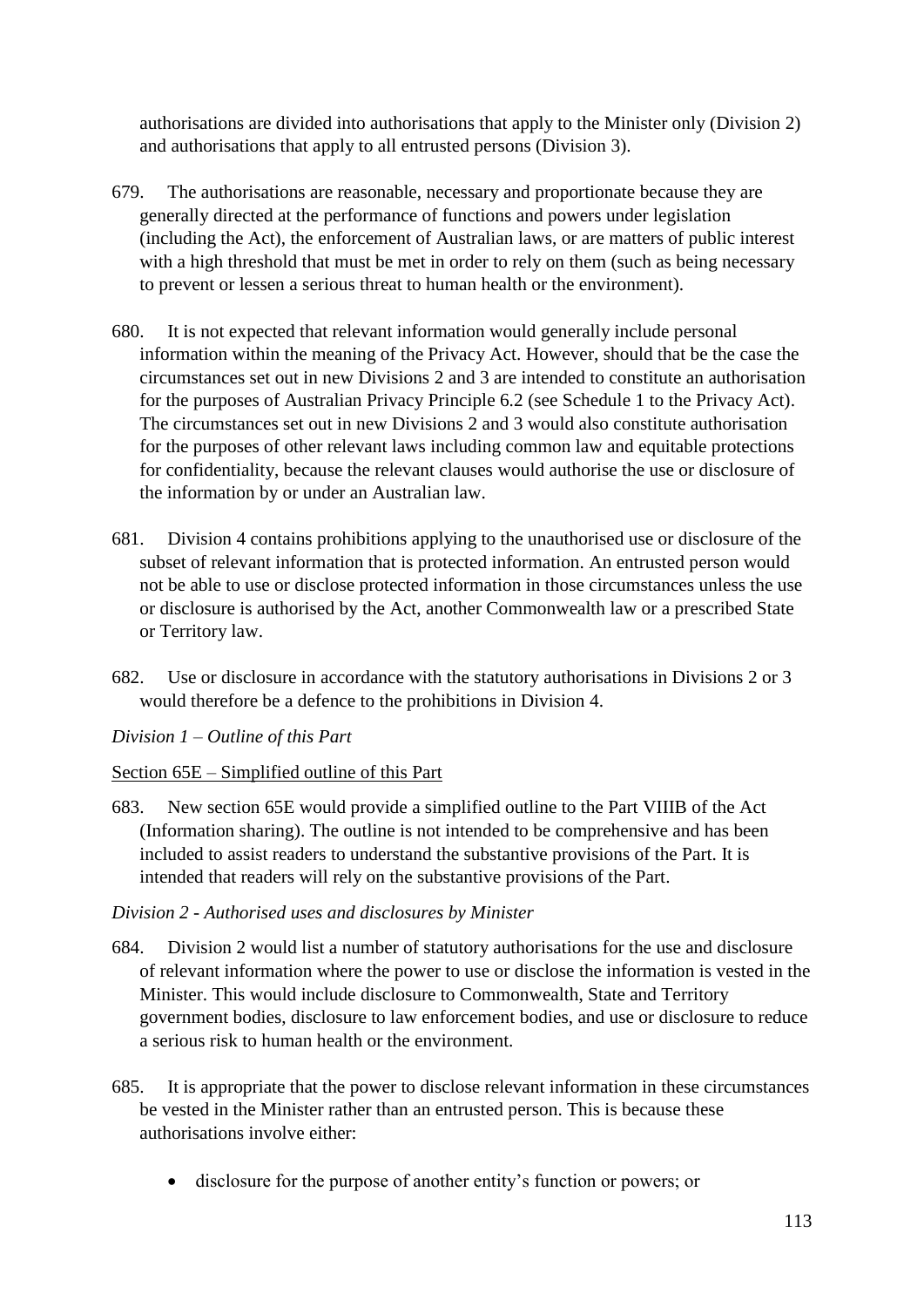• a matter of public interest with a high bar to satisfy and that is only likely to be applicable in exceptional circumstances.

# Section 65F - Disclosure of relevant information to Commonwealth entities

- 686. New section 65F would authorise the disclosure of relevant information to a Commonwealth entity if the Minister is satisfied that the disclosure is for the purposes of assisting the entity to perform its functions or powers.
- 687. Section 7 of the Act would define a *Commonwealth entity* as having the same meaning as in the *Public Governance, Performance and Accountability Act 2013*, being a Department of State, a Parliamentary Department, a listed entity or a body corporate established by a Commonwealth law (see item 11).
- 688. For example, the Minister may decide to disclose relevant information to a Department if satisfied that the particular information would assist in the administration of legislation under that portfolio, such as the Customs Act.
- 689. Where relevant information that is also protected information is disclosed to another Commonwealth entity under this new section, new section 65V would have the effect that the recipient of that information would be prohibited from using that information other than for the purpose for which it was disclosed (see below). This ensures, so far as possible, that protected information is not misused by officials in the Commonwealth entity to which it was disclosed.

#### Section 65G - Disclosure of relevant information to State or Territory government body

- 690. New section 65G would authorise the Minister to disclose relevant information to States and Territories in certain circumstances.
- 691. The disclosure would need to be to a State or Territory government body. A *State or Territory government bod*y would be defined in section 7 of the Act as a Department of State, or an agency or authority of a State or Territory (see amendments made by item 44).
- 692. Relevant information would only be able to be disclosed under section 65G if each of the following conditions are met:
	- the Minister reasonably believes the disclosure is necessary for the purposes of performing his or her functions or powers under the Act, or for the purposes of administering a State or Territory law;
	- the relevant State or Territory government body has given an undertaking only to use or disclose that information consistently with a relevant agreement between the Commonwealth and the State or Territory that is in force and applies to the information;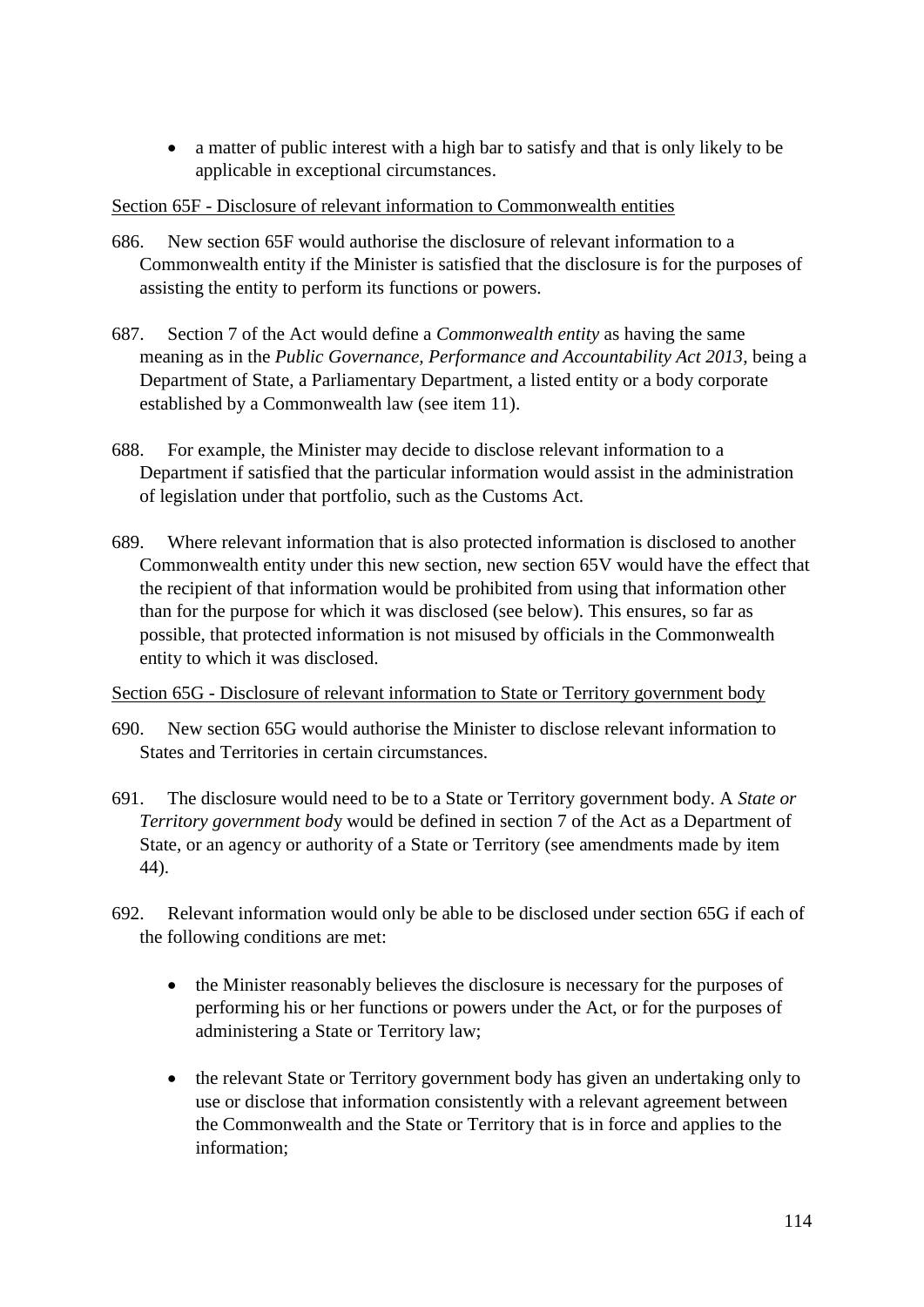- the Minister is satisfied that the information will only be used or disclosed in accordance with such an agreement.
- 693. The purpose of this provision is to ensure that relevant information is able to be shared with State or Territory governments where it is necessary to do so in order to properly perform functions and powers under the Act or under State or Territory law, while maintaining appropriate protections for that information. It is necessary to provide such protections via an agreement because of constitutional limitations in imposing offence provisions on State governments or State government officials.

### Section 65H - Disclosure for the purposes of law enforcement

- 694. New section 65H would authorise the disclosure of relevant information by the Minister to an enforcement body if:
	- the Minister reasonably believes the disclosure is necessary for the enforcement of a criminal law or a law imposing a pecuniary penalty (such as a civil penalty provision), or for the protection of the public revenue; and
	- the relevant enforcement body's functions include that enforcement or protection.
- 695. An enforcement body, for the purposes of section 65H, would include a Commonwealth entity, a State or Territory government body, the Australian Federal Police or a State or Territory police force or service (see new subsection 65H(2)).
- 696. It is appropriate that the power to disclose relevant information in these circumstances be vested in the Minister, rather than an entrusted person. This is because the authorisation in new section 65H involves a matter of public interest, being the enforcement of Australian laws.

# Section 65J – Use or disclosure to reduce serious risk to human health

- 697. New section 65J would authorise the use or disclosure of relevant information by the Minister if he or she reasonably believes that the use or disclosure is necessary to prevent or lessen a serious risk to human health.
- 698. It is appropriate that the power to use or disclose relevant information in these circumstances be vested in the Minister, rather than an entrusted person. This is because the authorisation in section 65J involves a matter of public interest with a high bar to satisfy (being the risk must be serious and there must be a reasonable belief the disclosure is necessary to prevent or lessen the risk) and is likely to only be applicable in exceptional circumstances.

# Section 65K – Use or disclosure to reduce serious risk to the environment

699. New section 65K would authorise the use or disclosure of relevant information by the Minister if he or she reasonably believes that the use or disclosure is necessary to prevent or lessen a serious risk to the environment.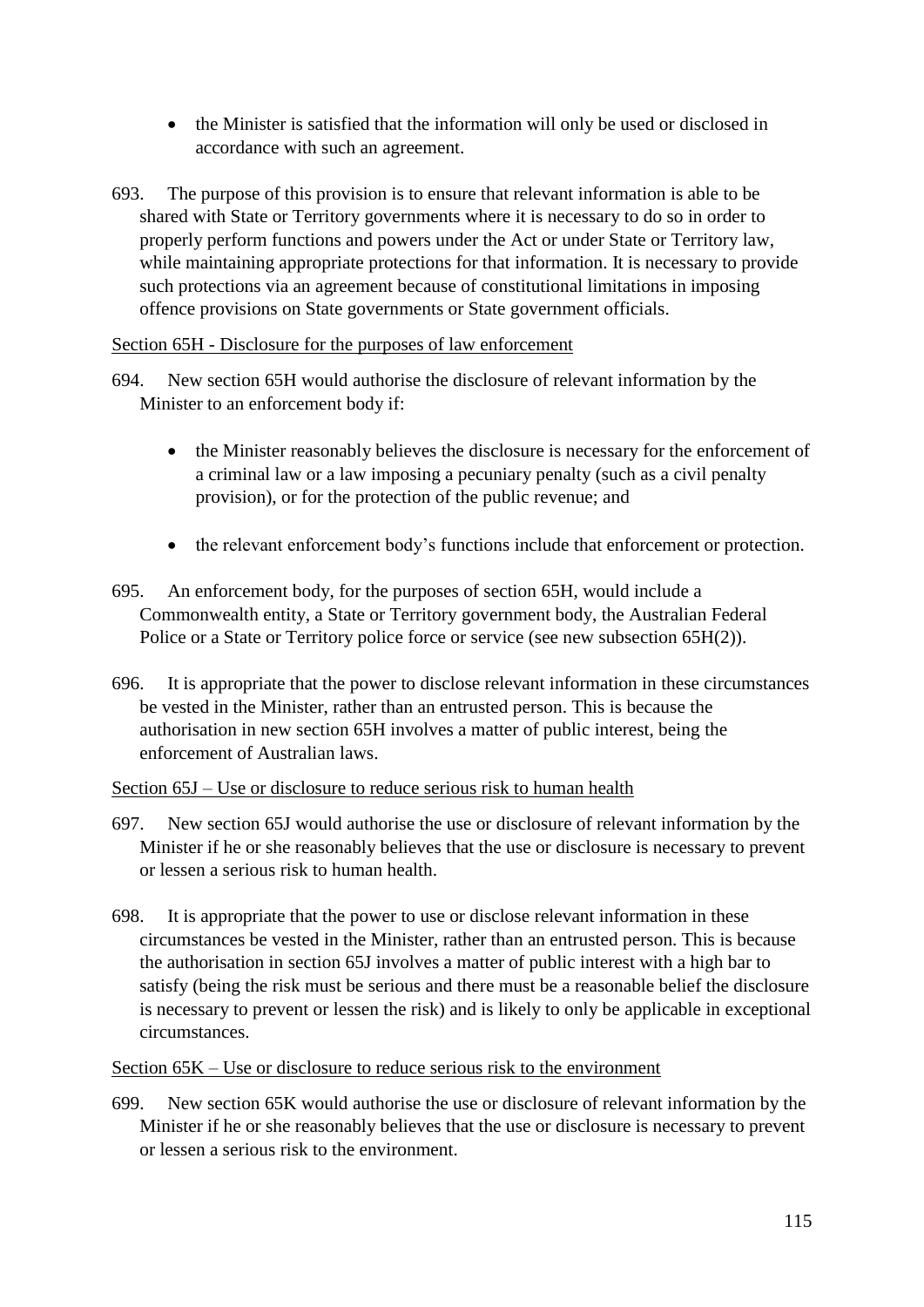700. It is appropriate that the power to use or disclose relevant information in these circumstances be vested in the Minister, rather than an entrusted person. This is because the authorisation in section 65K involves a matter of public interest with a high bar to satisfy (being the risk must be serious and there must be a reasonable belief the disclosure is necessary to prevent or lessen the risk) and is likely to only be applicable in exceptional circumstances.

# *Division 3 - Authorised uses and disclosures by entrusted persons*

701. Division 3 would list a number of statutory authorisations for the use or disclosure of relevant information by an entrusted person. As set out above, an *entrusted person* would be defined in section 7 of the Act and would include the Minister, the Secretary, an APS employee of the Department and any other person employed or engaged by the Department.

# Section 65L - Disclosure for the purposes of an Act

- 702. New section 65L would authorise the use or disclosure of relevant information by an entrusted person for the purposes of the Act or another Act administered by the Minister.
- 703. The purpose of this authorisation is to allow persons performing, or assisting in the performance of, powers and functions under the Act, or another Act administered by the Minister, to use and disclose relevant information as necessary for the performance of those powers and functions. This would help ensure effective and efficient administration of the Act or other relevant legislation in the Minister's portfolio.

# Section 65M - Publicly available information

- 704. New section 65M would authorise the use or disclosure of relevant information by an entrusted person if the information has already lawfully been made public.
- 705. This authorisation recognises that there is no justifiable reason to prevent the use or disclosure of information that is publicly available and therefore already accessible.

# Section 65N - Person to whom information relates

- 706. New section 65N would authorise the disclosure of relevant information by an entrusted person to the person to whom the information relates.
- 707. This authorisation recognises that the interests of the person to whom relevant information relates will not be adversely affected by disclosure of the information to themselves.

#### Section 65P - Disclosure with consent

- 708. New section 65P would authorise the use or disclosure of relevant information by an entrusted person if the person to whom the information relates has consented to the use or disclosure, and provided the use or disclosure is in accordance with the consent provided.
- 709. This authorisation recognises that there is no justifiable reason to prevent the use or disclosure of information where the person concerned consents to the use or disclosure.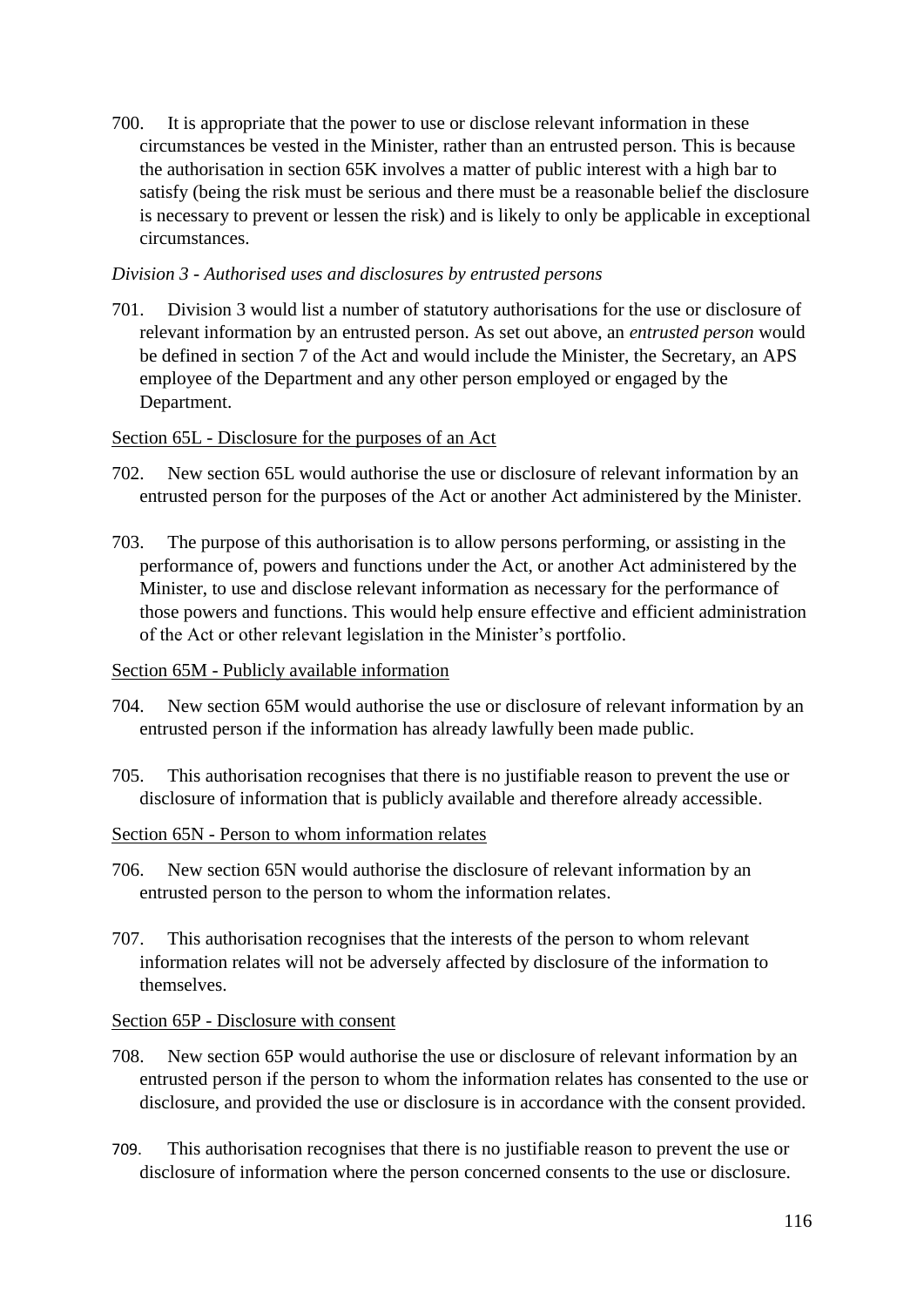### Section 65Q - Person who provided information

- 710. New section 65Q would authorise the disclosure of relevant information by an entrusted person to the person who provided the information.
- 711. This authorisation recognises that there is no justifiable reason to prevent the disclosure of information to the person who provided it in the first place, as that person would have already seen the information.

### Section 65R - Summaries or statistics

- 712. New section 65R would authorise the use or disclosure of summaries of relevant information or statistics derived from relevant information if those summaries or statistics would not allow the identification of a person.
- 713. This authorisation recognises that the disclosure of summaries and statistics that contain no identifying information are unlikely to cause harm to any person.

### Section 65S - Disclosure to a court, tribunal etc.

- 714. New section 65S would authorise the disclosure of relevant information by an entrusted person for the purposes of court proceedings, or proceedings of a tribunal, authority or person that has the power to require the answering of questions or the production of documents. Section 65S would also authorise the disclosure of relevant information by an entrusted person in accordance with a court order, or an order of such a tribunal, authority or person.
- 715. This authorisation is not intended to have the effect of requiring an entrusted person to disclose relevant information to a court, tribunal, authority or person. Rather, its intent is to ensure that persons who are required or permitted to provide such information to a court, or to a tribunal, authority or person with the power to require or request the information, would not be committing an offence or the contravention of a civil penalty provision if they do so.

#### Section 65T - Use for the purposes of disclosure

716. New section 65T would remove any doubt that a person who discloses relevant information consistently with this Division is not committing an offence or the contravention of a civil penalty provision (under new sections 65U and 65V) in relation to the use of the protected information for such purposes.

#### *Division 4 - Offences*

- 717. Division 4 would list offences and civil penalty provisions relevant to the unauthorised use or disclosure of protected information.
- 718. *Protected information* would be defined in section 7 of the Act and would be a subset of relevant information where unauthorised use or disclosure of the information could reasonably be expected to lead to certain harmful consequences, including to Australia. As such, it is considered appropriate that the use and disclosure of protected information be strictly regulated.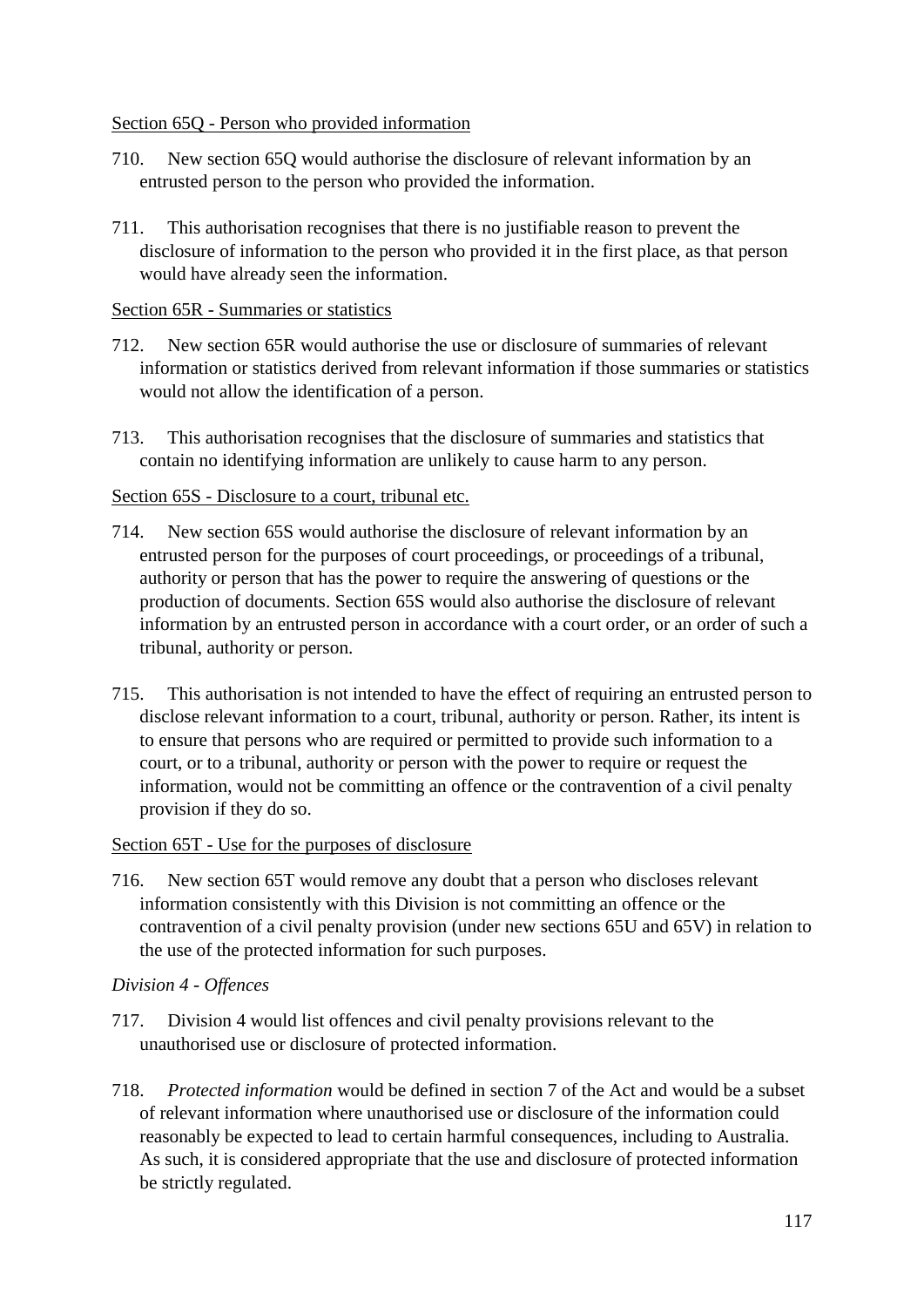719. The prohibition in section 65U would apply to entrusted persons. The prohibition in section 65V would apply to officials of a Commonwealth entity to whom protected information was disclosed under section 65F and is intended to ensure that, so far as possible, protected information is not misused after it leaves the Department.

Section 65U - Unauthorised use or disclosure of protected information - entrusted person

- 720. New subsection 65U(1) would set out a general prohibition on the use or disclosure of protected information by a person who is, or has been, an entrusted person and who obtained the protected information in his or her capacity as an entrusted person.
- 721. New subsection  $65U(2)$  would provide that the prohibition in subsection  $65U(1)$  does not apply if the use of disclosure is authorised or required by the Act, another law of the Commonwealth or a prescribed law of a State or a Territory.
- 722. The note to this subsection would explain that the defendant bears an evidential burden to show that the use or disclosure of information was authorised. The reversal of the burden of proof is justified in this instance as the matter to be proved (that is, that the use or disclosure of protected information was authorised by a Commonwealth law or a prescribed State or Territory law) is a matter that would be peculiarly in the knowledge of the defendant. Further, there would be a number of authorised uses and disclosures set out in Division 3 of Part VIIIB of the Act (as inserted by this Bill) and across Commonwealth law generally. In the event of a prosecution, it would be significantly more difficult and costly for the prosecution to disprove all possible circumstances than it would be for a defendant to establish the existence of one potential circumstance. Consequently, in order to effectively protect information under new section 65U, it is reasonable, necessary and proportionate to reverse the burden of proof and limit the right to the presumption of innocence.
- 723. The authorised uses and disclosures in the Act would be set out in new Divisions 2 and 3 (see new sections 65F to 65T above), the authorised uses and disclosures in these clauses are reasonable, necessary and proportionate because they are generally directed at the performance of functions and exercise of powers under legislation (including this Act), the enforcement of Australian laws, or are matters of public interest with a high threshold that must be met in order to rely on them, such as being necessary to prevent or lessen a serious threat to human health or the environment.
- 724. New subsection 65U(3) would have the effect that a person who contravenes the prohibition in subsection 65U(1) and where the use or disclosure is not authorised or required by a Commonwealth law or a prescribed State or Territory law, would be committing a fault-based offence. The maximum penalty for the offence would be 2 years imprisonment or 180 penalty units, or both.
- 725. The note following subsection 65U(3) would explain that the physical elements of the offence are found in subsection 65U(1).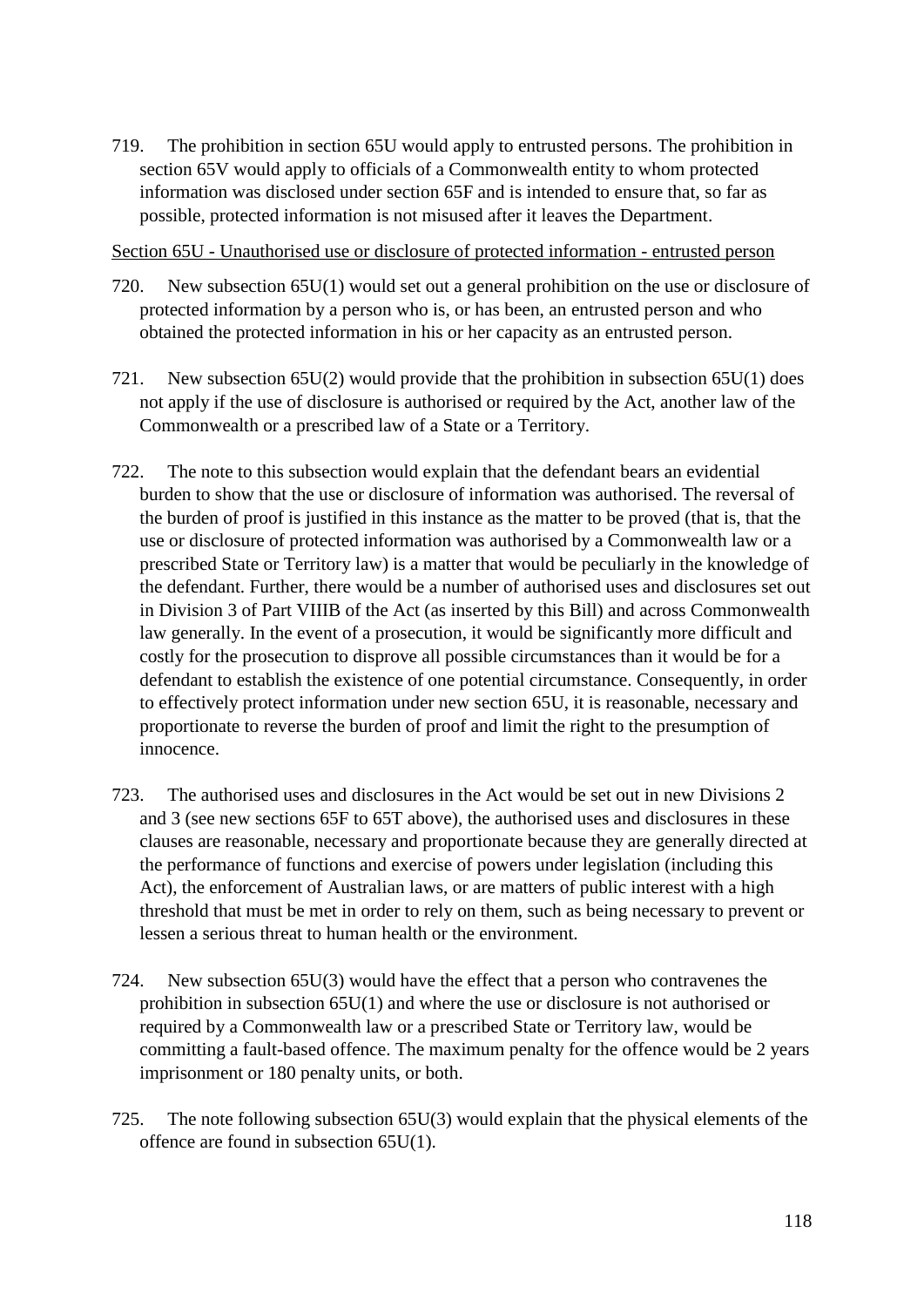- 726. New subsection 65U(4) would have the effect that a person who contravenes the prohibition in subsection 65U(1) and where the use or disclosure is not authorised or required by a Commonwealth law or a prescribed State or Territory law, would also be committing an offence of strict liability with a maximum penalty of 60 penalty units.
- 727. Strict liability is proposed for this offence having regard to the Commonwealth Guide to Framing Offences and the Scrutiny of Bills Committee 6th Report. Consistent with these documents, strict liability is appropriate as:
	- the offence is not punishable by imprisonment;
	- the offence is subject to a maximum penalty of 60 penalty units for an individual;
	- the actions which trigger the offence are simple, readily understood and easily defended. The offence is triggered if an entrusted person uses or discloses protected information and the use or disclosure is not authorised by a Commonwealth law or a prescribed State or Territory law;
	- offences relating to the unauthorised use or disclosure of protected information need to be dealt with efficiently to ensure industry and community confidence in the regulatory regime, and to reduce the risk of the potentially damaging consequences of unauthorised use or disclosure of protected information;
	- the offence would be subject to an infringement notice (see new section 63, as inserted by item 138);
	- the absence of strict liability may adversely affect the capacity to prosecute offenders. Whether or not a defendant intentionally, recklessly or negligently used or disclosed protected information without a relevant authorisation is generally a matter that is peculiarly within the knowledge of the defendant alone. Proving the contrary beyond reasonable doubt may require significant and difficult to obtain indirect and circumstantial evidence;
	- the use of protected information would play an important role in informing the Minister in relation to those matters covered by the Act (particularly in relation to granting of licences under the Act), which is a necessary part of ensuring that the Act remains an effective and efficient mechanism to both implement Australia's obligations under the relevant international treaties and to realise its intended environmental benefits. If protected information is used or disclosed without authorisation it may deter other persons from providing such information to the Commonwealth in the future;
	- the person affected would be placed on notice to guard against the possibility of contravention, which is likely to significantly enhance the effectiveness of the enforcement regime in deterring the conduct in question.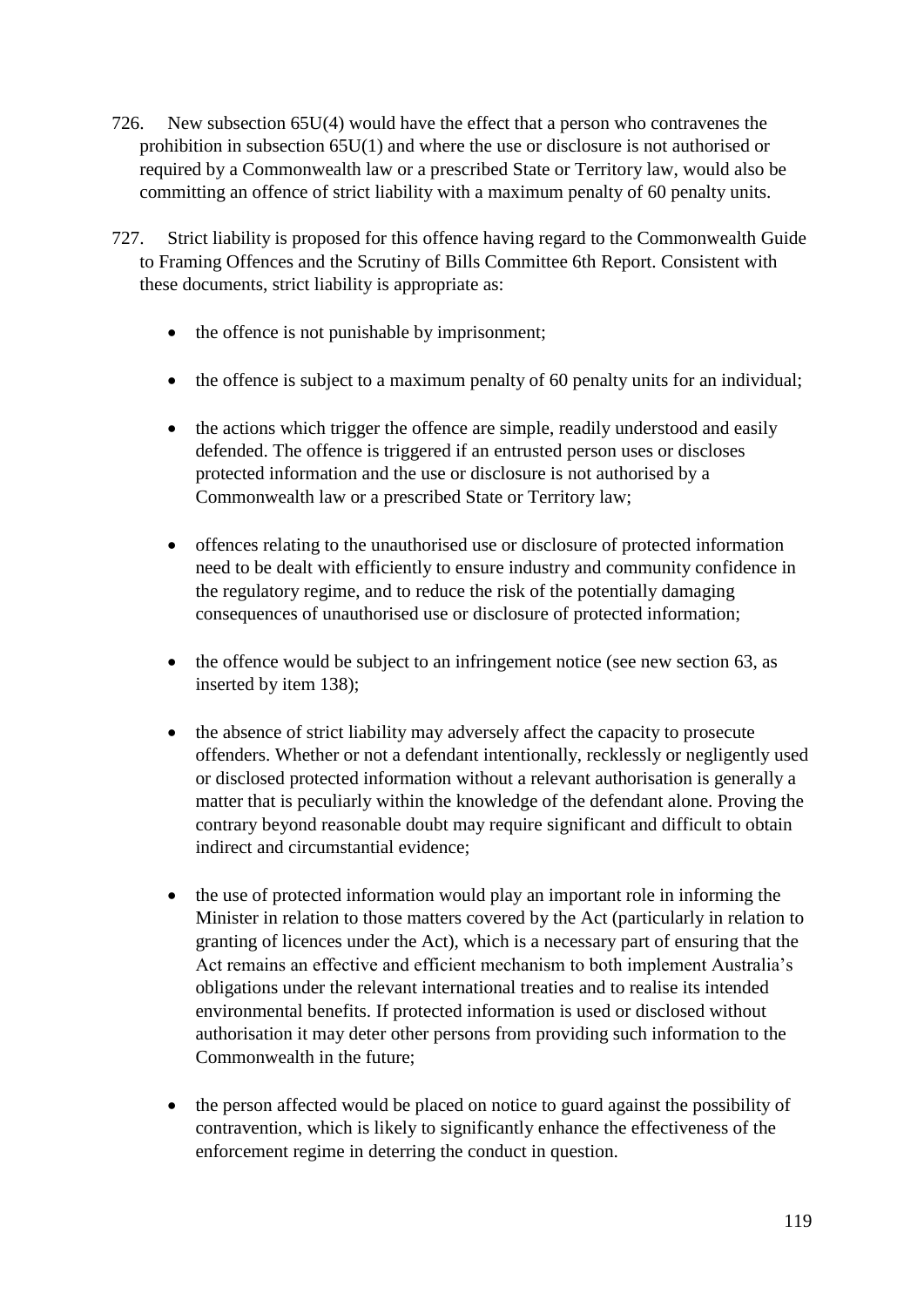- 728. The defence of honest and reasonable mistake of fact is available for strict liability offences (see sections 6.1 and 9.2 of Schedule 1 to the Criminal Code) and the existence of strict liability does not make any other defence unavailable (see subsection 6.1(3) of Schedule 1 to the Criminal Code).
- 729. New subsection 65U(5) would have the effect of establishing a mirror civil penalty provision which is contravened in circumstances where a person contravenes the prohibition in subsection 65U(1) and where the use or disclosure is not authorised by a Commonwealth law or a prescribed State or Territory law. The maximum penalty would be 300 penalty units.
- 730. The combination of fault-based offence, strict liability offence and civil penalty provision would provide an adequate deterrent from officials using or disclosing protected information without authorisation, which has the potential to cause significant harm. It is also appropriate to include both civil and criminal penalties in order to provide flexibility for the Commonwealth to enforce the prohibition appropriately without always needing to pursue criminal penalties (noting that conviction for a criminal offence carries with it a range of consequences beyond the immediate penalty). It is expected criminal proceedings would be brought for conduct that contravenes subsection 65U(1) and is at the more serious end of the spectrum or that involves a higher degree of malfeasance.

# Section 65V - Unauthorised use or disclosure of protected information - official of Commonwealth entity

- 731. New subsection 65V(1) would provide a general prohibition for a person who is, or has been, an official of a Commonwealth entity, and who obtained protected information in that capacity when the information was disclosed to their entity under new section 65F, to use or disclose the information other than for the purposes for which it was disclosed to the entity. This prohibition ensures, so far as possible, that protected information disclosed to another Commonwealth entity under section 65F is not misused by an official of that entity.
- 732. New subsection 65V(2) would have the effect that a person who contravenes the prohibition in subsection  $65V(1)$  would be committing a fault-based offence. The maximum penalty for the offence would be 2 years imprisonment or 180 penalty units, or both.
- 733. The note following subsection 65V(2) would explain that the physical elements of the offence are found in subsection 65V(1).
- 734. New subsection 65V(3) would have the effect that a person who contravenes the prohibition in subsection 65V(1) would also be committing an offence of strict liability with a maximum penalty of 60 penalty units.
- 735. Strict liability is proposed for this offence having regard to the Commonwealth Guide to Framing Offences and the Scrutiny of Bills Committee 6th Report. Consistent with these documents, strict liability is appropriate as: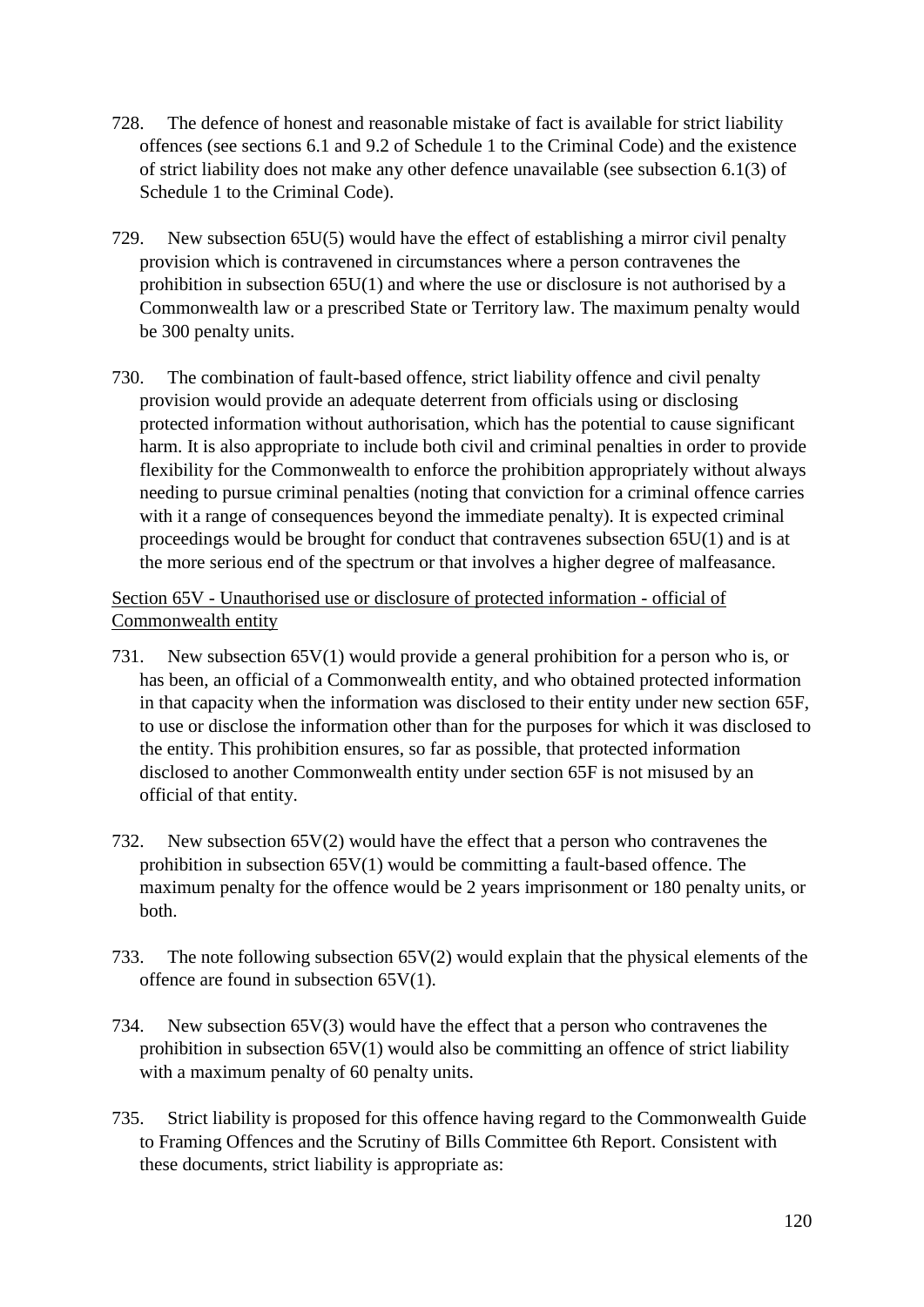- the offence is not punishable by imprisonment;
- the offence is subject to a maximum penalty of 60 penalty units for an individual;
- the actions which trigger the offence are simple, readily understood and easily defended. The offence is triggered if an official of a Commonwealth entity uses or discloses protected information for a person other than the purpose that the information was disclosed to the entity under section 65F;
- offences relating to the unauthorised use or disclosure of protected information need to be dealt with efficiently to ensure industry and community confidence in the regulatory regime, and to reduce the risk of the potentially damaging consequences of unauthorised use or disclosure of protected information;
- the offence would be subject to an infringement notice (see new section 63, as inserted by item 138);
- the absence of strict liability may adversely affect the capacity to prosecute offenders. Whether or not a defendant intentionally, recklessly or negligently used or disclosed protected information without a relevant authorisation is generally a matter that is peculiarly within the knowledge of the defendant alone. Proving the contrary beyond reasonable doubt may require significant and difficult to obtain indirect and circumstantial evidence;
- the use of protected information would play an important role in informing the Minister in relation to those matters covered by the Act (particularly in relation to granting of licences under the Act), which is a necessary part of ensuring that the Act remains an effective and efficient mechanism to both implement Australia's obligations under the relevant international treaties and to realise its intended environmental benefits. If protected information is used or disclosed without authorisation it may deter other persons from providing such information to the Commonwealth in the future;
- the person affected would be placed on notice to guard against the possibility of contravention, which is likely to significantly enhance the effectiveness of the enforcement regime in deterring the conduct in question.
- 736. The defence of honest and reasonable mistake of fact is available for strict liability offences (see sections 6.1 and 9.2 of Schedule 1 to the Criminal Code) and the existence of strict liability does not make any other defence unavailable (see subsection 6.1(3) of Schedule 1 to the Criminal Code).
- 737. New subsection 65V(4) would have the effect of establishing a mirror civil penalty provision which is contravened in circumstances where a person contravenes the prohibition in subsection 65V(1). The maximum penalty would be 300 penalty units.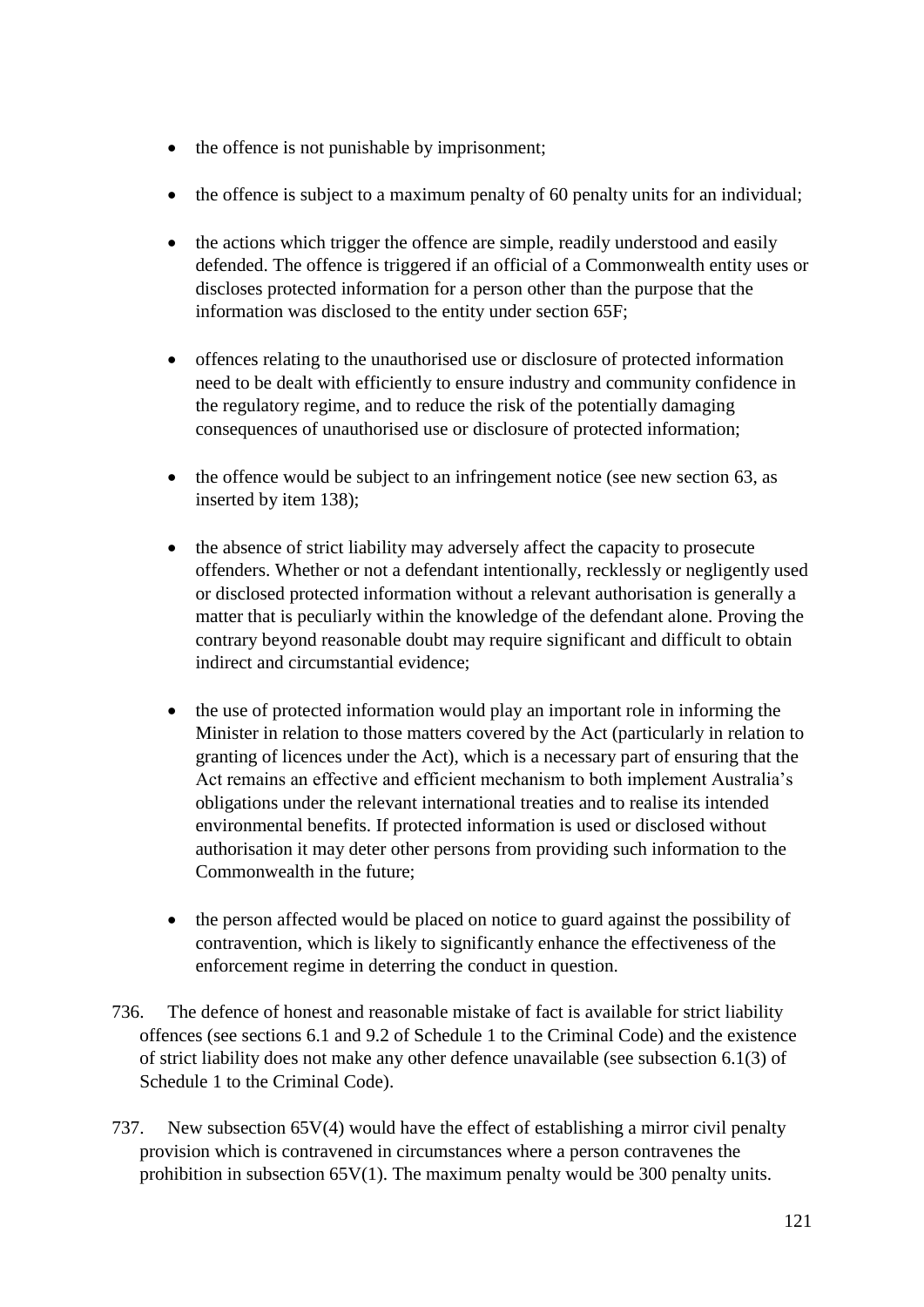738. The combination of fault-based offence, strict liability offence and civil penalty provision would provide an adequate deterrent from Commonwealth officials using or disclosing protected information without authorisation, which has the potential to cause significant harm. It is also appropriate to include both civil and criminal penalties in order to provide flexibility for the Commonwealth to enforce the prohibition appropriately without always needing to pursue criminal penalties (noting that conviction for a criminal offence carries with it a range of consequences beyond the immediate penalty). It is expected criminal proceedings would be brought for conduct that contravenes subsection 65U(1) and is at the more serious end of the spectrum or that involves a higher degree of malfeasance.

# *Part VIIIC – Review of decisions*

739. New Part VIIIC deals with review of decisions made under the Act. Reviewable decisions would need to be reviewed internally before they could be reviewed externally by the Administrative Appeals Tribunal, unless the original decision was made personally by the Minister.

# Section 65W – Simplified outline of this Part

740. New section 65W would provide a simplified outline to the Part VIIIC of the Act (Review of decisions). The outline is not intended to be comprehensive and has been included to assist readers to understand the substantive provisions of the Part. It is intended that readers will rely on the substantive provisions of the Part.

#### Section 65X– Reviewable decisions

- 741. New section 65X would list all the decisions under the Act that are reviewable decisions. The listed decisions would cover all decisions listed in existing Parts III and IV of the Act, which relate to licences and HCFC quotas respectively, plus the new administrative decisions relating to licenses that would be introduced by this Bill, being:
	- a decision to suspend a licence under new subsection 19D(1);
	- a decision under new subsection 19D(3) to specify either a fixed term for a licence suspension, or actions the licensee must take for the suspension to end;
	- a decision to vary a suspension notice under new paragraph  $19D(7)(a)$ .
- 742. Consistent with Commonwealth policy, it is appropriate that these kinds of decisions be merits reviewable.

### Section 65Y – Notification of reviewable decisions etc

743. New section 65Y would require the Minister, as soon as practicable after making a reviewable decision, to give the applicant or licensee concerned a written notice of the decision.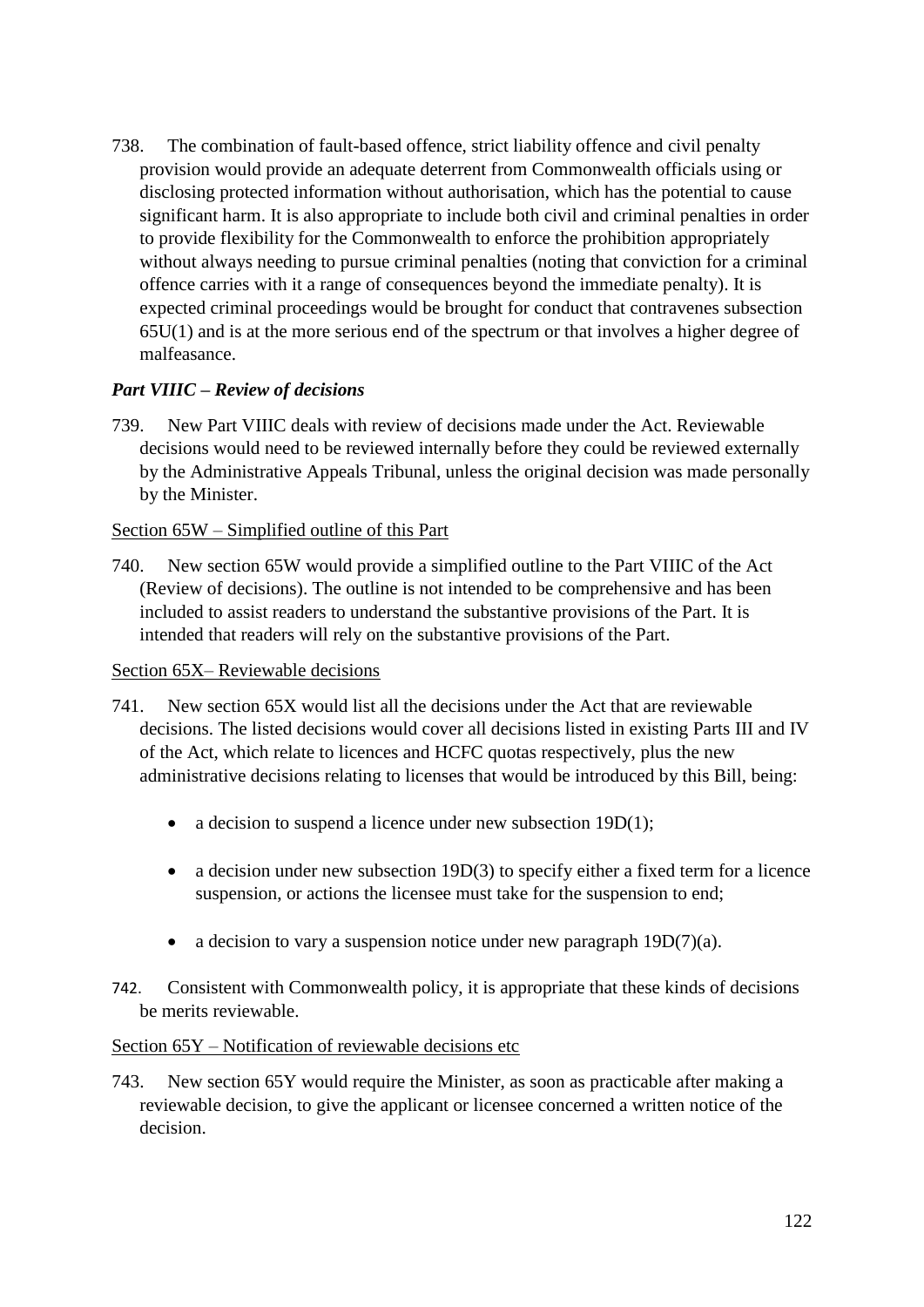- 744. The notice must contain the reasons for the decision and the details of the person's right to have the decision reconsidered by the internal review mechanism in new sections 65Z to 65ZB (for decisions not made by the Minister personally) or reviewed by the Administrative Appeals Tribunal (for decisions made by the Minister personally).
- 745. Subsection  $65Y(2)$  would clarify that the required notice is taken to have been given if the reasons and review rights are contained in a written notice of the reviewable decision provided under another provision of the Act. This would prevent unnecessary duplication of notices.
- 746. Subsection 65Y(3) would have the effect that failure to provide the notice required under subsection 65Y(1) would not affect the validity of the original reviewable decision. This would provide the necessary certainty for both industry and the Commonwealth as to whether a licence is in force and covers a relevant import, manufacture or export.

# Section 65Z – Reconsideration of reviewable decisions – application for reconsideration

- 747. New section 66Z(1) would allow an applicant or licensee apply to the Minister to reconsider a reviewable decision that has been made in relation in relation to the applicant or licensee, other than a decision that was made by the Minister personally or a decision that has already been reconsidered.
- 748. New subsection 66Z(2) would require a request for reconsideration under subsection 66Z(1) to be made in writing within 21 days of the original decision being made. However, the Minister would be able to allow a longer period.
- 749. The application must set out the reasons why the applicant or licensee wants the original decision reconsidered.

Section 65ZA – Reconsideration of reviewable decisions – conducting the reconsideration

- 750. New section 65AZ would set out the process for reconsidering a decision that is the subject of an application made under new section 65Z.
- 751. Subsection 65ZA(1) would require the Minister, on receiving an application under section 65Z to reconsider a reviewable decision, to reconsider the decision.
- 752. Subsection 65ZA(2) would apply where the reconsideration is to be undertaken by a delegate of the Minister, rather than the Minister personally. The delegate must not have been involved in making the original decision, and must be at least as senior as the delegate who made the original decision. This limitation does not apply to decisions that have deemed to have been made by the Minister under section 17 or 19AD.
- 753. Subsections 65ZA(3) and (4) would allow the Minister to, by written notice, require the applicant or licensee to provide additional information about the application for reconsideration. The information must be provided within 30 days after the notice is given.
- Section 65ZB Reconsideration of reviewable decisions reconsideration decision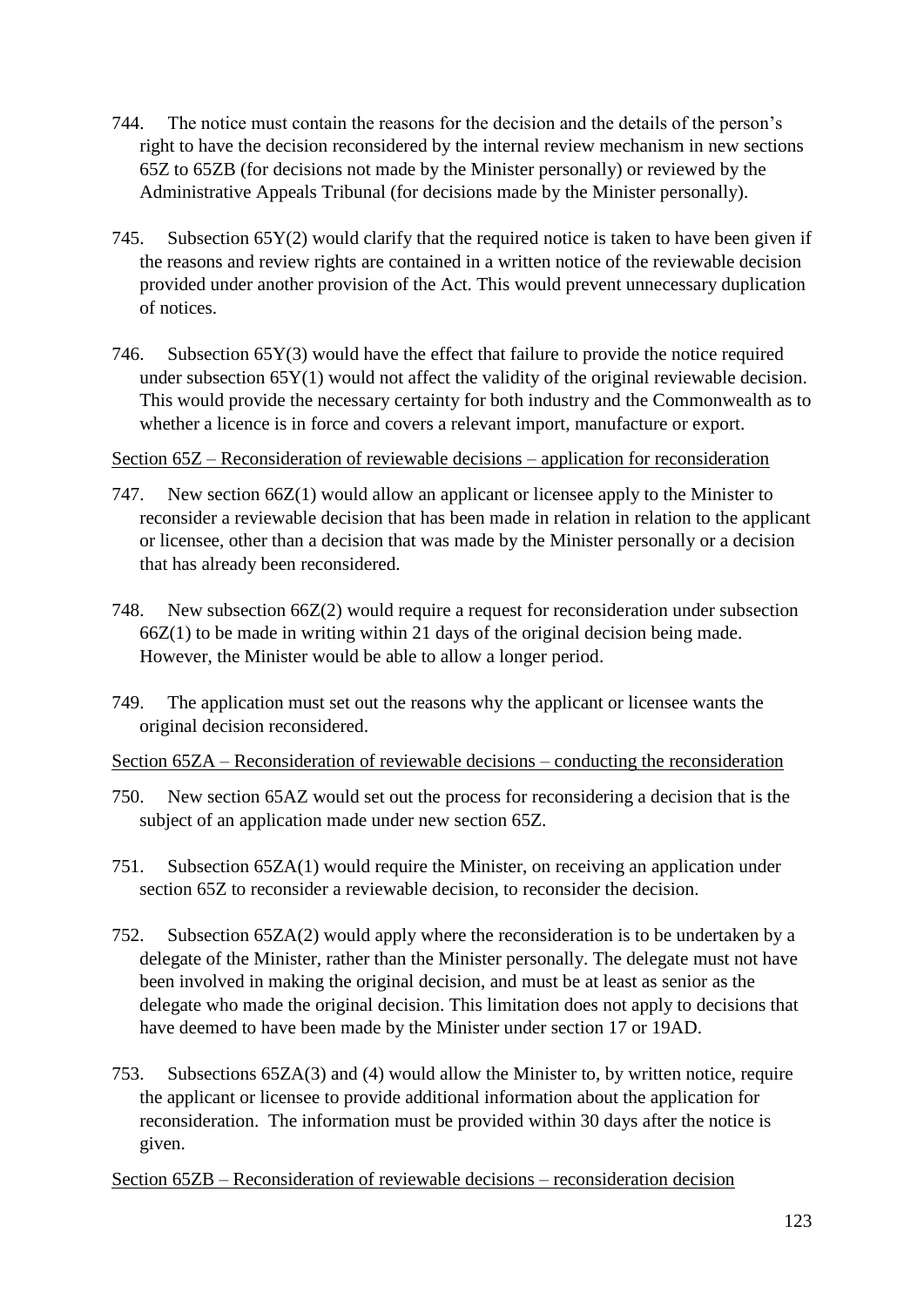- 754. New section 65ZB would set out the requirements of the reconsideration decision.
- 755. Subsection 65ZB(1) would require the Minister, after reconsidering the decision, to affirm, vary or set aside the original decision. If the Minister sets aside the original decision, the Minister would also be able to make such other decision as the Minister considers appropriate.
- 756. Subsection 65ZB(2) would require the Minister, as soon as practicable after making a reconsideration decision, to give the applicant or licensee concerned a written notice of the decision. The notice must contain the reasons for the decision and the details of the person's right to have the decision reviewed by the Administrative Appeals Tribunal
- 757. Subsection 65ZB(3) would have the effect that failure to provide the notice required under subsection 65ZB(2) would not affect the validity of the original reviewable decision. This would provide the necessary certainty for both industry and the Commonwealth as to whether a licence is in force and covers a relevant import, manufacture or export.
- 758. Subsection 65ZB(4) would provide that the reconsideration decision would take effect on the day specified in the notice given under new subsection 65ZB or, if that notice does not specify a day, the day the reconsideration decision was made.
- 759. Subsection 65ZB(5) would deal with deemed reconsiderations decisions. If the Minister has not made a reconsideration decision within 60 days of the application being made, the Minister is taken to have made a decision affirming the original decision.
- 760. However, that timeframe would differ if the Minister has requested further information from the applicant or licensee under subsection 65ZA(3). If the person provided the requested additional information, the 60 day timeframe commences on the day the additional information is provided to the Minister. If the person does not provide the requested additional information, the Minister is taken to have made a decision affirming the original decision 90 days after the notice under subsection 65ZA(3) is given.

# Section 65ZC – Review of Decisions by Administrative Appeals Tribunal

- 761. New section 65ZC would allow applications to be made to the Administrative Appeals Tribunal for review of a reconsideration decision, or a reviewable decision that was made by the Minister personally.
- 762. This would have the effect of preserving the existing right to AAT review for reviewable decisions, provided that, where available, the applicant makes use of the internal review process first.
- 763. Subsection 27(1) of the *Administrative Appeals Tribunal Act 1975* will operate to limit the persons who may apply to the Administrative Appeals Tribunal for review of a reconsideration decision to those persons whose interests are affected by the decision. An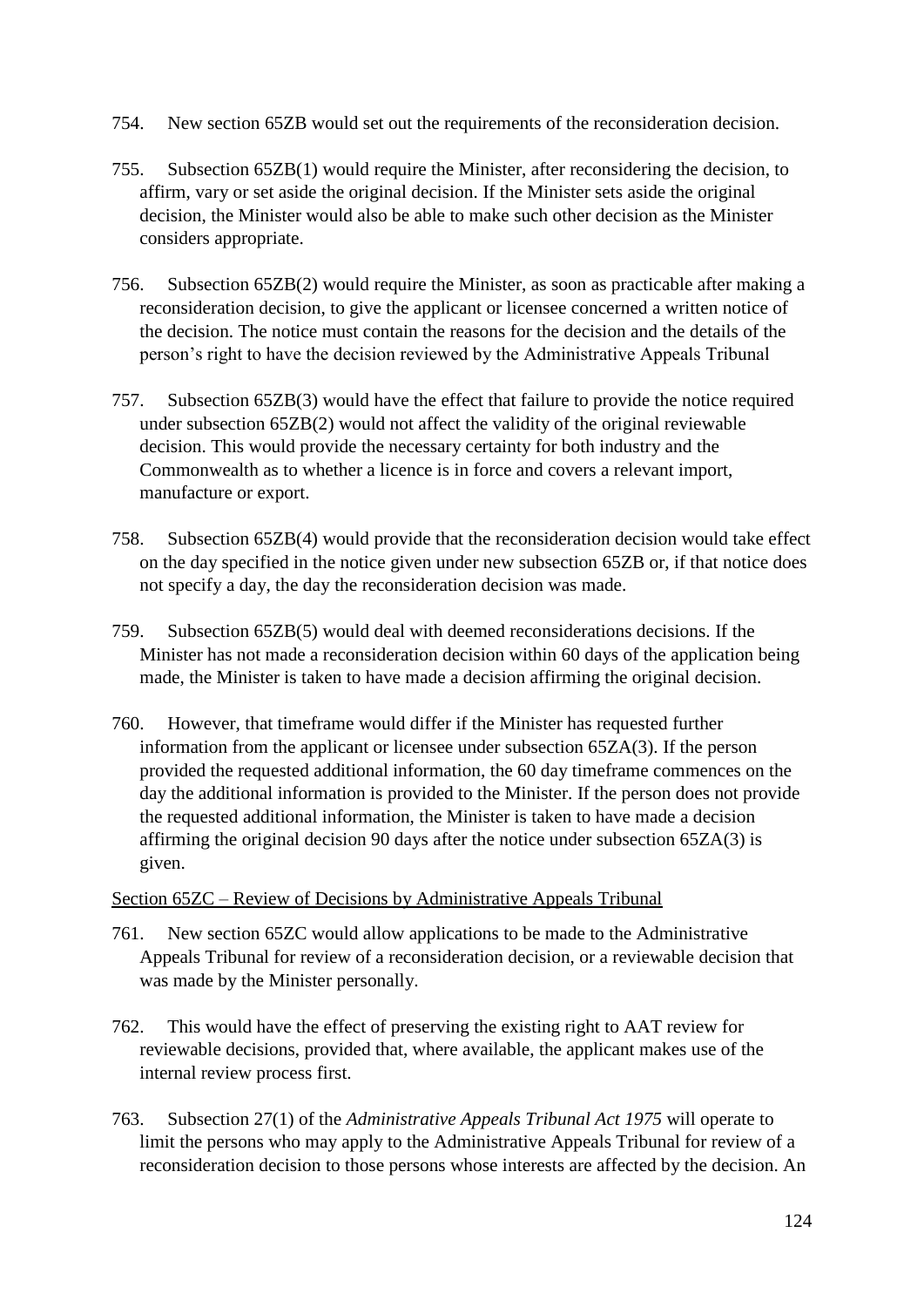application may be made to the Administrative Appeals Tribunal by or on behalf of such persons.

# **Item 145**

- 764. Item 145 would repeal existing section 66, which relates to review of decisions and statements to accompany notification of decisions. This provision would be replaced with new Part VIIIC, as inserted by item 145, which deal with these same matters.
- 765. Item 145 would also insert new section 66. New section 66 would provide a simplified outline to the Part IX of the Act (Miscellaneous). The outline is not intended to be comprehensive and has been included to assist readers to understand the substantive provisions of the Part. It is intended that readers will rely on the substantive provisions of the Part.

# **Item 147**

766. Item 147 would repeal existing section 67, which relates to review of decisions and statements to accompany notification of decisions. This provision would be replaced with new Part VIIIC, as inserted by item 145, which deal with these same matters.

# **Item 148**

- 767. Item 148 would amend the heading of section 67A of the Act to add the words 'of the Minister' at the end. Section 67A of the Act contains a power that allows the Minister to delegate most of his or her powers and functions under the Act or regulations to certain Departmental officers.
- 768. The purpose of this amendment is to clearly distinguish between the delegations power in section 67A (which applies to powers and functions of the Minister) and new section 67AA (inserted by item 151) which would contain a separate delegations power allowing the Secretary to delegate his or her powers and functions under the Act (and the Regulatory Powers Act as it applies to the Act) or the regulations.

# **Item 149**

769. Item 149 would amend subsection 67A(1) of the Act to insert new paragraph  $67(1)(aa)$ . New paragraph  $67(1)(aa)$  would have the effect of allowing the Minister to delegate his or her powers under the Act or regulations to the Secretary, in addition to Senior Executive Service employees and certain APS employees in the Department. This amendment is intended to correct an oversight in the existing provision.

# **Item 150**

770. Item 150 would amend subsection 67A(2) to remove the reference to section 53K. This amendment is consequential to the amendments made by item 127 of this Schedule which would have the effect of repealing existing section 53K.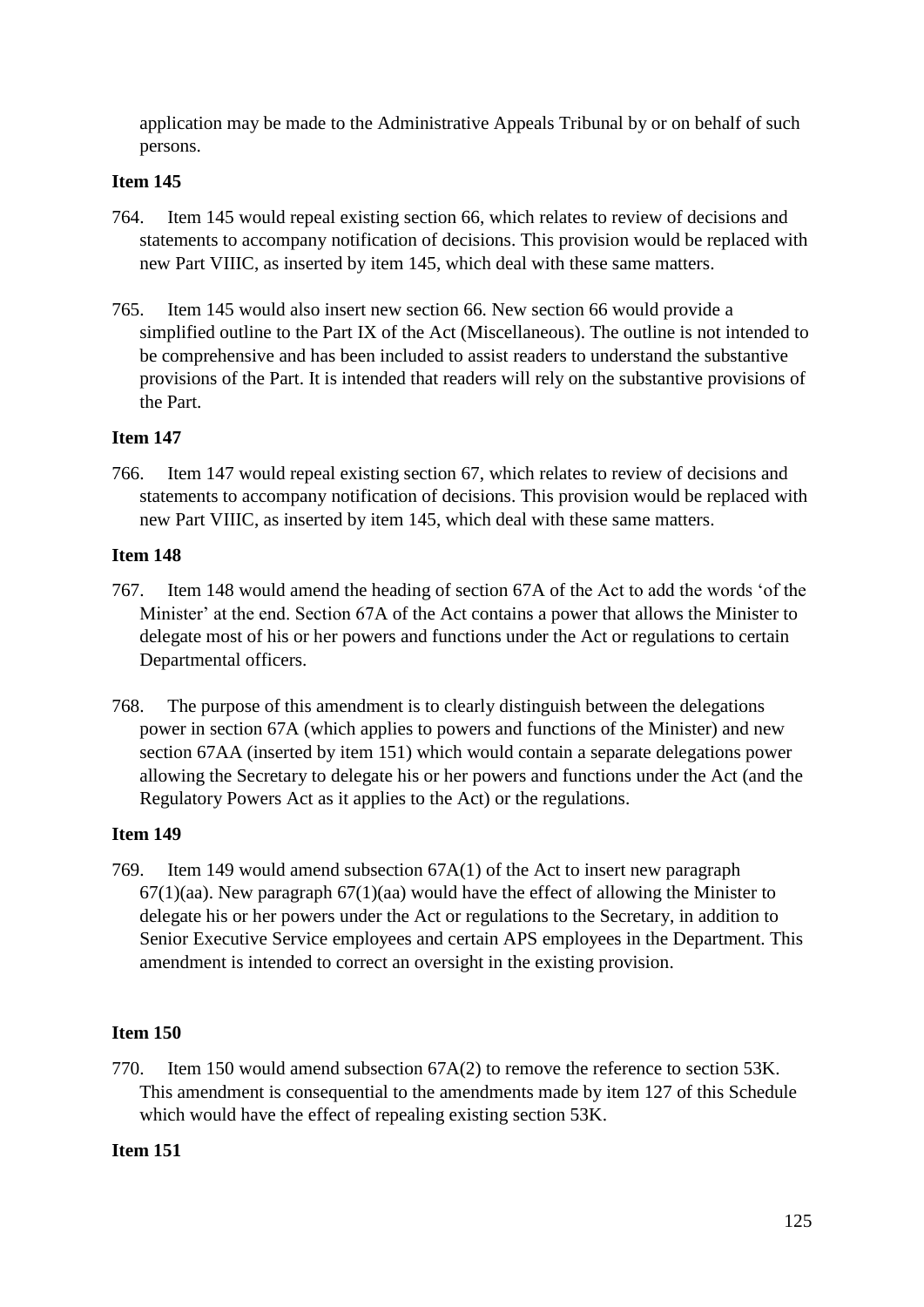- 771. Item 151 would insert a new section 67AA into the Act. New section 67AA would allow the Secretary to delegate their functions or powers under the Act, or under the Regulatory Powers Act (as it applies to the Act) to a SES employee, or acting SES employee, in the Department. It would also allow the Secretary to delegate their powers under section 66 or 67 of the Regulatory Powers Act (concerning the return of seized things) to an inspector.
- 772. This power is necessary because the Bill would amend the Act to vest powers in the Secretary for the first time. The powers that would be vested in the Secretary, rather than the Minister, relate to compliance and enforcement matters including under the Regulatory Powers Act (as it applies to the Act). For this reason, it is appropriate that the delegation of such powers be limited to the Departmental officials at (or acting at) SES level or, in the case of the powers in sections 66 and 67 of the Regulatory Powers Act, inspectors.
- 773. In performing functions or exercising powers, delegates must comply with any directions of the Secretary to ensure that powers exercised by delegates are exercised appropriately and consistently (new subsection 67AA(3)).
- 774. As an additional safeguard to ensure the appropriate and reasonable use of delegations, the giving of delegations and the exercise of delegated powers are also subject to fraud control procedures, risk management processes and other protocols. These are designed to ensure delegated decision-making is made at the appropriate level and in a transparent and accountable manner.

- 775. Item 152 would amend existing paragraph 69(1)(a) of the Act to change the time by which a licence levy is due and payable from 60 days after the end of the reporting period to which the levy relates to 90 days after the end of the reporting period to which the levy relates (unless the Minister allows a longer period).
- 776. This change would allow licensees additional time to ensure that they have paid the relevant levies for the import or manufacture of scheduled substances or SGG equipment, and increase flexibility for businesses to manage their workload and cash flow, without compromising on environmental outcomes.

- 777. Item 153 would repeal existing section 69B and substitute new sections 69B and 69BA.
- 778. New section 69B would make it clear that the main constitutional basis for the Act (other than Part VIIIB concerning information sharing) is the treaty implementation aspect of the external affairs power in section 51(xxix) of the Constitution, in reliance on Australia's obligations under the following international agreements:
	- the Vienna Convention: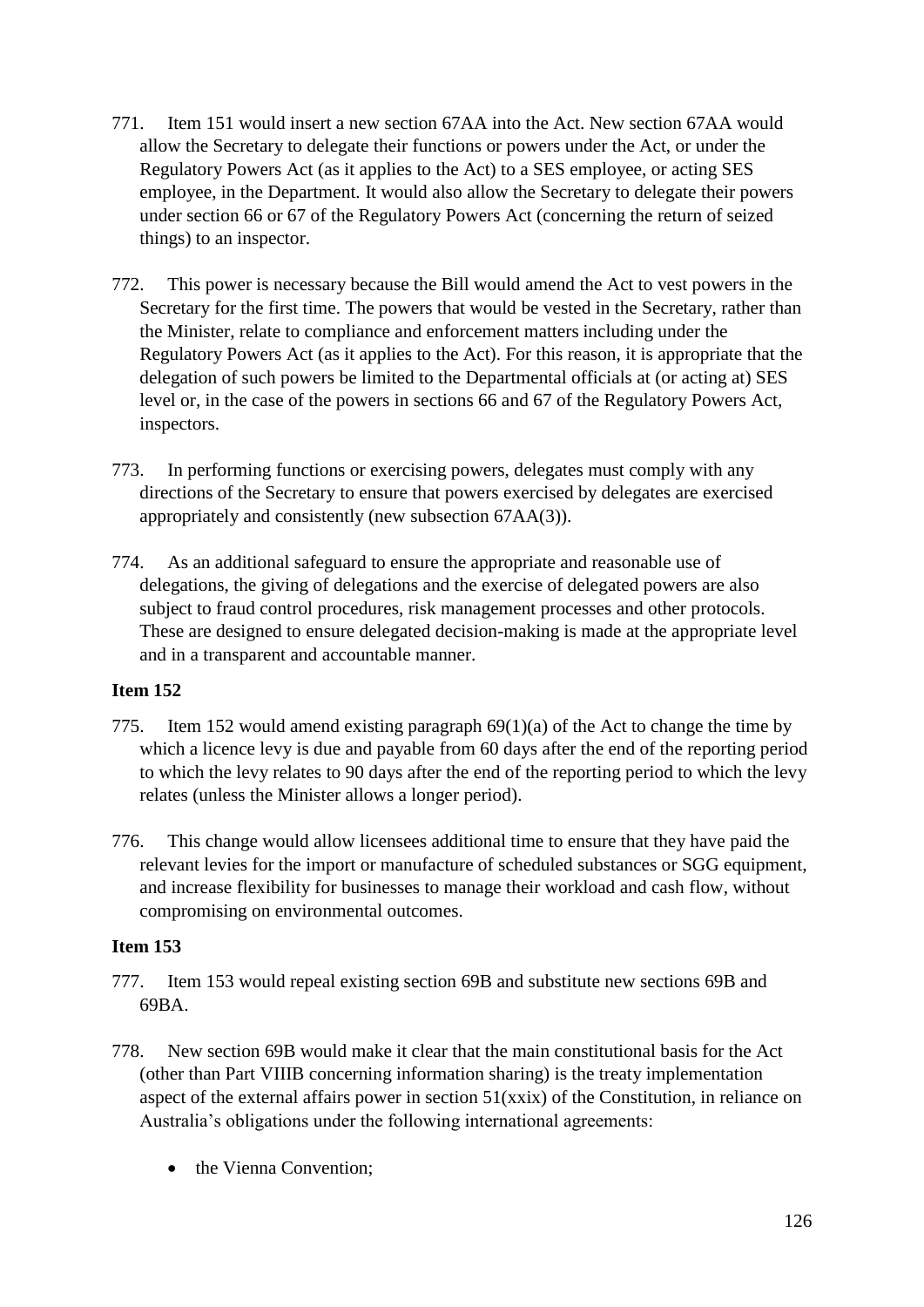- the Montreal Protocol:
- the Framework Convention on Climate Change;
- the Kyoto Protocol;
- the Paris Agreement.
- 779. The note after subsection 69B(1) explains that Part VIIIB of the Act, concerning information sharing, relies on a range of legislative powers of the Commonwealth.
- 780. New section 69BA would set out alternative constitutional bases that would apply in relation to the following activities:
	- manufacturing, importing or exporting a substance, scheduled substance or type of scheduled substance;
	- distributing, disposing of, purchasing or acquiring a substance, scheduled substance or type of scheduled substance;
	- storing, using or handling a substance, scheduled substance or type of scheduled substance;
	- engaging in conduct that results in the discharge of a substance, scheduled substance or type of scheduled substance;
	- recovering, recycling or destroying a substance, scheduled substance or type of scheduled substance.
- 781. The additional constitutional powers that would support the regulation of these activities by the Act are the corporations power, the territories power, the trade and commerce power, the communications power and the Commonwealth's executive power.

- 782. Section 69E of the Act provides that if the operation of the Act or the regulations would result in an acquisition of property from a person otherwise than on just terms, the Commonwealth is liable to pay a reasonable amount of compensation to the person. If the Commonwealth and the person do not agree on the amount of the compensation, the person may institute proceedings in a court of competent jurisdiction for the recovery from the Commonwealth of such reasonable amount of compensation as the court determines.
- 783. Item 154 would amend existing subsection 69E(1) to insert 'or the Regulatory Powers Act as that Act operates because of this Act' after 'the regulations'. This amendment would remove any doubt that any acquisition of property from a person, otherwise than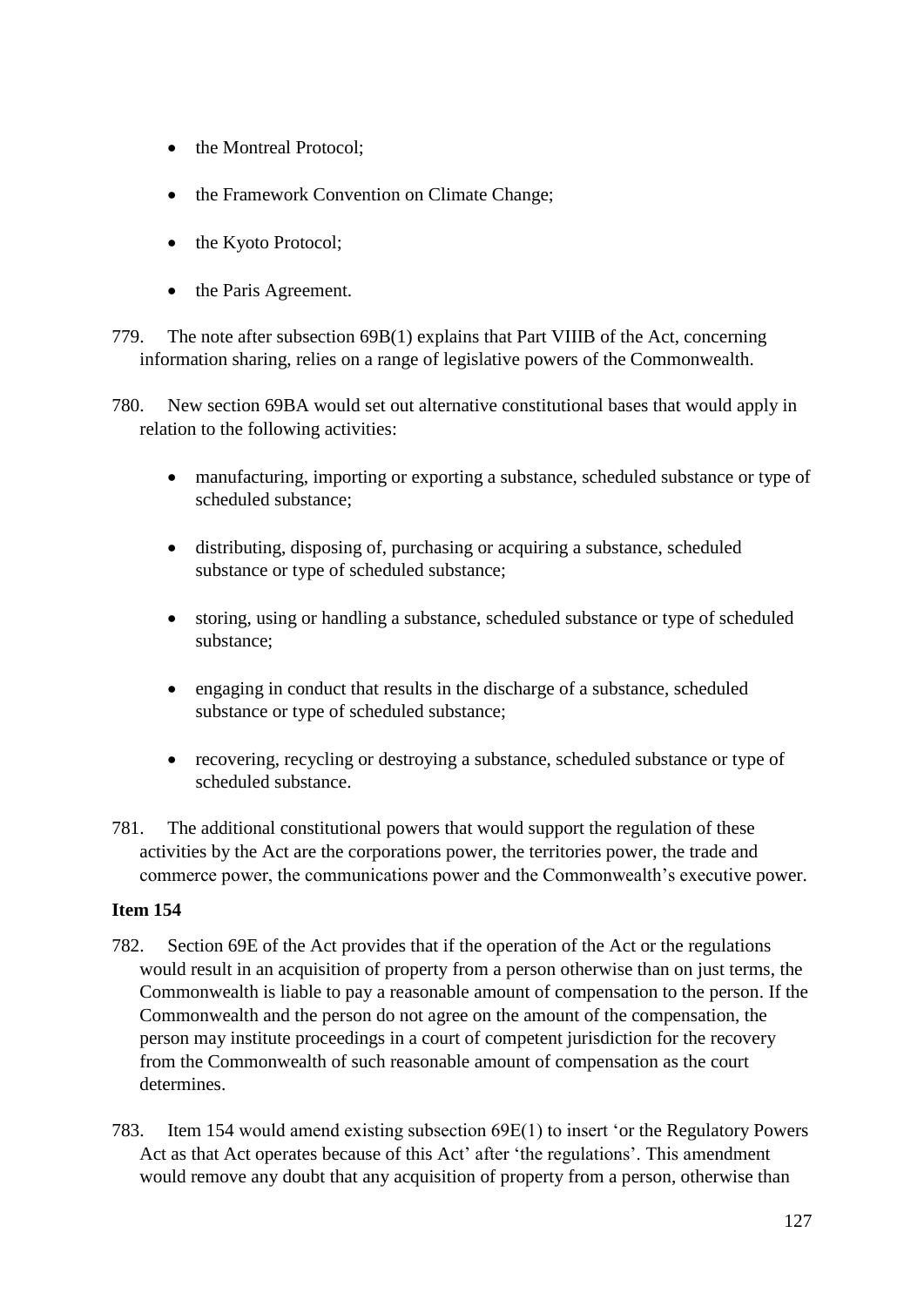on just terms, that results from the operation of the Regulatory Powers Act as that Act applies to the Act would be covered by section 69F.

# **Item 155**

784. Item 155 would repeal existing sections 69F and 69G of the Act.

# Section 69F

- 785. Existing section 69F allows the Minister to make arrangements with a Minister of a State or the Australian Capital Territory in relation to the performance of the functions of a magistrate under this Act by a magistrate of that State (or the Australian Capital Territory).
- 786. This provision is no longer needed as the application of the Regulatory Powers Act to this Act (see items 128 and 138) would mean that magistrates would no longer have functions under this Act.

# Section 69G

- 787. Existing section 69G of the Act allows the regulations to prohibit or regulate the manufacture, import export, distribution or use of equipment that:
	- contains scheduled substances: or
	- uses scheduled substances in its operation.
- 788. A prohibition in regulations made under s 69G does not apply if a person holds a licence (see subsection 69G(4)).
- 789. The amendments to section 13 and the inclusion of new sections 13AA and 13AB (see item 52), and the amendments to section 45A (see items 105 to 110) would mean that section 69G is no longer necessary, as the relevant prohibitions that could potentially be included in regulations made under section 69G would now be included in these new provisions (whether directly, or by way of regulations made under the relevant provision).
- 790. In particular:
	- new subsection 13(3) would prohibit the manufacture of equipment containing an ozone depleting substance, and would prohibit the manufacture of equipment containing an synthetic greenhouse gas if the equipment or substance is prescribed in the regulations;
	- new subsection 13AA(3) would prohibit the import of equipment containing scheduled substances without a licence;
	- new subsection 13AB(3) would prohibit the export of equipment containing scheduled substances without a licence, if the equipment or substance is prescribed in the regulations;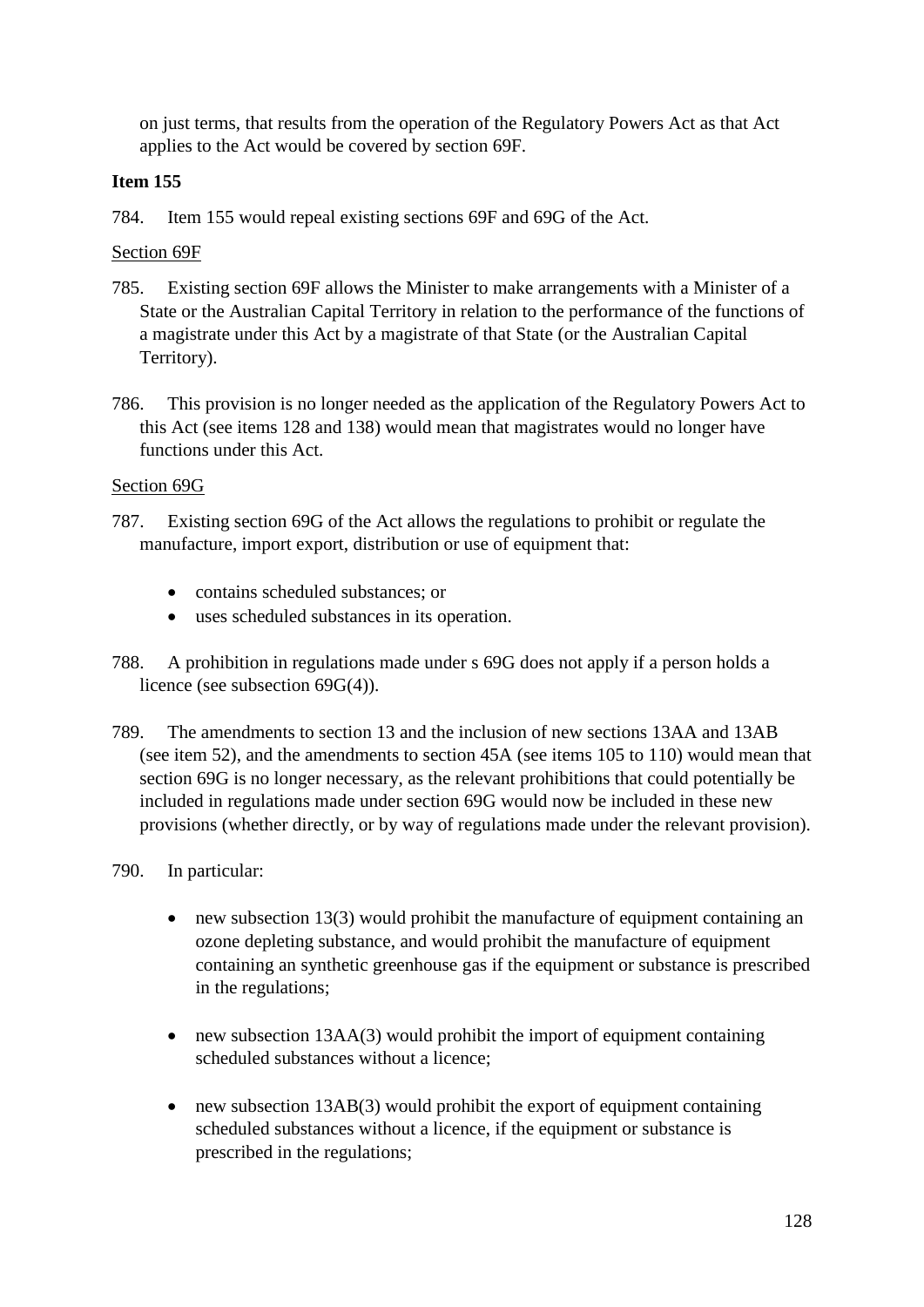- new subsections 13(4), 13AA(5) and 13AB(5) would prohibit the manufacture, import or export of equipment that uses scheduled substances in its operation without a licence, if the equipment or substance is prescribed in the regulations;
- new subsection  $45A(1)$  would allow the regulations to prohibit or regulate the distribution and use of equipment containing scheduled substances, or equipment that uses scheduled substances in its operation (including requiring a licence).
- 791. This approach would ensure that:
	- all prohibitions concerning the import, export and manufacture of equipment that contains scheduled substances, or that uses scheduled substances in its operation are located in the same part of the Act; and
	- all prohibitions concerning the end use of equipment that contains scheduled substances, or that uses scheduled substances in its operation, are located in regulations made for the purposes of the same section; and
	- the licence requirements and exemptions apply consistently.
- 792. This would make the legislation easier and clearer for industry to navigate, which is likely to lead to better compliance with the Act and better environmental outcomes.

- 793. Item 156 would repeal existing section 70 of the Act and substitute a new section 70. The purpose of this amendment is to update and modernise the regulation-making power and ensure that it remains fit for purpose to ensure Australia's international obligations are properly implemented.
- 794. Subsection 70(1) would enable the Governor-General to make regulations, not inconsistent with the Act, prescribing matters required or permitted by the Act to be prescribed, or necessary or convenient to be prescribed for carrying out or giving effect to the Act.
- 795. Regulations made under this section would be able to prescribe:
	- penalties, not exceeding a fine of 50 penalty units, for offences against the regulations (see subsection 70(2)); and
	- pecuniary penalties, not exceeding 60 penalty units, for contravening civil penalty provisions in the regulations (see subsection 70(3)).
- 796. New paragraph 70(4)(a) would make it clear that the regulations can provide for the charging and recovery of application fees under the Act and the regulations (including by non-government bodies). The purpose of this amendments is to remove any doubt that application fees can be charged for end use permits granted under the regulations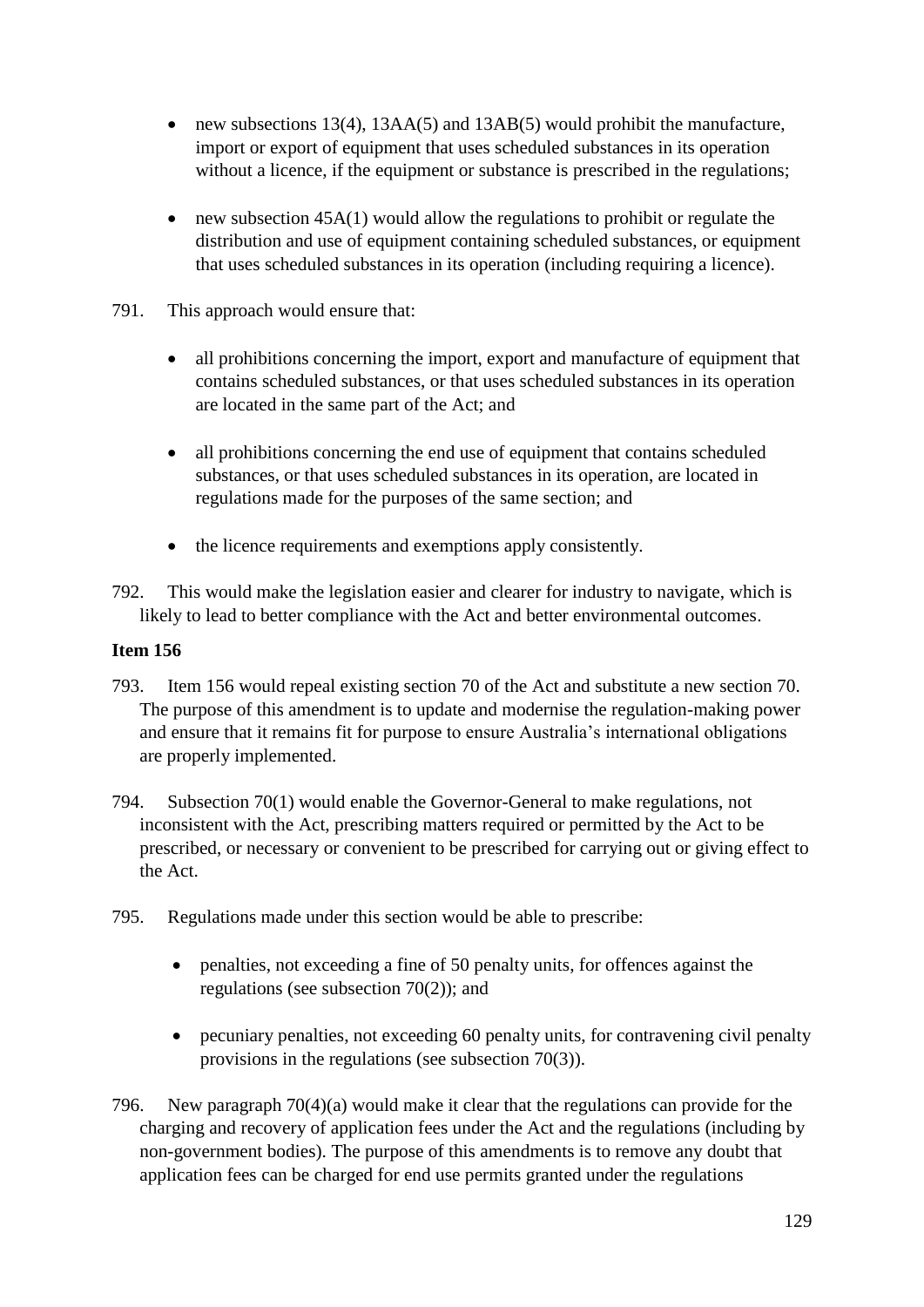(including by bodies that are engaged to implement those permits schemes), in addition to licences granted under the Act for the import, export and manufacture of scheduled substances and equipment.

- 797. New paragraph 70(4)(b) would allow the regulations to provide for the remission, refund or waiver of application fees, or the exemption of persons from payment of application fees. The purpose of this amendment is to ensure that a mechanism can be inserted into the regulations that allows application fees charged under the Act or regulations to be waived or subject to an exemption in appropriate circumstances (such as where the applicant is in financial hardship), or be refunded where appropriate (for instance, where the fee has been paid in error).
- 798. New subsection 70(5) would require fees charged under the Act or regulations to not to amount to taxation, consistent with the Constitution.
- 799. New subsection 70(6) would have the effect of overriding subsection 14(2) of the *Legislation Act 2003* so that the regulations can make provision in relation to a matter by applying, adopting or incorporating the Vienna Convention, the Montreal Protocol, the United Nations Framework Convention on Climate Change, the Kyoto Protocol or the Paris Agreement, or a decision adopted or made under one of these international agreements, as the agreement or decision exists from time to time. This would ensure the regulations can continue to be used to implement Australia's obligations under these international agreements, including where new obligations under those agreements come into force for Australia.

# **Item 157**

- 800. Schedule 1 to the Act lists the scheduled substances that are regulated by the Act.
- 801. Item 157 would repeal Parts I to IV of Schedule 1 to the Act and substitute new clauses 1 to 4.
- 802. These amendments would remove redundant references to stage-1 and stage-2 categories of scheduled substances. As stage-1 and stage-2 substances have now been phased out under the Montreal Protocol, it would be no longer necessary to refer to and delineate between the two categories. The amendments would also streamline and simplify Schedule 1 and adopt a more modern drafting style.

#### Clause 1 - CFCs

803. New clause 1 of Schedule 1 to the Act would set out the substances that are types of chlorofluorocarbon and would be covered by the definition of *CFC* and *scheduled substance* in section 7 of the Act. Column 1 of the table in this clause would list the name or chemical formula of each of the substances. Column 2 of the table in this clause would list the ozone depleting potential for each of the substances included in the table.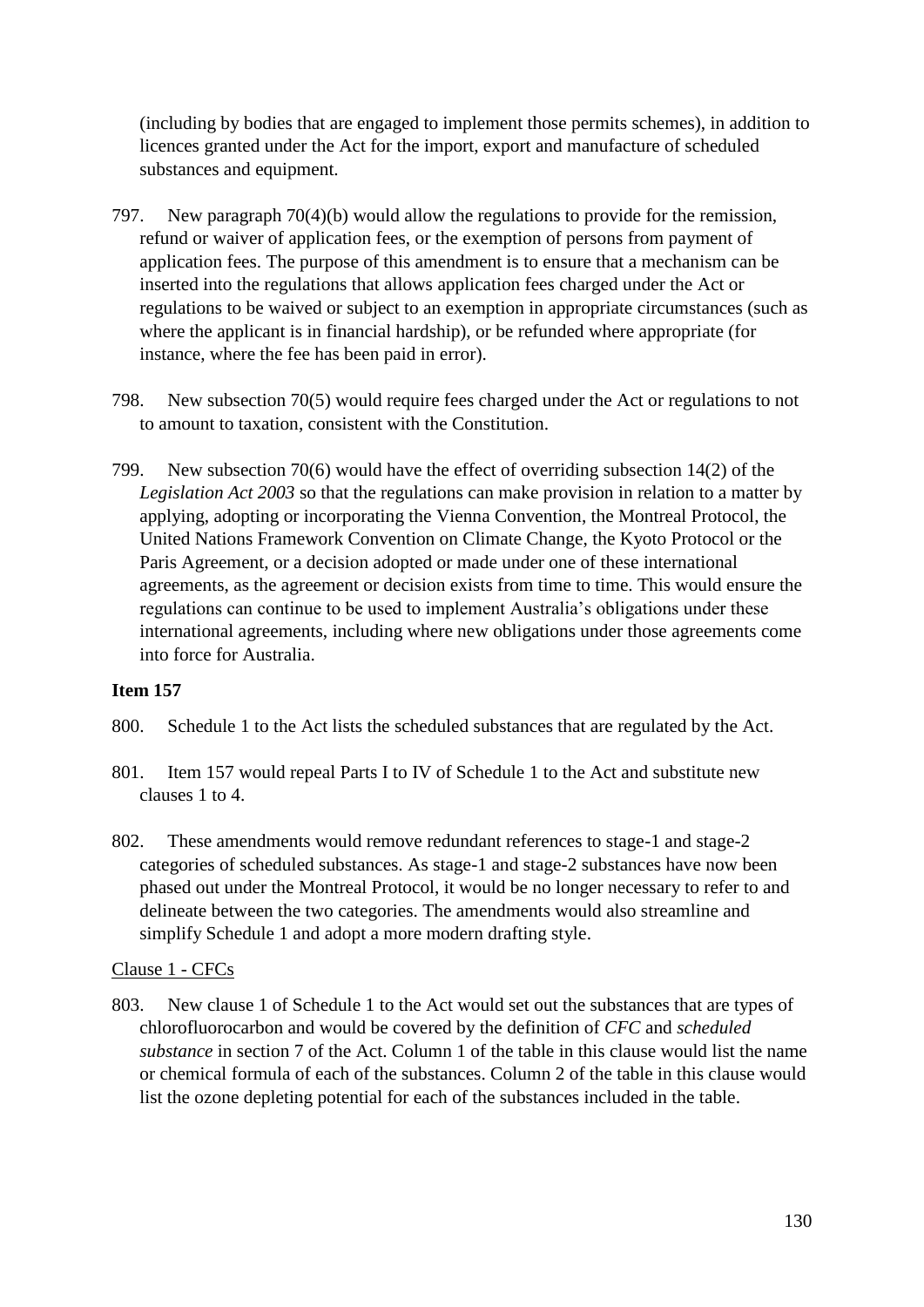### Clause 2 - Halons

804. New clause 2 of Schedule 1 to the Act would set out the substances that are types of halon and would be covered by the definition of *halon* and *scheduled substance* in section 7 of the Act. Column 1 of the table in this clause would list the name of each of the substances. Column 2 of the table in this clause would list the ozone depleting potential for each of the substances included in the table.

### Clause 3 - Carbon tetrachloride

805. New clause 3 of Schedule 1 to the Act would set out the substance that is carbon tetrachloride and would be covered by the definition of *scheduled substance* in section 7 of the Act. Column 1 of the table in this clause would list the name and chemical formula of the substance. Column 2 of the table in this clause would list the ozone depleting potential for the substance included in the table.

#### Clause 4 - Methyl chloroform

806. New clause 4 would set out the substance that is methyl chloroform and would be covered by the definition of *scheduled substance* in section 7 of the Act. Column 1 of the table in this clause would list the name and chemical formula of the substance. Column 2 of the table in this clause would list the ozone depleting potential for the substance included in the table. The note under the table would clarify that the formula C2H3Cl3 does not refer to 1,1,2-trichloroethane.

### **Item 158**

807. Item 158 would repeal the heading to Part V of Schedule 1 and substitute a new clause 5.

# Clause 5 - HCFCs

808. New clause 5 of Schedule 1 would set out the substances that are types of hydrochlorofluorocarbon that would be covered by the definitions of *HCFCs* and *scheduled substance* in section 7 of the Act. The existing table in this clause listing the types of substances, the ozone depleting potential for each of the substances, and the 100 year global warming potential for each of the substances (where appliable) would remain unchanged.

### **Item 159**

809. Item 159 would repeal Parts VI to VIII of Schedule 1 to the Act and substitute new clauses 6 to 8. These amendments would streamline and simplify Schedule 1 and adopt a more modern drafting style.

#### Clause 6 - HBFCs

810. New clause 6 of Schedule 1 would set out the substances that are types of hydrobromofluorocarbon and would be covered by the definitions of *HBFC* and *scheduled substance* in section 7 of the Act. Column 1 of the table in this clause would list the chemical formula of each of the substances. Column 2 of the table in this clause would list the ozone depleting potential for each of the substances included in the table.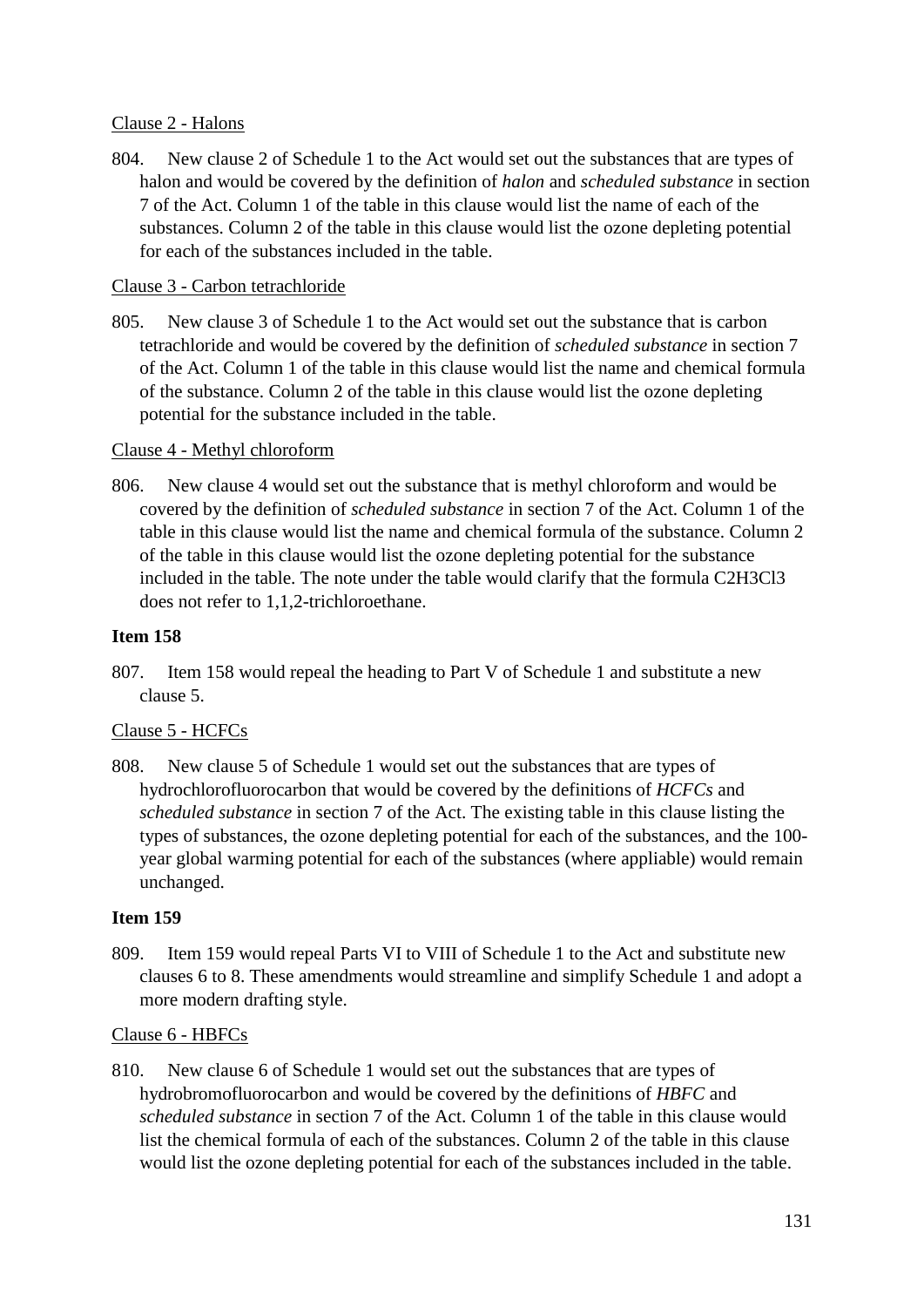### Clause 7- Methyl bromide

811. New clause 7 of Schedule 1 would set out the substance that is methyl bromide and would be covered by the definitions of *methyl bromide* and *scheduled substance* in section 7 of the Act. Column 1 of the table in this clause would list the chemical formula of the substance. Column 2 of the table in this clause would list the ozone depleting potential for the substance included in the table.

# Clause 8 - Bromochloromethane

812. New clause 8 of Schedule 1 would set out the substance that is bromochloromethane and would be covered by the definition of *scheduled substance* in section 7 of the Act. Column 1 of the table in this clause would list the chemical formula of the substance. Column 2 of the table in this clause would list the ozone depleting potential for the substance included in the table.

### **Item 160**

813. Item 160 would repeal the heading to Part IX of Schedule 1 and substitute it with a new clause 9.

### Clause 9 - HFCs

814. New clause 9 of Schedule 1 would set out the substances that are types of hydrofluorocarbon that would be covered by the definitions of *HFC* and *scheduled substance* in section 7 of the Act. The existing table in this clause listing the types of substances and the 100-year global warming potential for each of the substances would remain unchanged.

### **Item 161**

815. Item 161 would repeal the heading to Part X of Schedule 1 and substitute it with a new clause 10.

#### Clause 10 - PFCs

816. New clause 10 of Schedule 1 would set out the substances that are types of perfluorocarbon that would be covered by the definitions of *PFC* and *scheduled substance* in section 7 of the Act. The existing table in this clause listing the chemical formula of the types of substances would remain unchanged.

#### **Item 162**

817. Item 162 would repeal Parts XI to XII of Schedule 1 to the Act and substitute with new clauses 11 and 12. These amendments would streamline and simplify Schedule 1 and adopt a more modern drafting style.

#### Clause 11 - Sulfur hexafluoride

818. New clause 11 of Schedule 1 would set out that sulfur hexafluoride, which has the chemical formula SF6, is covered by the definitions of *sulfur hexafluoride* and *scheduled substance* in section 7 of the Act.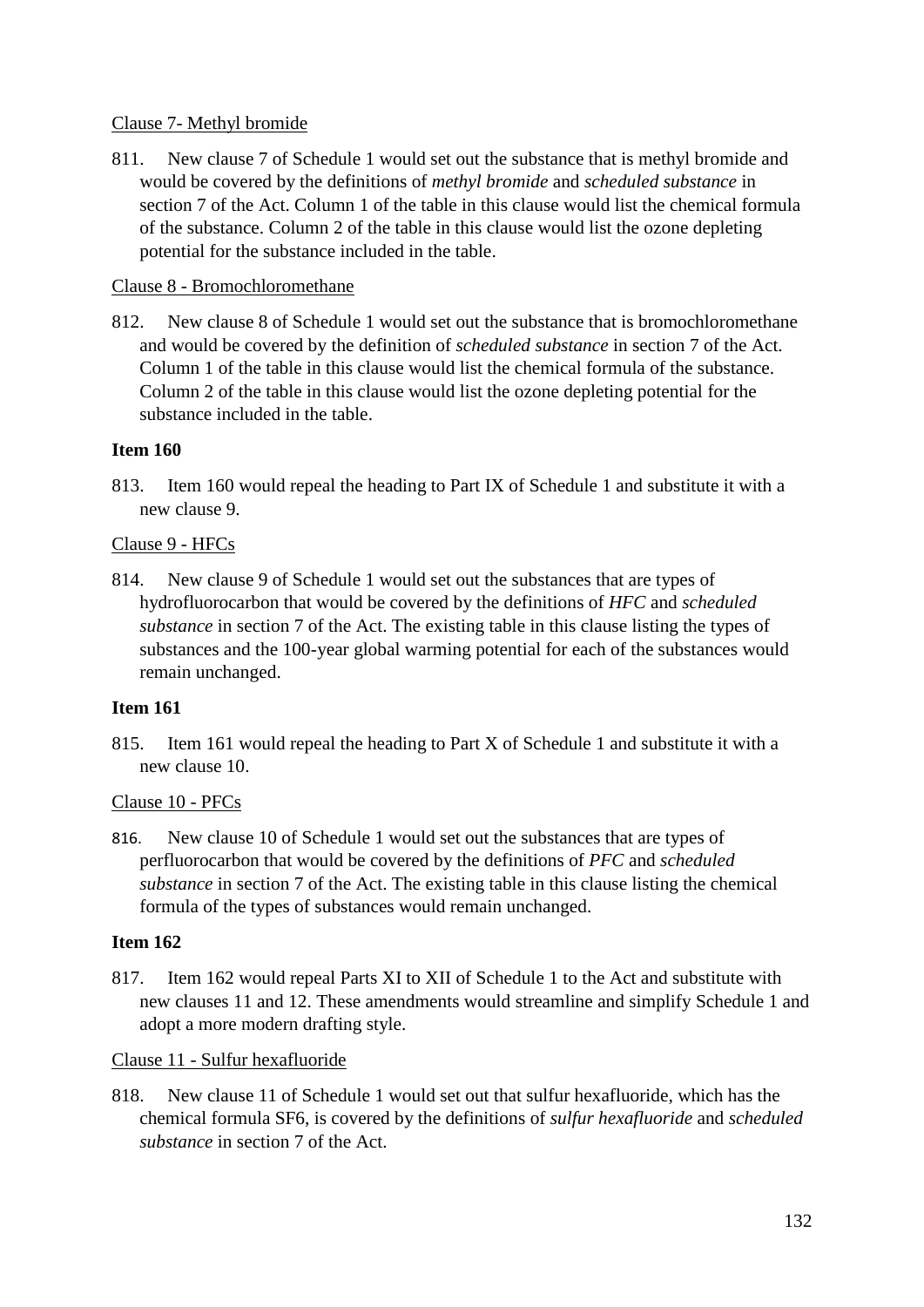### Clause 12 - Nitrogen trifluoride

819. New clause 12 of Schedule 1 would set out that nitrogen trifluoride, which has the chemical formula NF3, is covered by the definition of *nitrogen trifluoride* and *scheduled substance* in section 7 of the Act.

# **Item 163**

- 820. Item 163 would repeal Schedule 4 from the Act.
- 821. Schedule 4 of the Act currently contains a number of prohibitions concerning the import and manufacture of certain equipment that contains, or uses in its operation, particular ozone depleting substances. Under existing section 13 of the Act, a person can obtain a licence to carry out activities that are prohibited by Schedule 4 of the Act (schedule 4 activities) in certain circumstances.
- 822. The prohibitions that are currently in Schedule 4 would be transferred to new sections 13 and 13AA by the amendments in item 52. New sections 13 would prohibit the manufacture of equipment containing an ozone depleting substance without a licence, and would also prohibit the manufacture of equipment containing a synthetic greenhouse gas without a licence if regulations are made prescribing the equipment or substance. New section 13AA would prohibit the import of equipment containing scheduled substances (including ozone depleting substances) without a licence. New sections 13 and 13AA would also allow regulations to be made that would have the effect of prohibiting the manufacture or import of equipment that uses scheduled substances (including ozone depleting substance) in its operation without a licence. Having these prohibitions upfront in the Act with the other prohibitions on importing, exporting or manufacturing scheduled substances, and using the same licences for all equipment, will make the legislation easier and clearer for industry to navigate, which is likely to lead to better compliance with the Act and better environmental outcomes.

# **PART 2 – APPLICATION AND TRANSITIONAL PROVISIONS**

# *Division 1 – Definitions*

#### **Item 164**

- 823. Item 164 would define a number of terms for the purposes of Part 2 of this Schedule (dealing with application and transitional provisions).
- 824. This includes the term *pre-commencement licence*, which would mean a licence that was granted before Schedule 1 to the Bill commences and, immediately before that commencement, either was in force, or was yet to come into force and was not terminated or cancelled.

#### *Division 2 – General provisions*

# **Item 165**

825. Item 165 is an application provision that deals with the changes to section 13A (see item 53) relating to what licences allow.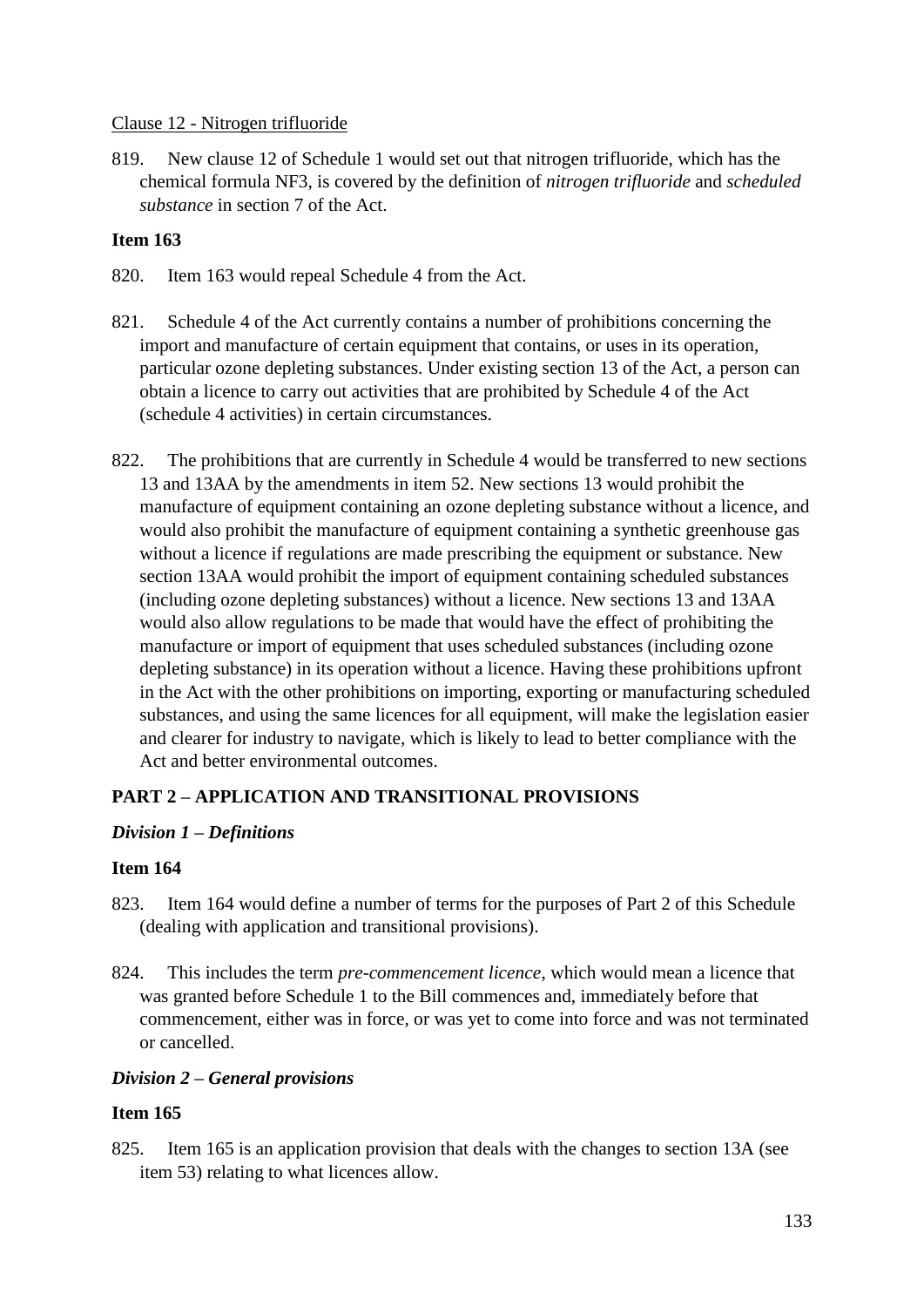- 826. Sub-item 165(1) would have the effect that the amendments to section 13A apply to licences granted or renewed on or after the commencement of the Bill.
- 827. Sub-item 165(2) would have the effect that a pre-commencement licence would continue in effect, and would continue to allow the activities specified in it, until it stops being in force or is renewed.

- 828. Item 166 is an application provision which deals with the changes made to the criteria for granting or renewing a licence in, respectively, sections 16 and 19AC (see items 61 and 76).
- 829. Sub-item 166(1) would have the effect that the Minister must apply the criteria in section 16, as amended by the Bill, when deciding whether to grant a licence on or after the Bill commences. This would be the case whether the application for a licence was made before, on or after commencement of the Bill.
- 830. Sub-item 166(2) would have the effect that the Minister must apply the criteria in section 19AC, as amended by the Bill, when deciding whether to renew a licence on or after the Bill commences. This would be the case whether the application for a licence renewal was made before, on or after commencement of the Bill.
- 831. The note following sub-item 166(2) explains that, as a result of that sub-item, the criteria that apply for granting a licence on or after the commencement of this item (i.e., new subsections 16(3A) to (6A)) would also apply for renewing a licence on or after that commencement.
- 832. Sub-item 166(3) provides that sub-item 166(2) applies in relation to a precommencement licence subject to item 167.

- 833. Item 167 is a transitional provision that would deal with the renewal of precommencement licences and the amendments to section 13A concerning what each category of licence covers (see item 53).
- 834. A pre-commencement licence would be able to be renewed.
- 835. However, if the changes to section 13A mean that none of the activities allowed by the pre-commencement licence would still be allowed by that category of licence after the Bill commences, the Minister must refuse to renew the licence. In these circumstances, the licensee would need to apply for a new licence in the category that, after the commencement of the Bill, would cover the activities they intend to carry out.
- 836. Similarly, if the changes to section 13A mean that one or more of the activities allowed by the pre-commencement licence would no longer be allowed by that category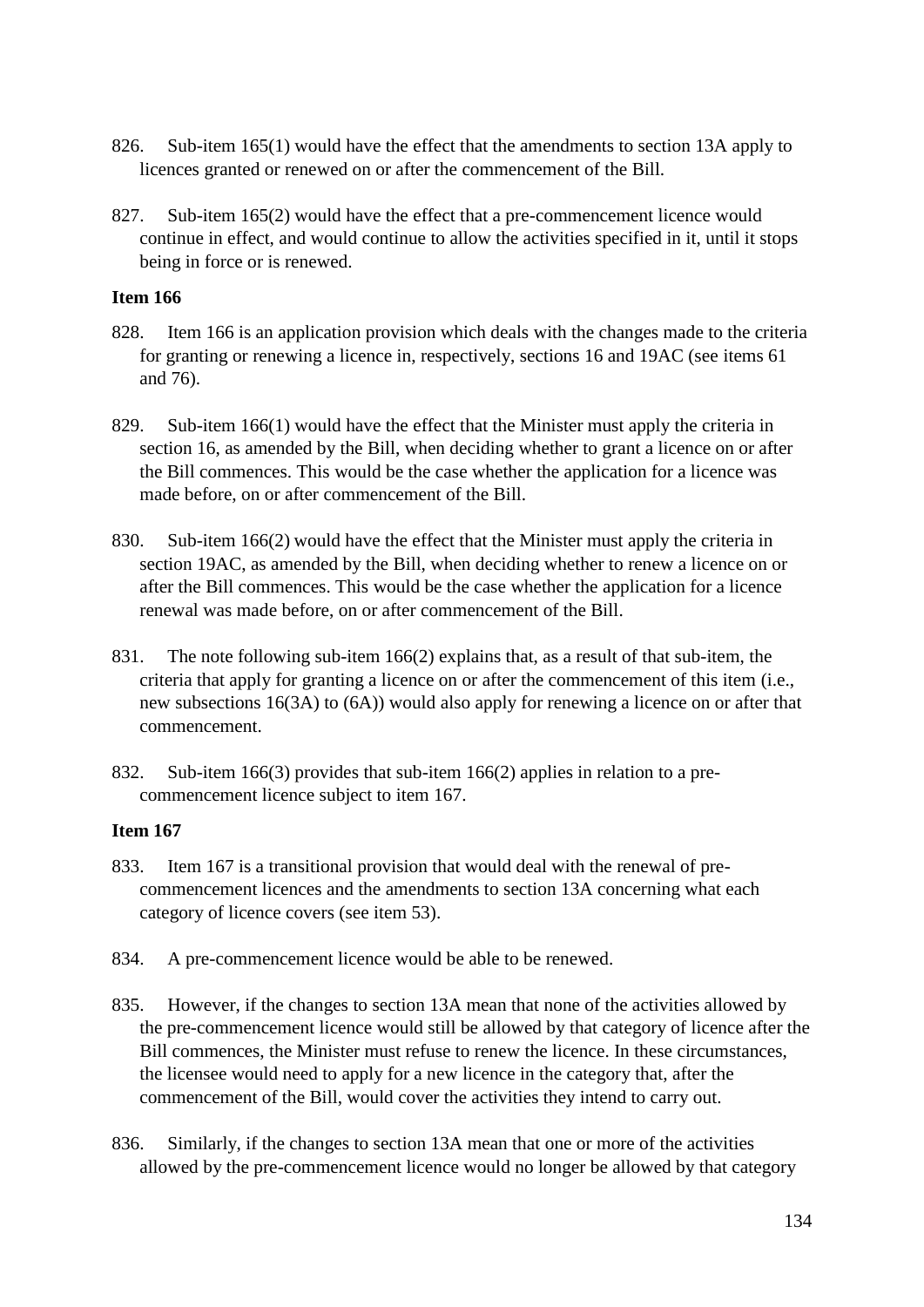of licence after the Bill commences, the Minister can renew the licence but must amend it to remove the activities that would no longer be allowed by the category of licence. In these circumstances, if the licensee still wishes to carry out such activities, they would need to apply for a new licence in the category that, after the commencement of the Bill, would cover the relevant activities.

- 837. Existing subsection 19AC(3) of the Act has the effect that, when considering the mandatory matters specified in subsections 16(3A) to (6B) for the purpose of deciding whether to renew a licence, the Minister can take into account his or her previous consideration of those matters. Sub-item 167(4) would have the effect that the Minister can, after the Bill commences, continue to take account of his or her previous consideration of the matters in old subsections 16(3A) to (6B) when deciding whether to renew a pre-commencement licence, even though subsection 19AC(3) is being amended to refer to subsections 16(3A) to (6A) (in line with the amendments to section 16 in item 61).
- 838. Sub-item 167(5) sets out the types of pre-commencement licences to which item 167 applies, being controlled substances licence, essential uses licences, used substances licences and equipment licences.

### **Item 168**

- 839. Item 168 is an application provision which would have the effect that the amendments to the fit and proper person test in section 13B (see item 54) would apply to all decisions whether to grant, renew, transfer, suspend or cancel a licence that are made on or after the commencement of the Bill.
- 840. This would include where the application for a licence or renewal was made before the Bill commences, and where the licence that is being transferred, suspended or cancelled was granted before the Bill commences.

- 841. Item 169 is an application provision would make it clear that:
	- $\bullet$  the new mandatory licence conditions in subsection 18(1) apply to licences from the date the Bill commences, whether the licence was granted before, on or after commencement of the Bill;
	- licences can be suspended under new section 19D from the date the Bill commences, whether the licence was granted before, on or after commencement of the Bill;
	- the consequential changes to sections 19A, 19B and 19C to incorporate suspended licences apply from the date the Bill commences, whether the licence was granted before, on or after commencement;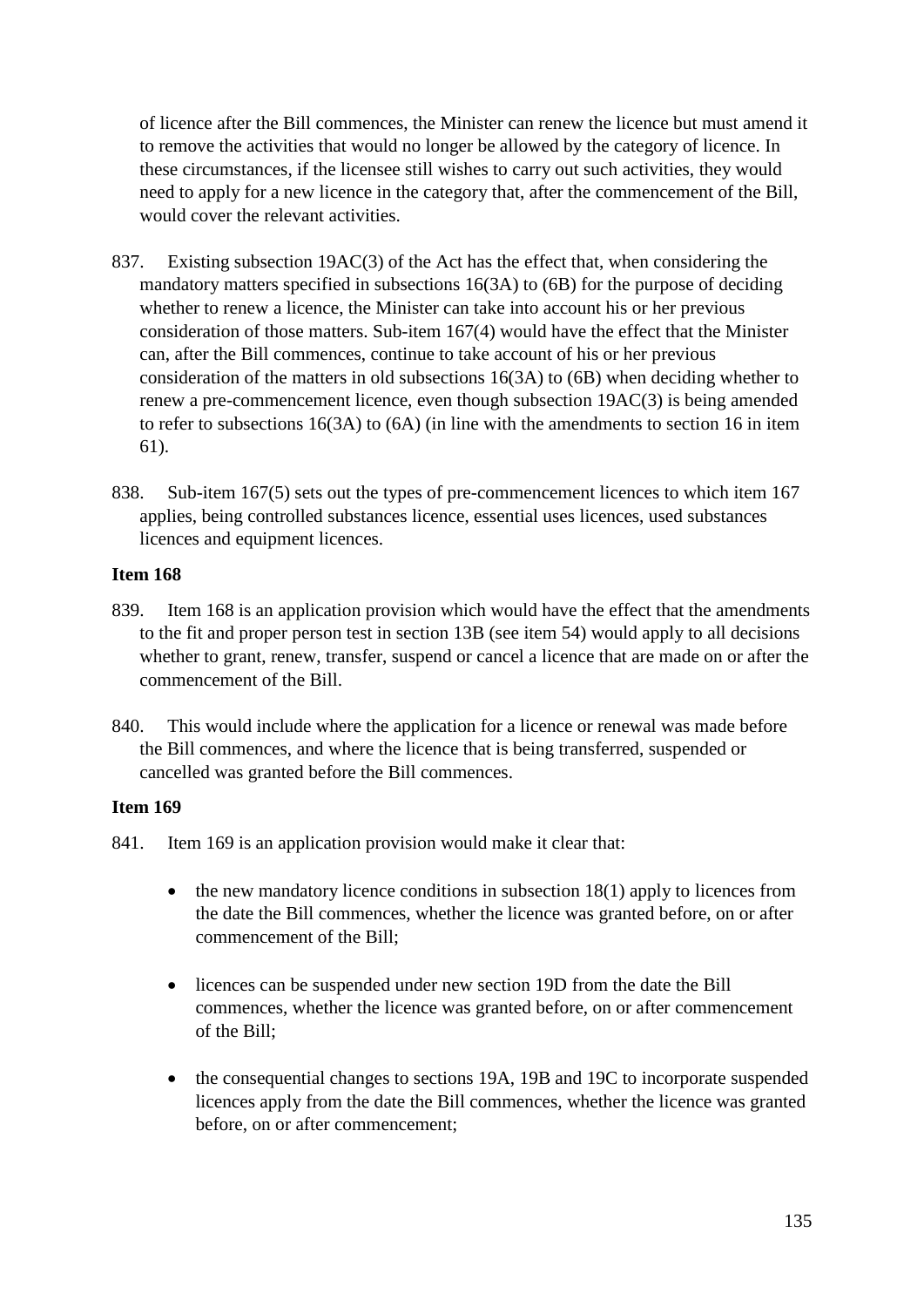• for the purposes of deciding whether to suspend a licence under new section 19D, the criteria in subsections 19D(1) and (2) would be satisfied if the licensee is no longer a fit and proper person to hold a licence, or has contravened a licence condition, because of conduct engaged in before, on or after commencement of the Bill.

# **Item 170**

- 842. Item 170 is an application provision that deals with directions by the Minister to export HCFCs or HFCs that have been imported by a person without quota.
- 843. Sub-item 170(1) would ensure that a person would not require a licence to export the HCFCs or HFCs in these circumstances, whether the Minister gave the relevant direction before, on or after the commencement of the Bill.
- 844. Sub-item 170(2)would allow the Minister to give a person a notice to extend the period in which the person must comply with a direction to export the HCFCs or HFCs, whether the Minister gave the relevant direction before, on or after the commencement of the Bill.

# **Item 171**

- 845. Item 171 is an application provision that would have the effect that the changes to reporting obligations in section 46 (see item 114) would apply to reporting periods ending on or after commencement of the Bill.
- 846. This is appropriate, as reports are due until after the end of the reporting period, so the changes would only apply to reports that are due after the Bill commences.

# **Item 172**

- 847. Item 172 is an application provision that would have the effect that new Part VIIIB of the Act (concerning information sharing), would regulate all uses and disclosures of relevant information on and after the commencement of the Bill. This would be the case whether or not the particular information being used or disclosed was obtained prior to, on or after the Bill commencing.
- 848. The purpose of this application provision is to provide certainty for both industry and government officials concerning how relevant information, including the subset that is protected information, is to be dealt with in the future.

# **Item 173**

849. Item 173 is an application provision that would have the effect that new Part VIIIC of the Act (including the new internal review mechanism) would only apply to reviewable decisions made on or after commencement of the Bill.

# **Item 174**

850. Item 174 is an application provision that deals with the changes to when a licence levy is due (see item 152).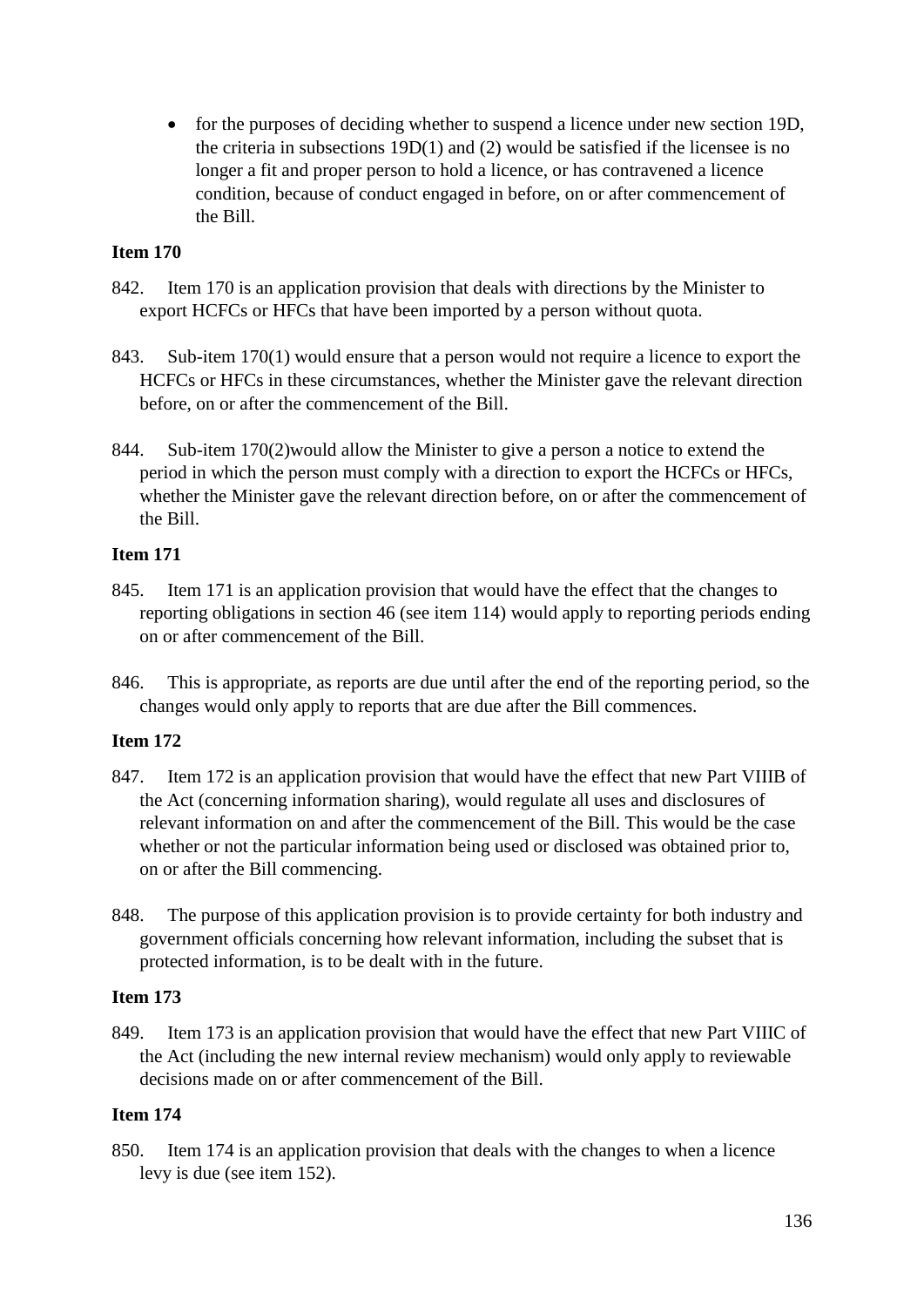851. It would have the effect that the amendment to section 69(1) to increase the timeframe to pay a licence levy from 60 days after the end of the relevant reporting period to 90 days after the end of the relevant reporting period would apply to reporting periods that end on or after the commencement of the Bill.

# **Item 175**

852. Item 175 is an application provision that would ensure that all amounts received by the Commonwealth under the Import Levy Act and the Manufacture Levy Act before, on or after commencement of the Bill would be credited to the Ozone Protection and SGG Special Account, despite the amendments to section 65C of the Act in item 141.

### **Item 176**

- 853. Item 176 is an application provision that deals with the amendments to the general regulation-making power in section 70 of the Act (see item 156). It would have the effect that regulations made under section 70 of the Act that were in force immediately before the commencement of the Bill, would continue in force after the Bill commences, as if they had been made under new section 70 (i.e. section 70 as amended by the Bill).
- 854. This would remove the need to remake such regulations just because the source of power for those regulations has been amended.

### *Division 2 – Enforcement*

### **Item 177**

855. Item 177 is an application provision that would have the effect that a person who was an inspector under the Act immediately before the commencement of the Bill, continues to be an inspector under the Act after the Bill commences as if the person had been appointed by the Secretary under subsection 49(1) of the Act, as amended by this Schedule. This would ensure continuity for existing inspectors.

- 856. Item 178 is an application provision that deals with identity cards issued under the Act before the commencement of the Bill.
- 857. Sub-item 178(1) would have the effect that identity cards that were issued under section 50 of the Act and are in force immediately before the commencement of the Bill, continue in force after the Bill commences and are taken to be an identity card issued under section 35 or 76 of the Regulatory Powers Act.
- 858. Sub-item 178(2) would have the effect that, despite its repeal, existing section 50 of the Act would, after the commencement of the Bill, continue to apply to persons who ceased to be an inspector before the Bill commenced. This would ensure that such persons would still be subject to the offence in existing subsections 50(3) and (4) if they fail to return their identity card to the Minister as soon as practicable.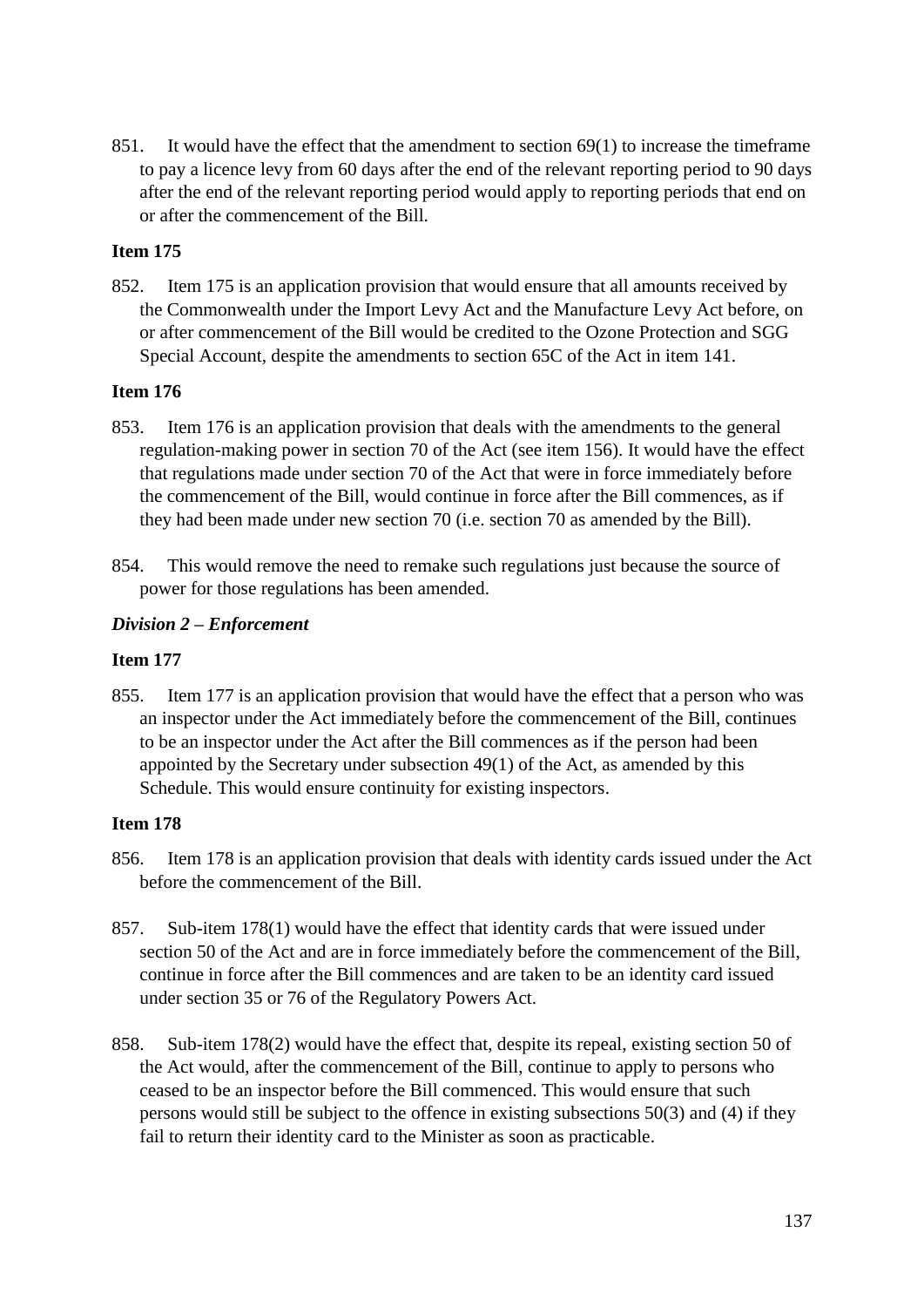- 859. Item 179 is an application provision that relates to the monitoring and enforcement powers in Parts 2 and 3 of the Regulatory Powers Act.
- 860. Sub-items 179(1) and (2) would have the combined effect that:
	- the monitoring and investigation powers under the Regulatory Powers Act triggered by new sections 50 and 52 (see amendments made by item 128); and
	- the additional monitoring powers and investigation powers listed in new sections 51 and 53 (see amendments made by item 128);

would be able to be used to monitor compliance with the Act, determine whether information given in compliance (or purported compliance) with the Act is correct, and investigate suspected contraventions of the Act that occurred before, on or after the commencement of the Bill.

- 861. Sub-item 179(3) would have the effect that Part VIII of the Act, as it was immediately before the commencement of the Bill, continues to apply on and after that date in respect of:
	- applications for warrants that were made but not decided before that date;
	- warrants issued (or completed and signed) as a result of applications that were made before that date;
	- powers exercised, rights created, duties imposed, and things seized or secured before that date as a result of entering a premises either under existing section 51 or 52, or under a warrant issued (or completed and signed) as a result of an application that was made before that date.

- 862. Item 180 is an application provision that relates to the civil penalty regime in Part 4 of the Regulatory Powers Act.
- 863. Sub-item 180(1) would have the effect that Part 4 of the Regulatory Powers Act, as applied to the Act, applies to contraventions of civil penalty provisions in the Act or the regulations occurring on or after commencement of the Bill.
- 864. Sub-item 180(2) would have the effect that Division 7 of Part VIII of the Act, as in force immediately prior to the commencement of the Bill, continues to apply to contraventions of civil penalty provisions in the Act or the regulations occurring before the Bill commences.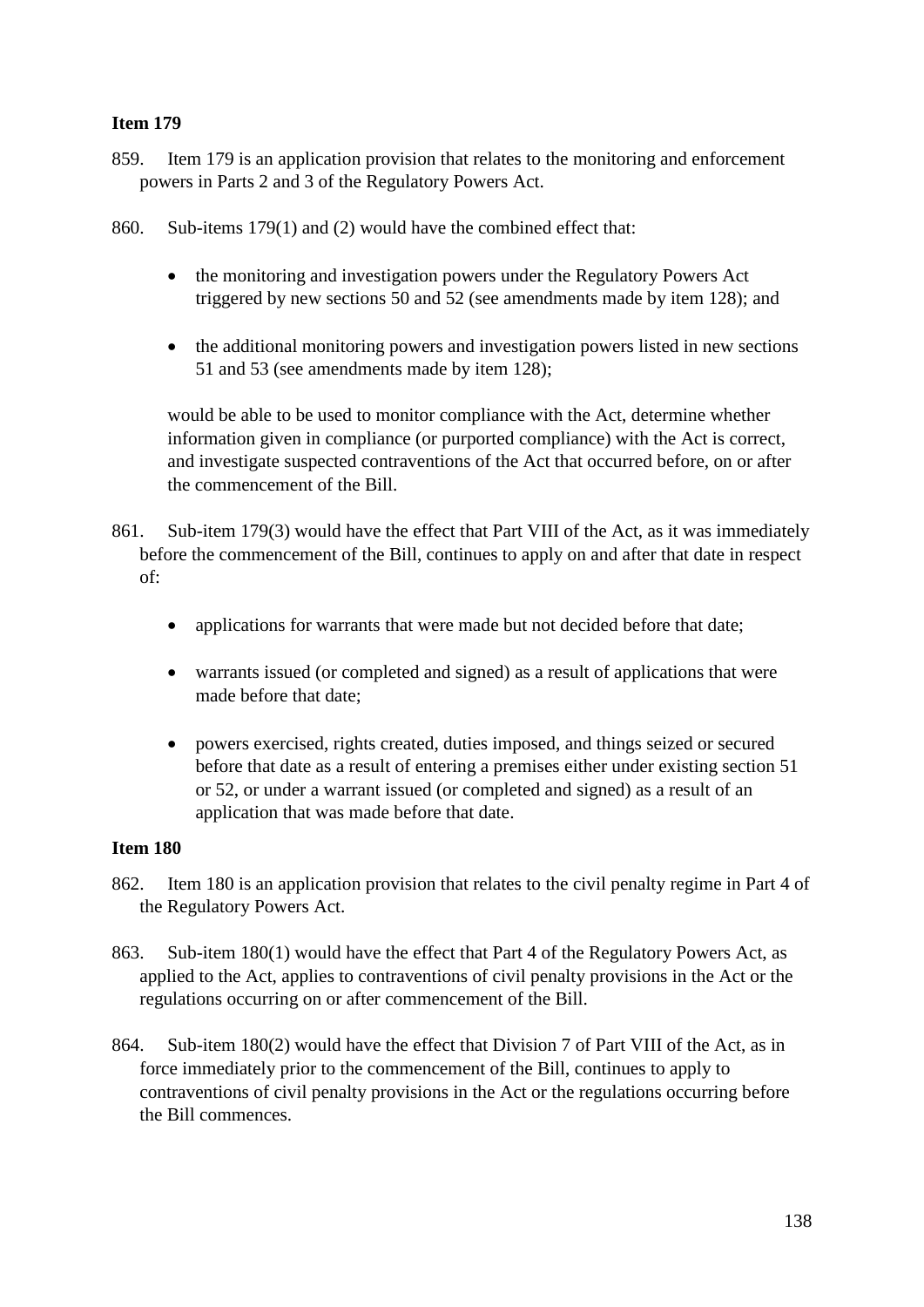- 865. Item 181 is an application provision that relates to the infringement notice regime in Part 5 of the Regulatory Powers Act.
- 866. Sub-item 181(1) would have the effect that Part 5 of the Regulatory Powers Act, as it applies to the Act, applies in relation to alleged contraventions to strict liability offence or civil penalty provisions the Act or the regulations occurring on or after commencement of the Bill.
- 867. Sub-item 181(2) would have the effect that Division 5 of Part VIII of the Act, and any regulations made for the purpose of that, as in force immediately prior to the commencement of the Bill, continues to apply in relation to:
	- alleged contraventions of offence provisions referred to in existing paragraph  $65AA(1)(a)$  or (b) of the Act; and
	- alleged contraventions of civil penalty provisions referred to in existing subsection 65AA(3) of the Act

occurring before the commencement of the Bill.

# **Item 182**

868. Item 182 is an application provision that would have the effect that Part 6 of the Regulatory Powers Act, as it applies to the Act, would apply to undertakings given on or after the commencement of the Bill.

# **Item 183**

- 869. Item 183 is an application provision that would ensure that:
	- all injunctions sought on or after the commencement of the Bill would be sought under Part 7 of the Regulatory Powers Act, as it applies to this Act – whether or not the relevant contravention occurs before, on or after that date; and
	- any injunction application made prior to the commencement of the Bill and that has not been decided by that date, will continue to be assessed under section 56 of the Act, as it was immediately before that date.

- 870. Item 184 is a transitional provision that deals with the forfeiture of goods and the amendments to section 57 (concerning what are forfeitable goods) made by item 129.
- 871. The effect would be that:
	- a person who is convicted of an offence, or is subject to a civil penalty order, in relation to a contravention that occurred prior to commencement of the Bill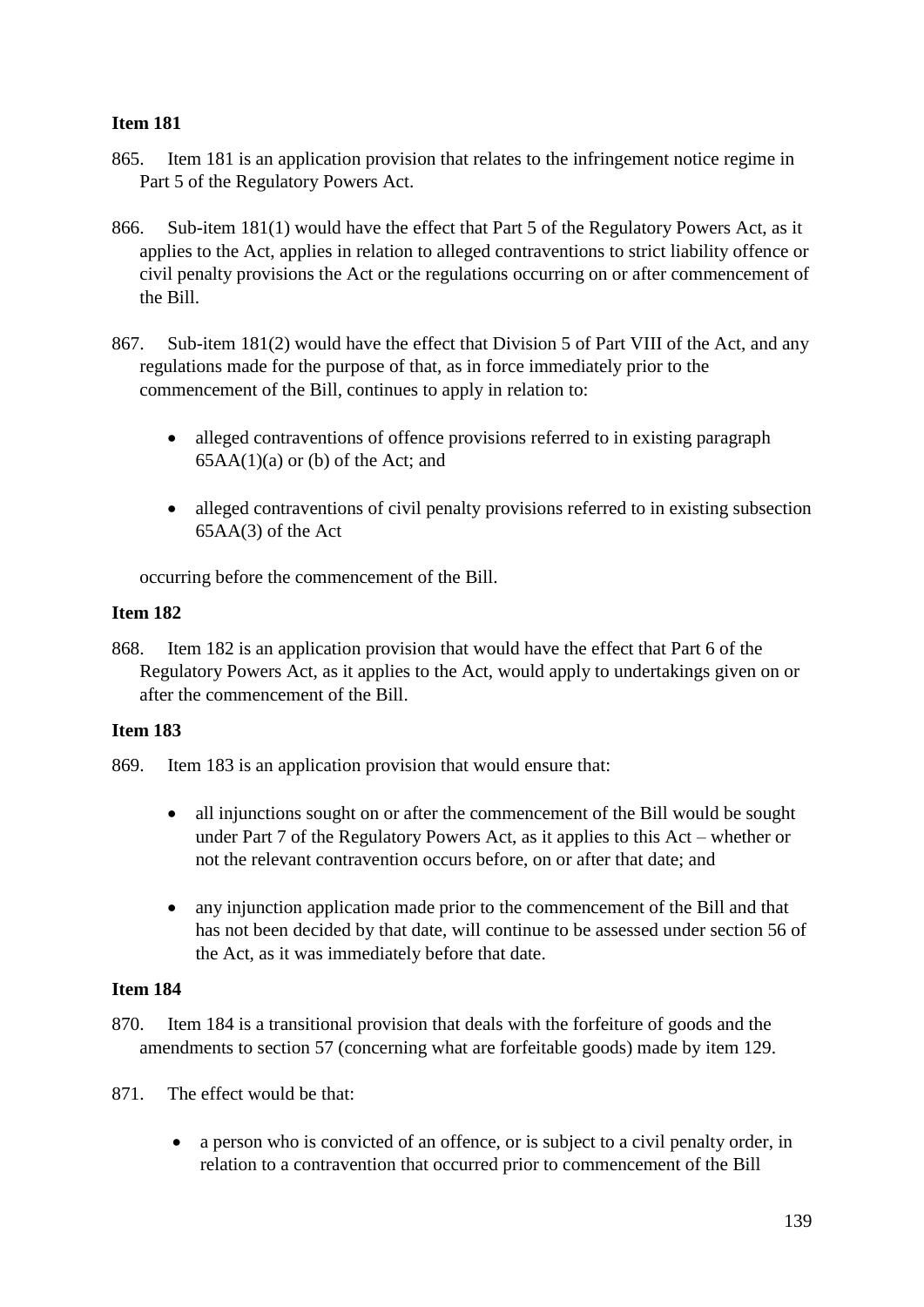would be subject to section 58 of the Act (concerning forfeiture of goods following conviction or civil penalty order) as amended by the Bill. This would mean forfeitable goods that are the subject of the offence or civil penalty order are forfeited to the Commonwealth, regardless of when the relevant contravention occurred;

where an inspector seizes goods that relate to an alleged contravention of an offence or civil penalty provision that occurred prior to the commencement of the Bill, new Subdivision C of Division 3 would apply to the goods. This would mean that the process for forfeiture notices in sections 60A to 60D (as amended by the Bill) would apply to all goods seized section 49 or 52 of the Regulatory Powers Act, regardless of when the alleged contravention occurred.

# **Item 185**

- 872. Sub-item 185(1) is an application provision that would ensure that the amendments to section 60 of the Act (concerning the movement of seized goods) (see item 132) would only apply in respect of seizure notices given on or after the commencement of the Bill.
- 873. Sub-item 185(2) is a savings provision that would have the effect that any direction given to a person by the Minister under section 60 of the Act (concerning the movement, alteration or interference with seized goods) that was in force immediately before the commencement of the Bill, continues in force after the Bill commences as if the direction had been given by the Secretary under that section as amended.

# **Item 186**

874. Item 186 is an application provision that would have the effect that a notice to produce, in accordance with new section 64B of the Act (as inserted by item 138), can be given in relation to a suspected contravention of an offence or civil penalty provision that occurred before, on or after the Bill commences.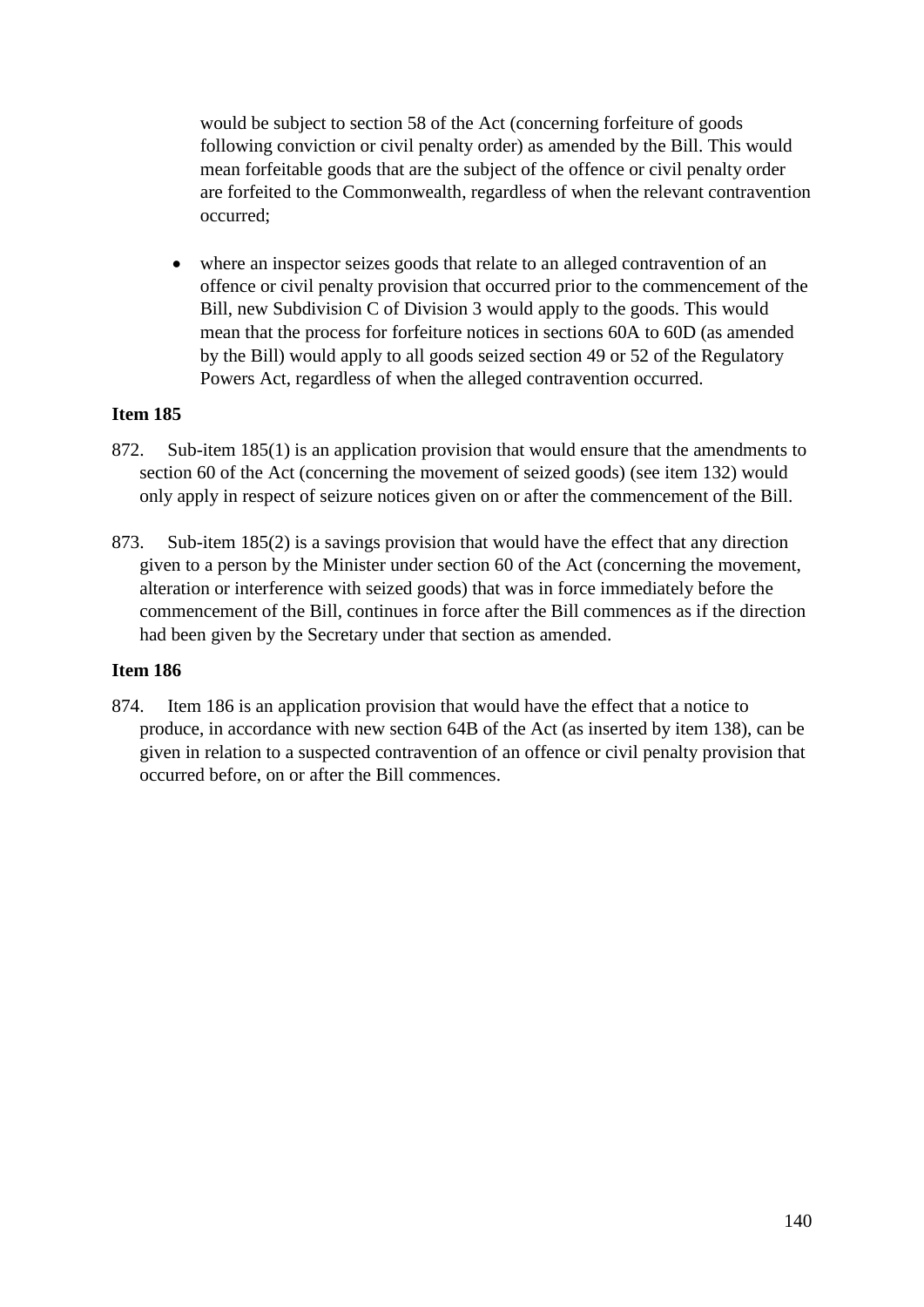# **ATTACHMENT A**

# **Statement of Compatibility with Human Rights**

*Prepared in accordance with Part 3 of the Human Rights (Parliamentary Scrutiny) Act 2011*

# **Ozone Protection and Synthetic Greenhouse Gas Management Amendment (Miscellaneous Measures) Bill 2021**

This Bill is compatible with human rights and freedom recognised or declared in the international instruments listed in section 3 of the *Human Rights (Parliamentary Scrutiny) Act 2011.*

### **Overview of the Bill**

The Ozone Protection and Synthetic Greenhouse Gas Management (Miscellaneous Measures) Amendment Bill 2021 (the Bill) would amend the *Ozone Protection and Synthetic Greenhouse Gas Management Act 1989* (the Act).

The Act implements Australia's international obligations under the Montreal Protocol on Substances that Deplete the Ozone Layer (the Montreal Protocol), the Vienna Convention for the Protection of the Ozone Layer and other international treaties. The Act controls the import, export and manufacture of specified substances, known as scheduled substances, and the import and manufacture of specified products containing scheduled substances.

The purpose of this bill is to improve the effectiveness and efficiency of the Ozone Protection and Synthetic Greenhouse Gas Management Program (the Program) in order to reduce the burden on business and ensure the program can continue to achieve important environmental outcomes.

The Bill would make amendments to the Act to:

- bring into the legislation controls that are currently imposed through licence conditions, such as the ban on import of bulk gas in non-refillable containers. These changes provide clarity for business and improve protection of the environment;
- clarify licence and exemption requirements, including changes to make the legislation easier to understand and reduce unintentional non-compliance;
- increase the time allowed for submitting reports and paying levies, which reduces the burden on business and maximises compliance with program requirements by increasing flexibility for business to manage their workload and cash flow without compromising on environmental standards;
- reform the compliance and enforcement approach provisions of the Act to provide for consistent Commonwealth regulatory powers and increase legal certainty for industry and individuals who are subject to the Act, including: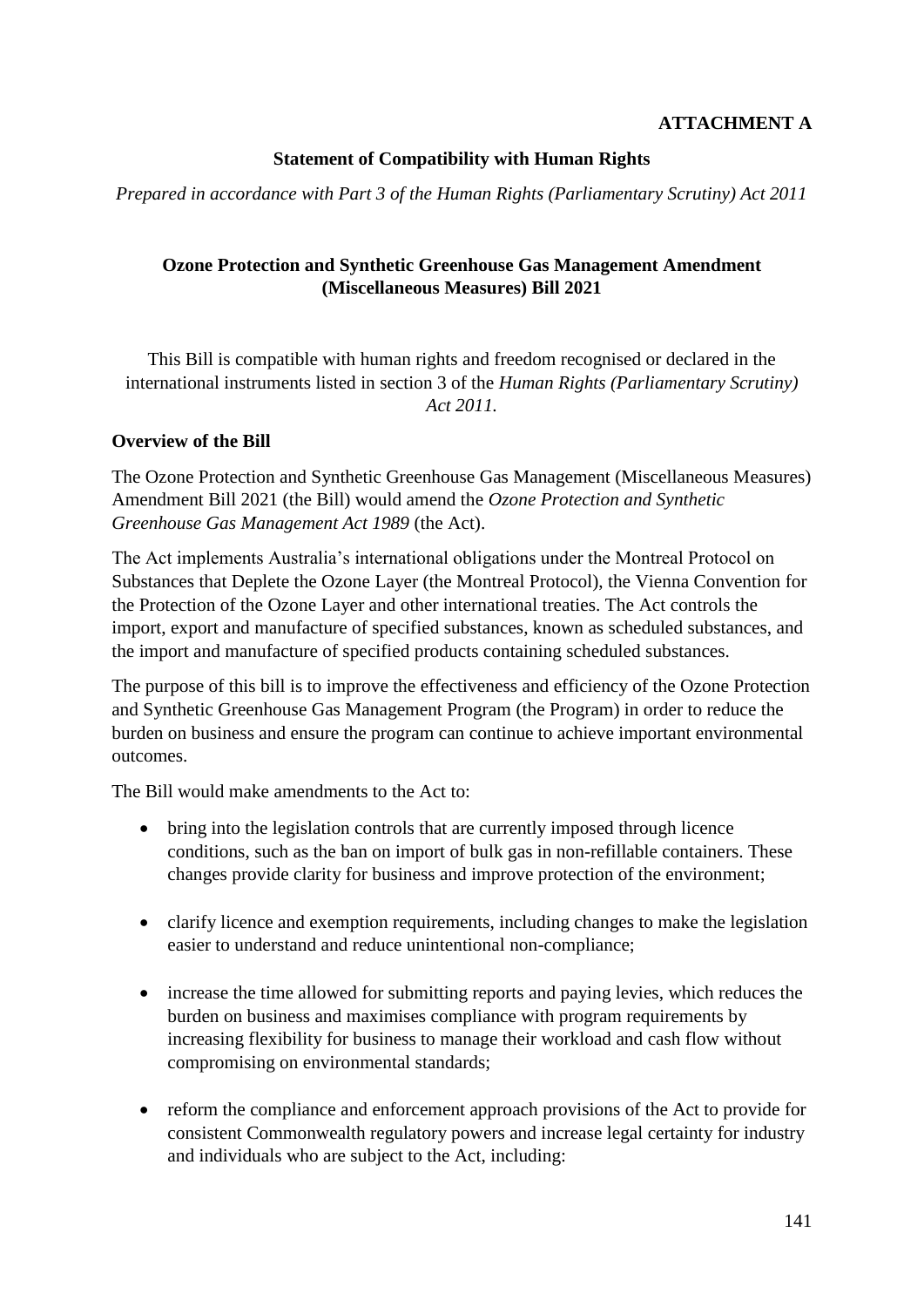- o adopting the standard provisions of the *Regulatory Powers (Standard Provisions) Act 2014* (Regulatory Powers Act), including minor modifications appropriate to the Program;
- o modernising the offence and penalty structure in the Act to provide flexibility in enforcement while also providing deterrence against non-compliance;
- o introducing information gathering powers to ensure compliance with the Act including the ability to issue a notice to produce;
- o adding the option of licence suspension as an alternative to immediate cancellation or financial penalties;
- o introducing an internal review mechanism for reviewable decisions;
- o allowing the use or disclosure of information collected under the Act to facilitate compliance with state and territory and other Australian Government legislation, while maintaining appropriate protections for certain sensitive information.

# **Human Rights implications**

This Bill engages the following human rights:

- the right to health in Article 12(1) of the International Covenant on Economic, Social and Cultural Rights (the ICESCR);
- $\bullet$  the right to a fair trial and fair hearing in Article 14(1) of the International Covenant on Civil and Political Rights (the ICCPR);
- the right to the presumption of innocence in Article 14(2) of the ICCPR;
- the right to privacy in Article 17 of the ICCPR;
- the right to freedom of expression in Article 19(2) of the ICCPR.

# Right to health

Article 12(1) of the ICESCR makes provision in relation to the right to health, specifically the right to the enjoyment of the highest attainable standard of physical and mental health. Article 12(2)(b) includes the improvement of all aspects of environmental hygiene as a step to be taken to achieve the full realisation of the right to health. In its *General Comment No 14 (August 2000)*, the United Nations Committee on Economic, Social and Cultural Rights stated that this encompasses the prevention and reduction of human exposure to harmful substances (at [15]).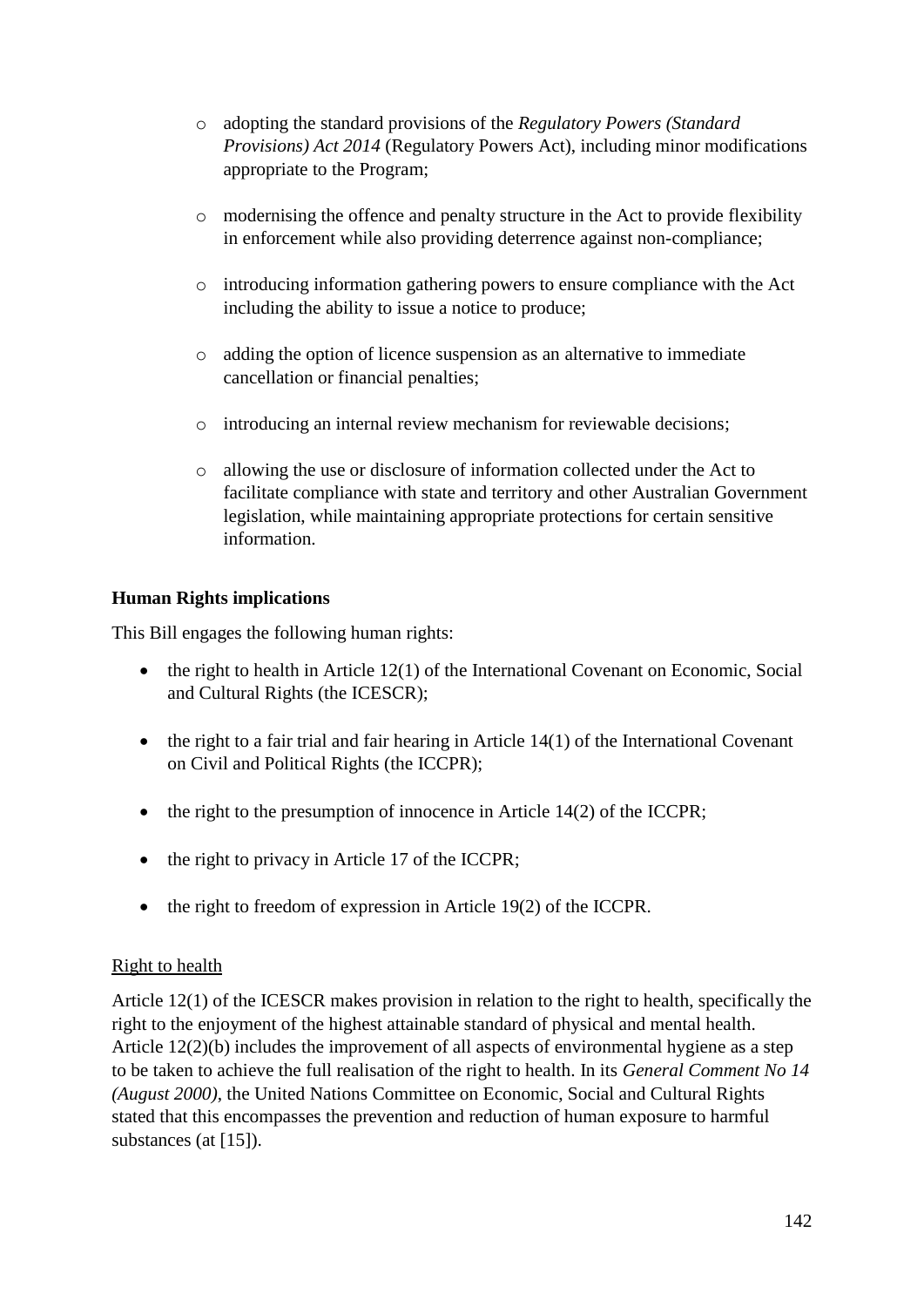The Bill would seek to promote the right to health by reducing the impact on human and environmental health of scheduled substances and equipment containing such substances, which include various types of ozone depleting substances and synthetic greenhouse gases. The Bill would achieve this by:

- extending the licensing scheme to cover all equipment containing scheduled substances in certain circumstances (see item 52). In particular:
	- o expanding the prohibition on import without a licence to cover all equipment containing a scheduled substance; and
	- o including a new prohibition on manufacture without a licence to cover all equipment containing an ozone depleting substance and, if regulations prescribe it, equipment containing a synthetic greenhouse gas;
- extending the licensing scheme to scheduled substances that are manufactured or imported for feedstock uses (see item 51). This would formalise existing administrative processes and reporting requirements, ensure better oversight and allow for enforcement action where non-compliance occurs;
- limiting the circumstances in which the Minister can grant an equipment licence for the import or manufacture of ODS equipment (see item 61). This is consistent with the fact that ODS equipment is currently being phased out due to its adverse impact on the environment;
- extending the essential uses licensing scheme to cover import, export and manufacture of HFCs and HCFCs (see item 53). This would support the respective phase-down (for HFCs) and phase-out (for HCFCs) of the substances while still allowing essential uses, as and when available under the Montreal Protocol;
- extending the essential uses licensing scheme to cover the export and manufacture of HBFCs (see item 53). This would assist in controlling the production and consumption of HBFCs while still allowing essential uses, consistent with Australia's obligations under the Montreal Protocol;
- limiting the purposes for which methyl bromide can be imported, exported or manufactured (see item 64). This would assist in controlling and limiting the use of methyl bromide to a specified number of uses, consistent with Australia's obligations under the Montreal Protocol;
- prohibiting the import of scheduled substances in non-refillable, disposable containers (see item 67). Such containers cannot easily be fully emptied of refrigerant and emit residual amounts of refrigerant to the atmosphere when disposed of;
- allowing for licence conditions to be imposed requiring a licence holder to enter into an approved product stewardship scheme and allowing the regulations to make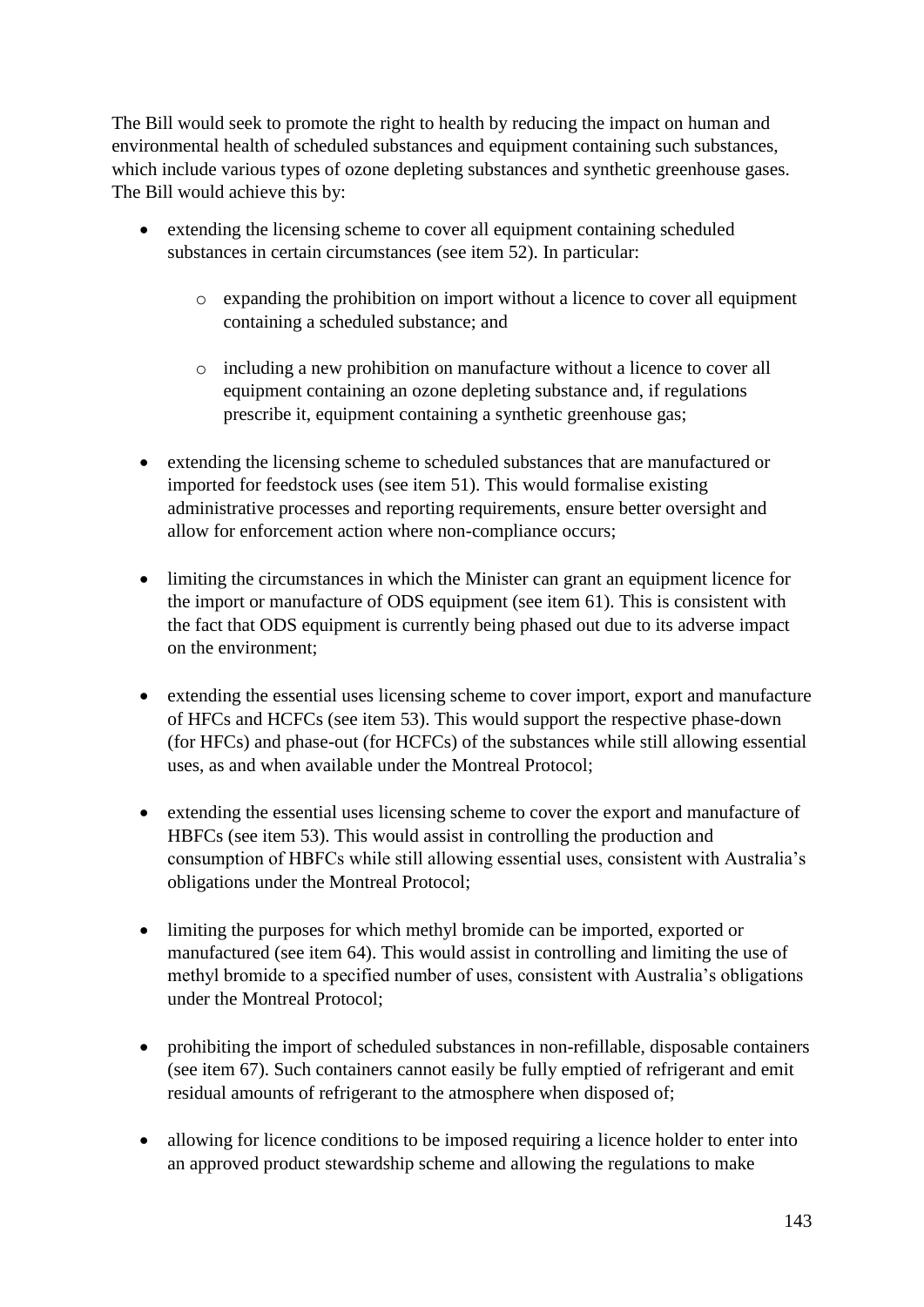provision for approving product stewardship schemes (see item 68). This would encourage the recovery, recycling and responsible disposal of scheduled substances.

Therefore, the Bill promotes the right to health under Article 12 of the ICESCR. It positively engages this right by ensuring that emissions of ozone depleting substances and synthetic greenhouse gases are regulated. This protects the ozone layer and the climate system.

### Right to a fair trial and fair hearing

Article 14(1) of the ICCPR guarantees the right to a fair trial and fair hearing in relation to both criminal and civil proceedings.

### *Civil penalty provisions*

The Bill would make amendments to existing civil penalty provisions in the Act to update and modernise the drafting and, in most cases, to increase the amount of the penalty. This includes civil penalty provisions relating to importing, manufacturing or exporting scheduled substances without a licence, contravening licence conditions, discharging of scheduled substances, use of HCFCs, moving seized goods and failure to comply with reporting requirements. The Bill would also include new civil penalty provisions relating to the unauthorised use or disclosure of protected information.

Civil penalty provisions may engage criminal process rights under Articles 14 and 15 of the ICCPR, regardless of the distinction between criminal and civil penalties in domestic law. When a provision imposes a civil penalty, an assessment is required as to whether it amounts to a criminal penalty for the purposes of the ICCPR, so that an assessment can be made as to whether the provision is consistent with the requirements of the ICCPR.

Determining whether penalties could be considered criminal under international human rights law requires consideration of the classification of the penalty provisions under Australian domestic law, the nature and purpose of the penalties, and the severity of the penalties.

The civil penalty provisions of the Bill would expressly classify the penalties as civil penalties. Those provisions create solely pecuniary penalties in the form of a debt payable to the Commonwealth. The purpose of these penalties would be to encourage compliance with the requirements for the import, export and manufacture of scheduled substances, the import and manufacture of specified products containing scheduled substances, and effective administration of the Act. The civil penalty provisions would not impose criminal liability and a finding by a court that they have been contravened would not lead to the creation of a criminal record. The civil penalties would only apply to the participants of the regulatory regime, rather than the public in general. These factors all suggest that the civil penalties imposed by the Bill are civil rather than criminal in nature.

The maximum penalties that may be imposed by civil penalty orders are between 60 and 600 penalty units. Where the penalties are higher, this reflects the more serious implications or results of the contravention. Under subsection 82(5) of the Regulatory Powers Act, as applied to the Act by item 138 of the Bill (see new section 62), the maximum penalties that apply to individuals would be those specified in the civil penalty provisions of the Bill. Due to the proposed application of the standard provisions in Part 4 of the Regulatory Powers Act, the corporate multiplier provision in subsection 82(5) of the Regulatory Powers Act would apply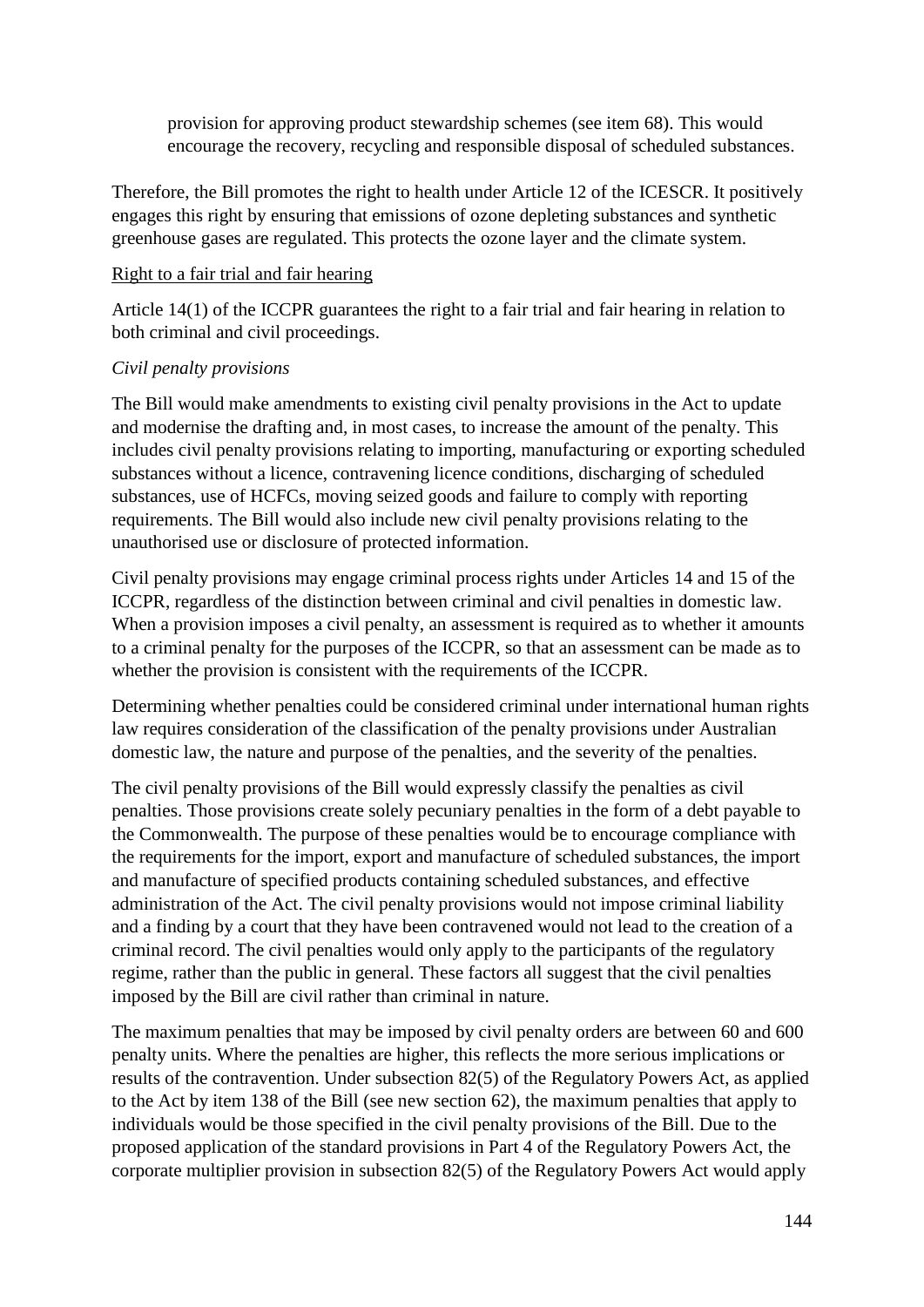to the proposed civil penalty provisions in the Bill. Consequently, for bodies corporate, the penalties will be no more than five times the penalty specified in the civil penalty provision, i.e., the maximum penalties will be between 300 and 3000 penalty units.

These civil pecuniary penalties for the proposed civil penalty provisions in the Bill have been set by reference to *A Guide to Framing Commonwealth Offences, Infringement Notices and Enforcement Powers* (the Guide). They seek to reflect the seriousness of the contravening conduct and the threat that the conduct may pose to human and environmental health.

In light of the matters discussed above, the civil penalties provided for by the Bill would not amount to a criminal penalty for the purposes of the ICCPR, so criminal process rights provided for by Articles 14 and 15 of the ICCPR are not engaged by the provisions of the Bill (and the Regulatory Powers Act) relating to civil penalties.

# *Overlap of criminal and civil penalties*

Sections 90 and 91 of the Regulatory Powers Act would apply in relation to civil penalty proceedings brought under the Act as a result of item 138 of the Bill (see new section 62). These provisions concern the relationship between criminal and civil penalty proceedings.

Section 90 of the Regulatory Powers Act clarifies that criminal proceedings may be commenced against a person for conduct that is the same, or substantially the same, as conduct that would constitute a contravention of a civil penalty provision, regardless of whether a civil penalty order has been made against the person in relation to the contravention. This section recognises the importance of criminal proceedings and criminal penalties in sanctioning contraventions of a triggering Act (i.e. an Act that seeks to apply the standard provisions of the Regulatory Powers Act) and ensures that criminal remedies are not precluded by earlier civil action.

Section 90 of the Regulatory Powers Act engages the criminal process rights in Article 14 of the ICCPR, but does not limit those rights. Article 14(7) of the ICCPR provides that "no one shall be liable to be tried or punished again for an offence for which he has already been finally convicted or acquitted in accordance with the law and penal procedure of each country". This prohibition on double jeopardy is a fundamental safeguard in the common law of Australia. It means that a person who has been convicted or acquitted of a criminal charge is not to be re-tried for the same or substantially the same offence.

As section 90 of the Regulatory Powers Act permits both civil and criminal proceedings, but not multiple criminal proceedings for the same conduct, Article 14(7) of the ICCPR is not infringed. Further, section 88 of the Regulatory Powers Act provides a safeguard against potential double jeopardy by stating that a court cannot make a civil penalty order against a person for a contravention of a civil penalty provision if the person has been convicted of an offence constituted by conduct that is the same, or substantially the same, as the conduct constituting the contravention.

Section 91 of the Regulatory Powers Act provides that evidence of information given, or evidence of production of documents, by an individual is not admissible in criminal proceedings against the individual if: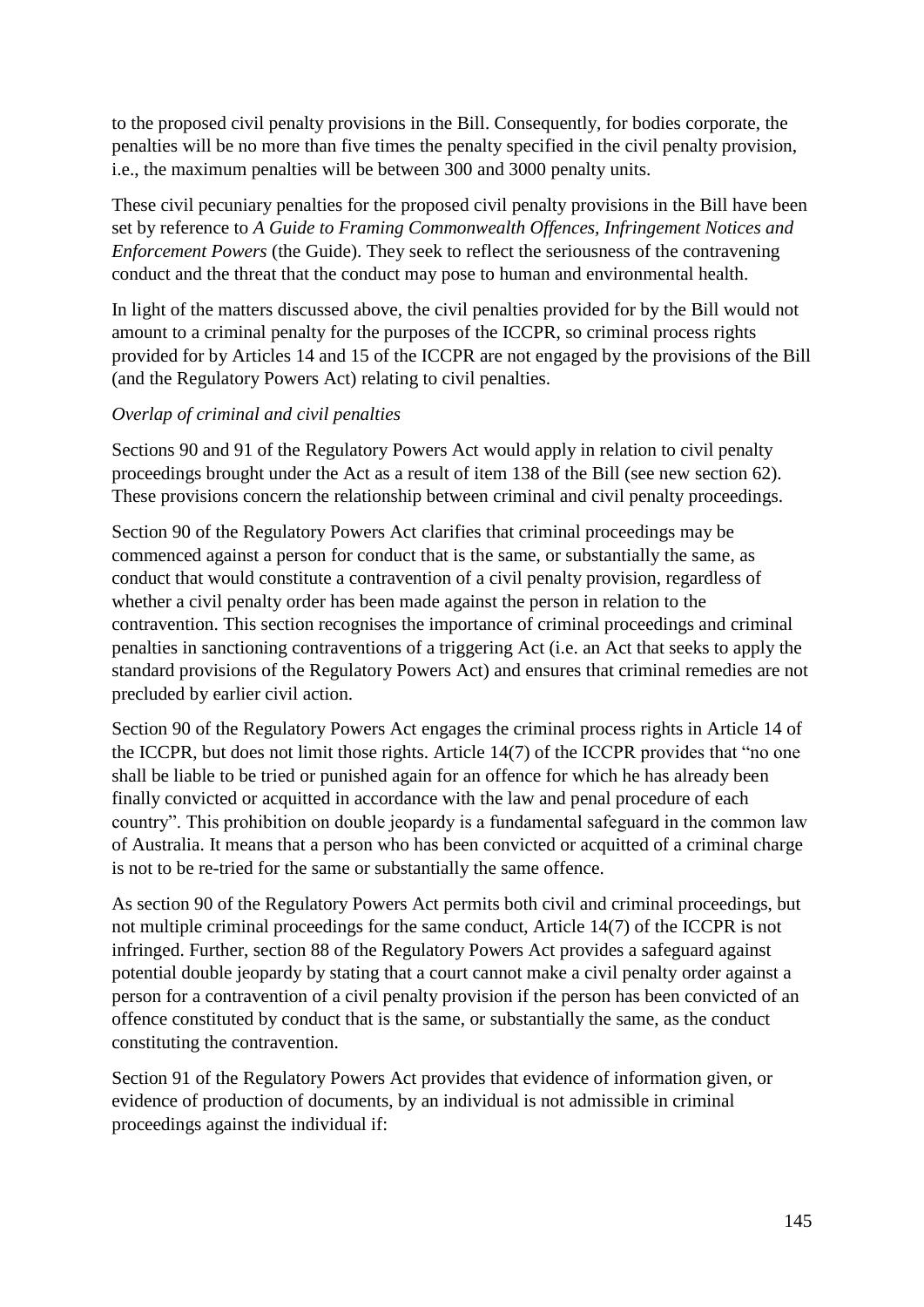- the individual previously gave the information or produced the documents in proceedings for a civil penalty order against the individual for an alleged contravention of a civil penalty provision (whether or not the order was made); and
- the conduct alleged to constitute the offence is the same, or substantially the same, as the conduct alleged to constitute the contravention.

Section 91 of the Regulatory Powers Act ensures that information or documents produced during civil proceedings are not relied upon to support subsequent criminal proceedings, unless those proceedings are criminal proceedings relating to falsifying evidence in civil proceedings. Accordingly, that section engages, but does not limit, the criminal process rights in Article 14 of the ICCPR.

In summary, item 138 of the Bill, which triggers Part 4 of the Regulatory Powers Act, engages, but does not limit, the right to a fair and public hearing and the other criminal process rights and minimum guarantees in Article 14 of the ICCPR.

# *Notice to produce*

New section 64B would provide for notices to produce. Subsection 64B(1) would allow the Secretary, by written notice, to require a person to give an inspector or an entrusted person specified documents or information, if the Secretary reasonably believes that the person is capable of giving the specified information or documents for the purpose of investigating or preventing a contravention of the Act. New subsection 64B(7) would provide that an individual is not excused from giving information, or producing a document, under subsection 64B(2) on the basis that giving that information might tend to incriminate the individual in relation to an offence, or on the basis that at general law, the person would otherwise be able to claim the privilege against self-exposure to a penalty, other than a penalty for an offence (see also subsection 64B(9)).

New subsections 64B(7) and 64B(9) therefore have the effect of overriding the common law privilege against self-incrimination and the penalty privilege. This engages with the fair hearing right under Article 14 as an affected person would not have the opportunity to refuse to provide information or documents on the basis that the information or documents would tend to incriminate the individual in relation to an offence or civil penalty provision.

The intention of overriding the privilege against self-incrimination is to support the compliance and enforcement functions in the Act and better equip the Commonwealth with powers to ensure that Australia is able to properly comply with its international obligations under the Montreal Protocol and other treaties. It also gives weight to the public and environmental benefit in limiting potential non-compliance with the Act, given the significant harm to the environment that may result from ozone depleting substances or synthetic greenhouse gas that is not being properly regulated.

The abrogation of the privilege against self-incrimination would operate alongside subsection 64B(8), which would prevent the use of potentially self-incriminating information, or any other information, document or thing obtained as a direct or indirect consequence of giving the potentially self-incriminating information, in all criminal proceedings except for those in relation to giving false information in the notice under subsection 64B(2).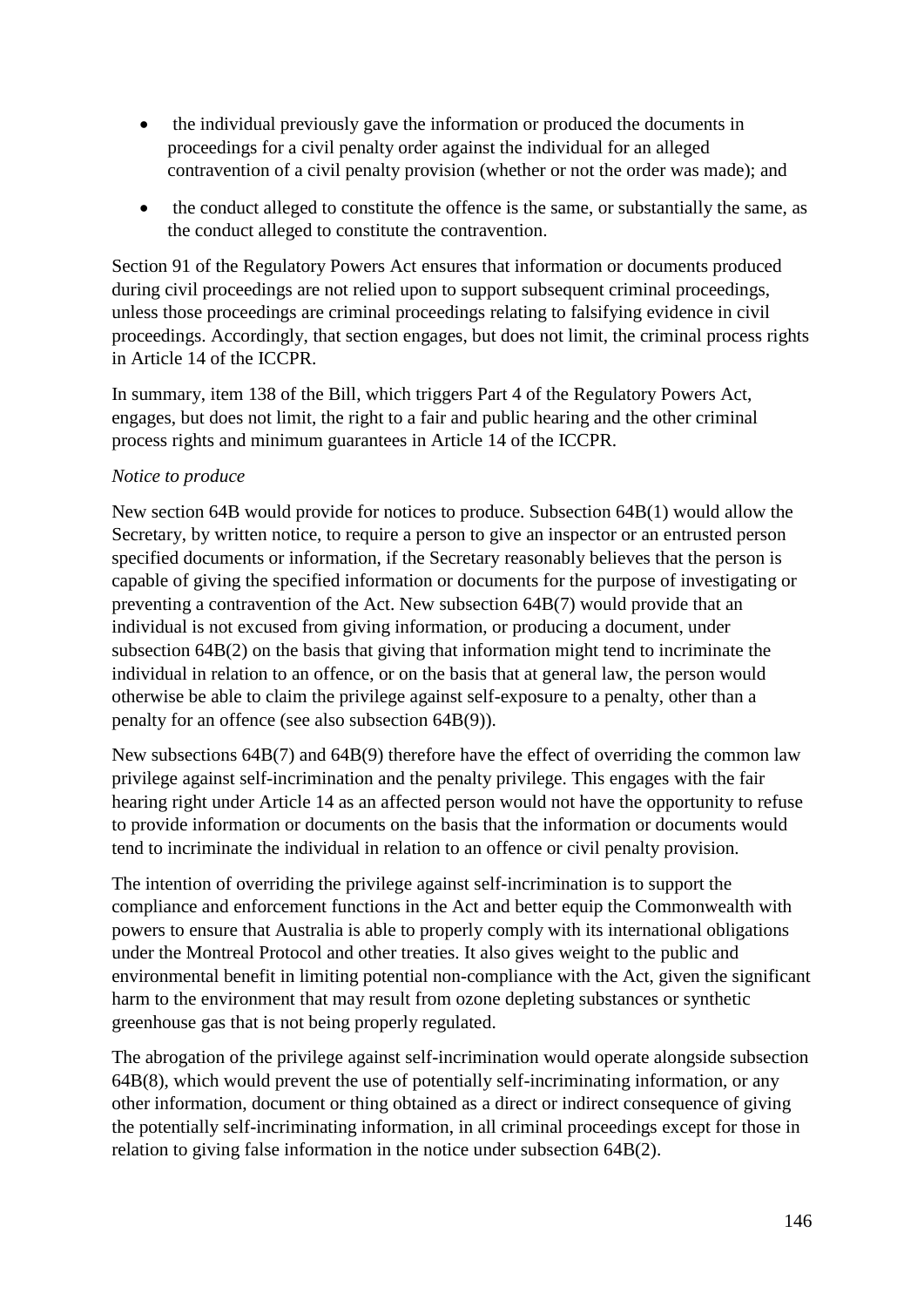This means that while a person will be required to provide any incriminating information or documents specified in a notice under subsection 64B(2), such information or documents, or other evidence directly or indirectly derived from that information or documents, cannot then be used against that person in any criminal proceedings, other than proceedings arising out of the notice itself. The inclusion of this immunity provision is consistent with the Guide, which provides that 'if the privilege against self-incrimination is overridden; the use of incriminating evidence should be constrained'.

Consequently, to the extent that the abrogating of the privilege against self-incrimination limits the right to a fair hearing, it is reasonable, necessary and proportionate.

# Right to the presumption of innocence

# *Strict liability offences*

Strict liability offences engage and limit the presumption of innocence as they allow for the imposition of criminal liability without the need to prove fault. However, strict liability offences will not necessarily be inconsistent with the presumption of innocence, provided that the removal of the presumption of innocence pursues a legitimate objective and is reasonable, necessary and proportionate to achieving that objective. It is also important to note that the defence of honest and reasonable mistake of fact is still available and the existence of strict liability does not make any other defence unavailable.

Application of strict liability to offences in the Bill has been set out having regard to the Guide and the *Senate Scrutiny of Bills Committee Sixth Report of 2002: Application of Absolute and Strict Liability Offences in Commonwealth Legislation*. Consistent with these documents, strict liability is considered appropriate as the penalties for the offences do not include imprisonment and do not exceed 60 penalty units for an individual.

The Bill would insert strict liability offences into the Act relating to reporting, confidentiality and information disclosure, specifically:

- Failure to give a periodic report by manufacturers, importers and exports of scheduled substances when required to do so (new subsection 46(2));
- Failure to give information or produce documents when the secretary has issued a notice to produce (new subsection 64B(5));
- the unauthorised use or disclosure of protected information by an entrusted person or an official of a Commonwealth entity who obtained that information in their capacity as an entrusted person or an official of the entity (new subsections 65U(4) and 65V(3)).

Reporting requirements and powers to issue a notice to produce documents or give information are important compliance mechanisms to ensure that those who are regulated by the Act comply with their obligations under the Act and may be held accountable for their actions or omissions. Removing the requirement to prove fault would provide a strong incentive for such to report as required, and to produce documents or give information where required. The existence of the offence is likely to place relevant persons on notice to guard against the possibility of any contravention of the Act.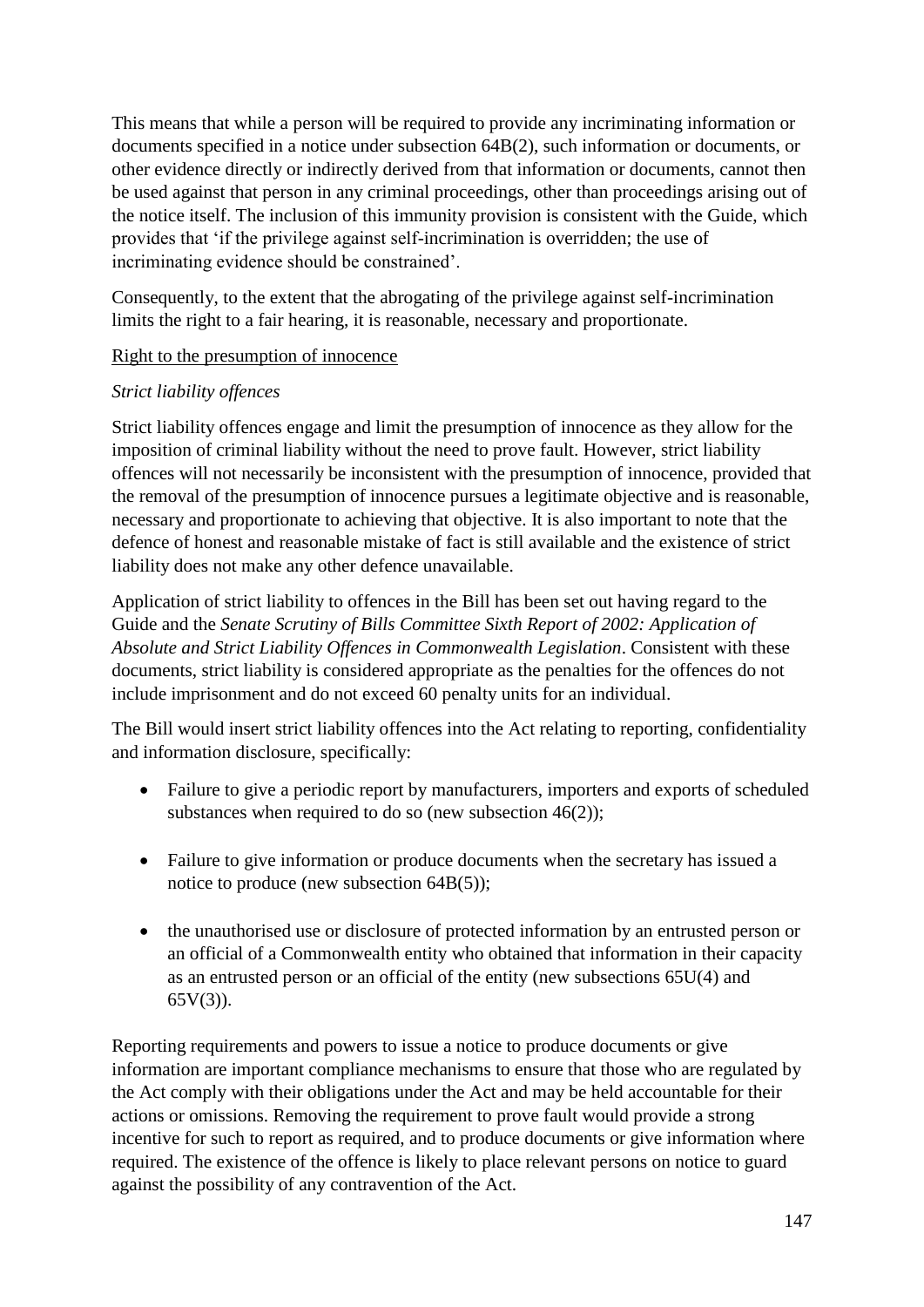Information collected under the Act plays an important role in informing the Commonwealth in relation to matters covered by the objects of the Act, which is a necessary part of ensuring that the Bill remains an effective and efficient mechanism to realise its intended human and environmental health benefits. If protected information is used or disclosed for purposes other than those authorised, and in the situations set out in subsections 65U(4) and 65V(3) (see above), it may result in significant harm to, among other things, Australia's international relations, or to public order or public health, as well as deter persons from providing such information to the Commonwealth in the future. Strict liability offences would ensure that any such unauthorised disclosures are able to be dealt with efficiently to ensure confidence in the regulatory regime.

The Bill would also make changes to existing strict liability offences into the Act, specifically the strict liability offences relating to:

- the prohibition of unlicenced manufacture, import or export of a scheduled substance or equipment containing a scheduled substance (new subsection 13AC(2));
- non-compliance with a licence to manufacture, import or export, and non-compliance with conditions of a licence to manufacture, import or export (new subsection 18(7A));
- the prohibition of discharge of scheduled substances where it is likely that the scheduled substance will enter the atmosphere (new subsection 45B(5));
- the prohibition of use of HCFC that was manufactured or imported on or after 1 January 2020 and the use is not for a prescribed purpose (new subsection 45C(3)).

Strict liability offences are necessary to ensure the integrity of the regulatory regime and effectively regulate the manufacture and import of scheduled substances and equipment containing such substances to prevent potential harm to the environment and human health. These strict liability offences would be amended so that they have a penalty of 30 to 60 penalty units, which is consistent with the Guide's recommendation for an appropriate maximum penalty for a strict liability offence. In addition, the actions that trigger the offences are simple, readily understood and easily defended. The continued inclusion of these strict liability offences (with appropriate penalties) will, therefore, ensure the Minister can deal with non-compliance efficiently to ensure public confidence in the regulatory regime and also ensure Australia continues to meet its international obligations under the Montreal Protocol and other international treaties.

Therefore, to the extent that strict liability offences included or amended by the Bill limit the right to the presumption of innocence, the limitations are reasonable, necessary and proportionate.

# *Reversal of the burden of proof*

Laws that shift the burden of proof to a defendant can be considered a limitation of the presumption of innocence. Where a defendant bears an evidential burden in relation to an exception to an offence, it means the defendant bears the burden of adducing or pointing to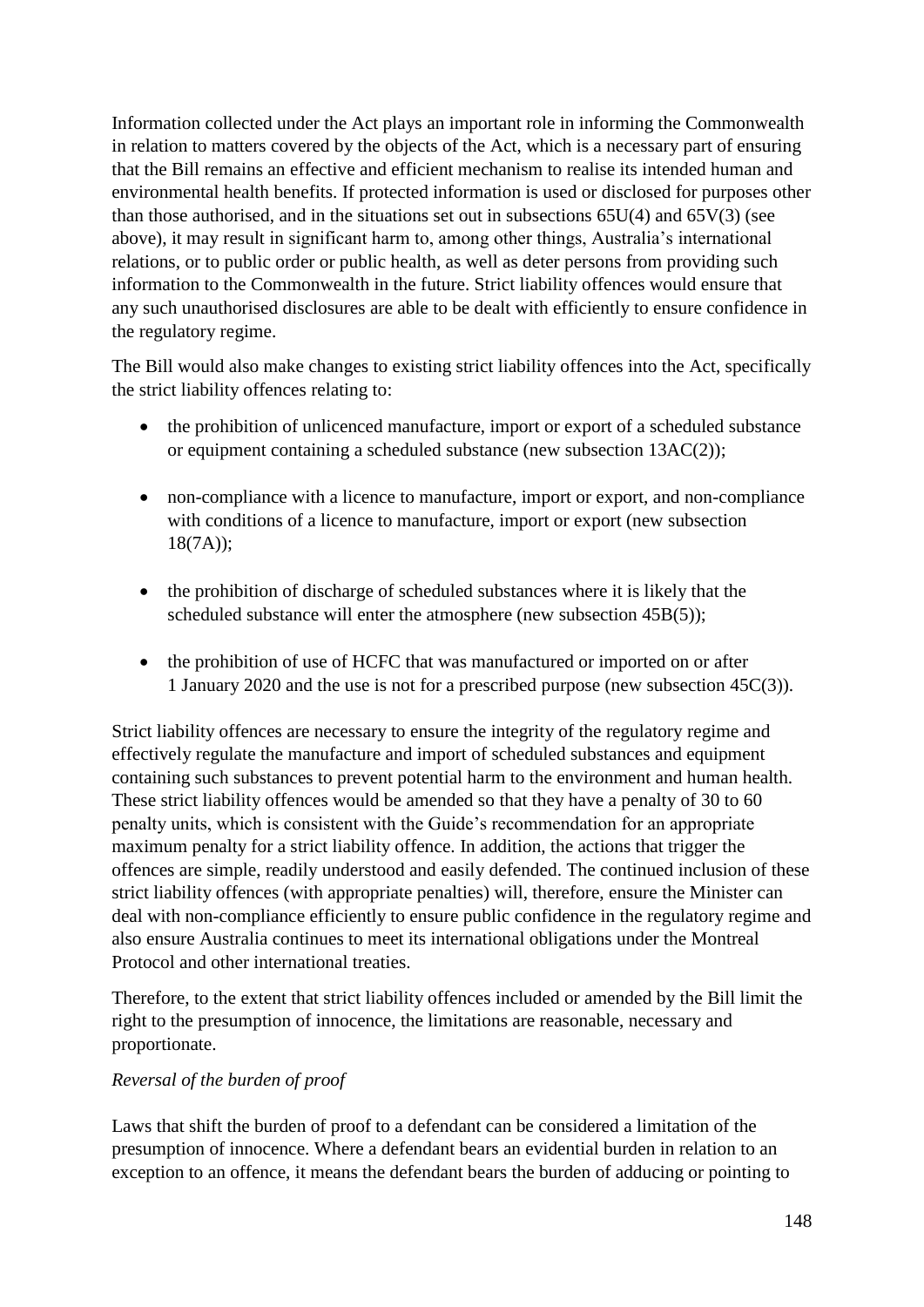evidence that suggests a reasonable possibility that the exception has been met. Reversing the burden of proof is not necessarily inconsistent with the presumption of innocence, provided that the reversal pursues a legitimate objective and is reasonable, necessary and proportionate to achieving that object. Whether the right to the presumption of innocence is limited will depend on the circumstances and justification for the reverse burden.

New Part VIIIB into the Act would set out a general prohibition on the use or disclosure of protected information by a person who is or has been an entrusted person or an official of a Commonwealth entity and who obtained the protected information in his or her capacity as an entrusted person or official of the entity.

The prohibition would not apply if the use or disclosure is authorised by the Act, by another law of the Commonwealth, or by a prescribed law of a State or Territory. The note to this provision would clarify that the defendant bears an evidential burden to show that the use or disclosure of information was authorised.

The reversal is justified in this instance, as the matter to be proved (that is, that the use or disclosure of information was authorised) is a matter that would be peculiarly in the knowledge of the defendant. Further, there are a number of authorised uses and disclosures set out in this item and across Commonwealth law generally. In the event of a prosecution, it would be significantly more difficult and costly for the prosecution to disprove all possible circumstances than it would be for a defendant to establish the existence of one potential circumstance.

New sections 13-13AC of the Act would include general prohibitions on the import, manufacture or export of scheduled substances, equipment containing scheduled substances and, in some circumstances, equipment that uses scheduled substances in its operation, without a licence.

The prohibition on manufacturing, importing or exporting scheduled substances without a licence would not apply to a person manufacturing, importing or exporting an SGG in circumstances or for purposes prescribed by the regulations. The note to these provisions would clarify that the defendant bears an evidential burden to show that the activity was in circumstances or for purposes prescribed by the regulations.

The prohibition on importing equipment without a licence would not apply to a person importing equipment for household use, a person importing equipment for a period of less than 12 months, or a person reimporting returned Australian equipment. It would also not apply to a person importing SGG equipment that is below the low volume threshold. The note to these provisions would clarify that the defendant bears an evidential burden to show that the importing meets these requirements.

The prohibition on manufacturing or exporting equipment without a licence would not apply to a person manufacturing or exporting equipment in circumstances or for purposes prescribed by the regulations. The note to these provisions would clarify that the defendant bears an evidential burden to show that the activity was in circumstances or for purposes prescribed by the regulations.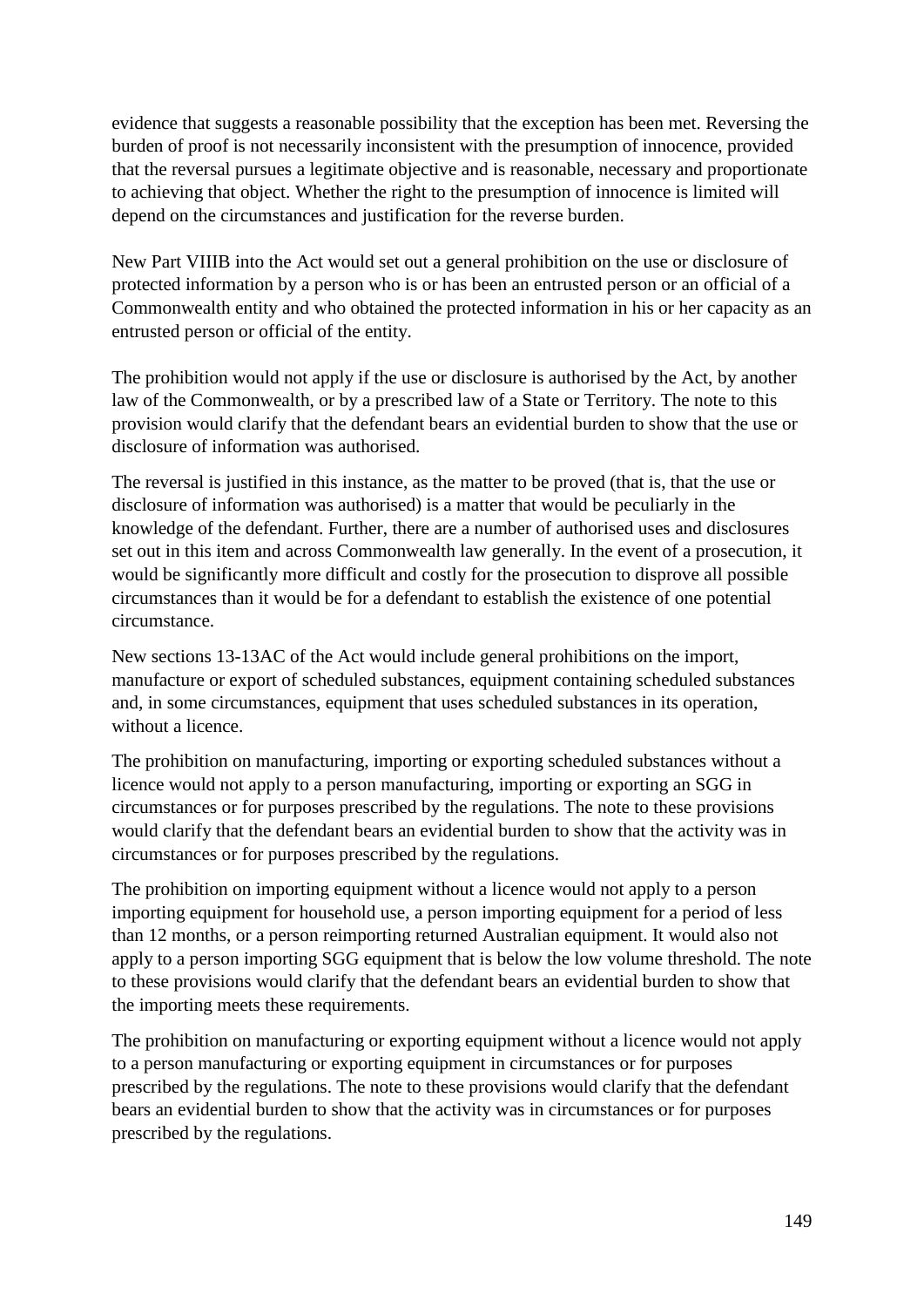The prohibition on exporting a scheduled substance without a licence would not apply to a person exporting a HCFC or HFC in accordance with a direction given by the Minister under (respectively) sections 35A or 36H of the Act (dealing with exceeding quota). The note to these provisions would clarify that the defendant bears an evidential burden to show that the export was in accordance with a direction given by the Minister.

The reversal is justified in these instances, as the matter to be proved is a matter that would be peculiarly in the knowledge of the defendant. For instance, the defendant would be best placed to know matters relating to the purpose for which they imported, exported or manufactured a scheduled substance or equipment, or whether the import of equipment is intended to be temporary or involve returned Australian equipment. Further, there are likely to be a number of circumstances or purposes prescribed in the regulations for which a licence would not be required to import, manufacture or export a scheduled substance or equipment. In the event of a prosecution, it would be significantly more difficult and costly for the prosecution to disprove all possible circumstances than it would be for a defendant to establish the existence of one potential circumstance. Similarly, it would be significantly more difficult and costly for the prosecution to prove that a direction was not given than it would be for the defendant to show that they were acting in accordance with a direction given by the Minister.

New section 45B would contain a general prohibition on engaging in conduct that results in the discharge of a scheduled substance in circumstances where it is likely that the scheduled substance will enter the atmosphere, and the discharge is not in accordance with the regulations. The prohibition would not apply if the discharge occurs as a result of using equipment, that contains a scheduled substance, for the purpose for which the equipment was designed. The note after this provision would explain that the defendant bears an evidential burden in relation to showing that their discharge occurs as a result of using equipment, that contains a scheduled substance, for the purpose for which the equipment was designed. This is appropriate on the basis that knowledge of that matter would be peculiar to that person. Consistent with this, it is appropriate to reverse the evidential burden of proof in this matter, as the purpose for which a person discharged a scheduled substance is generally a matter that is peculiarly within the knowledge of that person.

Consequently, in order to effectively protect the environment from the harm caused by unlicensed importing, manufacturing or exporting or discharging of scheduled substances, and to effectively protect information, it is reasonable, necessary and proportionate to reverse the burden of proof in these circumstances and limit the right to the presumption of innocence.

#### Right to privacy

Article 17 of the ICCPR prohibits arbitrary or unlawful interferences with an individual's privacy, family, home or correspondence. The right to privacy can be limited to achieve a legitimate objective where the limitations are lawful and not arbitrary. In order for an interference with the right to privacy to be permissible, the interference must be authorised by law, be for a reason consistent with the ICCPR and be reasonable in the circumstances.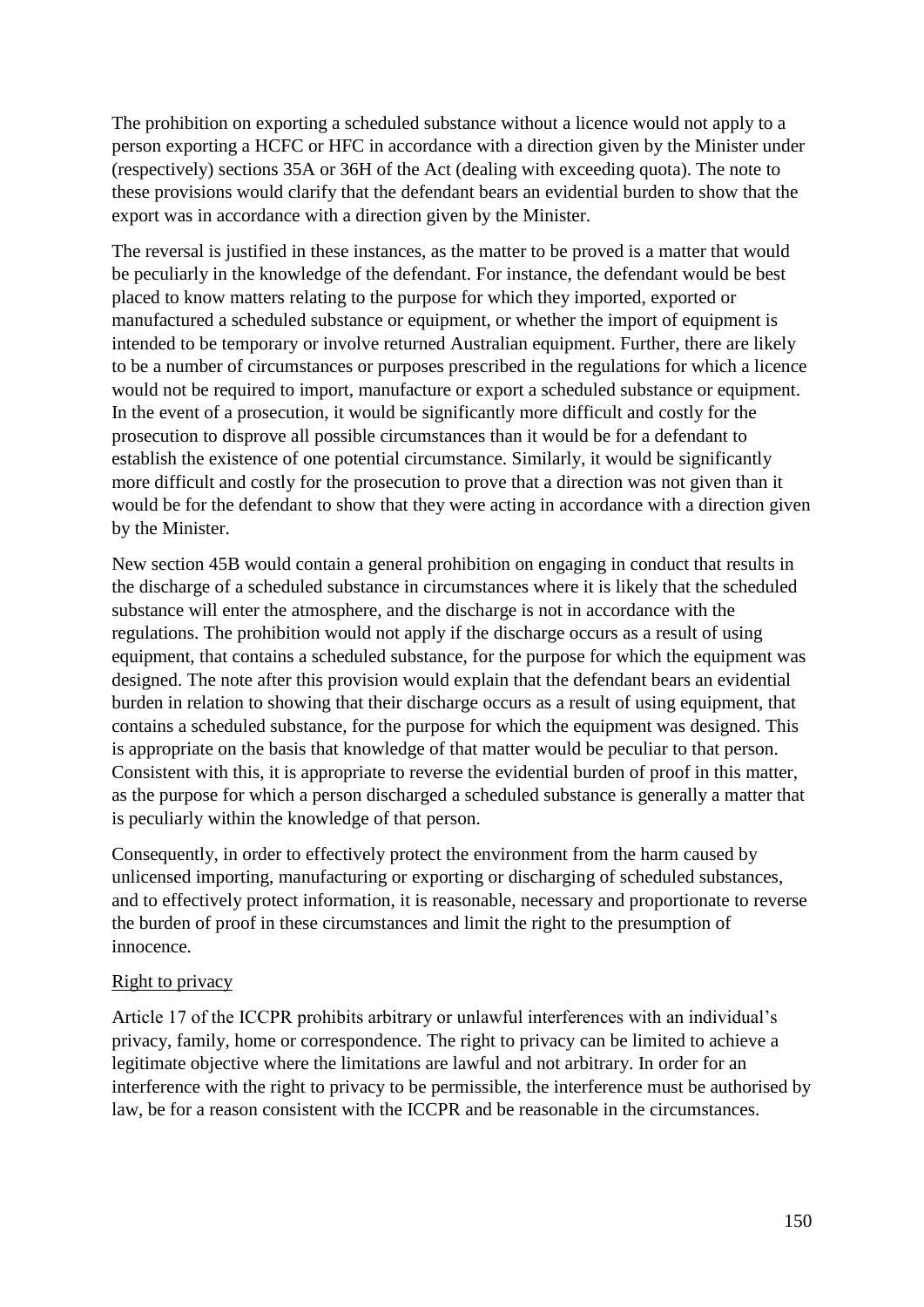### *Monitoring and investigation powers*

New sections 50 and 52 would trigger the monitoring and investigation powers that are provided for in the Regulatory Powers Act, including powers relating to entry, inspection, search and seizure. The monitoring and investigation powers are necessary for the legitimate purpose of enabling the monitoring of compliance with the Act and the collection of evidential material relating to contraventions of the Act. The use of these powers is constrained, ensuring that their use is not arbitrary, as follows:

- the powers cannot be exercised without consent being given to the entry to the premises, or under warrant granted by an issuing officer. Where entry is by the consent of the occupier, consent must be informed and voluntary, and can be withdrawn at any time;
- monitoring and investigation warrants can only be issued where the issuing officer is satisfied of certain matters, by information on oath or affirmation, of an inspector;
- an inspector cannot enter premises under warrant unless their identity card is shown to the occupier of the premises and they provide the occupier with a copy of the warrant, unless immediate entry to the premises is required to prevent serious damage to the environment.

In summary, the monitoring and investigation powers are necessary, proportionate and reasonable in the pursuance of the legitimate objectives of the Bill.

#### *Publication of suspended licences*

The proposed amendments to section 22 of the Act would allow the Minister to publicise the details of suspended licences, which may include the name of the person concerned. The matters that may be publicised are clearly set out. Many of the matters would already be publicly available.

It is expected that most persons whose names would be published will be body corporates, for which the protections in the *Privacy Act 1988* will not apply. Also, this publishing power is discretionary and as such the Minister would retain the ability to decide not to publish any of the information

if they consider that, in the particular circumstances the potential adverse consequences of publishing the information outweigh the intended deterrence effect.

The purpose of permitting such publication is to act as a deterrent to contravention and therefore assist with ensuring the integrity of the regulatory regime. In addition, the publishing of the names of the persons concerned is intended to provide transparency and assist industry in understanding who had their licence suspended under the Act. Publishing the names of persons who have had their licences suspended can assist entities to confirm that the person they are dealing with is complying with the requirements of the Act.

For these reasons, this limitation to the right to privacy is reasonable, necessary and proportionate to achieve legitimate objectives and is consistent with the right to privacy in Article 17 of the ICCPR.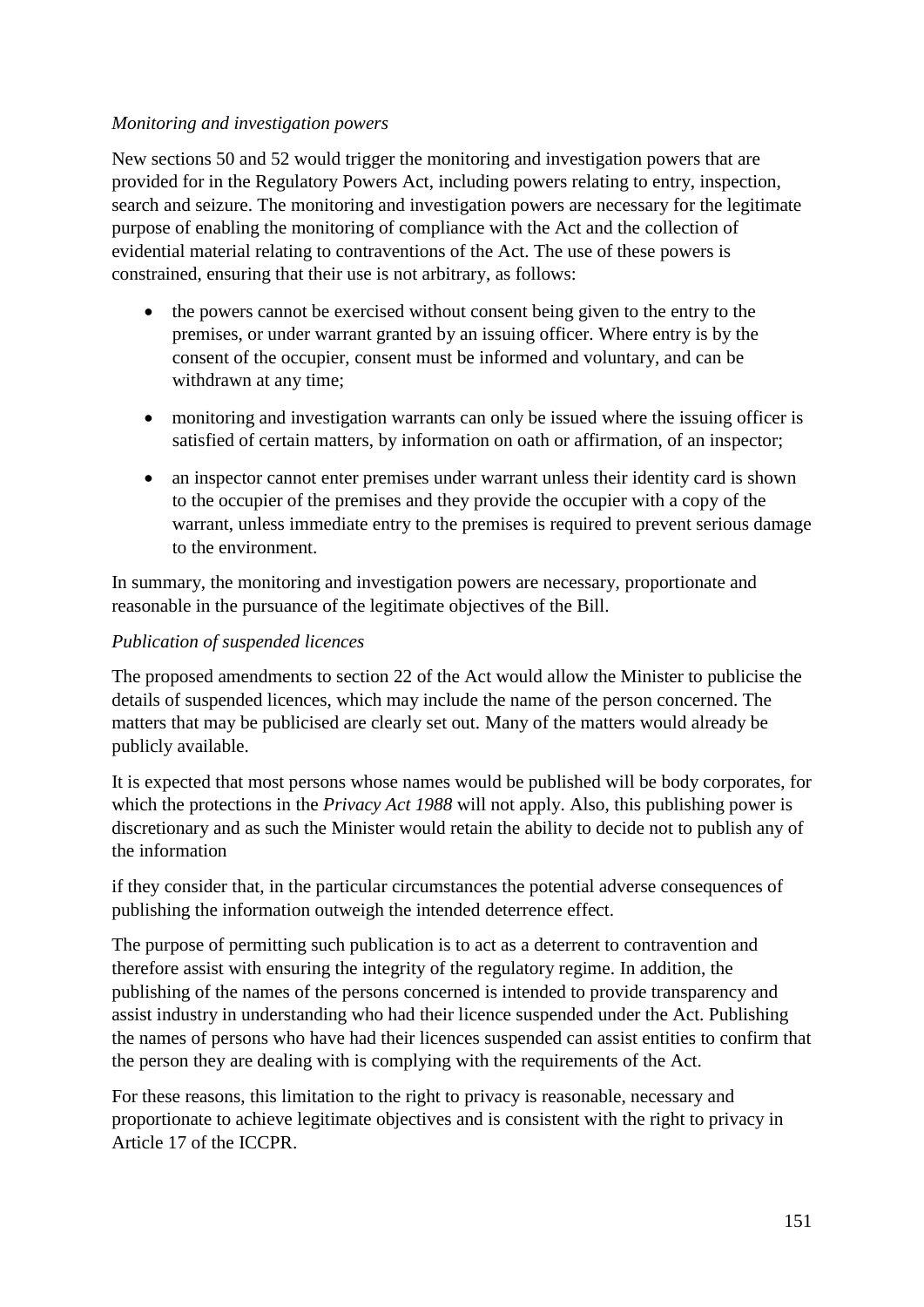# *Use and disclosure of information*

New Part VIIIB of the Act would deal with confidentiality, and disclosure of *relevant information* (including *protected information*) and other information sharing matters.

Divisions 2 and 3 of new Part VIIIB would set out a number of authorised uses and disclosures for relevant information (including protected information). Examples of such circumstances include disclosure to other Commonwealth or State and Territory government agencies; disclosure to a law enforcement agency; disclosure of protected information that is already publicly available; or where the Minister reasonably believes that the disclosure is necessary to prevent or lessen a serious risk to human health or the environment, and the disclosure is for the purposes of preventing or lessening that risk.

These circumstances are clearly defined and are generally aimed at either assisting with the effective operation and enforcement of the Act, public interest matters where there is a high bar to satisfy, or instances where there is no justifiable reason to prevent use or disclosure of information.

Therefore, and noting that many licence holders will be body corporates for which the protections in the Privacy Act will not apply, this limitation to the right to privacy is reasonable, necessary and proportionate to achieve legitimate objectives and is consistent with the right to privacy in Article 17 of the ICCPR.

# Right to freedom of expression

Article 19(2) protects the right to freedom of expression, and provides that this right shall include freedom to seek, receive and impart information and ideas of all kinds, regardless of frontiers, either orally, in writing or in print, in the form of art, or through any other media of his choice.

Article 19(3) provides that the right to freedom of expression may be subject to certain restrictions, where such restrictions are necessary for the respect of the rights of others or for the protection of national security or public order or of public health or morals. Any such restrictions must be prescribed by law and be reasonable, necessary and proportionate to achieving a legitimate objective.

Division 4 of new Part VIIIB would set out a general prohibition on the use or disclosure of protected information by a person who is or has been an entrusted person or an official of a Commonwealth entity and who obtained the protected information in his or her capacity as an entrusted person. Information would be *protected information* only if the disclosure of the information could reasonably be expected to:

- found an action by a person other than the Commonwealth for a breach of a duty of confidence;
- prejudice the effective working of government;
- prejudice the prevention, detection, investigation, prosecution or punishment of one or more offences;